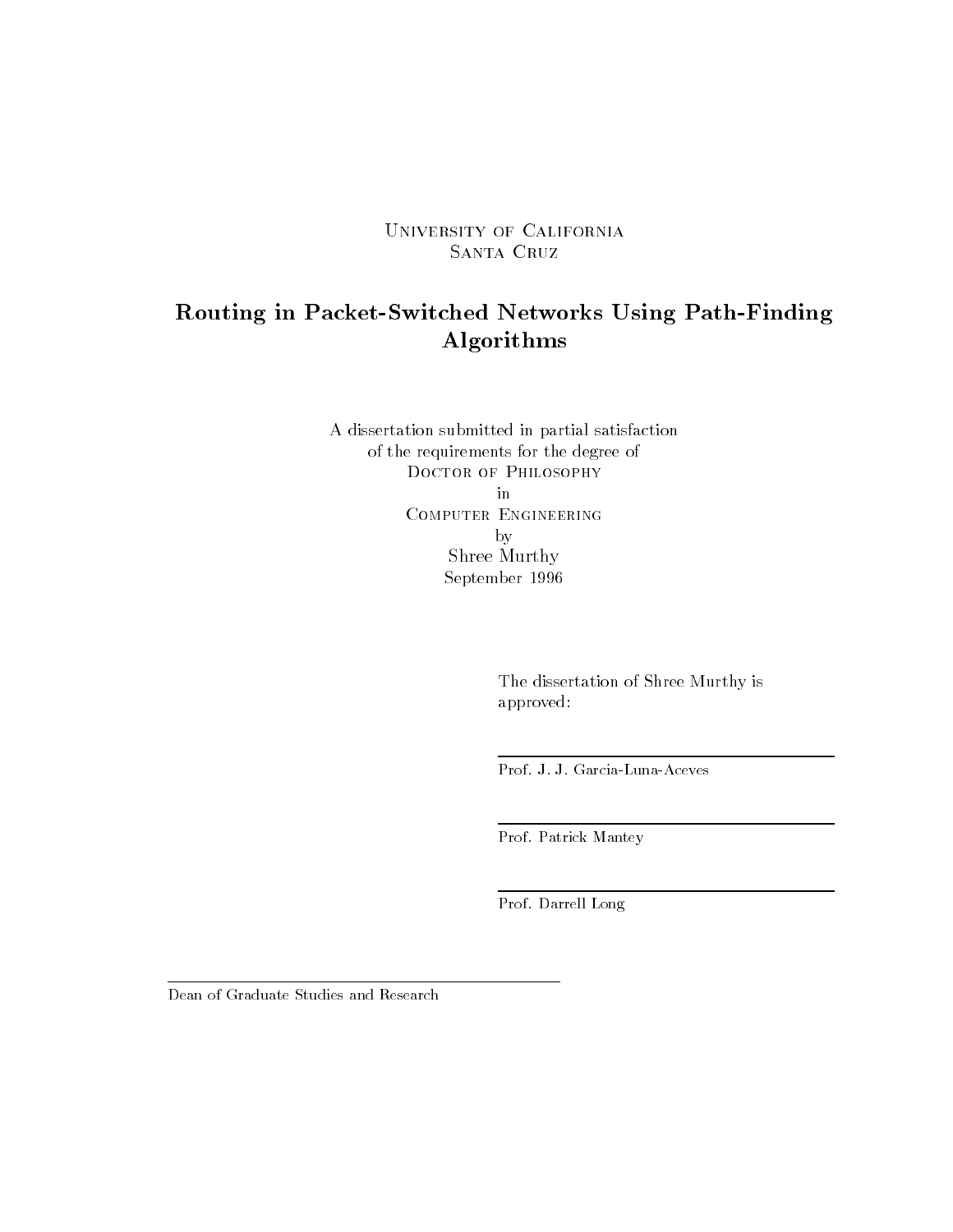| <b>Report Documentation Page</b>                                                                                                                                                                                                                                                                                                                                                                                                                                                                                                                                                                                                                                                                                                                                                                                                                                   |                                                                          |                              | Form Approved<br>OMB No. 0704-0188 |                             |                                     |
|--------------------------------------------------------------------------------------------------------------------------------------------------------------------------------------------------------------------------------------------------------------------------------------------------------------------------------------------------------------------------------------------------------------------------------------------------------------------------------------------------------------------------------------------------------------------------------------------------------------------------------------------------------------------------------------------------------------------------------------------------------------------------------------------------------------------------------------------------------------------|--------------------------------------------------------------------------|------------------------------|------------------------------------|-----------------------------|-------------------------------------|
| Public reporting burden for the collection of information is estimated to average 1 hour per response, including the time for reviewing instructions, searching existing data sources, gathering and<br>maintaining the data needed, and completing and reviewing the collection of information. Send comments regarding this burden estimate or any other aspect of this collection of information,<br>including suggestions for reducing this burden, to Washington Headquarters Services, Directorate for Information Operations and Reports, 1215 Jefferson Davis Highway, Suite 1204, Arlington<br>VA 22202-4302. Respondents should be aware that notwithstanding any other provision of law, no person shall be subject to a penalty for failing to comply with a collection of information if it<br>does not display a currently valid OMB control number. |                                                                          |                              |                                    |                             |                                     |
| <b>1. REPORT DATE</b><br>2. REPORT TYPE<br><b>SEP 1996</b>                                                                                                                                                                                                                                                                                                                                                                                                                                                                                                                                                                                                                                                                                                                                                                                                         |                                                                          |                              |                                    | <b>3. DATES COVERED</b>     | 00-09-1996 to 00-09-1996            |
| <b>4. TITLE AND SUBTITLE</b>                                                                                                                                                                                                                                                                                                                                                                                                                                                                                                                                                                                                                                                                                                                                                                                                                                       |                                                                          |                              |                                    | <b>5a. CONTRACT NUMBER</b>  |                                     |
|                                                                                                                                                                                                                                                                                                                                                                                                                                                                                                                                                                                                                                                                                                                                                                                                                                                                    | <b>Routing in Packet-Switched Networks Using Path-Finding Algorithms</b> |                              |                                    | <b>5b. GRANT NUMBER</b>     |                                     |
|                                                                                                                                                                                                                                                                                                                                                                                                                                                                                                                                                                                                                                                                                                                                                                                                                                                                    |                                                                          |                              |                                    | 5c. PROGRAM ELEMENT NUMBER  |                                     |
| 6. AUTHOR(S)                                                                                                                                                                                                                                                                                                                                                                                                                                                                                                                                                                                                                                                                                                                                                                                                                                                       |                                                                          |                              |                                    | <b>5d. PROJECT NUMBER</b>   |                                     |
|                                                                                                                                                                                                                                                                                                                                                                                                                                                                                                                                                                                                                                                                                                                                                                                                                                                                    |                                                                          |                              |                                    | <b>5e. TASK NUMBER</b>      |                                     |
|                                                                                                                                                                                                                                                                                                                                                                                                                                                                                                                                                                                                                                                                                                                                                                                                                                                                    |                                                                          |                              |                                    | <b>5f. WORK UNIT NUMBER</b> |                                     |
| 7. PERFORMING ORGANIZATION NAME(S) AND ADDRESS(ES)<br>8. PERFORMING ORGANIZATION<br><b>REPORT NUMBER</b><br>University of California at Santa Cruz, Department of Computer<br>Engineering, Santa Cruz, CA, 95064                                                                                                                                                                                                                                                                                                                                                                                                                                                                                                                                                                                                                                                   |                                                                          |                              |                                    |                             |                                     |
| 9. SPONSORING/MONITORING AGENCY NAME(S) AND ADDRESS(ES)<br>10. SPONSOR/MONITOR'S ACRONYM(S)                                                                                                                                                                                                                                                                                                                                                                                                                                                                                                                                                                                                                                                                                                                                                                        |                                                                          |                              |                                    |                             |                                     |
|                                                                                                                                                                                                                                                                                                                                                                                                                                                                                                                                                                                                                                                                                                                                                                                                                                                                    |                                                                          |                              |                                    | NUMBER(S)                   | <b>11. SPONSOR/MONITOR'S REPORT</b> |
| 12. DISTRIBUTION/AVAILABILITY STATEMENT<br>Approved for public release; distribution unlimited                                                                                                                                                                                                                                                                                                                                                                                                                                                                                                                                                                                                                                                                                                                                                                     |                                                                          |                              |                                    |                             |                                     |
| <b>13. SUPPLEMENTARY NOTES</b>                                                                                                                                                                                                                                                                                                                                                                                                                                                                                                                                                                                                                                                                                                                                                                                                                                     |                                                                          |                              |                                    |                             |                                     |
| 14. ABSTRACT                                                                                                                                                                                                                                                                                                                                                                                                                                                                                                                                                                                                                                                                                                                                                                                                                                                       |                                                                          |                              |                                    |                             |                                     |
| <b>15. SUBJECT TERMS</b>                                                                                                                                                                                                                                                                                                                                                                                                                                                                                                                                                                                                                                                                                                                                                                                                                                           |                                                                          |                              |                                    |                             |                                     |
| 16. SECURITY CLASSIFICATION OF:<br><b>17. LIMITATION OF</b><br>18. NUMBER<br>19a. NAME OF                                                                                                                                                                                                                                                                                                                                                                                                                                                                                                                                                                                                                                                                                                                                                                          |                                                                          |                              |                                    |                             |                                     |
| a. REPORT<br>unclassified                                                                                                                                                                                                                                                                                                                                                                                                                                                                                                                                                                                                                                                                                                                                                                                                                                          | b. ABSTRACT<br>unclassified                                              | c. THIS PAGE<br>unclassified | <b>ABSTRACT</b><br>OF PAGES<br>165 |                             | <b>RESPONSIBLE PERSON</b>           |

**Standard Form 298 (Rev. 8-98)**<br>Prescribed by ANSI Std Z39-18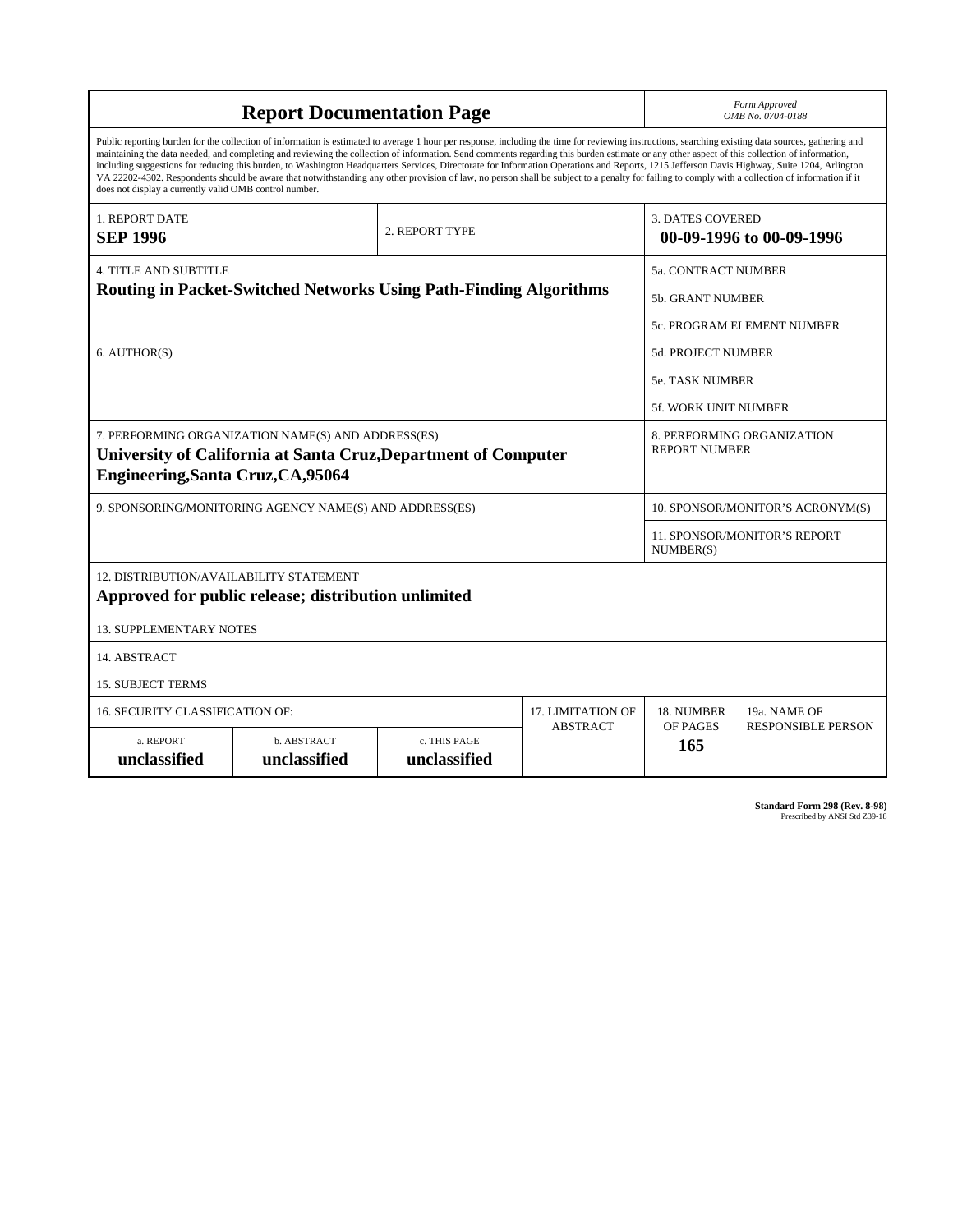Copyright  $\copyright$  by Shree Murthy 1996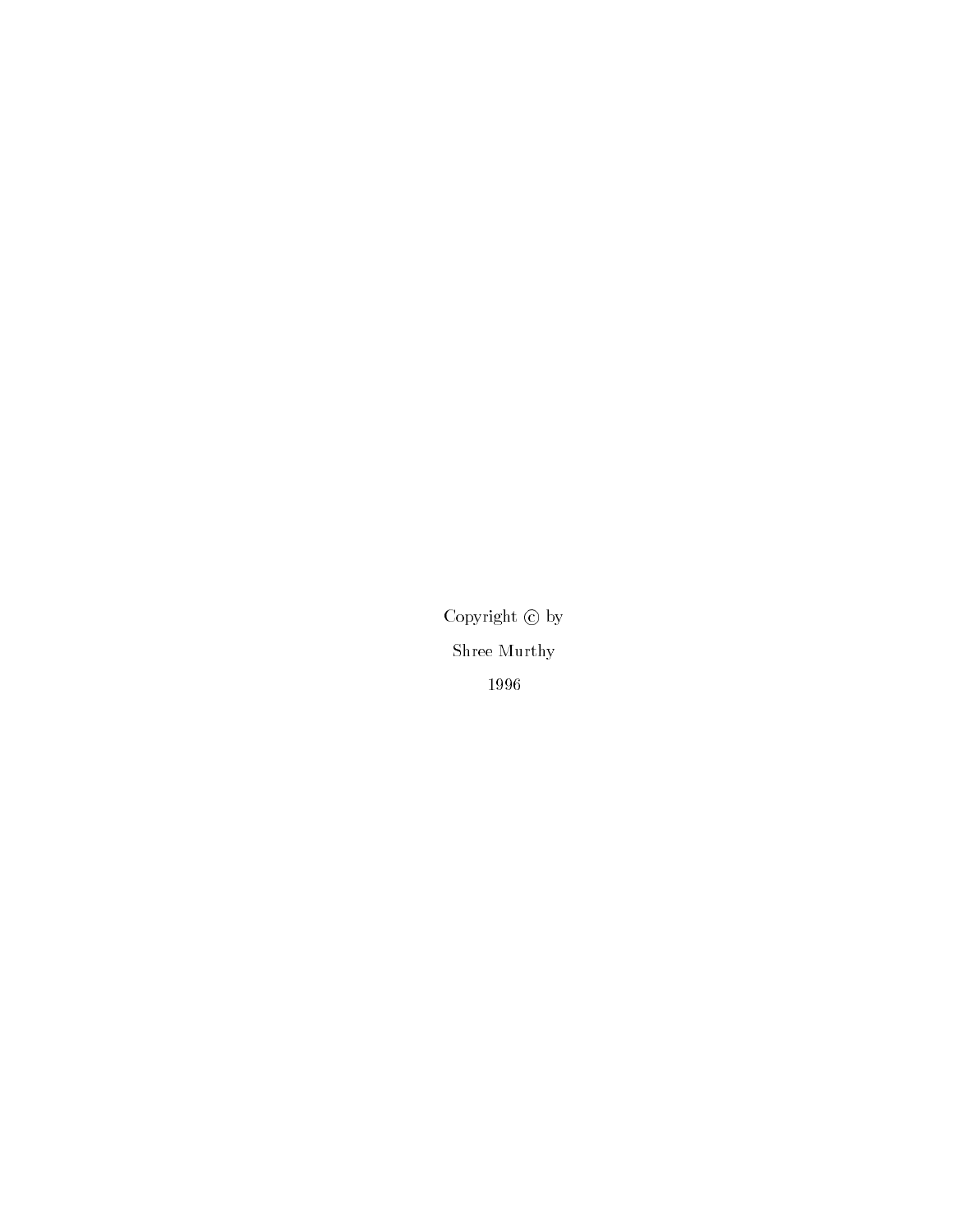# **Contents**

| Abstract                             |                                                                                                                           | $\mathbf x$                                                    |
|--------------------------------------|---------------------------------------------------------------------------------------------------------------------------|----------------------------------------------------------------|
| Acknowledgments<br>xii               |                                                                                                                           |                                                                |
| $\mathbf{1}$<br>$1\;1$<br>1.2        | Introduction                                                                                                              | 1<br>5<br>8                                                    |
| $\bf{2}$<br>2.1<br>2.2<br>2.3<br>2.4 | <b>Background</b><br>Notations and Definitions                                                                            | 10<br>12<br>13<br>15<br>17                                     |
| 3<br>31<br>3.2<br>33                 | New Path-Finding Algorithms<br>3.1.1<br>3.1.2<br>3.1.3<br>Instrumentation<br>3.1.4<br>3.2.1<br>3.2.2<br>3.2.3             | 19<br>19<br>20<br>22<br>23<br>24<br>31<br>32<br>42<br>47<br>53 |
| $\overline{4}$<br>4.1<br>4.2<br>4.3  | A Hierarchical Routing Algorithm<br>Prior Work<br>HIPR.<br>4.3.1<br>4.3.2<br>Information Exchanged between Nodes<br>4.3.3 | $55\,$<br>56<br>59<br>60<br>60<br>62<br>64                     |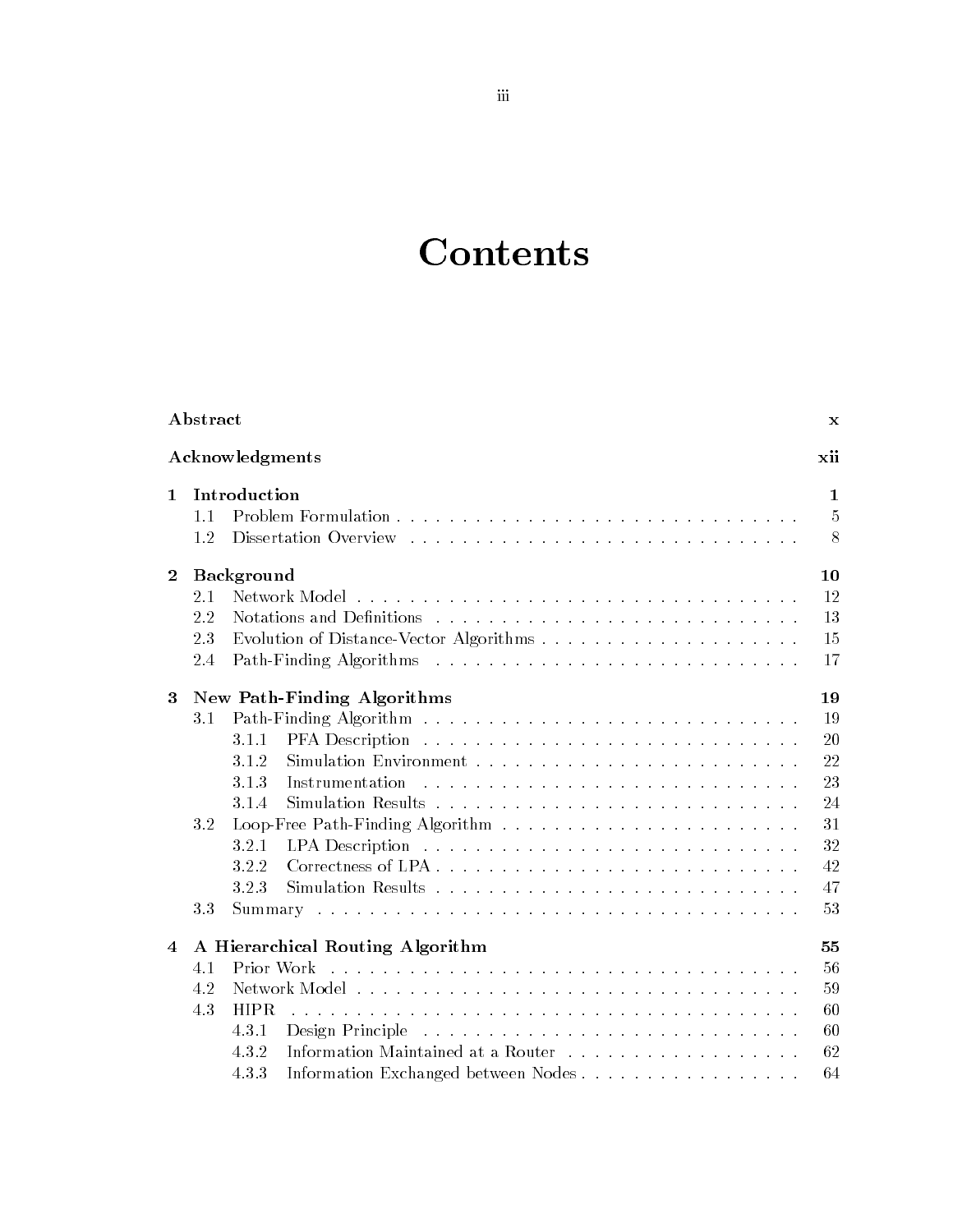|   |     | 4.3.4<br>65                                         |
|---|-----|-----------------------------------------------------|
|   |     | 4.3.5<br>67                                         |
|   |     | 4.3.6<br>68                                         |
|   |     | 4.3.7<br>Processing of Queries and Replies<br>69    |
|   |     | 4.3.8<br>70                                         |
|   | 4.4 | 72                                                  |
|   | 4.5 | 75                                                  |
|   |     | 4.5.1<br>75                                         |
|   |     | 77<br>4.5.2                                         |
|   | 4.6 | 83                                                  |
| 5 |     | Routing in Wireless Networks<br>84                  |
|   | 5.1 | 86                                                  |
|   |     | 5.1.1<br>86                                         |
|   |     | Information Maintained at Each Node<br>5.1.2<br>87  |
|   |     | 5.1.3<br>Information Exchanged among Nodes<br>90    |
|   |     | 5.1.4<br>91                                         |
|   | 5.2 | 94                                                  |
|   | 5.3 | 95                                                  |
|   |     | Dynamics with Mobile Nodes<br>97<br>5.3.1           |
|   | 5.4 | 100                                                 |
|   |     | 100<br>5.4.1                                        |
|   | 5.5 | 101                                                 |
|   |     |                                                     |
| 6 |     | <b>Congestion-Oriented Routing</b><br>102           |
|   | 6.1 | Prior Work<br>102                                   |
|   | 6.2 | 105                                                 |
|   |     | 106<br>6.2.1                                        |
|   |     | 6.2.2<br>107                                        |
|   |     | 6.2.3<br>108                                        |
|   |     | 6.2.4<br>111                                        |
|   |     | 6.2.5<br>119                                        |
|   |     | 6.2.6<br>Maintenance of Loop-Free Multipaths<br>121 |
|   | 6.3 | 127                                                 |
|   |     | 6.3.1<br>130                                        |
|   |     | 6.3.2<br>134                                        |
|   | 6.4 | 136                                                 |
|   |     | 6.4.1<br>137                                        |
|   |     | 6.4.2<br>137                                        |
|   |     | 6.4.3<br>138                                        |
|   |     | 139<br>6.4.4                                        |
|   | 6.5 | 140                                                 |
|   | 6.6 | 141                                                 |
|   |     | 141<br>6.6.1                                        |
|   |     | 6.6.2<br>143                                        |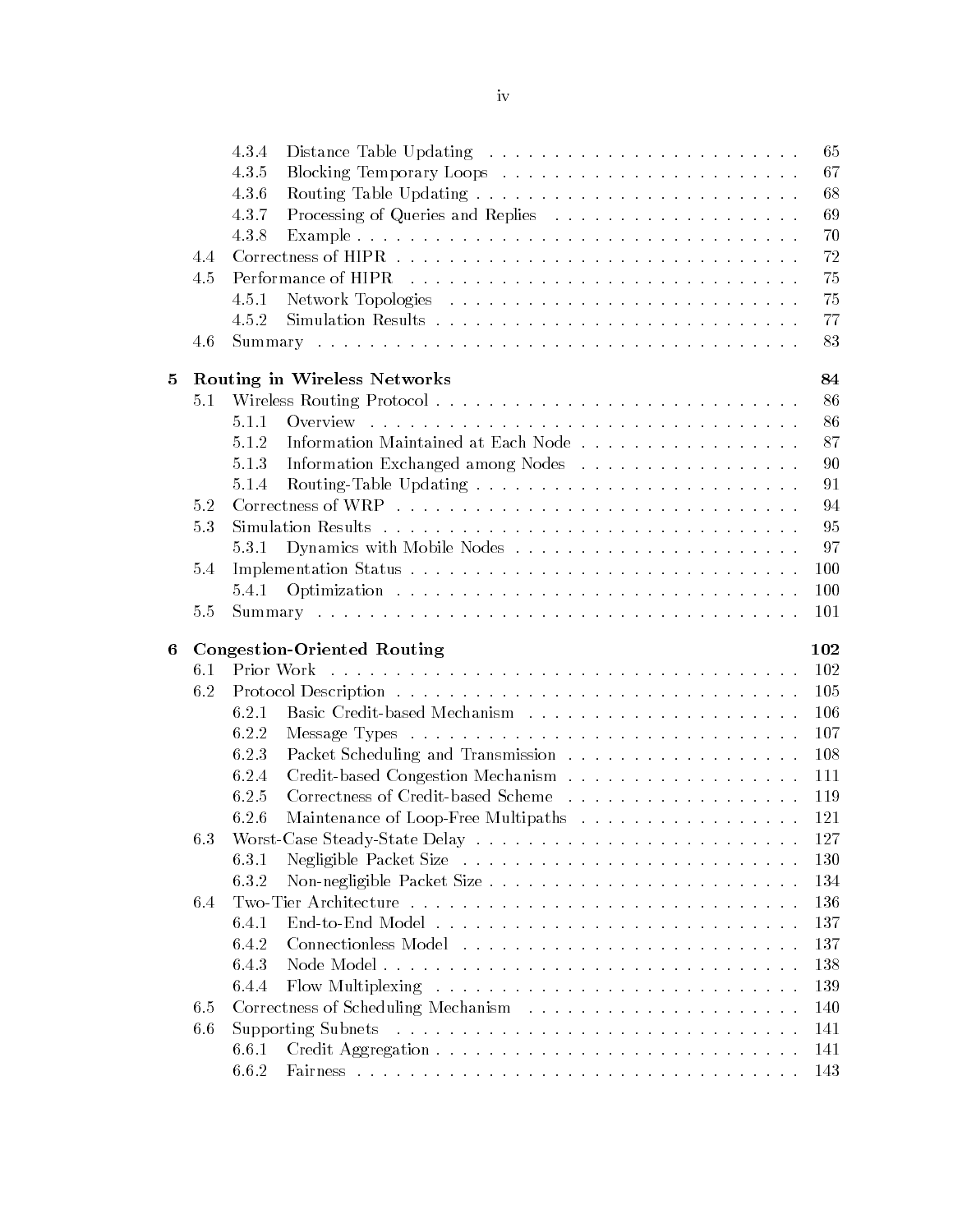|  | 7 Summary and Future Work | 145 |
|--|---------------------------|-----|
|  |                           |     |
|  |                           |     |
|  |                           |     |
|  |                           |     |
|  |                           |     |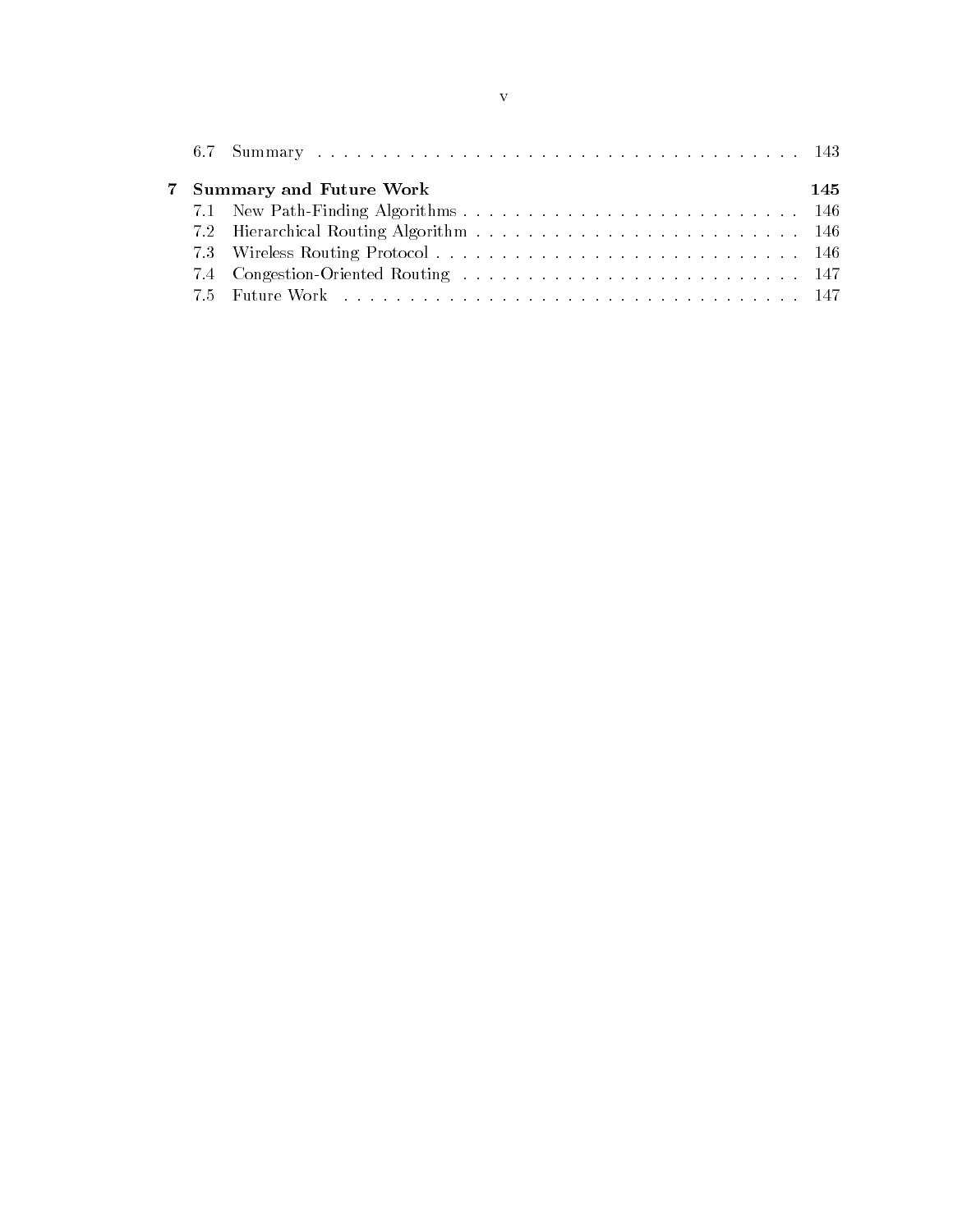# List of Figures

| 2.1 |                                              | 16 |
|-----|----------------------------------------------|----|
| 2.2 | Path Traversal using Predecessor Information | 17 |
| 3.1 |                                              | 21 |
| 3.2 |                                              | 22 |
| 3.3 |                                              | 25 |
| 3.4 |                                              | 25 |
| 3.5 |                                              | 26 |
| 3.6 |                                              | 26 |
| 3.7 |                                              | 28 |
| 3.8 |                                              | 28 |
| 3.9 |                                              | 28 |
|     |                                              | 28 |
|     |                                              | 28 |
|     |                                              | 28 |
|     |                                              | 29 |
|     |                                              | 29 |
|     | 3.15 Prob of pkts for Router Failure         | 29 |
|     |                                              | 29 |
|     |                                              | 29 |
|     | 3.18 Avg num of pkts for Router Recovery     | 29 |
|     |                                              | 30 |
|     |                                              | 30 |
|     |                                              | 34 |
|     |                                              | 35 |
|     |                                              | 36 |
|     |                                              | 36 |
|     |                                              | 39 |
|     |                                              | 48 |
|     |                                              | 48 |
|     |                                              | 48 |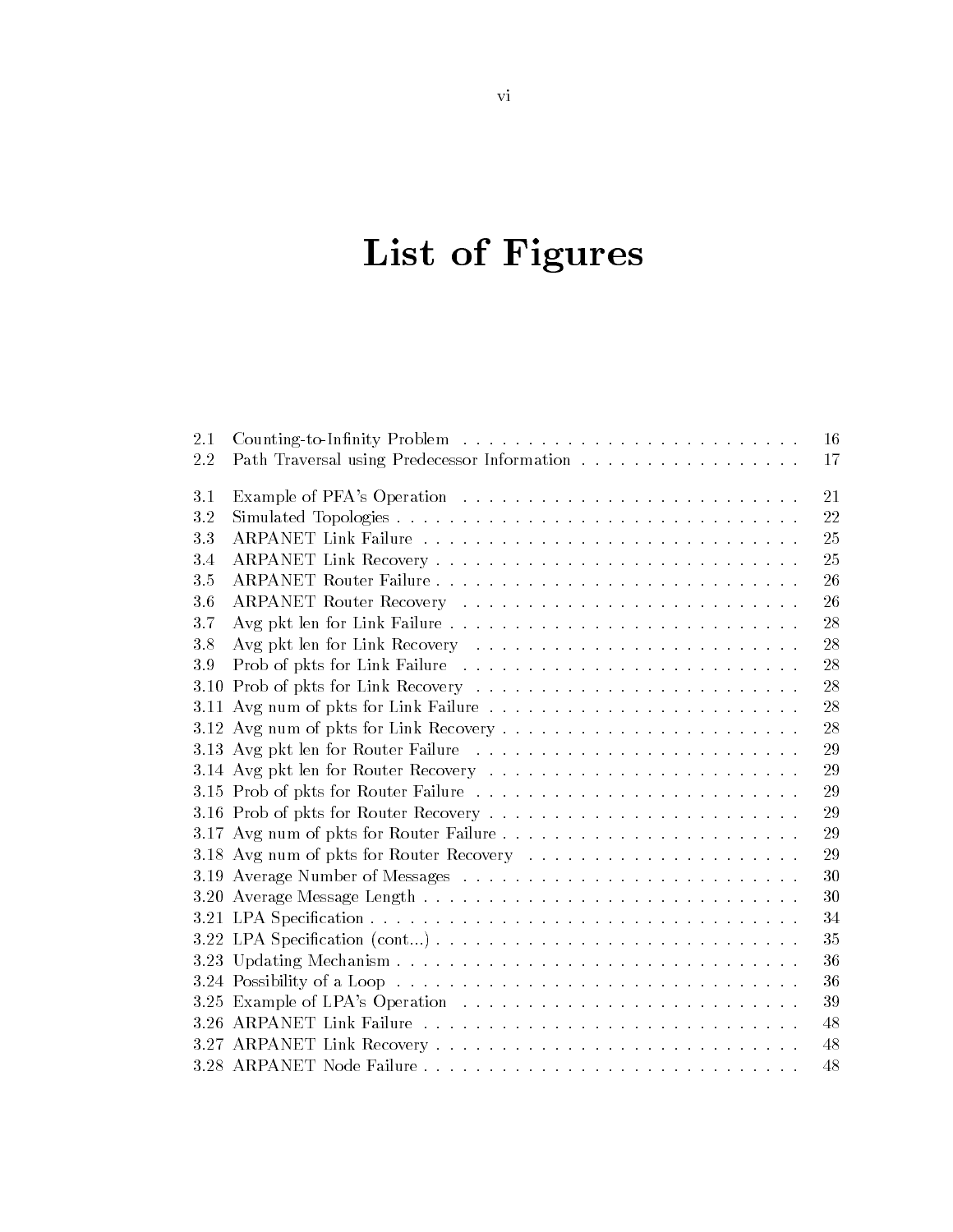|      | 3.29 ARPANET Node Recovery                                   | 48  |
|------|--------------------------------------------------------------|-----|
|      | 3.30 Probability of packets in transit for Link Failure      | 50  |
|      | 3.31 Probability of packets in transit for Link Recovery     | 50  |
|      |                                                              | 50  |
|      | 3.33 Average number of packets for Link Recovery             | 50  |
|      | 3.34 Probability of packets in transit for Node Failure      | 50  |
|      | 3.35 Probability of packets in transit for Node Recovery     | 50  |
|      |                                                              | 52  |
|      | 3.37 Average number of packets for Node Recovery             | 52  |
|      | 3.38 Average Number of Messages when messages are in Transit | 52  |
|      |                                                              | 52  |
|      |                                                              | 53  |
|      | 3.41 Probability that Update Messages are in Transit         | 53  |
|      |                                                              |     |
| 4.1  | Example of the Hierarchical Network Topology                 | 60  |
| 4.2  |                                                              | 60  |
| 4.3  | Hierarchical Routing Trees Sent by Border Nodes              | 61  |
| 4.4  |                                                              | 65  |
| 4.5  |                                                              | 66  |
| 4.6  |                                                              | 71  |
| 4.7  |                                                              | 76  |
| 4.8  |                                                              | 77  |
| 4.9  |                                                              | 78  |
| 4.10 |                                                              | 78  |
|      |                                                              | 78  |
|      |                                                              | 79  |
|      | 4.13 Modified Doe-Esnet: Average Number of Messages          | 79  |
|      | 4.14 Modified Doe-Esnet: Average Number of Operations        | 79  |
|      | 4.15 Random Graph (Topology 2): Average Duration             | 80  |
|      | 4.16 Random Graph (Topology 2): Average Number of Messages   | 81  |
|      | 4.17 Random Graph (Topology 2): Average Number of Operations | 81  |
|      | 4.18 Random Graph (Topology 3): Average Duration             | 82  |
|      | 4.19 Random Graph (Topology 3): Average Number of Messages   | 82  |
|      | 4.20 Random Graph (Topology 3): Average Number of Operations | 83  |
| 5.1  |                                                              | 88  |
| 5.2  |                                                              | 89  |
| 5.3  |                                                              | 99  |
| 5.4  |                                                              | 99  |
| 5.5  |                                                              | 99  |
|      |                                                              |     |
| 6.1  |                                                              | 105 |
| 6.2  |                                                              | 109 |
| 6.3  |                                                              | 111 |
| 6.4  |                                                              | 114 |
| 6.5  |                                                              | 117 |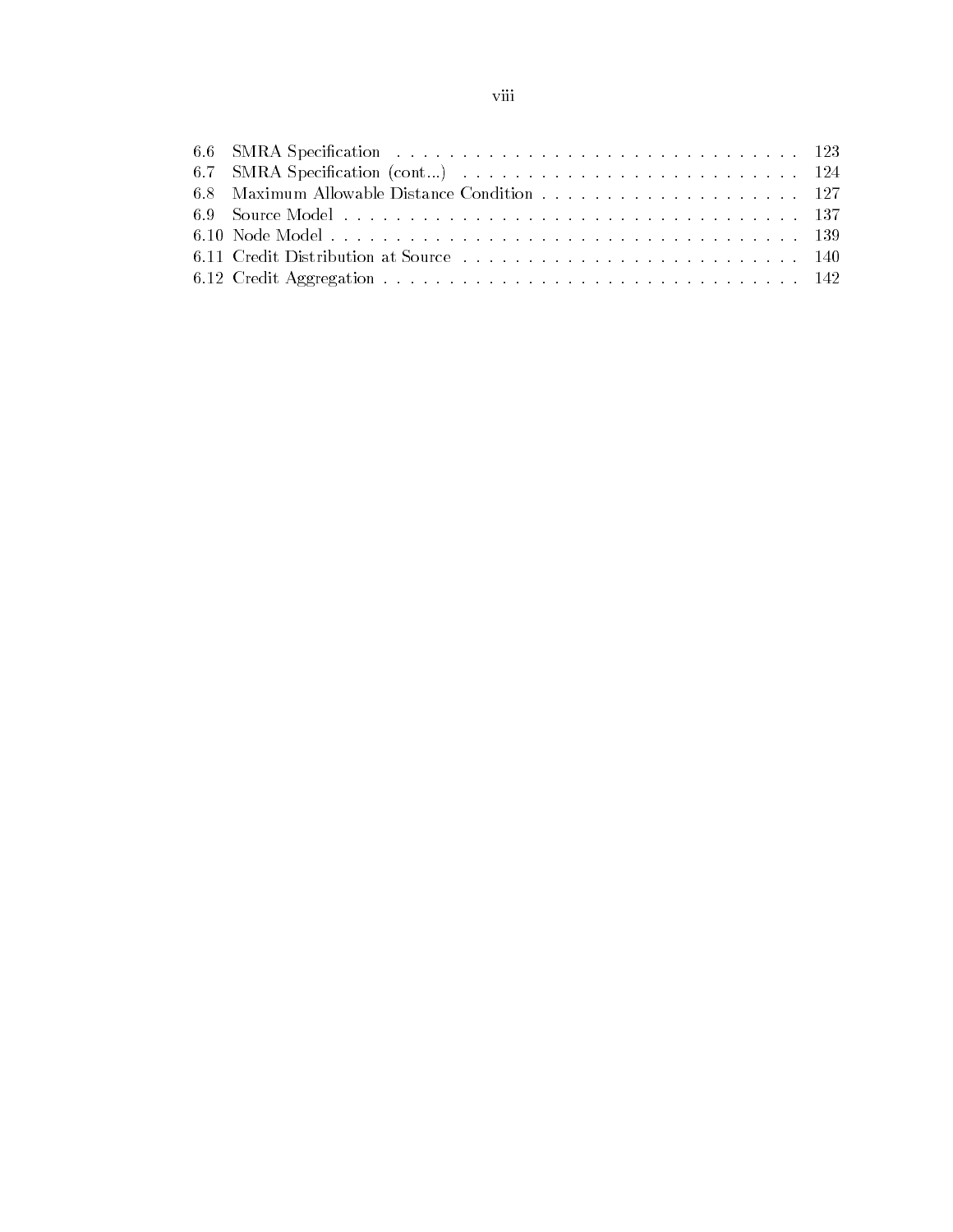# List of Tables

| 3.1 Routing Algorithm Response to a Change in Link Cost  49 |  |
|-------------------------------------------------------------|--|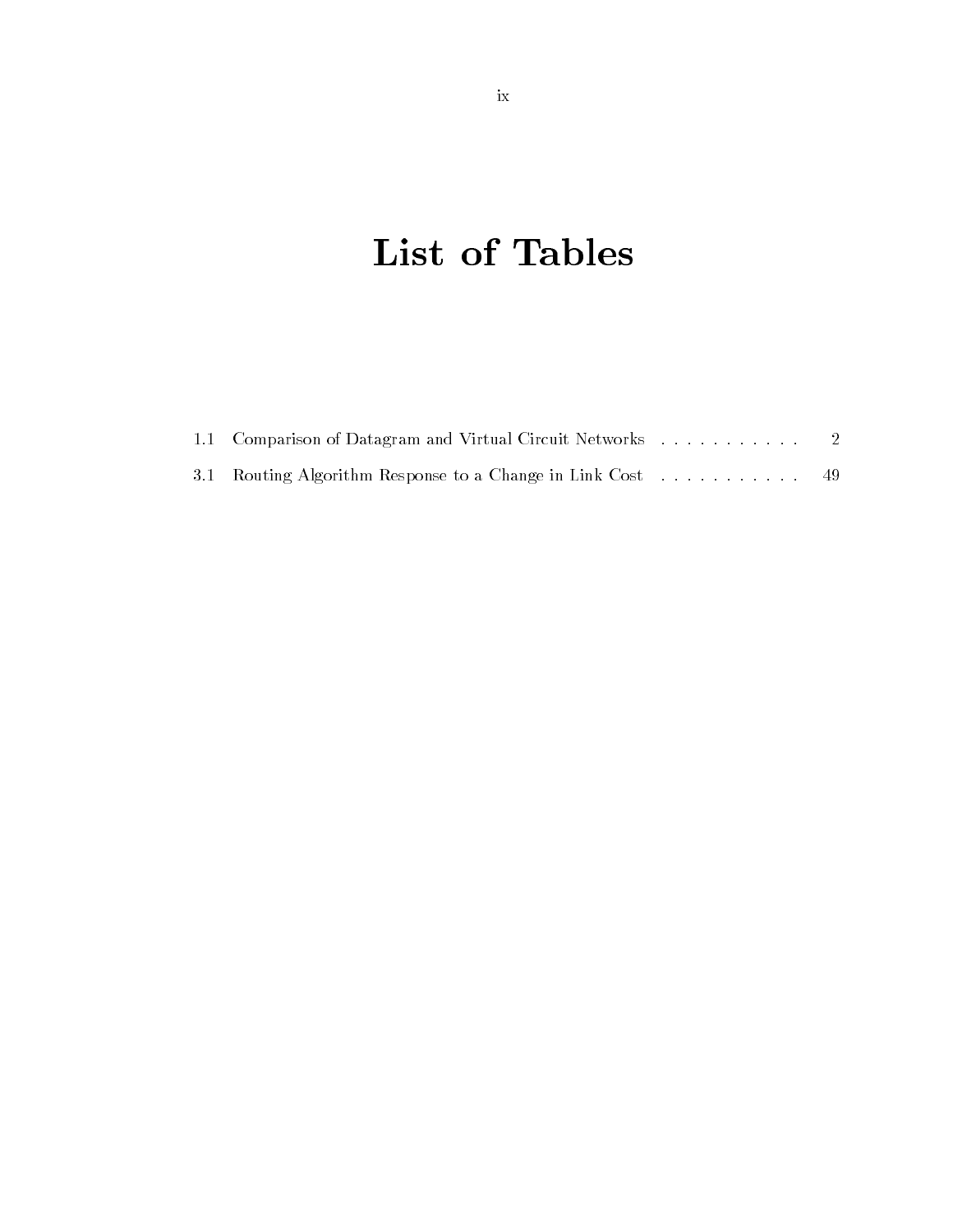### Routing in Packet-Switched Networks Using Path-Finding Algorithms Shree Murthy

#### **ABSTRACT**

Route assignment is one of the operational problems of a communication network. The function of a routing algorithm is to guide packets through the communication network to their correct destinations. This dissertation is on the design and analysis of distributed, adaptive routing algorithms and protocols for packet switching networks. We introduce the general framework on which these algorithms are based. Using this general model, we propose several routing techniques to suit heterogeneous environments.

In this dissertation, we concentrate on distance-vector algorithms. One important drawback of previous distance-vector algorithms based on the distributed Bellman-Ford algorithm for shortest-path computation is that they suffer from counting-to-infinity problem and the bouncing effect. Recently, distributed shortest-path algorithms which utilize information about distance and second-to-last hop along the shortest-path to each destination have been proposed. This class of algorithms are called *path-finding algorithms*. Our proposals are based on path-finding algorithms.

We have proposed two new routing algorithms, PFA and LPA, for flat networks which are devoid of the drawbacks of the previous proposals. While PFA reduces the number of cases in which a temporary routing loop can occur, LPA is the first routing algorithm that is loop-free at every instant. To accommodate the increasing number of network users, aggregation of routing information is required. A hierarchical routing algorithm, HIPR, based on the maintenance and exchange of hierarchical routing trees, has been proposed for this purpose. To accommodate the low bandwidth requirements of mobile and wireless networks, a wireless routing protocol, WRP, has been proposed. This protocol minimizes protocol overhead.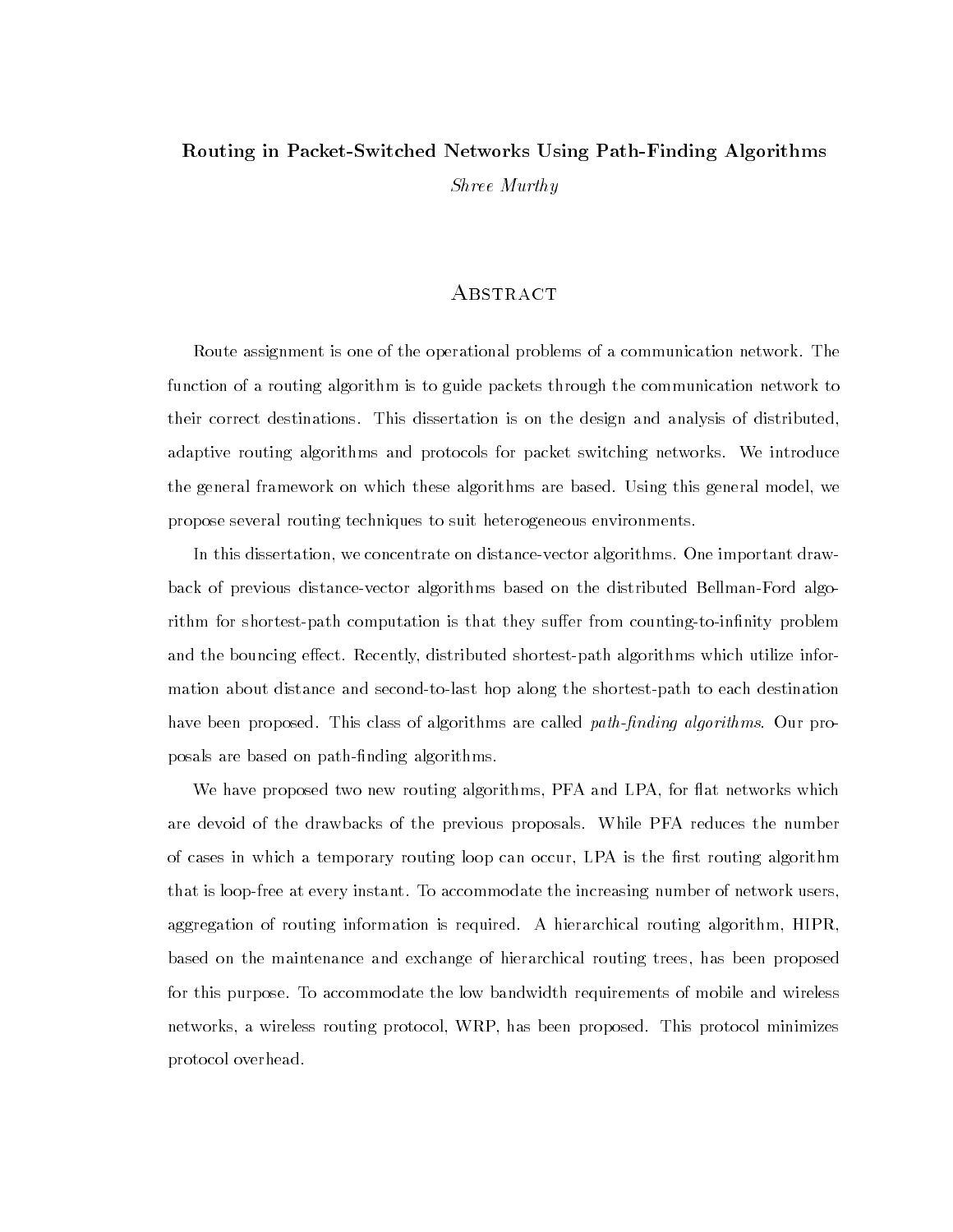To increase the responsiveness of a routing protocol and to guarantee the quality of service required by the user, routing and congestion control mechanisms have been integrated. This protocol ensures that packets arriving into a packet-switched network will be delivered unless a resource failure prevents it. Using this mechanism, we can ensure certain level of performance guarantees for network flows.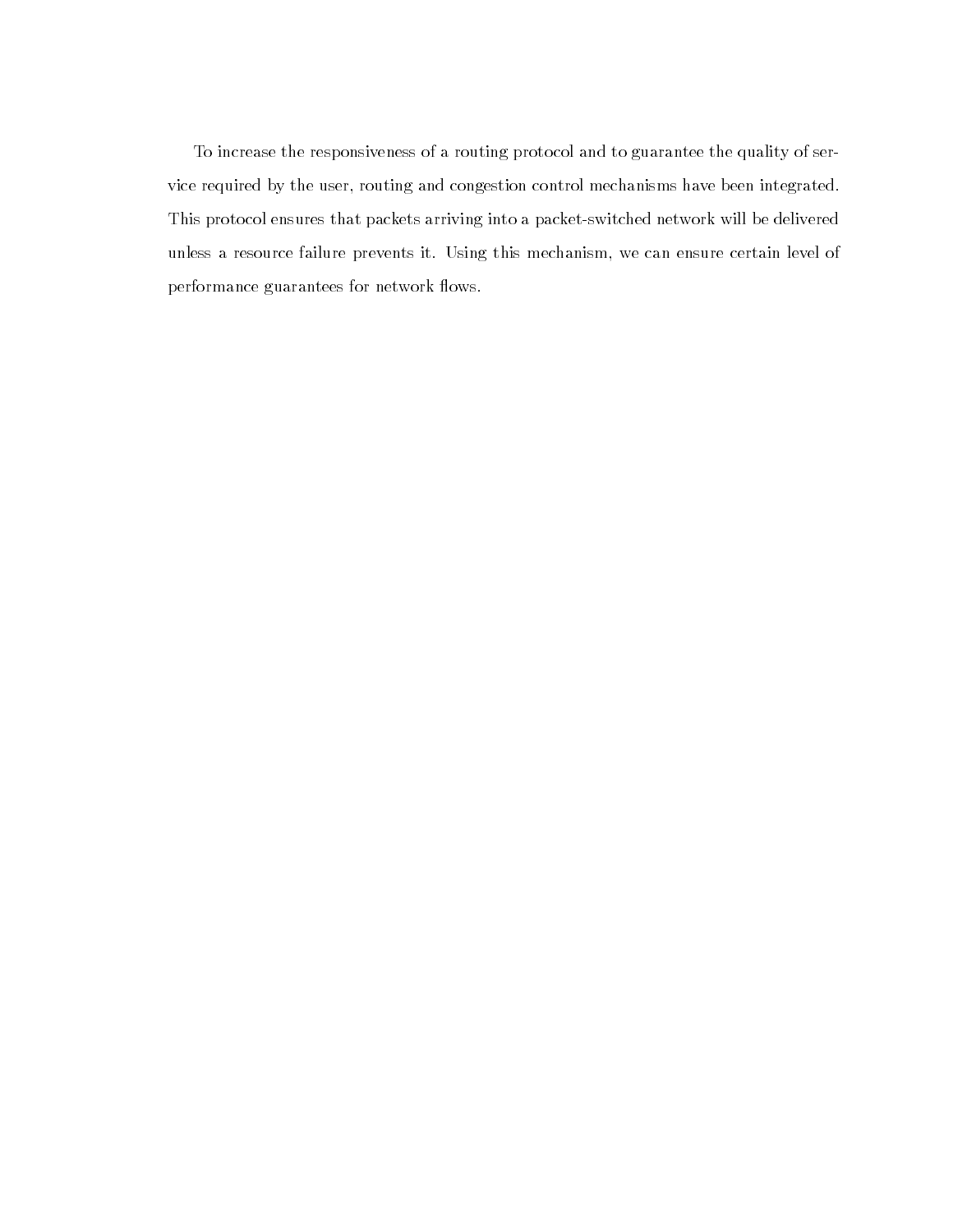### Acknowledgments

Several people supported me during my graduate study and I would like to thank them all. First of all, I would like to thank my advisor J.J. Garcia-Luna-Aceves for all his encouragement, patience and invaluable guidance. He was always there for me whenever I needed any sort of guidance. I feel very fortunate to have got an opportunity to work with him and I look forward to work with him in the coming years.

I would like to thank Anujan Varma for being in my proposal committee and for his valuable comments and suggestions. Many thanks to Patrick Mantey and Darrell Long for being in my committee and for their valuable suggestions.

Thanks are due to Bill Zaumen for answering all my questions on Drama very patiently and for making it possible for me to work with Drama for my simulations. Thanks are also due to Dr. Raphael Rom, for providing support and for bearing with my irregularities in the work schedule.

Thanks to the coco-group and especially to Jochen and Chane for making working in the lab so very enjoyable. Thanks to Atul, Hari, Vijay, Pratibha and Jyoti just for being there. Thanks to Jyoti, Hari and Ewerton for going through my dissertation and for their suggestions.

Thanks also to Nagesh, Ingrid for their encouragement and to little Kiran.

Most importantly,Iwould like to thank my parents for all their encouragement, love and support that has enabled me to live my dreams. Finally,Iwould like to thank God but for his grace, nothing would have been possible.

This work was funded in part by the office of Naval Research (ONR) under Grant No. N-00014-92-J-1807 and by the Defense Advanced Research Pro jects Agency (DARPA) under Grant No. DAAB07-95-C-D157.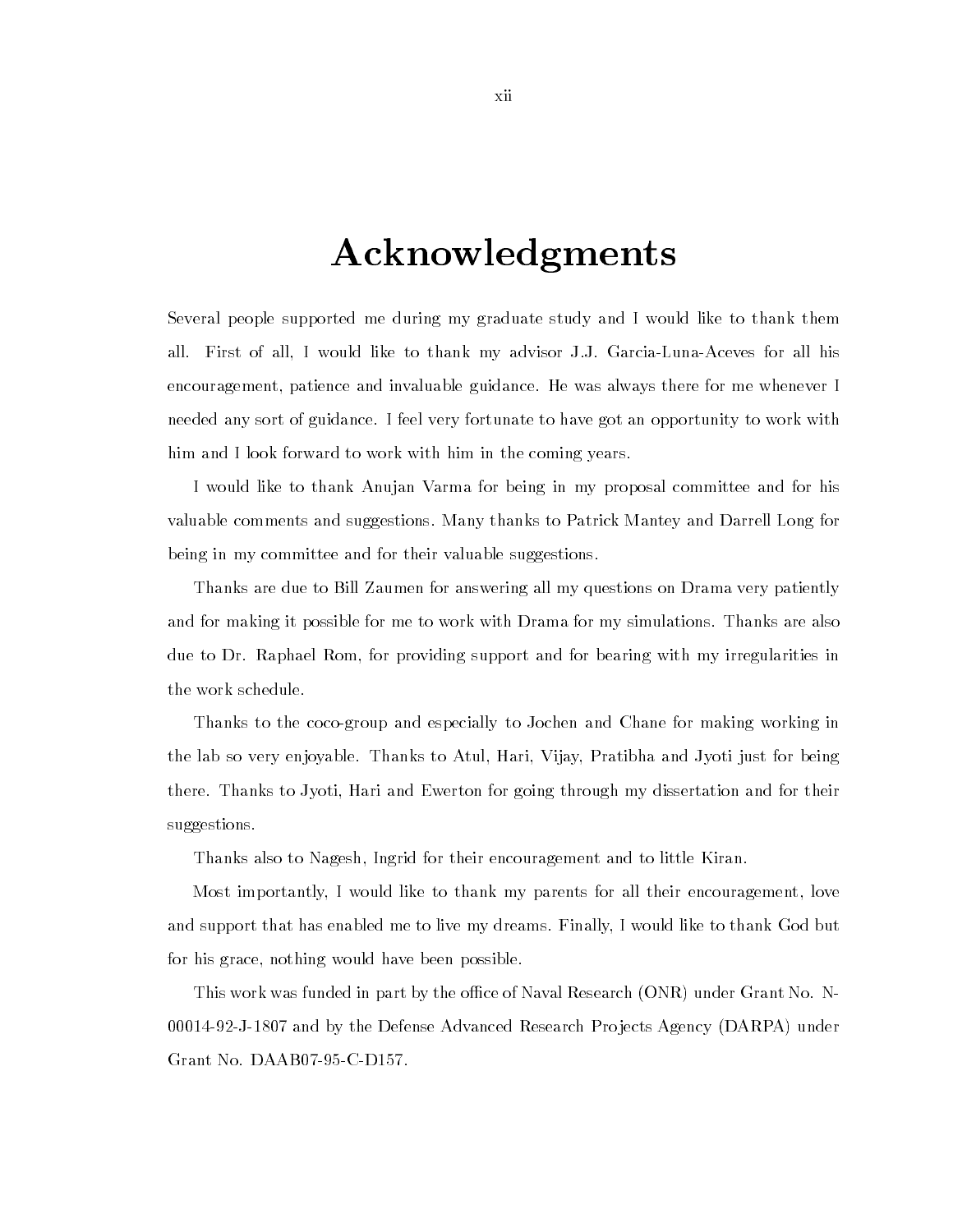# Chapter 1

One of the important components of a computer network is the communication subnetwork which includes the hardware and the software required for the transmission of data within the network. Traditionally, two different types of networks have supported the communication needs of end users: the telecom networks (telephone, cable and satellite networks) and data networks (Internet). The telephone network is designed to support high quality audio communications. These networks are engineered to provide low delay and fixed bandwidth service. Telecom networks are based on circuit-switching mode of operation in which, at the start of each session, the network determines the connection route and establishes end-to-end path from sender to receiver. In contrast, data networks are usually based on packet-switching, where there is no fixed physical path between a sender and a receiver. Instead, when a sender has a block of data to send, it is received in its entirety and then forwarded to the next hop along the path to the destination. Even though providing service guarantees is easier in circuit-switched mode of operation, because of the bursty nature of the traffic, packet-switching is favored in the present day Internet. Also, with the increasing demand for mobile and wireless communication, better techniques need to be developed for data transfer in a packet-switched environment.

In the context of the internal operation of a network, a connection is usually called *virtual circuit* in analogy with the physical circuits setup by the telephone system. The independent packets of the connectionless organization are called *datagrams*, in analogy with data networks. The idea behind a virtual circuit is to avoid having to make routing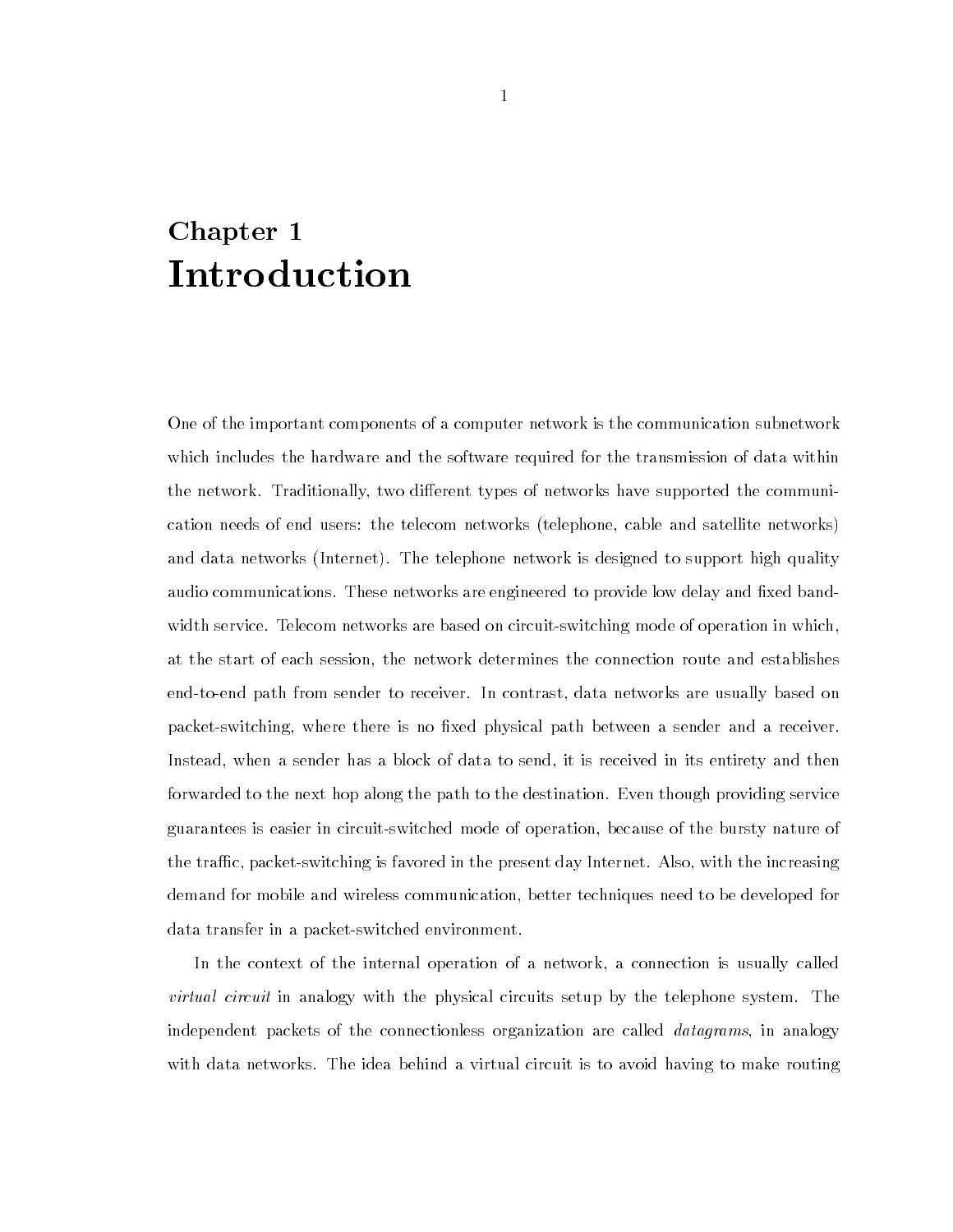| <b>ISSUE</b>             | VIRTUAL CIRCUIT                                                    | <b>DATAGRAM</b>                                                |
|--------------------------|--------------------------------------------------------------------|----------------------------------------------------------------|
| Addressing               | Each packet contains a short VC<br>number                          | Each packet contains the source<br>and the destination address |
| <b>State Information</b> | State information about each VC<br>is maintained                   | Does not hold packet level state<br>information                |
| Routing                  | Route is chosen when VC is setup.<br>All packets follow this route | Each packet is routed<br>independently                         |
| Congestion control       | Easy if enough buffers can be<br>allocated in advance              | <b>Difficult</b>                                               |
| Resource failure         | All VCs passing through the<br>failed resource are terminated      | Packets are lost only during<br>resource failure               |
| Suitability              | Connection-oriented service                                        | Connection-oriented and<br>connectionless service              |

Table 1.1: Comparison of Datagram and Virtual Circuit Networks

decisions for every packet sent. The route from a source to a destination is chosen as part of the connection setup mechanism.

In contrast, with a datagram network, no routes are setup in advance. Each packet is routed independently. Successive packets may follow different routes. While datagram networks have to do more work, they are more robust and adapt to congestion and failures easily. Table 1.1 summarizes some of the differences between datagrams and virtual circuits [Tan91].

Routing forms an integral part of the communications subnetwork. The *routing algo*rithm is a part of the network layer which is responsible for deciding on which outbound queue an incoming packet should be transmitted. It guides packets through the communication network to their correct destinations. If the network uses datagrams internally, this decision must be made for every arriving data packet. However, if virtual circuits are used internally, routing decisions are made only when a new virtual circuit is being set up. The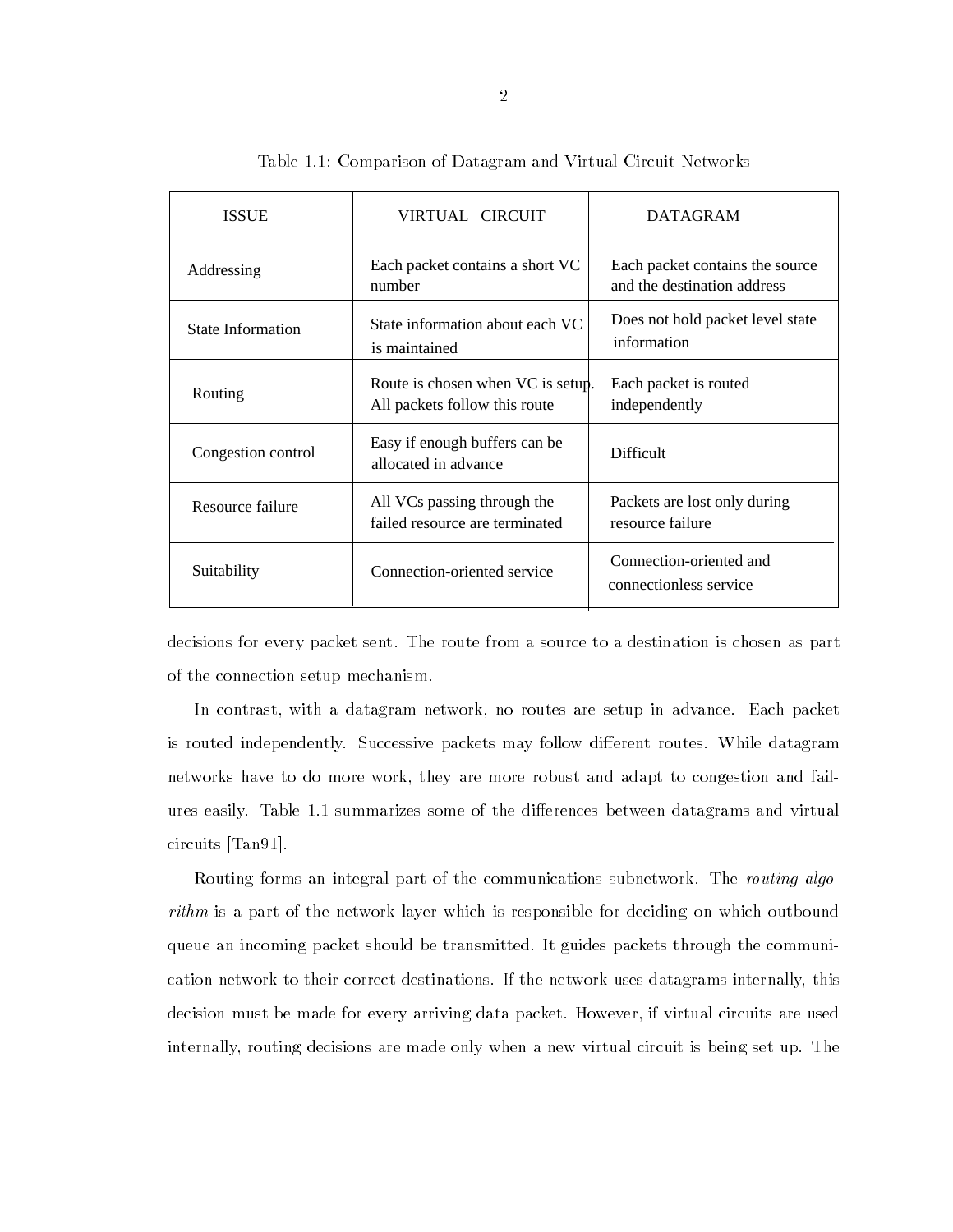selection of the path towards a destination itself is made byawell-dened decision rule which is referred to as the *routing policy*.

Regardless of whether routes are chosen independently for each packet or only when new connections are established, certain properties are desirable in a routing algorithm. Some of them are:

- Simplicity: Simple algorithms are preferred for ease of implementation and higher efficiency in operational networks.
- Robustness with respect to failures and changing conditions: The algorithm must be able to adjust the routing decisions when traffic conditions change or when there is a resource failure. The algorithm monitors the network constantly and updates the routing information
- Stability of the routing decisions: The routing algorithms should adapt smoothly to changes in operating conditions. i.e., a small change in operating conditions should provide a comparatively small change in routing decisions.
- Fairness of the resource al location: Data 
ows with the same characteristics should result in similar packet delay and throughput.
- Optimality of the packet travel times: The routing algorithm should maximize the network designer's ob jective function, while satisfying design constraints.
- Loop freedom: At any instant, the paths implied from the routing tables of all hosts taken together should not have loops. Each router in the path from a source to destination should be visited only once.
- Convergence characteristics: Time required to converge after a topology change should not be high. This is required to maintain up-to-date network state information.
- Processing and memory eciency: The resources used at each router should be minimal. The computation time spent at a node affects the convergence time of the routing algorithm.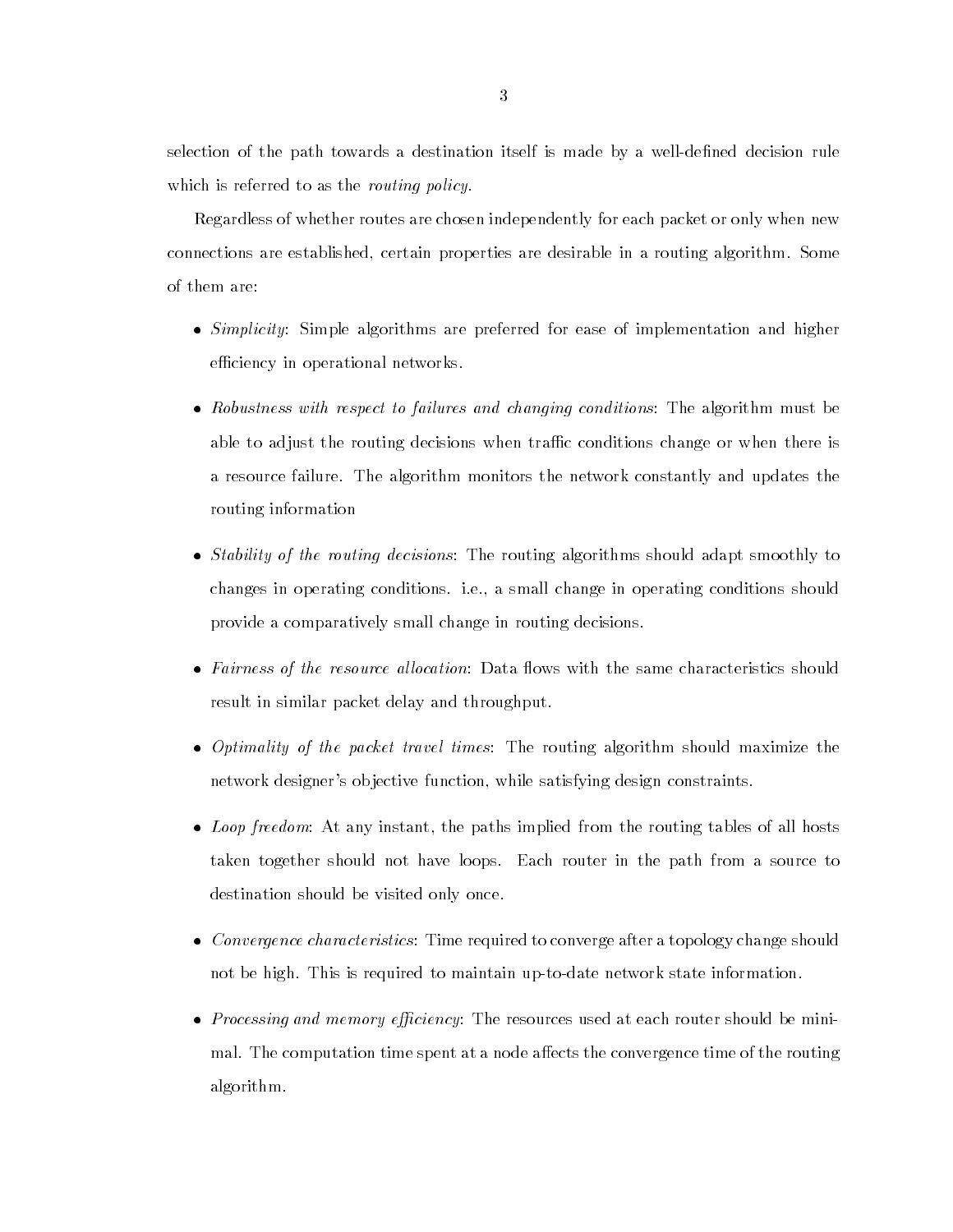In this dissertation, our objective it to satisfy most of the above mentioned attributes of routing algorithms.

The two main functions performed by the routing algorithms are the selection of routes for various origin-destination pairs (*route computation*) and the delivery of messages of their correct destinations once the routes are selected (*packet forwarding*). We focus on the route computation function of the routing algorithm and design mechanisms to compute routes at each router.

Routing policies can be grouped into two major classes as *static* or *nonadaptive* and *adaptive* depending on whether the routes change in response to the current traffic pattern and topology. In a static routing policy, the path a packet takes from a source to a destination is predetermined. The routing tables are set up at a certain time before the data transmission begins and the routing tables are not changed thereafter. In an adaptive policy, packets are routed taking into account the current state of the network such that congested and damaged areas in the network are avoided. The routing tables are accordingly changed to dynamically adapt to changing network conditions. The information maintained at each routing node is updated taking into account the up-to-date network state information available at that time.

Adaptive routing algorithms require information about network traffic and topology to make good routing decisions. Depending on how and where this information is maintained, adaptive routing algorithms are further classified as *centralized* and *distributed* routing policies. In a centralized approach, the path information is computed at one central node, whereas in a distributed approach, routes are computed at each routing node using the network state information present at that node. Henceforth, we refer to *adaptive distributed* routing simply as routing.

Many practical routing algorithms are based on the notion of a *shortest path* between two nodes. Each communication link is assigned a positive number called its *length*. A link can have a different length in each direction. Each path (i.e., a sequence of links) between two nodes has a length equal to the sum of the lengths of its links. A shortest path routing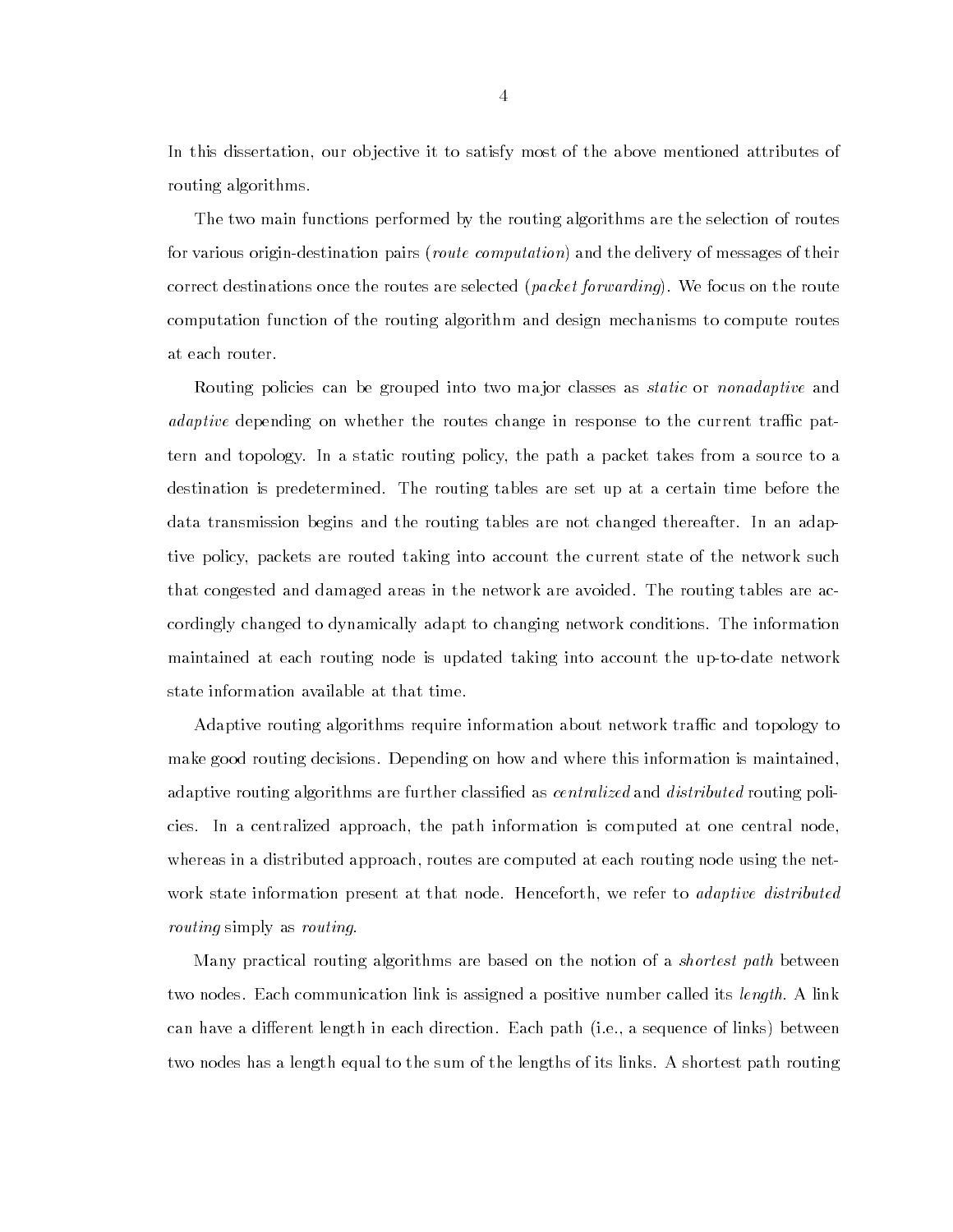algorithm routes each packet along a minimum length (shortest) path between the origin and destination nodes of the packet. The simplest possibility is for each link to have unit length (one hop), in which case a shortest path is simply a path with minimum number of links (hop count). More generally, the length may depend on transmission capacity and traffic load. The idea of shortest path algorithms is that the path should contain relatively few and uncongested links.

Distributed routing algorithms can be subdivided into *distance vector algorithms* (DVA) and *link-state algorithms* (LSA) depending on the method adopted to maintain routing information in router databases. In a distance vector algorithm, each node has knowledge of only the local links. The shortest paths are computed using a distributed version of Bellman-Ford algorithm [BG92] in which nodes exchange their shortest path lengths to other nodes with their neighbors periodically or on a event-driven basis. Using this information received from its neighbors, each node constructs a routing table containing the distance of the shortest path to every destination in the network. In other words, the process of route computation is carried out in a distributed way with each node performing part of the computation. Examples of distance-vector protocols include the old Arpanet algorithm [MW77], RIP [Hed88] and Cisco's IGRP [Hed].

In a link-state algorithm, each node has complete information of the network topology using which each node computes routes independently. When a node detects any change in the link distances, it sends out an update to all other nodes by broadcasting. Upon receiving an update, each node recomputes shortest paths to all other nodes using Dijkstra's shortest path algorithm [BG92] and constructs its new routing table. Some of the link state protocols are the new Arpanet routing protocol [MRR80], OSPF [Moy94] and ISO's IS-IS [Ora90].

### 1.1 Problem Formulation

In this dissertation, we concentrate on routing techniques for packet-switched networks using distance-vector algorithms. These algorithms are applicable to circuit-switched networks also. In the next few paragraphs we outline the motivation for our work. The main focus of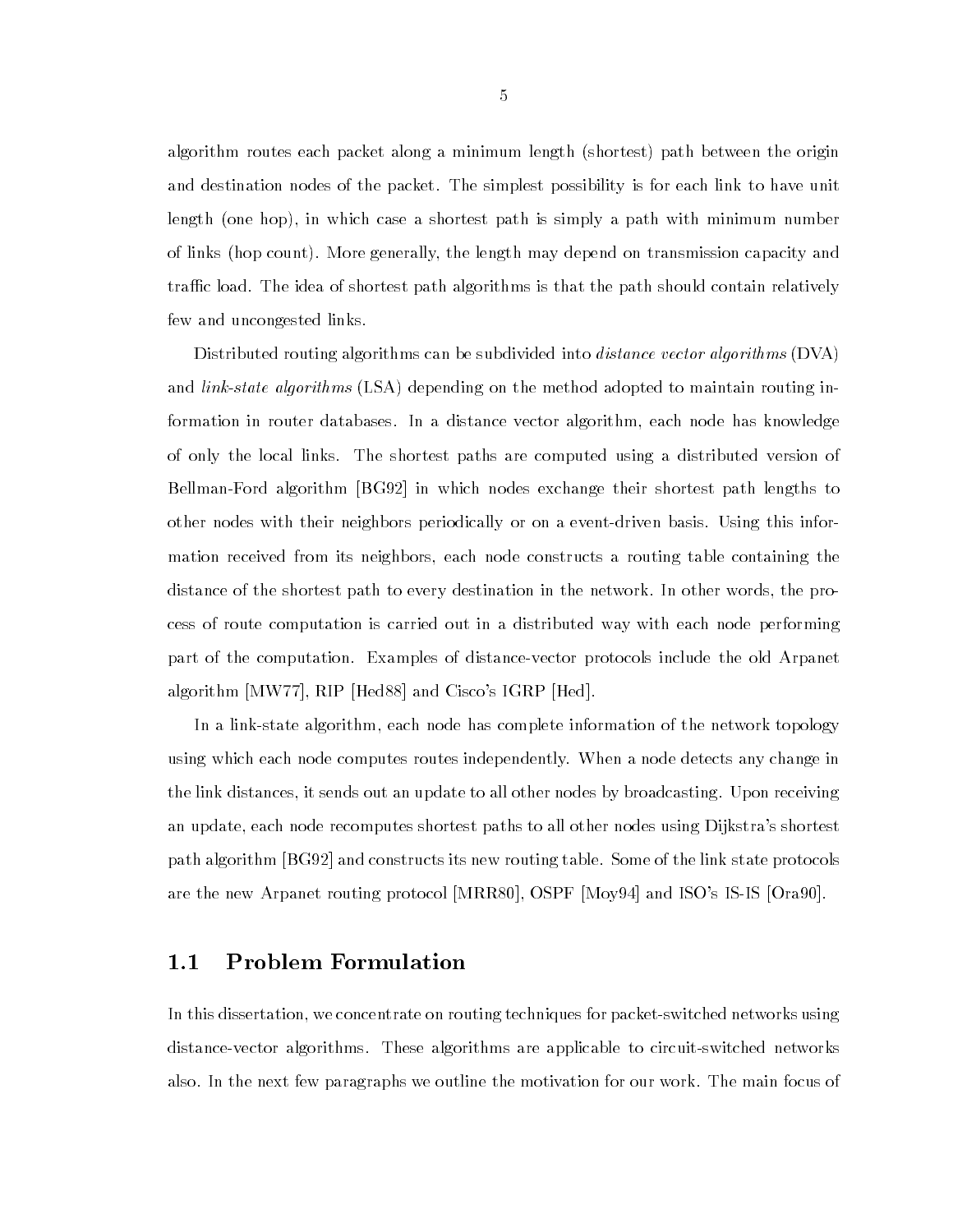this work is to identify the drawbacks of the existing routing techniques and propose routing algorithms to overcome these drawbacks. With this as the basis, the suitability of these algorithms to heterogeneous environments has been explored and the routing protocols have been proposed accordingly.

Some of the most popular routing protocols used in today's internets (e.g. RIP [Hed88]) are based on distributed Bellman-Ford (DBF) algorithm for shortest path computation [BG92]. However, DBF suffers from the *bouncing-effect* and *counting-to-infinity* problems. Recently, distributed shortest path algorithms that utilize information regarding the length and second to last hop of the shortest path to each destination have been proposed to overcome the counting-to-infinity problem of DBF. This class of algorithms is referred to as the *path*finding algorithms. However, these algorithms do not eliminate the possibility of temporary routing loops. All the loop-free algorithms reported to date rely on mechanisms that require routers to either synchronize along multiple hops [GLA92a, JM82, MS79] or exchange path information that can include all the routers in the path from source to destination [GLA92b]. We propose two routing algorithms for a flat network topology that belong to the class of path-finding algorithms. The first of the two algorithms called Path-Finding algorithm (PFA), eliminates a number of cases in which a temporary routing loop can occur. The second algorithm, Loop-free Path-finding algorithm (LPA), guarantees loop-freedom at every instant.

Routing information maintained at each router must be updated frequently to dynamically adapt to the changes in the topology and congestion in the network. In an internetwork with a flat routing scheme, the size of the routing table grows linearly with the number of destinations in the network. With the increasing number of network users, aggregation of routing information becomes a necessity in any type of routing protocol. The goal of a hierarchical scheme is to reduce the size of the routing databases maintained at each router so that the exchange of routing or topology information among routers can be minimized. Prior proposals to hierarchical routing have assumed variants of DBF or topology broadcast algorithms. We propose a hierarchical routing algorithm based on the maintenance and ex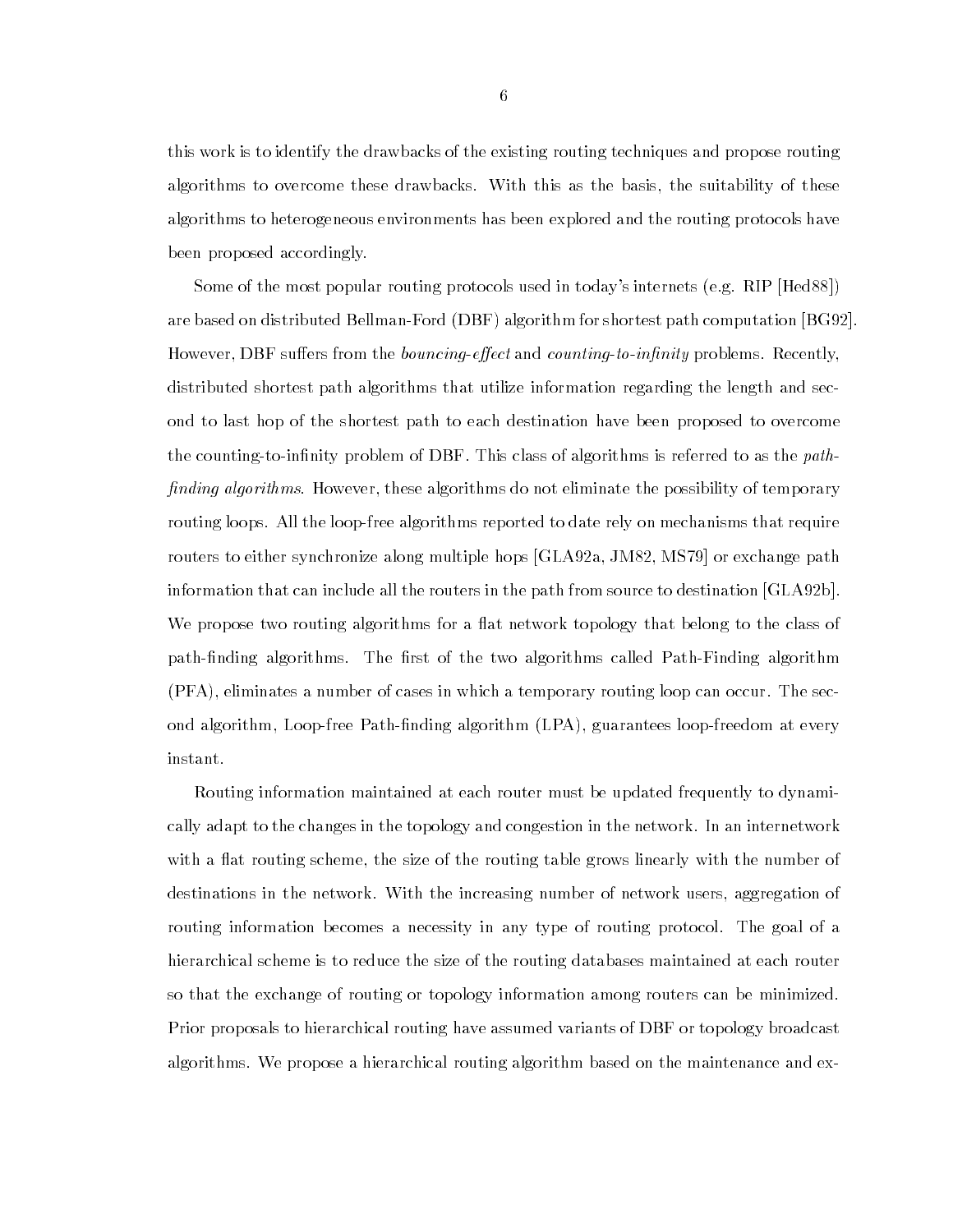change of hierarchical routing trees. We call this algorithm the Hierarchical Information Path-based Routing (HIPR). HIPR is based on a path-finding algorithm but does not require host routes for shortest path computation (unlike other path-finding algorithms) and is free of routing loops.

Today's internetwork technology is oriented towards computer communication in relatively stable operational environments. This cannot adequately support many of the emerging wireless applications. The challenge is to achieve reliable, high performance communications for mobile and wireless applications. Routing forms an integral part of this communications infrastructure. To adapt to the emerging applications, the routing protocols need to support wireless and mobile stations in addition to fixed stations. The routing protocols used in multihop packet radio network implemented in the past [Bea89, Bey90, LNT87] were based on shortest-path routing algorithms that have been typically based on DBF. DBF is susceptible to the counting-to-infinity problem and the bouncing-effect and will take a long time to converge. This is not desirable, more so in a wireless network since its bandwidth is very limited. Also, some of the techniques which have been proposed to overcome the basic problem of DBF in wired networks such as flooding, multihop internodal synchronization and the specification of complete path information would incur too much overhead with a dynamic topology and hence are not desirable. Therefore, a new routing protocol, devoid of all these drawbacks, is required to support the needs of emerging applications. We propose the wireless routing protocol (WRP) as a solution for routing in wireless networks. WRP overcomes the aforementioned drawbacks of DBF and exchanges minimal routing information among neighbors.

Routing and congestion control are two interrelated problems. Combining congestion control and routing techniques becomes especially important in order to guarantee qualityof-service requirements of the applications. A drawback of the existing Internet routing protocols is that their route computation and packet forwarding mechanisms are poorly integrated with congestion control mechanisms. More specically, today's Internet routing is based on single-path routing algorithms. A routing protocol based on single-path routing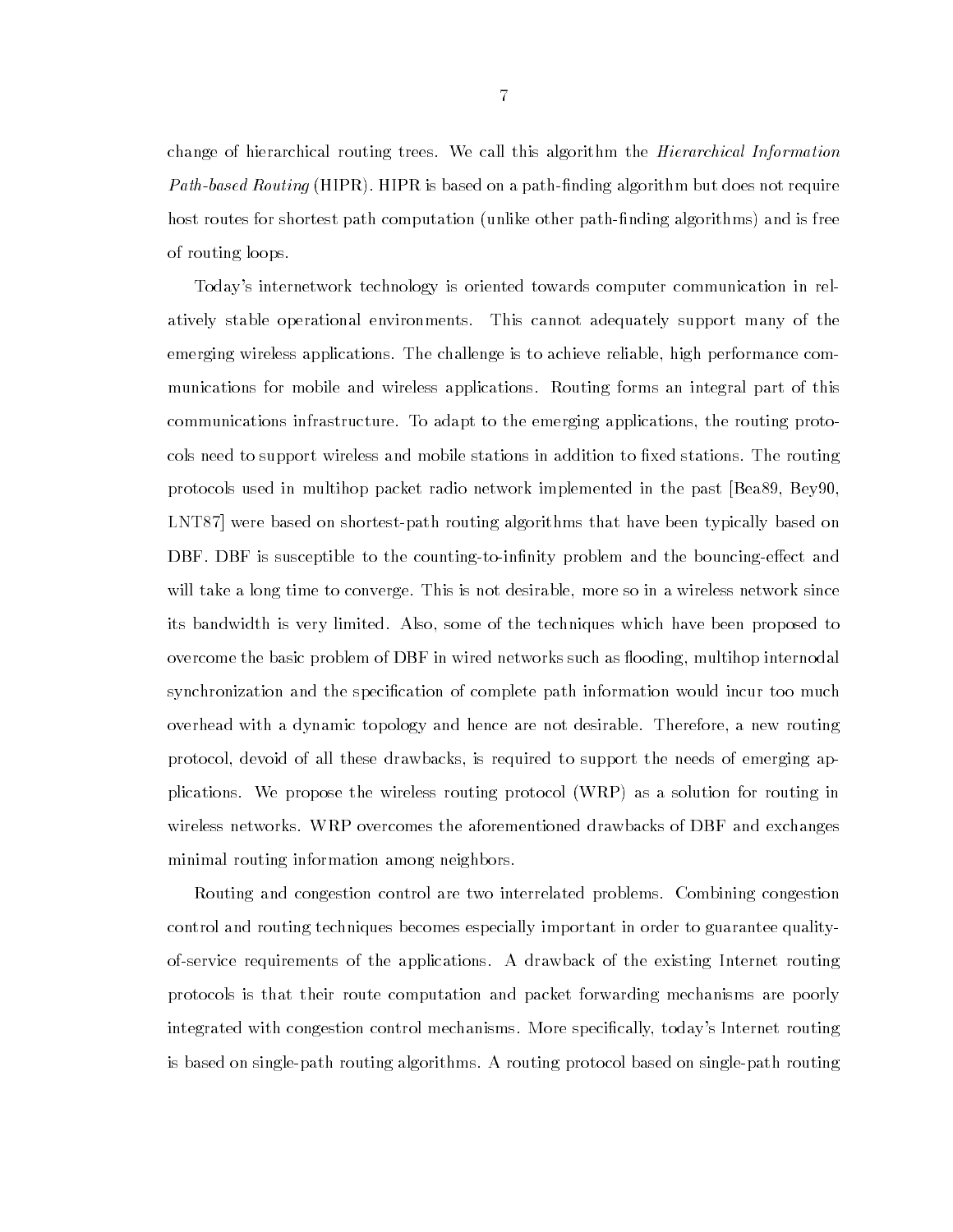is ill-suited to cope with congestion, because the only thing the protocol can do to react to congestion is to change the route used to reach a destination, and this could lead to unstable oscillatory behavior [Ber82]. In many networks there are several paths between pairs of nodes that are almost equally good. Better performance can be achieved by splitting the traffic over several paths to reduce the load on each of the links. This technique of using multiple routes between a single pair of nodes is called multipath routing. This is similar to inverse multiplexing in circuit-switched networks where the primary motivation is to provide high bandwidth with the limitation of low bandwidth links. Furthermore, in a datagram network, routers forward packets only on a best-effort basis and drop the packets when congestion occurs. The routers adapt to congestion only after network resources have already been wasted. We propose a new framework for dynamic multipath routing in packet-switched networks that attempts to prevent the over-utilization of network resources and hence avoid congestion. This protocol illustrates the provision of performance guarantees in a connectionless routing architecture. Using this approach, we propose a two-tier architecture in which the end users can request performance guarantees similar to a connection oriented architecture and, within the network, packet transmission is done hop-by-hop as in a connection-less network.

#### $1.2$ Dissertation Overview

This dissertation is organized as follows:

- Chapter 2 gives an overview of the routing algorithms that are being used in today's internetwork. We highlight the problems in the existing algorithms and explain the working of the basic path-finding algorithm. We also introduce the network model and some of the terminologies used in the dissertation.
- **Chapter 3** presents two path-finding algorithms,  $PFA$  and  $LPA$ , which eliminate the looping problem of the existing distance-vector routing algorithms. We show through sim-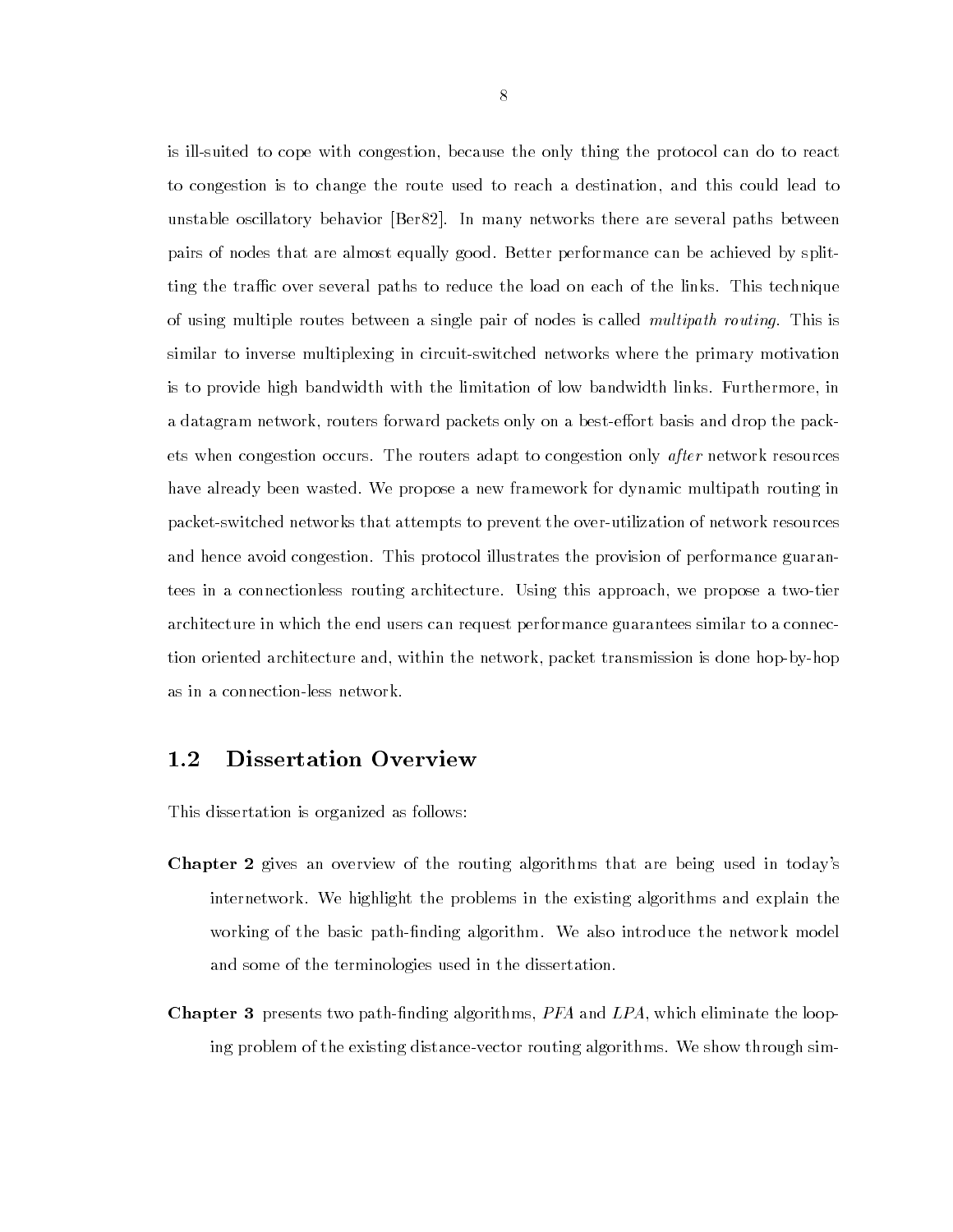ulations that these two algorithms have better performance than the state of the art routing algorithms such as DUAL and an ideal link-state algorithm.

- Chapter 4 proposes a novel methodology for routing in hierarchical networks. We formally verify the hierarchical routing algorithm and present some simulation results. The performance of this algorithm is compared with that of OSPF.
- Chapter 5 describes a wireless routing protocol which is suitable in a packet-radio network. Simulation results of the basic routing algorithm are presented to evaluate the performance of the proposed protocol. Some implementation issues are also discussed.
- Chapter 6 proposes a novel approach for integrating routing with congestion control. A worst-case delay bound for this dynamic solution is derived. A two-tier architecture is also proposed for mapping connection-oriented flows to connection-less flows and thereby guaranteeing certain level of QoS to end users of a packet-switched network.
- Chapter 7 gives a summary of this work, together with some conclusions and directions for future research.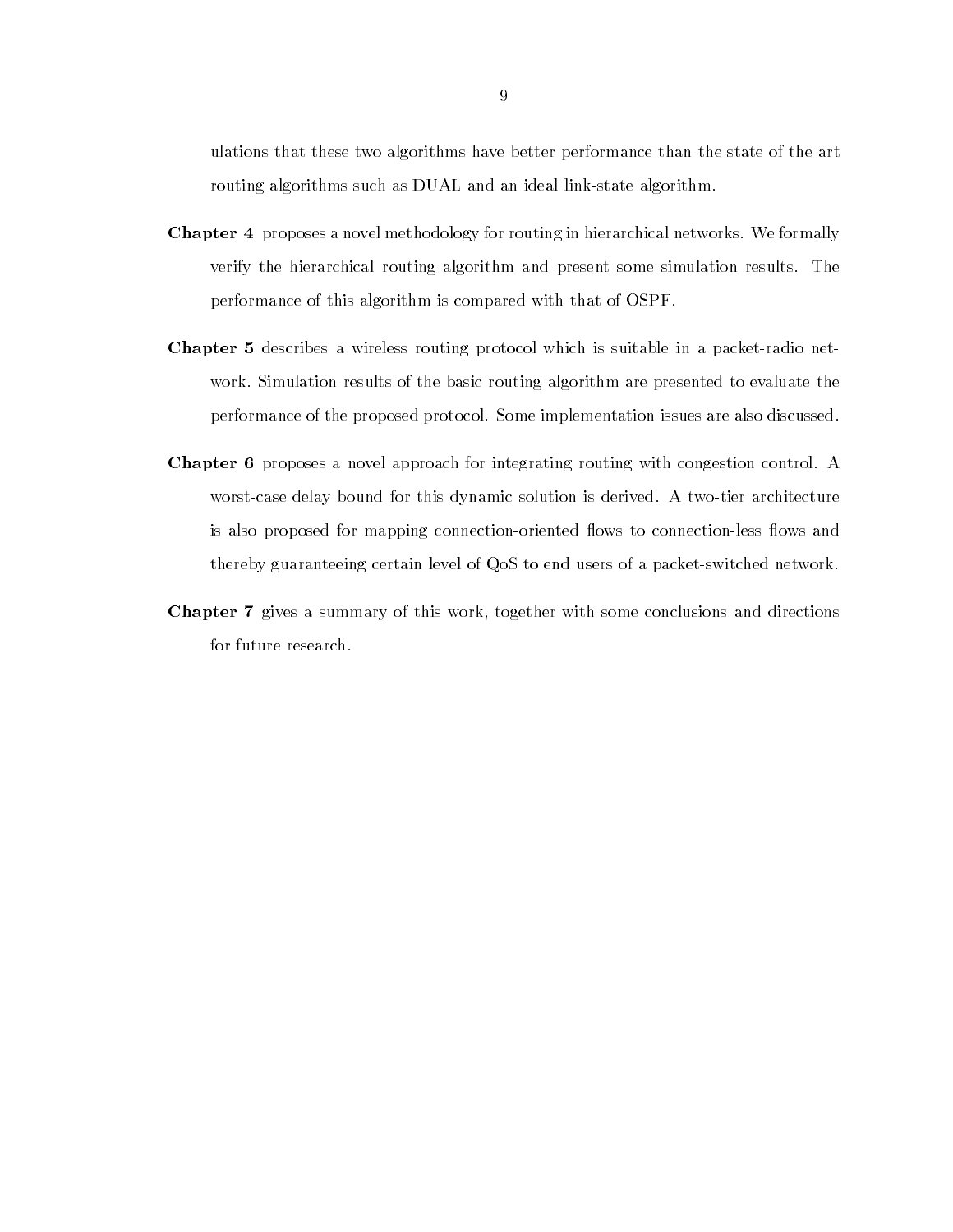### Chapter 2 Background

As explained in the previous chapter, routing algorithms are responsible for forwarding the data packets over routes to provide good or optimal performance. Consequently, a routing protocol is required to maintain the status of all the routes in the network. A router runs a specied routing algorithm to compute routes to all known destinations. A routing algorithm mainly consists of two parts – an initialization step and a recurring step that is repeated until the algorithm terminates. The recurring step involves updating the minimum distance of each router for all destinations until the algorithm converges to correct shortest path distances. The routing algorithms differ in the way by which the updating step is implemented. There are two types of adaptive routing algorithms  ${-}$  link state and distance vector algorithms.

Link-state Algorithms: In the link-state approach, each router maintains a complete view of the network topology and the cost associated with each link [MRR78, MRR80]. The topology information is updated regularly. A router broadcasts regularly the link state information of all its outgoing links to all other routers by flooding. A complete computation of the best routes is done at each node using the information present in its local topology database. When a router receives information about the change in the link cost, it updates its view of the network and applies a shortest path algorithm to choose its next hop to each destination.

Link state algorithms are basically free of long-term loops. Routers may not always have a consistent view of the network topology, because of the time updates take to reach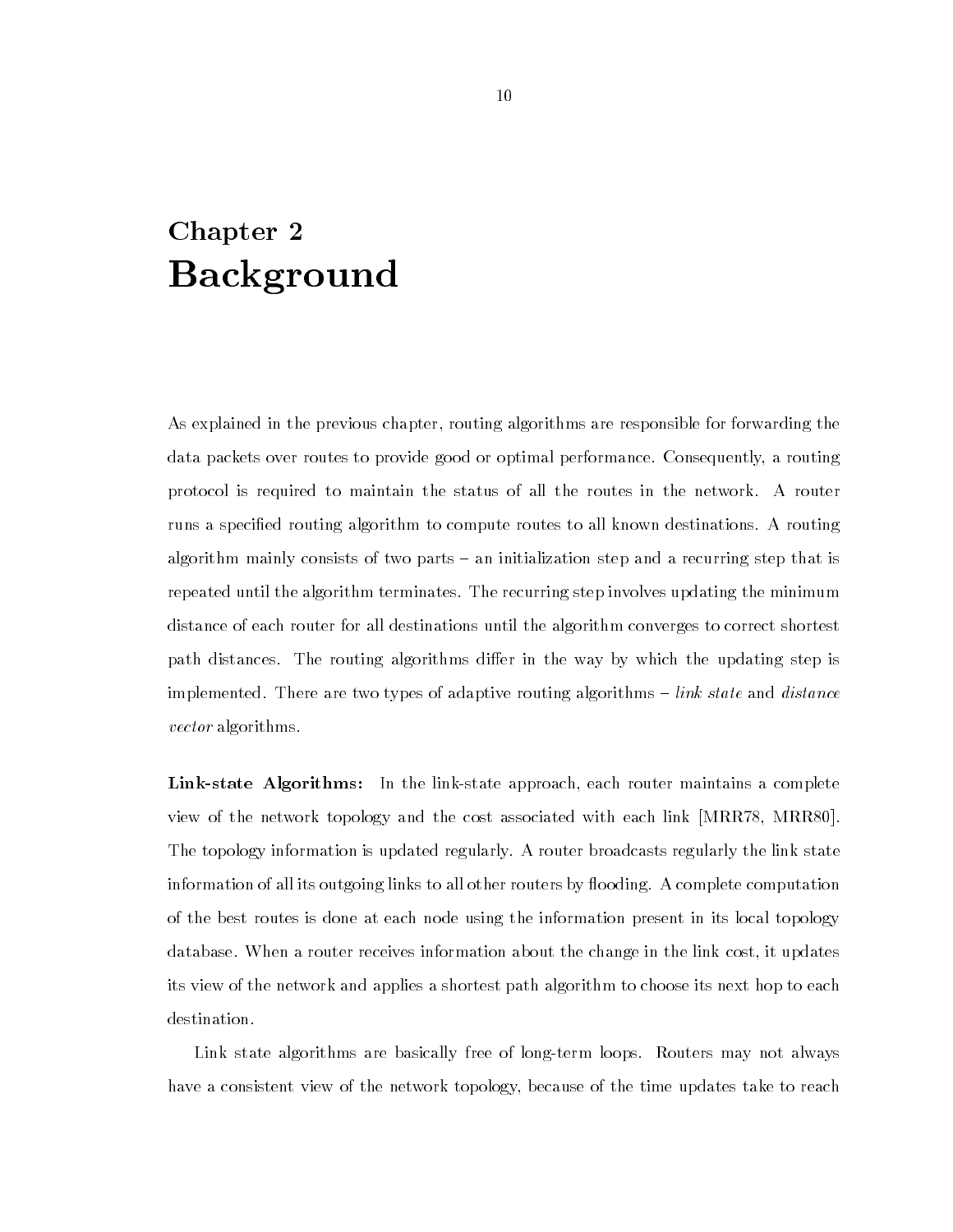all routers. This inconsistent view of the network can lead to the formation of loops, which are temporary and disappear in the time it takes for all routers to have the same topological information.

Link state algorithms have a disadvantage of not being scalable in terms of number of messages exchanged and the memory required to maintain the state of the entire network topology. Each time the topology changes, all network nodes have to recompute their routing tables, which creates a *peak* of activity.

Shortest Path First (SPF) [McQ74] is a link-state protocol in which each node computes and broadcasts the costs of its outgoing links periodically and applies Dijkstra's shortest path algorithm [BG92] to determine the next hop; other routing protocols that work on the same link-state approach are IS-IS [Ora90, Per91], and OSPF [Moy94].

**Distance-Vector Algorithms:** Distance-vector algorithms are often referred to as *Bellman*-Ford algorithms because they are based on the shortest-path computation algorithm by R.E. Bellman [Bel57]. Distance-vector algorithms have been used in several packet-switched networks such as Arpanet.

In a distance-vector algorithm, a router knows the length of the shortest-path (distance) from each of its neighbors to every destination in the network and uses this information to compute its own distance and the next router (successor) to each destination. Well-known examples of routing protocols which are based on distance-vector algorithms (DVA), are the routing information protocol (RIP) [Hed88], the HELLO protocol [Mil83a], the gateway-togateway protocol (GGP) [HS82], the exterior gateway protocol (EGP) [Mil83b] and the old Arpanet routing protocol [McQ74]. All these DVAs have used variants of the distributed Bellman-Ford algorithm (DBF) for shortest-path computation [BG92].

Distance-vector algorithms perform their route computation on a per-destination basis. If a link fails, only routes for those destinations which were routed over the failed link need to be recomputed. Moreover, the computation is localized to one part of the network only - the routers upstream of the failed link. Therefore, distance-vector algorithms are simpler.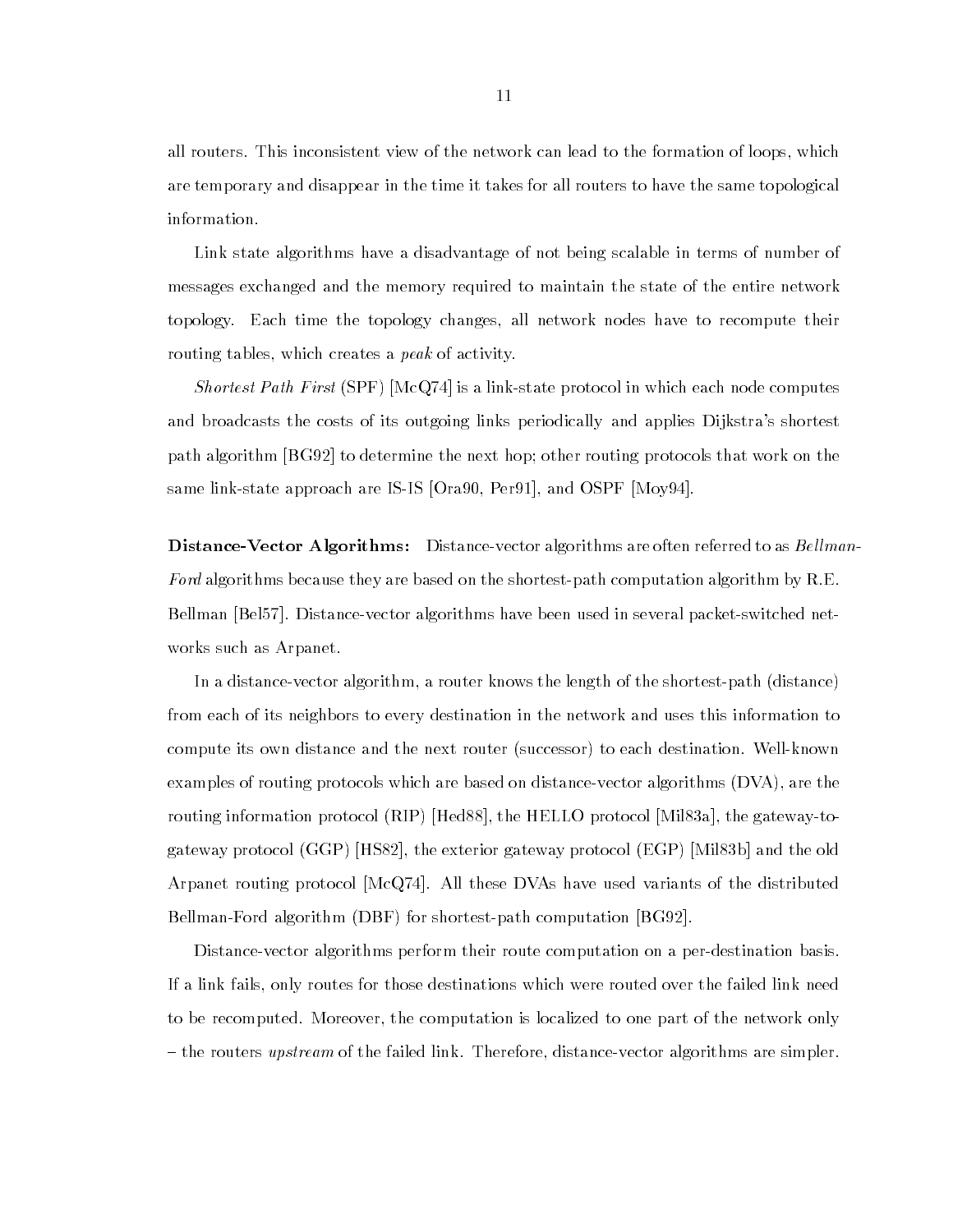The primary disadvantages of DBF are *routing-table loops* and *counting-to-infinity* problem [GLA]. A routing-table loop is a path specified in the routers' routing tables at a particular point in time, such that the path visits the same router more than once before reaching the intended destination. A router is said to be counting-to-infinity when it increments its distance to a destination until it reaches a predefined maximum distance value. Some solutions such as *split horizon* and *poisson reverse* have been proposed to overcome these basic problems [Hui95].

### 2.1 Network Model

A computer network G is modeled as an undirected graph represented as  $G(V, E)$ , where V is the set of nodes and E is the set of edges or links connecting nodes. Each node represents a router and is a computing unit involving a processor, local memory, and input and output queues with unlimited capacity. Extending the model to account for end node (link) destinations attached to routers is trivial. A functional bidirectional link connecting nodes i and j is denoted by  $(i, j)$  and is assigned a positive weight in each direction. A link is assumed to exist in both directions at the same time. All messages received (transmitted) by a node are put in the input (output) queue on a first-come-first-serve (FCFS) basis and are processed in that order. An underlying protocol assures that:

- Every node knows who its neighbors are; this implies that a node within a nite time detects the existence of a new neighbor or the loss of connectivity with a neighbor, or the change in the cost of an adjacent link.
- All packets transmitted over an operational link are received correctly and in the proper sequence within a finite time. (This assumption is made for convenience. Reliable message transmission can be easily incorporated into the routing protocol (e.g. [MGLA95, Moy94])
- All update messages, changes in the link-cost, link failures and link recoveries are processed one at a time in the order in which they occur.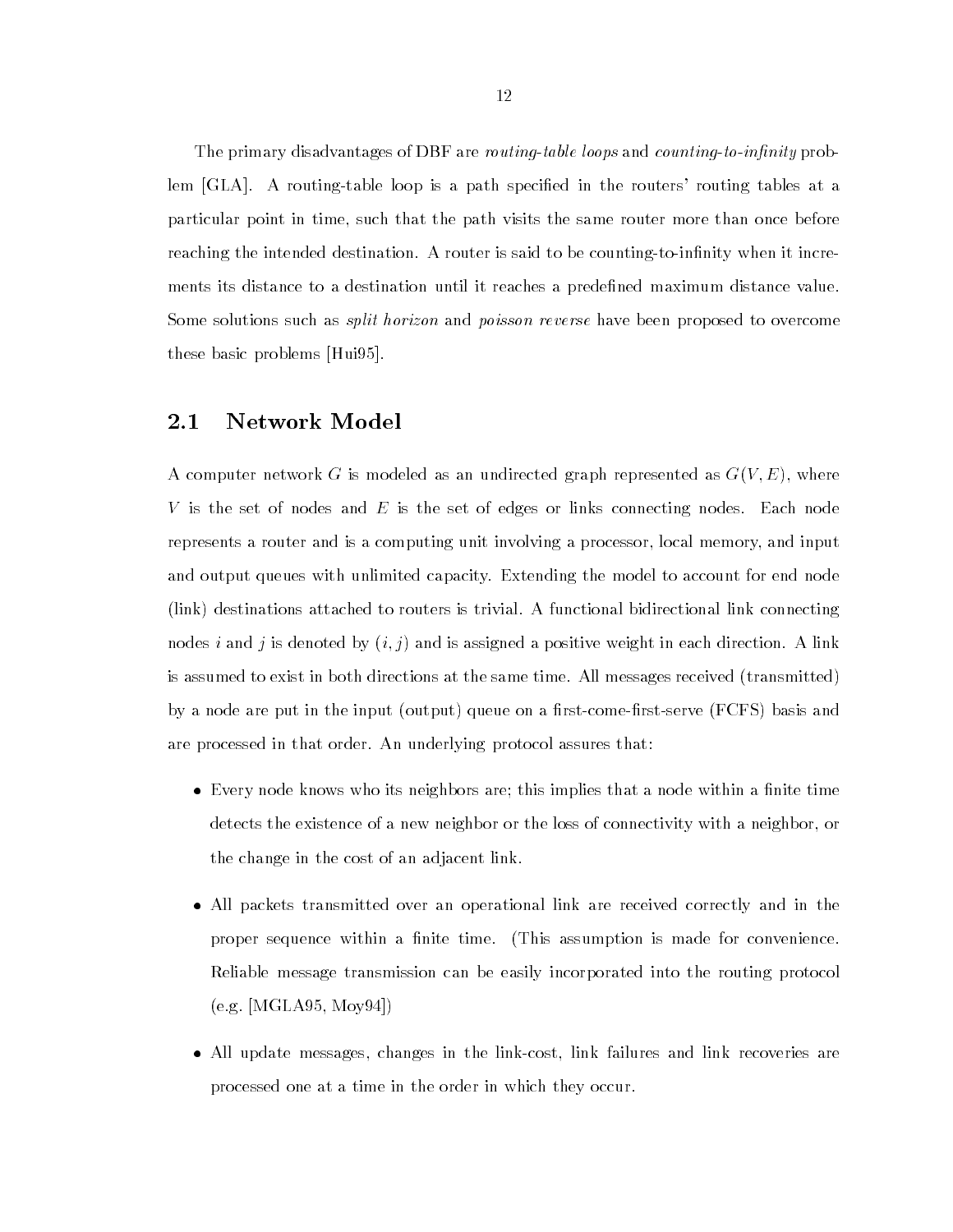Each node is given a unique identier. Any link cost can vary over time but is always positive. The distance between the two nodes in the network is measured as the sum of the link costs of the shortest path between nodes.

When a link fails, the corresponding distance entry in a node's distance and routing tables are marked as infinity. A node failure is modeled as all links incident on that node failing at the same time. A change in the operational status of a link or a node is assumed to be notified to its neighboring nodes within a finite time. These services are assumed to be reliable and are provided by the lower level protocols.

Routing updates which are sent by a router to all its neighboring nodes can be of two types – *periodic* (time driven) and *triggered* (event driven). Periodic routing updates are sent periodically when the periodic update timer expires. The value of this timer depends on the network propagation delay and latency. Triggered updates increases the responsiveness of the protocol by requesting routers to send updates as soon as certain event occurs. Typical events are the changing of a local metric value, or the reception of a routing table update from a neighbor. This procedure speeds up the convergence time of the routing algorithm. The algorithms we propose use event-driven updating mechanism.

### 2.2 Notations and Definitions

A path from node i to node j is a sequence of nodes where  $(i, n_1), (n_x, n_{x+1}), (n_r, j)$  are links in the path. A *simple path* from i to j is a sequence of nodes in which no node is visited more than once. A *implicit path* from  $i$  to  $j$  is a path that is derived from predecessor node information. The paths between any pair of nodes and their corresponding distances change over time in a dynamic network. At any point in time, node  $i$  is connected to node *j* if a path exists from *i* to *j* at that time. The network is said to be connected if every pair of operational nodes are connected at a given time.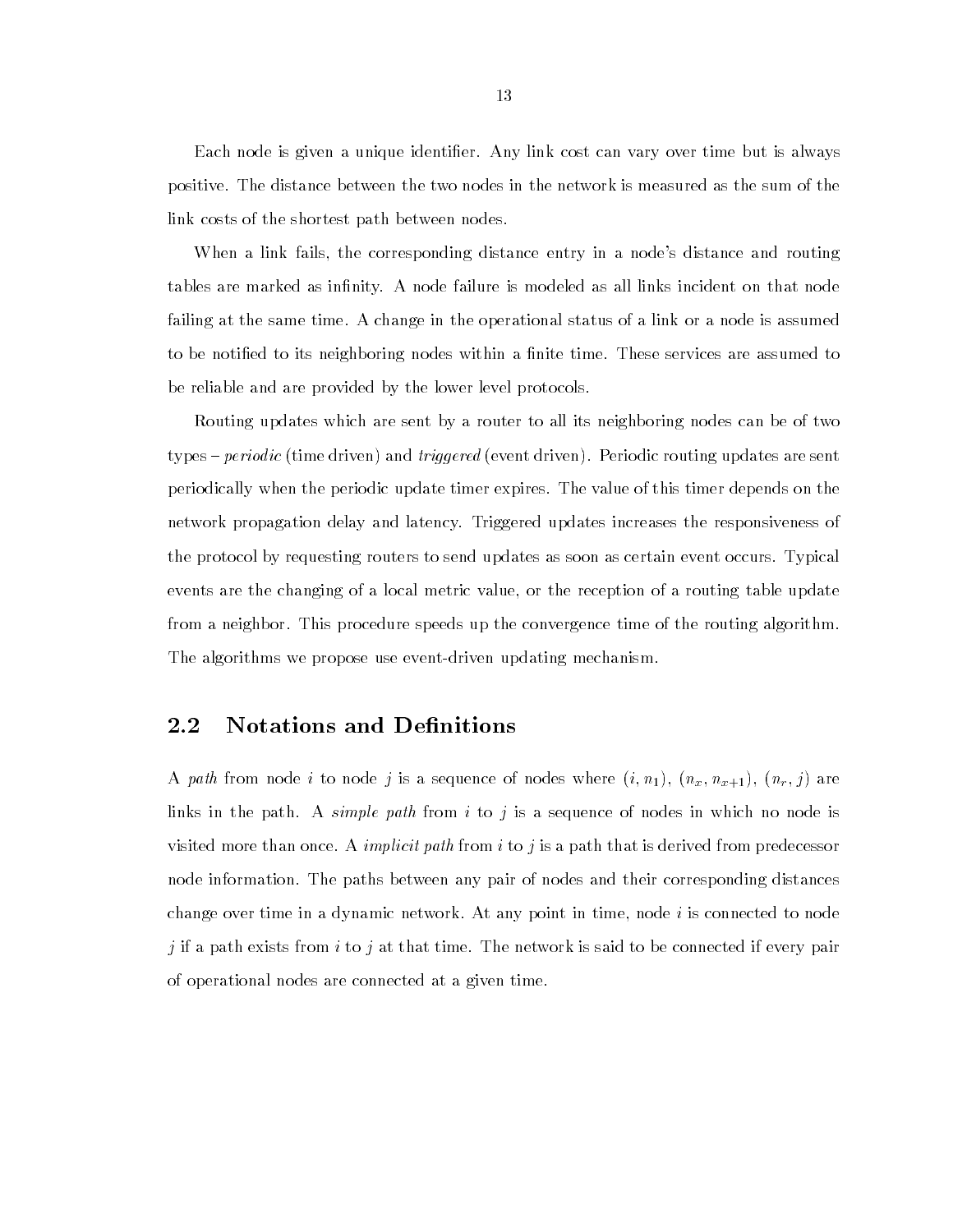Throughout the paper the following notation is used:

| Ø                | : An empty set.                                                           |
|------------------|---------------------------------------------------------------------------|
| $\infty$         | : An arbitrarily large number.                                            |
| null             | : A nonexistent node.                                                     |
| $A_i$            | : Set of areas in a hierarchical network                                  |
| $C_j(t)$         | : Loop formed for destination $j$ at time $t$                             |
| $D_j^i$          | : Distance entry at node $i$ to destination $j$ in the routing table      |
| $D_{jk}^i$       | : Distance entry at node i to destination j through neighbor $k$          |
|                  | in the distance table                                                     |
| $FD_j^i(t)$      | : Distance value used by node $i$ to evaluate feasibility at time $t$     |
| H(I,d)           | : Maximum number of links in the loop-free path from node <i>i</i> having |
|                  | a length not exceeding $d$ in the final topology                          |
| $LIST_k$         | : List of entries received by node i in message $M_k$ .                   |
| $LIST_i(n)$      | : List of entries in a message $M_i$ sent by node i to node n.            |
| $M_i$            | : Message sent by node $i$ .                                              |
| $N_i$            | : Set of neighbors of $i$                                                 |
| $P_{xj}(t)$      | : Path from node x to node j implied by successor entries at time $t$     |
| $RD_j^i(t)$      | : Distance from node $i$ to node $j$ at time $t$                          |
| $RH_j^i(t)$      | : Predecessor of node j along the path from i to j at time $t$            |
| $S_j(t)$         | : Successor graph of G at i for destination j at time $t$                 |
| T(i)             | : Time by which all messages that are in transit at time $T(i-1)$ have    |
|                  | reached the destination                                                   |
| b, k             | : Neighbor nodes                                                          |
| $d_{ik}$         | : Link cost from $i$ to neighbor $k$                                      |
| $\boldsymbol{j}$ | : Destination node identifier $j \in N$                                   |
| $p_j^i$          | : Predecessor entry from $i$ to $j$ in the routing table                  |
| $p^i_{jk}$       | : Predecessor entry from $i$ to $j$ through $k$ in the distance table     |
| $r^i_{jk}$       | : Reply status flag for a query sent by node $i$ for $j$ through $k$      |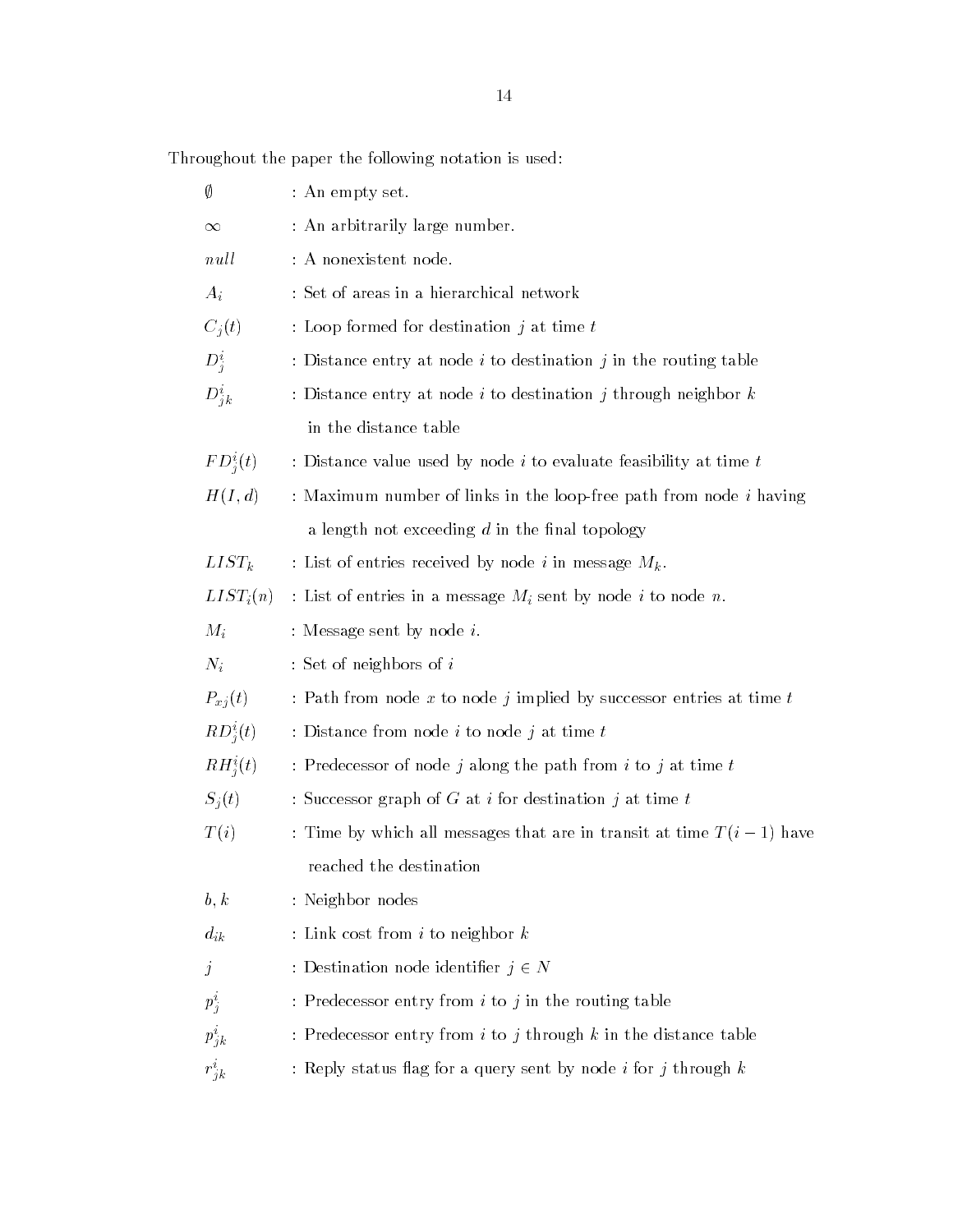| $s_j^i$        | : Successor from node <i>i</i> to <i>j</i>                  |
|----------------|-------------------------------------------------------------|
| $tag^i_i(t)$ . | : Tag at node <i>i</i> for destination <i>j</i> at time $t$ |
| $u_j^i(t)$     | : Update flag                                               |

The time at which the value of a variable applies is specied only when it is necessary. The successor to destination  $j$  for any node is simply referred to as the successor of that node, and the same reference applies to other information maintained by a node. Similarly, updates, queries and responses refer to destination  $j$ , unless stated otherwise.

In the algorithm's description, the time at which the value of a variable X of the algorithm applies is specified only when it is necessary; the value of X at time t is denoted by  $X(t).$ 

### 2.3 Evolution of Distance-Vector Algorithms

One of the earliest implementations of DVA was the routing protocol implemented in the Arpanet in the early 1970s. In this protocol, every router in the network maintains a distance and a routing table. The shortest path information for all destinations is maintained in the routing table. A router examines its routing table entries to determine the shortest path to a particular destination before sending a packet to that destination.

Many approaches have been proposed in the past to solve, at least in part, the looping problems in DVAs. A widely known proposal is the *split-horizon* technique, which avoids ping-pong looping, whereby two nodes choose each other as the successor to a destination [Ceg75, Sch86]. Another well known technique which has been proposed is the use of hold downs. Both of these approaches do not completely solve the counting-to-infinity problem [GLA]. Some other solutions have also been proposed to overcome this problem [GLA].

Figure 2.1 illustrates the looping and bouncing effect scenarios. Consider a three-node network with n1 being the destination node. Assume initially all nodes maintain correct routing table entries. Nodes n2 and n3 choose nodes n1 and n2 as their successors respec-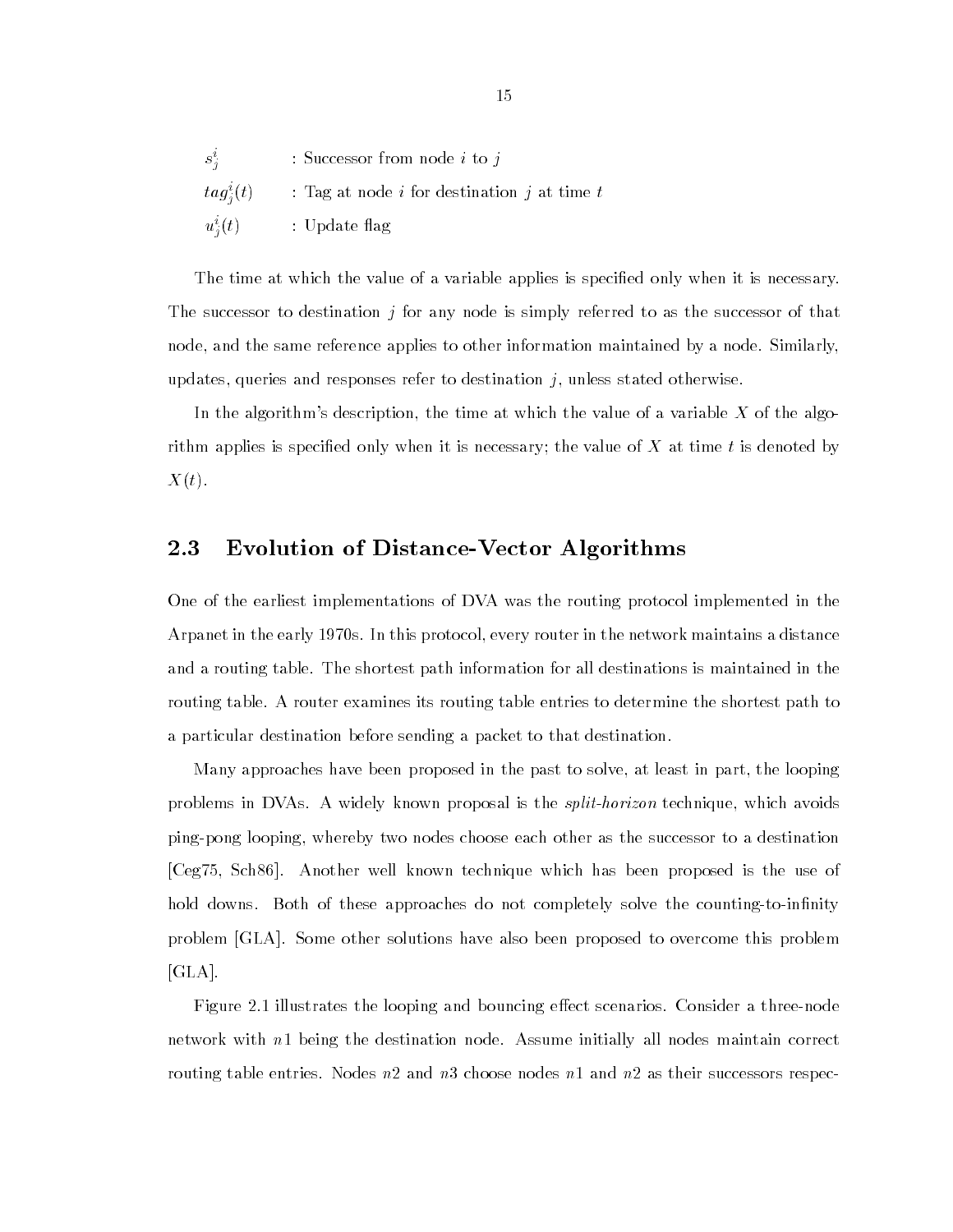

Figure 2.1: Counting-to-Infinity Problem

tively. Now, if link  $(n1, n2)$  fails, based on the distance table entries, node n2 will choose  $n3$  as its successor to destination n1. This information is sent to  $n3$  (i.e.,  $n2$  announces a distance of 3 to reach  $n_1$ , which leads to the formation of a routing loop between nodes  $n2$  and  $n3$ . Furthermore, since the distances of  $n2$  and  $n3$  are much less than 100, which is the cost of the link  $(n1, n3)$ , nodes n2 and n3 will keep increasing their distances till a distance value  $> 100$  is reached. After this, the distance converges and the correct path is chosen. Thus, we can see that, using DBF, nodes have to go through a long period of message exchanges among nodes belonging to loops before the algorithm converges. This is referred to as the *counting-to-infinity* problem.

Some of the most popular routing protocols used in today's Internet (e.g., RIP [Hed88]) are based on the distributed Bellman-Ford algorithm (DBF) for shortest-path computation [BG92]. The counting-to-infinity problem is overcome in one of the three ways in existing Internet routing protocols. OSPF [Moy94] relies on broadcasting complete topology information among routers, and organizes the Internet hierarchically to cope with the overhead incurred with topology broadcast. BGP [RL94] exchanges distance vectors that specify complete paths to destinations. EIGRP [Far93] uses a loop-free routing algorithm called DUAL [GLA92a], which is based on internodal coordination that can span multiple hops; DUAL also eliminates temporary routing loops.

Recently, distributed shortest-path algorithms [CRKGLA89, Hag83, Hum91, RF91, Mur94] that utilize information regarding the length and second-to-last hop (predecessor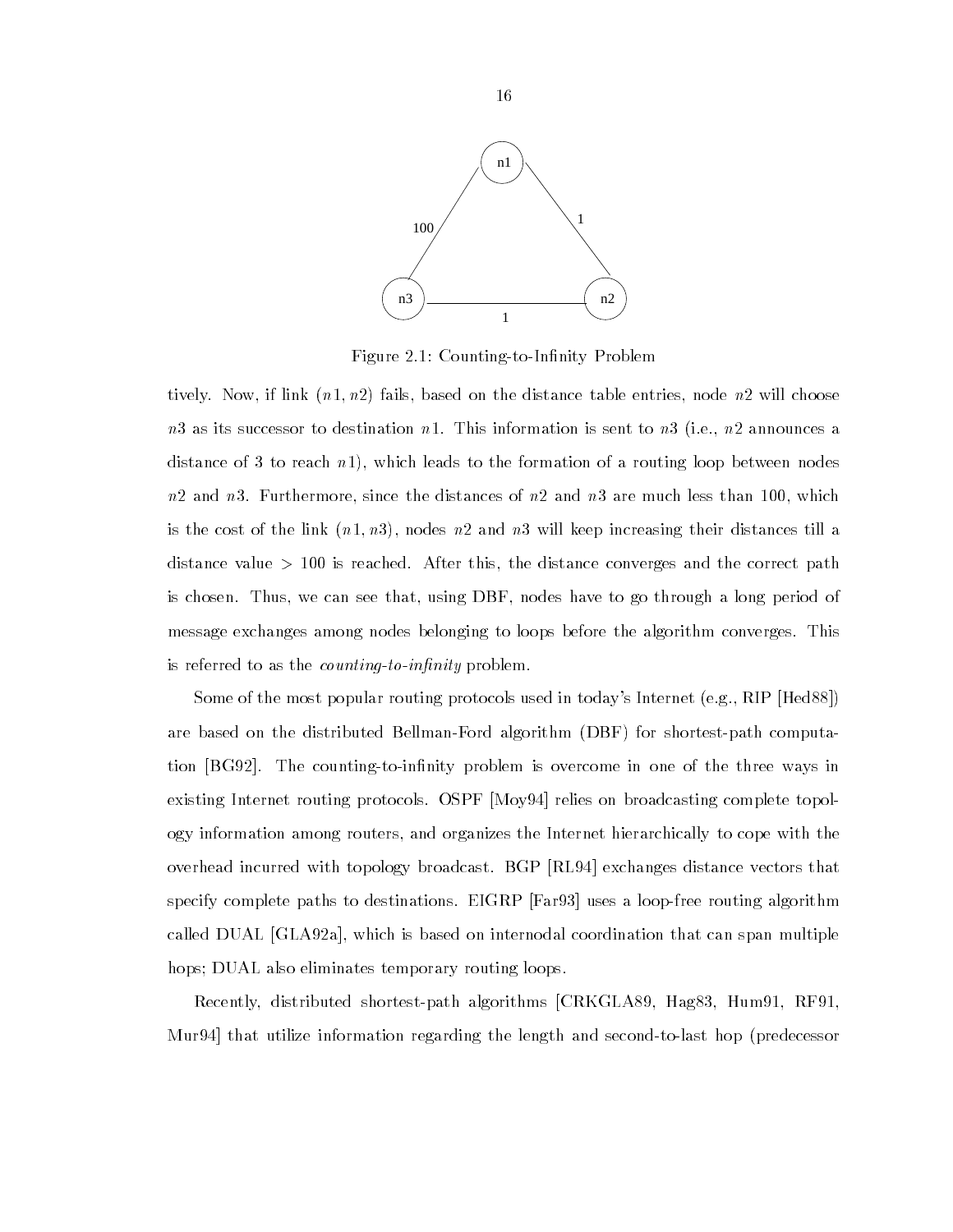

Figure 2.2: Path Traversal using Predecessor Information

or node next to the last hop) of the shortest path to each destination have been proposed (path-finding algorithms) to eliminate the counting-to-infinity problem of DBF.

#### Path-Finding Algorithms  $2.4$

Path-finding algorithms eliminate the counting-to-infinity problem of DBF using predecessor information. Predecessor information can be used to infer an implicit path to a destination. Using this path information, routing loops can be detected. Each distance entry in the distance and routing tables is associated with the predecessor node information. The design of the path-nding algorithm is such that at all times, the distance and routing table entries satisfy the following property:

The path implicit in a distance entry from router i to destination j through a neighbor  $\kappa$ ,  $D_{ij}^{\alpha}$ , with associated predecessor  $n_{ij} = n$ , is the path implicit to node  $n, \ D_{ih}^+,$  augmented by link  $(n, j).$ 

If each column in the distance and routing tables of a router satisfies this property at all times, then it can be used to maintain only simple paths to destinations.

Figure 2.2 illustrates the path traversal using predecessor information. Let  $n1-n7$  be the nodes in a network. The figure shows the routing table entries at node  $n1$ . A routing table is a vector with each entry specifying the destination  $\jmath$ , current shortest distance  $D_s$ , <sup>j</sup> successor  $s_i^\imath$  and the predecessor  $p_i^\imath$ . Infinite distance is represented as  $\infty$  and null path by  $^*$ .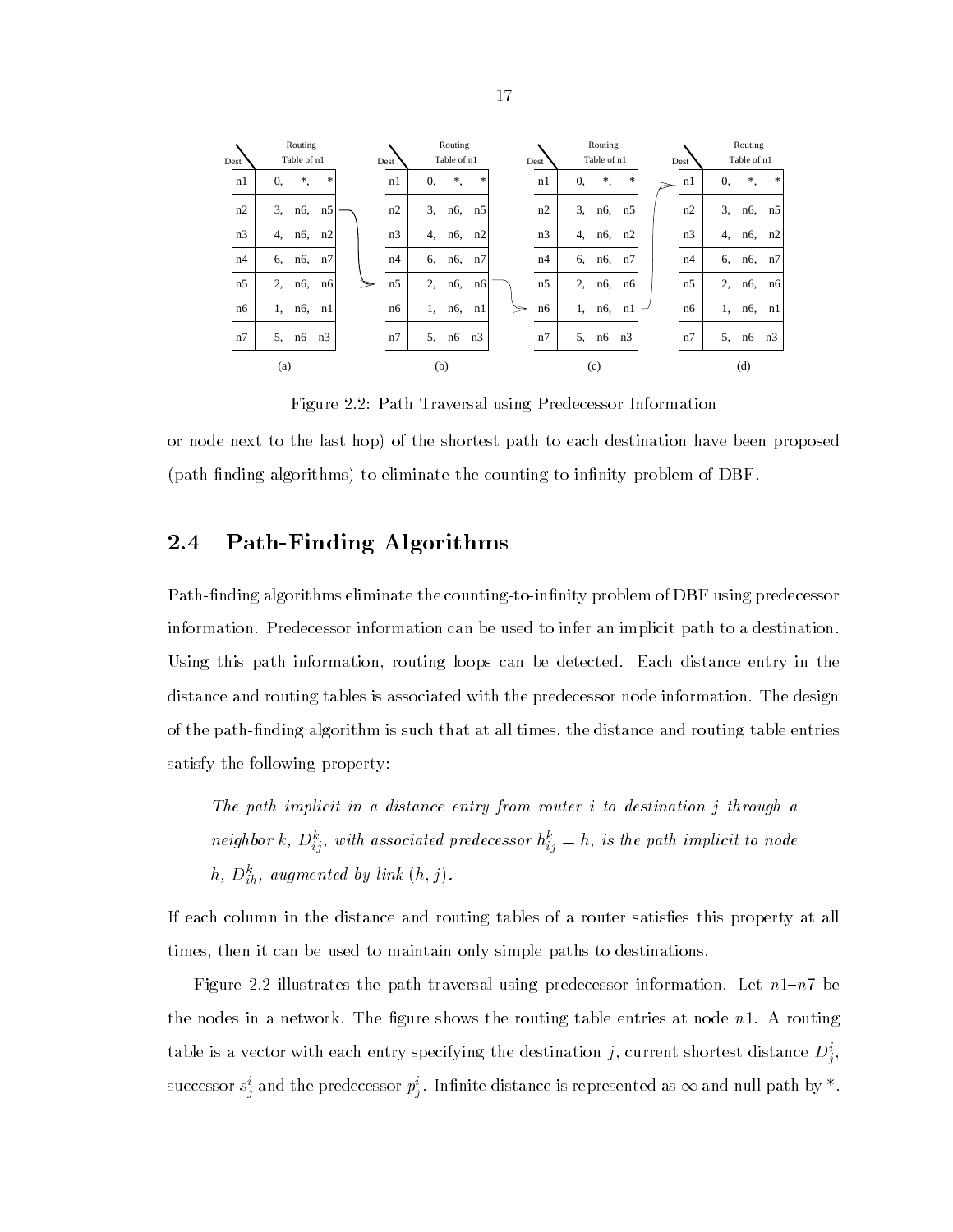Suppose node  $n_1$  want to determine if its neighbor  $n_7$  is in the shortest path to destination n2. Node n1 starts the trace from the entry for destination n2 (Figure 2.2(a)) and finds that the predecessor to  $n2$  is node  $n5$ . Subsequently,  $n1$  walks through the predecessors of its path to  $n5$  and  $n6$  until it reaches node n1 itself (Figure 2.2(d)). From this, node n1 determines  $n7$  is not in the path from  $n1$  to  $n2$  (not encountered during the trace). The sequence of predecessors encountered during such a trace represents a path from  $n1$  to  $n2$ . This is referred to as the *implicit path* or the path extracted from the predecessor node information [CRKGLA89].

Although path-finding algorithms provide a marked improvement over DBF, the existing path-nding algorithms [CRKGLA89, GLA86, Hag83, Hum91, RF91] do not eliminate the possibility of temporary loops. The algorithms we have proposed are similar to previous path-finding algorithms with respect to maintaining predecessor information in distance and routing tables. Because each router reports to its neighbors the predecessor to each destination, any router can traverse the path specified by the predecessors from any destination back to a neighbor router to determine if using that neighbor as its successor would create a path that contains a loop (i.e., involves the router itself ). Furthermore, a router detects a temporary loop within a finite time that depends on the speed with which correct predecessor information reaches the router, and not on the distance values of the paths offered by its neighbors; therefore, temporary loops are detected much faster than in DBF and its variations.

The next chapter describes the two algorithms, path-finding algorithm (PFA) and loopfree path-finding algorithm (LPA) and present some of their performance results. This forms the basis of our discussion in this dissertation.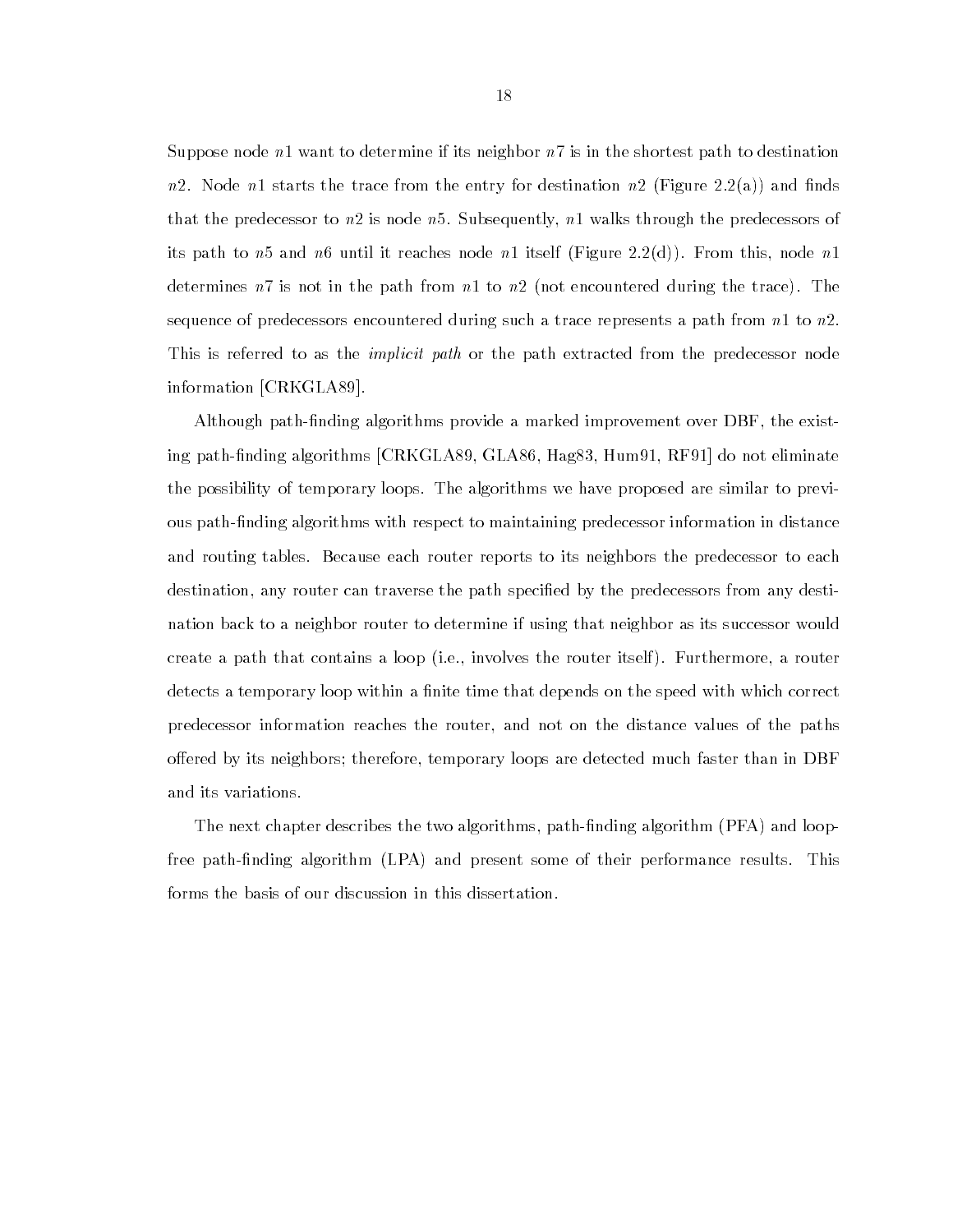## Chapter 3 New Path-Finding Algorithms

This chapter describes two routing algorithms which we propose for a flat network. The two algorithms, path-finding algorithm (PFA) and loop-free path-finding algorithm (LPA), belong to the class of path-nding algorithms which forms the basis of our discussion in the rest of the dissertation. The working of the basic path-finding algorithm has been explained in the previous chapter.

#### $3.1$ Path-Finding Algorithm

PFA uses predecessor information to extract implicit paths from its distance and routing tables without excessive overhead. It substantially reduces the number of cases in which routing loops can occur. Each node maintains the shortest-path spanning tree reported by its neighbors, and uses this information and the information regarding the cost of the adjacent links to generate its own shortest-path spanning trees. The fact that PFA reduces temporary looping accounts for its superior performance over DUAL and the ideal link state algorithm (ILS). In addition to this, PFA also has an efficient updating mechanism. Each time an update is received by a router, the distance table and routing table entries are updated to reflect the change in the network state and thus maintain correct path information to all destinations.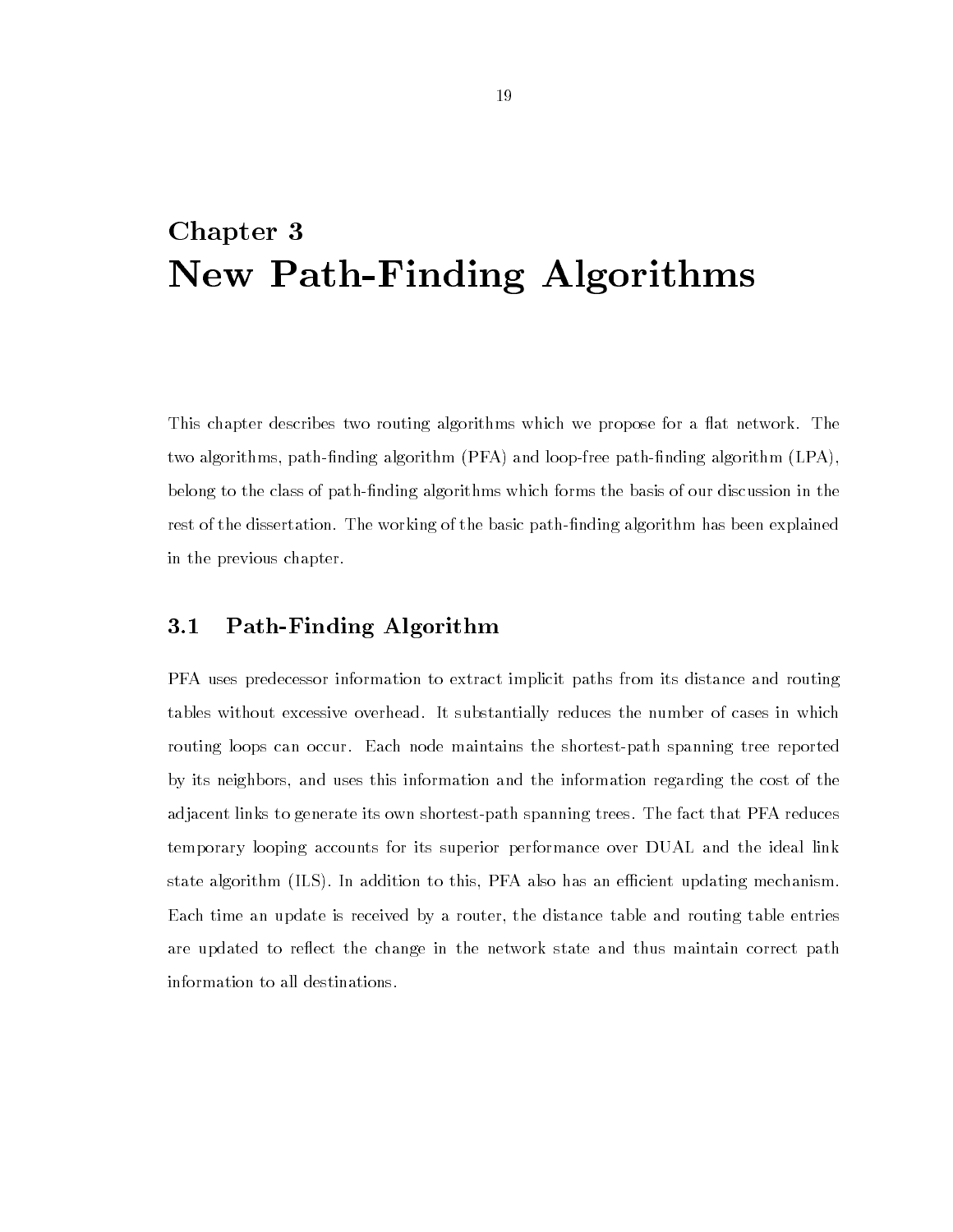#### 3.1.1 PFA Description

Each node maintains a distance table, a routing table and a link-cost table. The distance *table* at node *t* is a matrix containing the distance  $(D_{ik}^*)$  and predecessor  $(p_{ik}^*)$  entries (path information) for all destinations  $(j)$  through all its neighbors  $(k)$ . The routing table is a column vector of minimum distance to each destination  $(a_j)$  and its corresponding predecessor  $(p_j)$  and successor  $(s_j)$  information. The *this-cost* table lists the cost of each link adjacent to the node  $(l_{ik})$ ; the cost of a failed link is considered to be infinity. An update message contains the source and the destination node identifiers, and the distance and predecessor for one or more destinations.

When a node *i* receives an update message from its neighbor  $k$  regarding destination  $j,$  the distance and the predecessor entries in the distance table are updated (Step 1). A unique feature of PFA is that node i also determines if the path to destination j through any of its other neighbors  $\{b \in N_i | b \neq k\}$  includes node k. If the path implied by the predecessor information reported by node b includes node  $k$ , then the distance entry of that path is also updated as  $D_{jb} = D_{kb} + D_j^*$  and the predecessor is updated as  $p_{jb} = p_i^*$ . Thus, a node can determine whether or not an update received from  $k$  affects its other distance and routing table entries. Before updating the routing table, node  $i$  checks for all simple paths to j reported by its neighbors, and the shortest of these simple paths becomes the path from  $i$  to  $j$ . This implies that at each stage node  $i$  checks for the simple paths and avoids loops. Link or node failures, recoveries and link-cost changes are handled similarly.

In contrast to PFA, which makes a node i check the consistency of predecessor information reported by all its neighbors each time it processes an event involving a neighbor  $k$ , all previous path-finding algorithms [CRKGLA89, Hum91, RF91] check the consistency of the predecessor only for the neighbor associated with the input event. This unique feature of PFA accounts for its fast convergence after a single resource failure or recovery as it eliminates more temporary looping situations than previous path-finding algorithms.

The following example illustrates the working of the algorithm. Consider a four node network shown in Figure 3.1(a). Let PFA be used at each node in this network. All links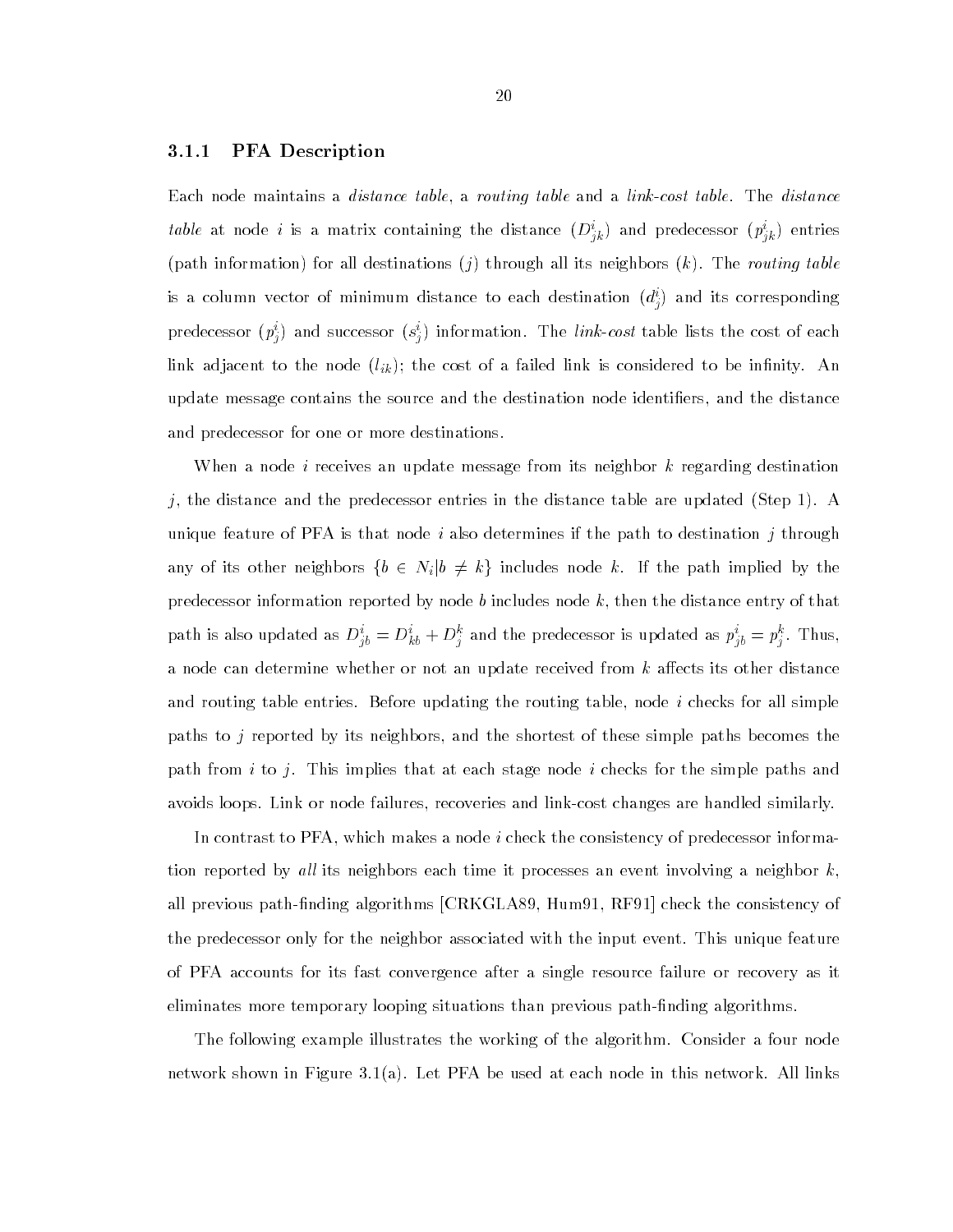

Figure 3.1: Example of PFA's Operation

and nodes are assumed to have the same propagation delay. Link-costs are as indicated in the figure and are assumed to be the same in both the directions. Node i is the source, j is the destination and nodes k and b are the neighbors of node i. The directed lines next to links indicate the direction of update messages and the label in parentheses gives the distance and the predecessor to destination  $j$ . This figure focuses on update messages to destination *i* only.

When link  $(j, k)$  fails, nodes j and k send update messages to their neighboring nodes as shown in Figure 3.1(b). In this example, node k is forced to report an infinite distance to j as nodes b and i have reported node k as part of their path to destination j. Node b processes node k's update and selects link  $(b, j)$  to destination j. This is because of the efficient updating mechanism of PFA that forces node  $b$  to purge any path to node j involving node k. Also, when i gets node k's update message, i updates its distance table entry through neighbor k and checks for the possible paths to destination j through any other neighboring nodes. Thus, a node examines the available paths through its other neighboring nodes and updates the distance and the routing table entries accordingly. This results in the selection of the link  $(i, j)$  to the destination j (Figure 3.1(c)). When node i receives b's update reporting an infinite distance, node  $i$  does not need to update its routing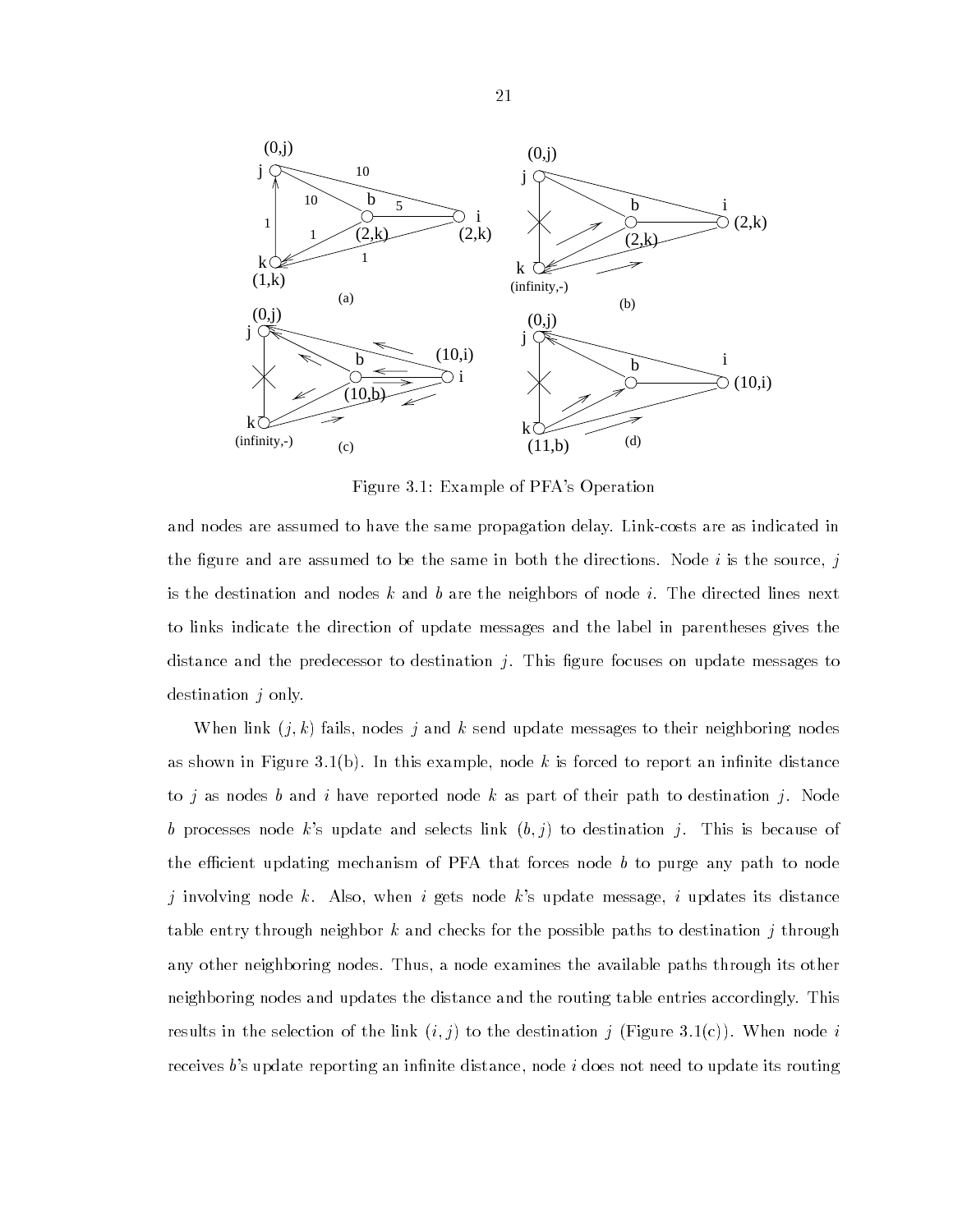

Figure 3.2: Simulated Topologies

table as it already has correct path information (Figure 3.1(d)). Similarly, updates sent by node k reporting a distance of 11 to destination j will not affect the path information of nodes  $i$  and  $b$ . This illustrates how the efficient updating mechanism of PFA helps in the reduction of the formation of temporary routing loops in the explicit paths.

The proofs of correctness, convergence and complexity of PFA are given elsewhere [Mur94]. The worst-case complexity of PFA has been found to be  $O(h)$  for single recovery/failure, h being the height of the tree.

### 3.1.2 Simulation Environment

The performance of the proposed routing algorithms is evaluated by simulations. The simulation results of these algorithms have been compared with that of DUAL and an ideal link-state algorithm (ILS), which uses Dijkstra's shortest path algorithm for shortest path computation.

The *diffusing update algorithm* (DUAL) proposed by J.J. Garcia-Luna-Aceves aims at removing transient temporary loops. DUAL is based on the *diffusing* algorithm for partial route updates proposed by E.W. Dijkstra and C.S. Scholten in 1980 [DS80] and on the remark that one cannot create a loop by picking a shorter path to the destination [Jaf88].

22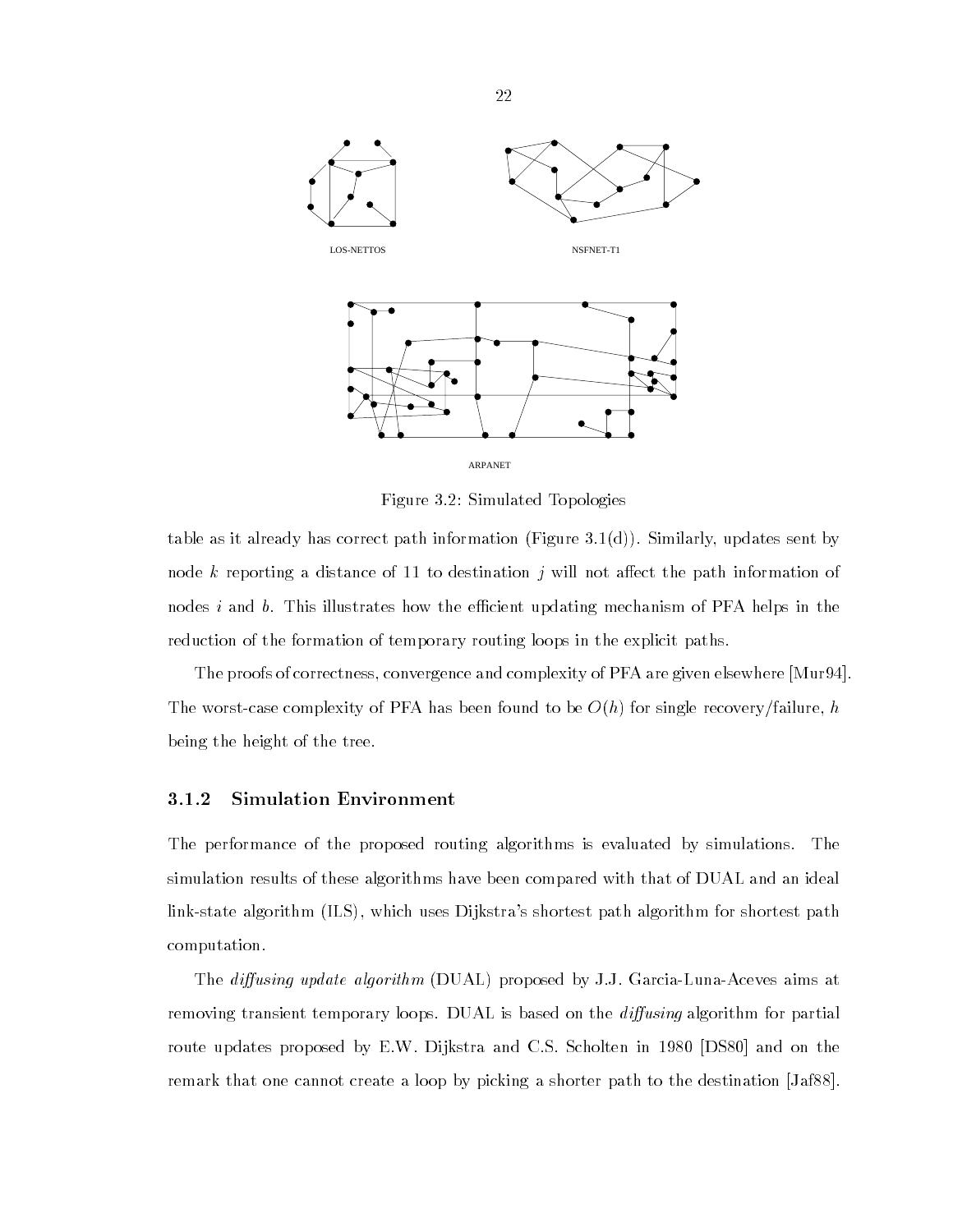DUAL uses an interneighbor coordination mechanism to achieve loop freedom. When there is no acceptable neighbor through which it can reach a given destination, the router will engage a diffusing computation. As long as this computation is not complete, the router freezes its routing tables, or at least the route to that destination. Since there are no loops before, freezing tables cannot create a loop. It however marks that destination as unreachable for the packets that are being sent towards the broken pipe, but this will last only for the duration of the diffusing computation.

Simulations have been developed using an actor-based, discrete-event simulation language called Drama [Zau91], together with a network simulation library. The library treats both links and routers as actors. Link failures and recoveries are simulated by sending a link status message to the routers at the end points of the appropriate links. Router failures can be simulated by making all the links connecting to that router to go down at the same time, and the link cost changes are treated as a link failing and recovering with a new cost.

All simulations are performed for unit propagation time. If a link fails, the packets in transit are dropped. A router receives a packet and responds to it by running the simulated routing algorithm and queueing the outgoing updates and processing the packets one at a time in the order of their arrival. The redundant packets are removed from the queue. The simulation ensures that all packets at a given simulation time are processed before the new updates are generated.

#### $3.1.3$ 3.1.3 Instrumentation

A set of counters are used to instrument the simulations. These counters can be reset at various points. When the event queue empties that is, when the algorithm converges, the values of these counters are printed. During each simulation step, a router processes input events received during the previous step one at a time, and generates messages as needed for each input event it processes.

To obtain the statistical averages, the simulation makes each link (router) in the network fail, and counts the steps, messages and operations needed for each algorithm to converge.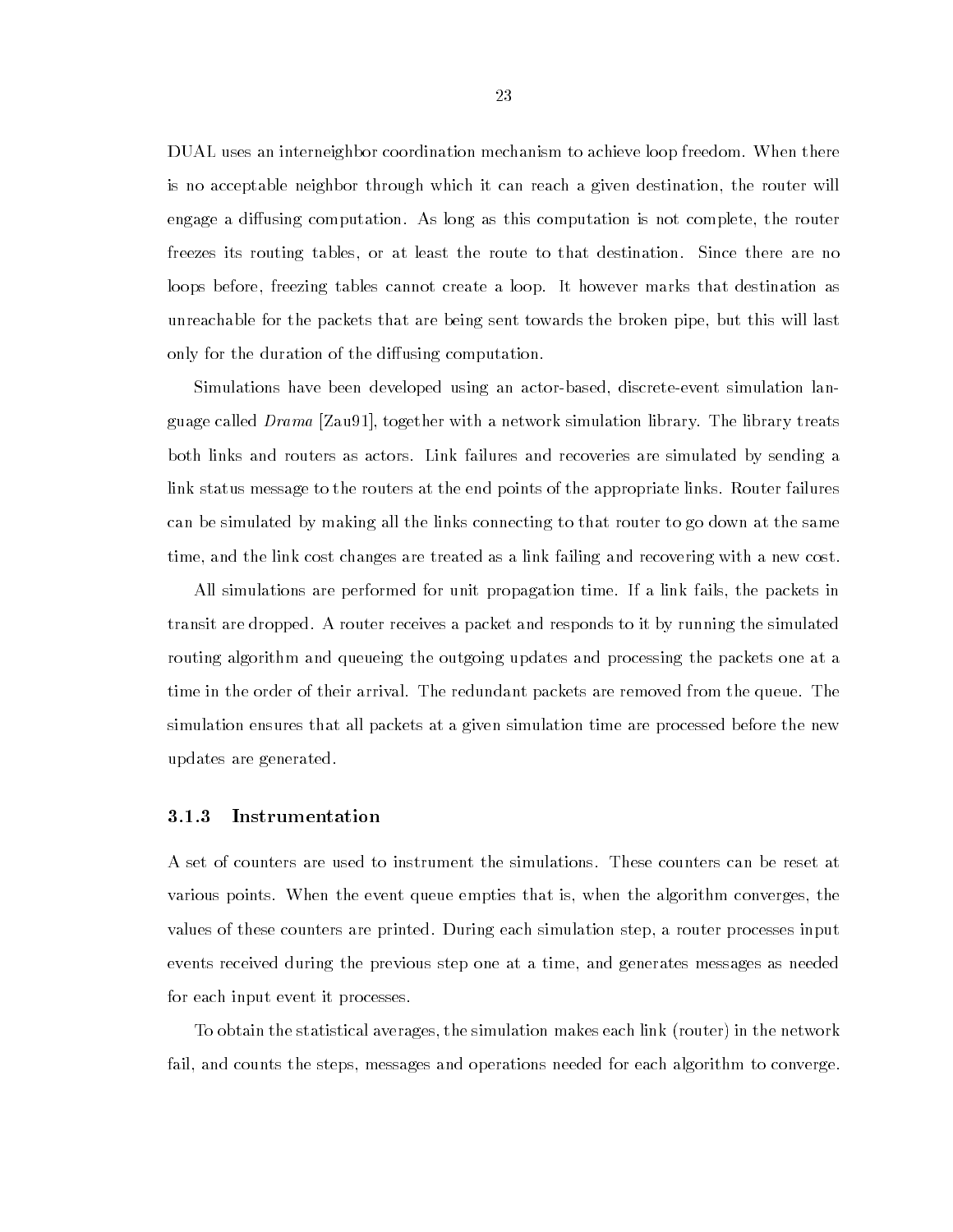It then makes the same link (router) recover and repeats the process. The average is then taken over all link (router) failures and recoveries. The routing algorithm was allowed to converge after each such change. In all cases, routers were assumed to perform computations in zero time and links were assumed to provide one time unit of delay. For the failure and recovery runs, the costs are set to unity. Both the mean and the standard deviation are computed for each counter; the four counters used are

- Update Count: The total number of updates (including queries and replies where applicable) and changes in link status processed by routers.
- Message Count: The total number of packets transmitted over the network. Each packet may contain multiple updates.
- $\mathbf{D}$
- Operations: The total number of operations performed by all nodes in the network. The operation count is incremented whenever an event occurs, but also counts the number of times the statement within a for or (while) loop are executed.

There is no sampling error for the results because all possible cases are covered in the simulations. Both the mean and the standard deviation of the distributions are given.

#### 3.1.4 Simulation Results

The performance of PFA has been compared with DBF, DUAL and ILS. The simulations were run on several network topologies such as Los-Nettos, Nsfnet and Arpanet (Figure 3.2). We choose these topologies to compare the performance of routing algorithms for well-known cases, given that we cannot sample a large enough number of networks to make statistically justiable statements about how an algorithm scales with network parameters. Here we present the simulation results of Arpanet topology only.

For the routing algorithms under consideration, there is only one shortest path between a source and a destination pair and we do not consider null paths from a router to itself. Data was collected for a large number of topology changes to determine statistical distributions.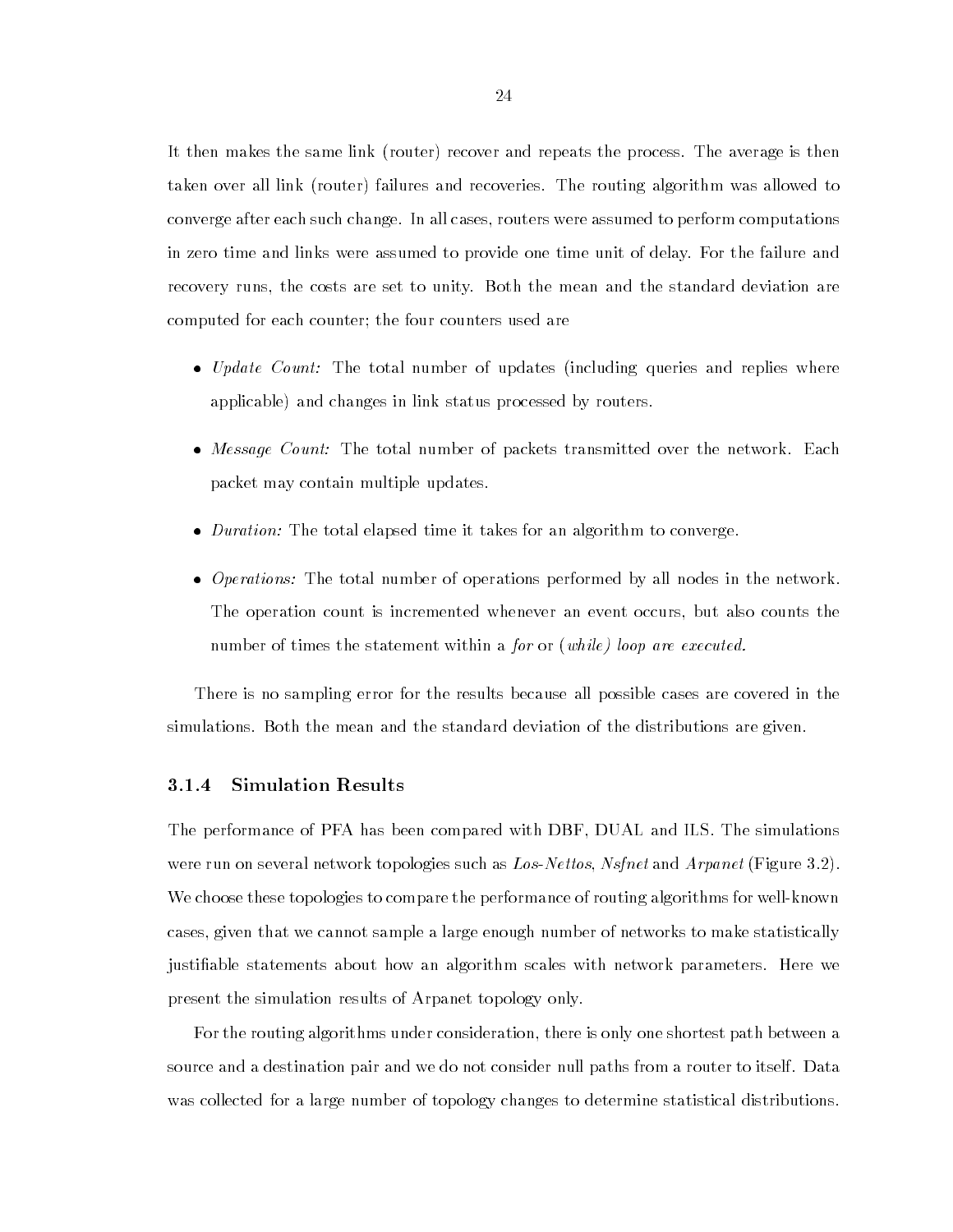

Total Response to a Single Resource Change

The graphs in Figures 3.3 and 3.4 depicts the number of messages exchanged and the number of steps required before each algorithm converges for every link failing and recovering in the Arpanet topology. Similar graphs for every router failing and recovering is given in Figures 3.5 and 3.6 respectively. All topology changes are performed one at a time and the algorithms were allowed to converge after each such change before the next resource change occurs. The ordinates of the graphs represents the identiers of the links and the nodes while the data points show the number of messages exchanged after each resource change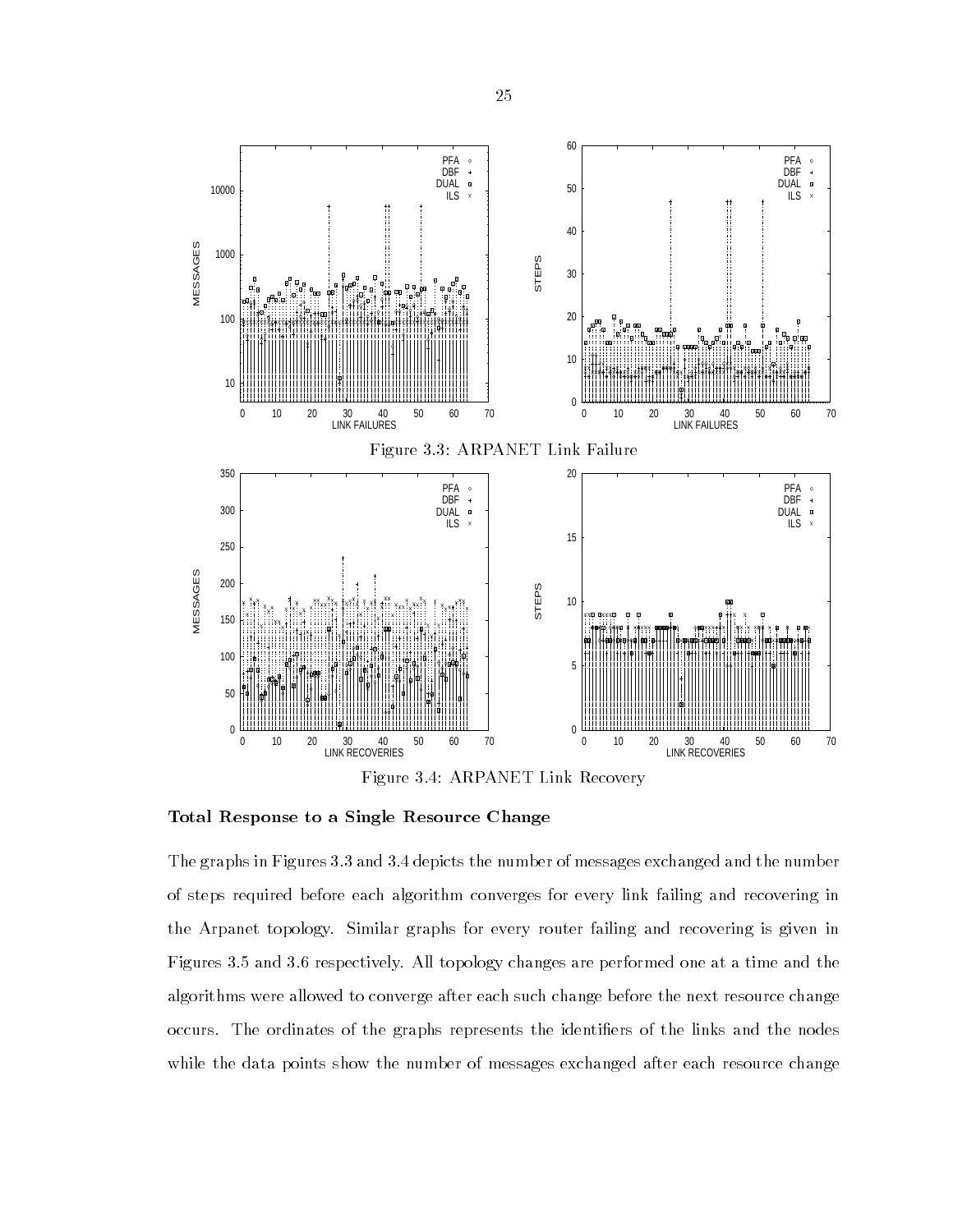

Figure 3.6: ARPANET Router Recovery

(graphs on the left hand side) and the number of steps needed for convergence (graphs on the right hand side) in each of these figures.

For a single resource failure, PFA outperforms both DBF and DUAL. This is because PFA does not suffer from the counting-to-infinity problem of DBF and does not use an internodal coordination mechanism that spans several hops to achieve loop freedom as in DUAL. The performance of PFA is comparable to ILS. The overall performance of the protocol is also comparable to ILS. The overall performance of PFA and DUAL after the recovery of a single router or a link is better than ILS. This is expected of any distance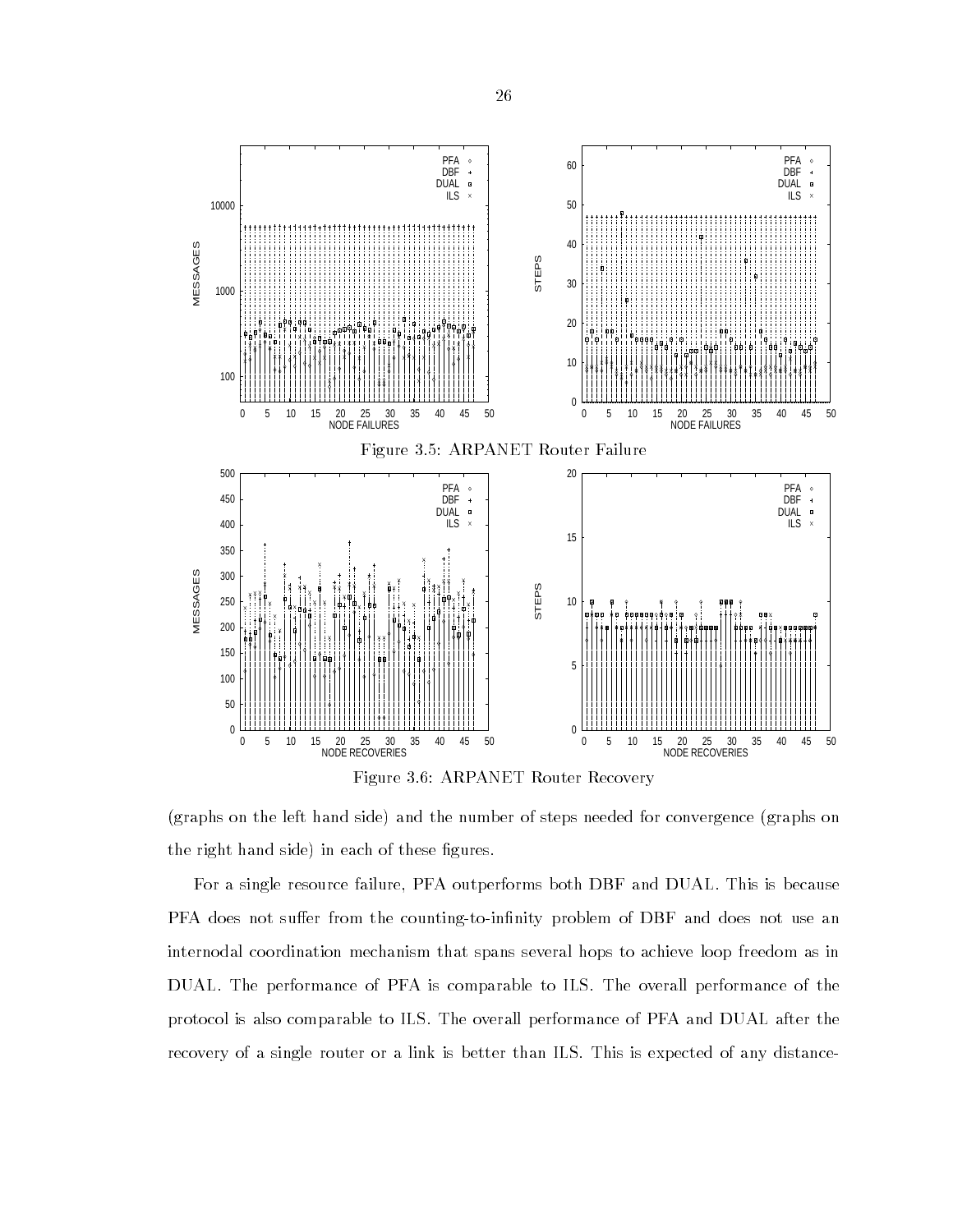vector algorithm. The convergence time of PFA and DUAL is also comparable to that of ILS. For a single resource recovery also PFA and DUAL are superior to ILS.

#### Dynamic Response to a Single Change

To study the dynamic behavior of the routing algorithms, we ran an exhaustive series of test cases for all router and link failures and recoveries and recorded the required statistics. A statistical characteristic was obtained by treating each router change as a separate case and by computing a distribution as a function of time. In this section, we present the results of the dynamic behavior of the above mentioned algorithms for Arpanet topology.

Instrumentation has been done to take care that a path from a router to itself is not considered. Some of the statistics also have been characterized by the probability as a function of time that some condition is true and by an average value given that a condition is true.

Figures 3.7, 3.9, 3.11 and Figures 3.8, 3.10, 3.12 show the transient response of the routing algorithm after a link failure and recovery respectively. Figures 3.13, 3.15, 3.17 and Figures 3.14, 3.16, 3.18 show similar graphs for router failure and recoveries respectively. The figures show the average packet length, the probability that the messages are in transit and the average number of messages that are exchanged after a resource change. All these parameters are plotted as a function of time.

The results indicate that for a resource failure, ILS performs better than DUAL and PFA in terms of the number of messages exchanged. However, the performance of PFA is comparable to ILS for a resource failure and performs much better than DUAL. For a resource recovery also, the performance of DUAL and PFA are comparable and performs better than ILS. The average packet length for PFA is smaller than DUAL. This is because of the tagging scheme used in PFA.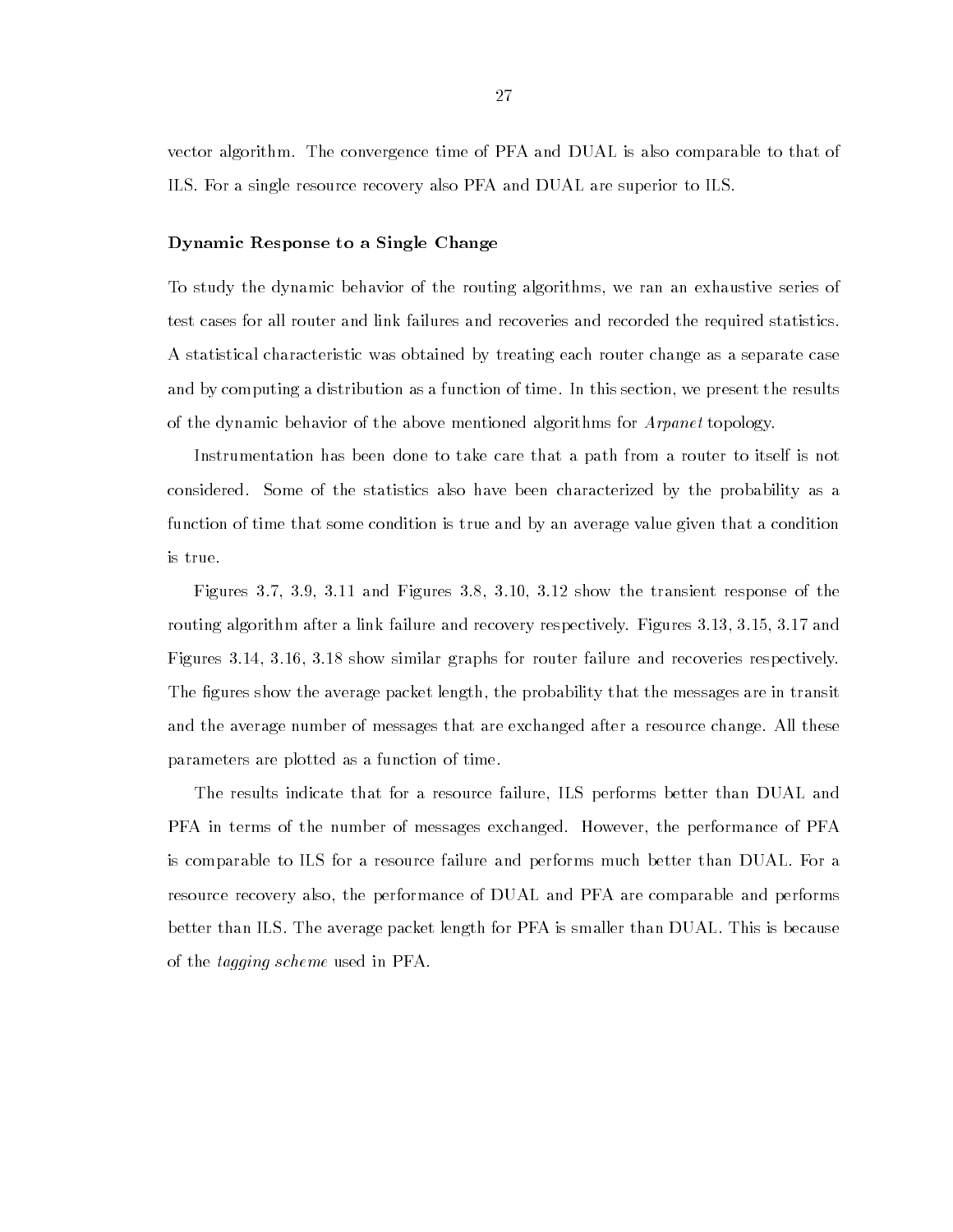

Figure 3.7: Avg pkt len for Link Failure



Figure 3.9: Prob of pkts for Link Failure



Figure 3.11: Avg num of pkts for Link Failure



Figure 3.8: Avg pkt len for Link Recovery



Figure 3.10: Prob of pkts for Link Recovery



Figure 3.12: Avg num of pkts for Link Recovery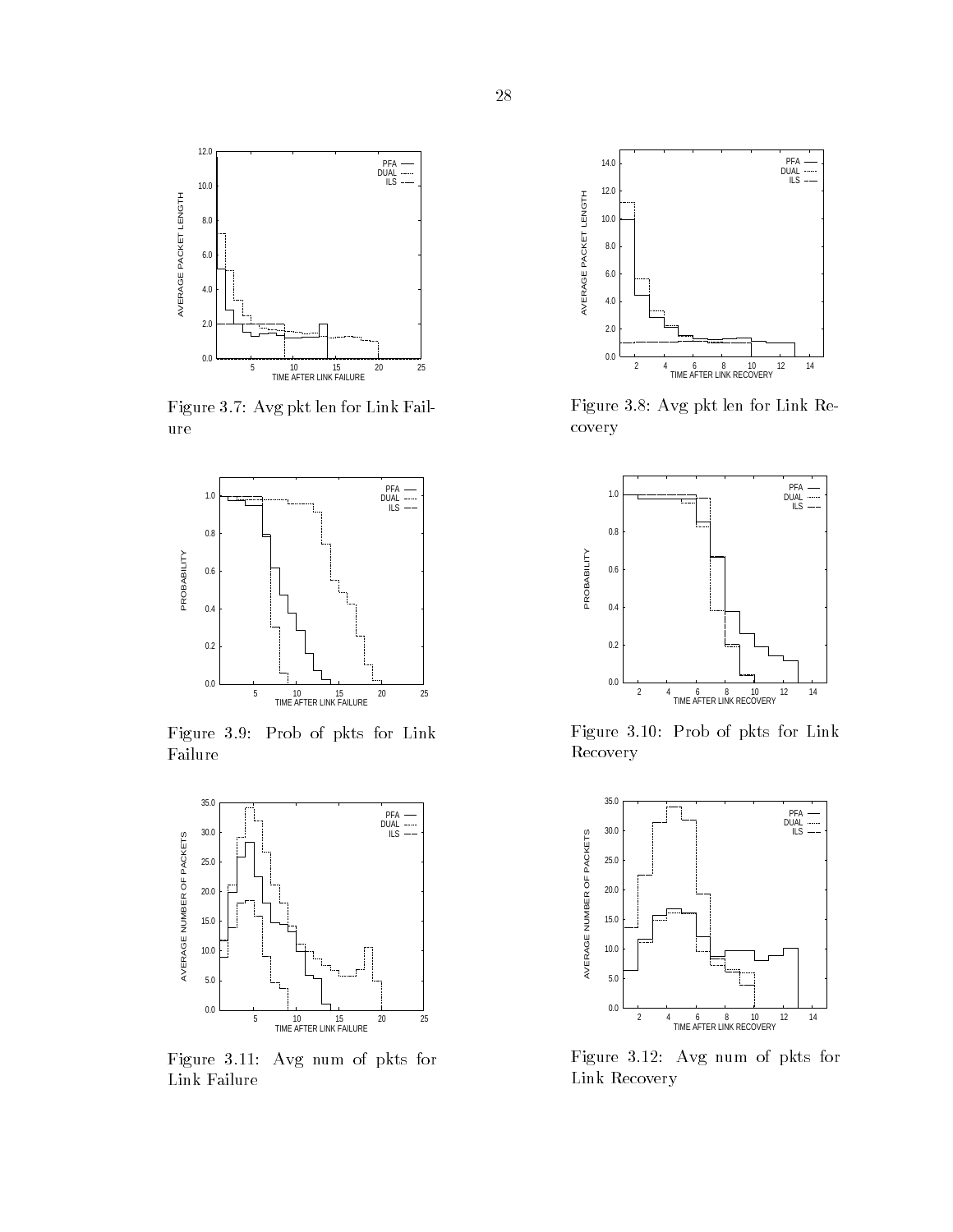

Figure 3.13: Avg pkt len for Router Failure



Figure 3.15: Prob of pkts for Router Failure



Figure 3.17: Avg num of pkts for Router Failure



Figure 3.14: Avg pkt len for Router Recovery



Figure 3.16: Prob of pkts for Router Recovery



Figure 3.18: Avg num of pkts for Router Recovery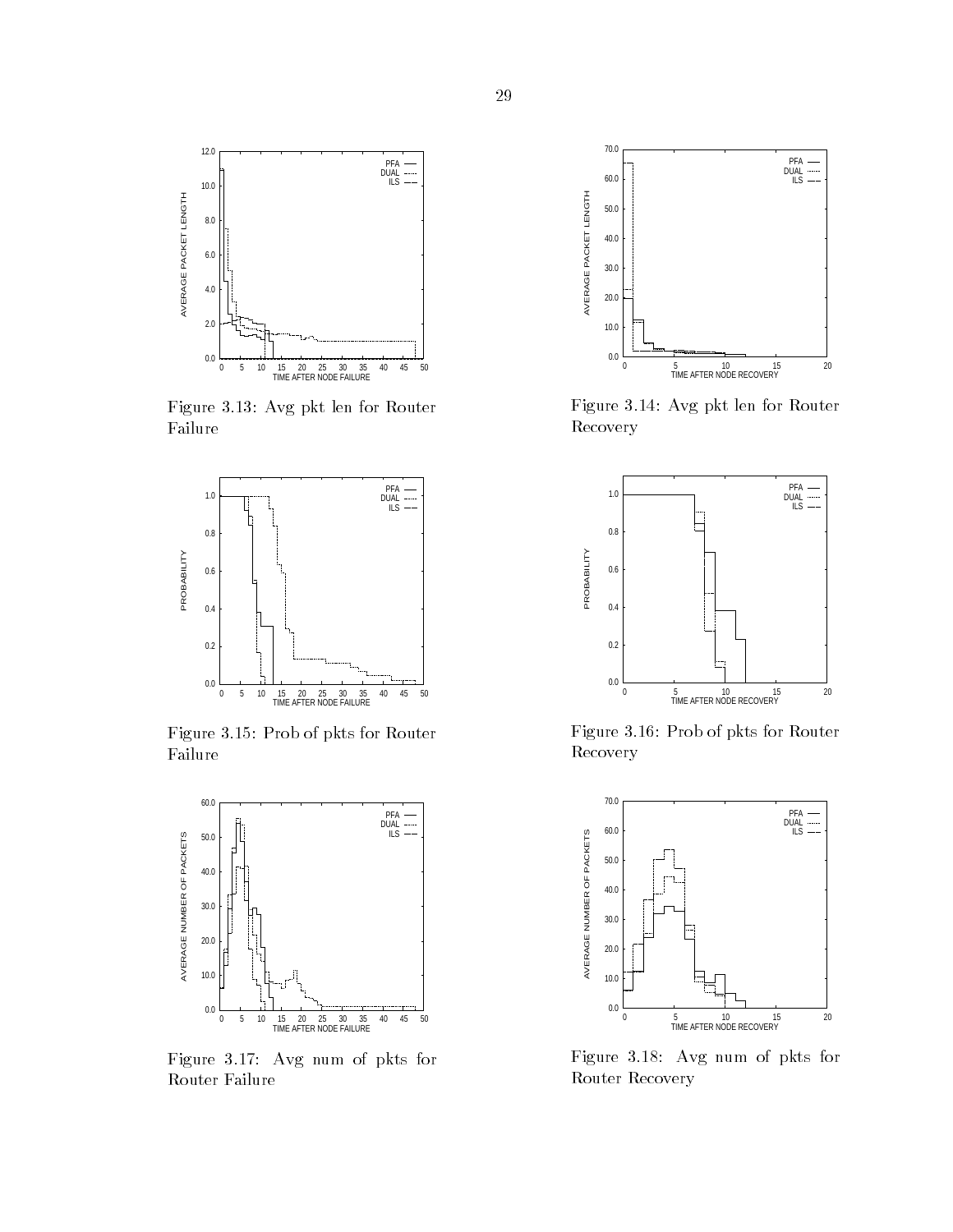

Figure 3.19: Average Number of Messages

Figure 3.20: Average Message Length

#### Response to Multiple Link-Cost Changes

The steady-state behavior of the algorithms is more interesting with multiple link-cost changes than the transient response after each topology change. Figures 3.19 and 3.20 shows the average number of update messages when messages are in transit and the average length of messages as a function of the interarrival times between link-cost changes for PFA, DUAL and ILS respectively. This again is for Arpanet topology. From [ZGLA92], it has been observed that the behavior of DUAL and ILS for multiple link-cost changes is similar for different network topologies; our conjecture is that the same is true for PFA also.

For very long interarrival times, the number of messages during busy periods is independent of the interarrival time because the probability of two topology changes occurring simultaneously is small. In this case, the performance approaches that of single link-cost change. When the interarrival time approaches the network diameter, this situation changes and the number of messages during the busy period increases because of multiple topology changes occurring simultaneously.

The average number of messages exchanged when messages are in transit is slightly less for PFA compared to DUAL and ILS. This is because PFA does not use any interneighbor coordination mechanism to eliminate all temporary looping cases.

30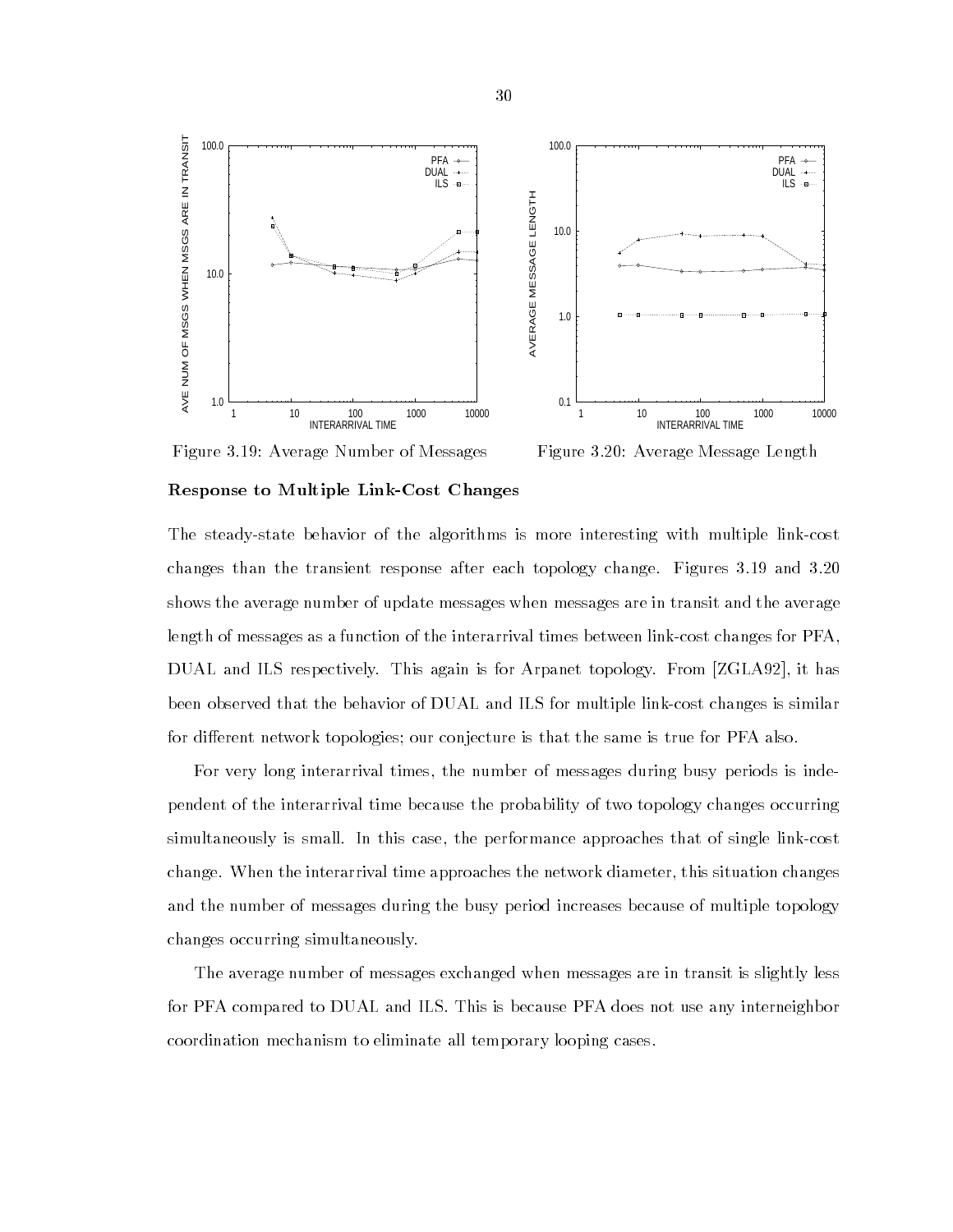# 3.2 Loop-Free Path-Finding Algorithm

All the loop-free algorithms reported to date rely on mechanisms that require routers to either synchronize along multiple hops [GLA92a, JM82, MS79], or exchange path information that can include all the routers in the path from a source to destination [GLA92b]. We present the loop-free path-finding algorithm  $(LPA)$ , which is the first routing algorithm that is loop-free at every instant and does not use either of these two techniques.

Updates take time to propagate and routers have to update their routing tables using information that can be out of date, which can lead to temporary routing loops. In LPA, when a router detects that it can create routing table loops if it changes its successor to a destination, it blocks such a potential loop. The router accomplishes this by reporting an infinite distance for the destination to all its neighbors and by waiting for those neighbors to acknowledge its message with their own distances and predecessor information, before the router changes its successor. Because of the overhead involved, a router should not send a query every time it has to change its successor to a destination; a router decides when to block a potential loop by comparing the distances reported by its neighbors against a *feasible distance*, which is defined to be the smallest value achieved by the router's own distance since the last query sent by the router. The router is forced to block a potential loop with a query only when no neighbor reports a distance smaller than the router's own feasible distance. This feature accounts for the low overhead incurred in LPA to accomplish loop-free paths at every instant. Furthermore, a router detects a temporary loop within a finite time that depends on the speed with which correct predecessor information reaches the router, and not on the distance values of the paths offered by its neighbors; therefore, temporary loops are detected much faster than in DBF and its variations.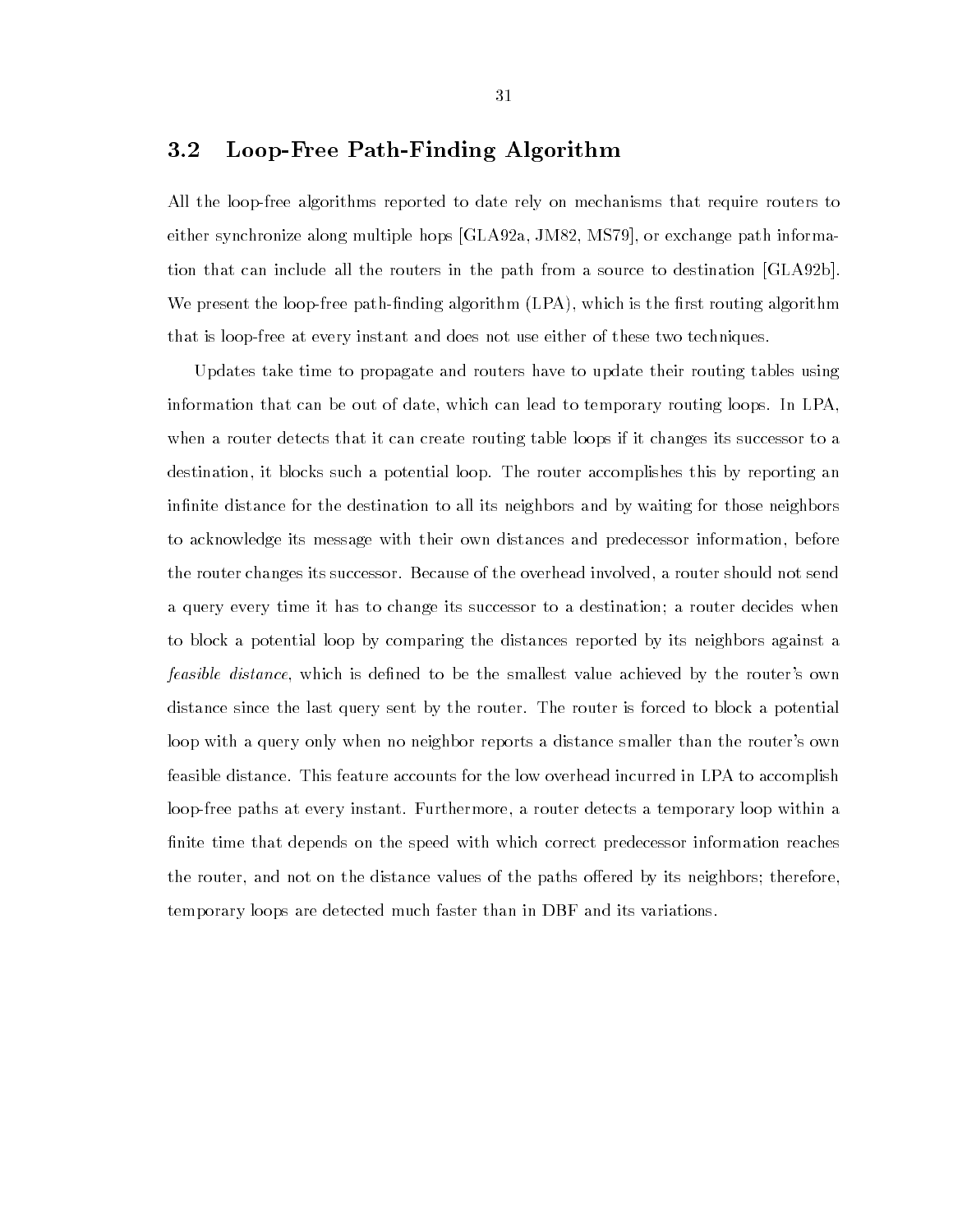### 3.2.1 LPA Description

#### Information Maintained and Exchanged

Each router maintains a distance table, a routing table and a link-cost table. The distance table at each router i is a matrix containing, for each destination j and for each neighbor k of router *i*, the distance and the predecessor reported by router k, denoted by  $D_{ik}^*$  and  $p_{ik}^*$ , respectively. The set of neighbors of router *i* is denoted by  $N_i$ .

The routing table at router  $i$  is a column vector containing, for each destination  $j$ , the minimum distance (denoted by  $D^*_j$ ), the predecessor (denoted by  $p^*_j$ ), the successor (denoted by  $s_j^i$ ), and a marker (denoted by  $u g_j^i$ ) used to update the routing table. For destination  $j, \; u g_j^*$  specifies whether the entry corresponds to a simple path  $(u g_j^* \equiv correct)$ , a loop  $(tag_{j} = error)$  or a destination that has not been marked  $(tag_{j} = null)$ .

The link-cost table lists the cost of each link adjacent to the router. The cost of the link from i to k is denoted by  $d_{ik}$  and is considered to be infinity when the link fails.

An update message from router i consists of a vector of entries reporting incremental updates to its routing table; each entry specifies an update hag (denoted by  $u_j^i$ ), a destination  $j$ , the reported distance to that destination (denoted by  $\overline{R}D_{j}^{z}$ ), and the reported predecessor in the path to the destination (denoted by  $rp_{\hat{i}})$ . The update hag indicates whether the entry is an update  $(u_i=0)$ , a query  $(u_i=1)$  or a reply to a query  $(u_i=2)$ . The distance in a query is always set to  $\infty$ .

Because every router reports to its neighbors the second-to-last hop in the shortest path to each destination, the complete path that a router assumes to any destination (called its implicit path to the destination) at a given time  $t'$  is known by the router's neighbors at a subsequent time t  $\mu'' > t'$ . . This is done by means of a path traversal routine on the predecessor entries reported by the router. In the specification of LPA, the successor to destination j for any router is simply referred to as the successor of the router, and the same reference applies to other information maintained by a router. Similarly, updates, queries and replies refer to destination  $j$ , unless stated otherwise. Figures 3.21 and 3.22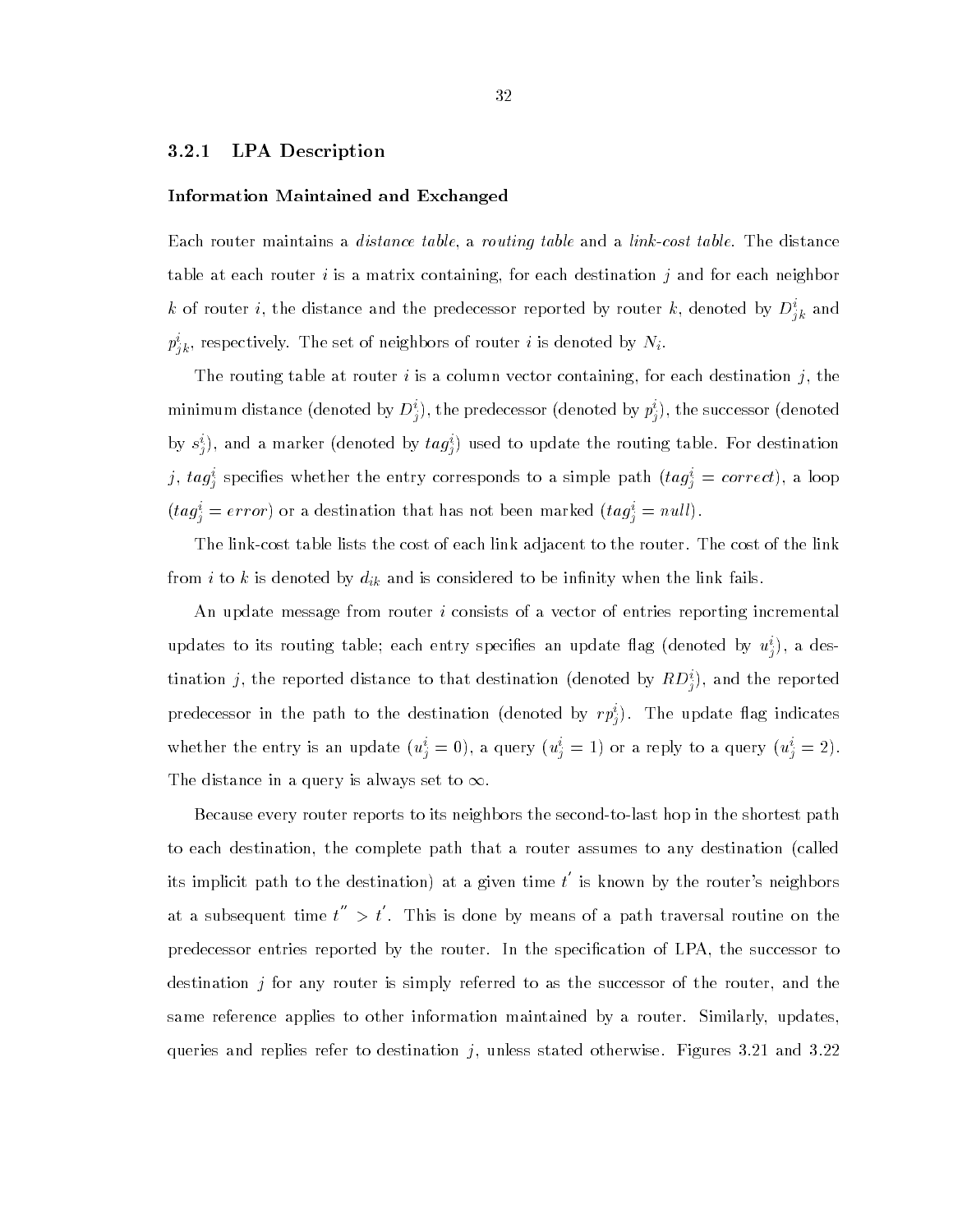specify LPA in pseudo-code. The rest of this section provides an informal description of LPA.

The procedures used for initialization are  $Init1$  and  $Init2$ ; Procedure Message is executed when a router processes an update message; procedures  $linkUp$ ,  $linkDown$  and  $linkChange$ are executed when a router detects a new link, the failure of a link, or the change in the cost of a link. We refer to these procedures as event-handling procedures. For each entry in an update message, Procedure *Message* calls procedure *Update, Query*, or *Reply* to handle an update, a query, or a reply, respectively. An important characteristic of all event-handling procedures is that they mark  $\iota a g_j = n u \iota$  for each destination  $j$  allected by the input event.

Router *i* initializes itself in passive state with an infinite distance for all its known neighbors and with a zero distance to itself. After initialization, router  $i$  sends updates containing the distance to itself to all its neighbors.

# Distance Table Updating

When router *i* receives an input event regarding neighbor  $k$  (an update message from neighbor k or a change in the cost or status of link  $(i, k)$ , it updates its link-cost table with the new value of link  $d_{ik}$  if needed, and then executes procedure DT. The intent of this procedure is for the router to erase the outdated path information in the distance table by making path information from all neighbors consistent with the latest update. To accomplish this, DT updates the distance and predecessor entries of neighbor  $k$  as  $D_{ik}^{\perp} = D_{ij}^{\perp} + a_{ik}$  and  $p_{ik}^{\perp} = p_k^{\perp}$  for each destination  $j$  affected by the input event. In addition, DT determines whether the path to any destination  $j$  through any of the other neighbor of router *i* includes neighbor k. This is done by traversing the path specified by the predecessor entries reported by a neighbor from destination j towards node i. If the path implied by the predecessor reported by router  $b$   $(b \neq k$  and  $b \in N_i)$  to destination j includes router k, then i assumes that b has outdated path information and substitutes the subpath from  $k$ to j reported by b as part of its path to j with the path reported by k itself. This is done by updating  $D_{ib} = D_{kb} + D_i^T$  and  $p_{ib} = p_i^T$ .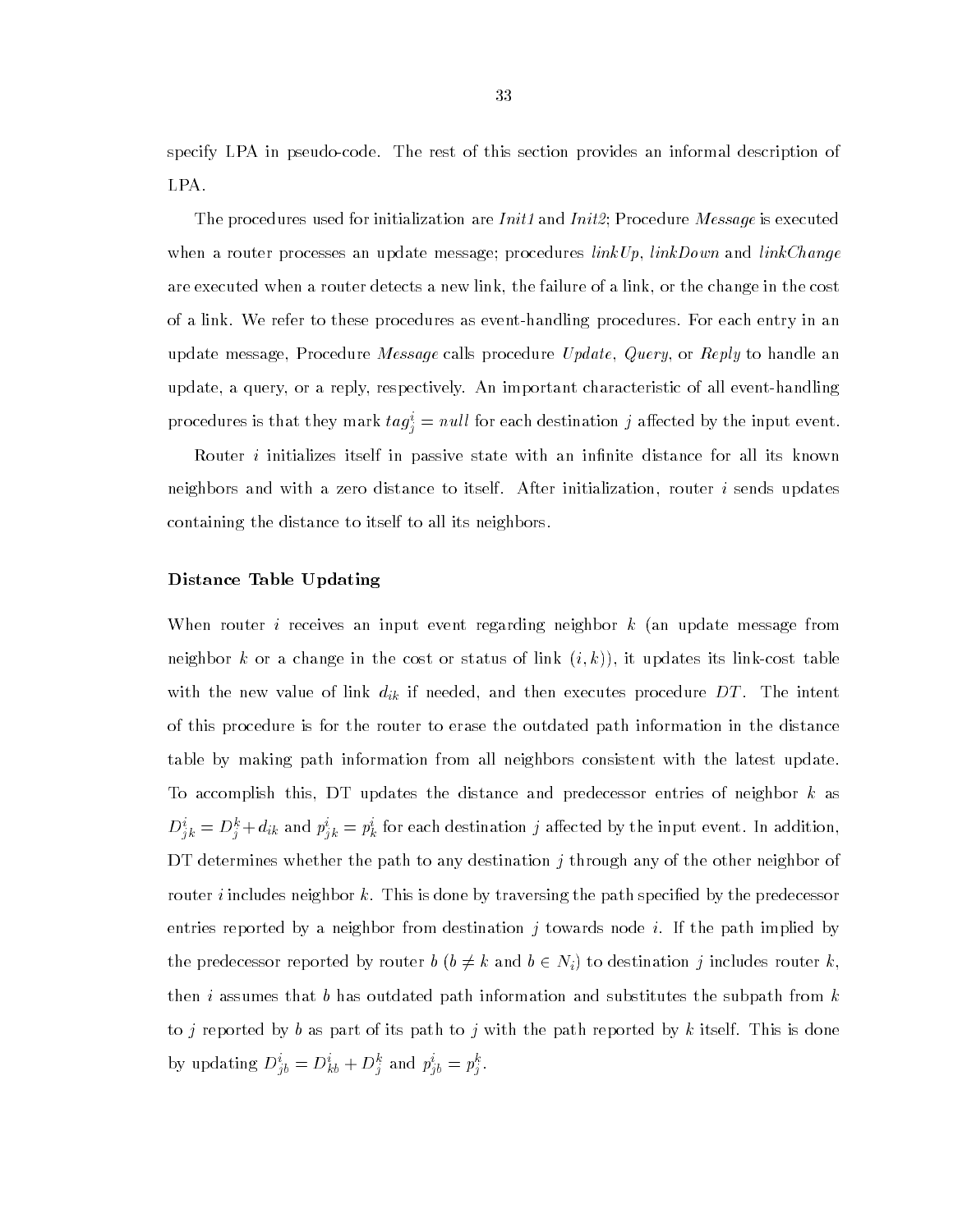Procedure Init1 when router *i* initializes itself do begin set a link-cost table with  $N \leftarrow \{i\}; N_i \leftarrow \{x \mid d_{i,x} \leq \textbf{for each } (x \in N_i)\}$  $\langle \infty \rangle$ do begin  $N \; \leftarrow \; N \; \cup \; x; \; tag^{i}_{x} \; \leftarrow \text{null};$  $s_x \leftarrow$  null;  $p_x \leftarrow$  null;  $D_x + \infty; \quad F D_x + \infty$  $s_i^* \leftarrow i; p_i^* \leftarrow i; tag_i^* \leftarrow correct;$  $D_i^* \leftarrow 0; \quad F D_i^* \leftarrow 0;$ for each  $j \in N$  call  $Init2(x, j);$ for each  $(n \in N_i)$  do<br>add  $(0, i, 0, i)$  to  $LIST_i(n);$ call Send Procedure Init $2(x, j)$  $\label{eq:optimal} \begin{aligned} \mathbf{begin}} & \mathbf{begin}} \mathbf{q} \end{aligned} \begin{aligned} \mathbf{begin}} \mathbf{q} \end{aligned} \leftarrow \begin{aligned} \mathbf{p}_{jx}^i \leftarrow \mathbf{q} \mathbf{q} \end{aligned} \begin{aligned} \mathbf{p}_{jx}^i \leftarrow null; \end{aligned}$  $s_{ix} \leftarrow null; r_{ix} \leftarrow 0;$ Procedure Send begin for each  $(n \in N_i)$ <br>do begin  $\mathbf{if} \left( LIST_i(n) \text{ is not empty}\right)$ then send message with  $\mathrm{empty} \; \overset{\scriptscriptstyle\bullet}{L} \overset{\scriptscriptstyle\bullet}{I} \overset{\scriptscriptstyle\bullet}{S}T_i(n)$ end<br>end Procedure  $\text{Reply}(j, k)$ begin  $r_{jk}^i$   $\leftarrow$  0;  $\mathbf{if} \nvert (r_{jn}^i = 0, \forall n \in N_i)$ then if  $((\exists x \in N_i \mid D_{jx}^i < \infty))$ or  $(D_s^i < \infty)$ ) then call  $PU(j)$ else call  $AU(j, k)$ 

Procedure Message when router *i* receives a message on link  $(i, k)$ begin for each entry  $(u_j^-, j, \hbar D_j^-, rp_j^+)$ ) such that  $j \neq i$ do begin if  $(j \notin N)$ <br>then begin if  $(RD_j^k = \infty)$ then delete entry else begin  $N \leftarrow N \cup \{j\}; FP_{j}^{i} = \infty;$ for each  $x \in N$ : call  $\text{Init2}(x, j)$  $tag_{\mathcal{I}}^{\dagger} \leftarrow null_{\mathcal{I}}$ call  $DT(j, k)$ end else  $tag_{j}^{t} \leftarrow null$ ; call  $DT(j, k)$ end for each entry  $(u_j^-, j, \hbox{\scriptsize $\kappa$} \nu_j^-, rp_j^+)$  left such that  $j \neq i$ do case of value of  $u_i^i$ 0: [Entry is an update] call  $Update(j, k)$ [Entry is a query]  $\mathbf{1}$ : call  $\mathbf{Query}(j, k)$ call  $\text{Reply}(j, k)$ end call Send Procedure  $Update(j, k)$ begins and the second second second second second second second second second second second second second second second second second second second second second second second second second second second second second seco if  $(r_{jx}^* = 0, \forall x \in N_i)$ <br>then begin if  $((s_i = k)$  or  $(D_{ik} < D_i)$ then call  $PU(j)$  $_{\text{end}}$ else call  $AU(j, k)$ <br>end

```
Procedure PU(j)begin<br>DT_{min} \leftarrow Min\{D_{jx}^{i} \forall x \in N_{i}\};FCSET \leftarrow {n | n \in N<sub>i</sub>, D_{jn}^{i} = DT_{min},
        \begin{array}{c} D_j^n < FD_j^i\};\ \text{if}\,\, (FC\,SET \neq \emptyset)\,\, \text{then begin} \ \text{call} \,\, \textbf{TRT}(j,\, DT_{min}); \end{array}FD_i^i \leftarrow Min\{D_j^i, FD_j^i\}else begin
            F D_j^i = \infty; r_{jx}^i = 1, \quad \forall x \in N_i;D_j = D_{j \, s_j^i}\boldsymbol{p}_j^i = \boldsymbol{p}_j^ij s<sub>i</sub>
            if (D_j^t = \infty) then s_j^t \leftarrow \text{null};\forall x \in N_i do begin<br>if (query and x = k)
               then r_{jk}^i \leftarrow 0;
                 else add (1, j, \infty, \text{null})to List and List and List and List and List and List and List and List and List and List and List and List and
            end
end
Procedure Query(j, k)if (r_{jx}^i = 0 \forall x \in N_i)then begin
            if (D_i^i = \infty and D_{jk}^i = \infty)then add (2, j, D_j, p_j)to LIST_i(k)<br>else begin
              call PU(j);
                   add (2, 3, D<sub>j</sub>, p_j)
                                                  )
                     to LIST_i(k);
        else call \mathbf{A}\mathbf{U}(j,\ k)end
```
Figure 3.21: LPA Specification

The example in Figure 3.23 illustrates how procedure DT helps to expedite LPA's convergence. In the example, router x has reported to i its predecessors to y and j, and i infers that x's path to j is xyj. Router c has reported to i its predecessors to d, a, b and j, and i infers that c's path to j is cdabj. Router a has reported to i its predecessors to b and j, and i infers that a's path to j is abj. With these conditions, assume that a sends i an update stating that  $D_i^a = \infty$  and  $p_i^a = null$ . Router i uses procedure DT to ensure that the path information from the other neighbors reflects the most recent update obtained from any other neighbors for any destination. Since c's path to j includes  $a, i$  substitutes the out-of-date sub-path  $abj$  in c's path information with the information supplied by a, which makes the path from c to j non-existent. The path from x to j does not include a and i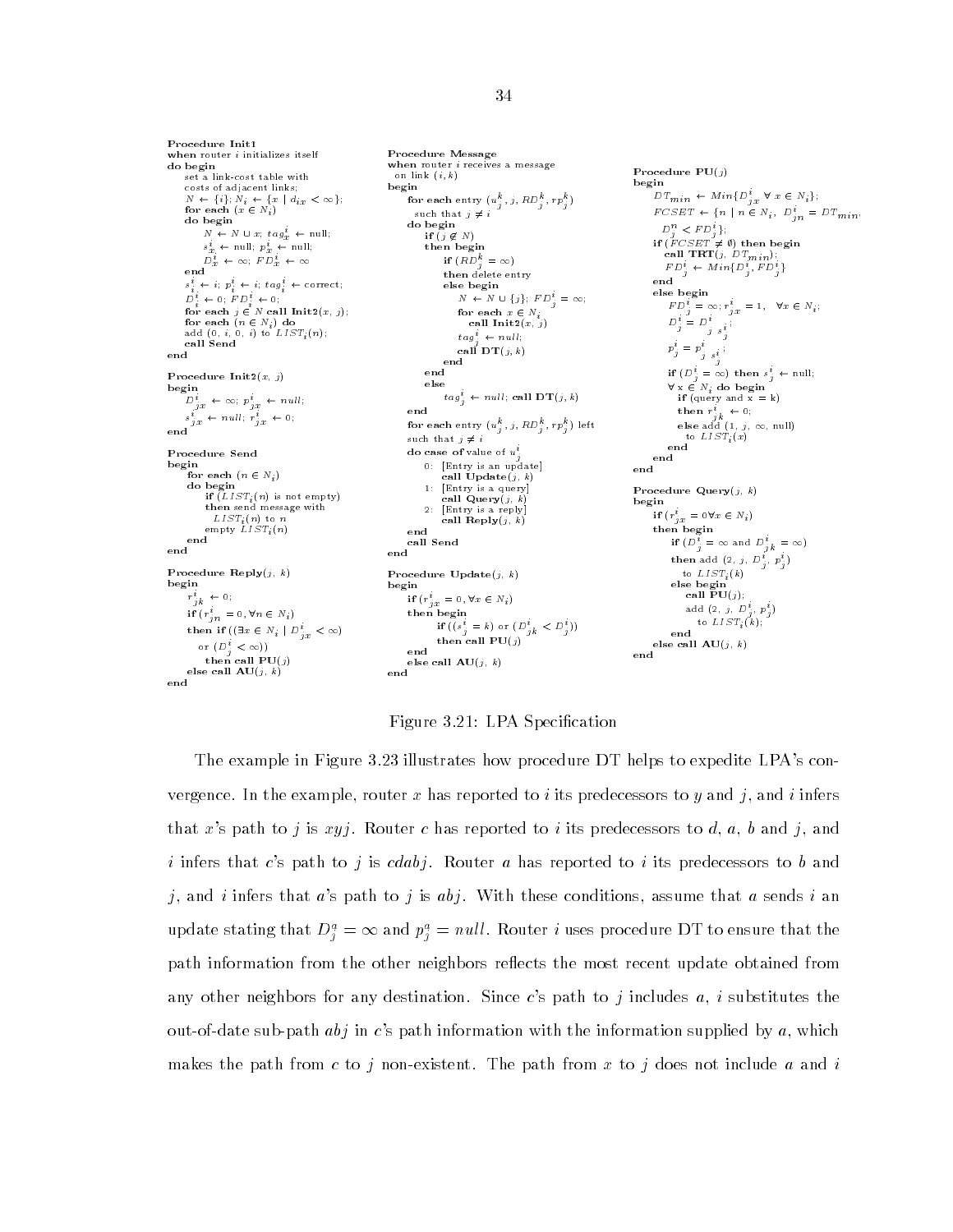```
when link (i, k) comes up do begin<br>
d_{ik} \leftarrow \text{cost of new link};<br>
if (k \not\in N) then begin
                                                                                                                                                       when d_{ik} changes value do begin<br>
old \leftarrow d_{ik}<br>
d_{ik} \leftarrow new link cost;
           N \; \leftarrow \; N \; \cup \; \{k\}; \; tag_k^t \; \leftarrow \; \text{null};for each j \in N do begin<br>call DT(j, k);<br>for each j \in ND_k^i \leftarrow \infty; FD_k^i \leftarrow \infty;
            p_k^* \leftarrow \text{null}; \; s_k^* \leftarrow \text{null}; \ \text{for each } x \in N_i \; \text{do call } \text{Init2}(x, \, k)do if (D_i > D_{ik} or k = s_i)
                                                                                                                                                              then \operatorname{tag}_j^i \leftarrow \text{null};<br>end
        N_i \leftarrow N_i \cup \{k\};for each j \in N do begin<br>if (d_{ik} \leq old)for each j \in N do call Init2(k, j);
       for each j \in N - k \mid D_j^i < \infty do
                                                                                                                                                                    then for each j \in N - i \mid D_j^i > D_{jk}^iadd (0, j, D<sup>2</sup><sub>j</sub>, p<sup>2</sup><sub>j</sub>) to LIST<sub>i</sub>(k);
                                                                                                                                                                       do call 
                                                                                                                                                                    else for each j \in N - i \mid k = s_j^iend
                                                                                                                                                                       do call \textbf{Update}(j, k)Procedure Link_Down(i, k)----<br>call Send
 Procedure Link Down(i; k) when link (i, k) fails do begin
                                                                                                                                                      end
        d_{ik} \leftarrow \infty;<br>for each j \in N do begin
                                                                                                                                                      Procedure \text{TRT}(j, DT_{min})if (k = s_i^i) then tag_i^i \leftarrow nullbegin
                                                                                                                                                              \prod_{j} \bigcup_{s_i^i} = D T_{min}end
delete column for k in distance table; N_i \leftarrow N_j - \{k\};then ns \leftarrow s_{ji}delete r_{jk}^i ;
                                                                                                                                                             else ns \leftarrow b | {b \in N_i and D_{jb}^i = DT_{min}};
       for each j \in (N - i) \mid k = s<sup>i</sup>
                                                                                                                                                             x \leftarrow j;
                                                                                                                                                             while (D_{x,ns}^i = Min\{D_{xb}^i \quad \forall \quad b \in N_i\}call \textbf{Update}(j, k)call Send
                                                                                                                                                              and (D_{x,n_S}^i < \infty) and (t a g_x^i = null))
end
                                                                                                                                                              do x \leftarrow p_x ns;
Procedure AU(j, k)if (p_x \, n_s = i \text{ or } tag_x = \text{correct})<br>then tag_i^i \leftarrow \text{correct};begin
                                                                                                                                                            else \textit{tag}^i_j \leftarrow \text{error}_iif (\kappa = s_j) then begin
      D_j^i + D_{jk}^i; p_j^i + p_{jk}^i;<br>end
                                                                                                                                                            if (tag_i^i = \text{correct})then begin
                                                                                                                                                                   if (D_j^i \neq D T_{min} or p_j^i \neq p_{j \, ns}^i)then add (0, j, DT_{min}, p_{j,ns}^{t})Procedure DT(j, k)to LIST_i(x) \forall x \in N_i;
 D_{jk}^i \leftarrow RD_j^k + d_{ik} ; p_{jk}^i \leftarrow rp_j^k;D_j^{\cdot} \leftarrow D T_{min}; p_j^{\cdot} \leftarrow p_{j \, ns}^{\cdot};
      for each neighbor b do begin
             h \leftarrow j;
                                                                                                                                                                    s_j \leftarrow ns_jwhile (h \neq i or k or b) do h \leftarrow p_h^o;
                                                                                                                                                              else begin
                                                                                                                                                                    if (D_i^i < \infty)\overrightarrow{D}_{jb} \leftarrow \overrightarrow{D}_{kb}^i + R\overrightarrow{D}_{j}^k; \ \overrightarrow{p}_{jb} \leftarrow \overrightarrow{rp}_{j}^k;then add (0, j, \infty, \text{null})<br>to LIST_i(x) \forall x \in N_i;
             if (h = i) then begin
                                                                                                                                                                     D^i_j \; \leftarrow \; \infty; \; p^{\hat{i}}_j \; \leftarrow \; \text{null};D^c_{jb} \leftarrow \infty; p^c_{jb} \leftarrow null;<br>end
                                                                                                                                                                     s_j^i \leftarrow \text{null};end
                                                                                                                                                      end
```
Figure 3.22: LPA Specification (cont...)

does not change  $x$ 's information. Note that i does not have to wait for an update from  $c$  to infer that it should not use c as successor to  $j$ .

# Blocking Temporary Loops

The example shown in Figure 3.24 illustrates the possibility of looping, even when path information is used. In the example, it is assumed that a has reported the implicit path  $aj$ to i and that b has reported the implicit path bcdj to i. Furthermore, this path information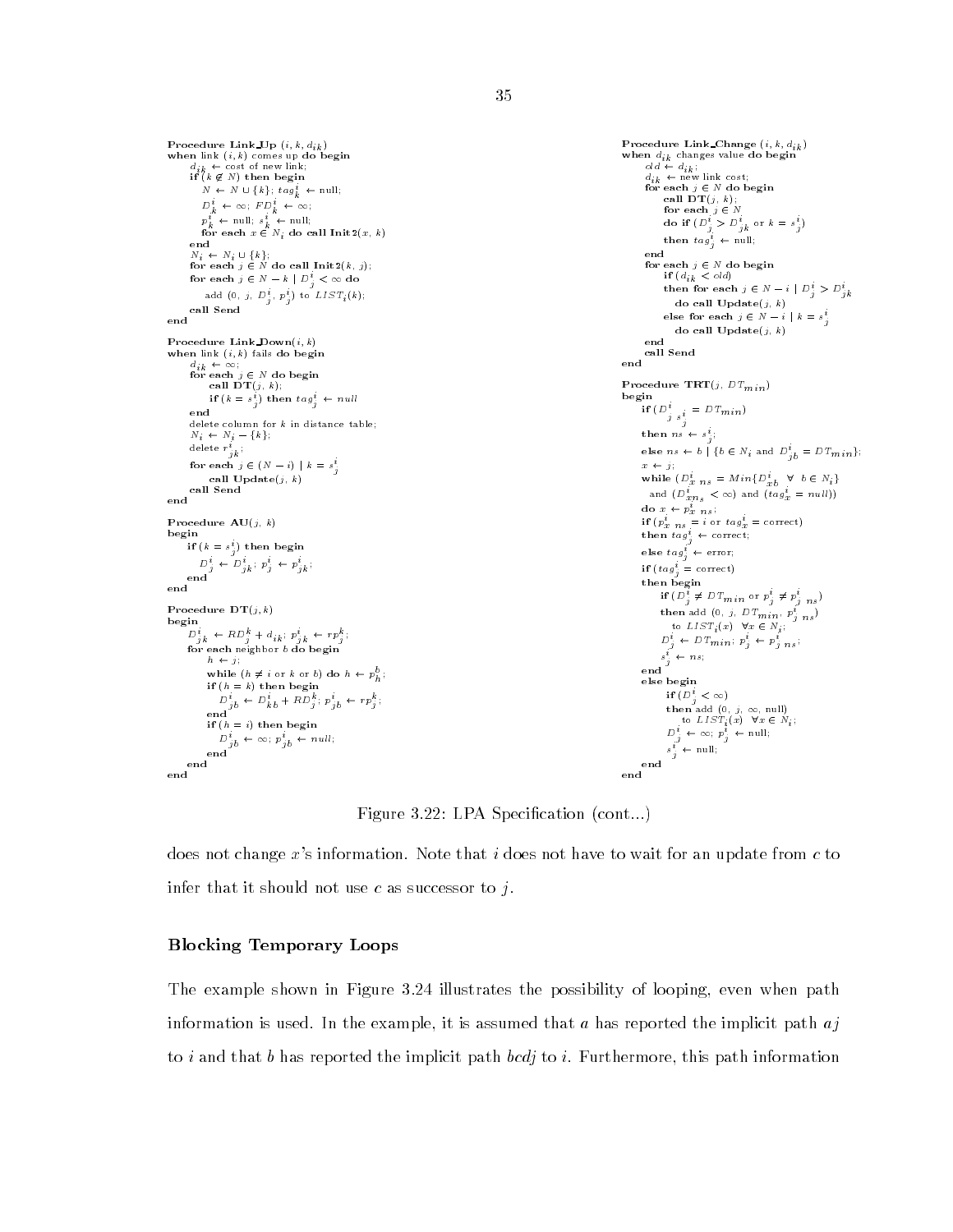

Figure 3.23: Updating Mechanism



Figure 3.24: Possibility of a Loop

is outdated, because c has changed its successor from  $d$  to  $e$  and the new path information has not reached i. If link  $(i, a)$  failed, simply using path information would permit i to use  $b$  as successor to  $j$ . However, this would create a temporary routing loop.

To eliminate temporary loops, a router  $i$  forces its neighbors not to use it as a successor (next hop) when it detects the possibility of creating a temporary loop, before  $i$  changes its own successor. This is done using interneighbor synchronization mechanism based on the notion of feasible distance.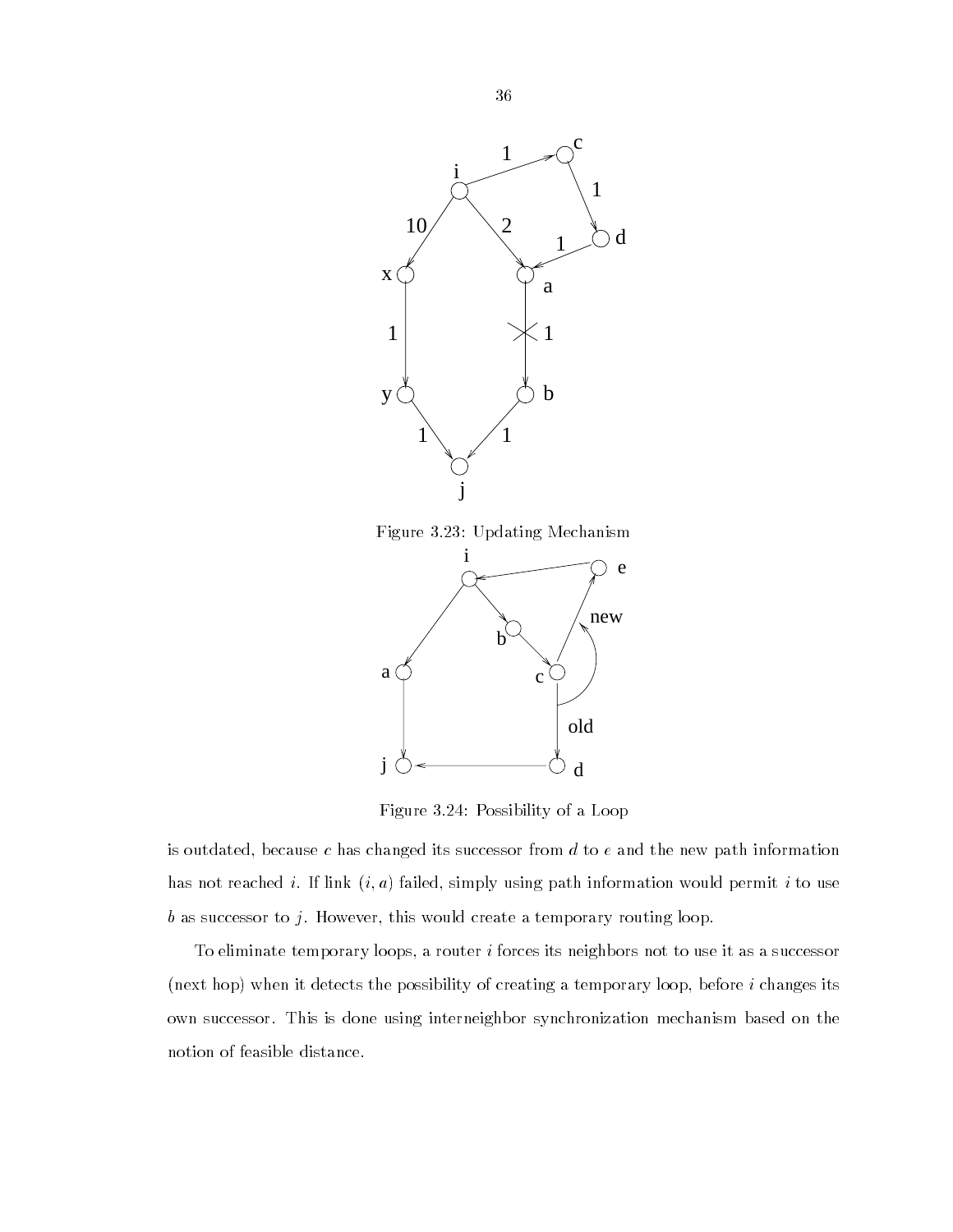The reasible distance of router i for destination j (denoted by  $F\,D^{\pm}_{j})$  is the smallest value achieved by its own distance to j since the last time i initialized itself or sent a query reporting an infinite distance to j. LPA allows a router to use a neighbor k as its successor to destination  $j$  only if it satisfies the following condition.

**Feasibility Condition (FC):** If at time t router i needs to update its current successor, it can choose as its new successor  $s_j^i(t)$  any router  $n \in N_i(t)$  such that  $D_{jn}^i(t) + d_{in}(t) = 0$  $D_{min}(t) = Min\{D_{ix}^i(t) + d_{ix}(t)|x \in N_i(t)\}$  and  $D_{in}^i(t) < FD_i^i(t)$ . If no such neighbor exists and  $D_i^i(t) < \infty$ , router i must keep its current successor. If  $D_{min}(t) = \infty$  then  $s_i^i(t) = null$ .

FC is used to establish an ordering of routers along a given loop-free path to  $j$ , i.e., all the routers in a loop-free path to j have feasible distances to j that decrease as j is approached. If router  $i$  does not find neighbor that satisfies FC, it is forced to send a query to its neighbors reporting an infinite distance to  $j$  and wait for the replies before it can change its own route. Because every router uses FC to decide whether to adapt a successor or to block paths through itself (described next), no temporary loops can exist.

#### Routing Table Updating

After procedure DT is executed, the way in which router i updates its routing table for a given destination depends on whether router  $i$  is passive or active for that destination. A router is *passive* if it has a *feasible successor*, or has determined that no such successor exists and is *active* if it is searching for a feasible successor. A feasible successor for router i with respect to destination j is a neighbor router that satisfies FC.

When router t is passive, it reports the current value of  $D_j^*$  in all its updates and replies. While router  $i$  is active, it sends an infinite distance in its replies and queries. An active router cannot send an update regarding the destination for which it is active; this is because any update sent during active state would necessarily have to report an infinite distance to ensure the correct operation of the inter-neighbor synchronization mechanism used in LPA.

If router i is passive when it processes an update for destination j, it determines whether or not it has a feasible successor, i.e., a neighbor router that satisfies FC.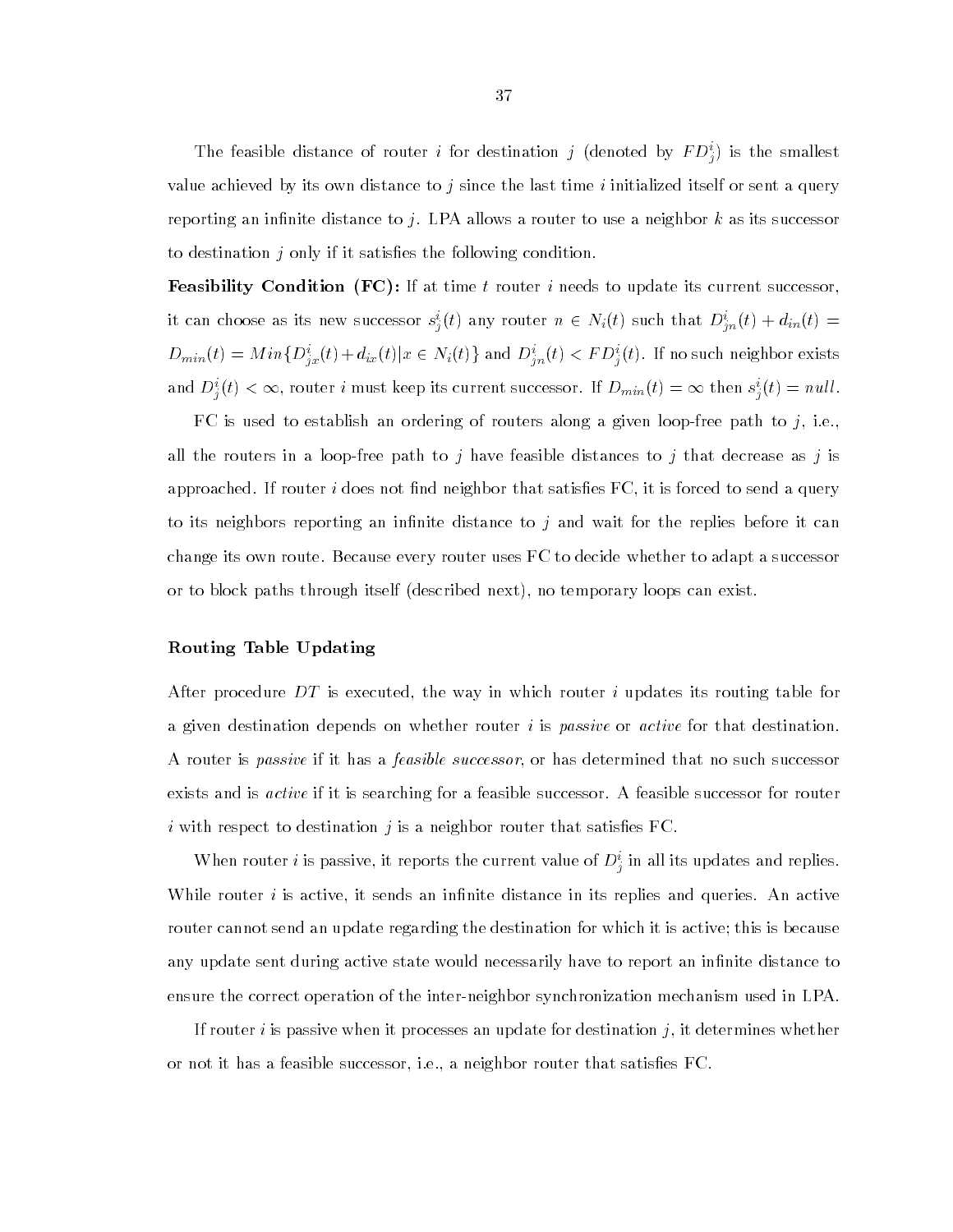If router  $i$  linds a feasible successor, it sets  $F\,D_{j}^{\ast}$  equal to the smaller of the updated value of  $D_j^{\perp}$  and the present value of  $F\bar{D_j^{\perp}}$ . In addition, it updates its distance, predecessor, and successor making sure that only simple paths are used, as described in Section 2.4.

Router  $i$  then prepares an update message to its neighbors if its routing table entry changes. Alternatively, if router i finds no feasible successor, then it sets  $FD_i^i = \infty$  and updates its distance and predecessor entries to reflect the information reported by its current successor. If  $D_i^i(t) = \infty$ , then  $s_i^i(t) =$  null. Router *i* also sets the reply status flag  $(r_{ik}^i = 1)$ for all  $k \in N_i$  and sends a query to all its neighbors. Router  $i$  is then said to be  $\emph{active},$  and cannot change its path information until it receives all the replies to its query.

The tagging mechanism used for routing table updating ensures that only those routing table entries affected by the input event will be traversed and updated. i.e., if there is a topology change in the existing routing tree, then only nodes which are downstream to that topological change need to be updated since the nodes upstream to the topological change will not be affected. This mechanism minimizes the processing that has to be done for each update message.

A path  $P_{ik}^{\ast}(t)$  is defined by the predecessors reported by neighbor  $\kappa$  to router  $j$  stored in i's distance table at time t. To ensure loop-free paths, path traversal from j back to  $k$  is made using the predecessor information. Complete or partial path can be traversed. Path traversal ends when either a predecessor x for which  $tag_x^i = correct$  or  $tag_x^i = error$  or neignbor  $\kappa$  is reached. If  $\iota ag_x = error,$  then  $\iota ag_{\tilde{i}}$  is set to error also; otherwise, the neignbor  $\kappa$  or a correct tag must be reached in which case  $\iota a g_{\hat{j}}$  is set to correct. This mechanism ensures loop-free paths without having to traverse the entire routing table.

#### Processing Queries and Replies

Queries and replies are processed in a manner similar to the processing of an update described above. If the input event that causes router  $i$  to become active is a query from its neighbor k, router i sends a reply to router k reporting an infinite distance. This is the case, because router k's query, by definition, reports the latest information from router  $k$ , and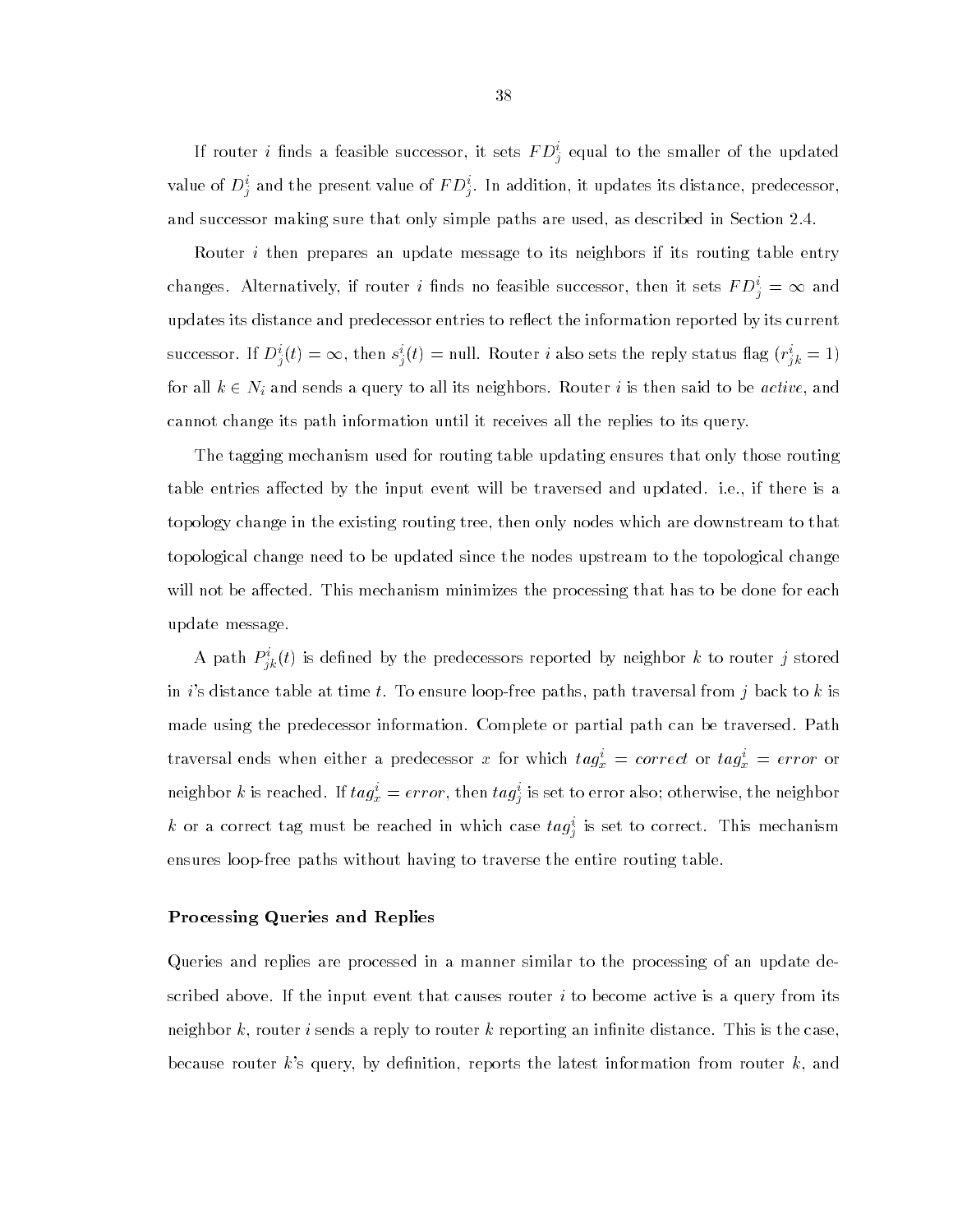

Figure 3.25: Example of LPA's Operation

router i will send an update to router k when it becomes passive if its distance is smaller than infinity. A link-cost change is treated as a number of updates.

Once router i is active for destination j, it may not have to do anything more regarding that destination after executing procedures RT and DT as a result of an input event. However, when router i is active and receives a reply from router  $k$ , it updates its distance table and resets the reply hag  $(r_{ik} = 0)$ .

Router i becomes passive at time t when it receives replies from all its neighbors indicating that they have processed its query. As a result, router  $i$  is free to choose any neighbor that provides the shortest distance, if there is any. If such a neighbor is found, router  $i$ updates the routing table with the minimum distance as described for the passive state and sets  $F D_i = D_i$ .

A router does not wait indenitely for replies from its neighbors because a router replies to all its queries regardless of its state. Thus, there is no possibility of deadlocks due to the inter-neighbor coordination mechanism.

If router i is passive and has already set its distance to infinity  $(D_i^* = \infty)$ , and receives an input event that implies an infinite distance to  $j$ , then router  $i$  simply updates  $D_{ik}^{\circ}$  and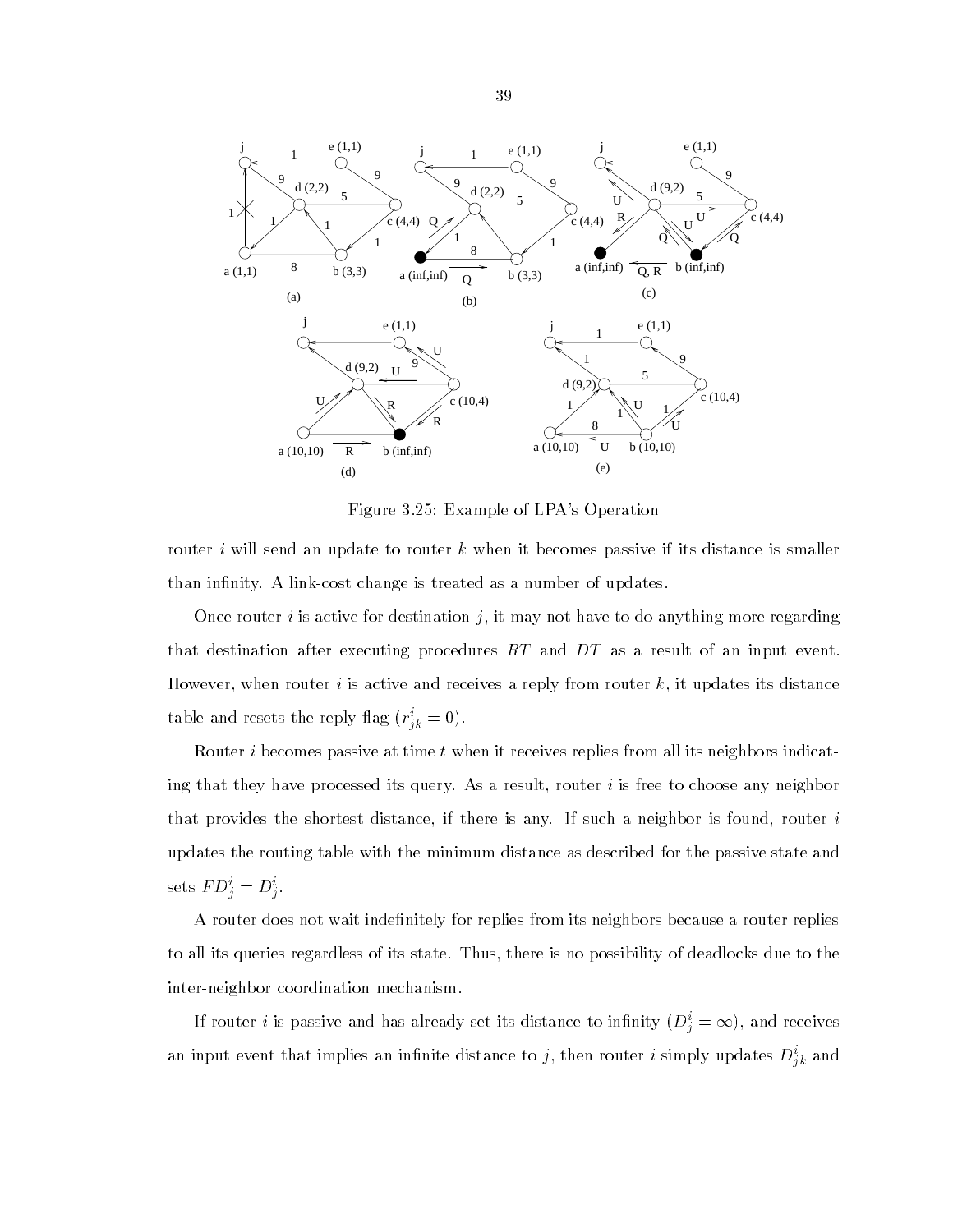$d_{ik}$  and sends a reply to router  $k$  with an infinite distance if the input event is a query from router k. This ensures that updates messages will stop when a destination becomes unreachable.

Figure 3.25 illustrates LPA's interneighbor coordination mechanism. The number adjacent to each link represents the weight of that link; U indicates updates,  $Q$  represents queries and R replies. The arrowhead from node x to node y indicates that node y is the successor of node x towards destination  $j;$  i.e.,  $s_j^* = y$ . The label in the parenthesis assigned to node x indicates current distance  $(D^{\pm}_{i})$  and the feasible distance from x to destination  $j$  $(F\,D_7^\tau)$ . Active nodes are indicated in black.

In the example (Figure 3.25), we assume that messages propagate across all links at the same speed, which is considered a step. Nodes process all messages received in the previous step in zero time.

When link  $(a, j)$  fails, node a updates its distance table by setting the distances from d and b to j equal to  $\infty$ , because the paths to j reported by both b and d include a. After that, node *a* is unable to find a feasible successor to *j*, because  $D_{jb}^a = D_{jd}^a = \infty > 1 = FD_j^a$ . Accordingly, it sends a query to all its neighbors (Figure 3.25(b)).

When node  $d$  receives  $a$ 's query, it updates its distance table as follows: it sets  $D_{\,i\,a}^d=\infty$ because a reports  $D_i^a = \infty$ , and it sets  $D_{ib}^d = D_{ic}^d = \infty$ , because the paths to  $j$  reported by b and d include node a. Because d uses a to reach j, d must also update its routing table. After updating its distance table, the neighbor that offers the shortest distance to  $j$  is  $j$ itsen. Furthermore,  $D_{jj}^{\pm} = 0 < z = r D_j^{\pm}$ , and a sends an update to all its neighbor with  $D_i^* = 1 + 9 = 10$  and a reply to node a (Figure 3.25(c)).

When node b receives  $a$ 's query (before receiving a new update from  $d$ ), it must set  $D_{ia}^b = D_{id}^b = D_{ic}^b = \infty$ , because all its neighbors have reported a path to j that include node a. Because b's own path to j includes node a, it must update its routing table. Node b sends a query to its neighbors because every distance to j through any neighbor is infinity (Figure  $3.25(c)$ ).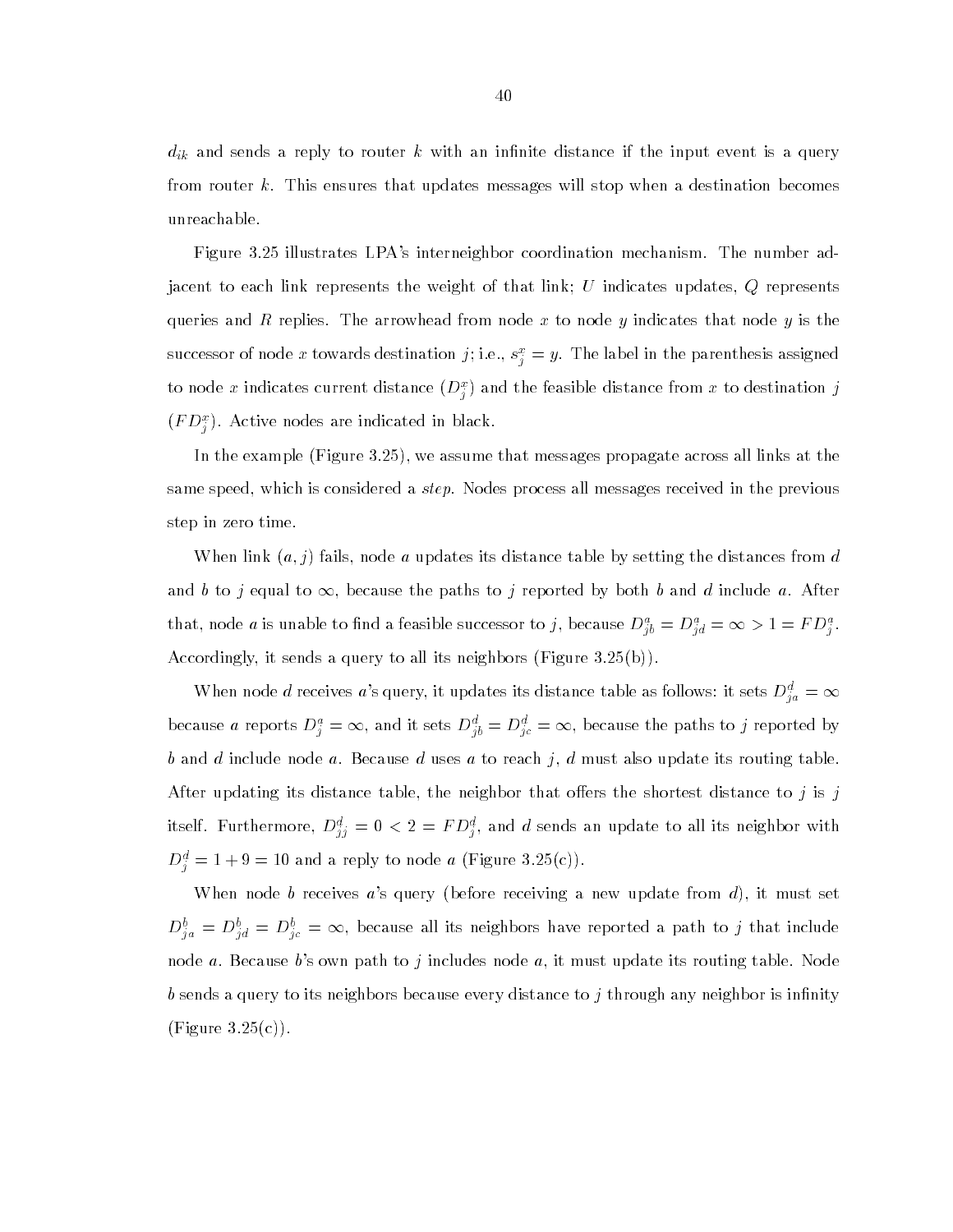When  $\alpha$  receives the replies from  $d$  and  $b$ , it makes node  $d$  its new successor and also sends a reply to b (Figure 3.25(d)). When c receives the update from d and the query from  $v$ , it makes e its successor, because  $D_{ie}^* = 1 < 4 \equiv r D_i^*$  and e oners the shortest path to  $j$ among all of c's neighbors. Accordingly, c sends an update with its new distance of 10 and a reply to  $b$ 's query.

Finally, when b receives all the replies to its queries, it sets d as its successor and sends updates accordingly (Figure 3.25(e)).

# Ensuring Simple Paths

Before updating the routing table, the algorithm ensures that all finite distances in the routing table corresponds to a simple path by allowing router  $i$  to select as the successors to destination only neighbors that satisfy the following property:

**Property** 1 Router i sets  $s_i^i = k$  at time t only if  $D_{x_k}^i(t) + d_{ik}(t) \le D_{x_p}^i(t) + l_{ip}(t)$  for every neighbor  $p$  other than  $k$  and for every node  $x$  in the path from i to  $j$  defined by the predecessors reported by neighbor k.

Let  ${P}_{ik}^{\ast}(t)$  denote the path from  $\kappa$  to  $\jmath$  defined by the predecessors reported by neighbor k to router i and stored in router i's distance table at time t. Procedure TRT enforces Property 1 by traversing all or part of  $\overline{P}_{ik}^{\;\;\mu}(t)$  from  $j$  back to  $\kappa$  using the predecessor information. This path traversal ends when either a predecessor x is reached for which  $tag_x^i = correct$  or *error*, or neignbor k is reached. If  $\iota ag_x = error$ , then  $\iota ag_j$  is set to *error* also; otherwise, the neighbor  $\kappa$  or a correct tag must be reached, in which case  $\iota a g_{\hat{j}}$  is set to *correct*. Lemma 5.2 shows that this traversal correctly enforces Property 1, without having to traverse an entire implicit path; as the simulation results presented in Section 3.2.3 show, this makes LPA considerably more efficient than other prior path finding algorithms [CRKGLA89, Hum91].

# Handling Topology Changes

When router *i* establishes a link with a neighbor  $k$ , it updates its link-costs table and assumes that router  $k$  has reported infinite distances to all destinations and has replied to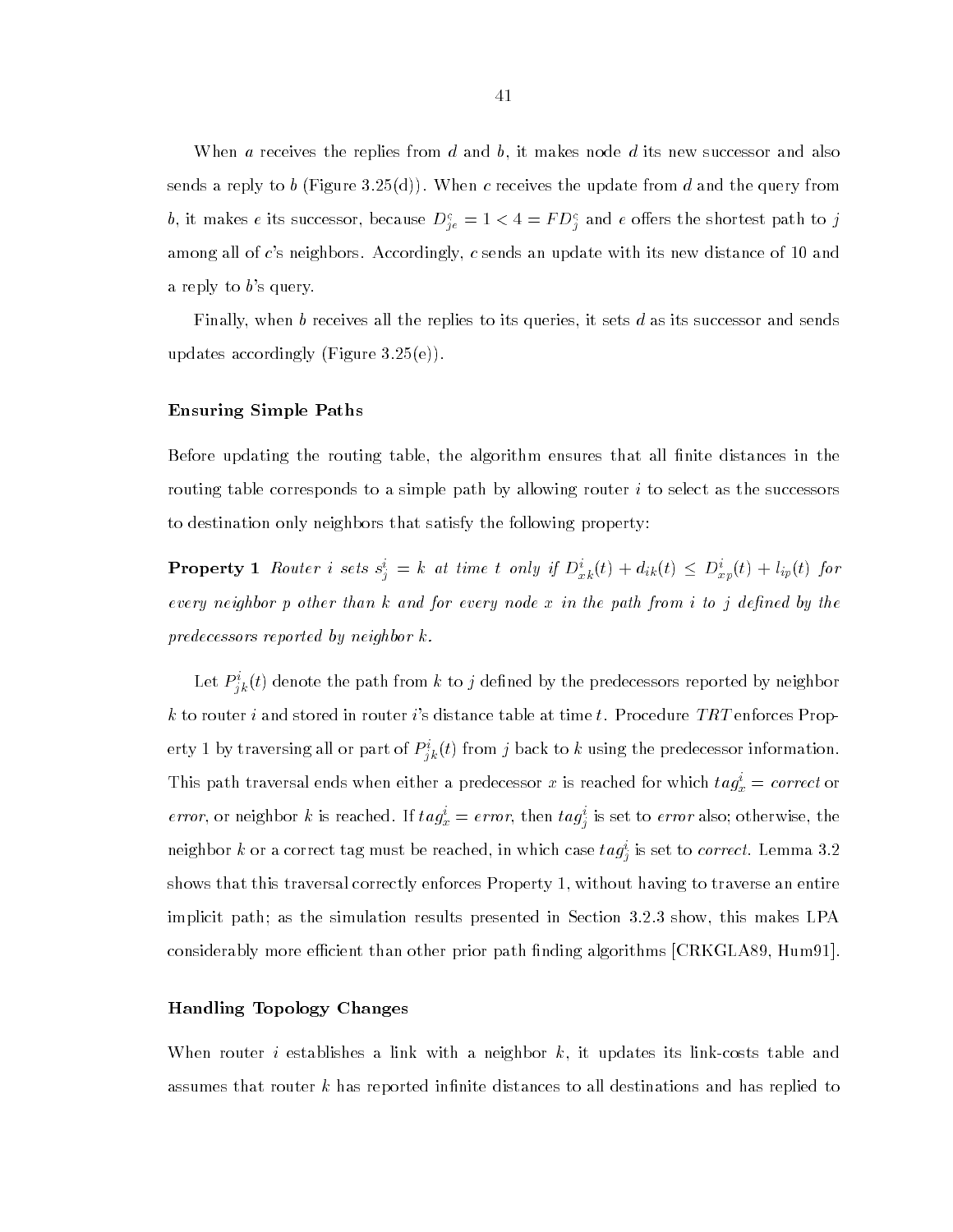any query for which router  $i$  is active; furthermore, if router  $k$  is a previously unknown destination, router i initializes the path information of router  $k$  and sends an update to the new neighbor k for each destination for which it has a finite distance. When router  $i$ is passive and detects that link  $(i,k)$  has failed, it sets  $d_{ik} = \infty$ ,  $D_{jk}^i = \infty$  and  $p_{jk}^i = \text{null};$ after that, router i carries out the same steps used for the reception of a link-cost change message in passive state. When router  $i$  is active and loses connectivity with a neighbor k, it resets the reply flag and resets the path information i.e., assumes that the neighbor  $k$ sent a reply reporting an infinite distance.

It follows from this description of router  $i$ 's operation that the order in which router  $i$ processes updates, queries and replies does not change with the establishment of new links or link failures. The addition or failure of a router is handled by its neighbors as if all the links connecting to that router were coming up or going down at the same time.

LPA is loop-free at every instant. This is possible by the single-hop interneighbor coordination and the efficient updating mechanism. The details of the proofs of loop-freedom of LPA are given in [GLAM96]. LPA has been shown to haveaworst-case complexity of  $O(x)$  after a single resource failure, where x is the number of routers affected in the topology change. This is also made possible by the efficient updating mechanism used to update the distance table entries in LPA.

## 3.2.2 Correctness of LPA

To prove that LPA converges to correct routing-table values in a finite time, we assume that there is a finite time  $T_c$  after which no more link-cost or topology changes occur.

# Lemma 3.1 LPA is live.

*Proof:* Consider the case in which the network has a stable topology. When a router is in the active state and receives a query from a neighbor, the router replies to the query with an infinite distance. The router updates its distance table entries when either an update or a reply message is received in active state. On the other hand, when a router in passive state receives a query from its neighbor, it computes the feasible distance and updates its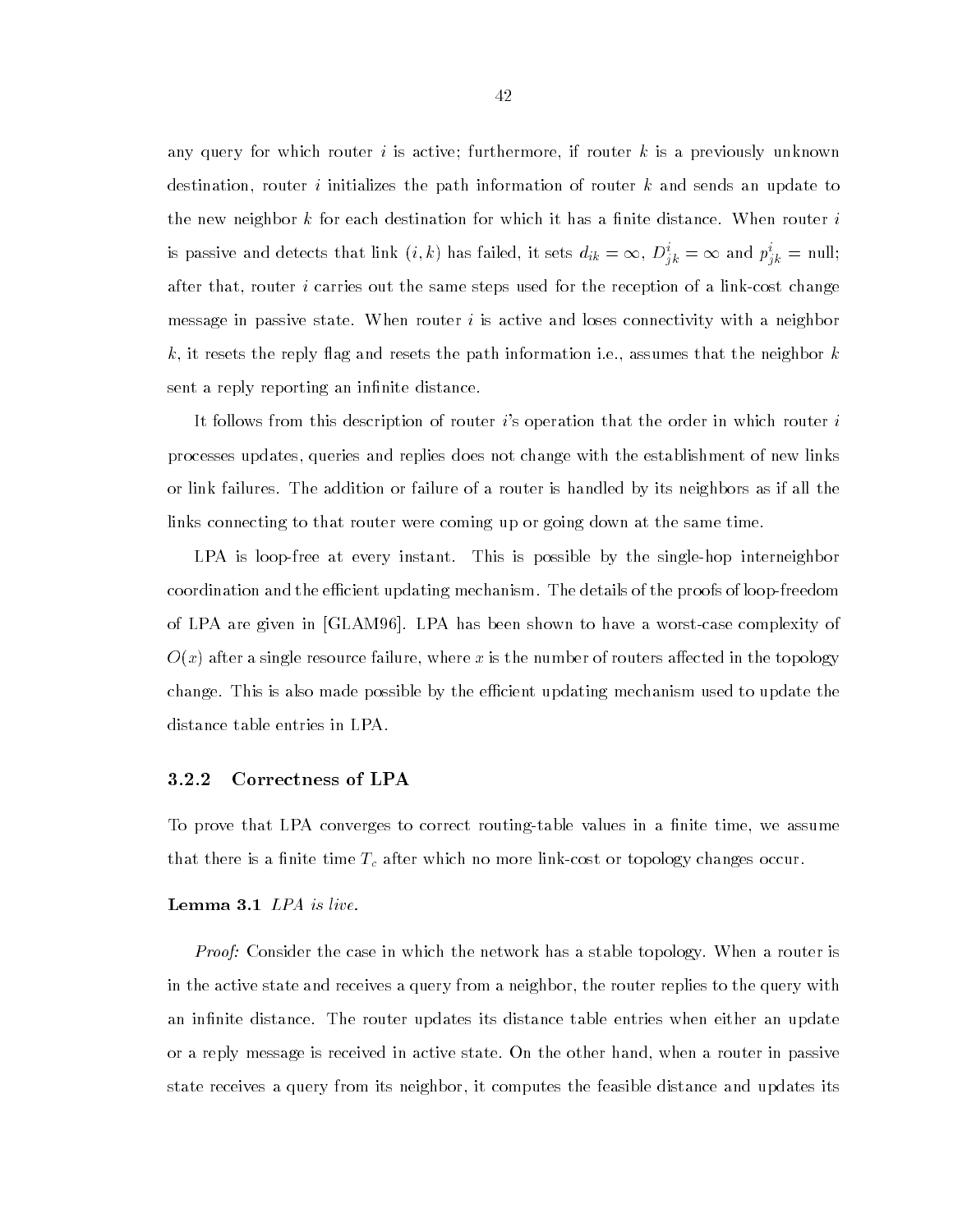distance and routing tables accordingly. If the router finds a feasible successor, it replies to its neighbor's query with its current distance to the destination. If the router can find no feasible successor, it forwards the query to the rest of its neighbors and sends a reply with an infinite distance to the neighbor who originated the query. Accordingly, in a stable topology, a router that receives a query from a neighbor for any destination must answer with a reply within a finite time, which means that any router that sends a query in a stable topology must become passive after a finite time.

Consider now the case in which the network topology changes. When a link fails or is reestablished, an active router that detects the link status change simply assumes that the router at the other end of the link has reported an infinite distance and has replied to the ongoing query. Because an active router must detect the failure or establishment of a link within a finite time, and because router failures or additions are treated as multiple link failures or additions, it follows from the previous case that no router can be active for an indefinite period of time and hence the lemma is true.  $\Box$ 

#### Lemma 3.2 TRT correctly enforces Property 1.

*Proof:* TRT correctly enforces Property 1 if the tag value given by TRT at router i for destination j equals correct. This is true only when the neighbor n that router i chooses as successor to j offers the smallest distance from i to each node in its reported implied path from  $n$  to  $j$ .

First note that, procedure DT is executed before TRT and ensures that router i sets  $D_{ib}^i = \infty$  if its neighbor  $b$  reports a path to  $b$  that includes  $i$ . Therefore, TRT deals with simple paths only.

According to procedure TRT, there are two cases in which a router stops tracing the routing table (a) the trace reaches node *i* itself (i.e.,  $p_{xns}^i = i$ ), and (b) a node on the path to j is found with  $tag_x^i =$  correct. We prove that the correct path information is reached in both cases.

Case 1: Assume that TRT is executed for destination j after an input event. The tag for each destination affected by the input event is set to null before procedure TRT is executed.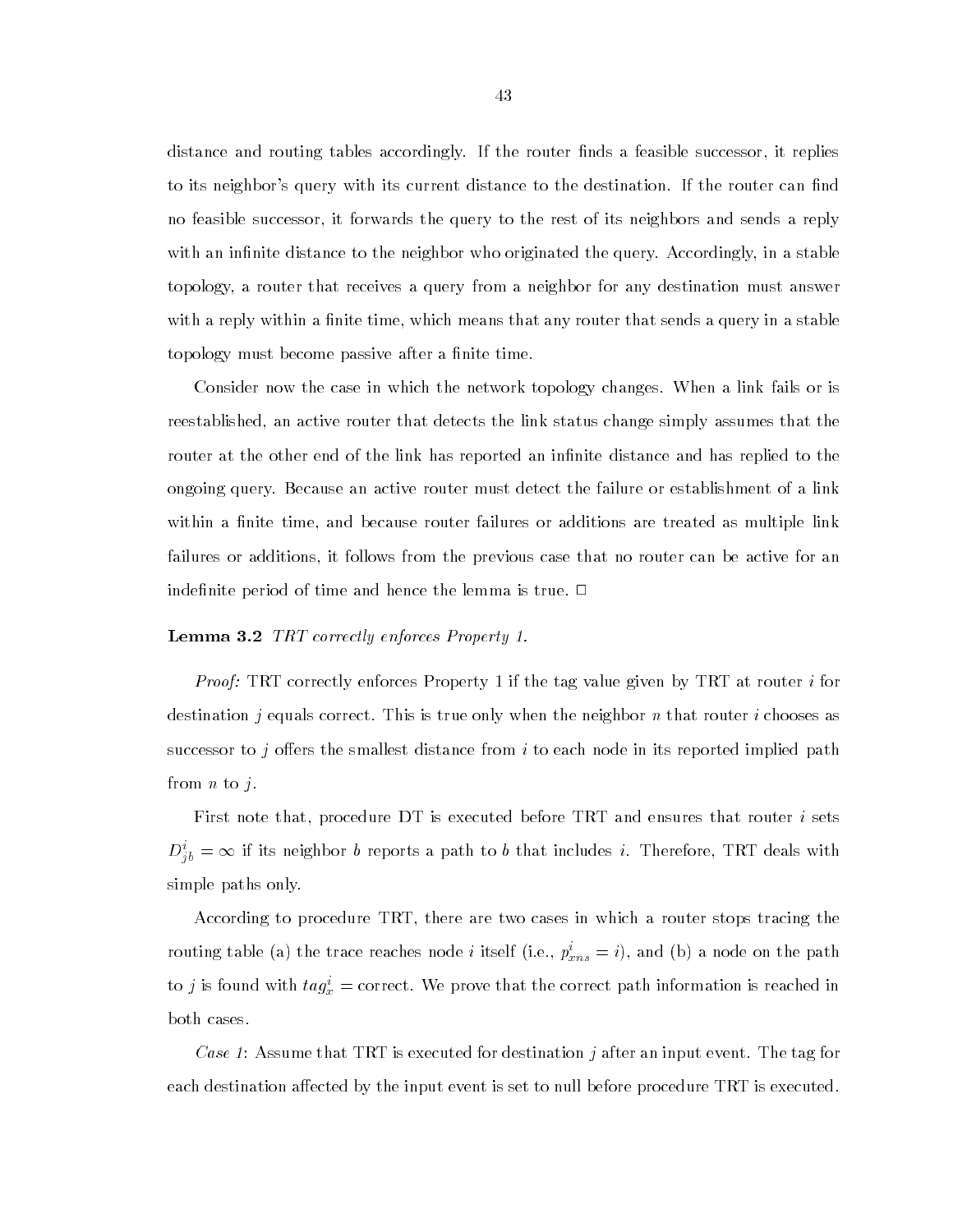Therefore, if TRT is executed for destination j and node i (the source) is reached, the tag of each node in the path from i to j through neighbor n must be null. Therefore, the distance from i to j through n is the shortest path among all neighbors since node i chooses the minimum in row entry among its neighbors for a given destination  $j$ . The lemma is true for this case.

*Case 2*: If node  $x_1$  with  $tag_{x_1}^i$  = correct is reached, then it must be true that either node *i* or a node  $x_2$  with  $tag_{x_2}^i =$  correct is reached from  $x_1$ .

If node i is reached from  $x_1$ , then it follows from Case 1 that neighbor n offers the smallest distance among all of  $i$ 's neighbors to each node in the implied subpath from  $n$  to  $x_1$  reported by neighbor n. Furthermore, because  $x_1$  is reached from j, node n must also offer the smallest distance among all of  $i$ 's neighbors to each node in the implied subpath from  $x_1$  to j reported by n. Therefore, it follows that the lemma is true if node i is reached from  $x_1$  (from Case 1). Otherwise, if  $x_2$  is reached, the argument used when i is reached from  $x_1$  can be applied to  $x_2$ . Because router  $i$  always sets  $\iota a g_i = {\rm correct}$  and TRT deals with simple paths only, this argument can be applied recursively only for a maximum of  $h < \infty$  times until i is reached, where h is the number of hops in the implicit path from n to  $j$  reported by  $n$  to  $i$ . Therefore, Case 2 must eventually reduce to Case 1 and it follows that the lemma is true.  $\Box$ 

**Lemma 3.3** The change in the cost or status of a link will be reflected in the distance and the routing tables of a router adjacent to the link within a finite time.

*Proof:* Regardless of the state in which router i is for a given destination j, it updates its link-cost and distance table within a finite time after it is notified of an adjacent link changing its cost, failing, or starting up. On the other hand, router  $i$  is allowed to update its routing table for destination  $j$  only when it is in passive state for that destination. However, because LPA is live (Lemma 1), if router i is active for destination j, it must receive all the replies to its query regarding  $j$  within a finite time, i.e., when it becomes passive. When router i becomes passive for destination j, it executes Procedure TRT, which updates the routing-table entry for destination j using the most recent information in router i's distance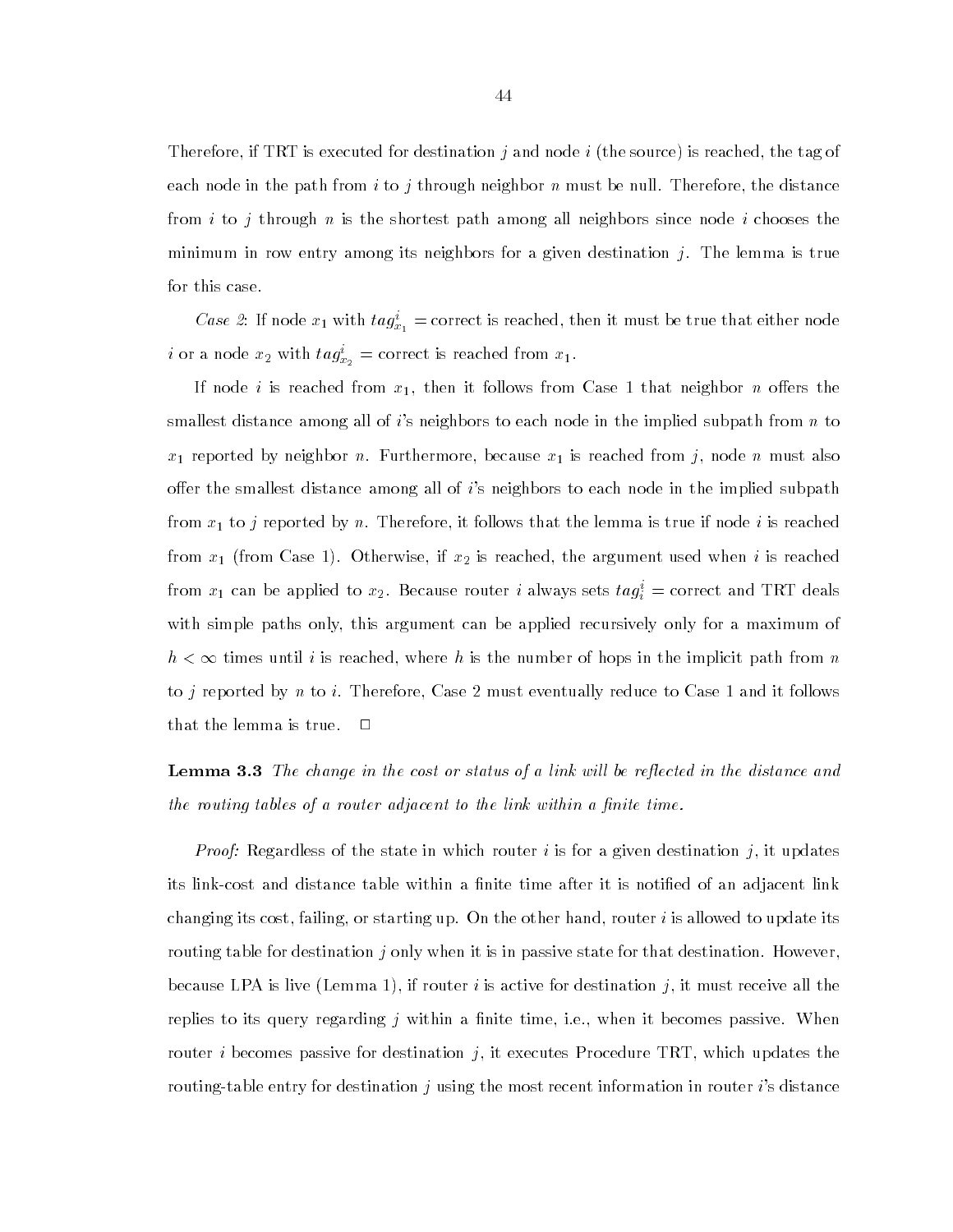table. This implies that any change in a link is reflected in the distance and routing tables of a neighbor router within a finite time  $T$ .  $\Box$ 

Given Lemma 3.3 and our assumption about time  $T_c$ , a finite time must exist when all routers adjacent to the links that changed cost or status have updated their link cost and status information, and after which no more link-cost or topology changes occur. Let T denote that time, where  $T_c \leq T < \infty$ .

**Theorem 1** After a finite time  $t \geq T$ , the routing tables of all routers must define the final shortest path to each destination.

*Proof:* Let  $T(H)$  be the time at which all messages sent by routers with shortest paths having  $H-1$  hops  $(H \geq 1)$  to a given destination j have been processed by their neighbors.

Assume that destination  $j$  is reachable from every router.

For any router a adjacent to j, it follows from Lemma 2 that, if router a's shortest path to j is the link  $(a, j)$ , then router a must update  $D_i^* = a_{aj}$  by time  $I = I$  (0) and the theorem is true for  $H = 0$ .

Because LPA is loop free at every instant (Theorem 1), the number of hops in any shortest path (as implied by the successor graph) is finite. Accordingly, the proof can proceed by induction on  $H$ .

Assume that the theorem is true for some  $H > 0$ . According to this inductive assumption, by time  $T(H)$ , router i must have a correct routing-table entry for every destination for which it has a shortest path of  $H$  hops or less. Property 1 must be satisfied for all such destinations and LPA enforces it correctly (Lemma 3.2). On the other hand, from the definition of  $T(H + 1)$ , it follows that any update messages sent by routers with shortest paths of H hops or less to j or any other destination have been processed by their neighbors by time  $T(H + 1)$ . Therefore, if router i's shortest path to destination j has  $H + 1$  hops, Property 1 must be satisfied at router i for that destination by time  $T(H + 1)$ , because all possible predecessors for destination j must satisfy Property 1 at router i and that router must have the correct information for link  $(i, s_j)$  at time  $T(0) < T(H+1)$  (Lemma 3.2). It follows that the theorem is true for the case of a connected network.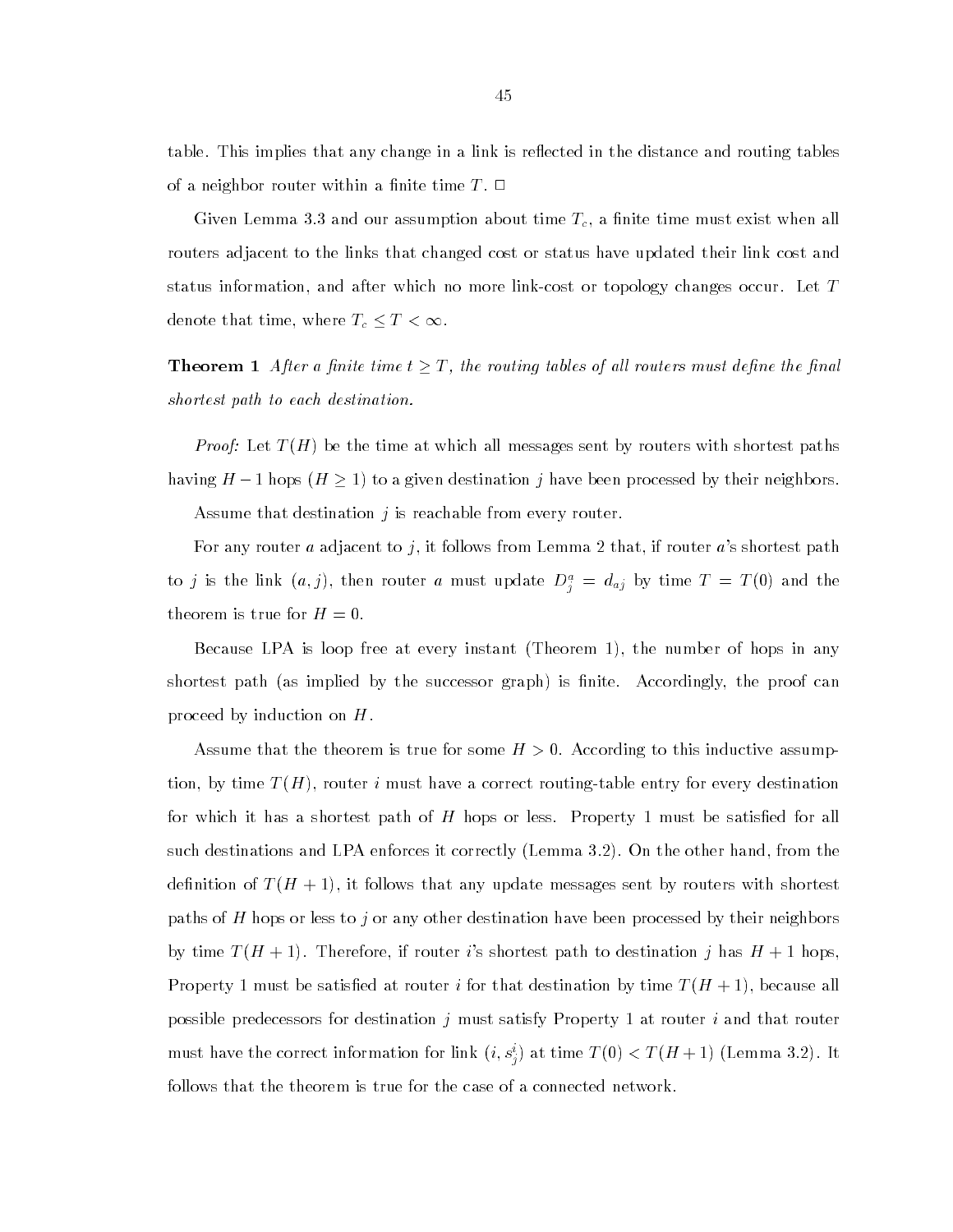Consider the case in which  $j$  is not accessible to a connected component  $C$  of the network. Assume that there is a router  $i \in C$  such that  $D_i^i < \infty$  at some arbitrarily long time. If that is the case,  $j$  must satisfy Property 1 through at least one of router  $i$ 's neighbors at that time; the same applies to such a neighbor, and to all the routers in at least one path from  $i$ to j defined by the routing tables of routers in C. This is not possible, because C is finite and LPA is always free of loops and live, which implies that, after a finite time  $t_f \geq T$ , all paths to j defined by the successor entries in the routing tables of routers in  $C$  must lead to routers that have set their distance to j equal to  $\infty$ . Therefore, because C is finite, LPA is live, and messages take a finite time to be transmitted, it follows that destination  $j$  will fail to satisfy Property 1 at each router within a finite time  $t\geq t_{f},$  and routers must then set their distances to infinity, and the theorem is true.  $\Box$ 

**Theorem 2** A finite time after t, no new update messages are being transmitted or processed by routers in  $G$ , and all entries in distance and routing tables are correct.

*Proof:* After time T, the only way in which a router can send an update message is after processing an update message from a neighbor. Accordingly, the proof needs to consider three cases, namely: router i receives an update, a query, or a reply from a neighbor.

Consider an arbitrary router  $i \in G$ . Because LPA is live (Theorem 1) and router i obtains its shortest distance and corresponding path information for destination  $j$  in a finite time after T (Theorem 2), router *i* must be passive within a finite time  $t_i \geq T$ .

If router *i* receives an update for destination  $j$  from router  $k$  after time  $t_i$ , router  $i$  must execute Procedure Opdate. If router  $i$  has no path to destination  $j, D_i$  must be infinity and router  $k$  must report an infinite distance as well, because router  $i$  achieves its final shortest-path at time  $t_i$ ; in this case, router i simply updates its distance table. On the other hand, if router i has a path to destination j, then  $D_i^i < \infty$  and router i must find that FC is satisfied and execute Procedure TRT. Because an update entry is added only when the shortest distance or predecessor to  $j$  change, router  $i$  can send no update or query of its own.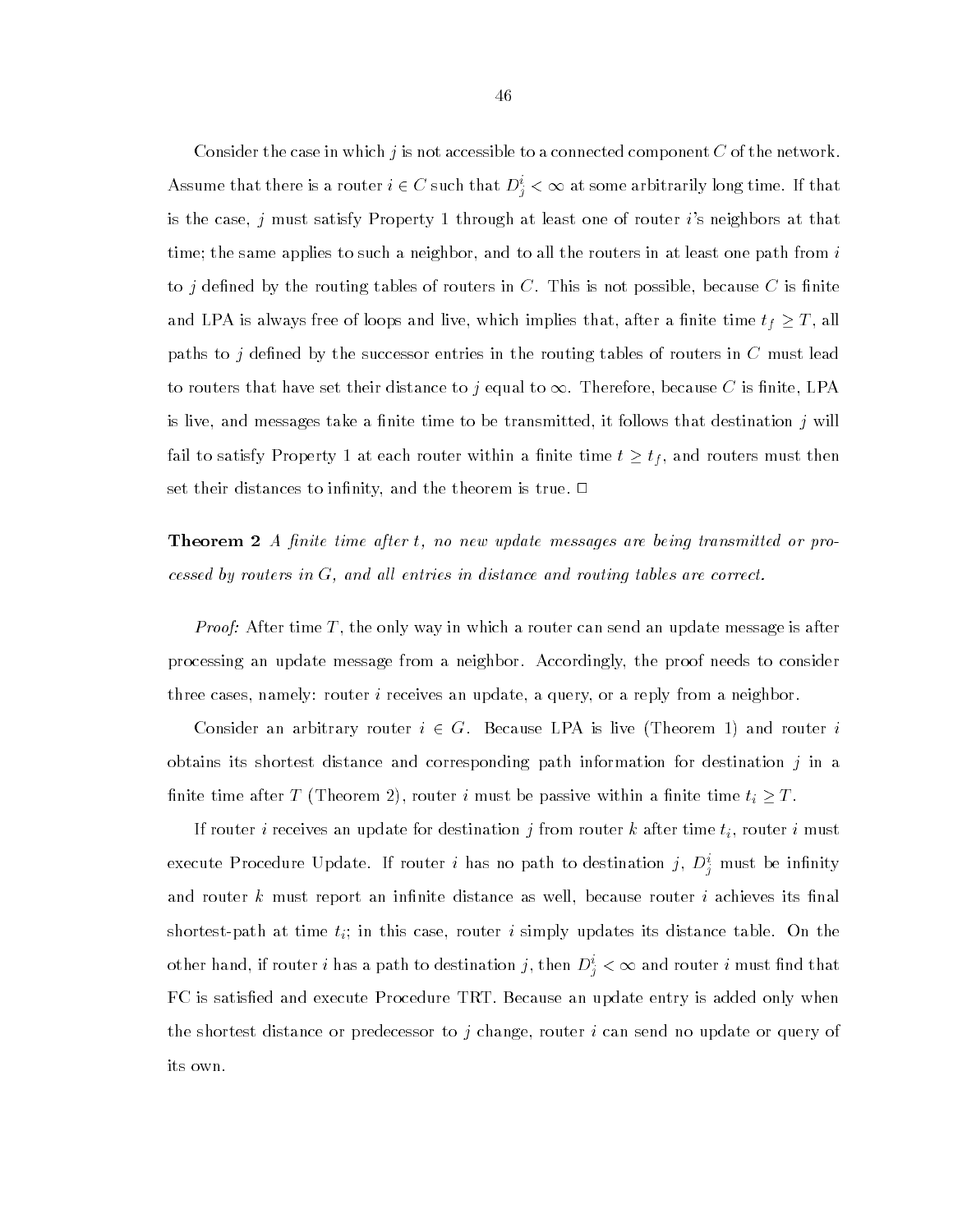If router i receives a query from a neighbor for destination j after time  $t_i$ , it must execute Procedure Query. If router  $i$  has no physical path to destination  $j, D_j$  must be infinity and router k must report an infinite distance in its query, because router i achieves its final shortest-path at time  $t_i$ ; in this case, router i simply updates its distance table and sends a reply to router  $k$  with an infinite distance. On the other hand, if router  $i$  has a physical path to destination j, it must determine that FC is satisfied when it processes router  $k$ 's query. Accordingly, it simply sends a reply to its neighbor with its current distance and predecessor to router j. Therefore, router i cannot send an update or query of its own when it processes a query from a neighbor after time  $t_i$ .

After time  $t_i$ , router i cannot receive a reply from a neighbor, unless it first sends a query after time  $t_i$ , which is impossible according to the above two paragraphs.

It follows from the above that, for any given destination, no router in G can generate a new update or query after it reaches its final shortest path and predecessor to that destination. Because every router must obtain its final shortest distance and predecessor to every destination within a finite time (Theorem 2), the theorem is true.  $\Box$ 

## 3.2.3 Simulation Results

The performance of LPA was compared with that of DUAL and ILS. Simulation environment and instrumentation are as described in Section 3.1.2 and 3.1.3 respectively. Here, we focus our simulation study on Arpanet topology. We have studied the performance of the algorithm for single resource failures and recoveries and for random link cost changes. For random link-cost changes, links were chosen at random, with link costs chosen from the interval (0,1] and with a Poisson distributed interarrival time. Five independent runs were made and the average and the standard deviation of all quantities measured were determined. Interarrival time between the link-cost changes was varied to simulate multiple link-cost changes.

The link model allows the link delay to be set independently for each link. Each unit of time represents a step in which all currently available packets are processed. Although the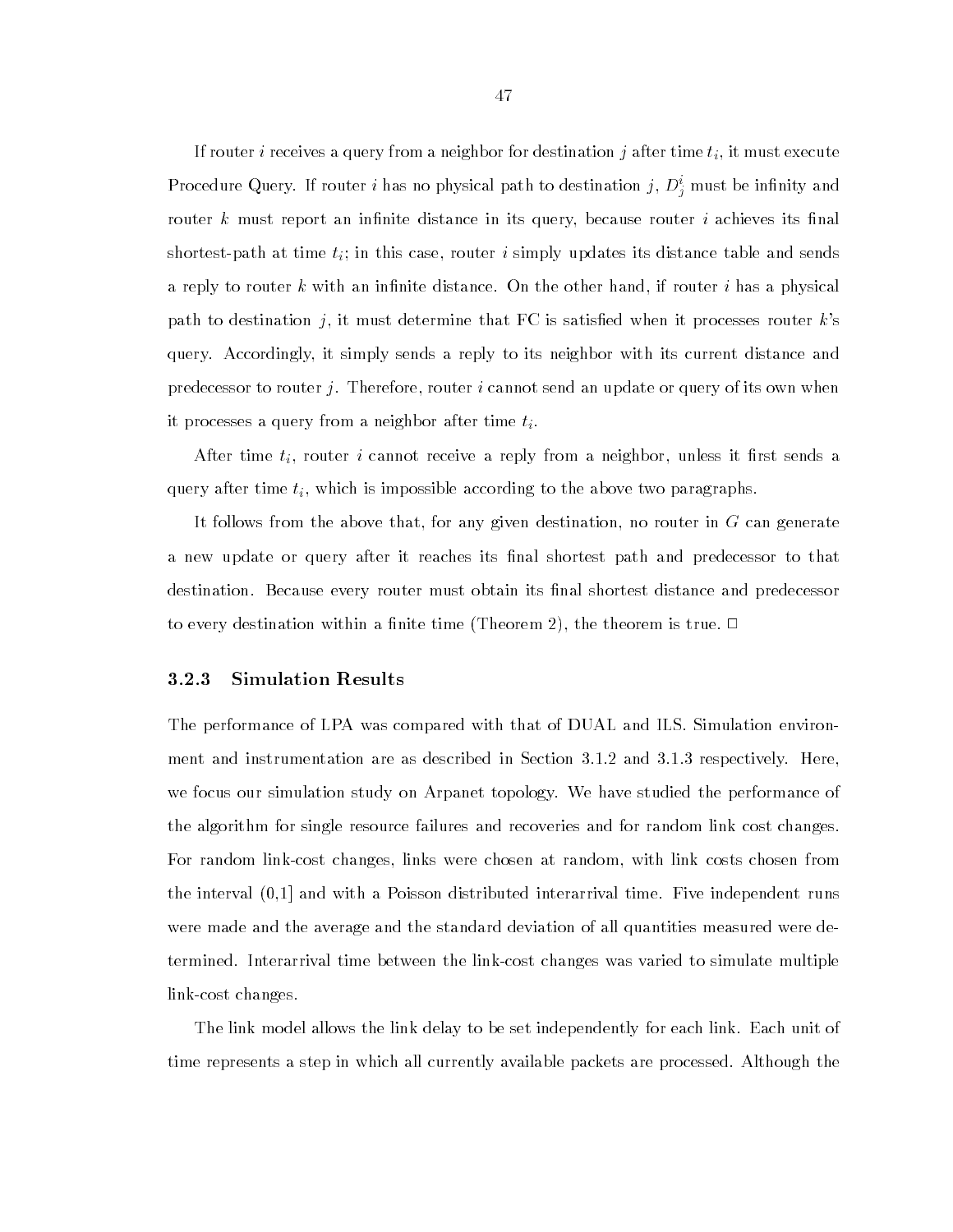



Figure 3.29: ARPANET Node Recovery

choice of input parameters causes the simulation to proceed synchronously, the node model treats each incoming packet asynchronously. Each input event is processed independently of other events received during the same simulation step.

The graphs in Figures 3.26 and 3.27 depicts the performance of the routing algorithms for a single topology change. The graphs show the number of messages exchanged before LPA, DUAL and ILS converge for every link failing and recovering in the Arpanet topology respectively. Similar graphs for each node failing and recovering are given in Figures 3.28 and 3.29, respectively. All topology changes were performed one at a time and the algorithms were allowed to converge after each such change before the next resource change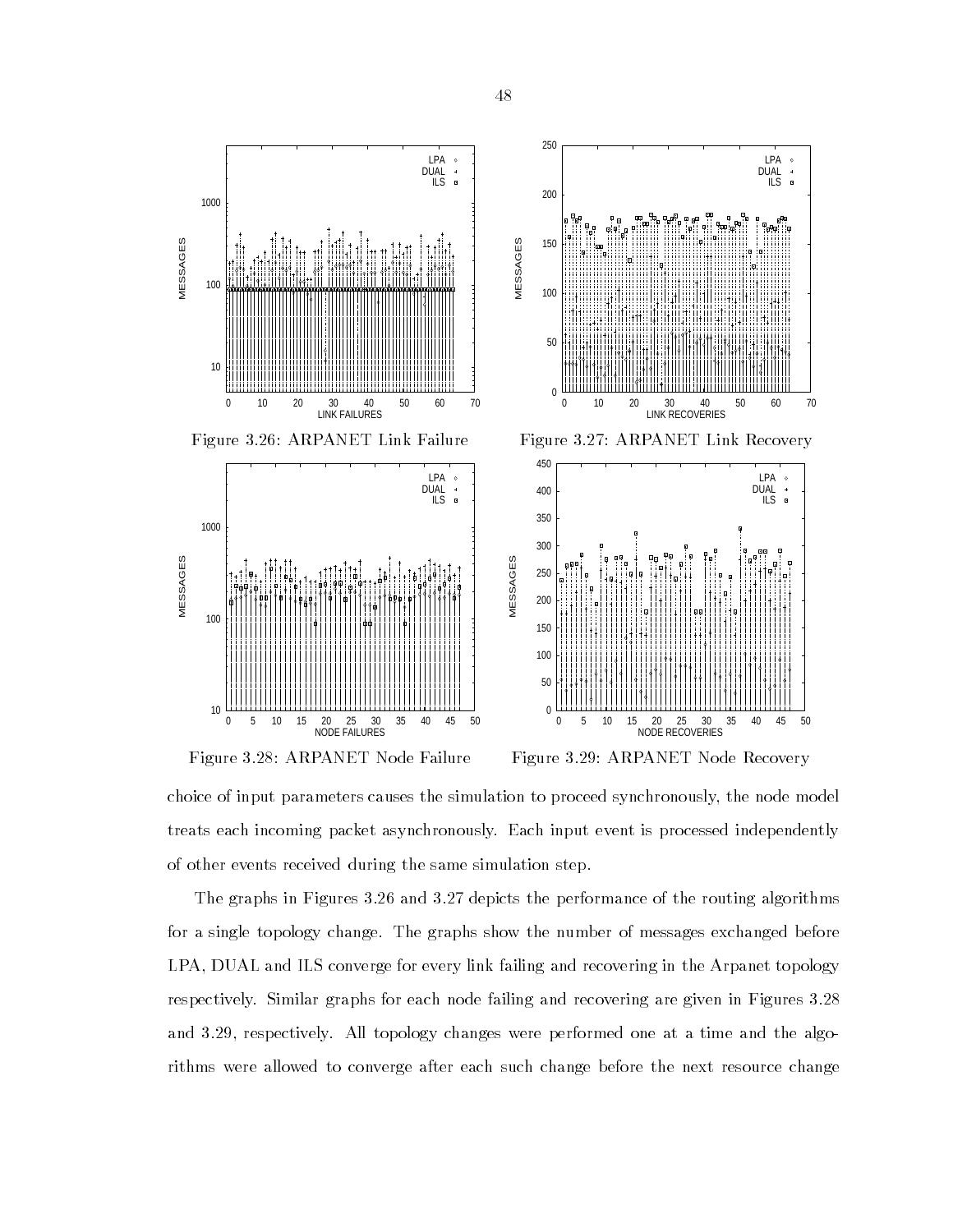| Parameter                                         | <b>LPA</b>                                     |                    | DUAL                                                                  |                  | НS                                                                       |                   |
|---------------------------------------------------|------------------------------------------------|--------------------|-----------------------------------------------------------------------|------------------|--------------------------------------------------------------------------|-------------------|
|                                                   | mean                                           | sdev               | mean                                                                  | sdev             | mean                                                                     | sdev              |
| Los-Nettos Cases                                  |                                                |                    |                                                                       |                  |                                                                          |                   |
| Event Count                                       | $21.4 \pm 0.47$                                | $35.6 \pm 2.8$     | $34.0 \pm 0.24$                                                       | $45.0 \pm 0.54$  | $18.5 \pm 0.05$                                                          | $18.5 \pm 0.04$   |
| Packet Count                                      | $12.2 \pm 0.15$                                | $7.5 \pm 0.41$     | $15.45 \pm 0.14$                                                      | $18.6 \pm 0.25$  | $17.5 \pm 0.05$                                                          | $17.5 \pm 0.04$   |
| Duration                                          | $3.95 \pm 0.06$                                | $1.76 \pm 0.07$    | $4.9 \pm 0.06$                                                        | $2.17 \pm 0.07$  | $4.06 \pm 0.01$                                                          | $0.46 \pm 0.03$   |
| Operation Count                                   | $45.7 \pm 0.23$                                | $[23.1 \pm 1.1.7]$ | $44.0 \pm 0.24$                                                       | $52.9 \pm 0.5$   | $473.9 \pm 3.08$                                                         | $475.5 \pm 3.09$  |
| <b>NSFNET</b> Cases                               |                                                |                    |                                                                       |                  |                                                                          |                   |
| Event Count                                       | $34.65 \pm 0.83$   72.86 $\pm$ 2.7             |                    | $50.97 \pm 1.2$                                                       | $68.7 \pm 2.5$   | $28.5 \pm 0.09$                                                          | $28.5 \pm 0.09$   |
| Packet Count                                      | $14.97 \pm 0.15$  14.78 $\pm 0.47$             |                    | $21.81 \pm 0.54$                                                      | $27.1 \pm 0.82$  | $27.5 \pm 0.1$                                                           | $27.5 \pm 0.09$   |
| Duration                                          | $\parallel$ 4.624 $\pm$ 0.05   2.45 $\pm$ 0.05 |                    | $5.516 \pm 0.17$                                                      | $2.57 \pm 0.15$  | $4.7 \pm 0.02$                                                           | $0.46 \pm 0.01$   |
| Operation Count $55.323 \pm 0.4242.64 \pm 1.21$   |                                                |                    | $63.97 \pm 1.2$                                                       | $78.8 \pm 2.35$  | $1012.88 \pm 3.9$                                                        | $1014.5 \pm 3.76$ |
| <b>ARPANET</b> Cases                              |                                                |                    |                                                                       |                  |                                                                          |                   |
| Event Count                                       |                                                |                    | $[247.5 \pm 16.09679.7 \pm 24.6]$ 350.09 $\pm 15.08$ 501.4 $\pm 22.7$ |                  | $84.1 \pm 0.23$                                                          | $84.6 \pm 0.21$   |
| Packet Count                                      | $55.8 \pm 1.86$                                | $66.8 \pm 3.0$     | $81.8 \pm 2.99$                                                       | $102.9 \pm 4.9$  | $83.1 \pm 0.23$                                                          | $83.6 \pm 0.21$   |
| Duration                                          | II 7.042± 0.22 I                               | $4.9 \pm 0.09$     | $10.84 \pm 0.45$                                                      | $+4.75 \pm 0.55$ | $7.74 \pm 0.028$                                                         | $0.74 \pm 0.022$  |
| Operation Count 269.7 $\pm$ 8.05 359.2 $\pm$ 12.2 |                                                |                    |                                                                       |                  | $396.1\pm 15.1$ $534.6\pm 22.6$   13613.1 $\pm 51.0$  13691.3 $\pm 47.4$ |                   |

Table 3.1: Routing Algorithm Response to a Change in Link Cost

occurs. The ordinates of the graphs represent the identifiers of the links and the nodes, while the data points show the number of messages exchanged after each resource change in each of these figures.

The response of the algorithms for a single link-cost change is given in Table 3.1. The table gives the average value and the standard deviation along with the statistical error for each link-cost change. The statistical errors were determined based on repeated trails. For a single link-cost change, LPA is faster and needs fewer messages and operations than both DUAL and ILS in all topologies. We can conclude from these results that LPA has a better average performance than ILS and DUAL after any single link-cost or topology change.

### Dynamic Response to a Single Change

To study the dynamic behavior of the routing algorithms, we ran an exhaustive series of test cases for all the node and the link failures and recoveries and recorded the message related statistics. A statistical characterization of the performance of the routing algorithms was obtained by treating every node change as a separate case and by computing a distribution as a function of time. In this section, we present the results of the dynamic behavior of the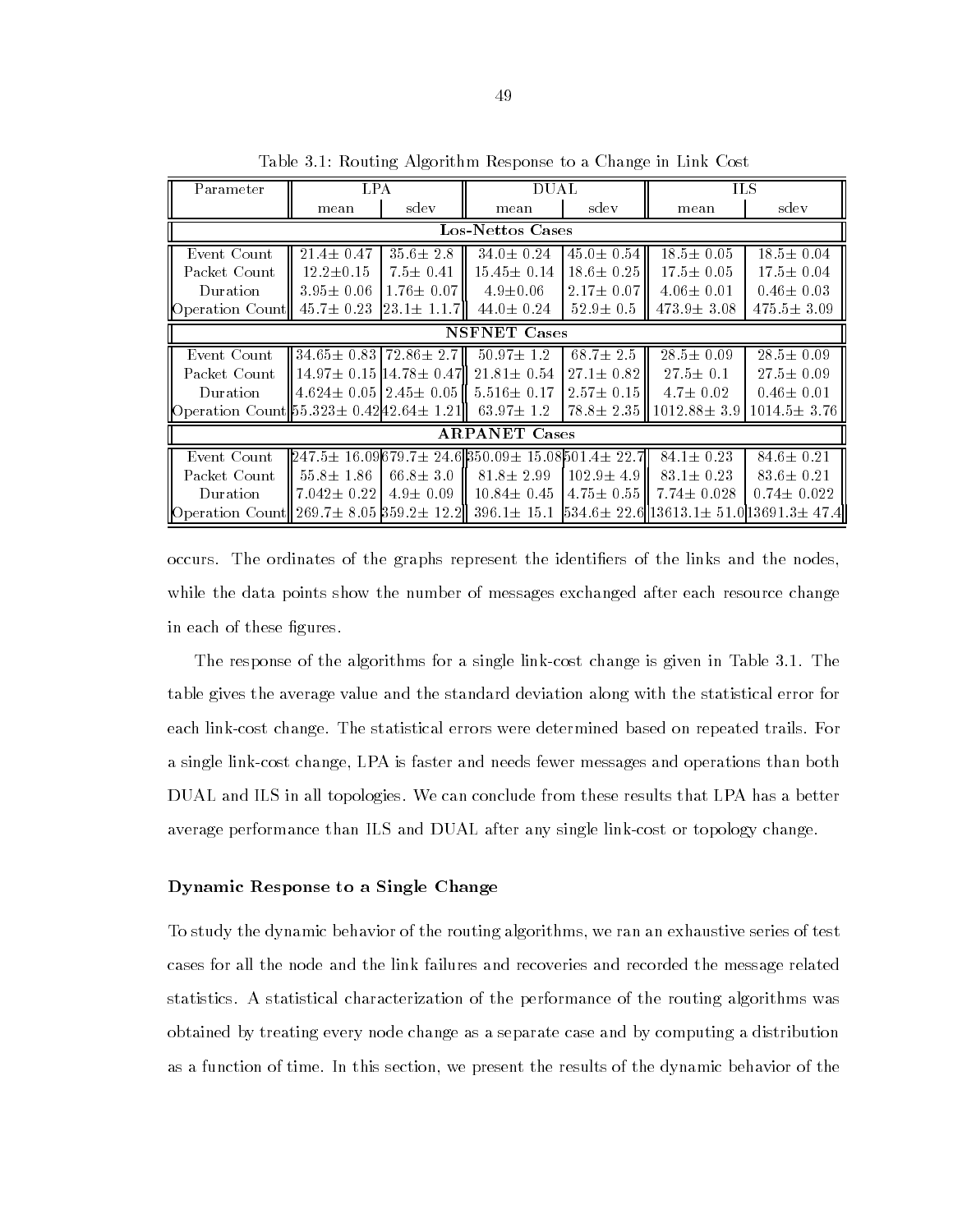

Figure 3.30: Probability of packets in transit for Link Failure



Figure 3.32: Average number of packets for Link Failure



Figure 3.34: Probability of packets in transit for Node Failure



Figure 3.31: Probability of packets in transit for Link Recovery



Figure 3.33: Average number of packets for Link Recovery



Figure 3.35: Probability of packets in transit for Node Recovery

routing algorithms for the *Arpanet* topology. In the instrumentation, we do not consider paths from a node to itself, because they do not require a network. In our simulations, we have taken care to handle these cases.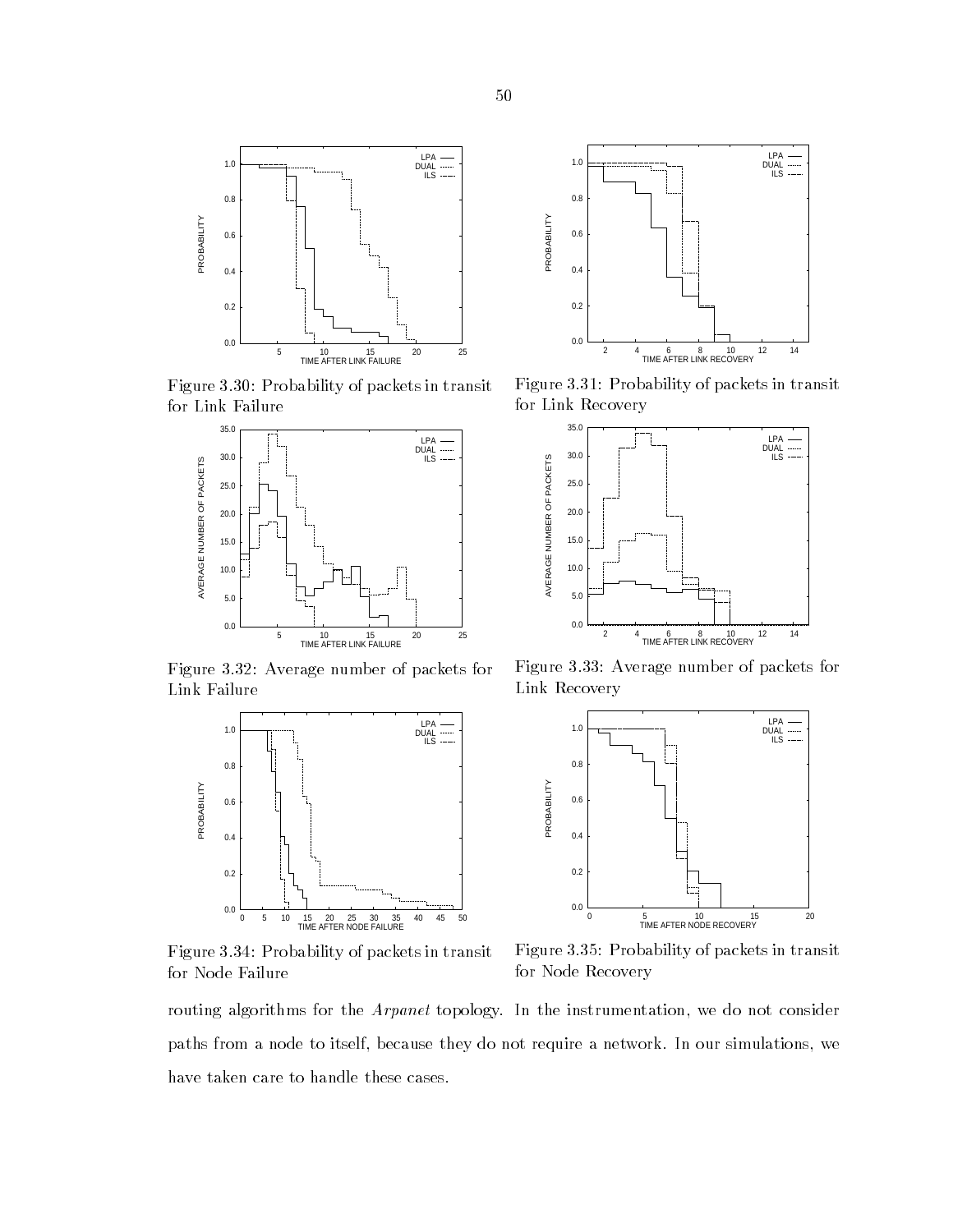Figures 3.30–3.37 show the transient response of the routing algorithms (probability of packets in transit and the average number of messages that are exchanged) after a link failure, link recovery, node failure and node recovery respectively. These are shown as a function of time.

The results indicate that for a link failure, ILS performs better than DUAL and LPA in terms of the number of messages exchanged. LPA's average performance is much better than ILS for resource addition at any time after the change. The performance of LPA is comparable to ILS after a node failure. In all cases, LPA outperforms DUAL. The probability of packets being in transit for LPA after a resource recovery is less than ILS and DUAL. The average packet length for LPA after a resource change is much smaller than DUAL. This is because of the single hop interneighbor coordination mechanism and the tagging mechanism used in LPA.

## Response to Multiple Link-Cost Changes

The steady-state behavior of the algorithms is more interesting with multiple link-cost changes than the transient response after each topology change. Figures  $3.38{\text -}3.41$  shows the average number of update messages when such messages are in transit, the average lengths of messages, the average number of messages in transit and the probability that the messages are in transit as a function of the interarrival times between link-cost changes for LPA, DUAL and ILS. This again is for the Arpanet topology. From [ZGLA92], it has been observed that the behavior of DUAL and ILS for multiple link-cost changes is similar for different network topologies; our conjecture is that the same is true for LPA.

For very long interarrival times, the number of messages during busy periods is independent of the interarrival time because the probability of two topology changes occurring simultaneously is small. In this case, the performance approaches that of single link-cost change. When the interarrival time approaches the network diameter, this situation changes and the number of messages during the busy period increases because of multiple topology changes occurring simultaneously.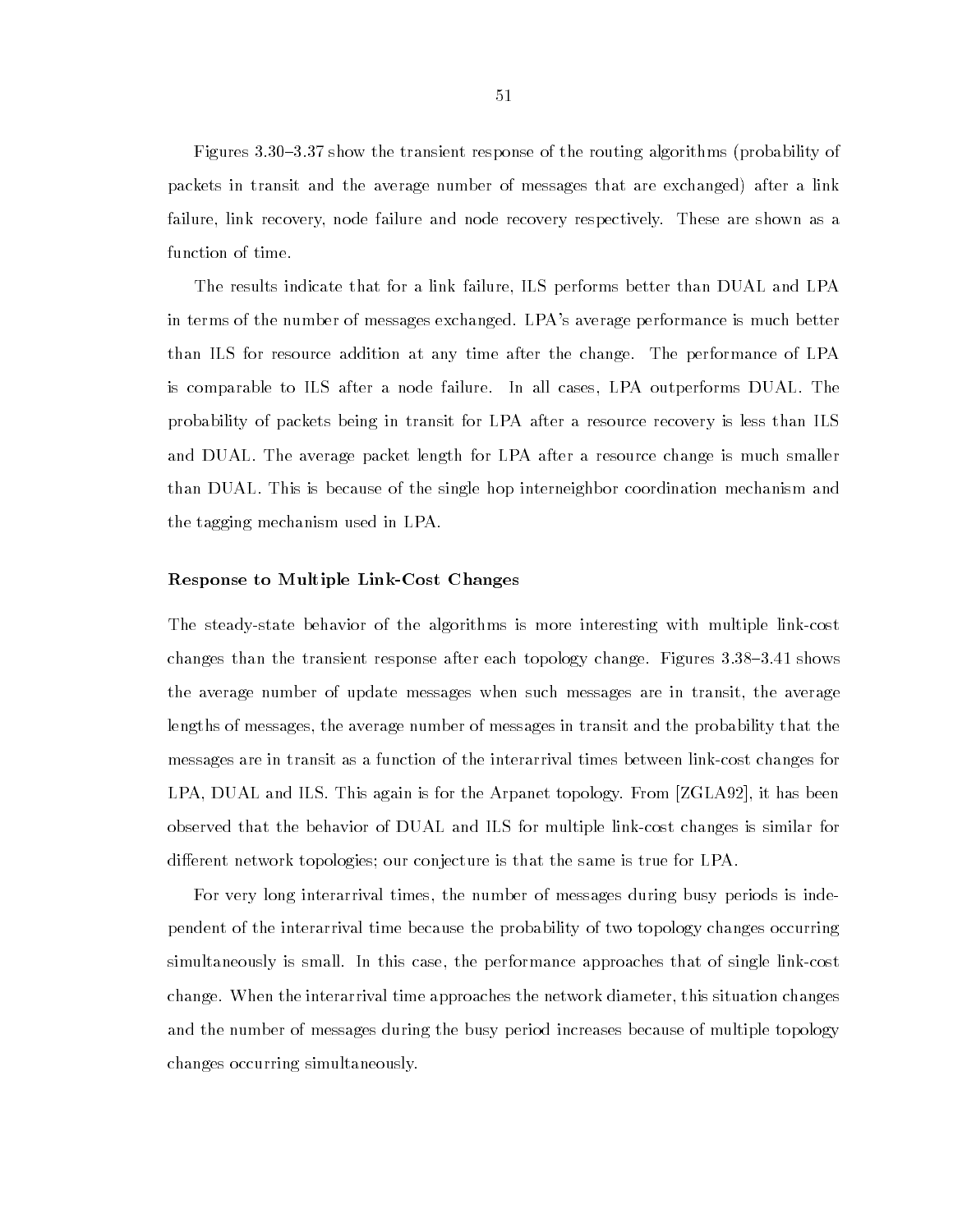



Figure 3.36: Average number of packets for Node Failure

Figure 3.37: Average number of packets for Node Recovery



Figure 3.38: Average Number of Messages when messages are in Transit

Figure 3.39: Average Message Length

The average number of messages exchanged when messages are in transit is slightly less for LPA compared to DUAL and ILS. This again is because of the single-hop internodal synchronization mechanism and updating of the distance-table entries, which has been explained earlier. All curves are of roughly the same shape. For ILS, the average message length is close to 1. DUAL and LPA have longer messages as a message can contain multiple updates; this occurs when messages from the routers at both ends of a link that changes cost arrive at some router at the same time. With the increase in the interarrival time between changes, the average number of messages drops down as it now approaches a single link-cost change. The average number of messages that are in transit and the probability that messages are in transit are signicantly smaller for LPA compared to DUAL and ILS.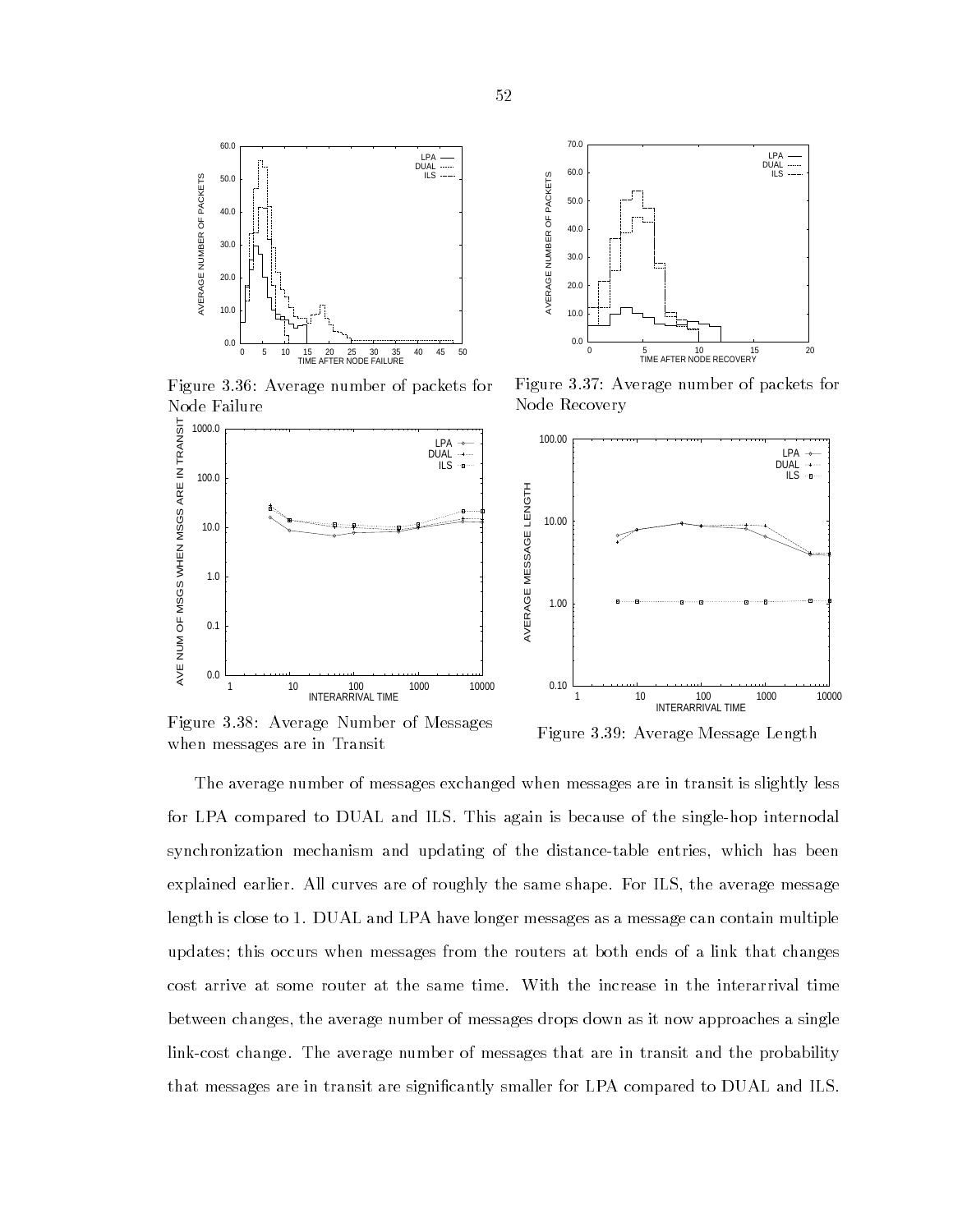



Figure 3.40: Average Number of Messages in Transit

Figure 3.41: Probability that Update Messages are in Transit

However, DUAL and ILS roughly follow the same curve. The results clearly indicate that LPA incurs smaller overhead traffic than either DUAL and ILS when multiple link-cost changes occur.

# 3.3 Summary

In this chapter, we presented two path-finding algorithms, PFA and LPA, for loop-free routing in flat networks. Both the algorithms are based on the principle of deriving implicit path information from the predecessor node entries in the distance and routing tables at each router. PFA reduces the number of cases a temporary routing loop can occur while LPA eliminates the formation of temporary routing loops without internodal synchronization spanning multiple hops or the communication of complete or variable length path information. We also have presented the performance of these two algorithms and have compared with the state of the art routing techniques namely, DUAL and ILS.

The statistical techniques used in our analysis provide a way of characterizing the performance of various algorithms, and can be used as a basis for a tradeoff analysis during network design. Our study shows that both PFA and LPA are more efficient than the algorithms compared. The time behavior of loop-free distance-vector algorithms show that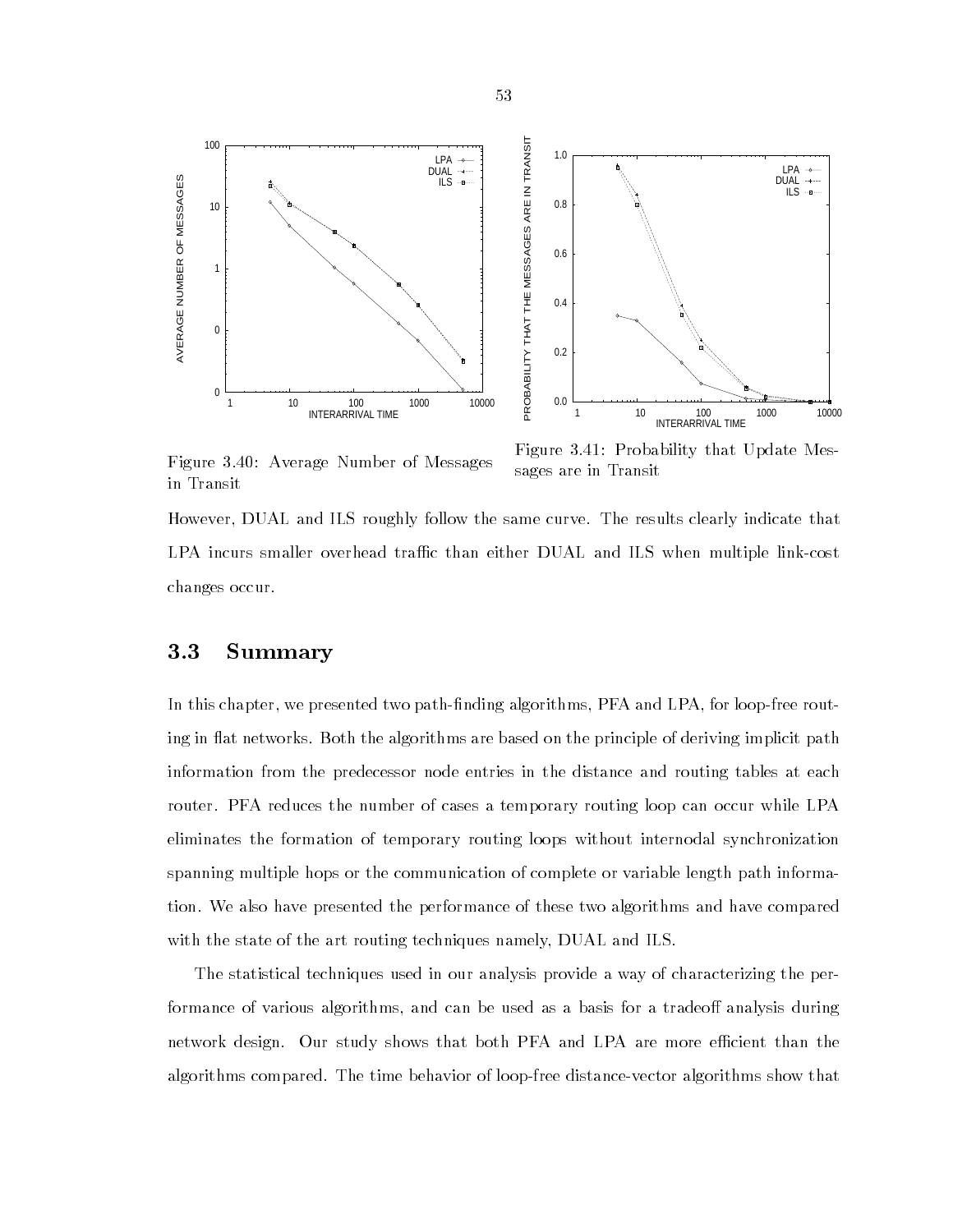the parameters such as packet length can change as updates propagate, thereby suggesting the possibility of heuristics that can exploit local conditions. Our analysis indicates that overall, LPA and PFA perform significantly better than DUAL and ILS.

In the following chapters, we propose several routing protocols for different networking environments, which use PFA or LPA as the basic routing algorithm.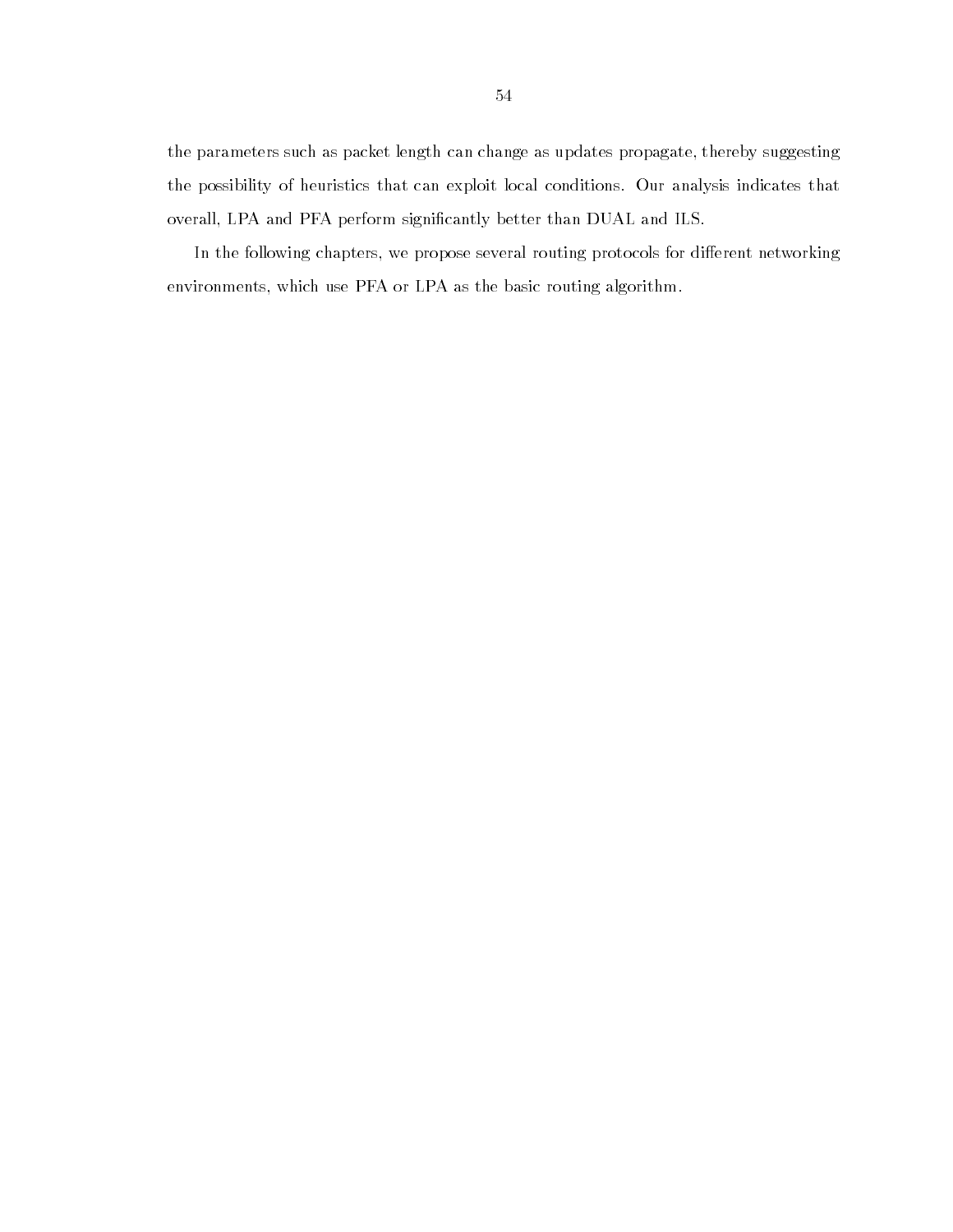# Chapter 4 A Hierarchical Routing Algorithm

The loop-free path-finding algorithm (LPA) has been shown to maintain loop-free routing tables. LPA obtains correct routing tables after topological and link-cost changes faster and with less processing and communication overhead than link-state algorithms and prior loop-free routing algorithms based on vectors of distances. The limitation of LPA and prior routing algorithms based on routing trees is that it requires the routers to maintain more "host routes" than would be needed in a traditional distance-vector algorithm.

Routing information maintained at each router has to be updated frequently to adapt to changes in the topology and congestion of the internetwork. In an internetwork with a flat routing structure, the size of the routing tables grow linearly with the number of destinations in the network. Due to this, the routing information that is required to be maintained at a node may become excessive in terms of storage and CPU utilization. The information exchanged among nodes may prove to be expensive in terms of channel bandwidth since updates need to be exchanged frequently in order to maintain up to date network state information. Accordingly, aggregation of routing information becomes a necessity in any type of routing protocol.

For routing in large networks, the aggregation of routing information is achieved through a hierarchical partitioning of the network. The main idea of hierarchical routing is to maintain exact routing information regarding nodes very close to it and less detailed information regarding nodes that are farther away from it. The goal of maintaining hierarchy of information is to reduce the size of the routing database maintained at each router so that the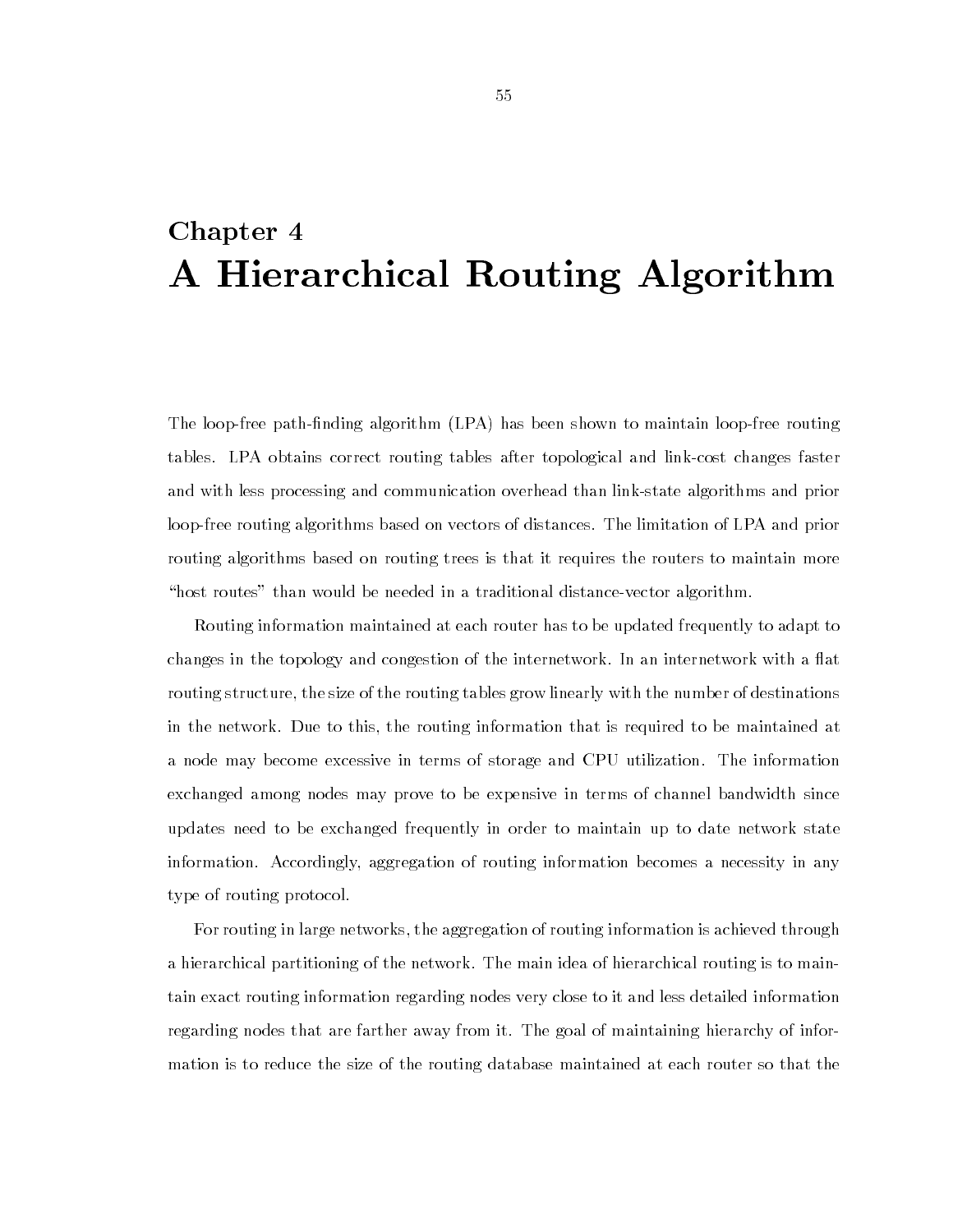exchange of topology information among the routers can be minimized. The objective of doing so is to obtain a reasonable compromise among the size of routing tables, number of updates required to maintain such tables and the speed with which updates are propagated.

In this chapter, we present a hierarchical routing algorithm which we call *Hierarchical* Information Path-based Routing (HIPR), which can be used in large systems.

# 4.1 Prior Work

Hierarchical routing for datagram computer networks was first proposed by McQuillan [McQ74] to reduce the overhead by limiting the amount of routing information each routing node maintains and to reduce the length of the routing table. In order to reduce the amount of information maintained at each node and the communication overhead, the network is organized into clusters or areas by grouping together (clustering) the nodes which are close by. Each of these clusters is a single addressable entity from the point of view of higher level clusters. The topology within the area is transparent to the nodes outside the area. The distance from a source node to an area represents the actual distance in physical hops (number of nodes traversed) from the source node to the destination remote node. It then becomes important to determine a specific clustering structure, cluster size, and the number of clusters that will result in a minimum table length. Given that an optimal clustering technique has been determined, an efficient routing algorithm can be applied to these clusters.

McQuillan [McQ74] proposed an extension to the old Arpanet routing algorithm for hierarchical networks. This scheme was analyzed by Kamoun and Kleinrock [Kam76]. According to McQuillan, the nodes in the network are organized into  $m$  levels of clusters, with each node belonging to exactly one cluster at each level of the hierarchy. Nodes represent clusters at level 0; a group of nodes form a cluster at level 1, called 1-cluster; Similarly, a group of  $(k - 1)$  clusters forms a cluster at level k, called a k-cluster. The distance from a source node to a k cluster represents the length of the shortest-path from the source node to another node in the k-cluster. Each node maintains a routing table with distance entries to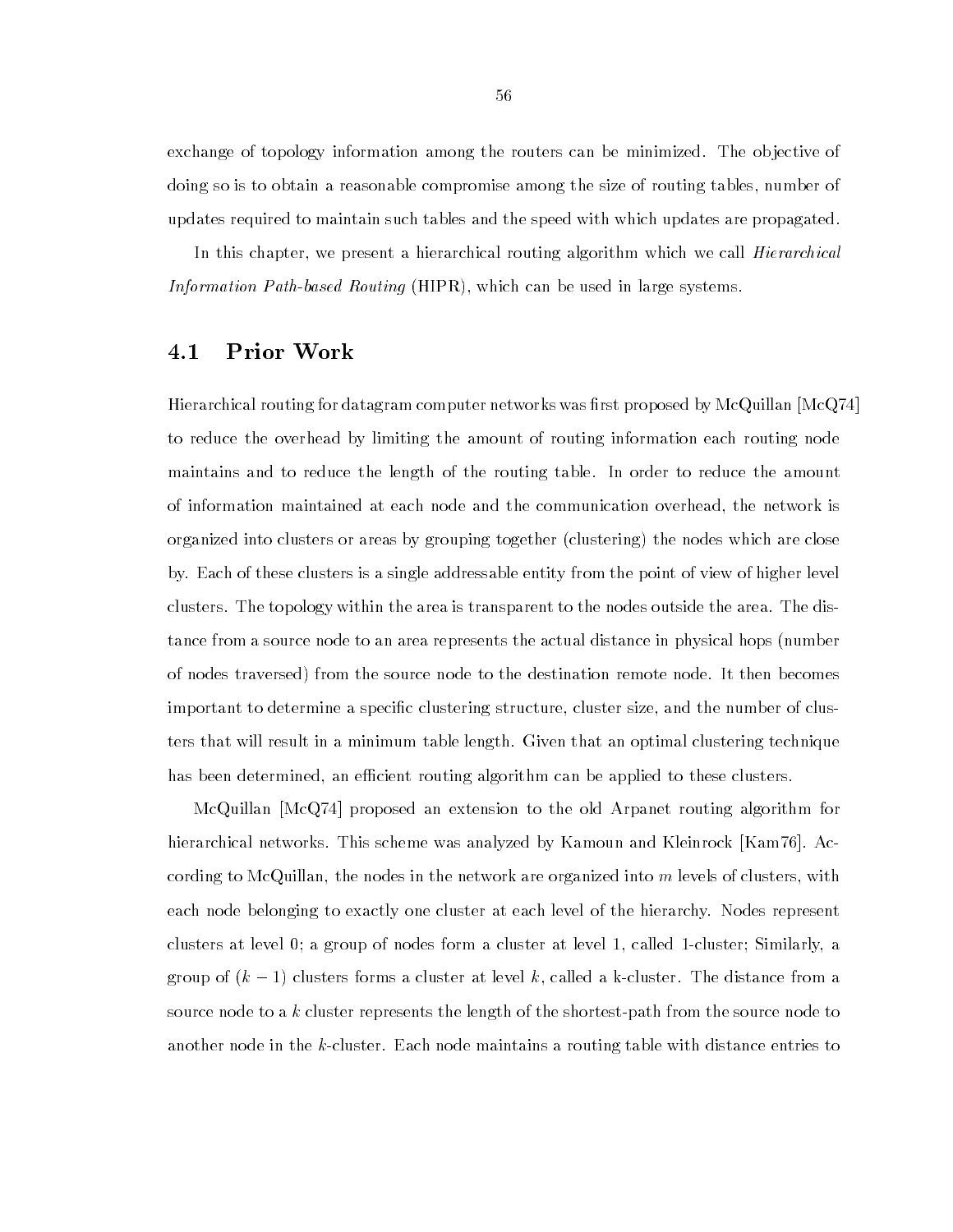all other nodes in its 1-cluster, as well as to other *i*-cluster nodes that belongs to its  $(i+1)$ cluster.

There have been several subsequent proposals for hierarchical routing which vary in the way in which the nodes are organized (addressing scheme) and the routing algorithms used. Baratz and Jaffe [BJ83] have proposed a modification to McQuillan's hierarchical routing scheme to support *virtual-circuit* routing in a two-level hierarchical network. In this scheme, each node maintains an entry in its routing table for every other node in its same l-cluster as well as for each boundary node in the network; a collaboration protocol is then used to obtain virtual circuit to optimal lengths between nodes in different clusters.

Meanwhile, Ramamoorthy and Tsai [RT83] have extended the new Arpanet routing algorithm [MRR80] to work in a hierarchical network. In their scheme, nodes within the same 1-cluster use intra-cluster updates, according to the *shortest-path first* (SPF) algorithm, to obtain the shortest paths to one another. This implies that each node maintains a full topology of its 1-cluster in addition to its intra-cluster routing table, and that every update message is distributed to all the nodes in the 1-cluster. Boundary or border nodes are in charge of inter-cluster routing updates. A virtual network at level  $i$  is defined as one in which a link between two *i*-level boundary nodes is formed by the shortest path between them; the delay of the virtual link is then the delay in the shortest path. The SPF algorithm is used at every level of the hierarchy to allow each i-level boundary node to compute the shortest path to another i-level boundary node.

Besides these algorithms, as part of the DARPA-sponsored SURAN project, a number of hierarchical network architectures have been proposed and analyzed for large packet radio networks [GLAS85, Lau86]. In these schemes, a modification of McQuillan's scheme has been used. The algorithms for computing the shortest paths include variations of DBF. Finally, Seeger and Khanna employ Ramamoorthy and Tsai's hierarchical scheme in a twolevel hierarchy designed to reduce routing overhead in the DDN [SK86].

OSPF [Moy94], a link-state protocol, implements an area-based routing architecture similar to the above, and divides the Internet into areas connected by boundary nodes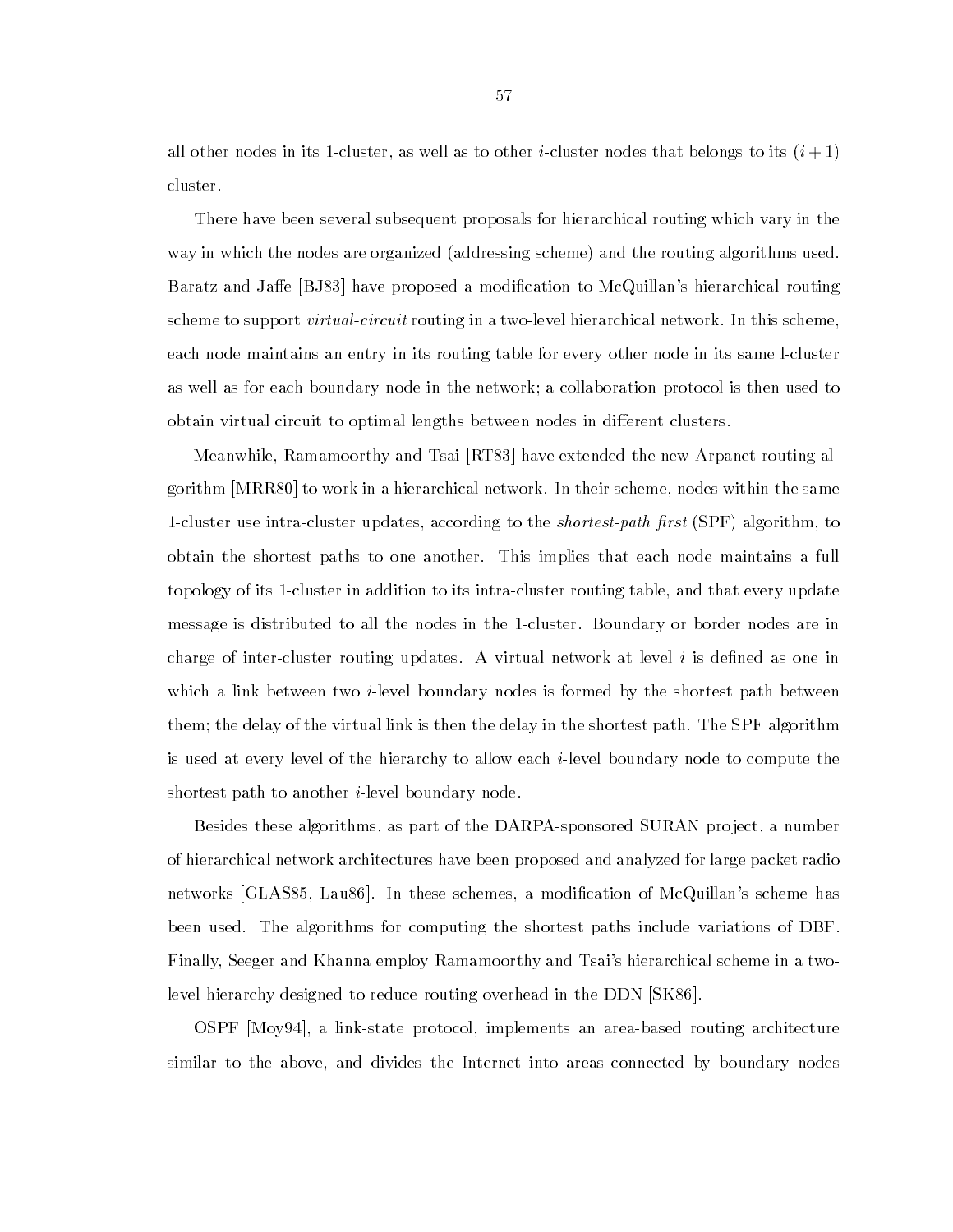linked by a physical backbone. Routing nodes connected to the backbone serve the role of boundary nodes called *backbone nodes* or *border nodes*. Routers not connected to the backbone correspond to simple nodes called *area nodes*. Boundary nodes exchange information about the backbone links adjacent to them, and area nodes exchange information about their adjacent intra-area links.

A boundary node reports to other boundary nodes the distance to multiple destinations in its own area. Topology information about an area is not directly propagated to routers outside the area. OSPF allows entries in one area to be represented in other areas and in the backbone as a cost associated with a summary address and a mask. To route to a destination address, the mask is applied to the address; if it matches the summary address, the routing-table entry for that summary is used. If there are multiple matches, the most specific is used.

OSPF provides a means to transfer and maintain a set of tables giving the costs of links and a cost for summary descriptions of distant nodes in the networks. Each boundary node computes a summary distance for mask/address combinations that match the nodes in each area attached to the backbone, and sends these distances to other boundary nodes. The boundary nodes then compute the shortest path to each globally visible node and summary entry, treating the summary as a link. Boundary nodes also send distances of globally visible nodes and summarizes outside an area to nodes in that area. The local simple nodes then treat such a distance as the cost of a link from the boundary node to that destination. Shortest paths are computed using Dijkstra's shortest-path algorithm for simple nodes and the boundary nodes.

With very few exceptions [GLAZ94], prior proposals to hierarchical routing have assumed variants of DBF or topology-broadcast algorithms. In the following sections we present, verify and analyze the performance of the first hierarchical routing algorithm (HIPR) based on the maintenance and exchange of hierarchical routing trees. The main idea of HIPR consists of providing a distributed implementation of Dijkstra's shortest path algorithm running over a hierarchical graph organized in areas according to McQuillan's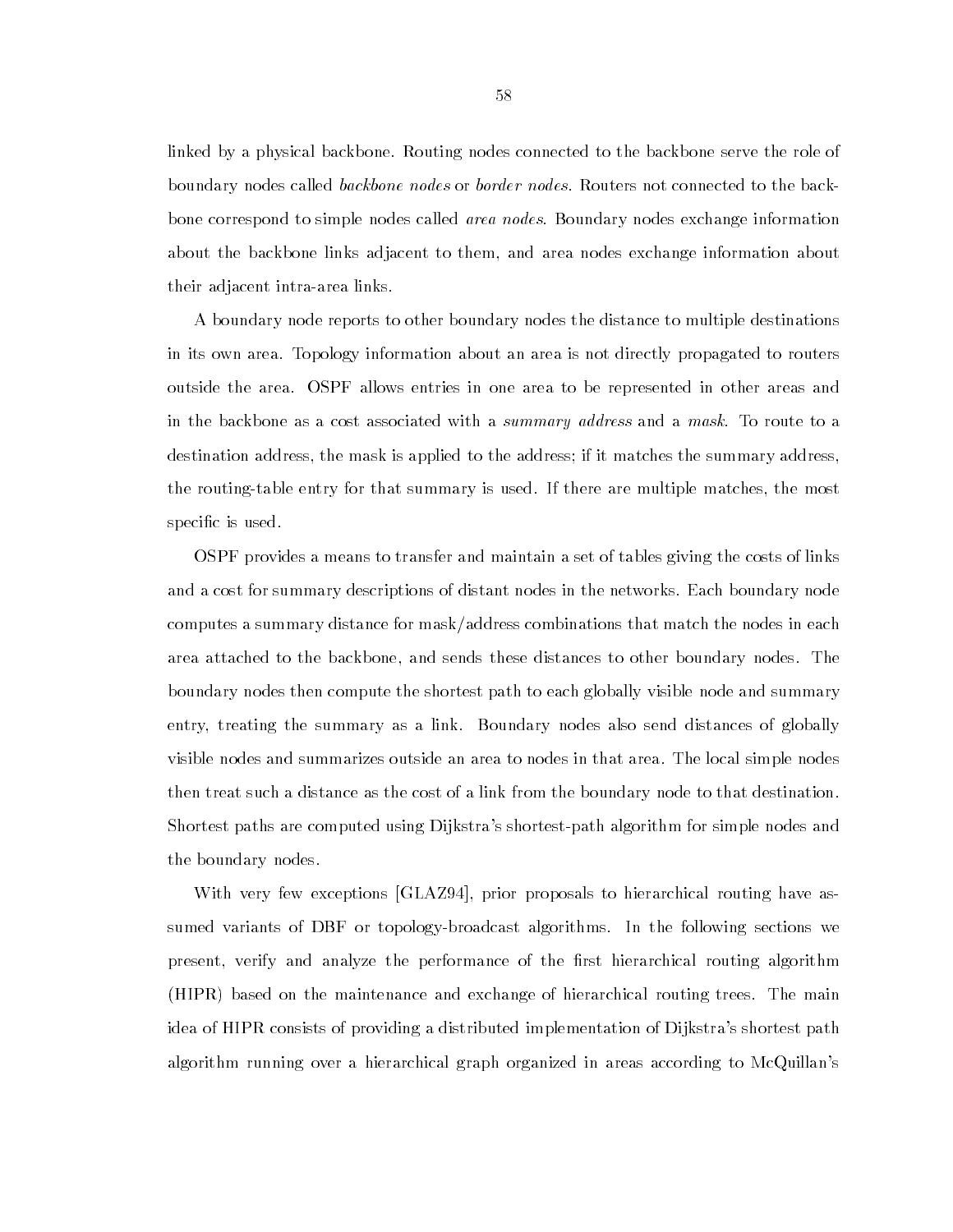scheme for hierarchical routing. LPA is extended for this purpose. HIPR constitutes the basis for a new Internet routing protocol that are as simple as RIPv2 [Mal94].

# 4.2 Network Model

Following the McQuillan's approach to area-based routing, hosts and networks can be organized into L levels of areas. An area at level k is called a  $k$ -area. Each router or destination belongs to only one area at each level of the hierarchy above level-1 and each k-area is a proper subset of only one  $(k + 1)$ -area. For simplicity, no further mention is made of the destinations directly attached to routers through LANs or point-to-point links. Hence for the purposes of discussion, a destination is a router or a k-area.

Routers are themselves 0-areas; a group of nodes forms a 1-area and a group of k-areas forms  $(k + 1)$ -area. A boundary node or a border node is defined as a router with direct connectivity with its peer boundary nodes in areas to which it does not belong. A k-level border node is the border node that connects k-areas. The distance from a source router to a remote  $k$  area represents the length of the true shortest-path from a node to any remote area. Clearly, the distance from a router to another router in the same 1-area is the true shortest path distance. Similarly, the distance from a router to itself (or any directly adjacent host) is 0 and the distance from the router to its own k-area is 0.

In OSPF terminology, a routing node connected to the backbone network serves as a boundary node. Routers not connected to the backbone are simple nodes. How the areas of the network are chosen is outside the scope of this paper, just as the way in which areas are chosen is not part of the OSPF specication. For example, by taking into account destination behind routers, masks and subnets, our description of the network hierarchy can be mapped into a hierarchical addressing scheme that would be practical on an Internet. For our purposes, it suffices to illustrate the fact, for HIPR, a destination is a single entity or an arbitrary aggregation of entities following McQuillan's scheme.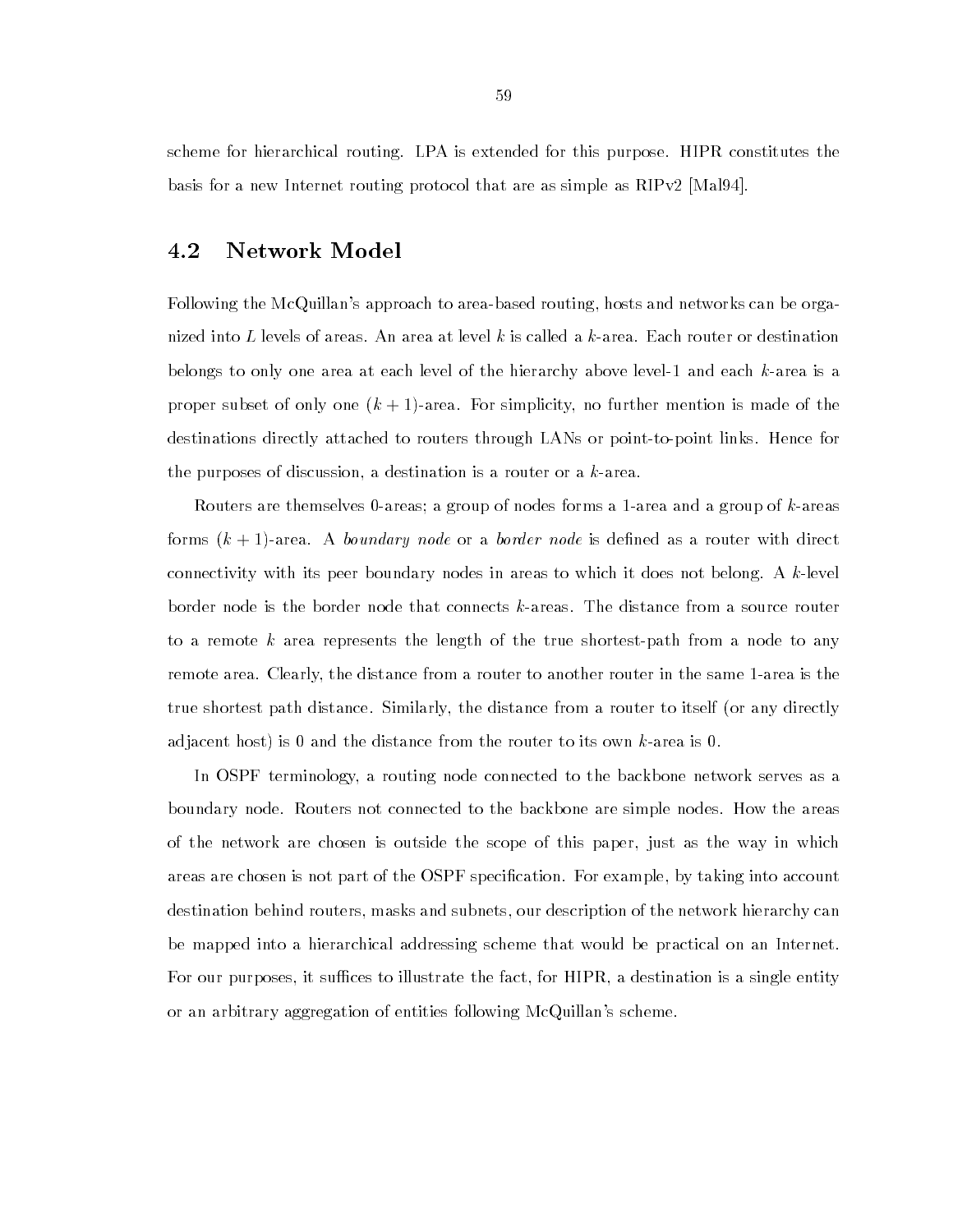

Figure 4.1: Example of the Hierarchical Network Topology



Figure 4.2: Hierarchical Routing Trees at Nodes

# 4.3 HIPR

## 4.3.1 Design Principle

The basic design concept of HIPR is simple. Each router communicates to its neighbors its hierarchical routing tree in an incremental fashion. Its hierarchical routing tree consists of all its preferred hierarchical shortest paths to each known individual destinations in its own 1-area, all known highest-level areas, and in general all  $(k - 1)$ -areas within its own  $k$ -area. This means that border nodes forbid detailed routing tree information regarding their own areas from percolating to other areas. Hence, for a hierarchical routing tree an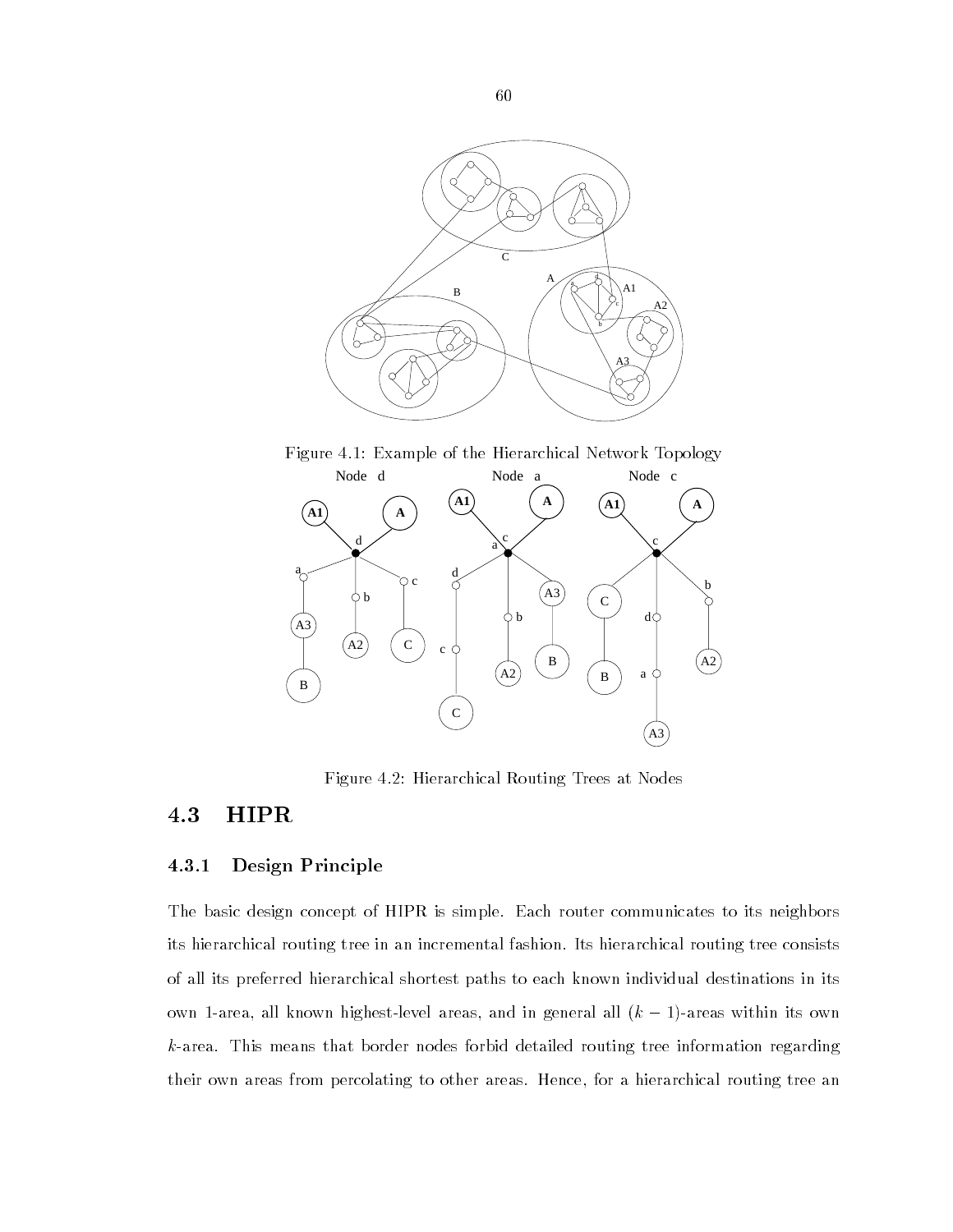

Figure 4.3: Hierarchical Routing Trees Sent by Border Nodes

entire foreign area is simply another node in the tree. Figures 4.1 and 4.2 illustrates this idea. Figure 4.1 shows the topology of a network organized hierarchically into three levels, and Figure 4.2 shows the hierarchical routing tree that router  $d$  needs to communicate to its neighbor routers (within area  $A1$ ) and the hierarchical routing trees of its two neighbors  $a$ and  $c$ . Bold nodes in the trees correspond to "self reference" entries in the router's routing table. Notice that the path from  $d$  to remote areas consists of both routers within router d's 1-area and other remote areas.

Consider a border node in the given topology (say  $c$ ). The hierarchical routing tree propagated to all nodes within the area containing node c is shown in Figure 4.3(a). For the areas outside the area containing node c (i.e., outside A), the hierarchical routing tree sent to the peer nodes of other areas is shown in Figure 4.3(b).

Consider border node b in Figure 4.1. This is a border node connecting areas A1 and  $A2$  which are contained in the bigger area A. The routing tree sent by node b to its peer border node in area A2 (within area A) is shown in Figure 4.3(c).

Routers exchange their hierarchical routing trees incrementally by communicating only the hierarchical distance and second-to-last hop (predecessor) to each destination. In the case of destinations within router d's 1-area, the second-to-last hop consists of a router. In the case of a remote area known to router  $d$ , the predecessor consists of either a border node in router d's 1-area or a remote area. The hierarchical distance to a destination consists of the true shortest distance to a border node. The rest of this section describes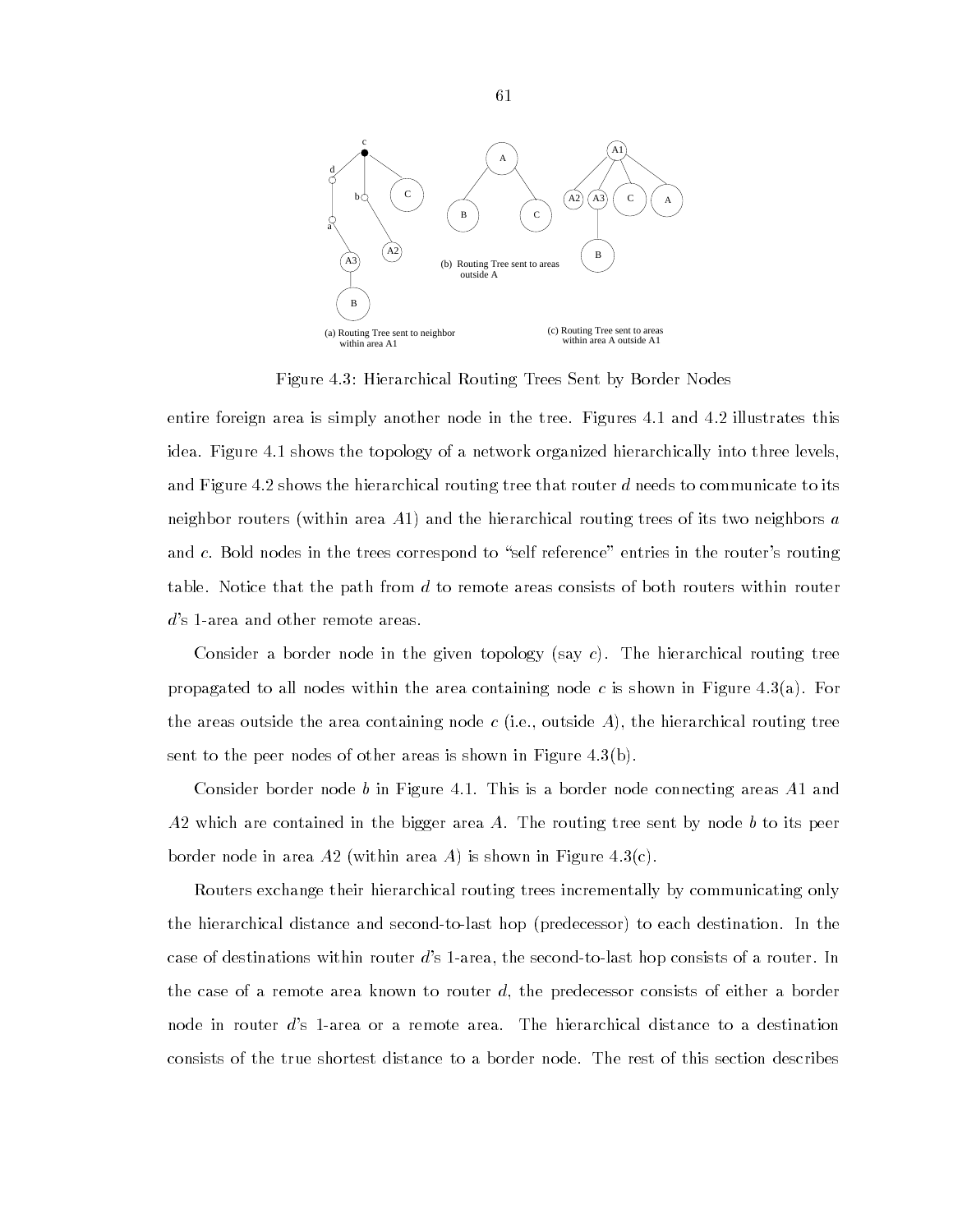the information and procedures that HIPR uses to update the hierarchical routing trees of routers distributedly, examining that no routing table loops are ever formed. In essence, HIPR implements Dijkstra's shortest-path algorithm distributedly over a hierarchical graph.

Although HIPR supports multiple levels of areas, OSPF can support only two levels (subnets and backbone). In this paper, we discuss HIPR based on only one level of areas to simplify its description and because supporting a minimum of one level of areas is critical for using HIPR as part of an Internet routing protocol, given that, for scalability purposes, Internet routing protocols maintain routing information about networks (not individual hosts) and must support subnetting.

### 4.3.2 Information Maintained at a Router

Each router maintains a single routing table that, for the purpose of the description, can be thought of as having two parts: a *node-level routing table* (NRT) and a *area level routing* table (ART). The NRT portion of the routing table maintains information about the routers and destinations in the same area with which a node is affiliated. The ART portion of the routing table maintains information about other areas (higher-level areas to which a node belongs). Both parts of the routing table are updated using the same algorithm.

The entry for destination j in node i's NRT consists of the destination's identifier, the distance to the destination  $(D^*_j)$ , the successor  $(s^*_j)$ , the predecessor  $(p^*_j)$  along the preferred path (shortest path) to the destination, and the feasible distance to the destination  $(FD_i^*)$ , which we define subsequently. The NRT also maintains a marker (denoted by  $\iota a g_{\hat{j}}$ ) used to update the routing table entries. For destination  $j, \; u y_j$  specifies whether the entry corresponds to a simple path  $(\iota a g) = \text{correct}$ , a loop  $(\iota a g) = \text{error}$  or a destination that has not been marked  $(tag_i) =$  null). This marker is used to reduce the number of routing table entries that need to be processed after each input event impacting the routing table. ART maintains similar information for each area known to node i.

The distance from a source to destination area  $(AD<sub>j</sub>)$  is the length of the hierarchical path from source to the destination area. There can be two variations as to how the distance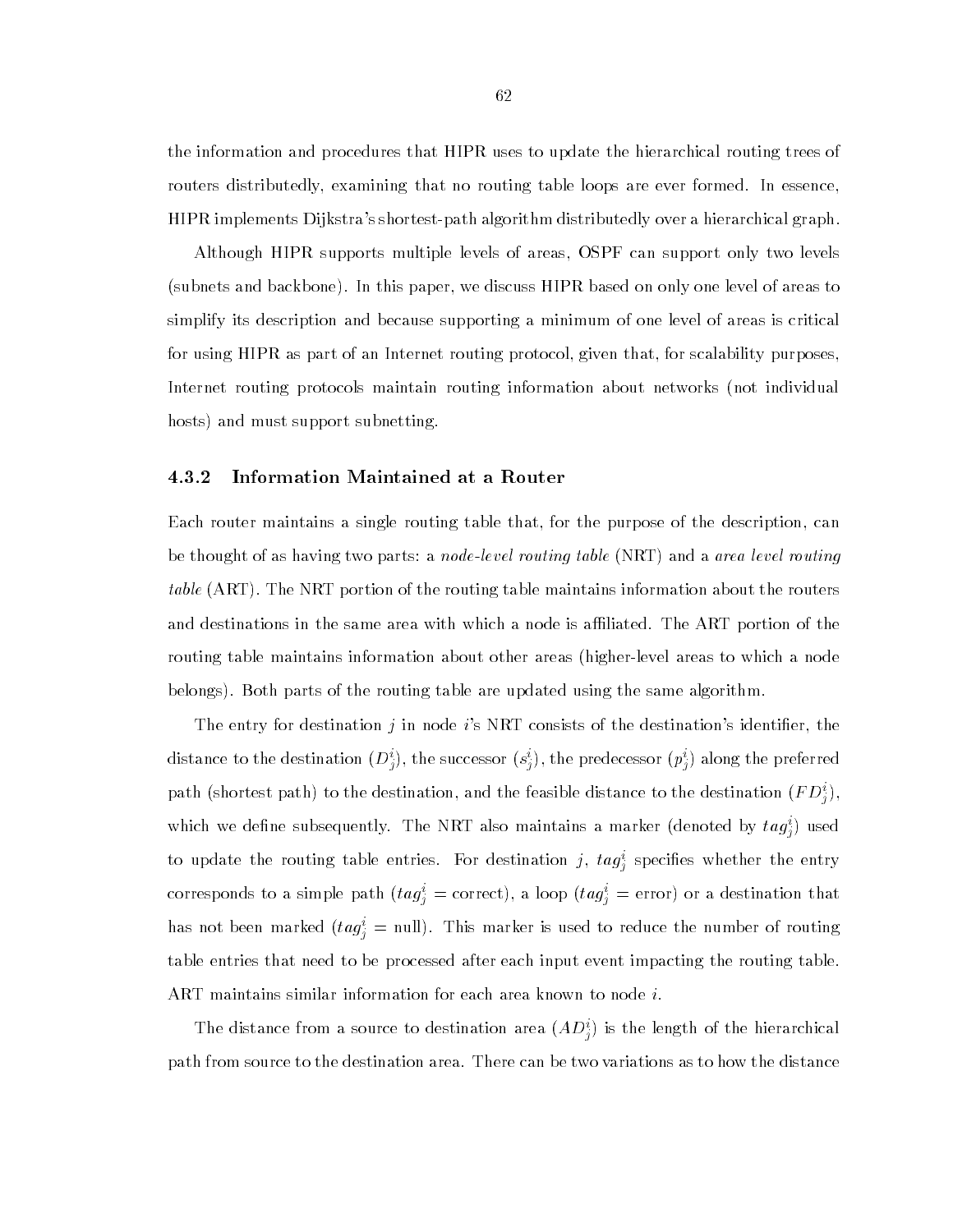information is maintained. It can be either the hop count to reach a boundary node of the destination area or it can be the actual distance to reach the boundary node. Hop count just gives the number of hops required to reach the destination area and does not necessarily correspond to the actual path length and hence it need not be the shortest path. In our simulations we have assumed hop counts for simplicity.

The successor entry for the ART is the *next area* in the path towards the destination area (As<sub>i</sub>) and the predecessor entry (A $p_j$ ) is the *area* previous to the destination area. The successor and the predecessor entries will be *null* when  $i$  determines that the individual or area destination is unreachable. The ART also maintains a marker (Ata $g^{\scriptscriptstyle \ast}_{i})$  for each known area.

From the above, it is clear that HIPR simply maintains a hierarchical routing tree in a concise manner.

In addition to its routing table, a router also maintains a *distance table, link-cost table* and a reply-status table. Distance table maintained at each router is a matrix containing for each destination j, the hierarchical routing tree reported by its neighbors  $k \in N_i$ . At router  $i, \ D_{jk}^+$  and  $p_{jk}^-$  represents the distance and the predecessor reported by neighbor  $\kappa$ for destination  $j$  respectively.

The link-cost table contains the cost of each link adjacent to the node maintaining the  $t = k$ . The cost of an inactive link is denoted by link is set to inactive link is set to indicate link is set to in

The reply-status table at hode  $i$  maintains the values of the reply status hag  $(r_{jk}^*)$  for each neighbor, k, and for each known destination and area, j, to node i. Each entry in this table indicates whether or not a node is waiting to get a reply from its neighbor in response to its query.

### 4.3.3 Information Exchanged between Nodes

Routing information is exchanged among neighboring nodes by means of update messages. An update message from router *i* consists of a vector of entries reporting incremental updates of its routing table; each entry specifies an update hag (denoted by  $u_j$ ), a destination  $j$  (i.e.,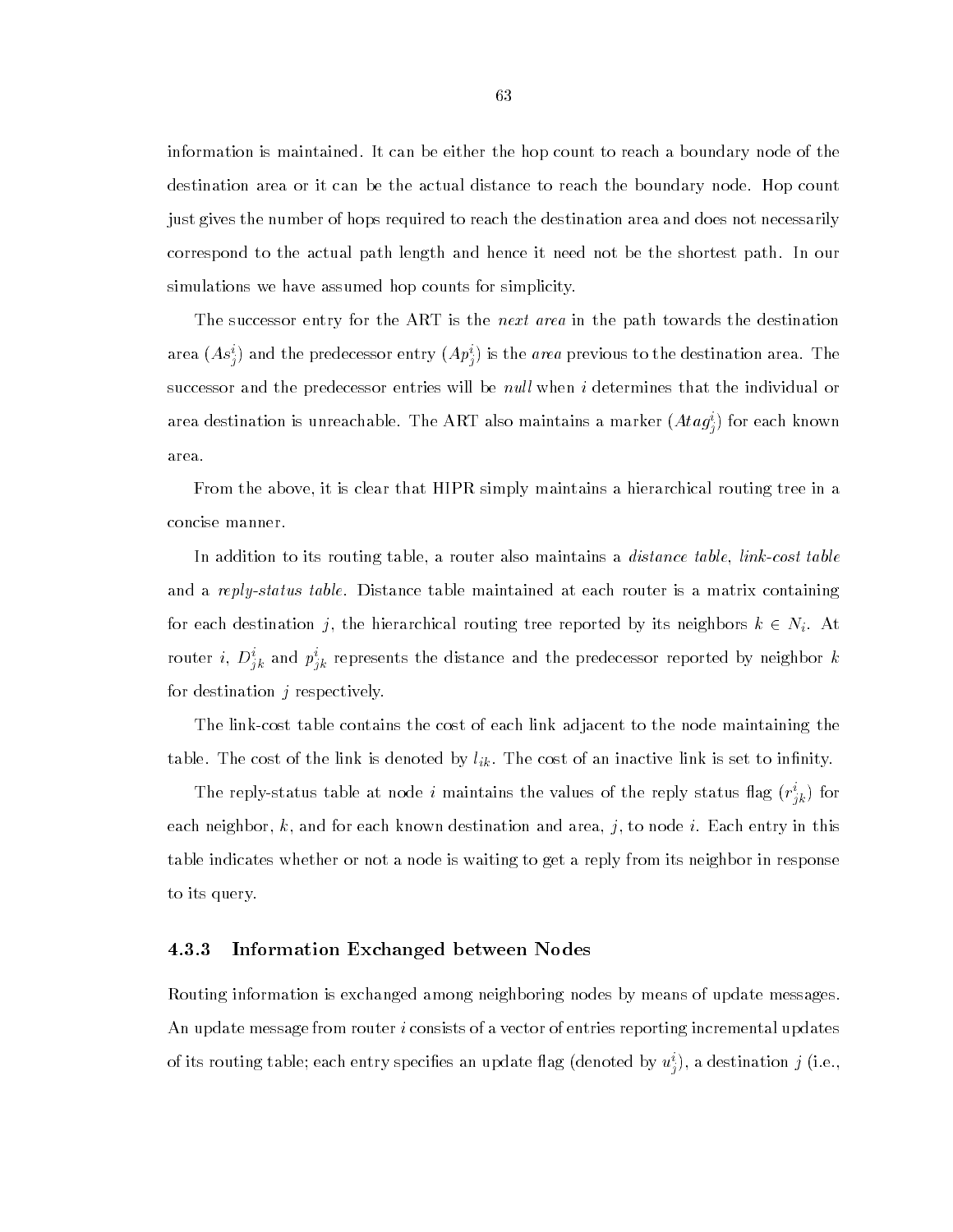an individual node or an area), the reported distance to that destination, and the reported predecessor (individual node or an area) in the path to the destination. The update flag indicates whether the entry is an update  $(u_j = 0)$ , a query  $(u_j = 1)$  or a reply  $(u_j = 2)$ . The distance in a query is always set to  $\infty.$ 

Because every router reports to its neighbors the second-to-last hop in the shortest path to the destination, the complete path to any destination (called the implicit path to the destination) is known by the router's neighbors. This is done by the path traversal on the predecessor entries reported by the router.

In the specification of HIPR, the successor to destination  $j$  for any router is simply referred to as the successor of the router. Same reference applies to other information maintained by the router. Similarly, updates, queries and replies refer to destination  $j$ unless otherwise stated.

Figures 4.4 and 4.5 specify HIPR. The procedures used for initialization are *Init1* and Init2; procedure Message is invoked when a router processed a message. Procedures linkup, linkdown and linkchange, which are referred to as event-handling procedures, are executed when a router detects a new link, the failure of a link or the change in the cost of a link. Procedure *Message* calls Update, Query or Reply to handle an update, a query or a reply respectively. An important characteristic of all event-handling procedures is that they mark  $iag_{\hat{j}}=$  null for each destination  $j$  allected by the input event.

The information propagated to the neighbor depends on whether the node is a border node or not. Border nodes block any information about its local area before sending an update to other border nodes (in its peer areas). This ensures that the algorithm is scalable.

Router *i* initializes itself in passive state with an infinite distance for all its known neighbors and with a zero distance to itself. After initialization, router i sends updates containing the distance to itself to all its neighbors.

#### 4.3.4 Distance Table Updating

The procedures used in HIPR to update the entries of the distance tables are similar to the procedures used in LPA [GLAM95]. The key difference is that, as we have stated, a border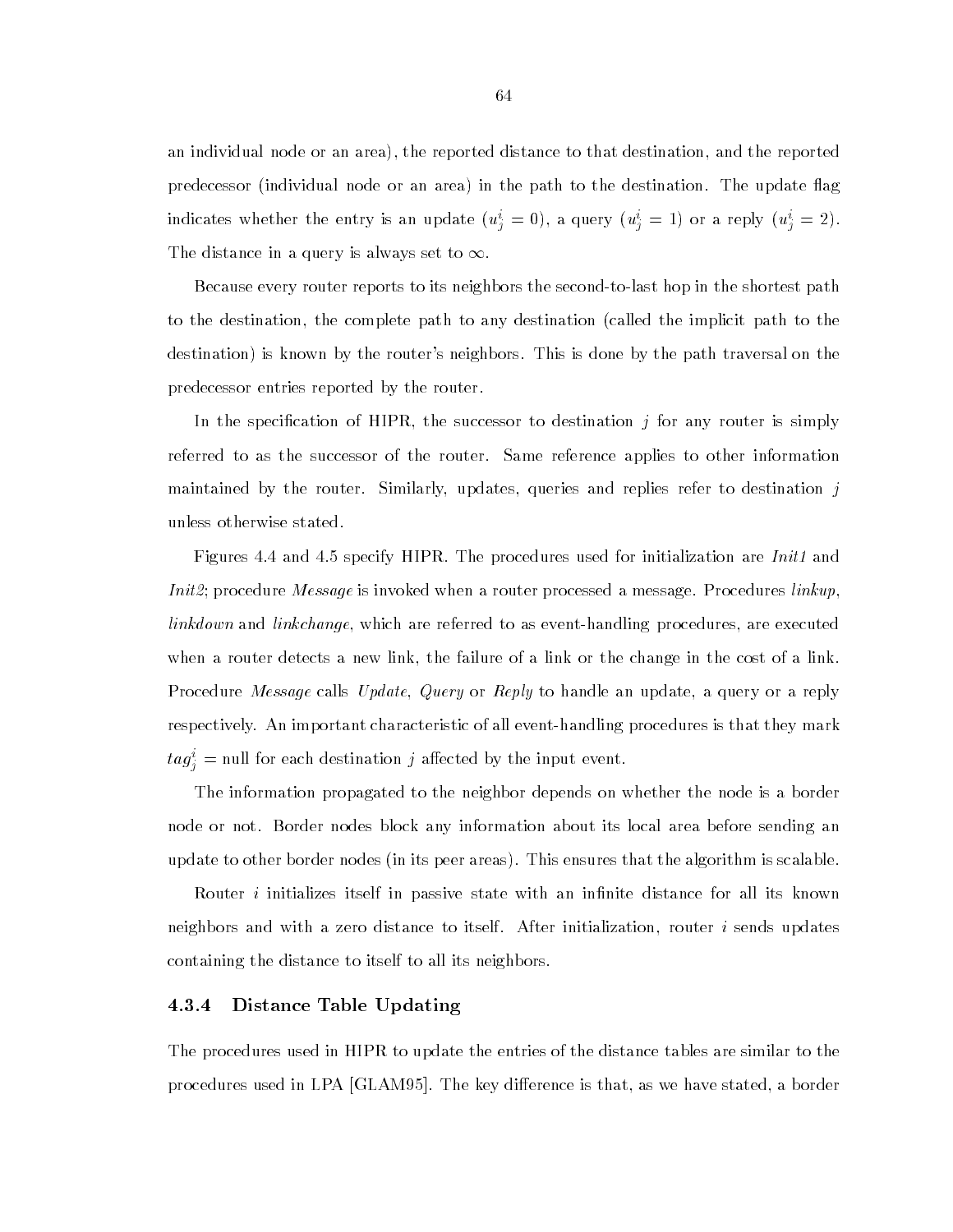Procedure Init1 Procedure Init $2(x, j)$ **Procedure Initializes itself** do begin  $D_{jx}^{i} \leftarrow \infty; p_{jx}^{i} \leftarrow null;$ Procedure Send set a link-state table with  $\int$  if (*i* is not a border node) costs of adjacent links;  $s_{jx} \leftarrow null; r_{jx} \leftarrow 0;$  $N \leftarrow \{i\}; N_i \leftarrow \{x \mid d_{i,x}$ <br>initialize  $A_{i}$ ;  $\langle \infty \rangle$ ; end for each  $(n \in (N_i \cup A_i))$ for each  $(x \in N_i)$ Procedure Message do begin when router  $i$  receives a message  $N \leftarrow N \cup x$ ;  $tag\{x}{x} \leftarrow null$ ; on link  $(i, k)$  $s_x^i \leftarrow \text{null}; \ p_x^i \leftarrow \text{null};$ begin  $D_x^i + \infty$ ;  $FD_x^i + \infty$ for each entry  $(u_j^-, j, \kappa \nu_j^-, rp_j^+)$ ) end such that  $j\,\neq\,i$ end for each  $(y \in A_i)$ do begin if  $(j \notin N)$ for each  $(n \in A_i)$ then begin  $Atag<sup>t</sup><sub>y</sub> \leftarrow null; AD<sup>t</sup><sub>y</sub> \leftarrow \infty;$  $Ap_y^i \leftarrow \text{null}; \; Ap_y^i \leftarrow \text{null};$ if  $(RD_i) = \infty$ then delete entry end else begin  $s_i \leftarrow i; p_i \leftarrow i; tag_i \leftarrow correct;$  $N \leftarrow N \cup \{j\}; FP_{j}^{t} = \infty;$  $D_i^+ \leftarrow 0; \quad F D_i^+ \leftarrow 0;$ for each  $x \in N_i$ for each  $j \in N$  call  $\text{Init2}(x, j)$ ; end call  $\text{Init2}(x, j)$ for each  $(n \in N_i)$  do<br>add  $(0, i, 0, i)$  to  $LIST_i(n)$ ; end  $tag_i^i \leftarrow null;$ Procedure Passive Update( $j$ )<br>begin for each  $(n \in A_i)$  do call  $DT\_Update(j, k)$ add (0,  $i,$  0,  $i)$  to  ${\cal L} {\cal I} {\cal S} {\cal T}_i$   $(n);$ end call Send  $DT_{min} \; \leftarrow Min\, \{D_{jx}^{i} \; \forall \; x \in N_{i}\};$ end else  $FCSET \leftarrow \{n \mid n \in N_i, D_{jn}^i = DT_{min},$  $tag^i \leftarrow null$ ; call DT\_Update(j, k) Procedure Query $(j, k)$ <br>begin  $D_j^n \lt FD_j^n$ ; end if  $(FCSET \neq \emptyset)$  then begin beginning and the second contract of the second contract of the second contract of the second contract of the if  $(r'_{jx} = 0 \forall x \in N_i)$ call RT\_Update( $j, D_{\parallel}T_{min}$ ); for each entry  $(u_j^-, j, \mathit{RD}_j^-, \mathit{rp}_j^+)$  left  $\hspace{0.2cm}$ such that  $j \neq i$ if  $(D_i^{\vec{i}} = \infty$  and  $D_{ik}^{\vec{i}} = \infty)$ do case of value of  $u_j^i$ 0: [Entry is an update] else begin then add  $(2, j, D_j, p_j)$ call  $Update(j, k)$ to  $LIST_i(k)$ 1: [Entry is a query] else begin call Passive Update(j);  $2<sup>1</sup>$  $2:$  [Entry is a reply] call  $\mathbf{Reply}(j)$ add (2, *j, D<sub>j</sub>, P<sub>j</sub>)* to  $LIST_i(k)$ ; end call Send <sub>ond</sub> else call  $AU(j, k)$ end Procedure  $\mathrm{Reply}(j, k)$ Procedure  $Update(j, k)$ begin begin  $r^i_{jk} \leftarrow 0;$ if  $(r_{jx}^i = 0, \forall x \in N_i)$ if  $(r_{in}^* = 0, \forall n \in N_i)$ end then begin then if  $((\exists x \in N_i \mid D_{jx}^i < \infty))$ end if  $((s_i = k)$  or  $(D_{ik} < D_i)$ or  $(D_j^{\dagger} < \infty)$ ) then call Passive Update(j)  $\mathbf{A}$ then call  $P$  and  $P$  are  $\mathcal{L}$  and  $\mathcal{L}$  and  $\mathcal{L}$ else call Active Update $(j, k)$ else call  $\mathbf{A}\mathbf{U}(j,\;k)$ end

Figure 4.4: HIPR Specification

node at level k running HIPR supports hierarchical routing by making sure that no routing information regarding destinations in its own 1-area or any  $(k - 1)$ -area in its own k-area percolates to a neighbor border node in another k-area.

When router *i* receives an input event regarding neighbor  $k$  indicating the change in the link cost  $(i, k)$ , it updates its link-cost table with the new cost of the link and then updates the distance table entries making sure that the implicit paths after the changed state of the network does not imply any loops. Updating the distance table entries erases the outdated path information by making the path information consistent with the latest update. This is

#### 65

do begin<br>if  $(LIST_i(n)$  is not empty) then send message with

do begin<br>if  $(LIST_i(n)$  is not empty)  $\lim_{x \to \infty}$  then send message with

 $\text{empty } LIST_i(n)$ 

 $LIST: (n)$  to n

 $FD_i^i \leftarrow Min\{D_j^i, FD_j^i\}$ 

 $D_j = D_{j \, s_j}$  $p_j^i = p_j^i$ 

 $j$  s<sub>i</sub>  $\textbf{if} \ (D^i_{\,j} \,=\, \infty) \ \ \textbf{then} \ \ s^i_{\,j} \ \leftarrow \ \textbf{null};$  $\forall x \in N_i$  do begin if  $(query \text{ and } x = k)$ then  $r_{jk} \leftarrow 0;$ <br>else add (1, j,  $\infty$ , null)

to  $LIST_i(x)$ 

 $FD_j^* = \infty; r_{jx}^* = 1, \quad \forall x \in N_i;$ 

 $LIST_i(n)$  to n empty  $LIST_i(n)$ 

end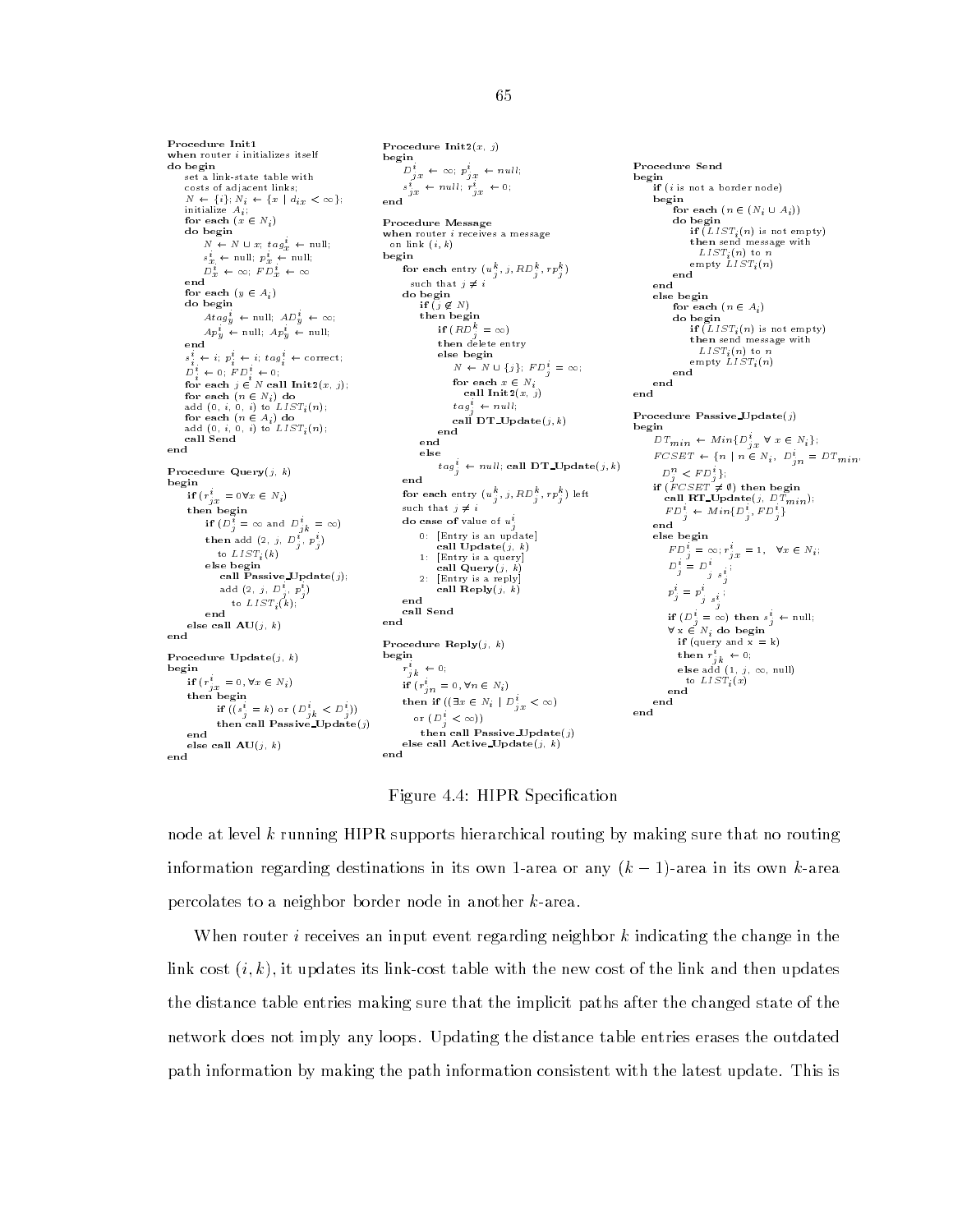```
when link (i, k) comes up do begin<br>
d_{ik} \leftarrow \text{cost of new link};<br>
if (k \not\in N) then begin
                                                                                                                                                             when d_{ik} changes value do begin<br>
old \leftarrow d_{ik};<br>
d_{ik} \leftarrow new link cost;<br>
for each j \in N do begin<br>
call DT_Update(j, k);
           N \leftarrow N \cup \{k\}; \, tag_k^t \leftarrow \text{null};D_k^i \leftarrow \infty; FD_k^i \leftarrow \infty;
                                                                                                                                                                          for each j \in Np_k^* \leftarrow \text{null}; \; s_k^* \leftarrow \text{null}; \ \text{for each } x \in N_i \; \text{do call } \text{Init2}(x, \, k)do if (D_i > D_{ik} or k = s_i)
                                                                                                                                                                    then \operatorname{tag}_j^i \leftarrow \text{null};<br>end
        \begin{aligned} N_i &\leftarrow N_i \, \cup \, \{k\}; \ \textbf{for each}\,\, j \in N \textbf{ do call } \textbf{Init2}(k,\,j); \end{aligned}for each j \in N do begin<br>if (d_{ik} \leq old)for each j \in N - k \mid D_j^i < \infty do
                                                                                                                                                                          then for each j \in N - i \mid D_i^i > D_{ik}^iadd (0, j, D<sup>2</sup><sub>j</sub>, p<sup>2</sup><sub>j</sub>) to LIST<sub>i</sub>(k);
                                                                                                                                                                              do call 
                                                                                                                                                                          else for each j \in N - i \mid k = s_j^iend
                                                                                                                                                                              do call Update(j, k)Procedure Link_Down(i, k)----<br>call Send
 Procedure Link Down(i; k) when link (i, k) fails do begin
                                                                                                                                                            end
        d_{ik} \leftarrow \infty;<br>for each j \in N do begin
                                                                                                                                                            Procedure RT_Update(j, DT_{min})
              call DT\_Update(j, k);
                                                                                                                                                            begin
               if (k = s_j) then tag_j \leftarrow null\prod_{j} \bigcup_{s_i^i} = D T_{min}end
delete column for k in distance table; N_i \leftarrow N_j - \{k\};then ns \leftarrow s_{ji}delete r_{jk}^i ;
                                                                                                                                                                   else ns \leftarrow b | {b \in N_i and D_{jb}^i = DT_{min}};
        for each j \in (N - i) \mid k = s<sup>i</sup>
                                                                                                                                                                   x \leftarrow j;
                                                                                                                                                                   while (D_{x \ n s}^i = Min\{D_{xb}^i \ \forall \ b \in N_i\}call \textbf{Update}(j, k)call Send
                                                                                                                                                                    and (D_{x,n_s}^i < \infty) and (ta g_x^i = null)end
                                                                                                                                                                    do x \leftarrow p_x ns;
Procedure Active Update(j, k)if (p_x \, n_s = i \text{ or } tag_x = \text{correct})<br>then tag_i^i \leftarrow \text{correct};begin<br>if (k = s_j^i) then begin
                                                                                                                                                                  else \text{tag}^i_j \leftarrow \text{error};if (k = s_j) then begin<br>
D_j^i \leftarrow D_{jk}^i : p_j^i \leftarrow p_{jk}^i;<br>
end
                                                                                                                                                                  if (tag_i^i = \text{correct})then begin
end
                                                                                                                                                                         if (D_j^i \neq D T_{min} or p_j^i \neq p_{j \, ns}^i)then add (0, j, DT_{min}, p_{j}^{i} ns)
Procedure DT\_Update(j, k)begin
                                                                                                                                                                           to LIST_i(x) \forall x \in N_i;
 D_{jk}^i \leftarrow RD_j^k + d_{ik} ; p_{jk}^i \leftarrow rp_j^k;D_j^{\cdot} \leftarrow D T_{min}; p_j^{\cdot} \leftarrow p_{j \, ns}^{\cdot};
       for each neighbor b do begin
             h \leftarrow j;
                                                                                                                                                                          s_j \leftarrow ns;
              while (h \neq i or k or b) do h \leftarrow p_h^o;
                                                                                                                                                                    else begin
              \overrightarrow{D}_{jb} \leftarrow \overrightarrow{D}_{kb}^i + \overrightarrow{RD}_{j}^k; \ \overrightarrow{p}_{jb} \leftarrow \overrightarrow{rp}_{j}^k;if (D_j < \infty)<br>
then add (0, j, \infty, \text{null})<br>
to LIST_i(x) \quad \forall x \in N_i;
              if (h = i) then begin
             D^i_{jb} \leftarrow \infty; \ p^i_{jb} \leftarrow null;<br>end
                                                                                                                                                                            D_j^* \leftarrow \infty; p_j^* \leftarrow \text{null};s_j^i \leftarrow \text{null};end
                                                                                                                                                            end
```
Figure 4.5: HIPR Specification (cont...)

done by updating the distance and predecessor information for each destination  $j$  affected by the input event  $(D_{jk}^* = D_j^* + a_{ik}^*$  and  $p_{jk}^* = p_k^*$ ). In addition to this, the path to any destination j through any other neighbor which includes neighbor k is also updated. This is done by traversing the path specied by the predecessor entries reported by a neighbor from destination j towards node i. If the path implied by the predecessor reported by router b  $(b \neq k$  and  $b \in N_i)$  to destination j includes router k, then the distance and predecessor entries are updated for that path.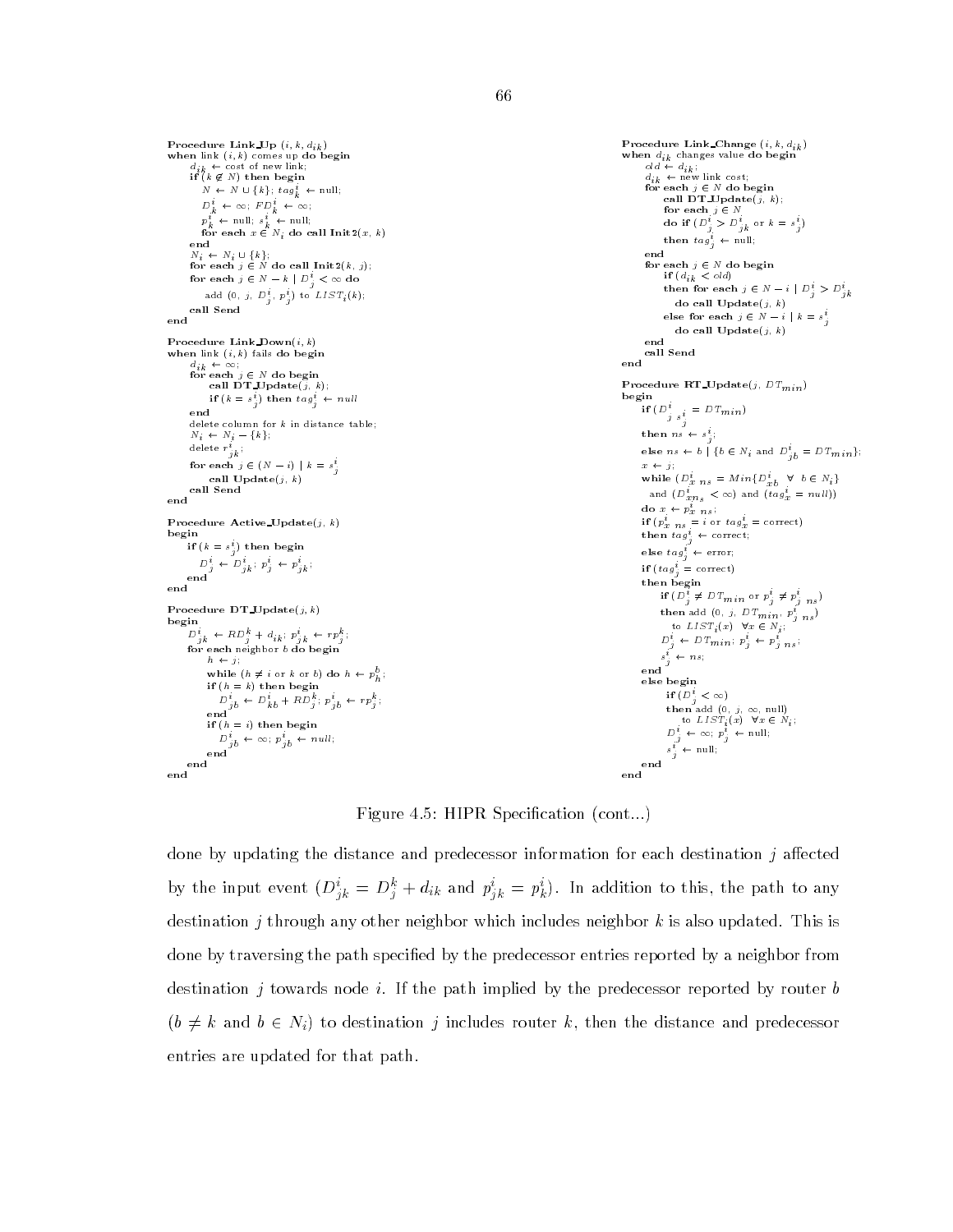The topology information within an area is transparent to nodes outside the area. Border or boundary nodes prevent the propagation of routing information outside an area by blocking such messages. All updates received by a node are processed in a similar manner.

### 4.3.5 Blocking Temporary Loops

A router forces its neighbors not to use it as a successor (next hop) to a given destination when it detects the possibility of a temporary loop. This is done by using an interneighbor coordination mechanism. The algorithm defines a *feasibility condition* through which a complete order of routes along a given path can be established. The *feasible alstance* (FD<sub>i</sub>) of router i for destination j is the smallest value achieved by the router is its own distance to j since the last time router i sent a query reporting an infinite distance to j. Between two synchronization points, the cost of the link can change or remain the same but cannot increase. This ensures that routing table loops are eliminated.

The feasible distance to a destination is initialized to infinity. At every synchronization point, the feasible distance is taken as the minimum of the existing feasible distance and the shortest path entries. Whenever the feasible distance has to be increased, an interneighbor coordination mechanism is initiated by the exchange of queries and replies.

A router is chosen as a successor to a destination only if it satisfies the following feasibility condition.

**Feasibility Condition:** At time t, router i can choose any router  $n \in N_i(t)$  as its new successor  $s_i^i$  such that  $D_{in}^i(t) + d_{in}(t) = D_{min}(t) = \min\{D_{ix}^i(t) + d_{ix}(t) | x \in N_i(t)\}\)$  and  $D_{in}^i(t) < FD_i^i(t)$ . If no such neighbor exists and  $D_i^i(t) < \infty$ , router  $i$  must keep its current successor.

#### $4.3.6$ 4.3.6 Routing Table Updating

After procedure  $DT\_Update$  is executed, the way in which router i updates its routing table for a given destination depends on whether router  $i$  is *passive* or *active* for that destination. A router is passive if it has a *feasible successor*, or has determined that no such successor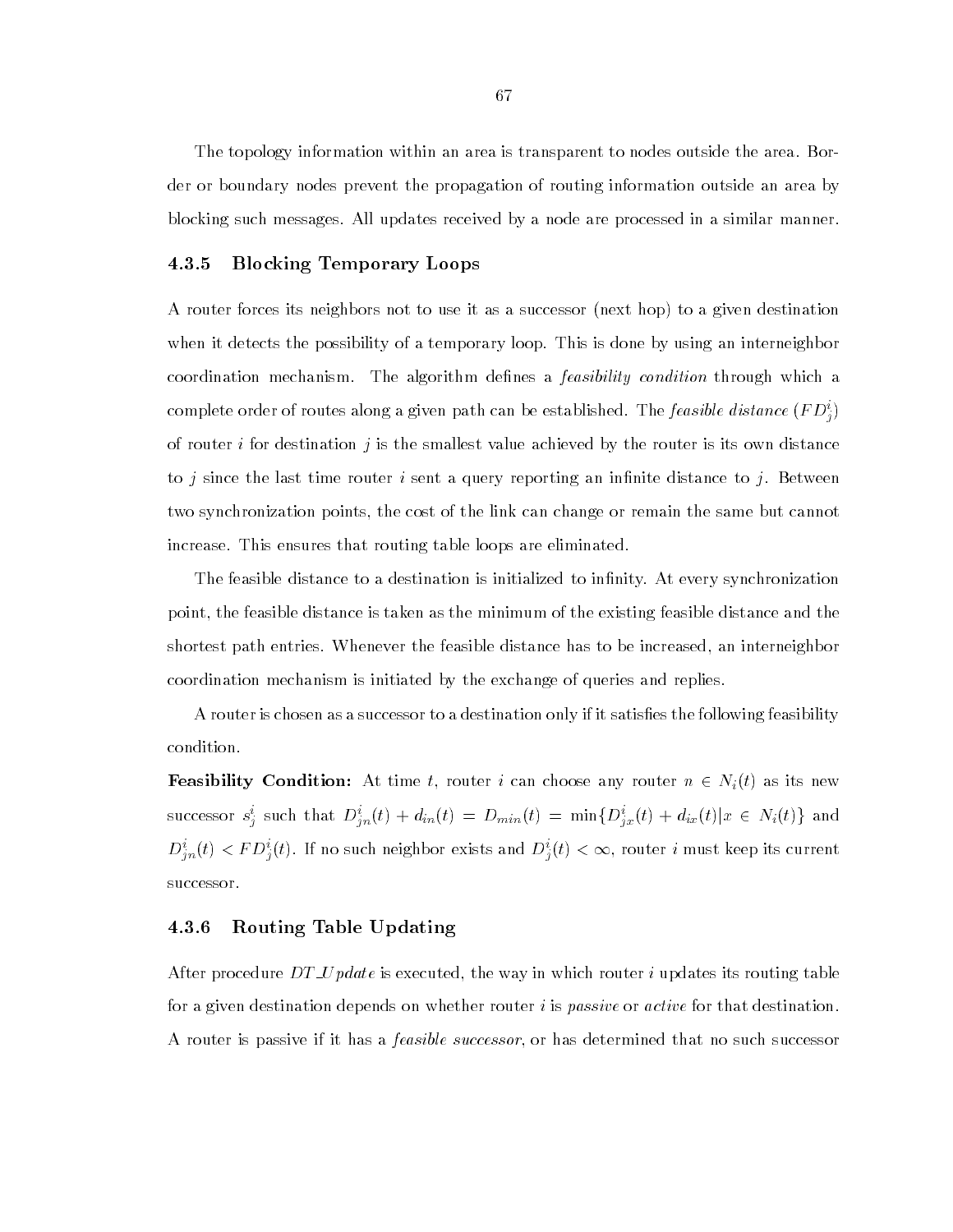exists and is active if it is searching for a feasible successor. A feasible successor for router i with respect to destination  $j$  is a neighbor router that satisfies FC.

When router t is passive, it reports the current value of  $D_j^*$  in all its updates and replies. While router  $i$  is active, it sends an infinite distance in its replies and queries. An active router cannot send an update regarding the destination for which it is active, because any update sent during active state would necessarily have to report an infinite distance to ensure the correct operation of the inter-neighbor synchronization mechanism used in HIPR.

If router *i* is passive when it processes an update for destination *j*, it determines whether or not it has a feasible successor, i.e., a neighbor router that satisfies FC.

If router  $i$  linds a feasible successor, it sets  $F\,D_{j}^{\ast}$  equal to the smaller of the updated value of  $D_i^*$  and the present value of  $rD_i^*$ . In addition, it updates its distance, predecessor, and successor making sure that only simple paths are used.

Router *i* then prepares an update message to its neighbors if its routing table entry changes. Alternatively, if router i finds no feasible successor, then it sets  $FD_i^i = \infty$  and updates its distance and predecessor to reflect the information reported by its current successor. If  $D_i^i(t) = \infty$ , then  $s_i^i(t) =$  null. Router *i* also sets the reply status flag  $(r_{ik}^i = 1)$ for all  $k \in N_i$  and sends a query to all its neighbors. Router  $i$  is then said to be  $\emph{active},$  and cannot change its path information until it receives all the replies to its query.

The tagging mechanism used for routing table updating ensures that only those routing table entries affected by the input event will be traversed and updated. i.e., if there is a topology change in the existing routing tree then, only nodes which are downstream to that topological change need to be updated since this change does not affect nodes upstream to the topological change. This mechanism minimizes the processing that has to be done for each update message.

A path  $P_{ik}^{\dagger}(t)$  is defined by the predecessors reported by neighbor  $\kappa$  to router  $j$  stored in i's distance table at time t. To ensure loop-free paths, path traversal from j back to k is made using the predecessor information. Complete or partial path can be traversed. Path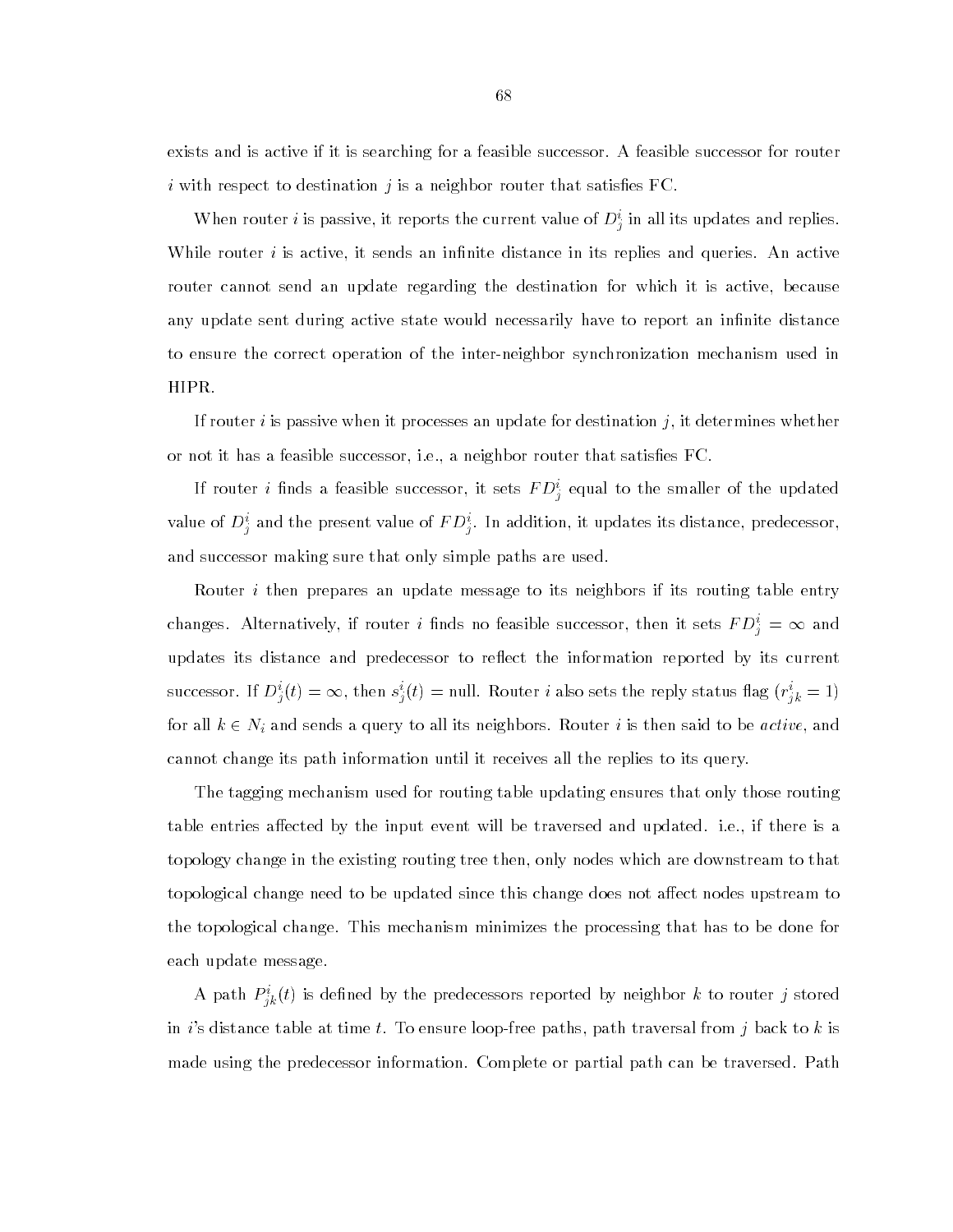traversal ends when either a predecessor x for which  $tag_x^i = correct$  or  $tag_x^i = error$  or neighbor  $\kappa$  is reached. If  $\iota a g_x = error,$  then  $\iota a g_j$  is set to error also; otherwise, the neighbor  $\kappa$  or a correct tag must be reached in which case  $\iota a g_j^{\bot}$  is set to correct. This mechanism ensures loop-free paths without having to traverse the entire routing table.

## 4.3.7 Processing of Queries and Replies

Queries and replies are processed in a manner similar to the processing of an update, as described above. If the input event that causes router  $i$  to become active is a query from its neighbor  $k$ , router i sends a reply to router k reporting an infinite distance. This happens because router  $k$ 's query, by definition, reports the latest information from router  $k$ , and router i will send an update to router k when it becomes passive if its distance is smaller than infinity. A link-cost change is treated as a link failing and recovering with a new link cost.

When router  $i$  is active and receives replies from all its neighbors, it resets the reply flag ( $r^i_{jk} = 0$ ). This means that router  $i$ 's neighbors have processed the query reporting an infinite distance. Therefore, router  $i$  is free to choose any neighbor that provides the shortest distance, if there is any. If such a neighbor is found, router i updates the routing table with the minimum distance and sets  $F D_j^* = D_j^*$ .

A router does not wait indefinitely for replies from its neighbors because a router replies to all its queries regardless of its state. Thus, there is no possibility of deadlock due to the inter-neighbor coordination mechanism.

If router  $i$  is passive and has already set its distance to infinity  $(D_j^i=\infty),$  and receives an input event that implies an infinite distance to  $j,$  then router  $i$  simply updates  $D_{jk}^{\circ}$  and  $d_{ik}$  and sends a reply to router k with an infinite distance if the input event is a query from router k. This ensures that updates messages will stop when a destination becomes unreachable.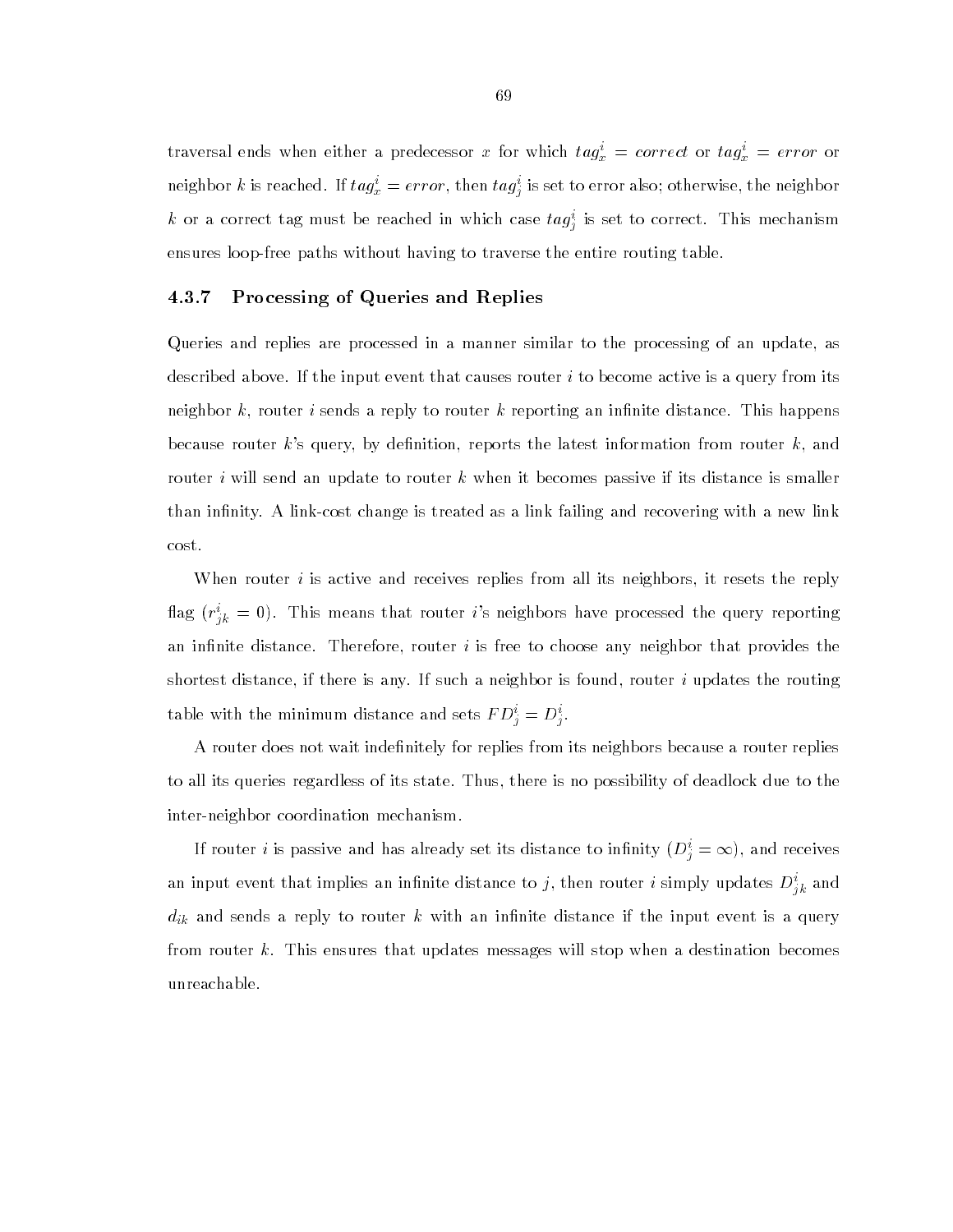#### 4.3.8 Example

Consider the topology with three areas,  $A, B$  and  $C$  in Figure 4.1. We concentrate on area A1 which contains a four-node network. Area A1 has three border nodes,  $a, b$  and  $c$ through which it is connected to areas  $A3$  (and  $B$ ),  $A2$  and  $C$ , respectively. To simplify the description of how HIPR operates, a \virtual topology" of areas and routers is shown in Figure 4.6 (a). This topology consists of the destinations known to routers in area A1 and the links between destinations that may be known to the routers in area A1 depending on their routing trees. This is an eight-node topology, with each node representing either a node or an area. A link to an area indicates the existence of a link from a border node outside the area to a border node inside the area. A node indicating an area represents the border node(s) that provides inter-area connectivity to the area. Message sent by an "area node" over a link corresponds to messages sent by the corresponding border node. We explain the working of HIPR on this topology when the link connecting areas A and C fails and focus on the routing table entry for destination  $C$ .

In Figure 4.6, the number adjacent to each link represents the weight of that link; U indicates updates,  $Q$  and  $R$  represents the queries and replies respectively. The arrowhead from node x to node y indicates that node y is the successor of node x towards destination ); i.e.,  $s_{\hat{i}} = y$ . The label in the parenthesis assigned to node x indicates current distance  $(D_i^{\pi})$  and the feasible distance from x to destination  $j$  (F  $D_i^{\pi})$ .

When link  $(c, C)$  fails, node c updates its distance table by setting the distance to C to  $\infty$ . Node c is unable to find a feasible successor which satisfies the feasibility condition to reach area C. This is because the distance to C through its other neighbors  $i$  and  $b$  is greater than the feasible distance (i.e.,  $D_{Ci}^c > FD_C^c$  and  $D_{Cb}^c > FD_C^c$ ). Accordingly, node c sends a query to all its neighbors (Figure 4.6 (b)).

When nodes  $d$  and  $b$  receive the query, it updates its distance table and determines it is also not able to find a feasible successor to reach area-node  $C$  that satisfies the feasibility condition. In turn, they become active by sending out a query to their neighbors and also reply to node c with an infinite distance (Figure 4.6 (c)).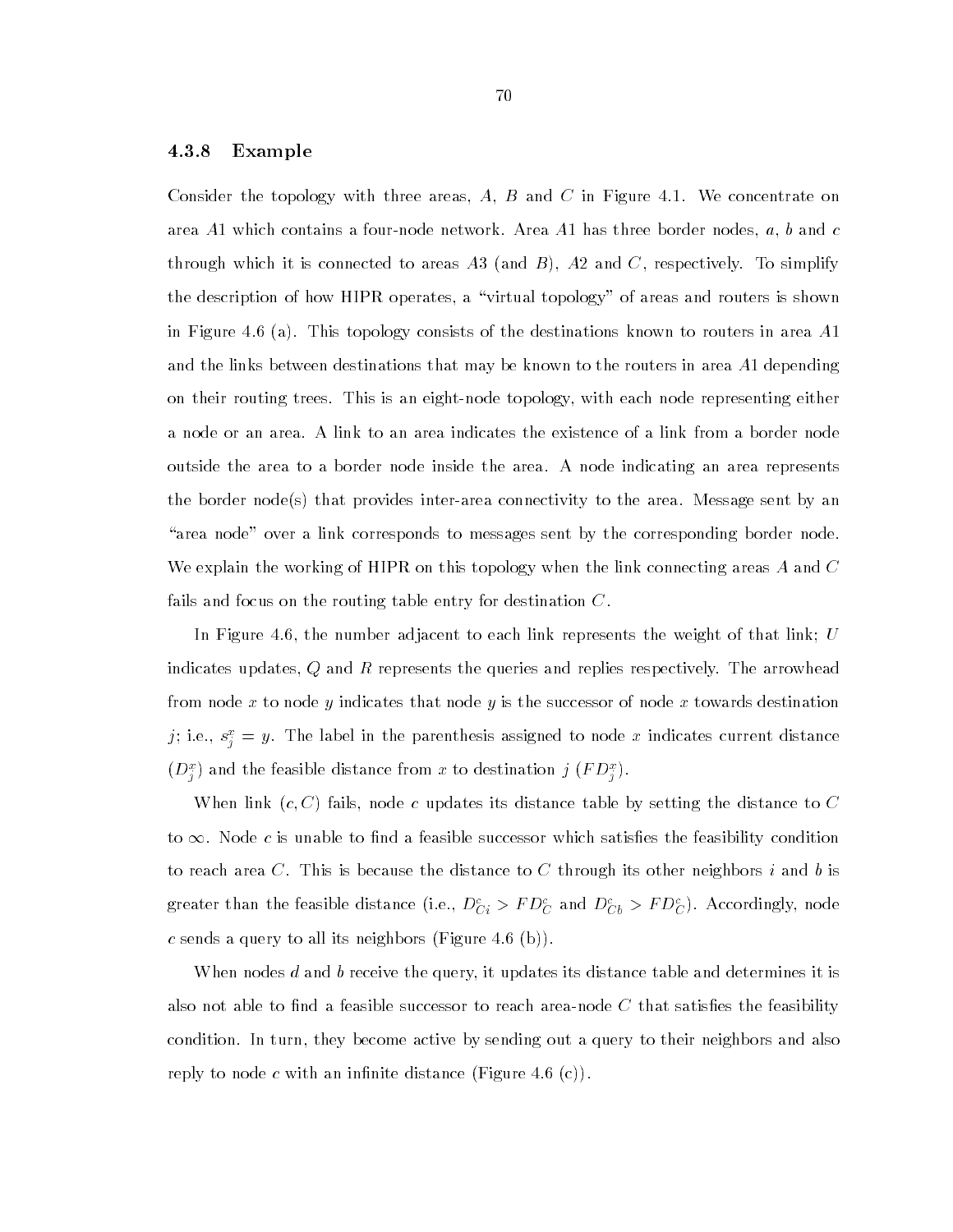

Figure 4.6: Example of HIPR

Upon receiving the queries about destination  $C$ , nodes  $a$  and  $A2$  reply with a finite distance to their neighbors, because they have a feasible successor satisfying the feasibility condition. Also, node a updates its distance and routing table entries as it now uses a different path to reach C and also sends an update regarding this (Figure 4.6 (d)). On receiving replies with finite distances, nodes  $d$  and  $b$  update their distance and routing table entries and in turn send updates about their new path and distance to reach area-node C to all their neighbors, including node d (Figure 4.6 (e)). Finally, node d updates its distance and routing table entries, recomputes its feasible distance and sets node  $d$  as its successor node to reach area-node C. Updates are sent accordingly (Figure 4.6 (f)).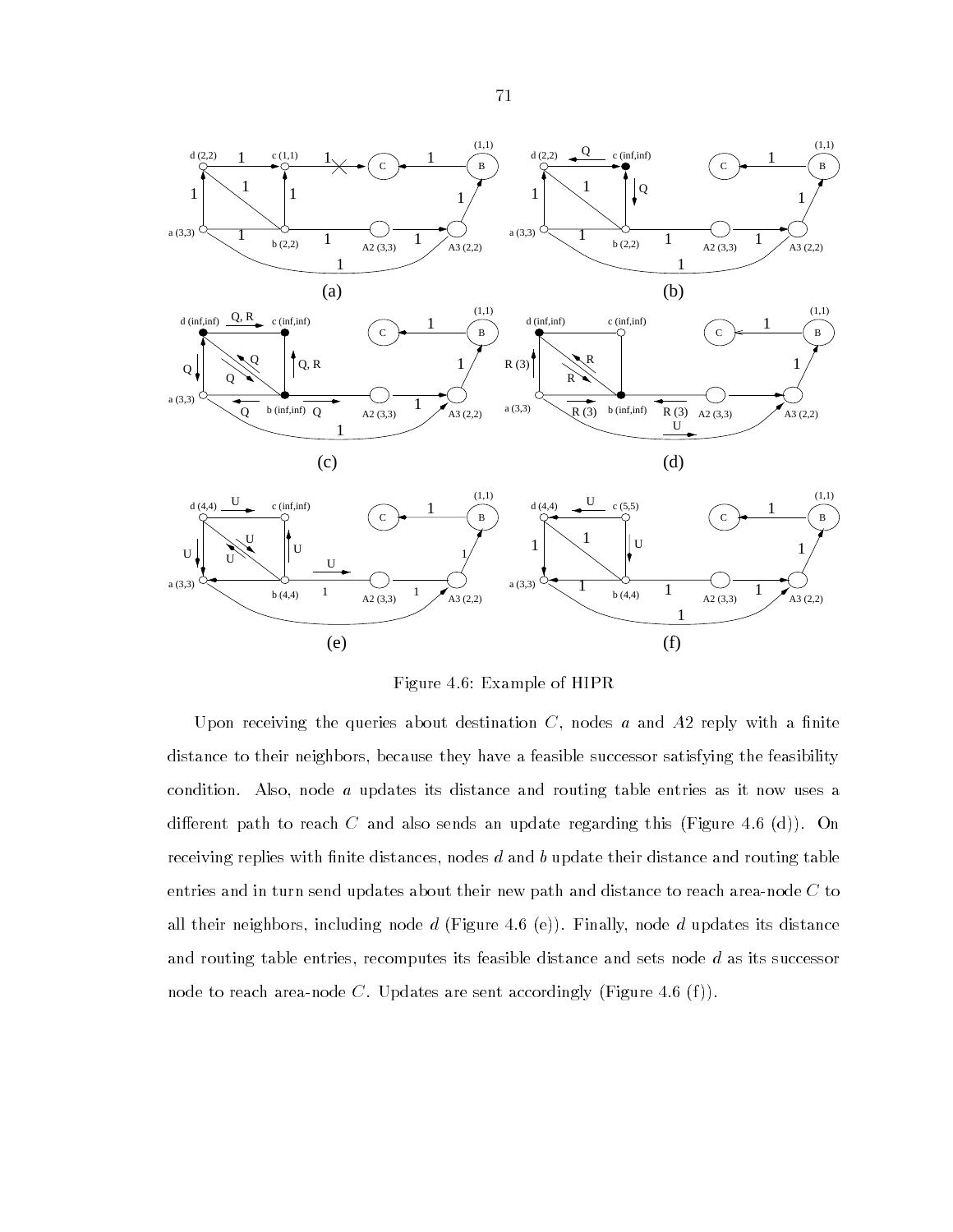Any topological change within an area is transparent to the nodes outside the area unless the graph is partitioned. When a link within area A1 fails, HIPR will be run within area A1 only and this information will not be propagated to nodes outside A1.

#### 4.4 Correctness of HIPR  $4.4$

Let  $S_j(G)$  be the successor graph for each destination  $j \in G,$  where  $G$  defines the network topology. Loop freedom is guaranteed at all times in  $G$  if  $S_j(G)$  is always a directed acyclic graph. In the steady state, when all routing tables are correct,  $S_j(G)$  must be a directed tree pointed towards j. The following theorem proves that HIPR is loop free.

Theorem 3 HIPR is loop-free at every instant.

*Proof:* Let G be a stable topology and let the successor graph  $S_j(G)$  be loop-free at every instant before time t. No loops can be created at this state unless routers change successors and modify the successor graph.

There can be two instances when a successor graph can change (a) successor graph within a area can change. (b) successor graph of the virtual network can change.

Because HIPR is the same as LPA within an area, the proof that HIPR is loop-free for case (a) follows from the proof that LPA is loop-free [GLAM96]. Because all areas in the network form a virtual heterarchical network, and each area is viewed as a single router/destination from a local node, case (b) reduces to case (a). Therefore, the successor graph is loop-free for case (b) also. This proves Theorem 3.  $\Box$ 

To prove that HIPR converges to correct routing table entries, we assume that there is a finite time  $T_c$  after which no more resource changes (link-cost change or topology change) occur. We extrapolate the correctness properties of LPA [GLAM96] to prove that HIPR converges to correct routing tables.

#### Theorem 4 HIPR is live.

*Proof:* Consider the case when the network topology is stable. When a router receives a message about a topology change, it tries to find a feasible successor to the destination for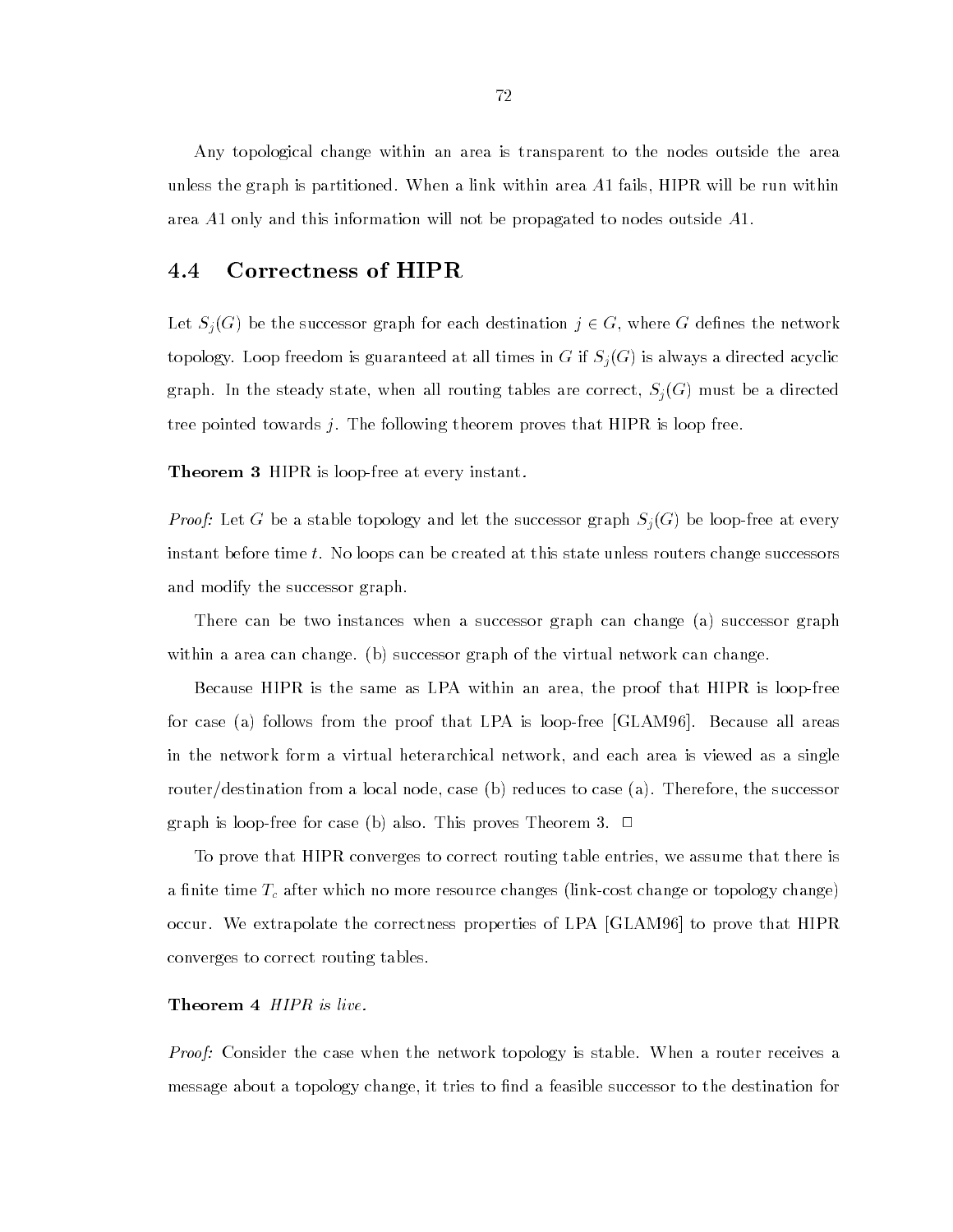which the cost metric has increased. A router sends a query to its neighbors if a feasible successor is not found. A node can be in (a) active state or (b) passive state when a query is received.

Case (a): If the node is in an active state, it immediately replies to the neighbor with an infinite distance.

Case  $(b)$ : If the node is in a passive state, it tries to find a feasible successor for the destination and replies with the distance to destination.

Accordingly, when a query is received, a node either replies with a distance to destination or with an infinite distance. This implies that any router which is active by sending a query in a stable topology will become passive in a finite time (because a neighbor must answer with a reply in a finite time). This implies that  $HIPR$  is free of *deadlocks* and *live-locks* in a heterarchical network. Because the areas form a virtual heterarchical network, the same results can be extrapolated to the virtual network of areas. Therefore, HIPR is free of deadlocks and live-locks for hierarchical networks. This proves the theorem.  $\Box$ 

**Theorem 5** After a finite time  $t \geq T$ , the routing tables of all routers must define the final shortest path to each destination.

Summary of Proof: Let us assume that the result is true for a stable topology at time  $T(H)$ when all messages sent by routers with shortest paths having  $(H - 1)$  hops  $(H \ge 1)$  to a given destination j have been processed by a neighbor. Also, assume that destination j is reachable through every router.

By the inductive proof for an heterarchical network [GLAM96], the result is true for HIPR within an area.

Each router maintains information about all areas and a routing table entry for a area is treated similar to an entry of a local router/destination. This forms a virtual network where each node in the network is a area and this can be viewed as a heterarchical virtual network. The rest of the proof consists of applying a similar inductive proof as in [GLAM96] to this virtual network.  $\Box$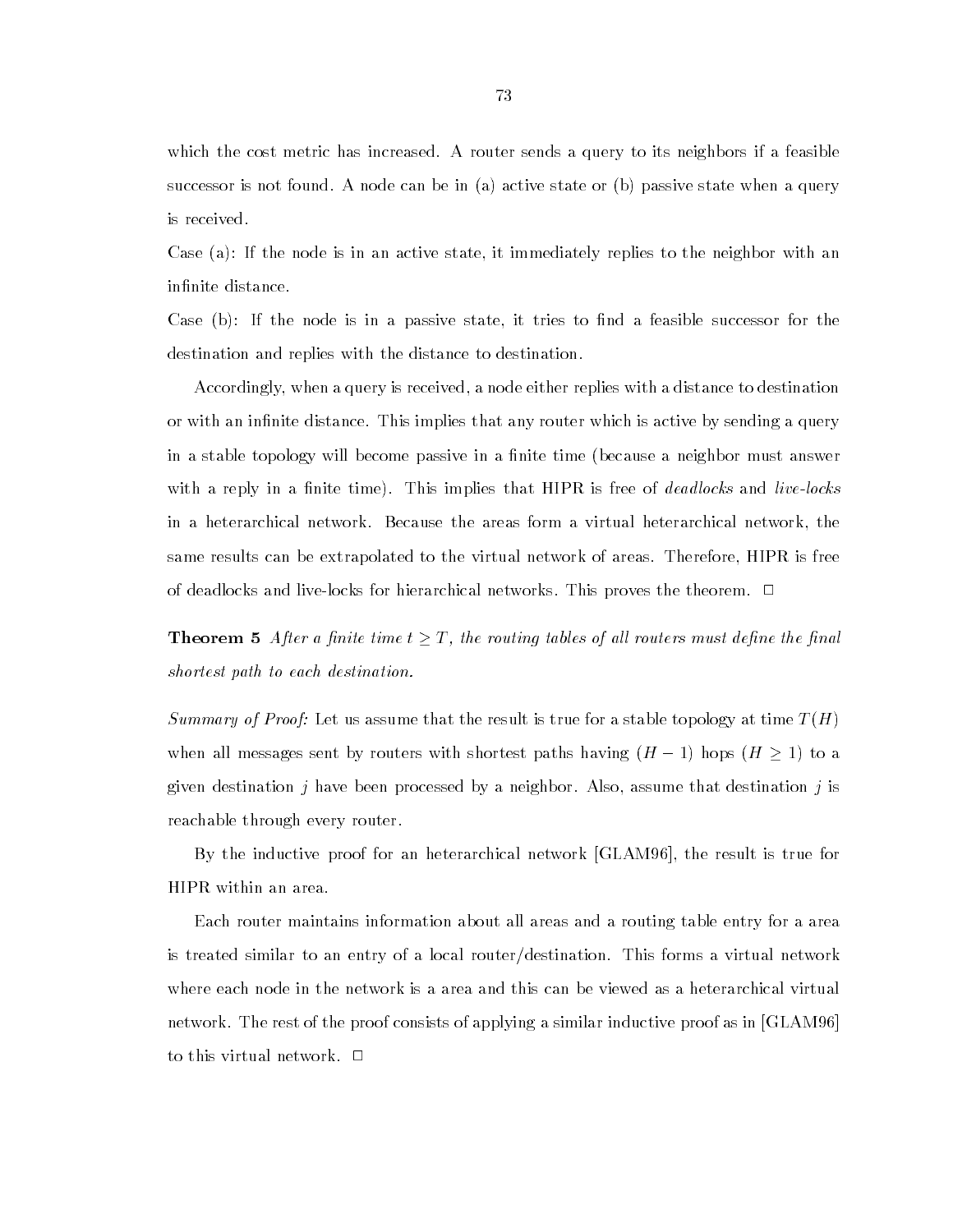**Theorem 6** A finite time after t, no new update messages are being transmitted or processed by routers in network  $G$ , and all entries in distance and routing tables are correct.

*Proof:* On initialization, distance entries of distance and routing tables are set to infinity and predecessor entries are set to invalid. Since all nodes are disjoint when initialized, the table entries are correct.

Let the distance and routing table entries be correct at time  $t_1$  and let the topology be stable at that time.

If the entries are not correct at time  $t_2 = t_1 + t$ , the only way a router can change its distance and routing table entries is by processing an update message. So, there could be three possibilities. A router might have processed an update, a query or a reply.

From Theorem 4, a finite time after an arbitrary change, router  $i$  must be passive. If router i receives an update for destination j from neighbor k at time  $t_i$ , the distance table of i has to be updated and routing table is updated if required. This update can be of two types:

(a) for a local destination

(b) for a remote destination (area)

Case (a): If the update is about a local destination, if there is no path to destination j an infinite distance is reported. If a finite distance is reported to the destination and a feasible successor is found, distance and routing tables are updated.

Case (b): If the update is about a remote destination (area), local tables are updated with the new path information.

An updated entry is added to the routing table only when the shortest path information is changed and this new information will be reported to the neighbors as routing updates.

Queries and replies are received about local destinations only (within a area). A query is always answered with a reply containing a finite distance (if feasible successor is found) or with an infinite distance (if a path does not exist). The query originator, after getting all replies from its neighbors, updates the distance and routing table entries and conveys this changed information to its neighbors.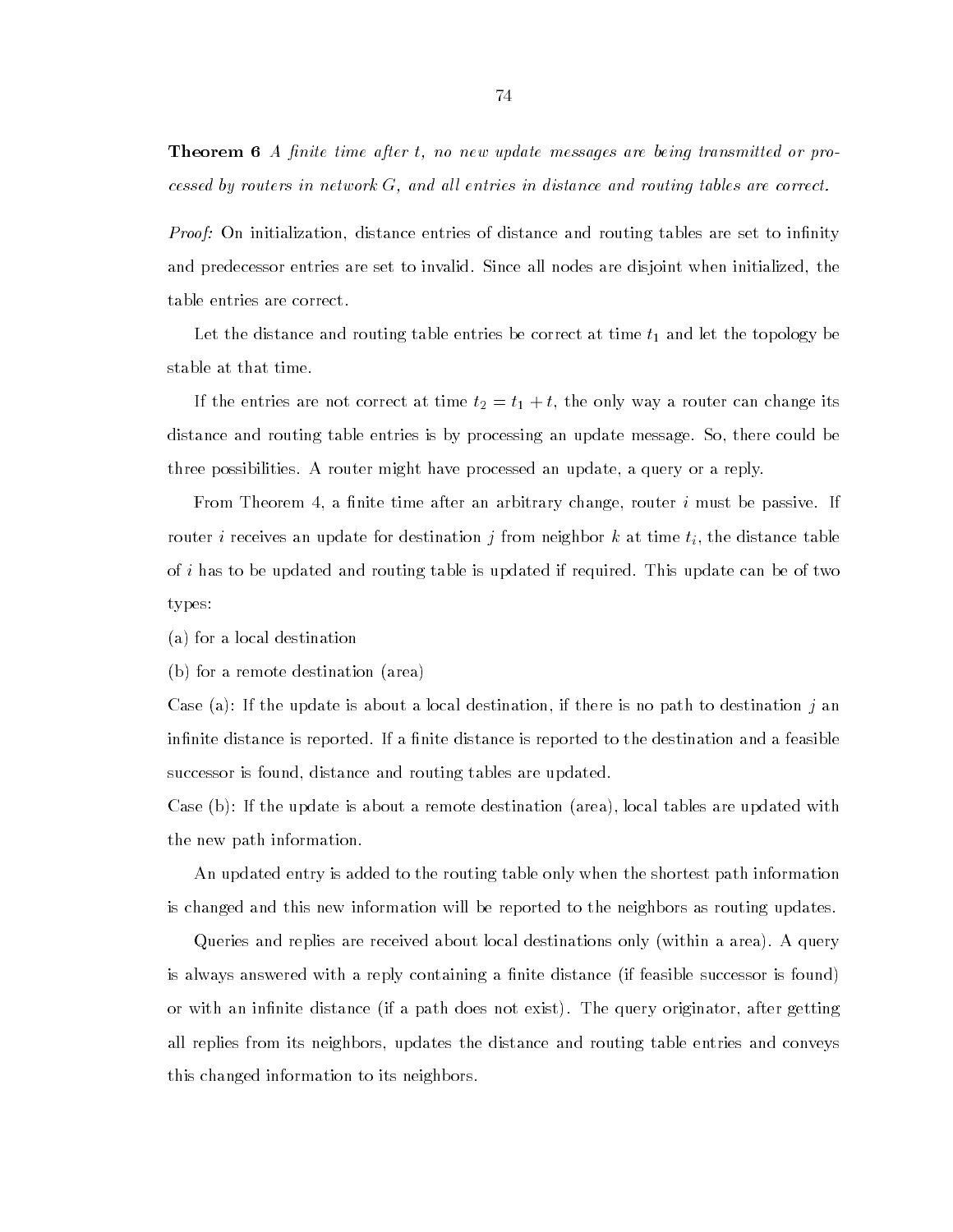This implies that, for any given destination, a router generates new updates or queries after it reaches its final shortest path to that destination. Because every destination must obtain its final shortest path to all destinations in finite time (from Theorem 5), the theorem is true.  $\Box$ 

#### Performance of HIPR 4.5

HIPR implements Dijkstra's shortest path algorithm over a hierarchical graph in a completely distributed manner; this means that each router works directly with the hierarchical routing tree needed to carry out part of the computation of hierarchical shortest paths. In contrast, OSPF implements Dijkstra's algorithm in a replicated manner, which means that each router needs a copy of a hierarchical graph on which it runs Dijkstra's algorithm to obtain a hierarchical routing tree of its own. Therefore, HIPR can be expected to outperform OSPF. However, to obtain insight on the average performance of HIPR in a real network, we performed simulations of HIPR and OSPF, both running over the same hierarchical network topologies. Although HIPR supports arbitrary hierarchical topologies, OSPF requires the use of a backbone that interconnects areas. Accordingly, to establish a fair basis for comparison between HIPR and OSPF, we only simulated those elements of OSPF that are essential for route computation under the assumption that messages are always delivered error free over an operational link and that an infinite sequence number space can be used in OSPF to determine the validity of link state updates.

#### 4.5.1 Network Topologies

Simulations are performed for both well-known and randomly generated backbone-based topologies. The first topology is basically a modified Doe-Esnet topology with an additional router added to the basic topology. The additional router was added to the network so that the topology can be conveniently broken up into areas, with each router placed in approximately its geographic location as it would appear on the map. The modied Doe-Esnet topology has 27 nodes and 48 links, and is shown in Figure 4.7.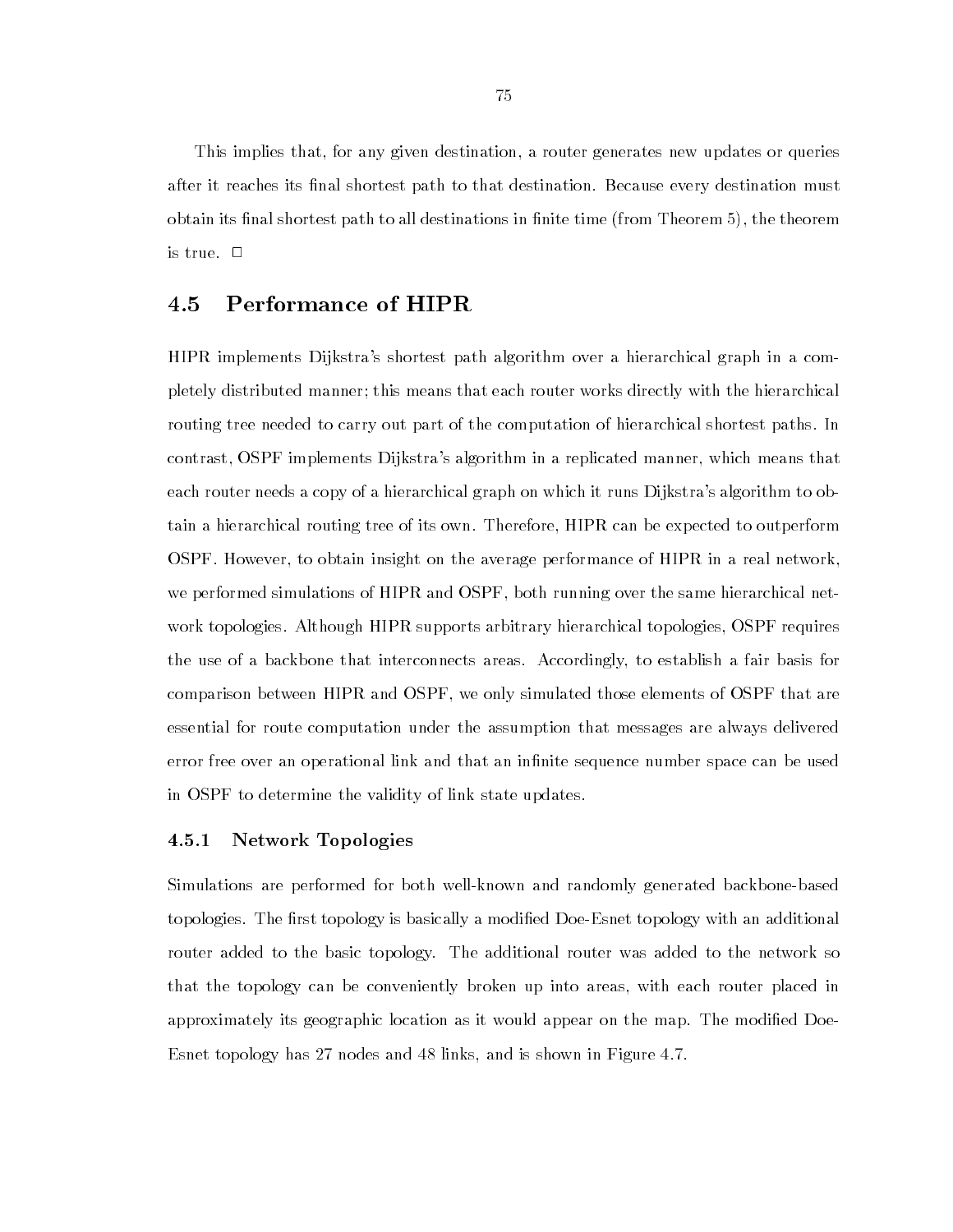

Figure 4.7: Modied Doe-Esnet Topology

To ensure that simulations of the different routing algorithms are independent of the idiosyncrasies of any specic network topology within the backbone or within areas, we also used random graphs in our study. The random graph model used to obtain random graphs is the one by Waxman [Wax88], where graphs were constructed by distributing  $n$ nodes across a cartesian coordinate grid (RG1 model). Our only interest in using Waxman's model was to obtain sparingly connected graphs to reflect the fact that, in practice, every router in an Internet is unlikely to be connected to a large percentage of the other routers.

Graphs were constructed by distributing  $n$  nodes across a cartesian coordinate grid (RG1 model). The location of each node has integer coordinates and multiple nodes were permitted to exist at any location. A Euclidean metric is used to determine the distance between each pair of nodes. The edges are introduced between pairs of nodes  $(u, v)$  with a probability that depends on the distance between them. The edge probability is given by

$$
P(u,v) = \beta \exp \frac{-d(u,v)}{\alpha L} \tag{4.1}
$$

where  $d(u, v)$  is the Euclidean distance between the nodes u and v, L is the maximum distance between two nodes,  $\alpha$  and  $\beta$  are the parameters in the range  $(0,1]$  i.e.,  $0 < \alpha, \beta \leq 1$ . Larger values of  $\beta$  results in graphs with higher edge densities, while small values of  $\alpha$ increase the density of short edges relative to longer ones. The cost of each edge is equal to the distance between its endpoints. The values 0.25 and 0.2 for  $\alpha$  and  $\beta$  provide graphs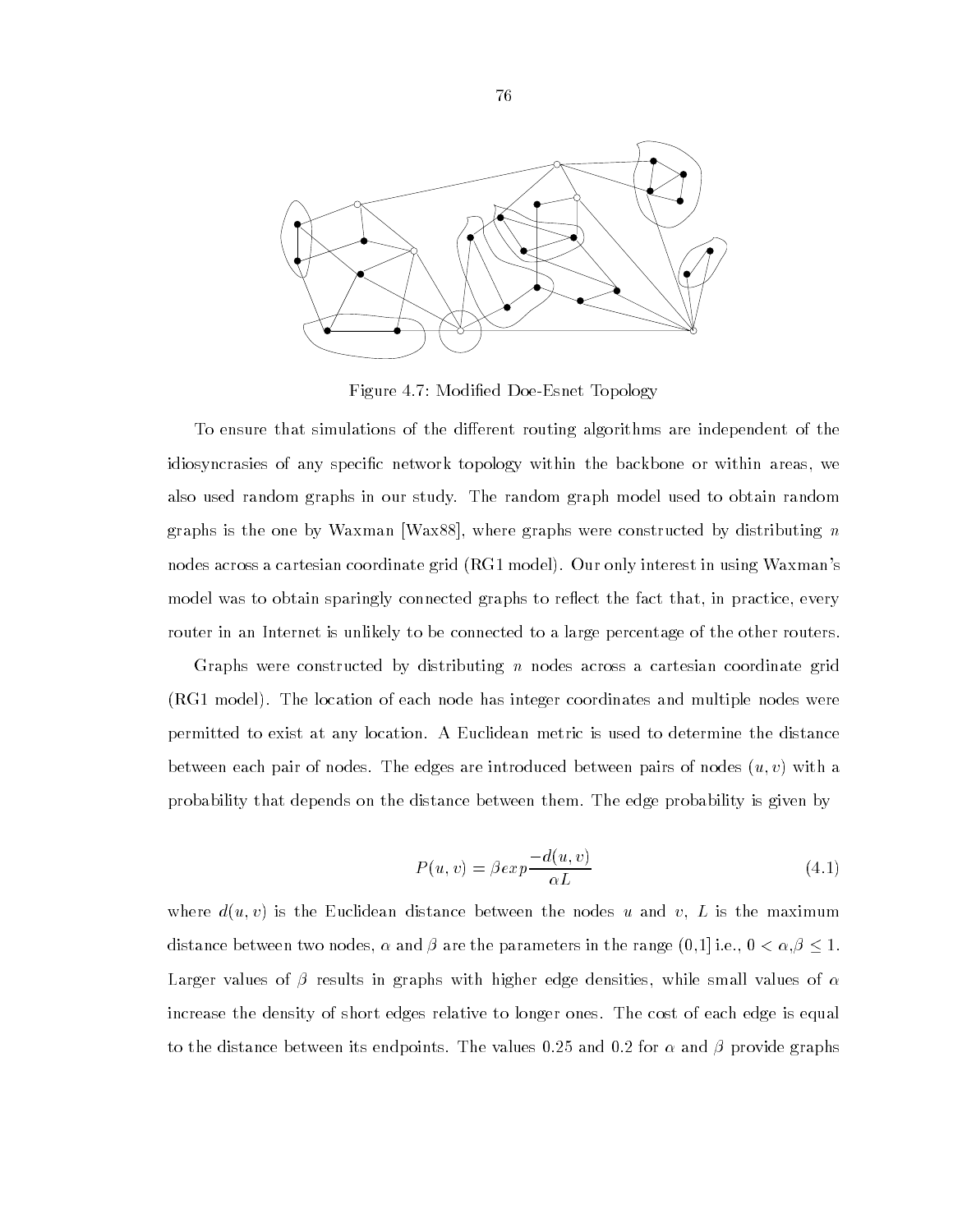

Figure 4.8: Modied Doe-Esnet Link Failure

which have the appearance roughly resembling that of geographical maps of the major nodes in the Internet.

The second topology for which we present simulation results has 10 areas and each area has 10 nodes in it. Each area has at the most 3 border nodes and a border node connects two or more areas. The interconnection among areas is based on McQuillan's approach to hierarchical routing. To generate backbone-based areas, we generated a random graph for each subnet; the backbone is also a random graph interconnecting these subnets. The random graphs are generated using Waxman's model. Our simulation network has 100 nodes and 124 links. The third topology which we have simulated is also a random graph which has approximately 300 nodes, 14 areas and the number of nodes in each area varied from 30 to 12.

## 4.5.2 Simulation Results

For each network, we generated test cases consisting of all single failures and recoveries for both routers and links in which the routing algorithms were allowed to converge after each change. In all cases, nodes were assumed to perform computation in zero time and links were assumed to provide one time unit of delay. The link model allows link delay and link cost to be set independently. Each unit of time therefore represents a step in which all currently available packets are processed. Although the choice of input parameters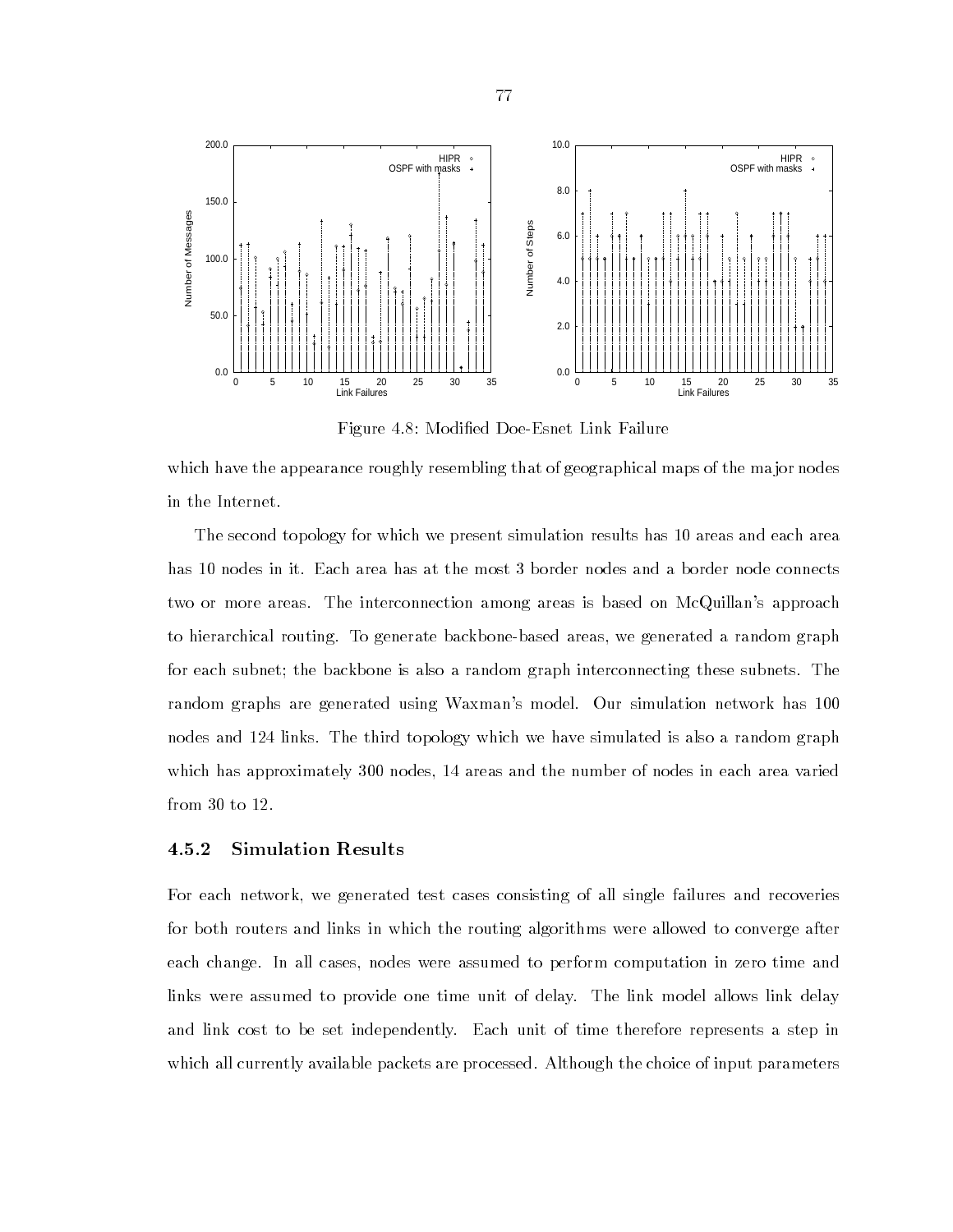





Figure 4.10: Modied Doe-Esnet Node Failure



Figure 4.11: Modied Doe-Esnet Node Recovery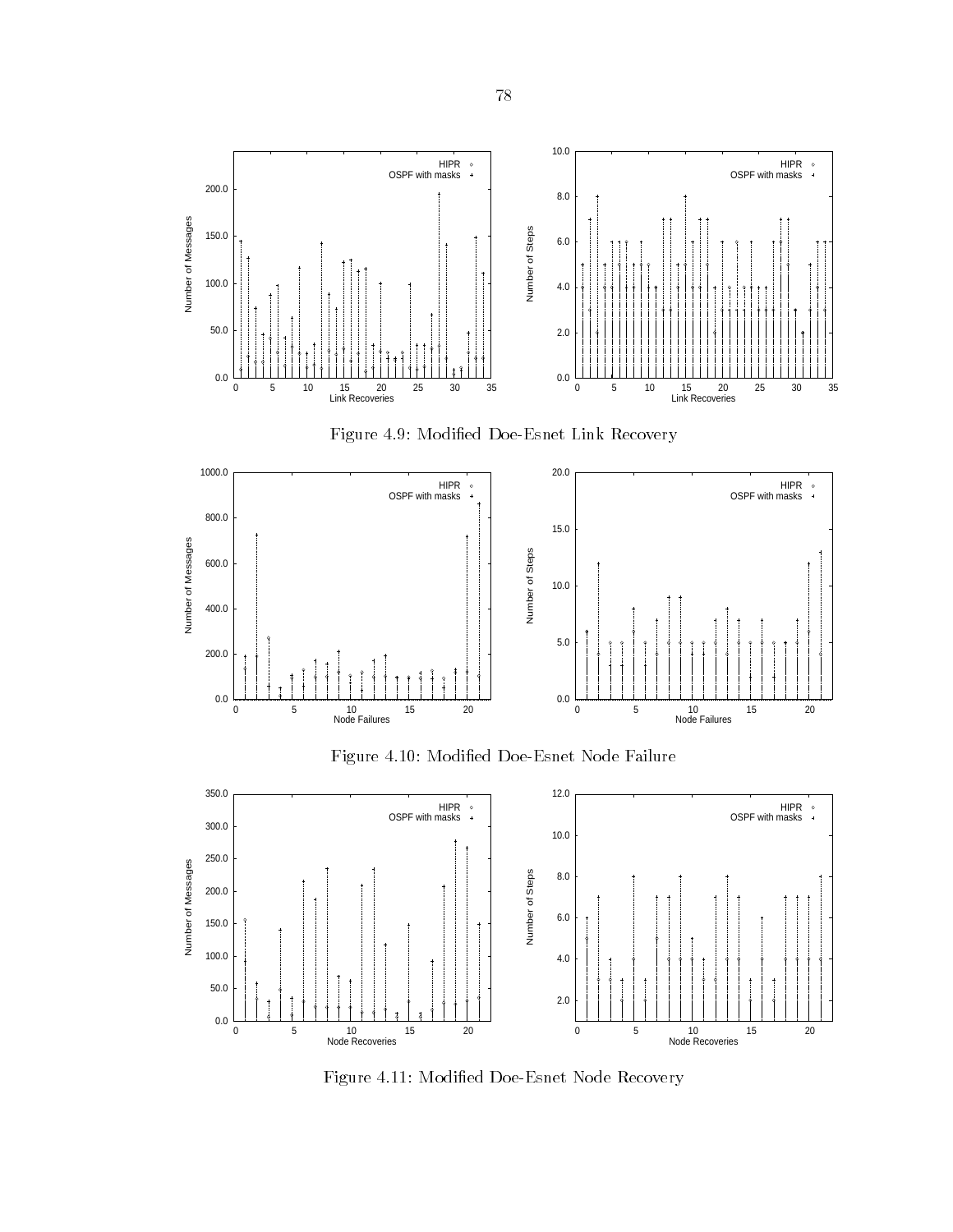

Figure 4.14: Modied Doe-Esnet: Average Number of Operations

causes the simulation to proceed synchronously, the node model treats each incoming packet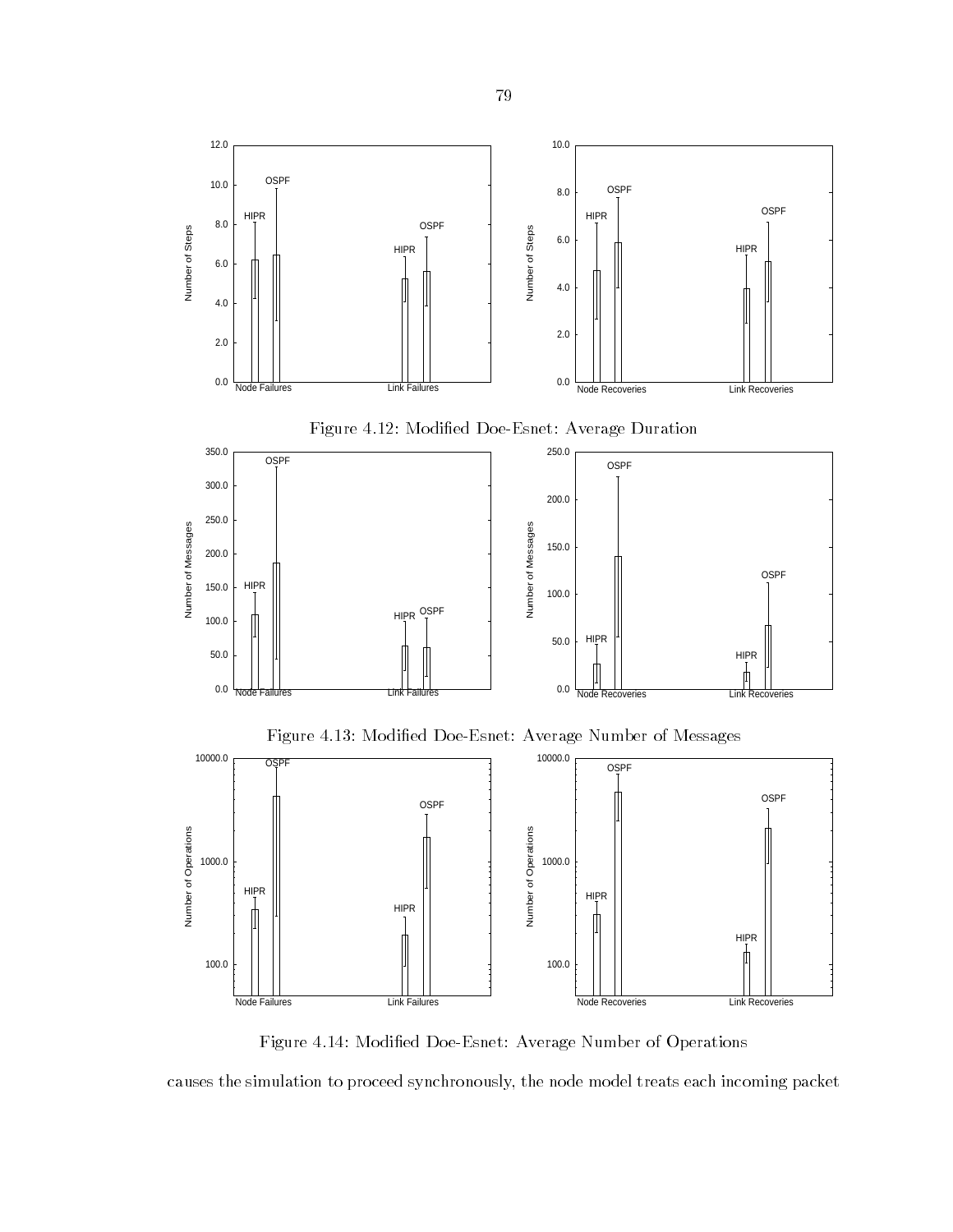

Figure 4.15: Random Graph (Topology 2): Average Duration

asynchronously. Each input event is processed independently of other events received during the same simulation step.

The average of the measured parameters is taken over all resource failures and recoveries. The algorithm was allowed to converge after each such change. Because of the distribution of values, both the mean and the standard deviation of the distribution are given. There is no sampling error for the results because all possible cases are covered.

The graphs in Figures 4.8 and 4.9 depict the number of messages exchanged and the number of steps required before each algorithm converges for every link failing and recovering in the modied Doe-Esnet topology. Similar graphs for every node failing and recovering in modied Doe-Esnet are given in Figures 4.10 and 4.11 respectively. All topology changes are performed one at a time and the algorithms were allowed to converge before the next resource change. The ordinates of the graphs represents the identifiers of the links (Figures 4.8 and 4.9) and nodes (Figures 4.10 and 4.11). The data points show the the number of messages exchanged after each resource change (graphs on the left hand side) and the number of steps needed for convergence (graphs on the right hand side) in each of these figures.

The graphs in Figures  $4.12-4.14$  show the average number of steps taken, average number of messages exchanged and the average number of operations performed for HIPR and OSPF before each algorithm converges in the case of modified Doe-Esnet topology. The error-bars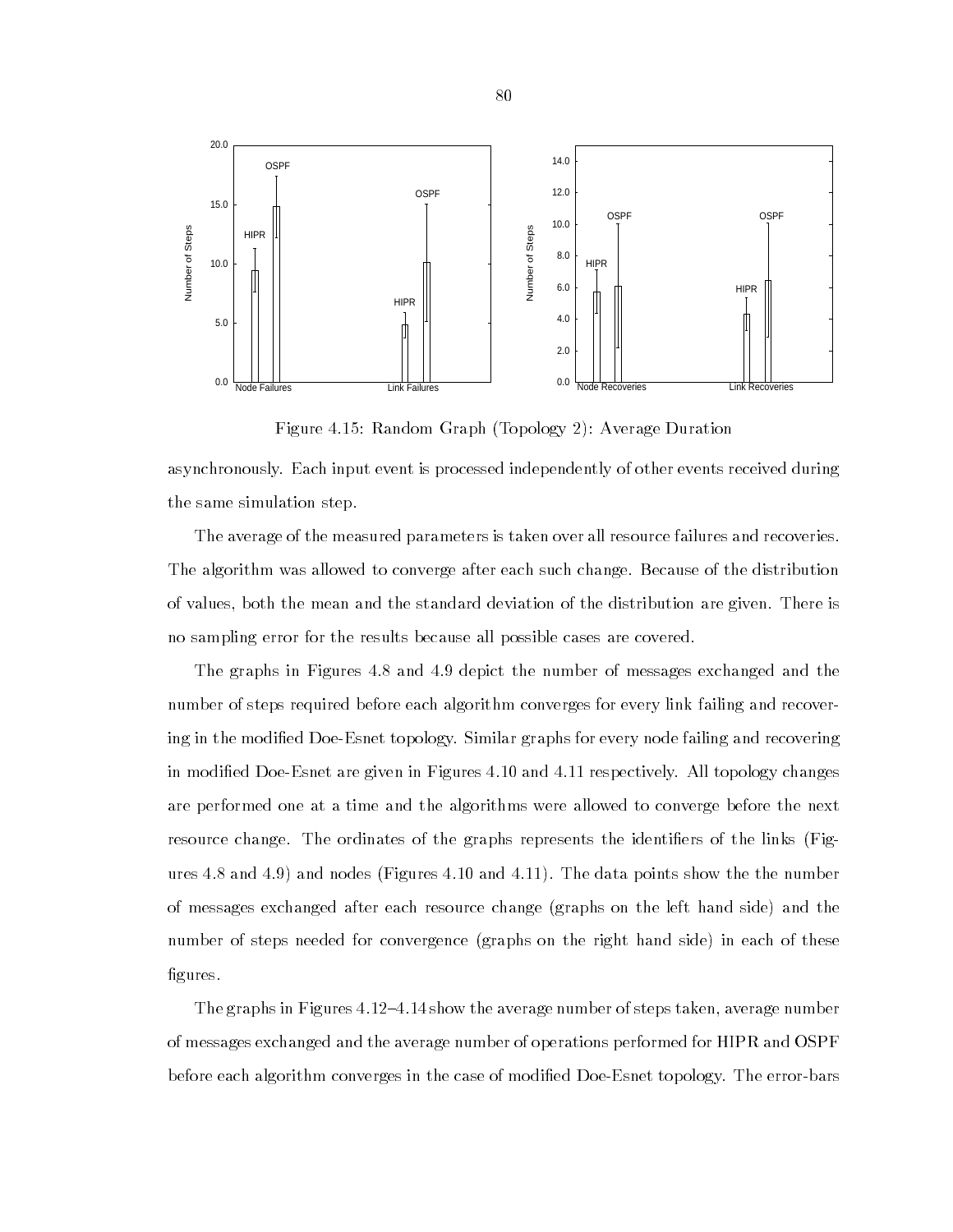

Figure 4.17: Random Graph (Topology 2): Average Number of Operations

in the graphs indicate the standard deviation of each of the mean values. Similar graphs for the random topology are shown in Figures  $4.15{-}4.17$  for Topology 2 and in Figures 4.18{4.20 for Topology 3 respectively.

HIPR outperforms OSPF in all cases considered. While the number of steps taken by HIPR to converge after a resource failure is comparable to OSPF, the number of steps taken to converge after a resource recovery is significantly better than that of OSPF. For the modied doe-esnet topology, the number of messages exchanged after node failure and recovery in case of OSPF is twice that of HIPR. The number of operations required by OSPF is an order of magnitude greater than HIPR. HIPR needs 300 operations where OSPF needs about 5000 operations. For Topologies 2 and 3 also the number of messages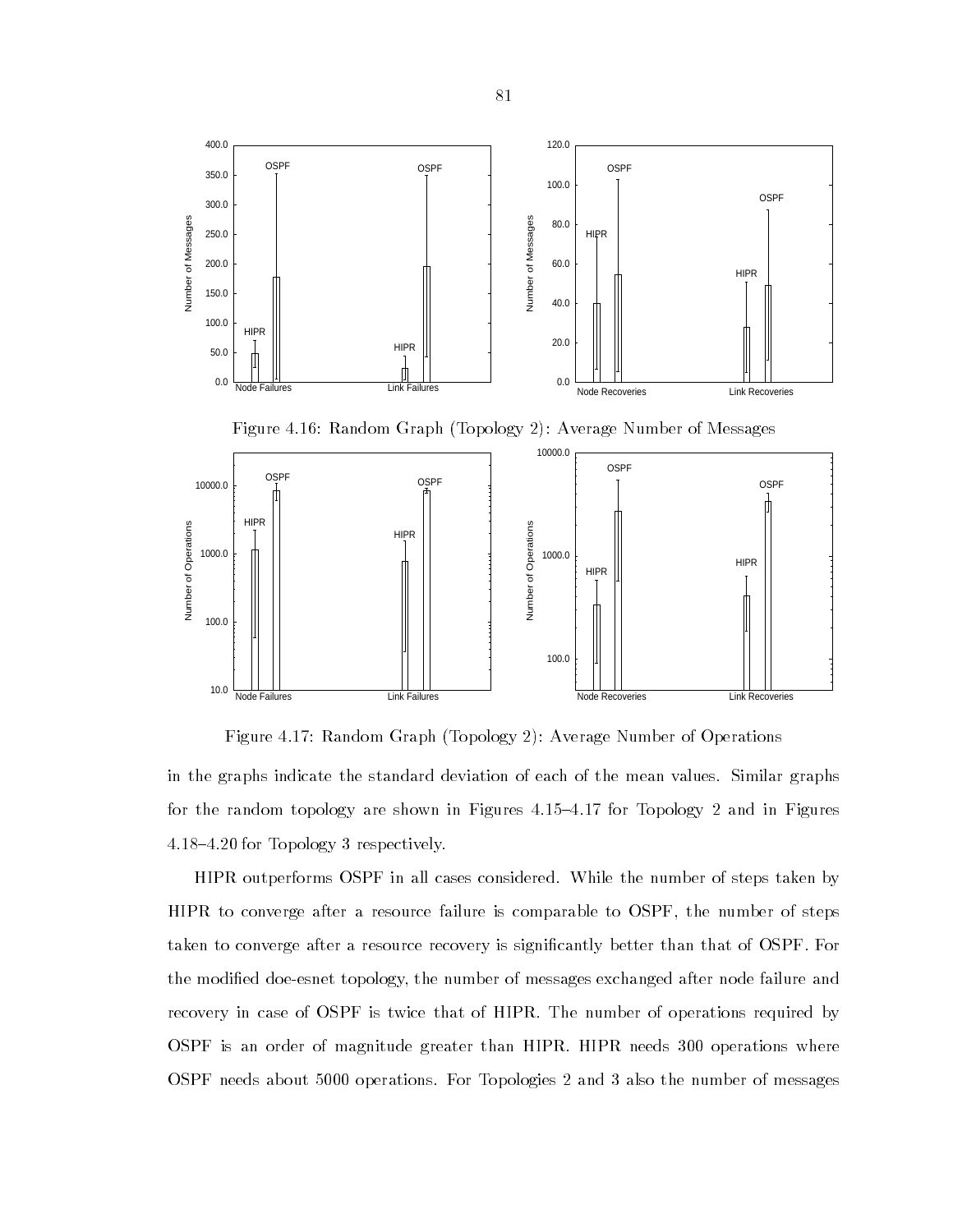

Figure 4.19: Random Graph (Topology 3): Average Number of Messages

exchanged after a resource failure in OSPF is at least twice that of HIPR and the number of messages exchanged after a resource recovery is always greater than HIPR. The number of operations in OSPF is an order of magnitude greater than that of HIPR.

This emphirical results illustrates the performance advantage provided by the distributed implementation of Dijkstra's shortest path algorithm in HIPR. It is clear that HIPR has better average performance compared to OSPF in all cases.

# 4.6 Summary

HIPR, the first hierarchical routing algorithm based on the maintenance and exchange of hierarchical routing trees, has been presented. The main idea of HIPR is to provide a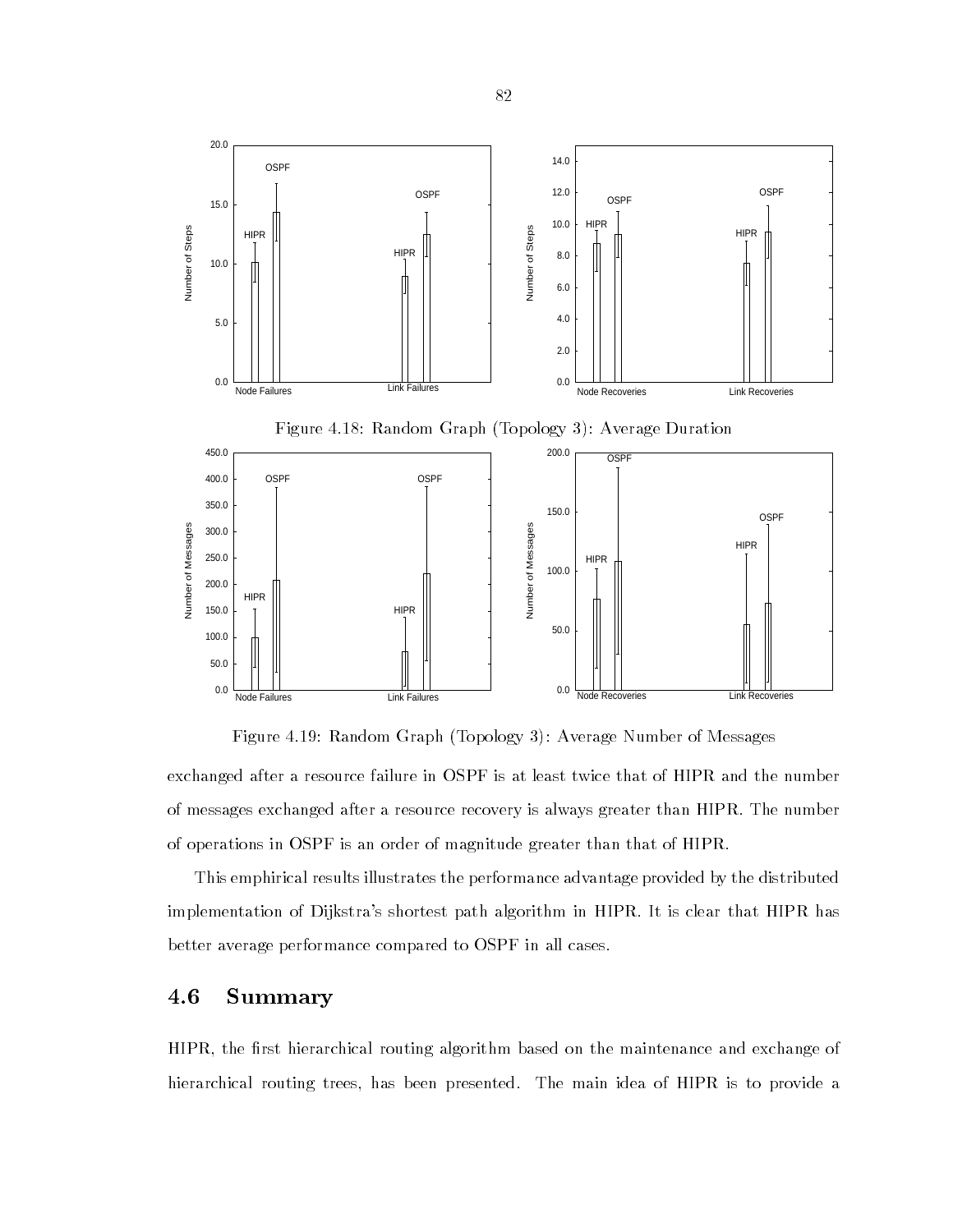

Figure 4.20: Random Graph (Topology 3): Average Number of Operations distributed implementation of Dijkstra's shortest path algorithm over a hierarchical graph organized into areas. HIPR is an extension of LPA using McQuillan's scheme for hierarchical routing.

The performance of HIPR was compared with that of OSPF. The simulation results presented in this chapter illustrate the fact that HIPR's performance is superior to OSPF's. The number of messages exchanged in HIPR after a node failure and recovery is half that of OSPF; the number of operations required is an order of magnitude less than OSPF; and HIPR requires fewer steps to converge after a single resource change as compared to OSPF. This suggests that an Internet routing protocol based on the exchange of hierarchical routing trees would be superior to OSPF in terms of scalability and efficiency.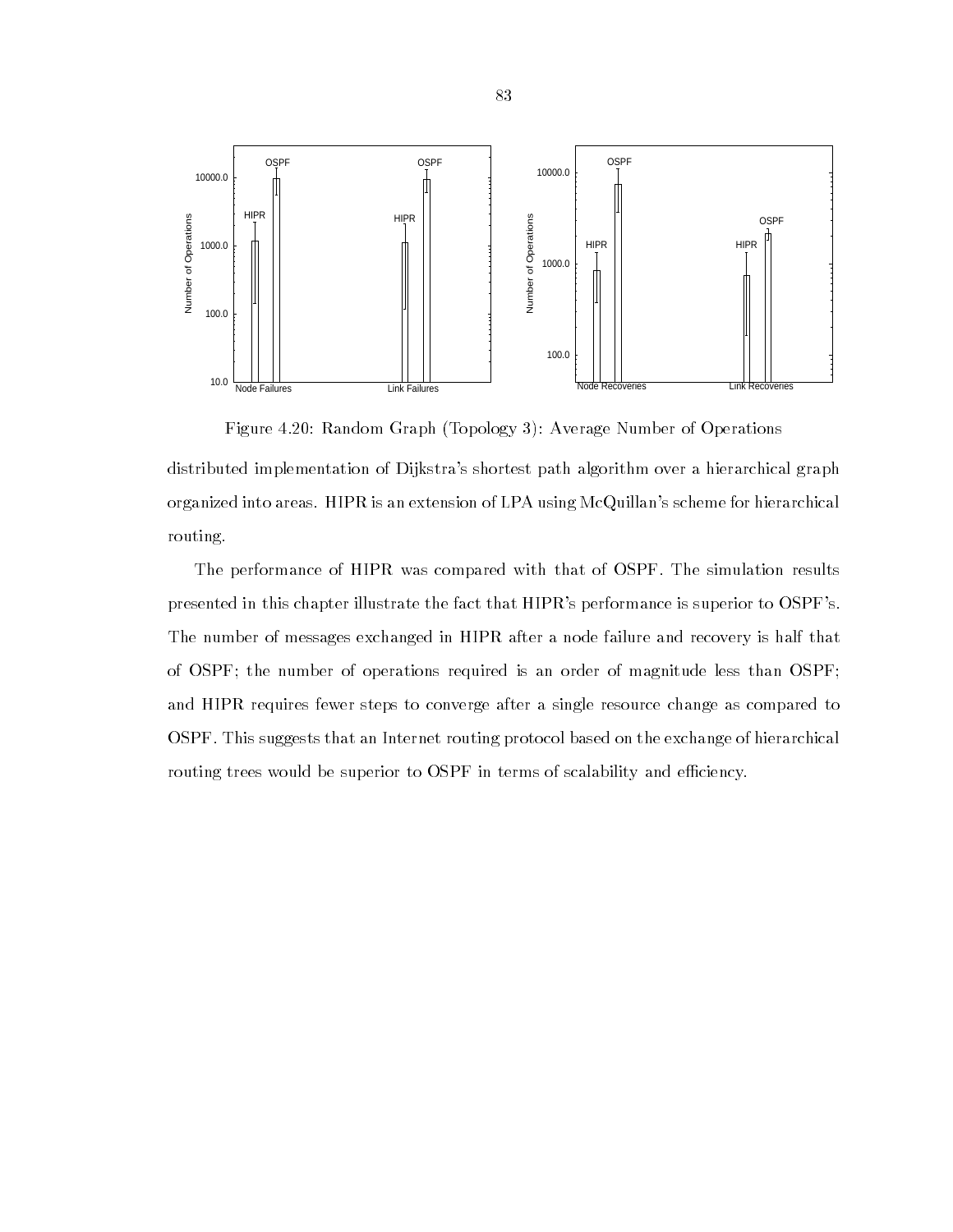# Chapter 5 Routing in Wireless Networks

Today's Internet technology has been extremely successful in linking huge number of computers and users. However, this technology is oriented towards computer interconnection in relatively stable operational environments, which cannot adequately support many of the emerging uses.

Wireless communication is the next step in the evolution of data networking. Wireless networks have the potential to replace the conventional wired networks where cabling proves impractical. This technology is intended to provide pervasive communication services to individuals regardless of their location. In a wireless data-network, workstations are networked using radio transmissions to accommodate mobility requirements. This requires efficient information exchange among the mobile nodes/routers. In this chapter we present an efficient routing protocol for wireless packet radio networks, which takes into account the requirements of a wireless data network. This protocol, which we call Wireless Routing Protocol (WRP), is based on path-finding algorithm (PFA) described in Chapter 3.

Routing protocols used in multihop packet-radio networks implemented in the past [Bea89, Bey90, LNT87] are based on shortest-path routing algorithms that have been typically based on the distributed Bellman-Ford algorithm (DBF) [BG92]. According to DBF, a routing node knows the length of the shortest path from each neighbor to every network destination and this information is used to compute the shortest path and the successor in the path to each destination. An update message contains a vector of one or more entries, each of which specifies as a minimum, the distance to a given destination. A major performance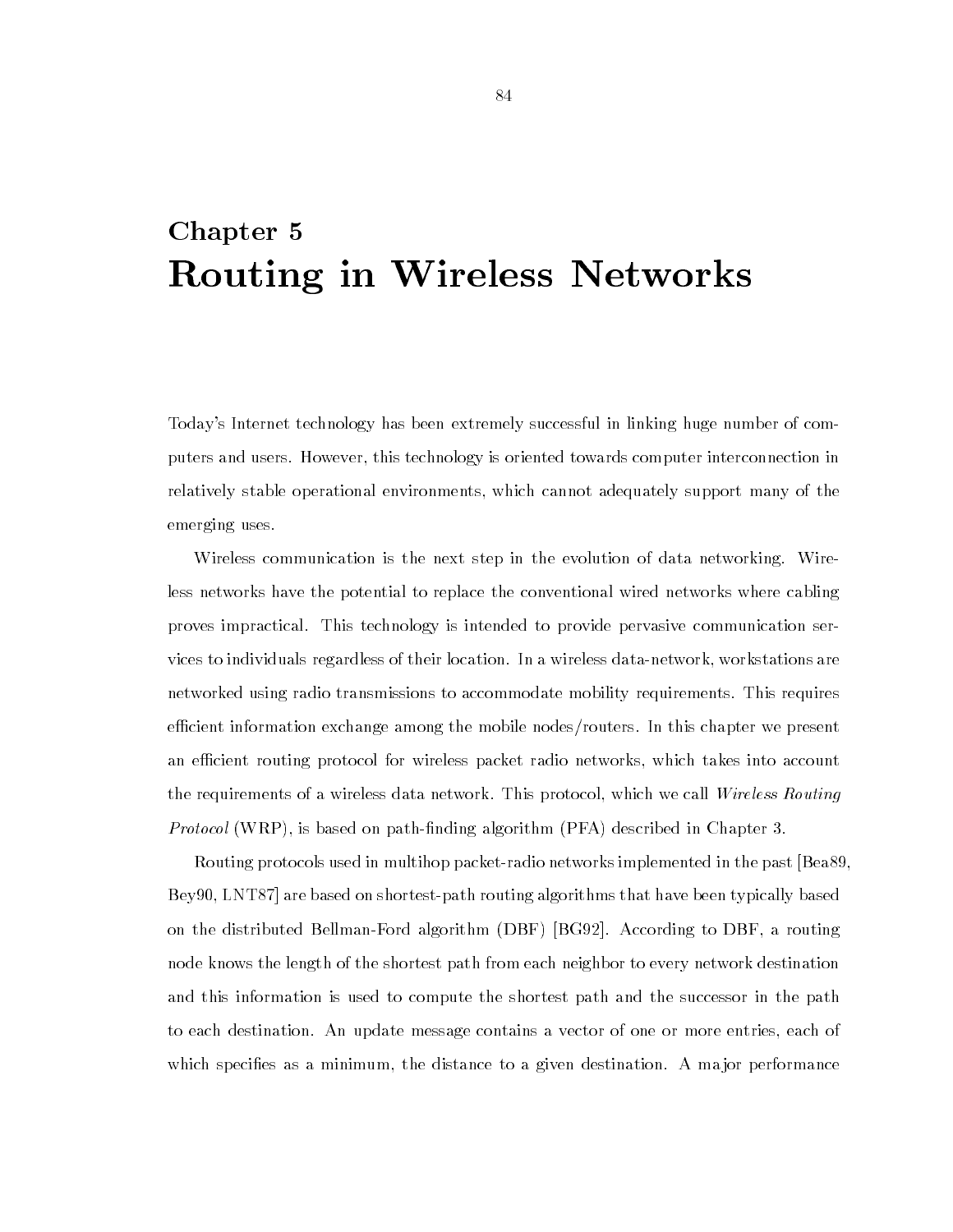problem with DBF is that it takes a very long time to update the routing tables of network nodes after network partitions, node failures, or increase in network congestion as it has no inherent mechanism to determine when a network node should stop incrementing its distance to a given destination (counting-to-infinity problem).

As mentioned earlier in Chapter 2, counting-to-infinity problem can be overcome in three ways in the existing Internet routing protocols. However, there are significant differences between wireless networks and wired internets in which Internet routing protocols are used. A wired Internet has relatively high bandwidth and topology that changes infrequently; in contrast, wireless networks have mobile nodes and have limited bandwidth for network control. Accordingly, flooding, multihop internodal synchronization and the specification of complete path information would incur too much overhead in a multihop packet radio network with a dynamic topology. On the other hand, the routing protocols based on DBF or modications of DBF would take a long time to converge and the frequent topology changes in a wireless network with mobile nodes make the looping problem of DBF unacceptable. Therefore, there is a need for a new routing protocol, which is devoid of all these drawbacks.

In the recent past, a number of efforts have been made to address the limitation of DBF and topology broadcast in mobile wireless networks. One such effort is the DSDV protocol [PB94]. In this protocol, each mobile host, which is a specialized router, periodically advertises its view of the interconnection topology to other mobile hosts within the network to maintain an up to date network state information. Unfortunately, in DSDV a node has to wait until it receives the next update message originating from the destination in order to update its distance-table entry for that destination. This implicit destination-centered synchronization suffers from the same latency problems as DUAL (and similar algorithms based on explicit synchronization). DSDV uses both periodic and triggered updates for updating routing information; also, DSDV floods the sequence numbers originated by each destination, which could cause excessive communication overhead.

A distributed routing algorithm for mobile wireless networks based on diffusing computations has been proposed by Corson and Ephremides [CE95]. This protocol relies on the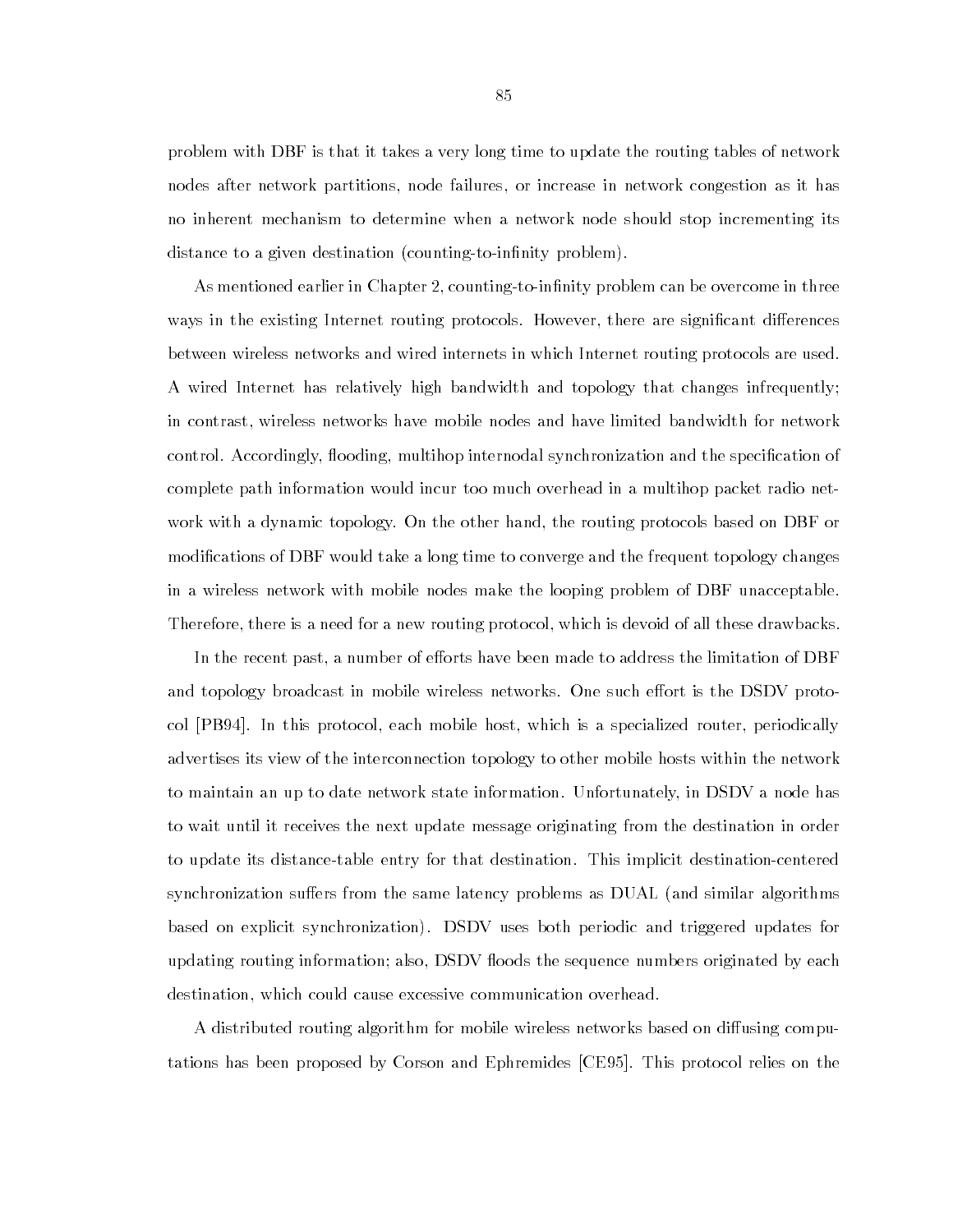exchange of short control packets forming a *query-reply* process. It also has the ability to maintain multiple paths to a given destination. This is a destination-oriented protocol in which separate versions of the algorithm run independently for each destination. Routing is source-initiated, which means that routes are maintained by those sources that actually desire routes. Even though this algorithm provides multiple paths to a destination, because of the query-based synchronization approach to achieve loop-free paths, the communication complexity could be high.

Path-finding algorithms are an attractive approach for wireless networks, because they eliminate counting-to-infinity problem. As seen in Chapter 3, they converge faster than the state of the art routing algorithms. In the remaining of this chapter we describe a wireless routing protocol (WRP) based on PFA illustrating the key aspects of the protocol's operation and present some performance results.

#### $5.1$ 5.1 Wireless Routing Protocol

## 5.1.1 Overview

WRP is designed to run on top of the medium-access control protocol of a wireless network. Update messages may be lost or corrupted due to changes in radio connectivity or jamming. Reliable transmission of update messages is implemented by means of retransmissions. After receiving an update message free of errors, a node is required to send a positive acknowledgment (ACK) indicating that it has a good radio connectivity and has processed the update message. Because of the broadcast nature of the radio channel, a node can send a single update message to inform all its neighbors about changes in its routing table; however, each such neighbor sends an ACK to only the originator node.

In addition to ACKs, the connectivity can also be ascertained with the receipt of any message from a neighbor (which need not be an update message). To ensure that connectivity with a neighbor still exists when there are no recent transmissions of routing table updates or ACKs, periodic update messages without any routing table changes (null update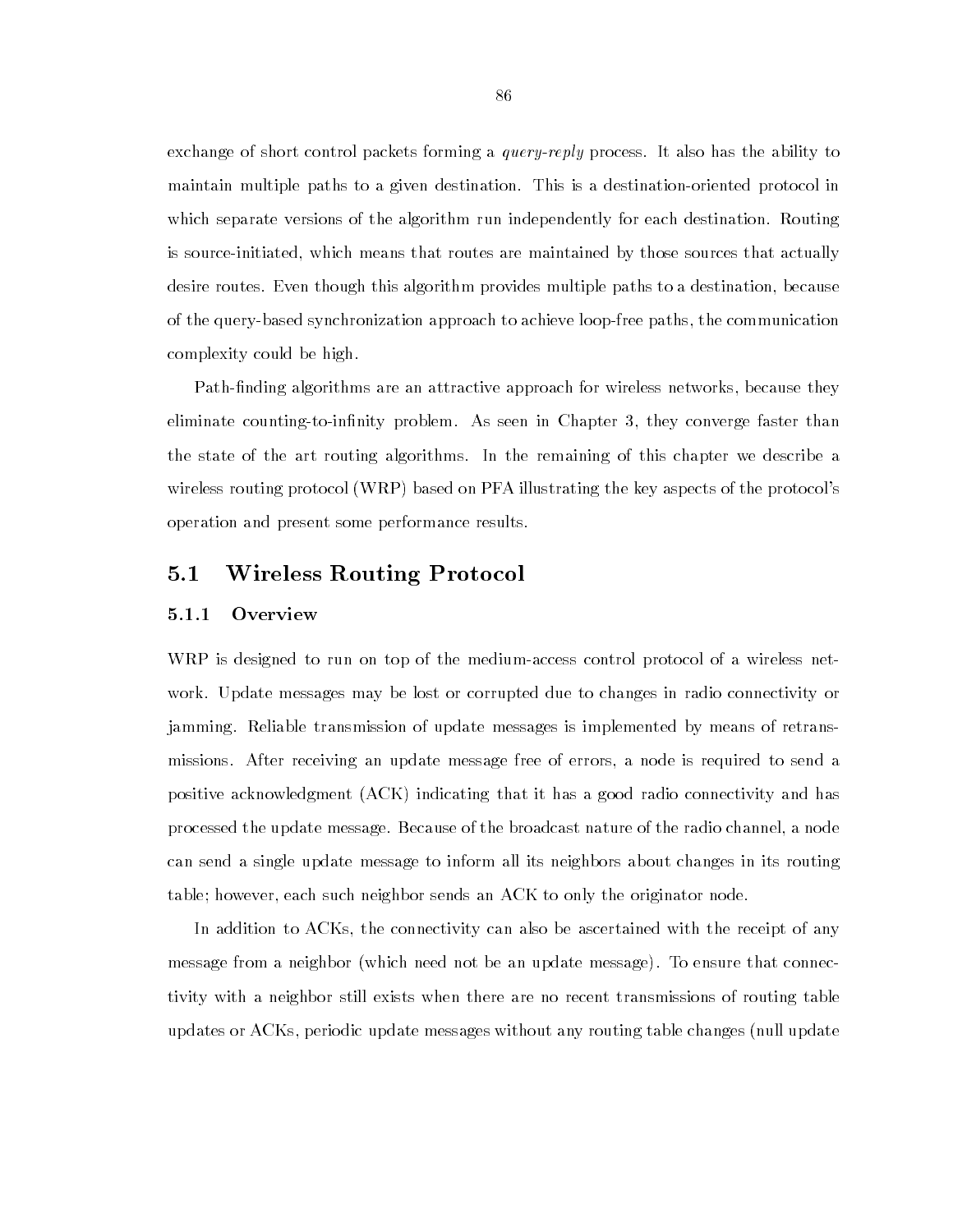messages) are sent to the neighbors. These messages are also known as *Hello* messages. The time interval between two such null update messages is the *HelloInterval*.

If a node does not receive any message from a neighbor for a specified amount of time (e.g., three or four times the HelloInterval known as the *RouterDeadInterval*), the node will assume that connectivity with that neighbor is lost.

## 5.1.2 Information Maintained at Each Node

For the purpose of routing, each node maintains a *distance table*, a *routing table*, a *link-cost* table and a message retransmission list.

The distance table of node i is a matrix containing, for each destination j and each neighbor of  $i$  (say  $\kappa$ ), the distance to  $j$  ( $D_{ik}$ ) and the predecessor ( $p_{ik}$ ) reported by  $\kappa$ .

The routing table of a node i is a vector with an entry for each known destination j which specifies:

- The destination identier (j)
- The distance to the destination  $(D_i^i)$
- The predecessor of the chosen shortest path to  $j$   $(p_i^i)$
- The successor of the chosen shortest path to  $j$  ( $s_j$ )
- $\bullet$  A marker  $(t a g_i^i)$  used to update the routing table entries; it specifies whether the entry corresponds to a simple path  $(\iota u g) = \text{correct}$ , a loop  $(\iota u g) = \text{error}$  or a destination that has not been marked  $(\iota a g_j = \text{null}).$

The link-cost table of node i lists the cost of relaying information through each neighbor k, and the number of periodic update periods that have elapsed since node i received any error-free messages from k.

The cost of a failed link is considered to be infinity. The way in which costs are assigned to links is beyond the scope of this specication. As an example, the cost of a link could simply be 1 reflecting the hop count, or the addition of the latency over the link plus some constant bias. The cost of the link from  $i$  to  $\kappa^-(i,\kappa)$  is denoted by  $i_{\vec{k}}.$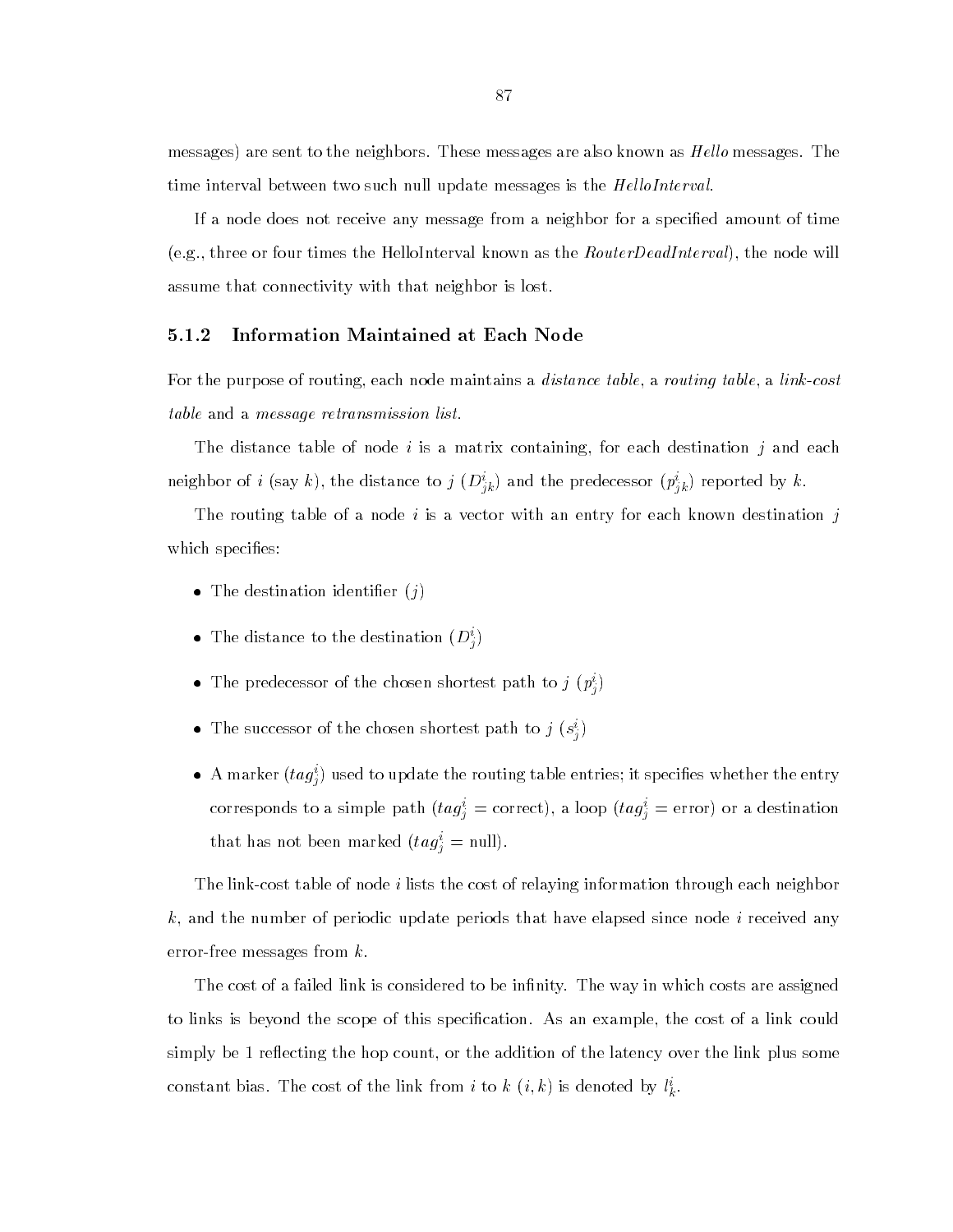```
when router i initializes itself
do begin
         set a link state table with costs of adjacent links; N \leftarrow i; N_i \leftarrow x \mid l_x^* < \infty;<br>for each (x \in N_i)do begin N_i \leftarrow N \cup x_i tag\frac{i}{x} \leftarrow null_is_x^* \leftarrow null; p_x^* \leftarrow null; D_x^* \leftarrow \infty<br>end
          D_i^* \leftarrow 0; s_i^* \leftarrow null; p_i^* \leftarrow null; tag_i^* \leftarrow correctfor each j \in N call \text{Init2}(x, j)for each (n \in N_i) do add (0, i, 0, i) to LIST_i(n)<br>x \leftarrow retransmission time; y \leftarrow hello count;
         z \leftarrow retransmission count;
         call Send
Procedure Init2(x, j)begin<br>
D_{jx}^{i} \leftarrow \infty; p_{jx}^{i} \leftarrow null; s_{jx}^{i} \leftarrow null; seqno_{jx}^{i} \leftarrow 0<br>
end
Procedure Send
begin
          for each (n\in N_i) do begin
            if \tilde(LIST_i(n) is not empty)<br>then send messages with LIST_i(n) to n
          empty LIST_i(n)end
when router i receives a message on link (i, k)begin
          if (k \notin N_i) do
           \vec{N}_i \leftarrow N_i \cup k_i\leftarrow cost of new link;
             i\mathbf{f} (k \notin N) begin
                 N \leftarrow N \cup k; \, tag_k^i \leftarrow null;D_k^i \leftarrow \infty; \; p_k^i \leftarrow null; \; s_k^i \leftarrow null;<br>for each x \in N_i do call Init2(x, k)for each \left(\imath,\kappa,\imath_{k}\right) do \left(\varepsilon\right)send update(0, \kappa , \overline{\nu}_k , \overline{p}_k )
                                                             ) reset HelloTimer;<br>for each entry (u_{j}^{k},j,RD_{j}^{k},rp_{j}^{k}) | i \neq jif (j \notin N)<br>then begin<br>if (RD_j^k = \infty) then delete entry
                      N \leftarrow N \cup j;<br>for each entry x \in N_i call \text{Init2}(x, j)\int tag^i_{\hat{j}} \leftarrow null; call DTend
                  else begin
                 tag\text{end}<sub>j</sub> \leftarrow null;
           for each entry (u_{\hat{j}}^{\kappa},j,RD_{\hat{j}}^{\kappa},rp_{\hat{j}}^{\kappa}) left |i\neq jdo case of u_i^k0: call \textbf{Update}(j, k)1: call \mathbf{ACK}(j,k)
```
end call Send

Procedure Create RList(seqno)  $b = \text{sgn} \epsilon + \text{sgn} \epsilon + 1$ ;  $N \text{e} \text{g} \text{h} \text{b} \text{or} \text{S} \text{e} \text{t} \leftarrow N_i$  $bithmap[] \leftarrow 0; Returns missionTimer \leftarrow x$ add updates to RList Procedure Delete\_RList(seqno) set bitmap[seqno]  $\leftarrow$  1; delete  $\leftarrow$  1 for all  $n \in N_i$  begin if  $(bitmap[seqno] = 0)$  delete  $\leftarrow 0$ ;<br>end if (*delete* = 1) delete RList[seqno] end Procedure Update RList(seqno) begin reset RetransmissionTimer send update RList[seqno]; end Procedure Clean RList (seqno) for all entries in  $RList$ delete RList[seqno]; end Procedure Connectivity when HelloTimer expires<br>begin  $\overrightarrow{H}$ elloCount $[k] \leftarrow$  HelloCount $[k] + 1$ ;  $r$  reset HelloTimer;  $N_i \leftarrow N_i - k$ <br>call Delete RList(k)  $l_k^i \leftarrow \infty$  $tag_{k}^{i} \leftarrow null$ delete column for  $k$  in distance table update routing table end<br>end Procedure TimeOut $(i, k)$ when RetransmissionTimer expires  $\begin{array}{l} \texttt{begin} \\ \texttt{RetransmissionCounter} \leftarrow \texttt{RetransmissionCounter - 1}; \\ \texttt{if (RetransmissionCounter < z)} \end{array} \end{array}$ call  $$  $N_i \leftarrow N_i - k$ <br>call Delete RList(k)  $l_k^i \leftarrow \infty$ tag $_k^* \leftarrow n$ ull delete column for  $k$  in distance table update routing table end Procedure DT when distance table update has to be done  $D^i_{jk} \leftarrow l^i_k + D^k_j; p^i_{jk} \leftarrow p^k_j;$  $\mathcal{L} = \mathcal{L}$  for all neighbors because by a set of  $\mathcal{L}$ do begin if k is in the path from i to j in the distance table through neighbor b then  $D_{jb}^* \leftarrow D_{kb}^* + D_j^* : p_{jb}^* \leftarrow p_j^*$ end end

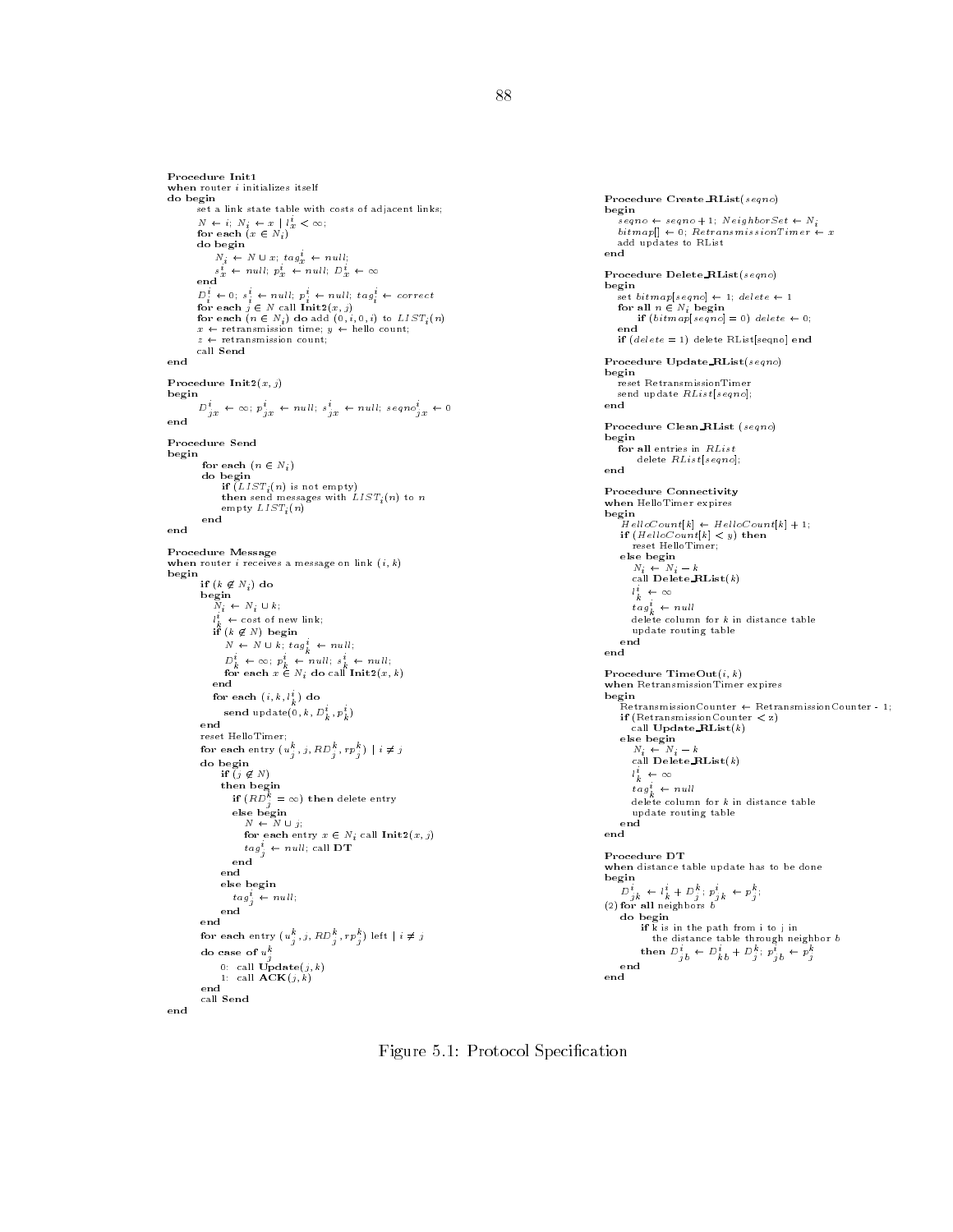```
Procedure ACK(n)Procedure RT Update when router i receives an ACK on link (i, k)when routing table has to be updated
begin \text{call Delete\_RList}(n):
                                                                                                          find minimum of the distance entries DT_{min}RetransmissionCounter \leftarrow z;
                                                                                                               if \sum_{j}^{i} s_j^i = D T_{min} then n s \leftarrow s_jend
                                                                                                              else n s \leftarrow b \mid \{b \in N_i \text{ and } D_{jb}^t = DT_{min}\};Procedure \mathbf{Update}(i, k)when router i receives an update on link (i, k)x \leftarrow j;
begin
                                                                                                              while (D_x^i n_s = Min\{D_{xb}^i \forall b \in N_i\}send ACK to neighbor k and D_{xn_s}^t < \infty and tag_x^t = nullRetransmissionCounter \leftarrow z;
                                                                                                              do x_{\scriptscriptstyle\parallel} \leftarrow p_{x \hspace{0.2cm} n \hspace{0.2cm} s}^i ;
         RetransmissionTimer \leftarrow x;(0) begin \text{update}=0;
                                                                                                              if (p_{x \, n s}^i = i \text{ or } tag_x^i = \text{ correct})then tag_{i}^{i} \leftarrow correct else tag_{i}^{i} \leftarrow error
                RT EMP^i \leftarrow \phi;
                                                                                                              if (tag_i^i = \text{correct}) then begin
                DTEMP^{i,b} \leftarrow \phi for all neighbors b
                                                                                                                if (D_j^i \neq DT_{min} or p_j^i \neq p_{j \ n s}^i) then begin
(1) for each triplet (j, D_j^n, p_j^n) in V^{n+1}, j \neq i do
                                                                                                                    \mathit{seqno} \leftarrow \mathit{seqno} + 1;call procedure DT
                                                                                                                    add (0, j, DT_{min}, p_{j+ns}^t, seqno) to LIST_i(x) \quad \forall x \in N_i;
if there are b and j such that
                                                                                                                    call Clean RList(seqno)
                                                                                                                    call Create RList(seqno) (\nu_{j\bar{b}} < \nu_j) or ((\nu_{j\bar{b}} > \nu_j) and (\bar{b} = s_j))then call \overrightarrow{RT\_Update}\frac{D_j^i}{\text{end}} \leftarrow DT_{min}; \ p_j^i \leftarrow p_{j \; ns}^i; \ s_j^i \leftarrow ns(4) begin if (RTEMP^i \neq \phi) then
                     for each neighbor b do begin
                                                                                                               else begin
                                                                                                                if(D_s^i < \infty) then begin
                          for each triplet t = (j, D_j, p_j) in R1 EMPseqno \leftarrow seqno + 1;<br>add (0, j, \infty, \text{null}, seqno) to LIST_i(x) \quad \forall x \in N_i;if b is not in the path from i to j<br>then DTEMP^{i,b} \leftarrow DTEMP^{i,b} \cup t;
                                                                                                                  call Clean RList(seqno) call Create RList(seqno) end send DTEMP^{i,b} to neighbor b;
                                                                                                                D_j^i \leftarrow \infty; \ p_j^i \leftarrow \text{null}; \ s_j^i \leftarrow \text{null}end
                                                                                                          end<br>end
end
```
Figure 5.2: Protocol Specification (Cont..)

The message retransmission list (MRL) species one or more retransmission entries, where the  $m^{th}$  entry consists of the following:

- The sequence number of an update message
- A retransmission counter that is decremented every time node i retransmits an update message
- A 
ag indicating whether node i has received an ACK from neighbor k to the update message sent to  $k$  (present in the retransmission entry)
- The list of updates sent in the update message

The above information permits node  $i$  to know which updates of an update message (each update message may contain a list of updates) have to be retransmitted when the timer expires and which neighbors should be requested to acknowledge such retransmission. Node i retransmits the list of updates in an update message when the retransmission timer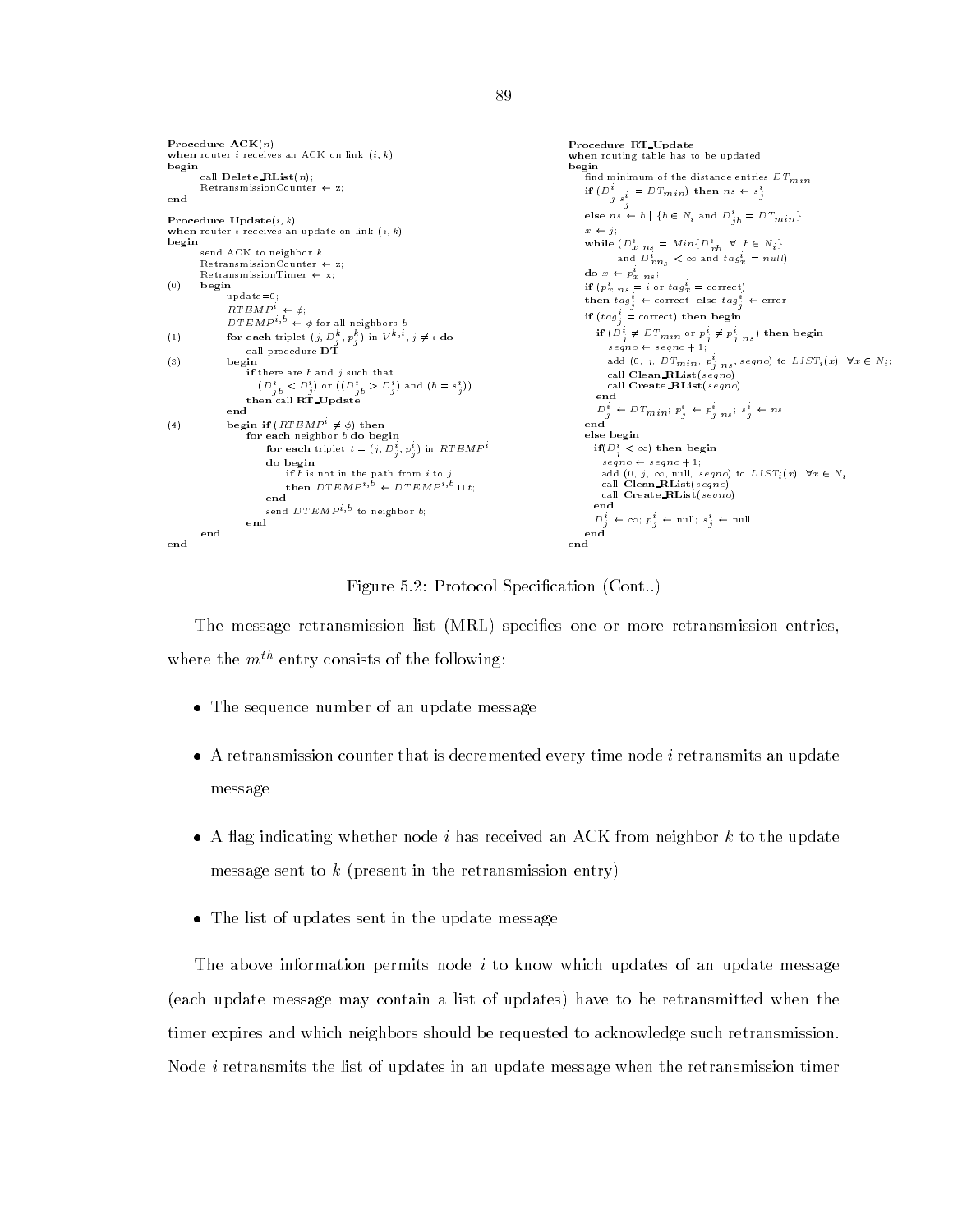of the corresponding entry in the MRL expires. The retransmission counter of a new entry in the MRL is set equal to a small number (e.g., 3 or 4).

## 5.1.3 Information Exchanged among Nodes

In WRP, nodes exchange routing-table update messages (which we call \update messages" for brevity) that propagate only from a node to its neighbors. An update message contains the following information:

- The identier of the sending node.
- A sequence number assigned by the sending node.
- An update list of zero or more updates or ACKs to update messages. An update entry species a destination, a distance to the destination, and a predecessor to the destination. An ACK entry specifies the source and sequence number of the update message being acknowledged.
- A response list of zero or more nodes that should send an ACK to the update message.

In the event that the message space is not large enough to contain all the updates and ACKs that a node wants to report, they are sent in multiple update messages. An example of this event can be the case in which a node identies a new neighbor and sends its entire routing table.

The response list of the update message is used to avoid the situation in which a neighbor is asked to send multiple ACKs to the same update message, simply because some other neighbor of the node sending the update did not acknowledge.

The first transmission of an update message must ask all neighbors to send an  $ACK$ , of course, and this is accomplished by specifying the "all-neighbors address," which consists of all 1's.

When the update message reports no updates, the "empty address" is specified; this address consists of all 0's and instructs the receiving nodes not to send an ACK in return. This type of update message is used as a "hello message" from a node to allow its neighbors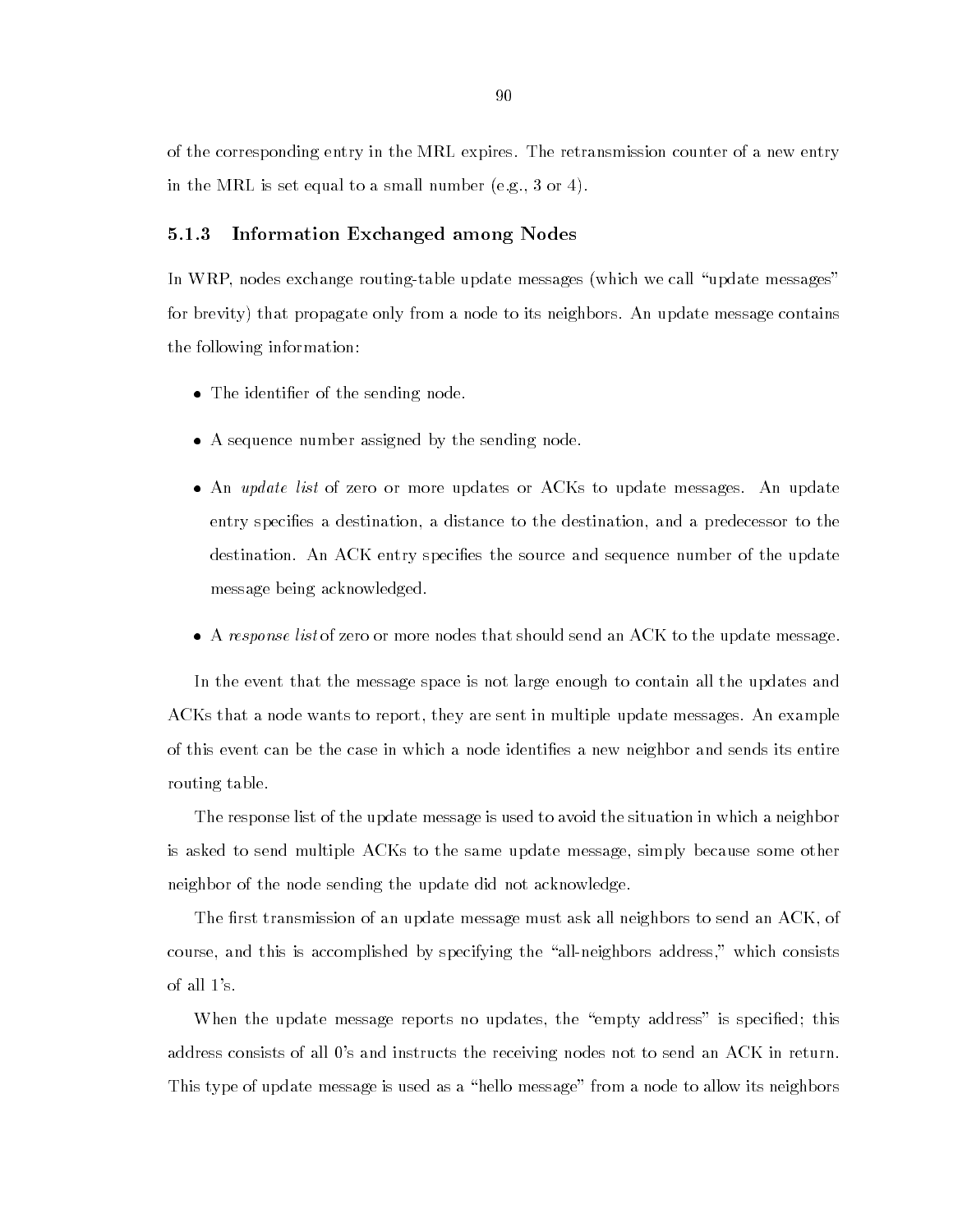to know that they maintain connectivity, even if no user messages or routing-table updates are exchanged.

As we explain subsequently, an ACK entry refers to an entire update message, not an update entry in an update message, in order to conserve bandwidth.

## 5.1.4 Routing-Table Updating

Figures 5.1 and 5.2 specify important procedures of WRP used to update the routing and distance tables.

A node can decide to update its routing table after either receiving an update message from a neighbor, or detecting a change in the status of a link to a neighbor. When a node i receives an update message from its neighbor  $k$ , it processes each update and ACK entry of the update message in order.

In WRP, a node checks the consistency of predecessor information reported by all its neighbors each time it processes an event involving a neighbor  $k$ . i.e., the distance table is updated for all entries referring directly to neighbor  $k$  and all other entries that refer to node k indirectly (k is in the path of a destination). In contrast, all previous path-finding algorithms [CRKGLA89, Hum91, RF91] check the consistency of the predecessor only for the neighbor associated with the input event. This unique feature of WRP accounts for its fast convergence after a single resource failure or recovery as it eliminates more temporary looping situations than previous path-finding algorithms.

**Processing an Update:** To process an update from neighbor k regarding destination j, the distance and the predecessor entries in the distance table are updated. A flag  $(\text{tag})$  is set to specify that this entry in the table has been changed. A unique feature of WRP is that node i also determines if the path to destination j through any of its other neighbors  $\{b \in N_i | b \neq k\}$  includes node k. If the path implied by the predecessor information reported by node b includes node k, then the distance entry of that path is also updated as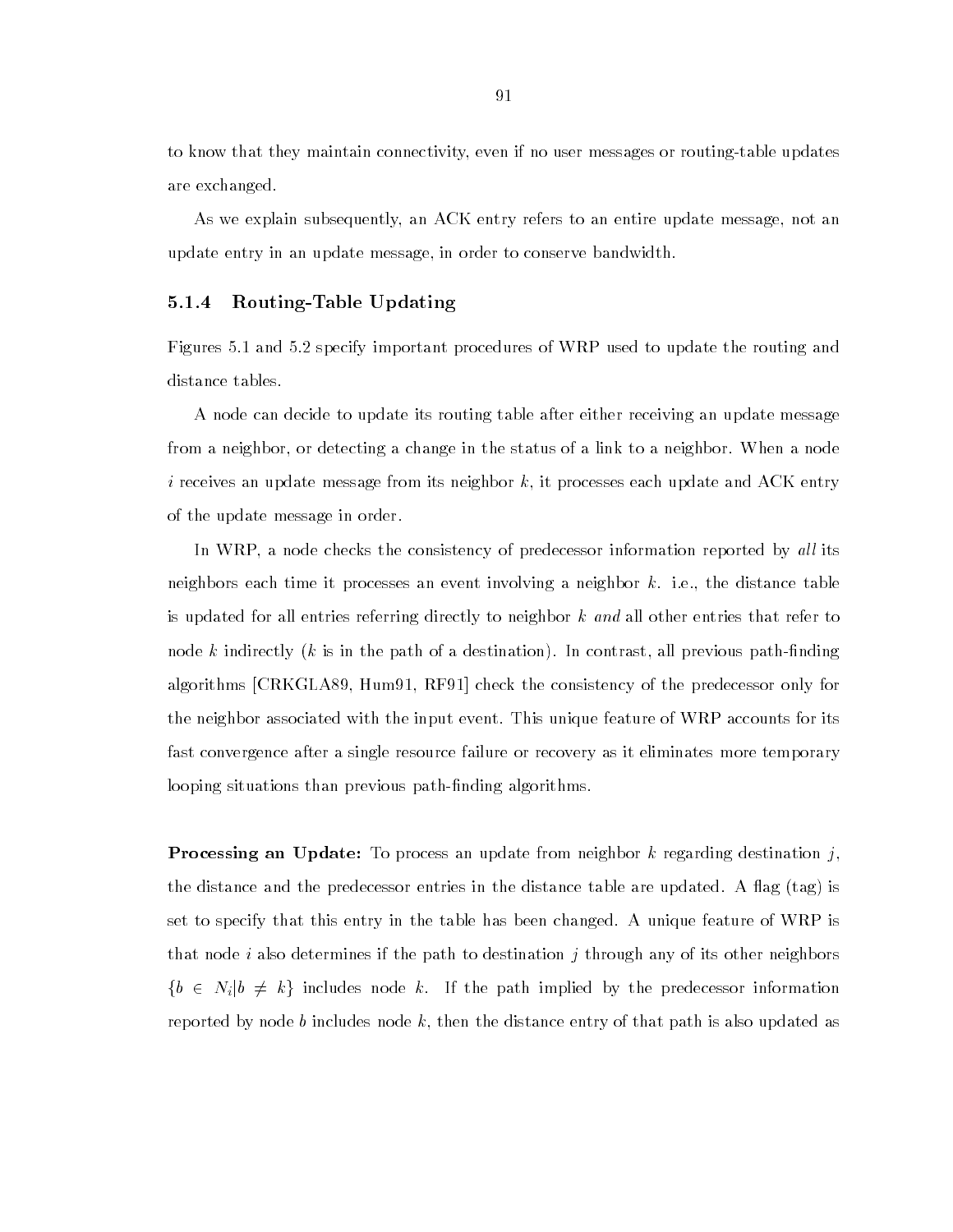$D_{jb}^{\dagger} = D_{kb}^{\dagger} + D_{j}^{\dagger}$  and the predecessor is updated as  $p_{jb}^{\dagger} = p_{j}^{\dagger}$ . Thus, a node can determine whether or not an update received from  $k$  affects its other distance and routing table entries.

To update its distance and predecessor for destination  $j$  (procedure RT\_Update), node i chooses a neighbor p that has reported routing information such that:

- The path from p to j (which is implied by the predecessor information reported by p) does not include node i
- $\bullet$   $D_{ip}^i \leq D_{ix}^i$  for any other neighbor x, and  $D_{yp}^i \leq D_{yx}^i$  for any other neighbor x and for every node  $y$  in the path from  $i$  to  $j$ .

The above means that node i chooses node p as its successor to a destination j if that neighbor appears to offer a smallest-cost loop-free path to  $j$  on all the intermediate nodes in the path to  $j$ .

When node *i* sends an update message, it updates its message retransmission list. For each destination *j* for whom an update is being reported, node *i* sets the ack-required flag for all its neighbors. It also adds an entry in the message-retransmission list containing the sequence number given to the update message, and starts the retransmission timer for that entry.

Sending New and Retransmitted Update Messages: Node *i* sends a new update message after processing updates from its neighbors or detecting a change in the status of the link to a neighbor. Whenever node i sends a new update message, it must

- $\mathbf{A}$
- Delete the updates in the existing entries of MRL for the updates that are included in the new update message
- Initialize the retransmission counter of ther new update messages entry in the MRL to a maximum value.

When the list of updates of a MRL entry is outdated by the transmission of a new update message, node  $i$  erases the old entry from the MRL.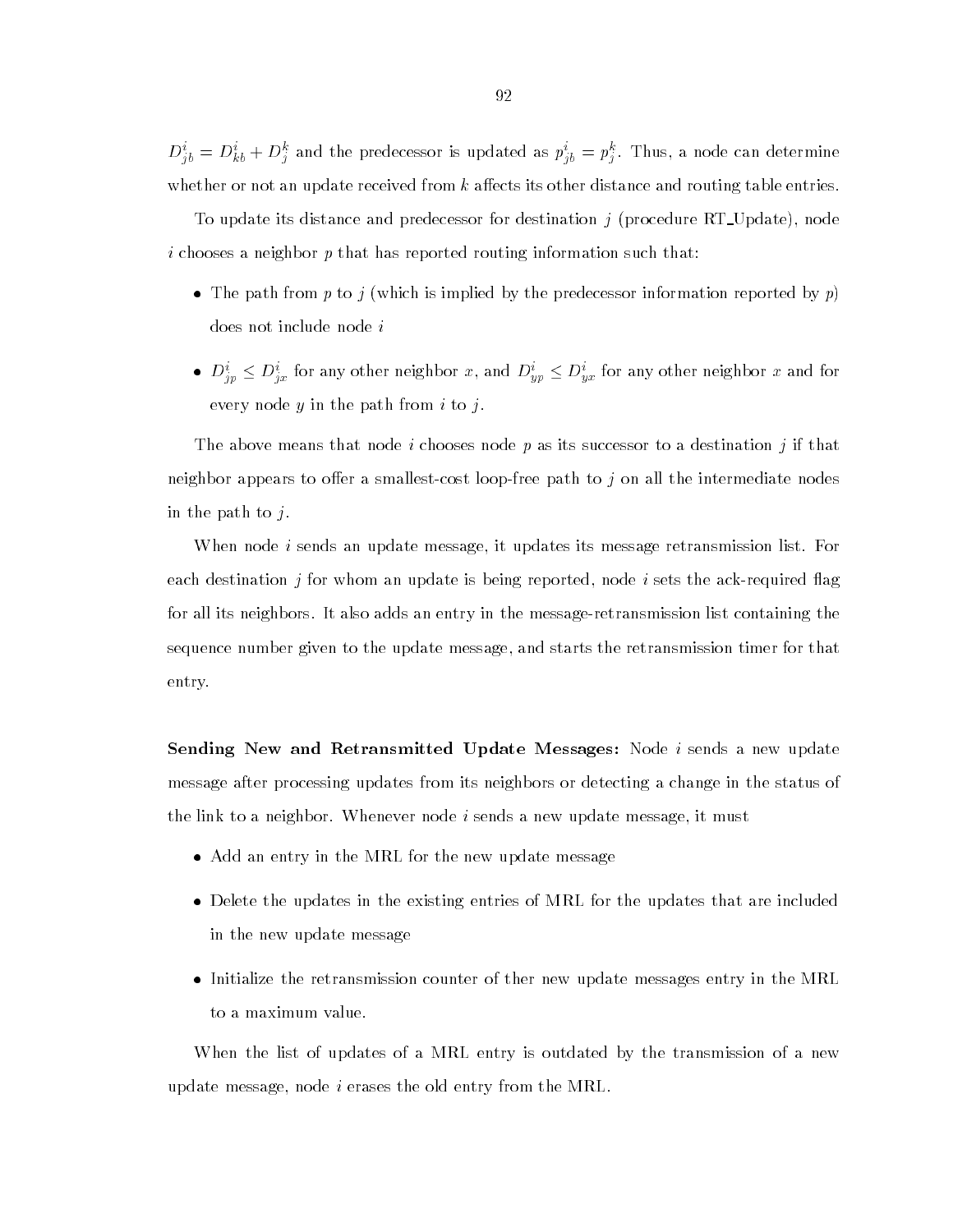When the retransmission timer for a entry  $m$  in the MRL expires, node  $i$  retransmits the update message as an update list containing the list of updates of the retransmission entry, and a response list specifying those neighbors who did not acknowledge the update message earlier (i.e., every neighbor  $\kappa$  for whom  $a_{km} = 1$ ). The retransmission counter of that entry in the MRL is decremented.

Note that, if we do not use the retransmission counter, based on the above retransmission strategy, there is no limit on the number of times node i would retransmit an update message to an existing neighbor. However, as we discuss below, node i stops considering node k as its neighbor after it fails to communicate with it for some finite amount of time.

Retransmission counter limits the number of times an update can be retransmitted to a neighbor. Each time an update is retransmitted, the corresponding retransmission counter is decremented. If an ACK is not received from a neighbor before the retransmission counter becomes zero, then that neighbor is assumed to be no longer existent.

Processing an ACK: An ACK entry in an update message refers to another update message, i.e., it acknowledges all the updates included in the update message bearing the referenced sequence number. Therefore, it is up to the node whose update message is being acknowledged to ascertain which updates are implied by a received ACK.

To process an ACK from neighbor  $k$ , node i scans its MRL for the sequence number matching the sequence number specified in the ACK received. When a match is found, node  $i$  resets the ack-required hag for neighbor  $\kappa;$  if  $a_{pm}^{\phantom{\dag}}=0$  for entry  $m$  and every neighbor  $p$  of node  $i$ ; the retransmission entry is deleted if all entries of the retransmission entry has been acknowledged. This scheme obtains short ACKs at the expense of additional processing.

Node i may receive an ACK for an update message whose retransmission entry has been erased after sending a more recent update message for the same destinations. In that case, node *i* simply ignores the ACK.

Handling Topology and Link-Cost Changes: To ensure that nodes know that they have connectivity even when they do not transmit user messages or routing-table updates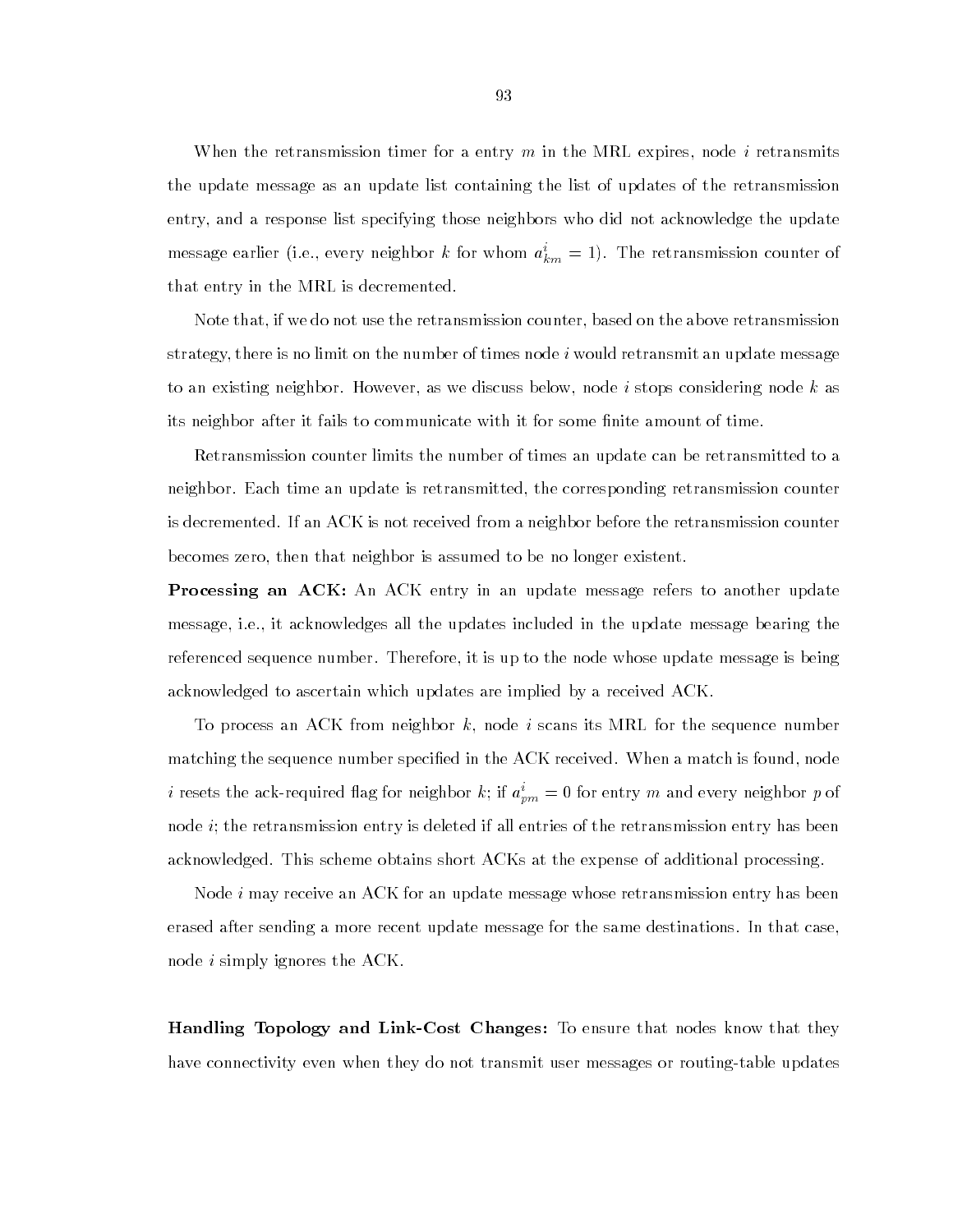for some time, every node must periodically send an update message reporting no changes (hello messages). Acknowledgments are not required for such update messages, and they can be very short (e.g., a byte for control information and a byte for the node identier, since the control information can imply that there is no sequence number, update list, or response list in the message). Alternatively, a node may retransmit an update message if it is not too long. On initialization, a node transmits a hello message.

Given that short periodic update messages are transmitted by every node, the failure of a link to a neighbor is detected by the lack of any user or update messages being received from that neighbor over a period of time equal to a few update-message transmission periods. Similarly, new links and nodes are detected by means of update messages or user messages.

When node *i* receives an update or user message from node k and node k is not listed in its routing table or distance table, it adds the corresponding entry to its distance or routing table for destination  $k$ . An infinite distance to all destinations through node  $k$  is assumed, with the exception of node k itself and those destinations reported in node k's updates, if the message received from  $k$  was an update message. In addition, node i notifies node  $k$  of the information in its routing table. This information can be transmitted in one or multiple update messages that only node  $k$  needs to acknowledge.

When a link fails or a link-cost changes, node i recomputes the distances and predecessors to all affected destinations, and sends to all its neighbors an update message for all destinations whose distance or predecessor have changed.

#### $5.2$ **Correctness of WRP**

In this section, we show that the basic routing algorithm used in WRP is correct. The following assumptions are made on the behavior of links and routers for the working of WRP.

1. Messages are transmitted reliably. A lower-level protocol is responsible for maintaining the status of the link.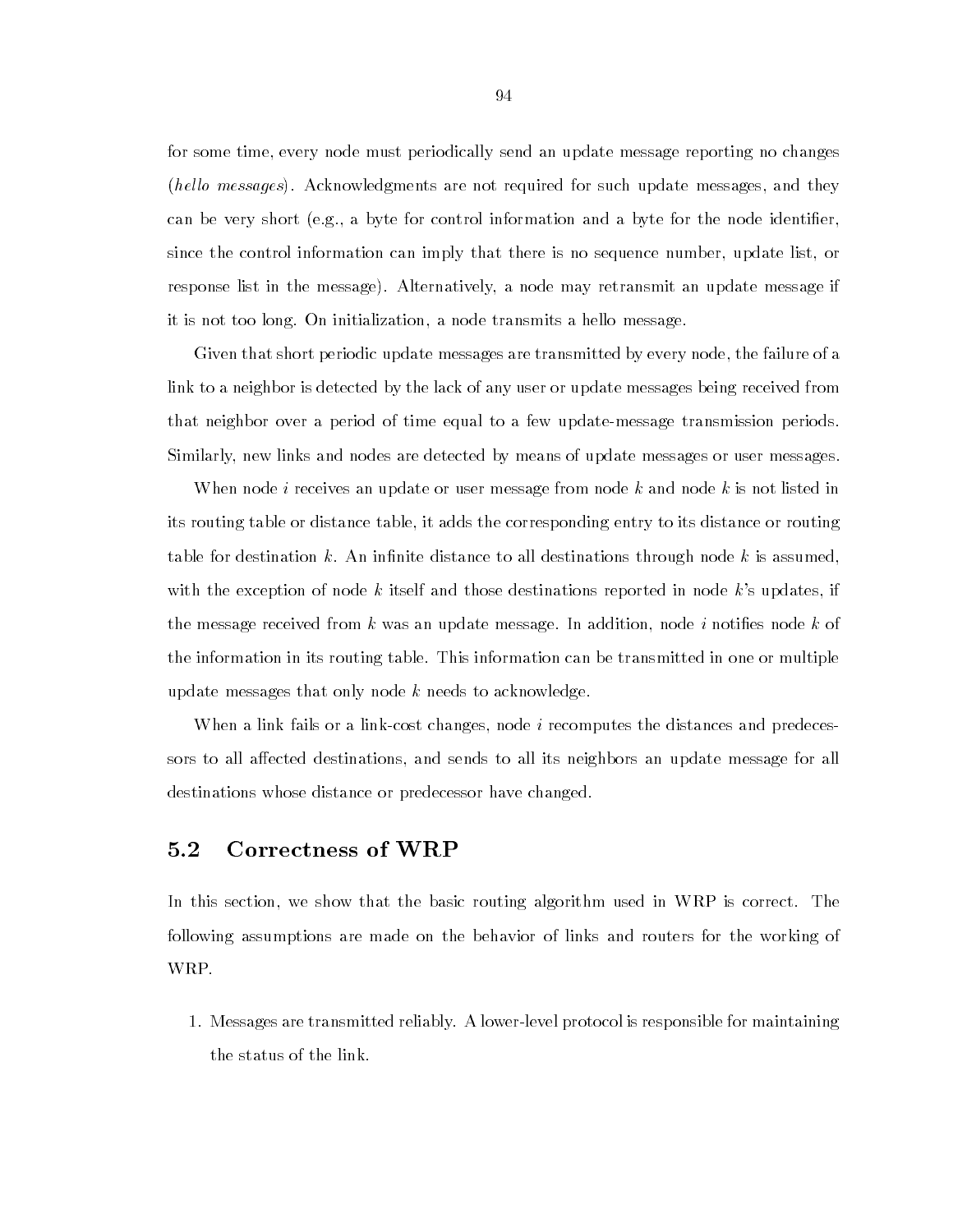- 2. Messages are sent by a router over a link only when the link is perceived as being up.
- 3. A router that is not functional cannot receive or send any messages.
- 4. All routers are initially down.
- 5. Update messages received by a router are processed in the order of their arrival (FIFO).
- 6. Link lengths are always positive and a failed link has an infinite length.
- 7. Time T is defined such that between the time interval 0 and T links and routers go up and down and the cost of the link changes; at time  $T$ , links have the same status at both ends and there are no changes after time  $T$ .

For simplicity, the proof assumes that all update messages sent over an operational link are received correctly. In practice, WRP handles errors by means of retransmissions. In terms of the correctness proof, the effect of retransmissions is that of added delay in the delivery of an update message to a neighbor, and a link fails when a given number of retransmissions have been attempted. In essence, this proof is very much similar to that of the path-nding algorithm (PFA) on which WRP is based is correct. The proof of correctness is given in [MGLA96].

WRP's time complexity is  $O(h)$  in the worst-case, where h is the height of the routing tree. Time complexity is defined as the largest time that can elapse between the moment  $T$ when the last topology change occurs and the moment at which all the routers have final shortest path to all other routers. *Communication complexity* is defined as the maximum number of node identities exchanged (messages) after time T before the final graph is reached.

## 5.3 Simulation Results

We have studied the average-case performance of WRP in a dynamic environment using Drama. The performance of the basic routing algorithm used in WRP has been compared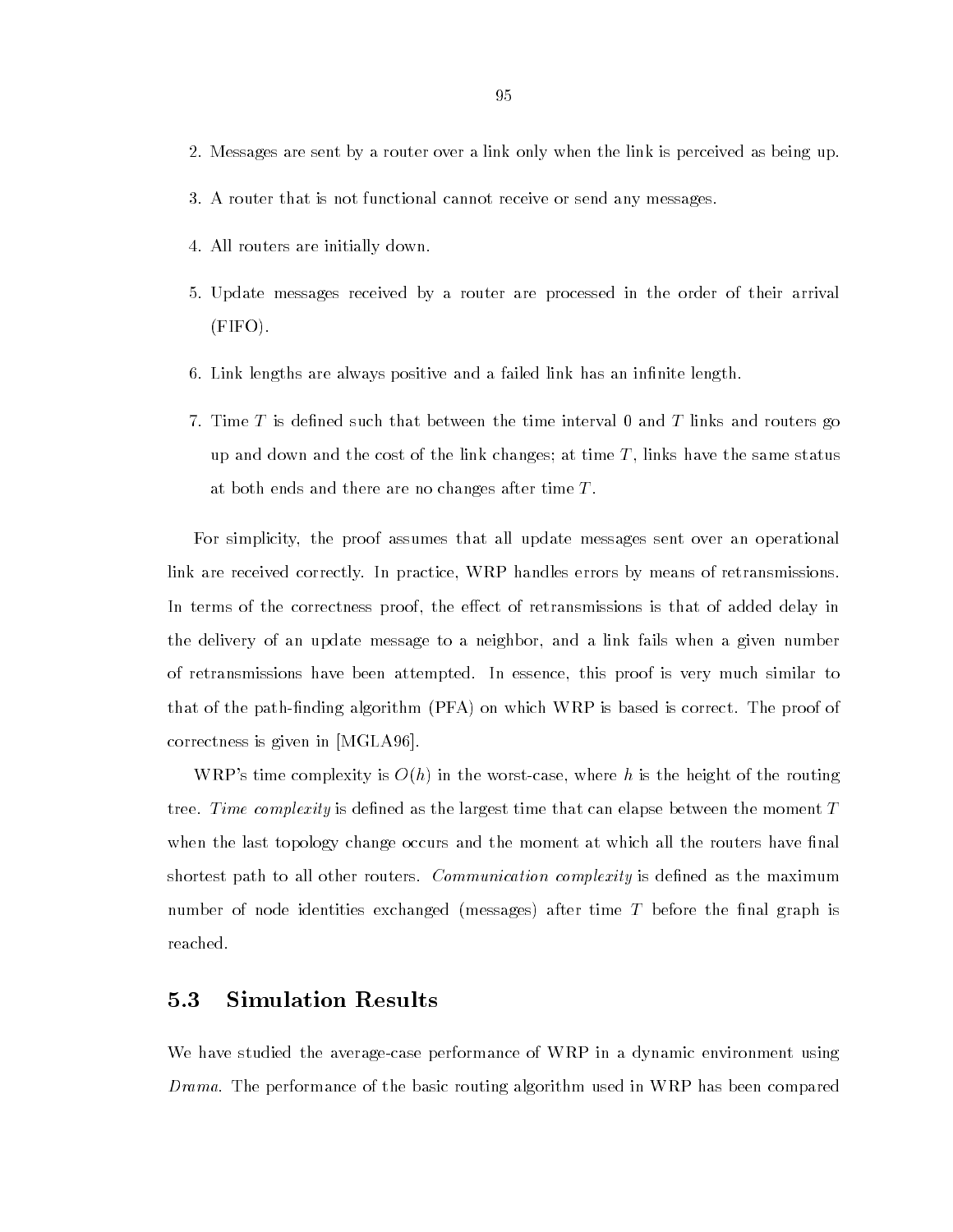with that of DUAL and ILS. In order to simulate mobility, the connectivity of a mobile node is said to be lost when a node does not hear from a mobile node for a certain period of time. The connectivity with a node will be reestablished when a node hears from a mobile node again. Mobility is modeled as an arbitrary set of failures and recoveries of a mobile node at random points in time. All simulations are done assuming unit propagation time and zero packet processing time at each node. If a mobile node fails when the packets are in transit, the packets are assumed to get dropped.

Our goal is to compare the performance of WRP against the performance of routing protocols based on DBF, DUAL, and ILS. To reduce the complexity of the simulation, we have eliminated those features of the protocols that were common to all; these features concern the reliable transmission of updates over unreliable links, and the identication of neighbors. Accordingly, our simulation assumed that, for any of the protocols simulated, any update message sent over an operational link is received correctly, and that a node always receives enough user messages to know that it continues to have connectivity with a neighbor. According to these assumptions, there is no need to account for acknowledgments, retransmissions of updates, or periodic transmissions of update messages.

However, our intent in running the simulations was to obtain insight on the comparative overhead of different protocols that necessarily require the transmission of acknowledgments to update messages. We approached this problem in the following manner: In a wireless packet radio network, the same update messages sent by a node is received by all its neighbors, i.e., each update message is broadcast to a node's neighbors. However, to guarantee the reliable transmission of updates, each neighbor must send an acknowledgment to the sender of the update. Therefore, under the assumption that no errors or collisions occur in the network channel, counting the number of acknowledgments received for a single update broadcast to all neighbors is much the same as counting the number of updates sent by a node to its neighbors on a point-to-point basis and with no acknowledgments—the two counts differ only by one. Accordingly, we simulated the routing protocols' operation in a wireless network using the same point-to-point links typical of wireline networks. The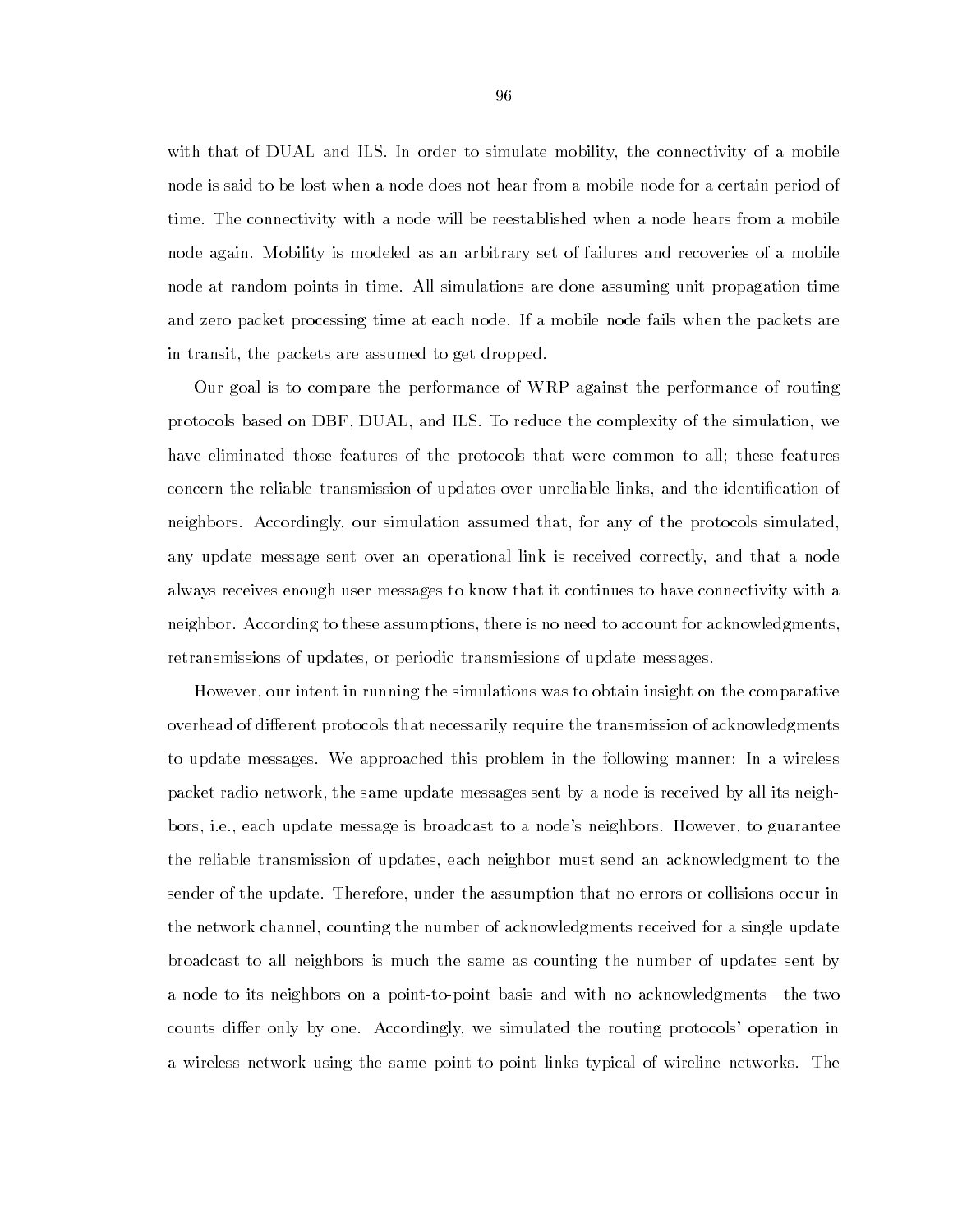message count obtained from the simulation runs is not the exact number of updates and acknowledgments sent by each protocol, but accurately reflects the relative differences among protocols.

The resulting simplified version of WRP we simulated is simply the path finding algorithm (PFA), and is the same basic algorithm first described in [MGLA94]. Similarly, ILS. DBF, and DUAL correspond to the ideal case of the best protocols that could be designed based on these algorithms.

The simulations were run on several network topologies such as Los-Nettos, Nsfnet and Arpanet. We chose these topologies to compare the performance of routing algorithms for well-known cases given that we cannot sample a large enough number of networks to make statistically justiable statements about how an algorithm scales with network parameters. The Los-Nettos topology has 11 nodes, a diameter of 4 hops, and each node has at most four neighbors. The Nsfnet topology has 13 nodes, a diameter of 4 hops, and each node has at most 4 neighbors. The Arpanet topology has 57 nodes, a diameter of 8 hops, and each node has a maximum of four neighbors.

For the routing algorithms under consideration, there is only one shortest path between a source and a destination pair and we do not consider null paths from a node to itself. Data are collected for a large number of topology changes to determine statistical distribution. The statistics has been collected after each failure and recovery of a link. To obtain the average figures, we make each link (or node) in the network fail and count the number of steps and messages required for each algorithm to converge. Then the same link (node) is made to recover and the process is repeated. The average is taken over all failures and recoveries. Again, this message count is not exact, but the relative difference from one protocol to another is accurate.

# 5.3.1 Dynamics with Mobile Nodes

We modeled mobility in the simulation by making the links fail and come back up arbitrarily at random times. The network is assumed to be fully connected with potential links. At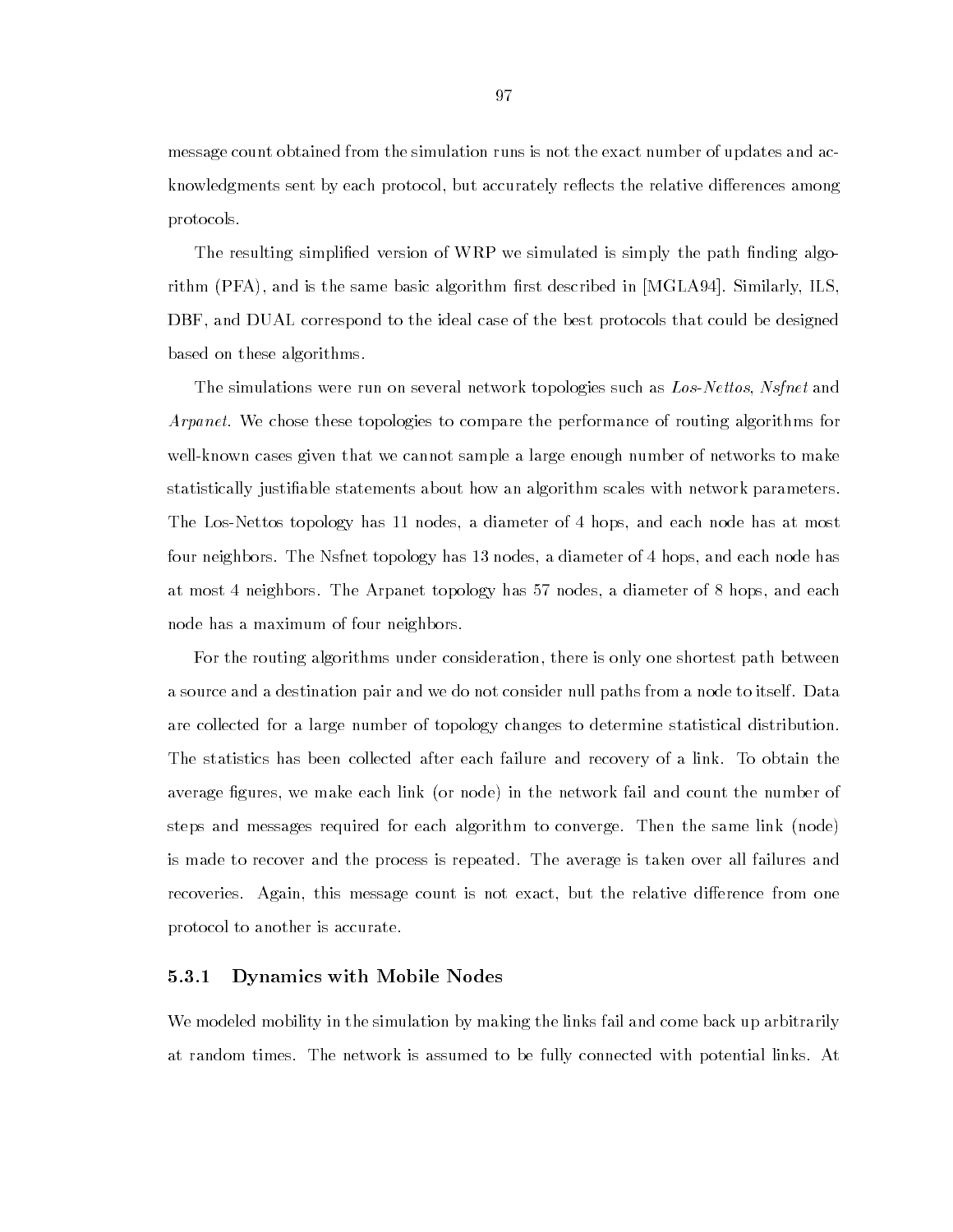startup, the topology is initialized to some well known topology, such as Los-Nettos, Nsfnet or *Arpanet*. After initialization, to simulate the movement of a node, a node is assumed to have failed at its previous location and reappear in its new location. Node failure is simulated as all the links associated with that node going down at the same time. The gradual movement of a node from one location to another is simulated by means of link failures and additions. When a link fails, it can be assumed that a node is no longer in the neighborhood of its previous neighbor. The addition of a new link is viewed as a movement of a node wherein, a node reappears in the new neighborhood.

The links are chosen at random from the set of all the existing links in the fully connected network. Selecting any particular link is equally likely. The probability of a link failing or recovering is also equally likely. We also have imposed an additional condition in our simulations that a node at any given time cannot have more than x neighbors. Here,  $x$ indicates the degree of the node. This condition is imposed in order to make sure that all the links pertaining to one node alone will not be active. This helps in simulating the mobility more closely. This, of course, is only an approximation of the more gradual topology changes that would be experienced in a real mobile network.

The average number of messages and the average message length for each of these algorithms are obtained by varying the interarrival time between two events (Figures 5.3– 5.5). An event can be either a link failure or a link recovery. For the purpose of event generation, we consider a fully connected topology and start off with a given initial topology. Since any random link can fail or recover at any time, our model simulates mobility closely.

The above results indicate that the routing algorithm of WRP outperforms all other algorithms which we have simulated, namely, DBF, DUAL and ILS. We were not able to simulate ILS for the Arpanet topology due to limited resources. The statistics about the average number of messages and the average message length have been collected for all the above mentioned topologies for all the four algorithms by varying the interarrival time between events (failures and recoveries).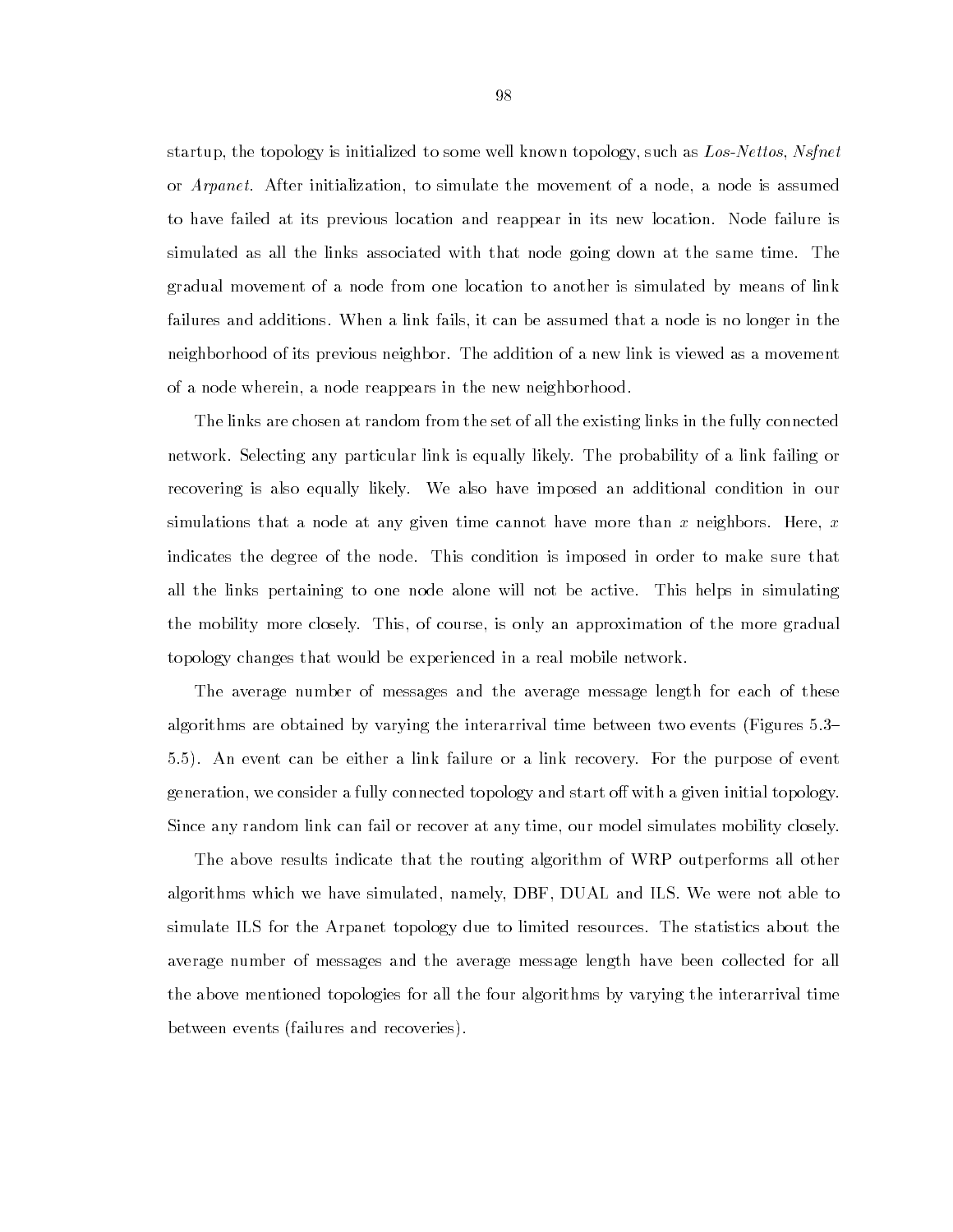

Figure 5.5: ARPANET

In all cases, the average number of messages for DBF and DUAL are more than that of WRP. This results from DBF's counting-to-infinity problem and DUAL's use of an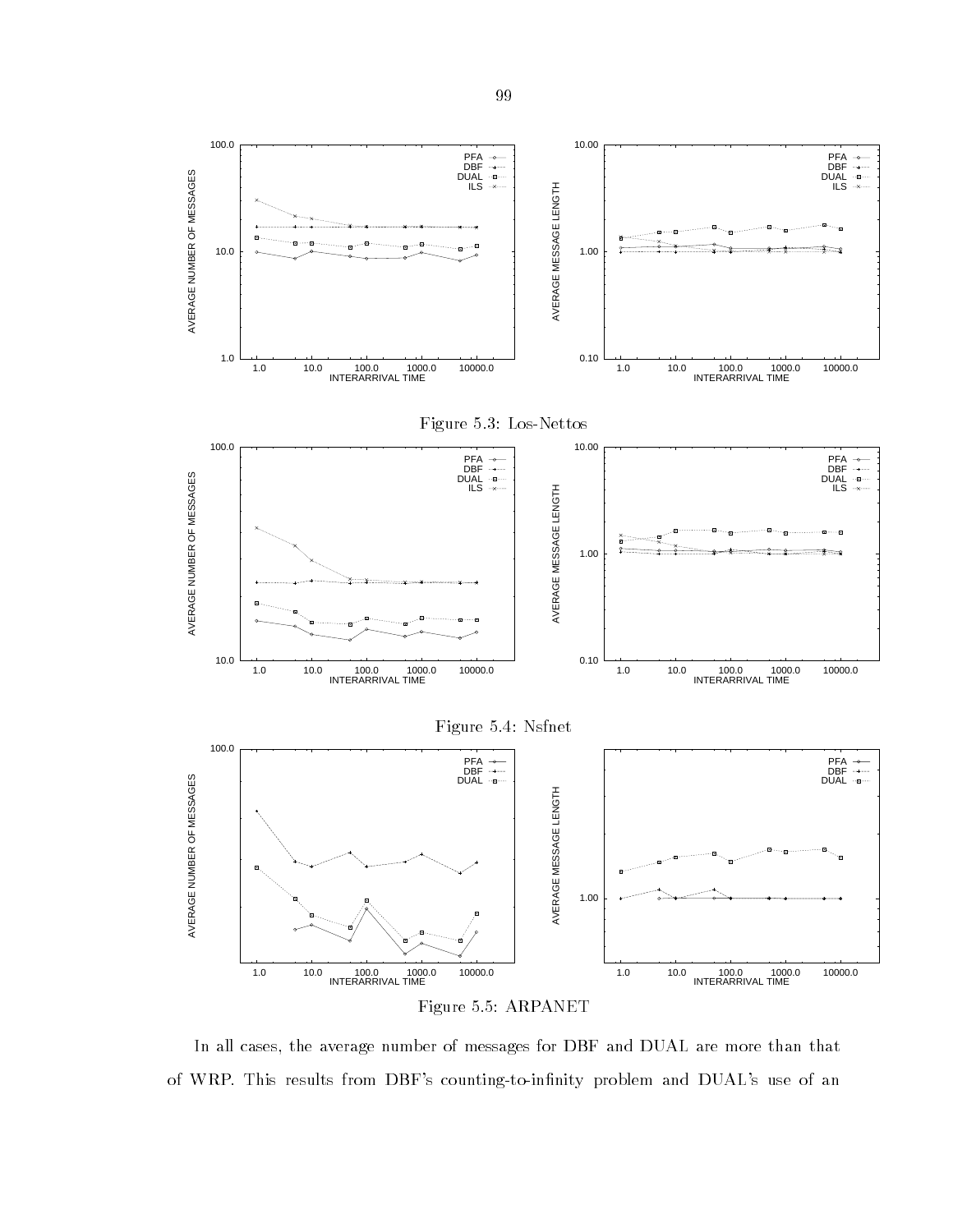interneighbor coordination mechanism to achieve loop-freedom and this synchronization mechanism spans the entire diameter of the network. ILS sends maximum number of messages since the complete topology information has to be exchanged between neighbors every time the topology changes.

The average length of each message is the highest in DUAL as compared to all other algorithms. The average message length in case of ILS is almost constant since it always sends the complete topology information. Even though we do not have simulation results for ILS in case of Arpanet topology, we can extrapolate the results from the other two network topologies and can expect similar behavior for Arpanet topology also.

# 5.4 Implementation Status

We have completed an initial implementation of the wireless routing protocol under the BSD version of the UNIX operation system [Ana96]. This implementation contains all features of the basic WRP, and we are currently considering additions to the implementations to support subnetting. Our implementation includes all functions of the basic routing algorithm, the hello protocol, which is used to maintain neighbor discovery information and the reliable exchange of messages (which includes ACKs).

The implementation is mainly done in the user space and the kernel routing tables are updated as and when required. We are also considering the implementation of WRP based on the implementation of some of the existing routing daemons of UNIX such as routed and gated.

# 5.4.1 Optimization

In order to reduce the routing control messages in the protocol and thus to minimize the protocol overhead, we limit the number of times a *Hello* packet has to be sent to the neighbors. Any packet received from a neighbor can be treated as an implicit Hello and the hello timer will be reset. Only when there is no traffic in the network, an explicit Hello will be sent to the neighbors. This reduces the number of control messages in the network.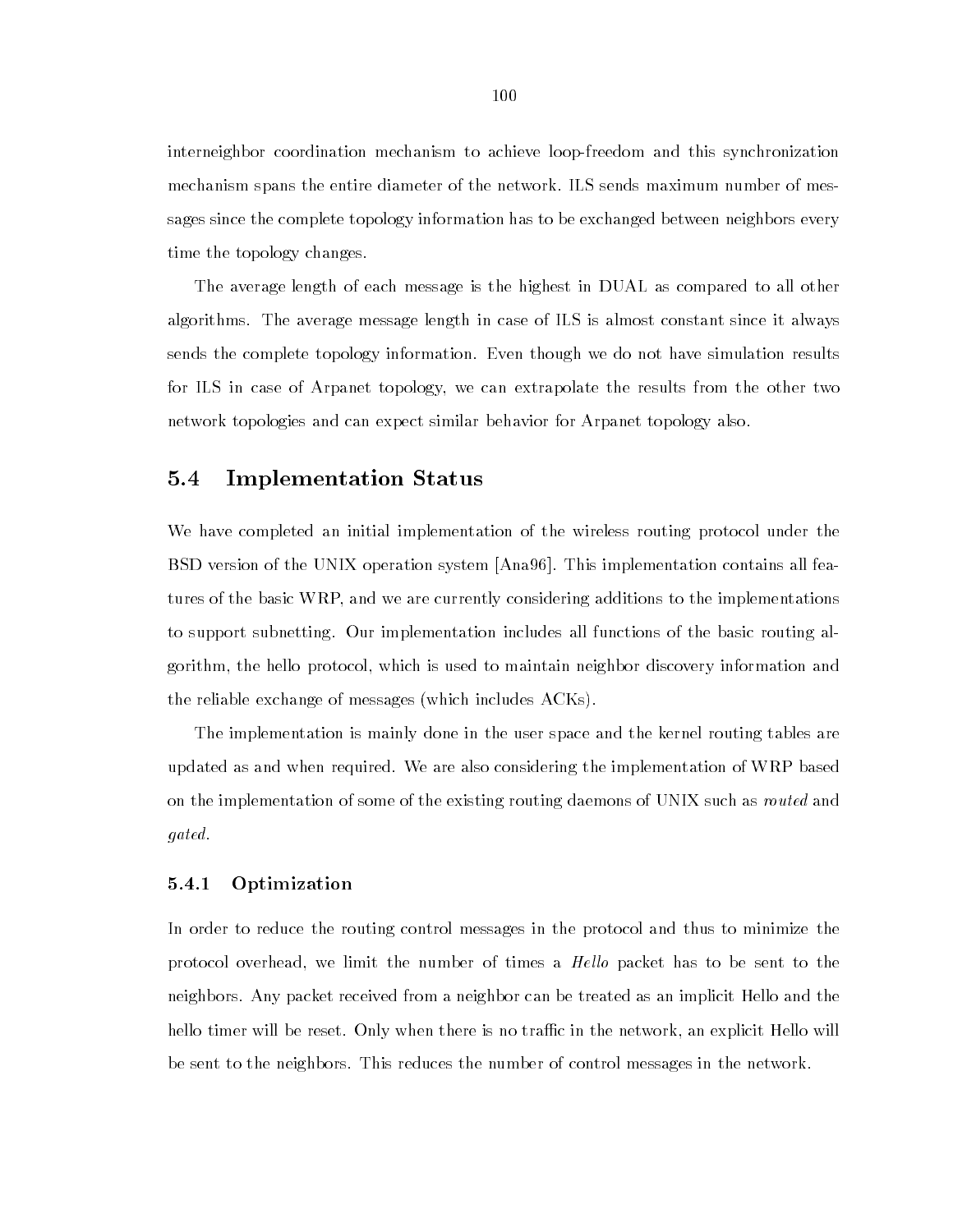In order to reduce the number of acknowledgments exchanged for each update, we use piggy-backed acknowledgments. After an update is received and before an ACK is sent in response to that update, if the node has any updates to be sent to the neighbor for which it has to send the ACKs, these ACKs will be piggy-backed with the updates.

# 5.5 Summary

In this chapter, we have described a wireless routing protocol, WRP, which is based on path-finding algorithm. A mechanism has been proposed for the reliable exchange of update messages as part of WRP. The basic algorithm used in WRP has been proved to be correct and WRP's complexity has been analyzed. The performance of the routing algorithm in WRP has been compared with that of an ideal topology broadcast algorithm (ILS), DUAL and DBF for highly dynamic environment through simulations. The simulation results show that WRP provides about 50% improvement in the convergence time as compared to DUAL. The results indicate that WRP is an excellent alternative for routing in wireless networks.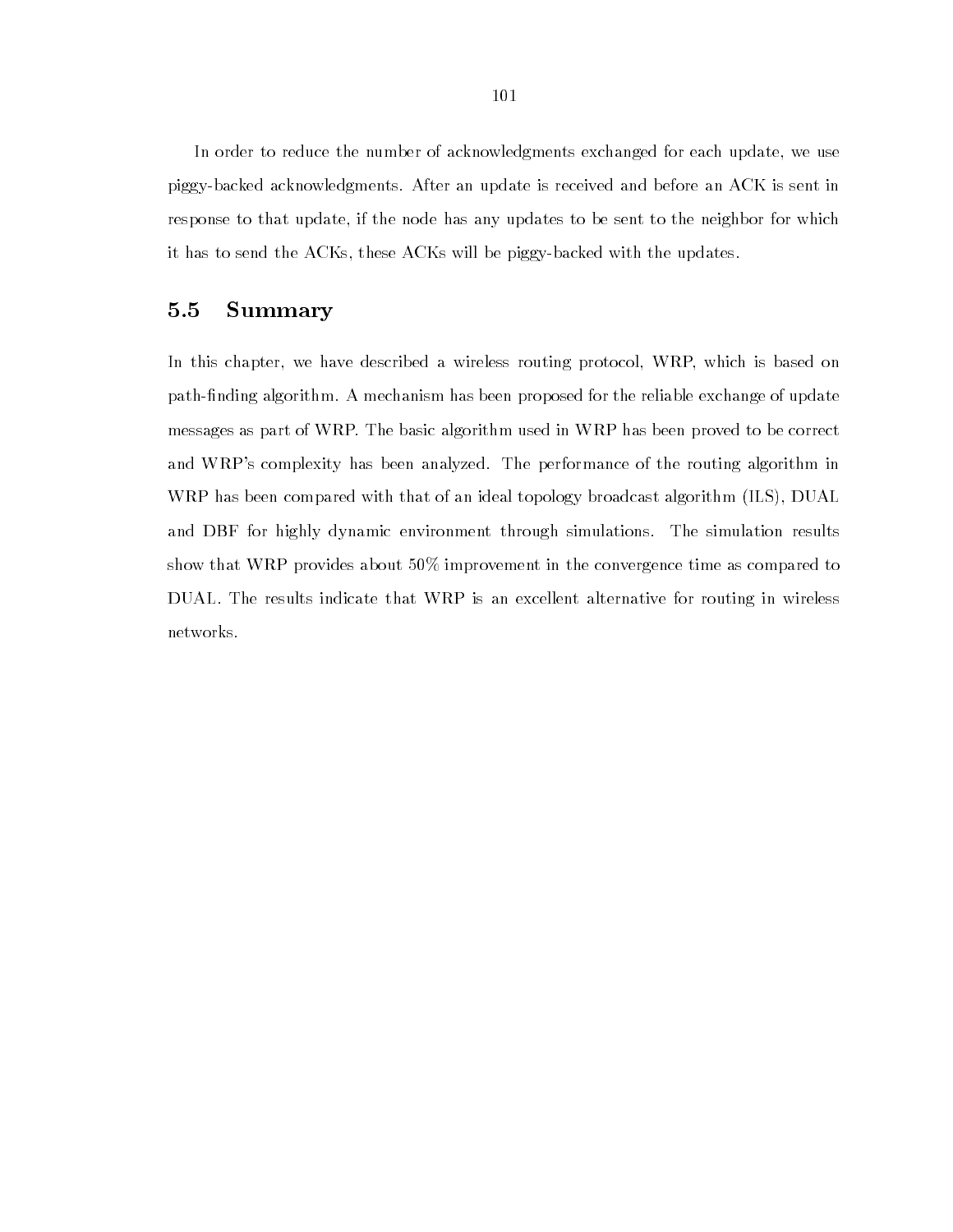# Chapter 6 Congestion-Oriented Routing

The previous chapters described routing algorithms and protocols for various network environments such as hierarchical networks and wireless networks. Using efficient routing algorithms we get small average packet delays but, the network might be able to accept more traffic if flow control is associated with routing. On the other hand, efficient flow control algorithm alone rejects excessive offered load that would necessarily increase the packet delays by saturating network resources. This can possibly be avoided by rerouting packets through non-congested links. Therefore, it is clear that routing and congestion-control are very much interrelated.

In this chapter, we present a congestion-oriented multipath routing algorithm in which we combine congestion-control with routing and present an integrated solution based on credits. Our ob jective is to provide certain level of performance guarantees in a connectionless network. This we do by defining a two-tier architecture where connection oriented sessions are mapped on to connectionless flows thereby supporting multiple QoS levels. To the end user, this architecture looks very much similar to a connection-oriented architecture through which several levels of performance guarantees can be requested. We first describe the connectionless model and then present the two-tier model.

# 6.1 Prior Work

One of the drawbacks of the existing Internet routing protocols is that their main routing mechanisms (route computation and packet forwarding) are poorly integrated with conges-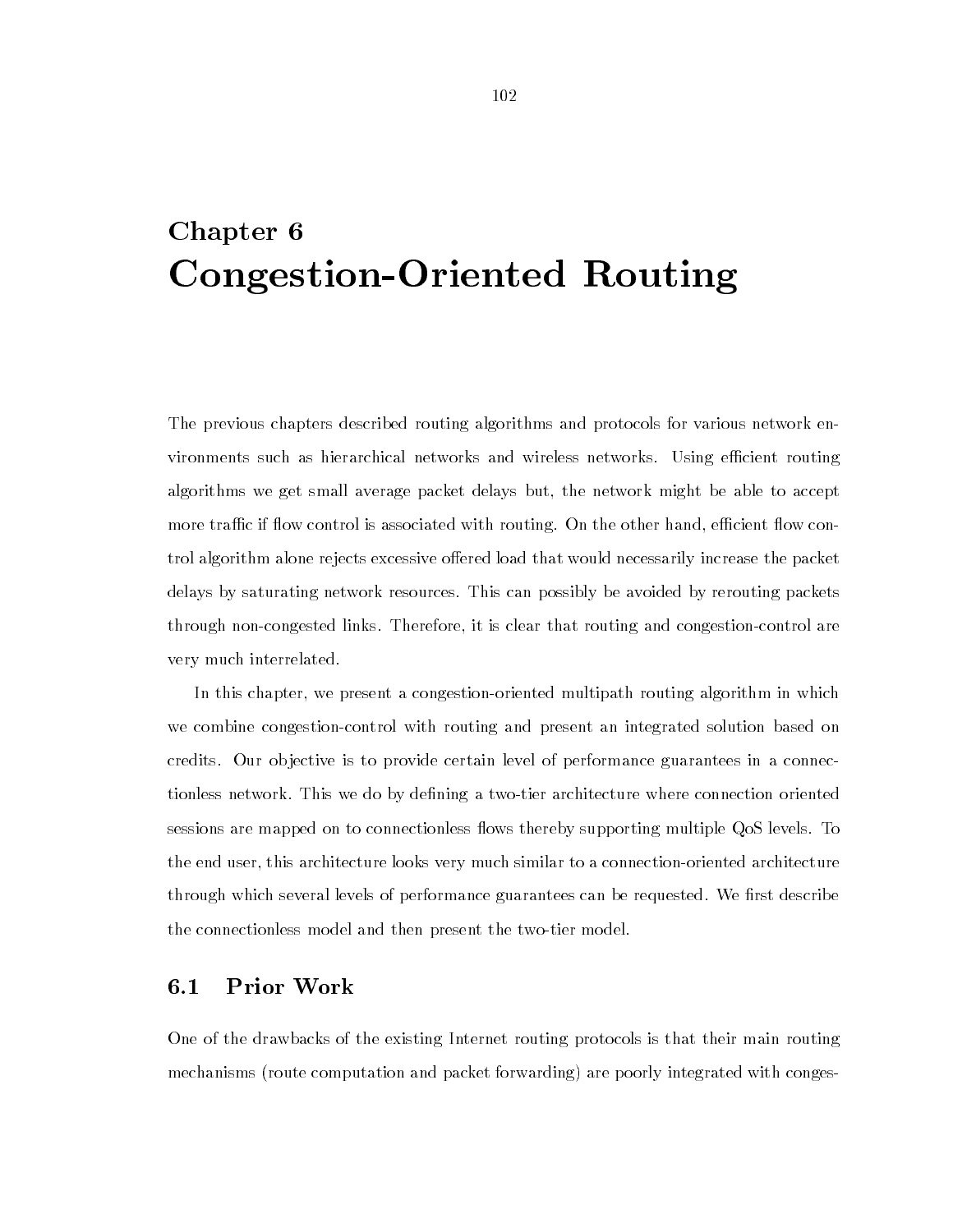tion control mechanisms. More specifically, today's Internet routing is based on single-path routing algorithms. Even in theory, a routing protocol based on single-path routing is ill suited to cope with congestion. The only thing a single path routing protocol can do to react to congestion is to change the route used to reach a destination. However, as has been documented in [Ber82], allowing a single-path routing algorithm to react to congestion can lead to unstable oscillatory behavior.

Datagram based networks carry traffic that spans a fairly wide range of rates, but their performance is guaranteed on a *best effort* basis only. Recently, quality of service (QoS) has become a very important issue. The newer Internet routing protocols such as IPv6  $[DH96]$  have mechanisms to support different service qualities. This implies that just best-effort service alone does not suffice for datagram networks for future applications. Also, current routing protocols react to congestion *after* the network resources have been wasted i.e., a source reacts to congestion only after it receives a congestion indication from the congested resource in the data path before the source can regulate the rate at which it inputs data into the network. Furthermore, for a connectionless service, any datagram offered to the network is accepted. It is up to the transport protocol to react to congestion after network resources are already being wasted. This requires a congestion control scheme which is responsive to the changes in the available bandwidth and efficiently uses the unused bandwidth. The bandwidth must be available on a timely basis allowing application to almost instantaneously use the available bandwidth while maintaining low packet losses.

Hop-by-hop credit-based schemes have a potential for the desired responsiveness [KTA94]. The performance of these schemes is independent of the input traffic pattern. These schemes can be used to fairly share the network bandwidth among competing flows. Also, when there is bandwidth contention, each flow obtains a fair share of the bandwidth.

Our work was motivated by our conjecture that architectural elements similar to those used in a connection-oriented architecture to allow the network to enforce performance guarantees can be used in a connectionless architecture to integrate routing with congestion control, and to provide some delay bounds for the delivery of those datagrams that are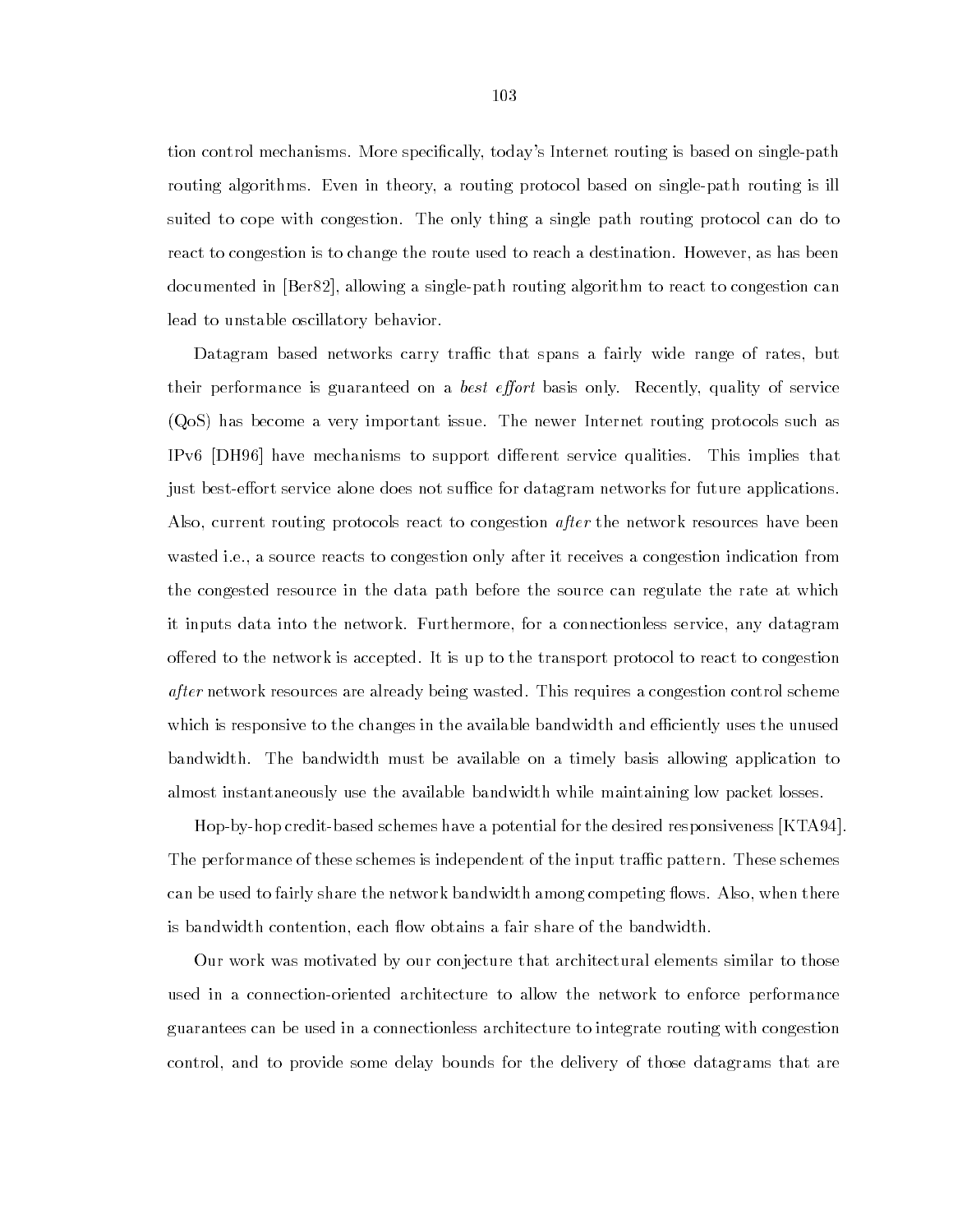accepted in the network. We propose a new framework and protocol for dynamic multipath routing in packet-switched networks that attempts to prevent over-utilization of network resources and hence congestion. Packets are individually routed towards their destinations on a hop-by-hop basis. A packet intended for a given destination is allowed to enter the network if and only if there is at least one path of routers with enough resources to ensure its delivery within a finite time. In contrast to existing connectionless routing schemes, once a packet is accepted into the network, it is delivered to its destination, unless a resource failure prevents it. Each router reserves buffer space for each destination, rather than for each source-destination session as it is customary in a connection-oriented architecture, and forwards a received packet along one of multiple loop-free paths towards the destination. The buffer space and available paths for each destination are updated to adapt to congestion and the dynamic state of the network.

Our framework is based on three main architectural elements namely:

- trac shaping by means of destination-oriented permit buckets
- trac separation and scheduling on a per destination basis
- maintenance of dynamic multiple loop-free paths to reduce the delay from source to destination.

Permit buckets consist of permits or tokens fed by periodic updates of credits. To schedule packet transmission, we assume a packet-by-packet generalized processor sharing (PGPS) server [PG93] at each node. To establish loop-free multipaths, we extend prior results on loop-free single-path routing algorithms introduced in [GLAM95]. This results in a congestion-oriented multipath routing architecture that uses a short-term metric based on hop-by-hop credits to reduce congestion over a given link, and a long-term metric based on end-to-end path delay to reduce delay from source to destination. The main contribution of this work is to illustrate the provision of performance guarantees in a connectionless routing architecture.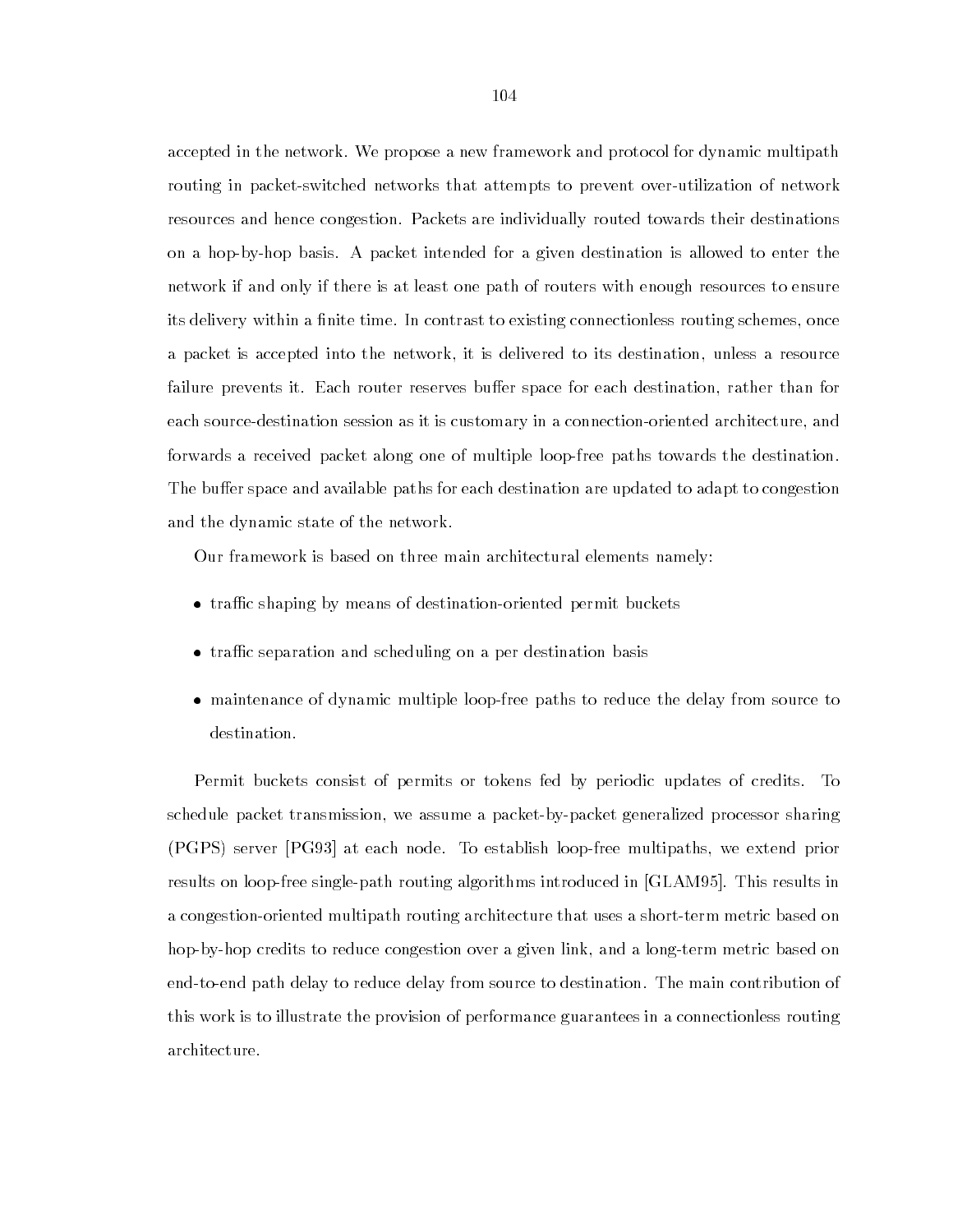

Figure 6.1: Basic Credit-based Scheme

Based on this model of dynamic multipath routing, we presentatwo-tier architecture for providing several levels of performance guarantees in a connectionless network architecture. This mechanism is capable of supporting multiple QoS for data flows.

# 6.2 Protocol Description

The protocol can be divided into three functional elements, namely: packet scheduling and transmission, congestion-based credit mechanism and maintenance of multiple loop-free paths. To forward packets to a given destination, the protocol uses two routing metrics: a short-term metric based on hop-by-hop credits to reduce congestion along a link, and a long-term metric based on path-delay to minimize end-to-end delay.

The routing variables associated with each link are determined by periodically monitoring traffic on the incoming and the outgoing links at each node through each neighbor. Given the capacity of each link and the traffic on the link, the utilization of the link can be determined. Credits are reassigned to upstream neighbors contributing to the traffic at a node depending on the relative traffic flow on each of the incoming links. A multipath routing algorithm based on LPA maintains multiple loop-free paths. Each time the network state changes, paths are recomputed and the updated network state is obtained. This is made possible by the periodic exchange of routing information.

Each node maintains a *routing table*, a *distance table*, a *link cost table* and a *link credit* table. The distance table at node i is a matrix that contains, for each destination j and for each neighbor  $\kappa$ , the distance  $(D_{ik}^*)$  reported to node  $i$  by node  $\kappa$  regarding destination  $j,$  the

105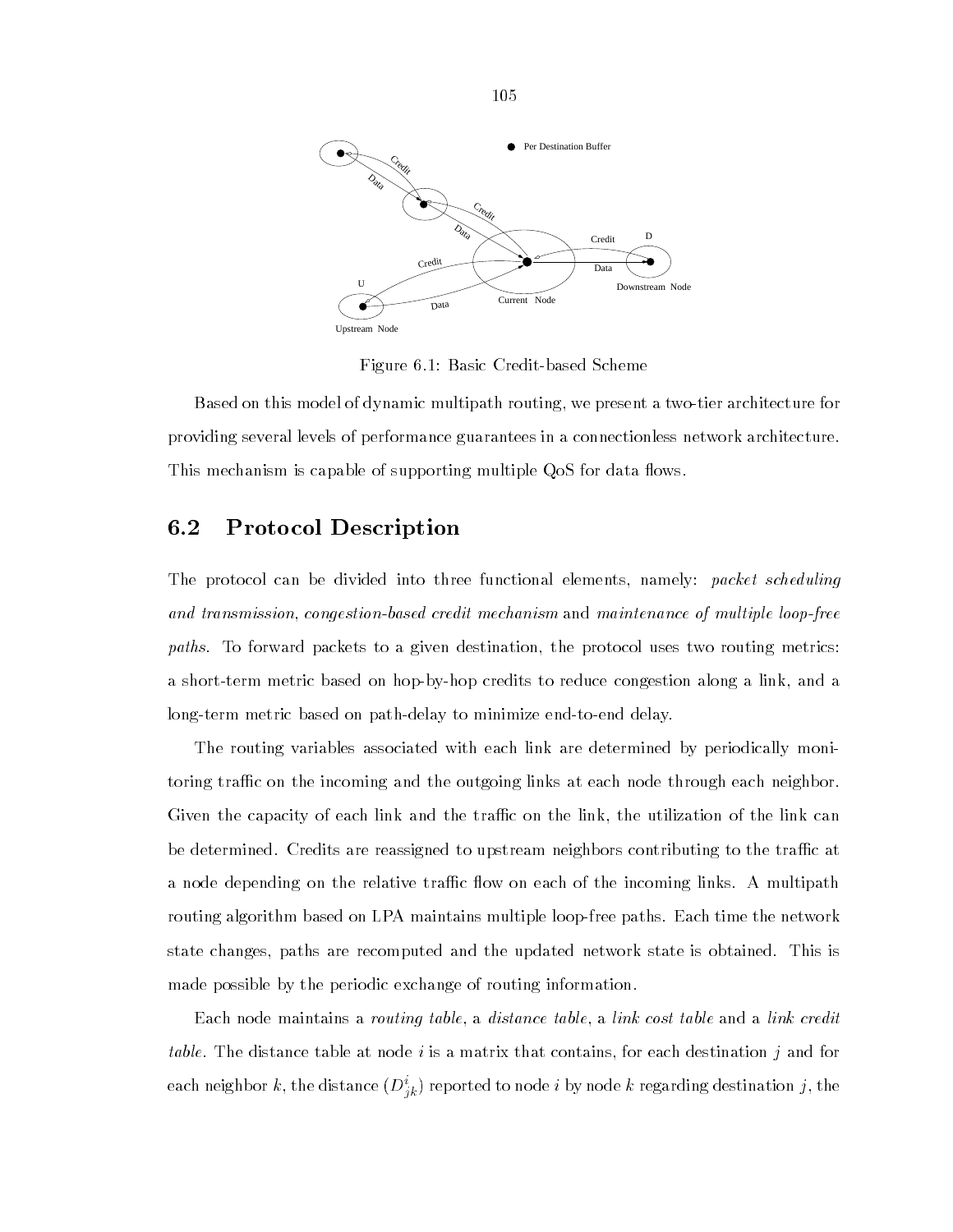predecessor reported to node  $i$  by node  $k$  regarding destination  $j$  ( $p_{jk}$ ) and a successor hag  $(f\iota a g_{ik}^*)$  indicating whether neighbor  $\kappa$  belongs to the shortest multipath set, for destination j. Node i's routing table is a column vector containing the routing information about the shortest path to all destinations; it maintains information about the distance  $(D^{\circ}_i) ,$ predecessor  $(p_j)$ , successor  $(s_j)$ , and the routing parameters (credits and delay) for each shortest path. The neighbor nodes used for packet forwarding from node  $i$  to node  $j$  are said to belong to the *shortest multipath* from  $i$  to  $j$ , denoted by  $\mathcal{S}M_{\hat{j}}$ . If the neighbor node belongs to  $SM_{\,i}^{\,i}$ , then  $flag_{\,ik}^{\,i}$  is set to 1; otherwise it is set to 0. The link cost table maintains the distance information about all the neighboring links and the link-credit table maintains information about the credits available through all the neighboring links for each destination.

# 6.2.1 Basic Credit-based Mechanism

Figure 6.1 depicts the basic hop-by-hop credit-based flow control mechanism. U is the upstream node and D is the downstream node. A node D is said to be downstream to a node U with respect to destination j if there is a routing path from U to j passing through D. Similarly, node U is an upstream node from D, if D is downstream to U. Two types of packets, data and credits are used. Node  $U$  keeps a credit register for each connection (destination) x, which indicates the number of credits available for a connection (destination)  $x$ .

Before forwarding the data packets on each link, the sender needs to receive credit information from the credit cells sent by the receiver. At various times, receiver sends credit cells to the sender indicating that there is a certain amount of buffer space available for receiving data packets for a connection (destination). After having received credits, the sender is eligible to forward some number of data packets to the receiver according to the received credit information. Each time sender forwards a data packet, credit count for that connection (destination) is decremented by one.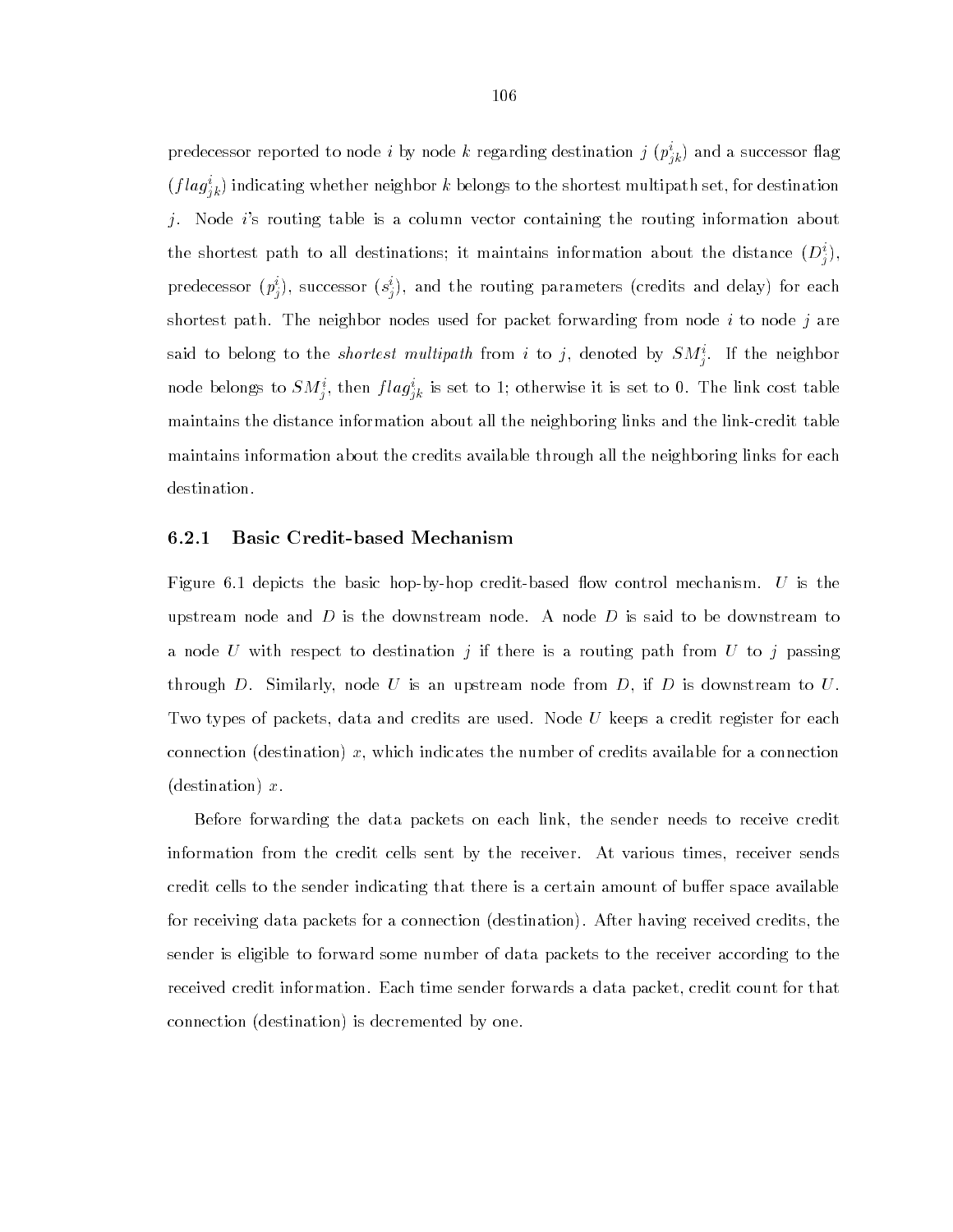The advantages of credit-based flow control scheme are maximizing network utilization and controlling congestion.

#### $6.2.2$ Message Types

Messages are exchanged among routers for the proper functioning of the protocol. We classify the messages into six types.

- Explicit Credit Requests: When a source becomes active and has some data to be sent towards a destination it sends an explicit credit request message to the destination of that flow requesting for credits. Explicit credit requests are associated with sequence numbers. The state of the source indicating the source which initiated the credit request and the corresponding sequence number are recorded at the time of request. (These messages can be viewed analogous to PATH messages in RSVP).
- Explicit Credit Response: This message is sent in response to an explicit credit request message and indicates the credit availability for data transmission and the sequence number of the request. The available credits are then distributed among the sources that requested for credits. (These messages are analogous to  $RESV$  messages of RSVP).
- Explicit Teardown: This message is sent to reclaim all the credits assigned to a particular flow. A source on recognizing that there are no more packets associated with a flow that needs to be delivered to the destination initiates this message. Credits reserved for a flow are reclaimed at each hop along the way to a destination. (These are similar to TEARDOWN messages of RSVP).
- Fast Reservation Packet: When a node sends an explicit credit request, its neighbor along the path to a destination responds to this with a fast reservation packet indicating that the source can use small amount of credits to start with before the actual credit allocation is made. This enables sources to start transmitting data without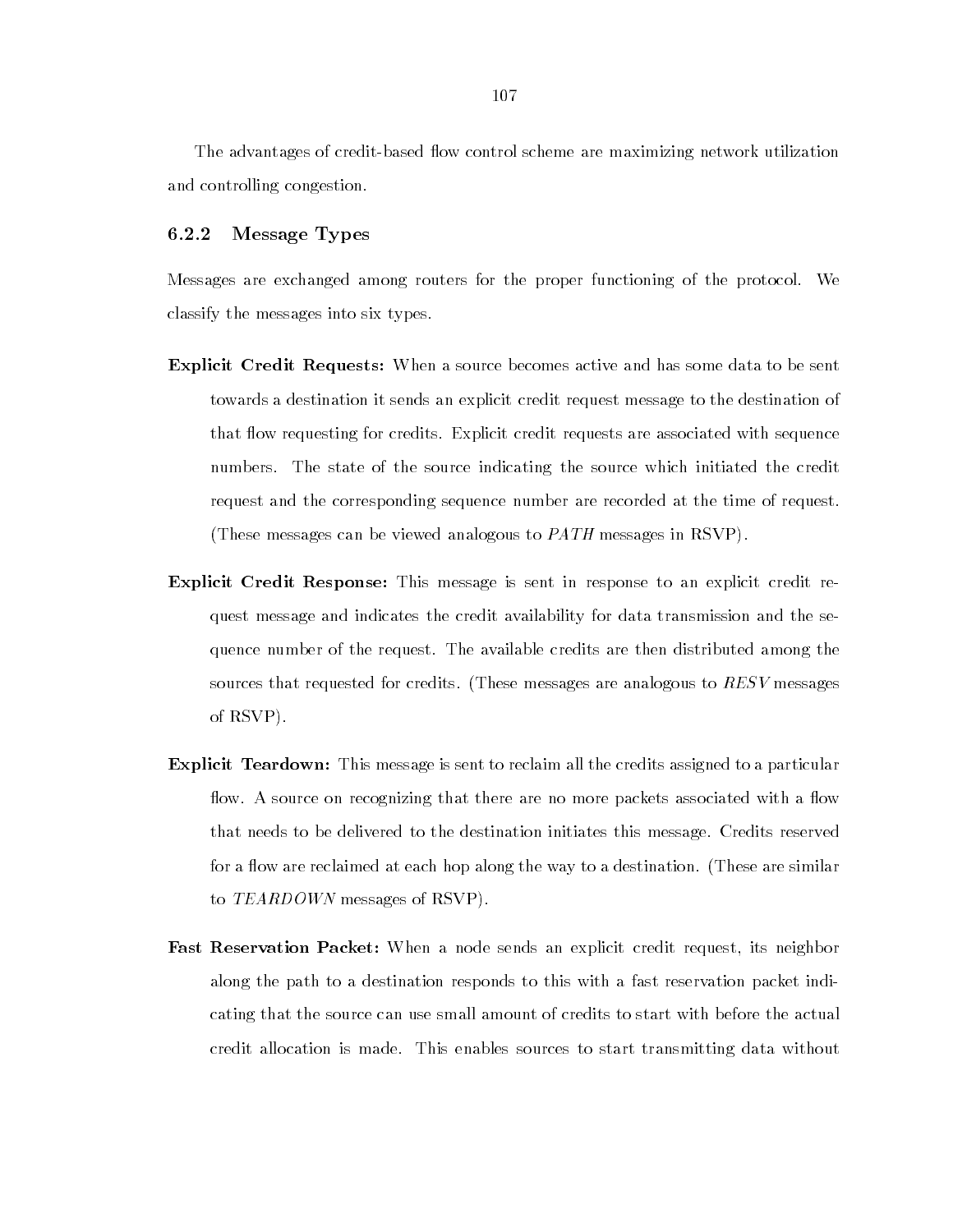having to wait till it receives credits from the destination and thus prevents starvation. The fast reservation credits are reclaimed when the credits from the destinations are assigned to the flow.

- **Periodic Credit Updates:** Credits are updated periodically to maintain the correct network state information. These are simple update messages which carry the rate at which data packets can be sent and do not have a sequence number associated with it. At every periodic interval, current credit information is exchanged among neighboring nodes and credits are redistributed among active flows at each source accordingly. A credit update which is sent in response to an explicit credit request will be taken into account in the periodic update after the explicit credit response was sent.
- Routing Table Update: Whenever the information present in the routing table changes, a routing table update is exchanged between neighbors. These updates are also not associated with sequence numbers. Routing table update updates both the cost and the credit information. The way in which the routing table entries are updated is dependent on the underlying routing algorithm.

# 6.2.3 Packet Scheduling and Transmission

Packet scheduling is done by means of permit bucket lters for each destination. The packet-by-packet generalized processor sharing (PGPS) scheme is used at each server [PG93]. Packets are transmitted as individual entities. A packet is said to have arrived only after the last bit has been received at a node. The server picks up the first packet that would complete service if no additional packets would arrive. Routing is done on a per destination basis over multiple paths.

In a connectionless architecture, the route which a packet takes to reach a destination is determined independently at each hop. All nodes along any path from source to destination has a potential to contribute to the flow for a destination. This necessitates traffic scheduling to be done at each hop to regulate the incoming traffic instead of having intermediate nodes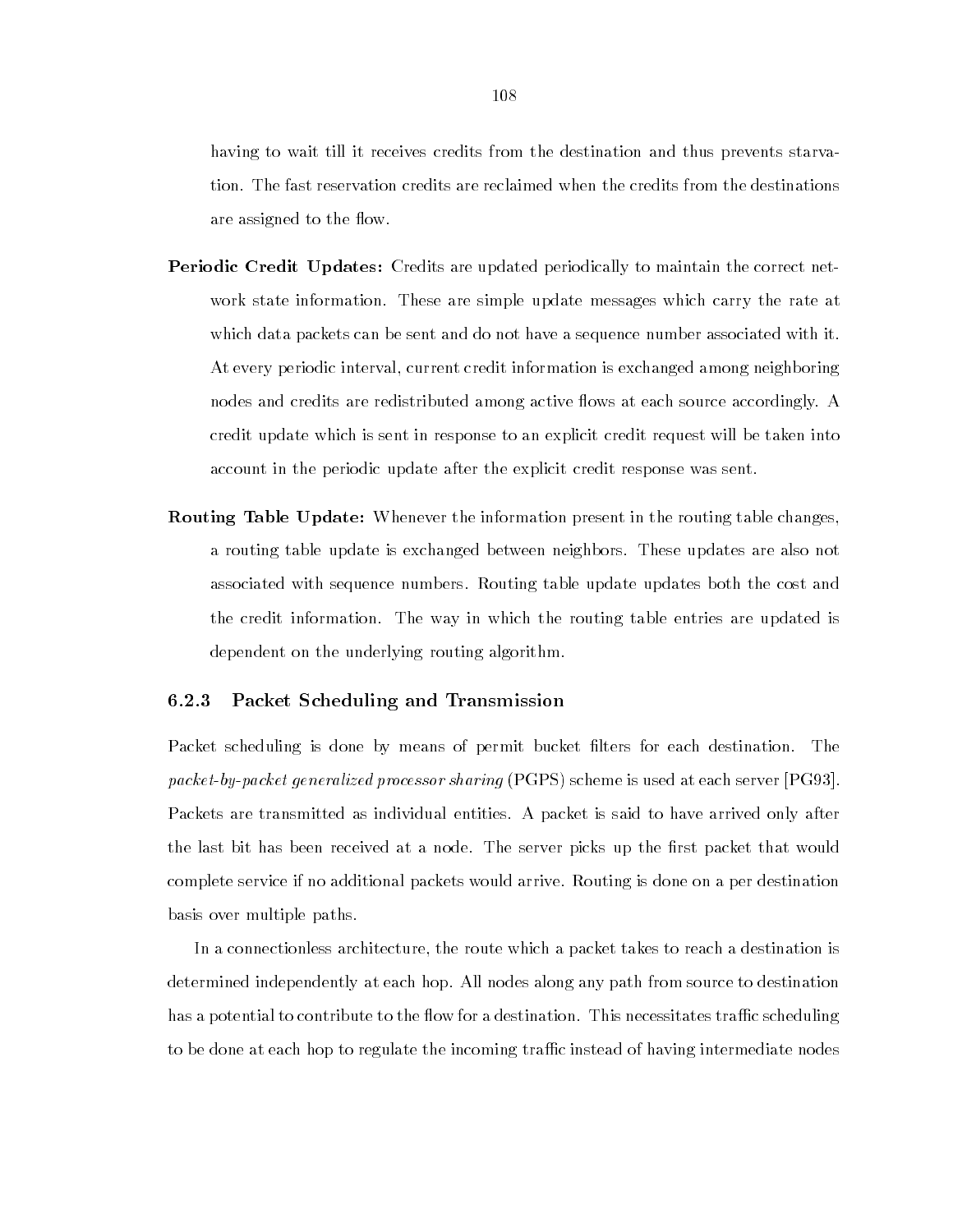

Figure 6.2: Credit Aggregation

as just forwarding nodes as in a connection-oriented architecture [PG94]. PGPS servers are used at each node to regulate the incoming traffic.

The protocol uses two routing metrics for transmitting packets to a given destination: a short-term metric based on hop-by-hop credits to reduce congestion along a link, and a long-term metric based on path-delay to minimize end-to-end delay along the paths. The number of packets sent to a neighbor depends on the credits available through that neighbor. Credits for a destination are sent from a destination towards the source along the reverse paths implied by the routing tables. When a node becomes operational, depending on the availability of resources at each node, credits are distributed among its neighboring nodes. Credit based mechanism is explained in the next section.

The traffic at each node is regulated by permit-buckets, independently for each destination. In the traditional leaky bucket congestion-control scheme, buckets are session oriented i.e., credits are assigned on a per session basis. Data packets accepted from the transmitter and the average rate of flow is controlled by a burst rate for a source-destination session. In our scheme, permit buckets (which are similar to leaky buckets) are destination oriented i.e., at every router permit buckets are maintained for all active destinations. For a given destination  $j,$  credits arrive to a node  $i$  at a rate  $\rho_j^*,$  which is called the *token generation rate* for destination  $j$  at node  $i$ . The bucket size, denoted by  $\sigma_j(\iota)$  [PG95] gives the maximum number of packets that can be transmitted from  $i$  to  $j$  at time  $\iota,$  and  $\sigma_j(\iota)$  is defined for each destination j at time  $t \geq 0$  as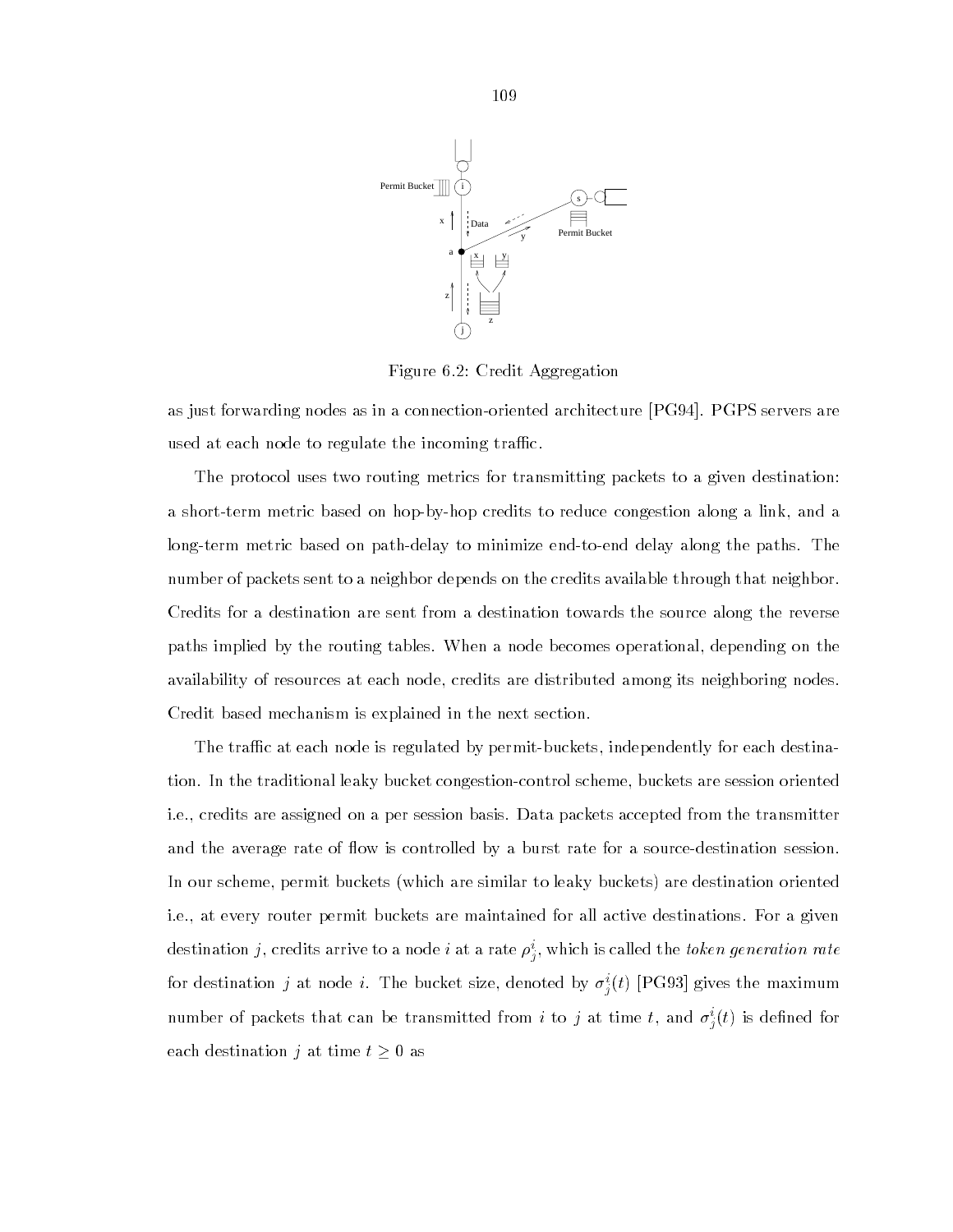$$
\sigma_j^i(t) = l_j^i(t) + Q_j^i(t) \tag{6.1}
$$

where  $i_j(t)$  is the number of left-over credits (or tokens) in the bucket at node t for destination  $j$  at time  $i$ , and  $Q_j^*(t)$  is the backlog for destination  $j$  at time  $i$ . This definition is much the same given in [PG93], the only difference being that here we maintain leaky-bucket parameters for each active destination rather than for each session.

Destination-based credits are aggregated at each node. Each hop is considered as a source; credits sent by the downstream nodes are aggregated at each hop for a given destination and are redistributed among its upstream neighbors. The total available credits at each node for a given destination is the sum of the credits received from its downstream neighbors for that destination. In Figure 6.2, if  $z$  is the number of credits received by node a from its downstream neighbors to destination j, then node a maintains a permit bucket of size  $z$ . These credits are redistributed among its upstream neighbors relative to the traffic flow along links  $(i, a)$  and  $(s, a)$  as x and y.

The number of credits left behind, denoted by  $\iota^*_j$ , is the difference in the number of arrivals and the number of credits that arrive within a given time interval. Accordingly,  $l_j^i(\tau,t) = A_j^i(\tau,t) - [K_j^i(t) - K_j^i(\tau)],$  where  $K_j^i(t)$  is the number of credits that arrive at node  $i$  at time  $i$  for destination  $j$  and  $A_{j}(\tau,i),$  the trailic arriving at node  $i$  for destination  $j$  in the interval  $(\tau, t]$  is the number of arrivals in units of credit. The total number of accepted credits in a time period should be less than the credit generation rate. Therefore, with  $\tau \leq t$ ,

$$
K_j^i(t) - K_j^i(\tau) \le \rho_j^i(t - \tau) \tag{6.2}
$$

and

$$
\sigma_j^i(\tau, t) \ge A_j^i(\tau, t) - \rho_j^i(t - \tau) + Q_j^i(\tau, t)
$$
\n(6.3)

Let  $t - \Delta t$  be the time when credits were last updated at node i before time t. For the time interval  $(t - \Delta t, t)$  we can write Eq. 6.3 as: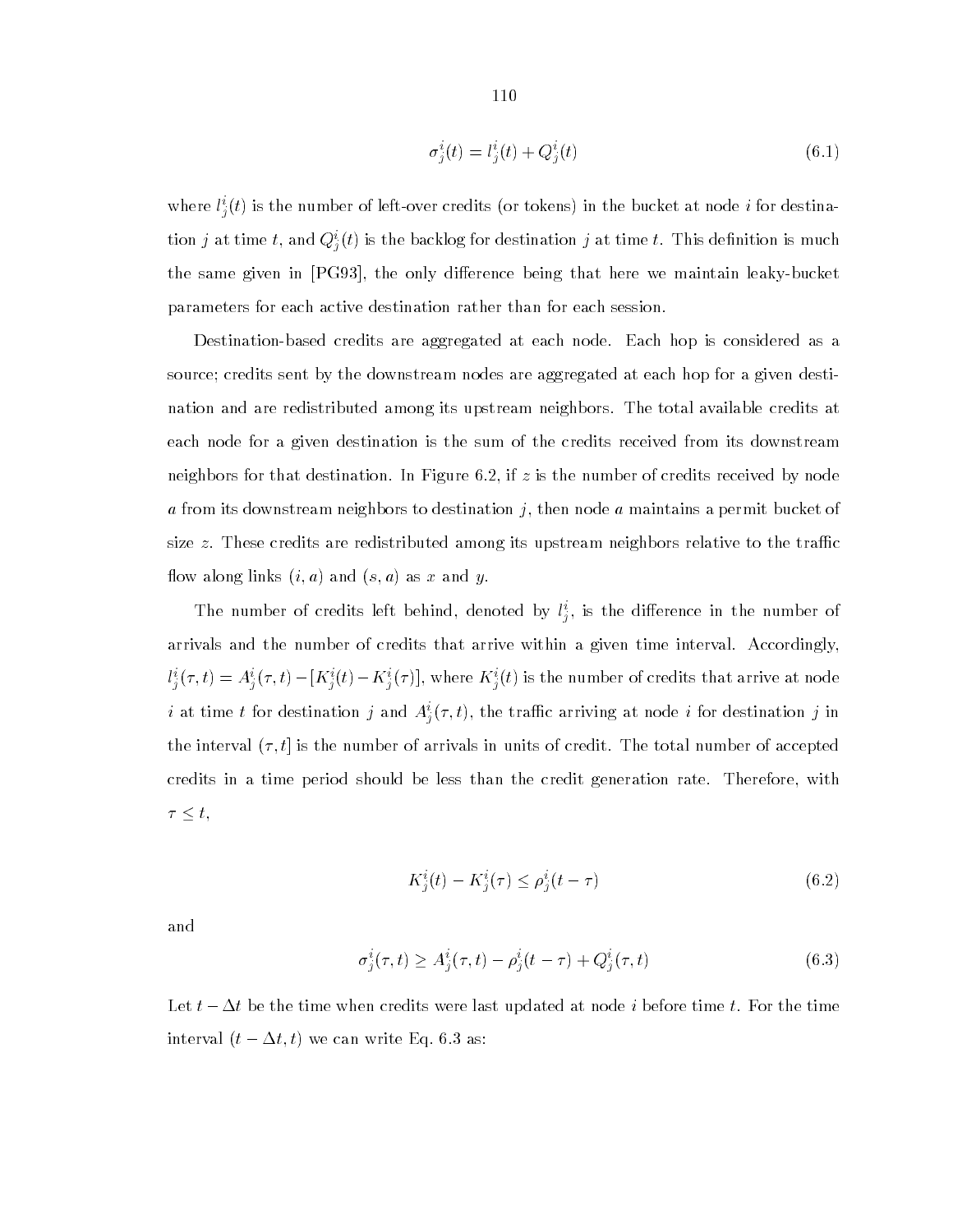

Figure 6.3: Multipath Graph

$$
\sigma_i^i(t) \ge A_i^i(t) - \rho_i^i(t) + Q_i^i(t) \tag{6.4}
$$

 $\rho_j^{\vee}$  is related to the number of total available credits at time  $\iota$  and is the sum of the credits available through all the nodes downstream of node  $i$ . Consider Figure 6.3, the total number of credits available at router i for destination j is the sum of the credits available from its downstream neighbors a, b, and c for destination j. The total number of packets transmitted to destination j from node i cannot exceed the total available credits at i for  $j$  at time  $t$ . The number of available credits also depends on the traffic flow on that link which is a measure of the congestion level of that link.

# 6.2.4 Credit-based Congestion Mechanism

Congestion over a given link is controlled by a hop-by-hop credit-based mechanism. Each node selects a path to a destination based on the bandwidth available through a given link, utilization of that link, and the distance to the destination. The chosen path is sub jected to a constraint that the bandwidth available is at least equal to the required bandwidth, and the total bandwidth allocated through a link is less than the capacity of that link. The available bandwidth is then translated into credits. Credits given by a node to its upstream neighbors for a given destination represents the number of packets that the node can accept from its upstream neighbors for that destination. Credits to upstream nodes are sent along the reverse direction of the routing tree. Upstream nodes receive credits from downstream nodes for a given destination before they send data towards the downstream nodes.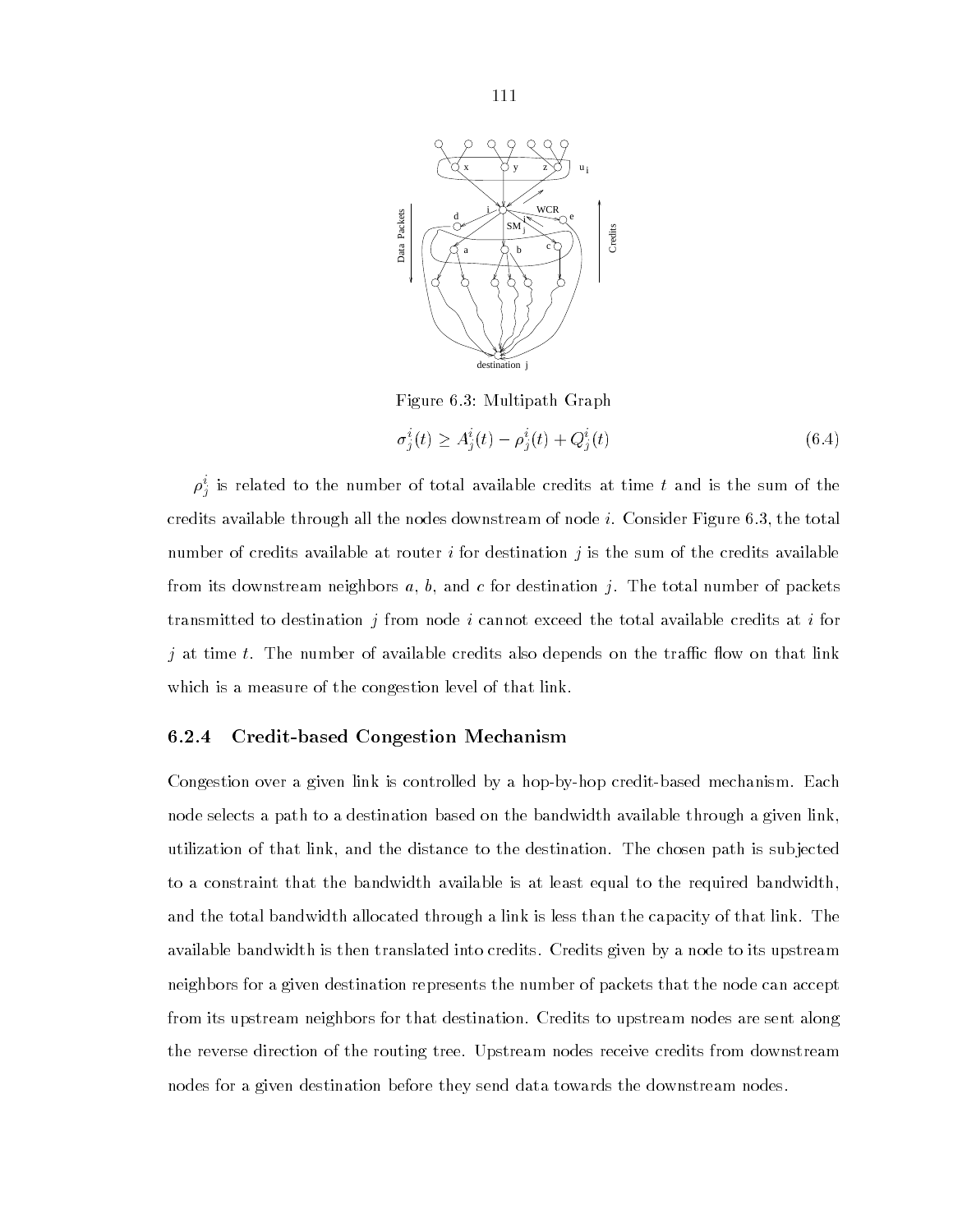Figure 6.4 presents a formal description of the credit allocation scheme. Procedure *Initialize* indicates the action taken by a node when it becomes active for the first time. Procedure Receive describes the functions performed by a node when a node receives a periodic update.

## Initialization

The number of credits available at each node is determined by the total resources (buffer space) available at that node  $(MaxBufs<sub>j</sub>)$ . A part of the total available credits  $(Reserve)$ is reserved for a fast reservation mechanism. A fast reservation mechanism is used to allocate credits to a new source when an explicit credit request is received for a destination. This mechanism sends a minimum number of credits to the new upstream neighbor as explained below. This speeds up the credit allocation process, thus avoiding slow start. Since there is always some reserved credits at each node, nodes upstream do not starve. The reserved credits which are used for fast reservation when the upstream neighbor/ source first initializes are reclaimed when the traffic flow through that path starts. The remaining credits,  $\cup R_i^{\vee}$ , are equally distributed among the neighboring nodes,  $N_i,$  on startup. This is termed as the weighted credit  $W \cup R_{ik}^+$ . The hop-by-hop delay incurred for the credits to reach next-hop neighbor is incorporated while computing the available credits.

On initialization, credits are equally distributed among neighbors since there will not be any traffic on any of the links of a newly established node. Credits are dynamically assigned thereafter among all the active flows, depending on the traffic flow through each of the links. When node *i* selects neighbor k as one of its multiple successors to a destination, it sets the successor hag in the update message  $(j \, \iota \, a \, g_{jk})$  to that neighbor to indicate that the neighbor how belongs to shortest multipath set  $SM_{j}$ . When hode k recognizes this, it includes the node in its set of active neighbors, sends a fixed minimum amount of credit  $(CR_{min})$  to its new neighbor indicating that  $i$  can be a possible multipath successor, and redistributes its credits for that destination. This information is communicated to other nodes in the next update interval. The total credits sent to the upstream neighbor is limited by the total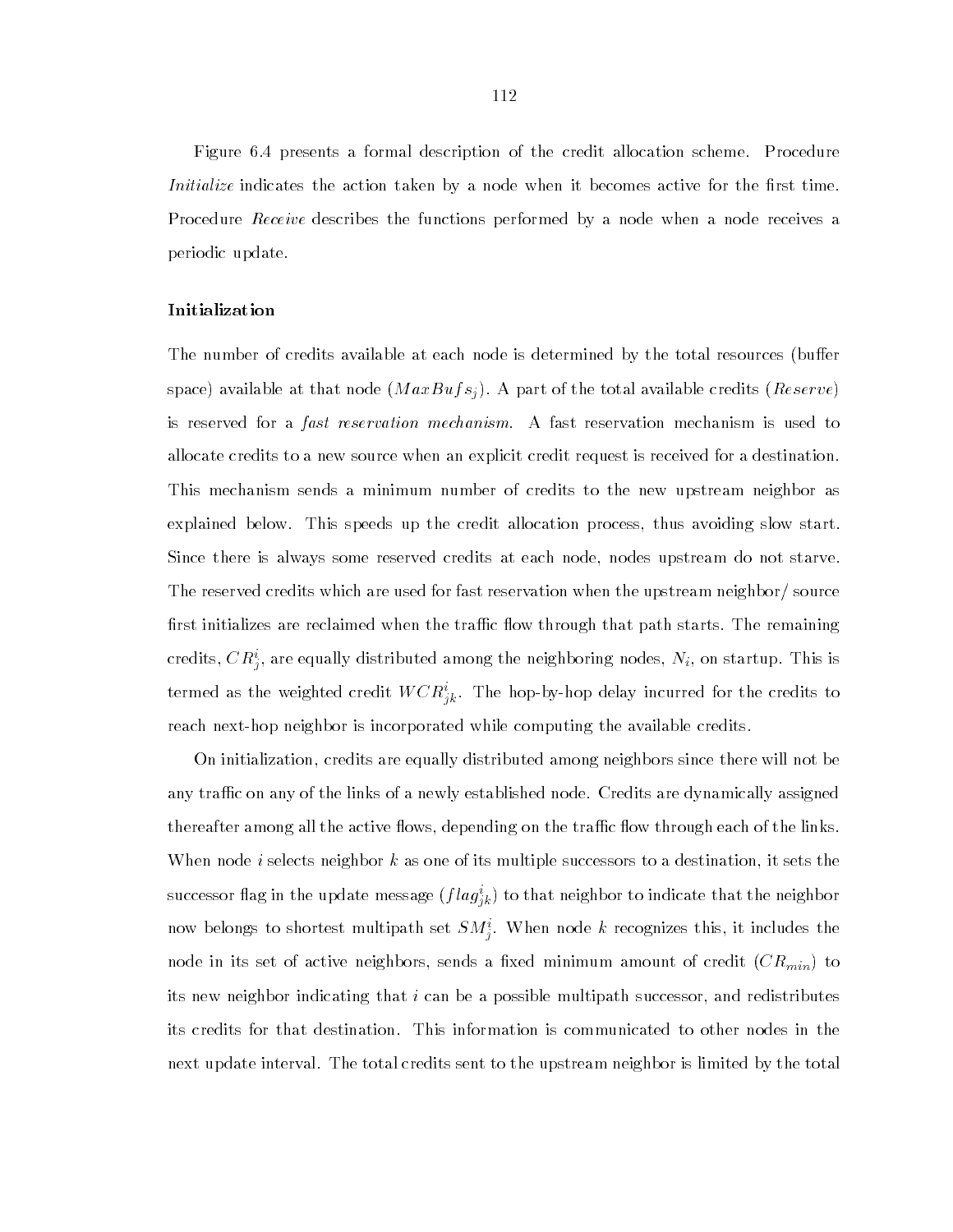available credits at that node. Credit information at each node is updated periodically. This is required since we are not using any reliable mechanism for updating credit information.

Each routing node resets its traffic counters and monitors the incoming and outgoing trainc for all its neighbors. Based on this statistics, the routing parameters  $\varphi_{j k}^*$  are computed. The permit bucket parameters are also initialized for each destination. The token generation rate  $\rho_j^*$  is initialized to the sum of the credits available through all the neighbors of  $i$  to a given destination  $j$  in the given time period. The bucket size  $\sigma_j^{\perp}$  is initialized to the number of leftover packets since on initialization there is no backlog.

# Steady State

Each node monitors the traffic flowing through its incoming and outgoing links periodically and determines the traffic flow on each of its links for all destinations. A periodic update timer is maintained at each router to exchange credit information periodically. The periodic update interval  $\Delta t$  should be at least longer than the maximum round trip time (RTT) delay between two nodes in the network. Each time an update is sent, the timer,  $\iota$ *timer*; is reset (Figure 6.4).

At each node, credits received from all downstream nodes are aggregated and are redistributed to the upstream neighbors. This can be done because the total bandwidth allocated at each link at any given time is no more than the capacity of that link. A node can send data packets to a downstream neighbor only if the credit value through that neighbor is greater than zero. Also, because at each hop credits are distributed based on the traffic flow, the algorithm ensures that information about all active destinations are maintained. i.e., those for which data traffic needs to flow from or through that node. When a new destination for which the bandwidth is not reserved becomes active, or when a node becomes part of the set of loop-free paths to a destination, credits are redistributed using a fast reservation mechanism.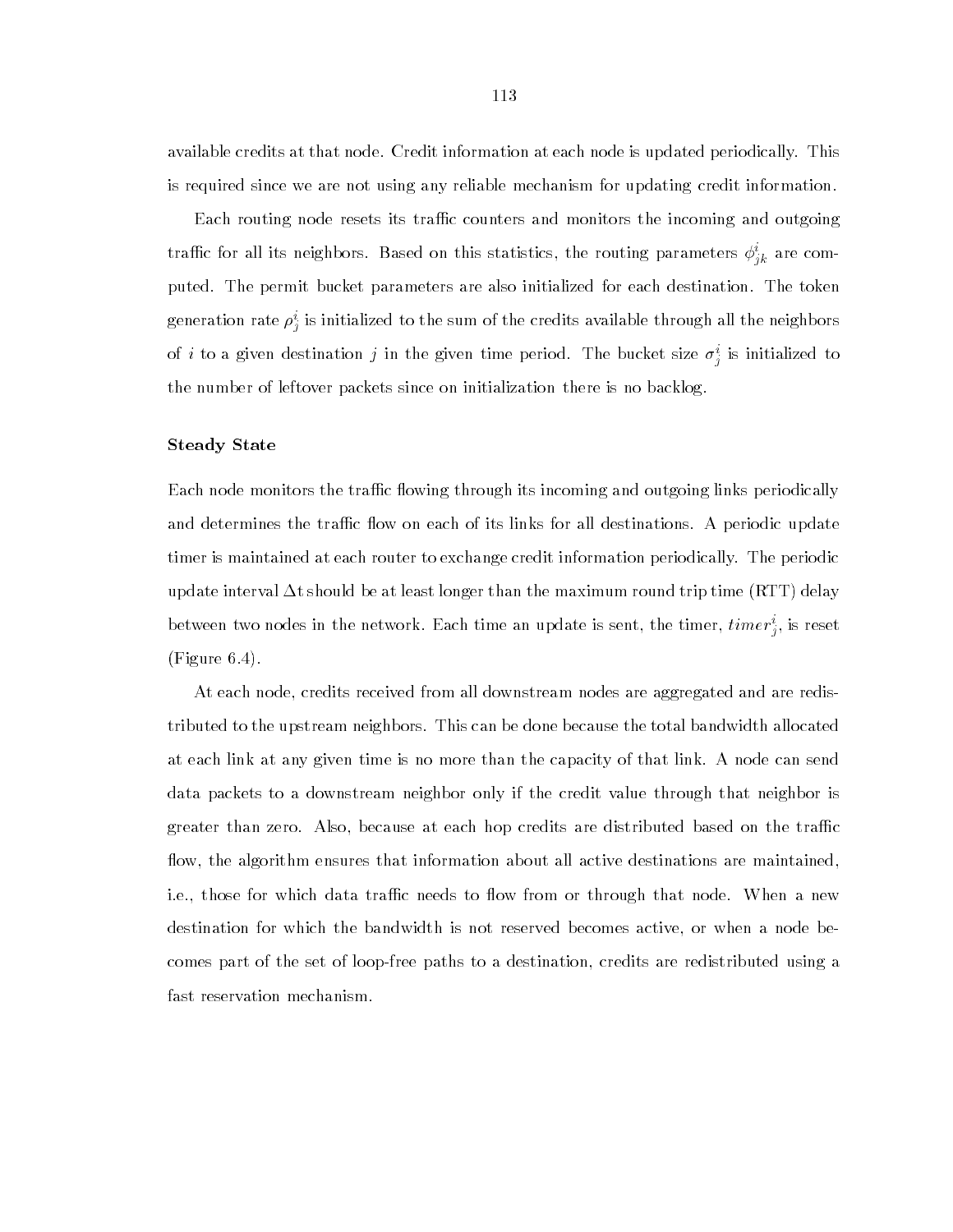# Variables:

 $p_{j\,l}^i$ credits occupied by packets in transit  $q_j$  is a set of  $q_j$ : credits due to packets already in queue

### Procedure Initialize

when router  $i$  initializes itself begin

> $C R_i^* \leftarrow MaxButs_j - Reserve;$ do for  $k \in N_i$ begins the contract of the contract of the contract of the contract of the contract of the contract of the contract of the contract of the contract of the contract of the contract of the contract of the contract of the con  $WCR_{ik}^i \leftarrow \frac{CR_j}{|N_i|}$  $|N_i|$  ;  $|$  $flag_{ik}^* \leftarrow 0;$ end Send credit information to all  $x \in N_i$  at next update interval  $\text{Reset } \text{time } r_i$

## Procedure Receive $(k)$

**when** periodic update is received  $(time_i$  expired) if  $((flag<sub>i<sub>k</sub></sub> = 1) \wedge (k \notin SM<sub>i</sub><sup>i</sup>))$  $WCR_{jk}^i \leftarrow CR_{min}; SM_j^i \leftarrow SM_j^i \cup k;$ if  $((flag_{ik}^i = 0) \wedge (k \in SM_i^i))$  $WCR_{ik}^* \leftarrow 0; SM_i^* \leftarrow SM_i^* - k;$ do for  $m \in N_i$ begin if  $m \in SM$ ;  $flag_{im} \leftarrow 1$ ; else  $flag_{im}^* \leftarrow 0;$ end redistribute credits among shortest path neighbors  $CR_j^i \leftarrow \sum_{l \in SM_j^i} WCR_{jl}^i - p_{jl}^i;$  $CR_i^i \leftarrow CR_i^i - q_i^i;$  $WCR_{jk}^i \leftarrow CR_j^i \times \phi_{jk}^i \mid i \in SM_j^k$ Send credit information to all  $x \in N_i$  at next update interval Reset timer<sup>1</sup> je poznata u predstavanje postavanje postavanje postavanje postavanje postavanje postavanje postavanje postava end

# Figure 6.4: Credit Distribution Mechanism

# Explicit Credit Request and Response

When a new source becomes active and the source needs credits to transfer data, an explicit credit request is sent to all neighbors in the shortest multipath set. This is responded by a credit response. Also, the initial credit assignment is done using fast-reservation mechanism.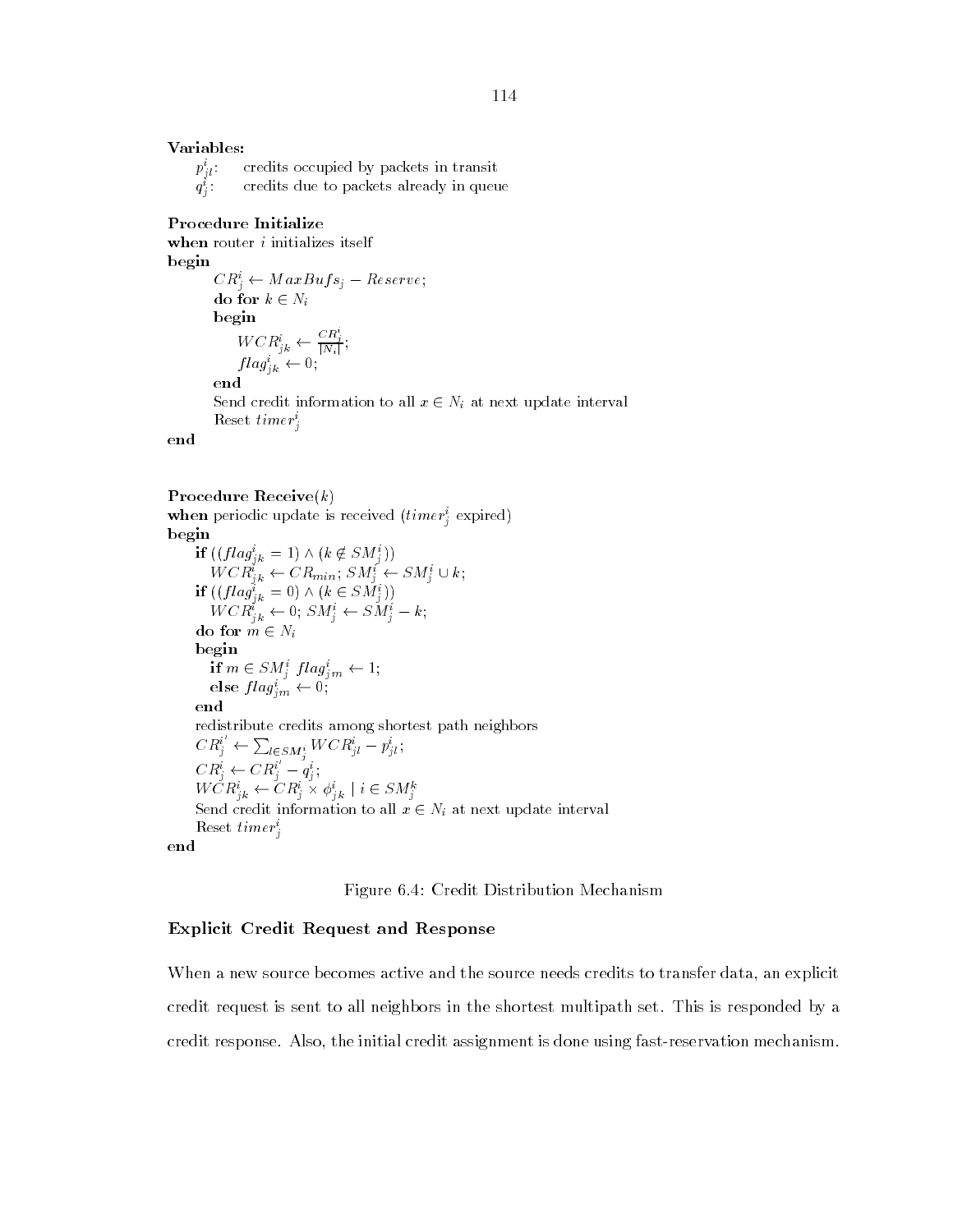Explicit credit response indicates the amount of credits allocated by the destination through multiple paths for the flow requested.

## Explicit Teardown

A teardown message reclaims the credits allocated to a flow. Each teardown message is associated with a sequence number representing the flow. Although it is not necessary to explicitly reclaim the credits of a flow, it is recommended that all sources send explicit teardown message as soon as a session is completed.

Teardown message is initiated by a source and is forwarded hop-by-hop all the way to the destination. The state of a node is updated along the way and the credits are reclaimed. These messages are not delivered reliably. The loss of a teardown message will not cause a protocol failure because the unused credits will eventually time out and are reclaimed.

# One-Pass Reservation Mechanism

To ensure that there is no starvation in the protocol, a fast reservation mechanism is used. This enables the downstream nodes to respond immediately without having to wait till the nodes hear from their destinations about the credit availability. This scheme is similar to one-pass reservation mechanism of RSVP [ZDE+ 93].

Sources send explicit credit requests to a destination requesting credits for data transmission. On receiving these requests, credits are allocated for that session; source and all the nodes along the way are informed about this. Credits indicate the rate at which a source can send data to respective destinations.

Each node maintains a soft-state information about the network state. The state information is periodically refreshed by periodic credit updates. If a credit update is not received before certain time interval, those credits are reclaimed. At each periodic timeout interval, the state of the network is updated. The soft-state information has the potential to change every periodic time interval.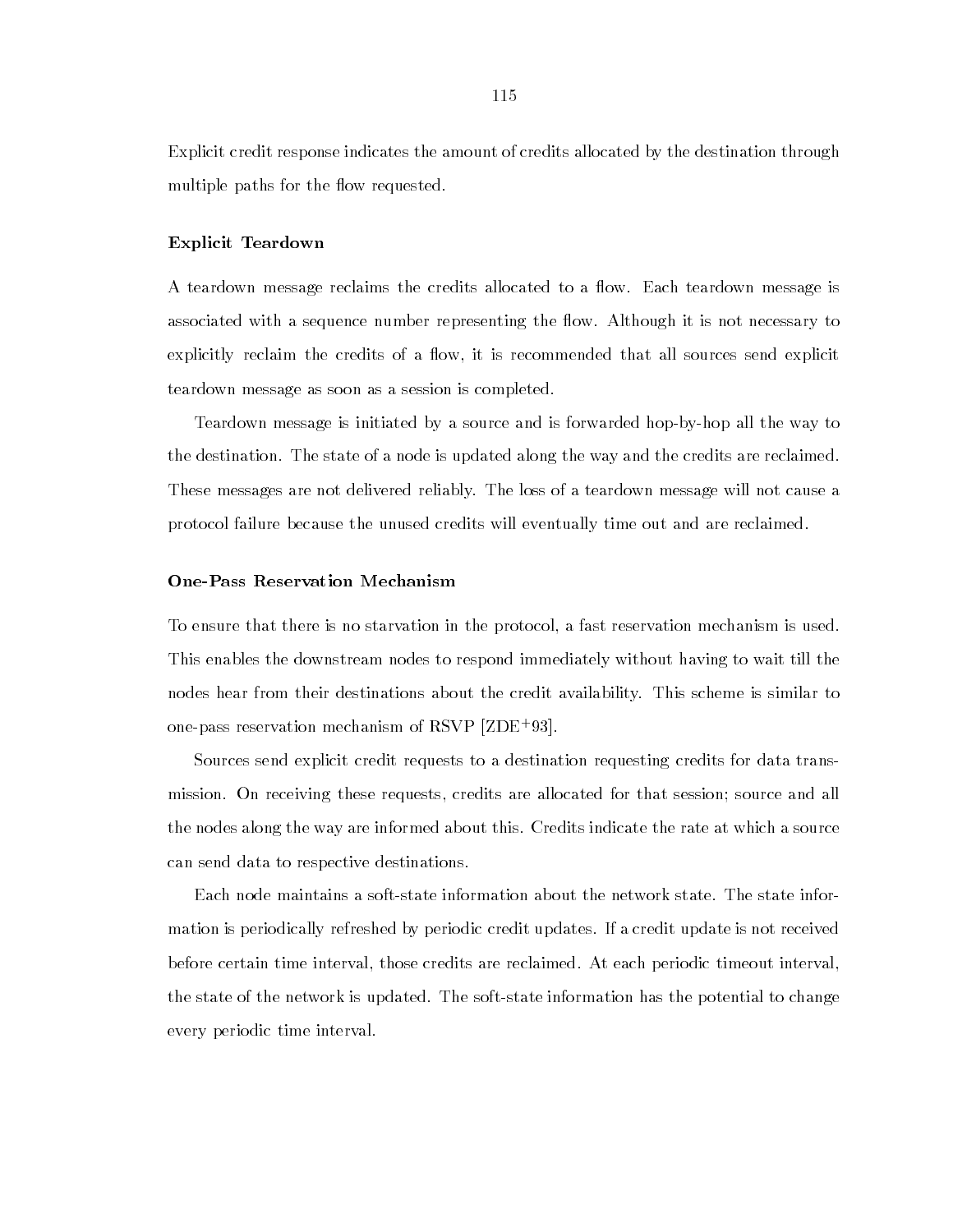# Periodic Updates

Credit (resource reservation) information is updated periodically. The allocated resources are reclaimed after a certain time if the state information is not refreshed. The timer value for updating the state information is set at each hop independently. Floyd and Jacobson [FJ94] have shown that periodic updates generated by independent network nodes can become synchronized. This can lead to disruption in network services as the periodic messages contend with other network traffic for link and forwarding resources. Therefore, periodic credit update messages must avoid synchronization and ensure that any synchronization that may occur is not stable.

Because of this, the refresh timer should be randomly set to a value in the range [0.5R, 1.5R] where R is the periodic update timer used to generate updates. The value R is chosen locally at each node. A smaller R speeds up the adaptation to network state changes but increases the protocol overhead. A node may therefore adjust the effective  $R$  dynamically to control the amount of overhead due to periodic update messages. The default value of R is set to 30 seconds

The end-to-end delay associated with packets to each destination are also estimated periodically. If the measured delay does not satisfy the required QoS, that successor will no longer be selected as a feasible successor to that destination and this information is communicated to all the neighboring nodes. It then determines the total available credits for a given destination  $j$  and the credits are redistributed among its upstream neighbors after reserving a fraction of the credits for the initialization phase. The philosophy behind this fast reservation mechanism is similar to a fast bandwidth reservation scheme in which, the data transmission begins before a connection has been completely established.

Figure 6.5 shows the distance table at node  $i$  for destination  $j$  for the configuration in Figure 6.3. The flag field indicates whether the neighbor belongs to the shortest multipath set or not. The distance gives the sum of the link costs along the path to destination  $j$  and credits gives the number of available credits through that path. A credit of 0 implies that packets cannot be forwarded through that path.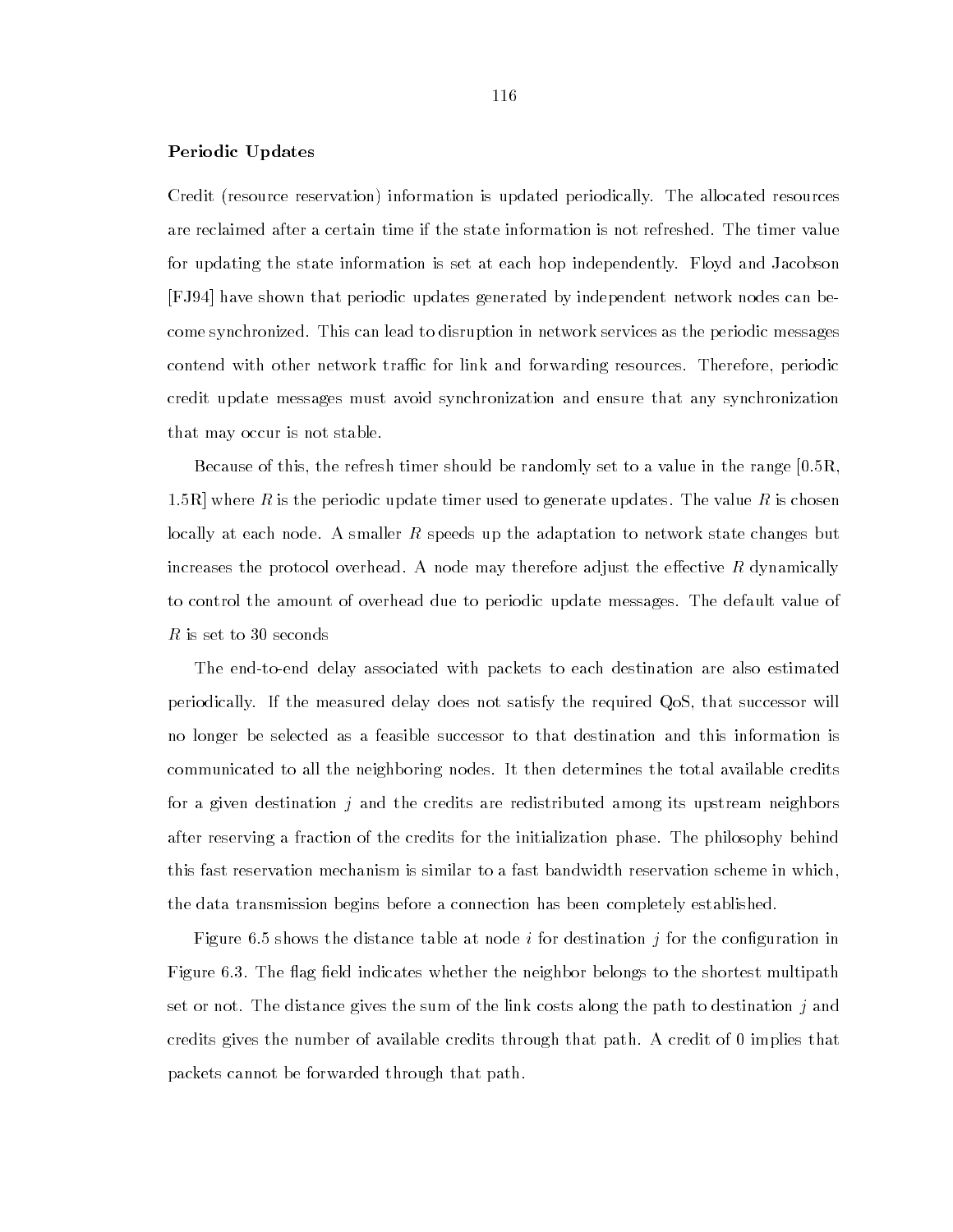| Destination | Neighbor    | Flag           | <b>Distance</b> | Credits  |
|-------------|-------------|----------------|-----------------|----------|
|             | a           | 1              | a1              | a2       |
|             | b           |                | b1              | b2       |
|             | $\mathbf c$ | 1              | c1              | c2       |
|             | $\mathbf d$ | $\bf{0}$       | d1              | $\Omega$ |
|             | e           | $\bf{0}$       | e1              | 0        |
| İ           | $\mathbf x$ | $\bf{0}$       | x1              | 0        |
|             | y           | $\overline{0}$ | y1              | $\Omega$ |
|             | Z           | $\mathbf{0}$   | z1              | $\Omega$ |

Figure 6.5: Distance Table at node i for destination j

The number of credits available at a node is determined by the flow on its links and the total trainc seen by that houe. If  $f_{ii}$  is the incoming now on link  $(\kappa, \tau)$  to destination  $j$  as seen by node  $i,$  and  $r_j^\downarrow$  is the trainc originated at  $i$  for destination  $j,$  we define the total input traffic seen by i for destination j as the sum of all the incoming traffic at node  $i$ , and denote it by  $\iota_j^{\ldots}$  rurthermore, by the conservation of now, the sum of all the trainc arriving at a node must be equal to the sum of all the traffic departing from a node for each destination j. Therefore, for destination j, the total incoming flow is equal to the total outgoing flow at node  $i$ , and

$$
t_j^i = \sum_{k \; | \; i \in SM_j^k} [f_{ji}^k] + r_j^i = \sum_{m \; \in SM_j^i} f_{jm}^i \tag{6.5}
$$

For convenience, a routing variable, denoted by  $\varphi_{i k}$ , is defined for each link  $(i,k)$  as the ratio of the flow on each link with respect to the total flow on all outgoing links for a given destination j. From Eq. 6.5 and with  $N_i$  denoting the neighbor set of i, we have:

$$
\phi_{jk}^i = \frac{f_{jk}^i}{t_j^i} \quad \forall k \in N_i \tag{6.6}
$$

Because node  $i$  itself can also contribute to the total traffic, by the conservation of flow, it must be true that

$$
\sum_{k \in SM_j^i} \phi_{jk}^i \le 1 \tag{6.7}
$$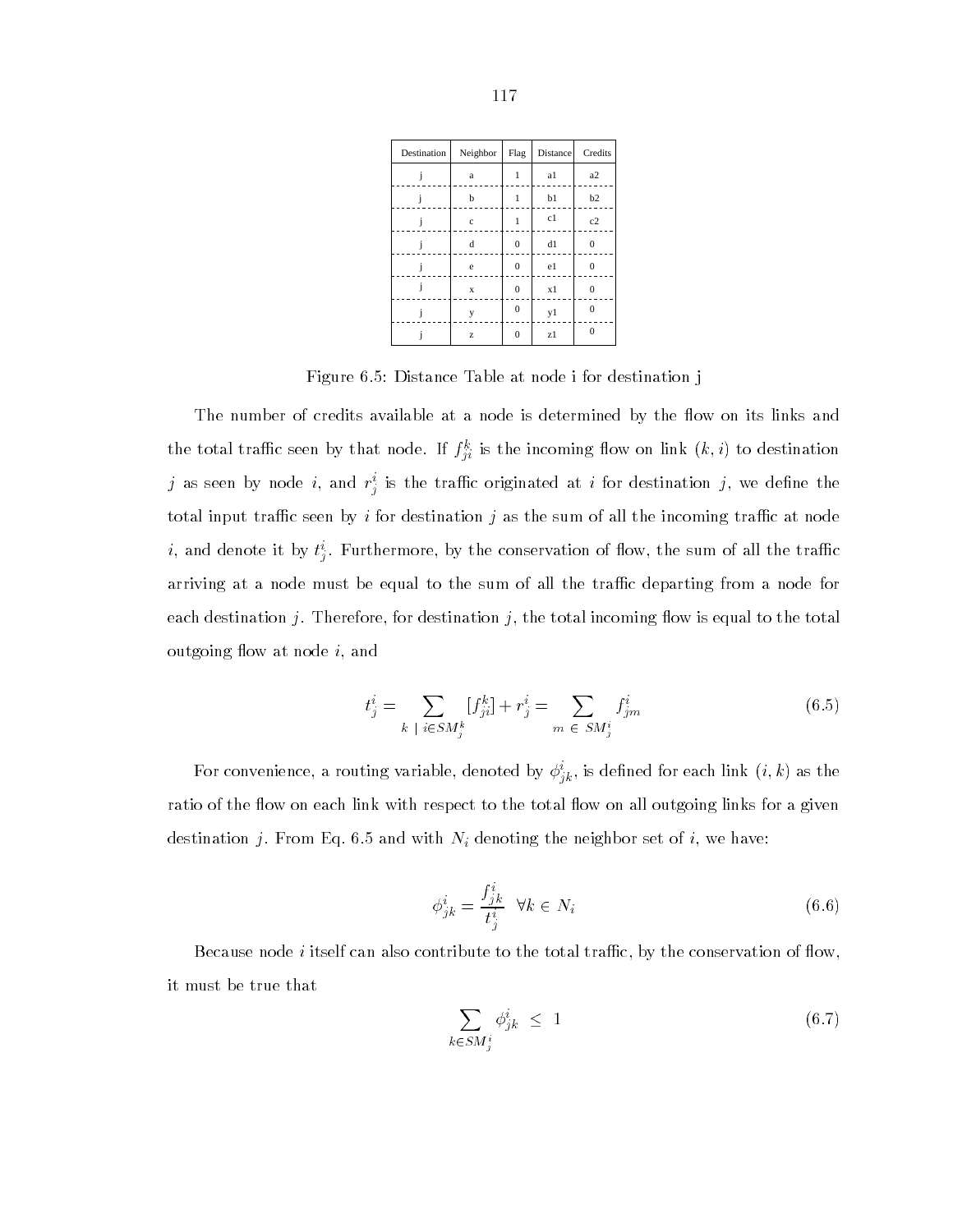The distribution of credits to upstream neighbors depends on the traffic flow on that link, which in turn depends on the routing variable  $\varphi_{j}$  associated with that link. The number of credits a node sends to an upstream neighbor is called the weighted credit (WCR). Credits are weighted by the traffic flow on a given link. The token generation rate for a given update period  $\Delta t$  can now be defined as

$$
\rho_j^i(t) = \frac{Credits \,\text{ available in update period before t}}{\Delta t}
$$

$$
\rho_j^i(t) = \frac{\sum_{k=1}^{SM_j^i} WCR_{jk}^i(t)}{\Delta t}
$$
\n(6.8)

To obtain a correct estimate of the credits available at each node at any given time, we need to take into account the delay associated with the propagation of credits. This can be done either by estimating the credits available as in [KTA94] or by explicitly sending a marker. We opt for the estimation mechanism. Credits are sent to the immediate upstream neighbor, i.e., they propagate only one hop. The update period used for updating routing information is considered as one round-trip delay by a data packet. Therefore, to obtain a correct estimate of the available credits at a node, we have to take into account the data packets that a sender has already forwarded over the link in the previous round-trip time (RTT) and the data packets that are already queued from the past RTT. Therefore, the total available credits at node  $i$  for a destination  $j,$  denoted by  $\cup K_j,$  is the difference between the sum of all the weighted credits available from its downstream neighbors  $d_i$  (equivalently, sum of all the credits on its outgoing links) belonging to the shortest multipath and the credits which are already being used, i.e.,

$$
CR_j^i = \sum_{l \in SM_j^i} [WCR_{jl}^i - p_{jl}^i] - q_j^i \tag{6.9}
$$

where  $W \cup \overline{R}_{jl}$  is the weighted credit obtained from the downstream neighbor  $l$  over an update period (which depends on the llow on the link  $(i, i)$ ),  $p_{\bar{i}l}$  is the number of credits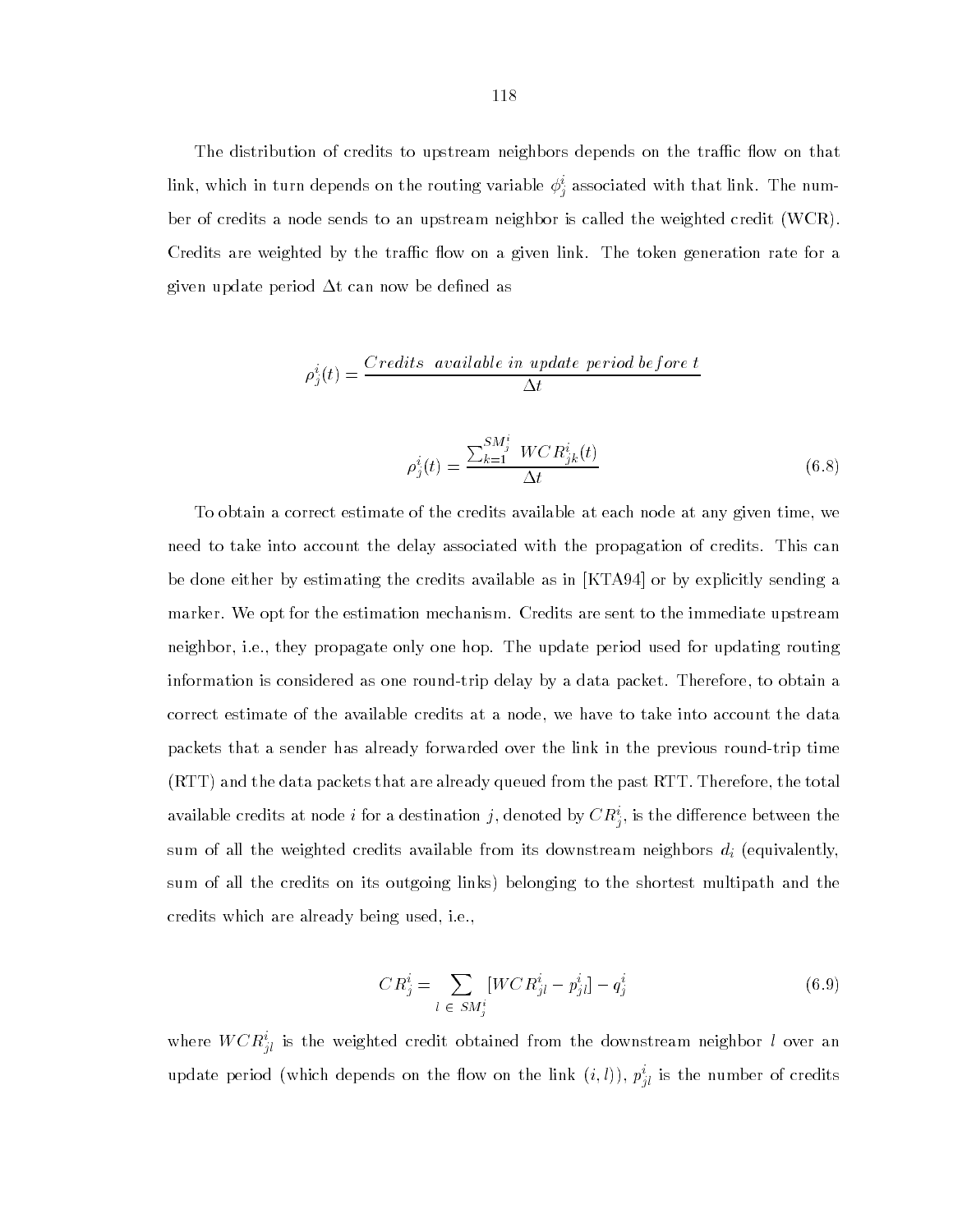occupied by the packets that are already in transit on link  $(i, i)$ , and  $q_j^{\perp}$  is the number of credits due to the data packets that are already in the queue at node  $i$  for destination  $j$ which were not completely transmitted since the previous update period. If a node does not have credits for a given destination  $j,$  then  $\mathcal{C}R_{j}^{+}$  is set to zero.

# 6.2.5 Correctness of Credit-based Scheme

The correctness of the credit based mechanism (i.e., showing that it has no deadlocks and that packets are not dropped) can be proven in a similar way as for virtual-circuit connections [OSV94]. For the purposes of such a proof, we make the following assumptions.

- protocol is initialized properly i.e., all nodes have correct credit and routing information
- there are no link errors or link and node failures (steady state)

**Lemma 6.1** The congestion-oriented credit mechanism never drops packets accepted into the network.

**Proof:** The total credits available at a node is given by:

$$
CR_j^i \geq \sum_{l \in SM_j^i} [WCR_{jl}^i - p_{jl}^i] - q_j^i
$$

Also, the total available credits is less than the maximum buffer space at a node.

$$
MaxBuffers_i \geq CR_i^i
$$

the contract of the contract of the contract of the contract of the contract of

This is true since we reserve some buffer space (credits) for the fast reservation mechanism.

At any node, the number of credits available for a given destination  $j$  is at least equal to the packets sent downstream for that destination. This is true since a packet can not be forwarded unless we have a credit to do so. If a packet is in 
ight from a sender to a receiver, then  $p_{jl}^* = 0$  and  $\cup R_j^* <$  *MaxBuffersj*. Thus, the received packet will not be dropped as there is at least one empty buffer that can be used.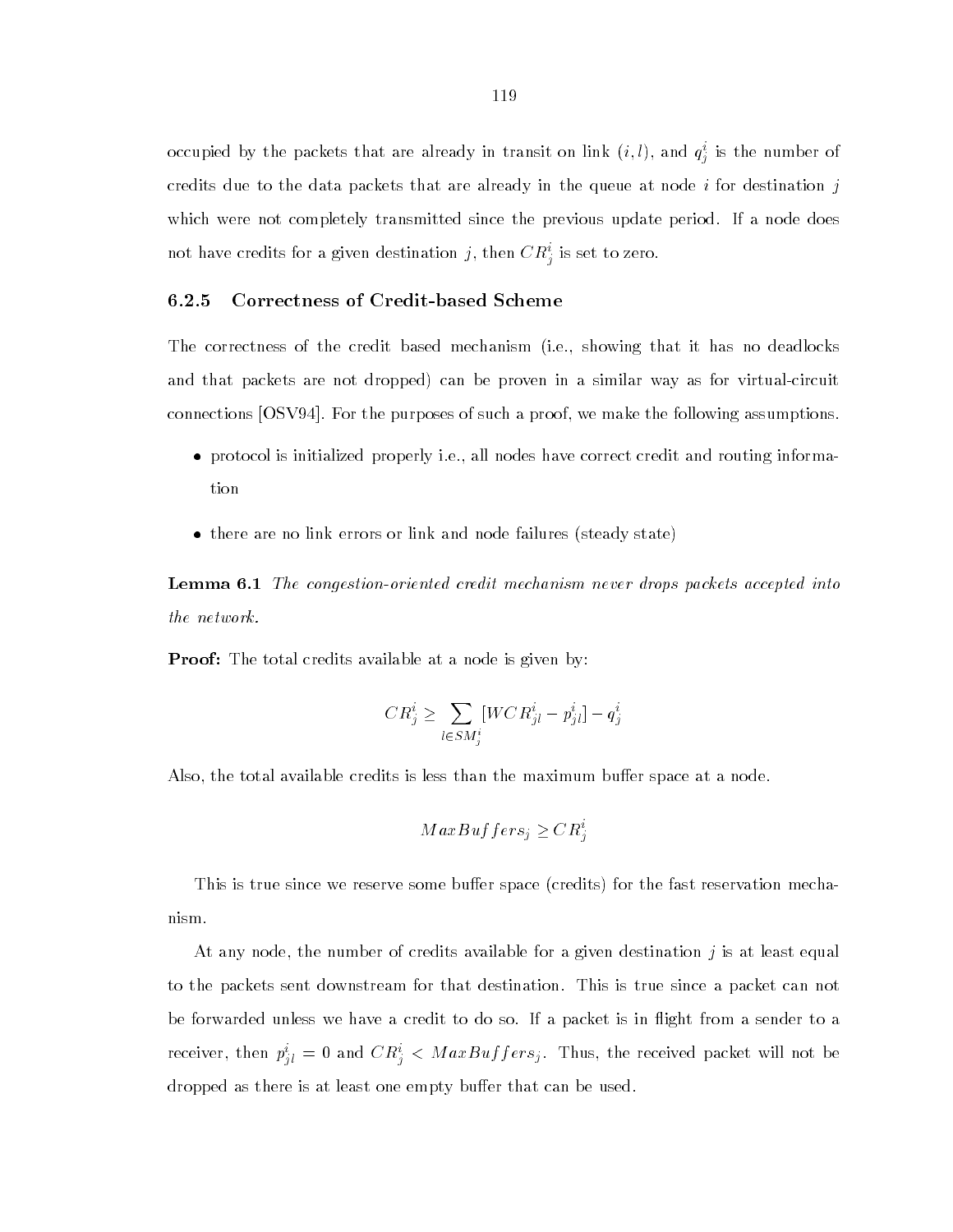This proves the Lemma.  $\Box$ 

## Lemma 6.2 The credit based mechanism is starvation free.

**Proof:** To prove this Lemma, we consider three cases  $-$  (a) initialization (b) when the nodes are active and (c) when a explicit credit request is received.

Case  $(a)$ : On initialization, when a new node comes up, the node distributes its credits equally among its neighbors and receives a minimum number of non-zero credits from its neighbors indicating the presence of a possible path to a destination through that neighbor. Therefore, on startup since always a minimum number of credits are available to the new node, the credit mechanism is starvation free.

Case (b): When a new hode becomes a member of the shortest multipath set  $(SM_i)$ , the successor flag will be set in the update message. On receiving this update, the neighbor sends a minimum number of credits initially using the reserved bandwidth available through the fast reservation mechanism and later on dynamically updates the credits depending on the traffic on the link.

Case  $(c)$ : An explicit request for credits from a source is received by means of a routing table update. This update sets the successor flag in the update message. Therefore, the message will be treated as any other routing table update and is processed similar to case (b) if the router has credits to send to its upstream neighbors. Otherwise, the router sends routing table updates to its shortest multipath neighbors (downstream neighbors) requesting for credits to send packets to the destination. In the worst-case, this process can continue till the routing table update reaches the destination and will terminate at the destination.

This ensures that a node will always have credits when it requires to forward a packet. Therefore, the protocol is starvation free.  $\Box$ 

Theorem 7 In the congestion-based credit mechanism, if there is a packet at a node to be sent, it will be eventually sent.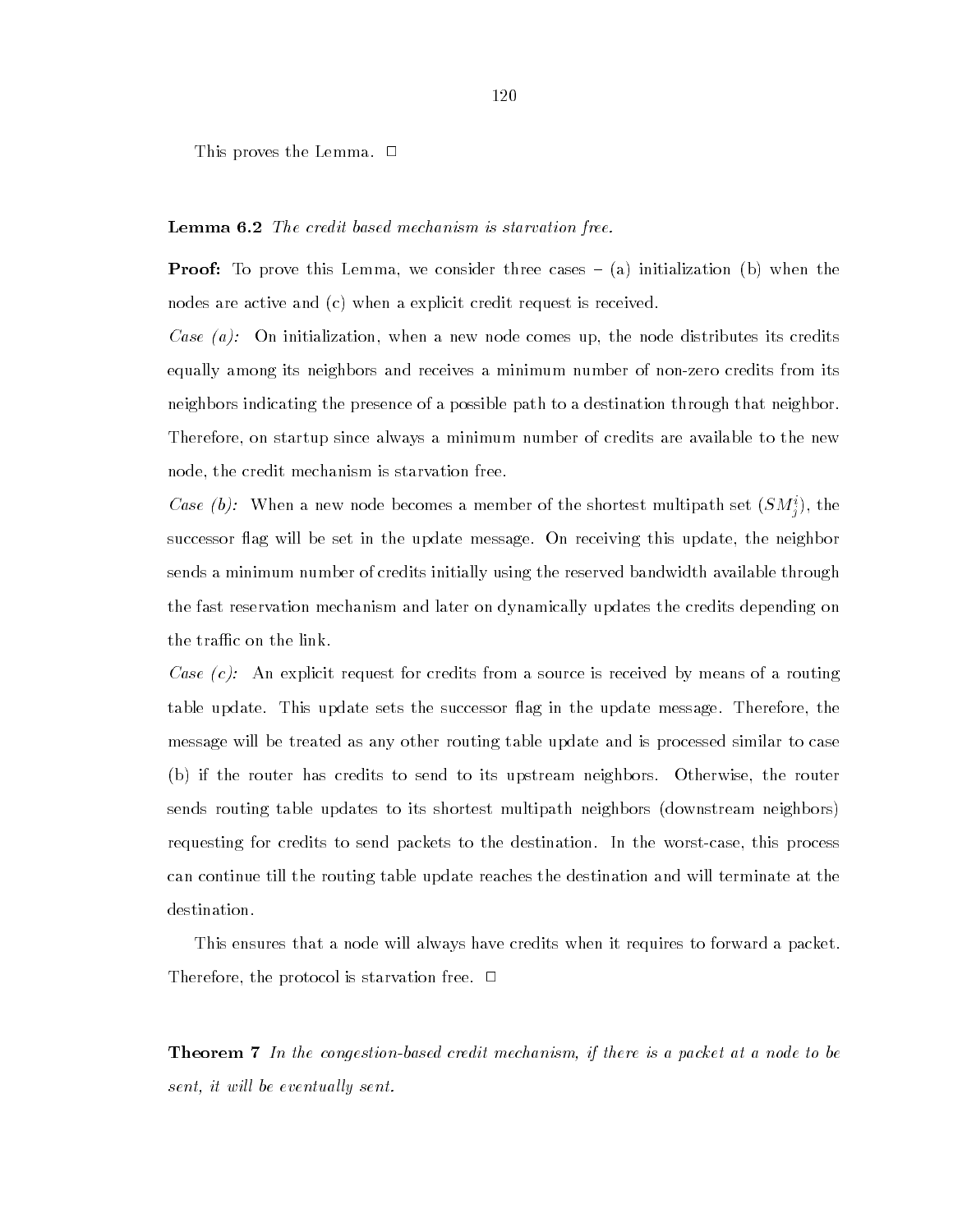**Proof:** From Lemma 6.1, packets are not dropped. Therefore, packet arriving at a node will either be queued or is forwarded. From Lemma 6.2, whenever a node needs to forward a packet, it always has the credits to do so.

Therefore, packets arriving at a node will be always sent eventually. Of course, when links or nodes fail, packets accepted in the network may have to be dropped. The same occurs in a connection-oriented architecture when resources fail along a connection already established. This proves the theorem  $\Box$ 

# 6.2.6 Maintenance of Loop-Free Multipaths

The primary objective of maintaining multiple loop-free paths is to minimize the end-toend path delay by reducing network congestion along the path. The distance reported by neighbor  $k$  to node  $i$  for destination  $j$  is denoted by  $D^i_{\ ik}$  and node  $i$ 's distance to its neighbor  $\kappa$  is denoted by  $a_{ik}.$  The distance to neighbor  $\kappa$  is the sum of the propagation delay  $\sigma_{k}$  and the per hop packet delay through heighbor  $\kappa, u_{jk}$ . i.e.,  $u_{ik} = u_{jk} + o_k$ . The path delay at node *i* along node k at a given time *t*, denoted by  $D_{ik}^{\dagger}$  is  $D_{ik}^{\dagger} = D_{ik}^{\dagger} + a_{ik}$ .

The *shortest multipath set* of i for destination  $j$  (SM<sub>i</sub>) is a set of neighbors of i that provide loop-free paths to j. The delay at node i to destination j at time t is computed as the weighted average path delay through all the nodes in the shortest multipath at node  $i$ ; it is denoted by  $D_{j}^{\ast}(t)$ . This delay is weighted by the fraction of the trailic going through that path, i.e.,

$$
D_j^i(t) = \sum_{k \in SM_j^i(t)} \phi_{jk}^i(t) \cdot \tilde{D}_{jk}^i(t) = \sum_{k \in SM_j^i(t)} \frac{f_{jk}^i(t)}{t_j^i(t)} \cdot \tilde{D}_{jk}^i(t)
$$
(6.10)

The now from  $i$  to each neighbor in  $SM_{ij}^{\perp}$  depends on the credits available through that neighbor. Assuming that packets are of fixed size and that each packet corresponds to one credit, we can say that a packet flows on a link if at least one credit is available on that link. This implies that the number of packets that can flow on a link is equal to the number of credits available through that link; therefore,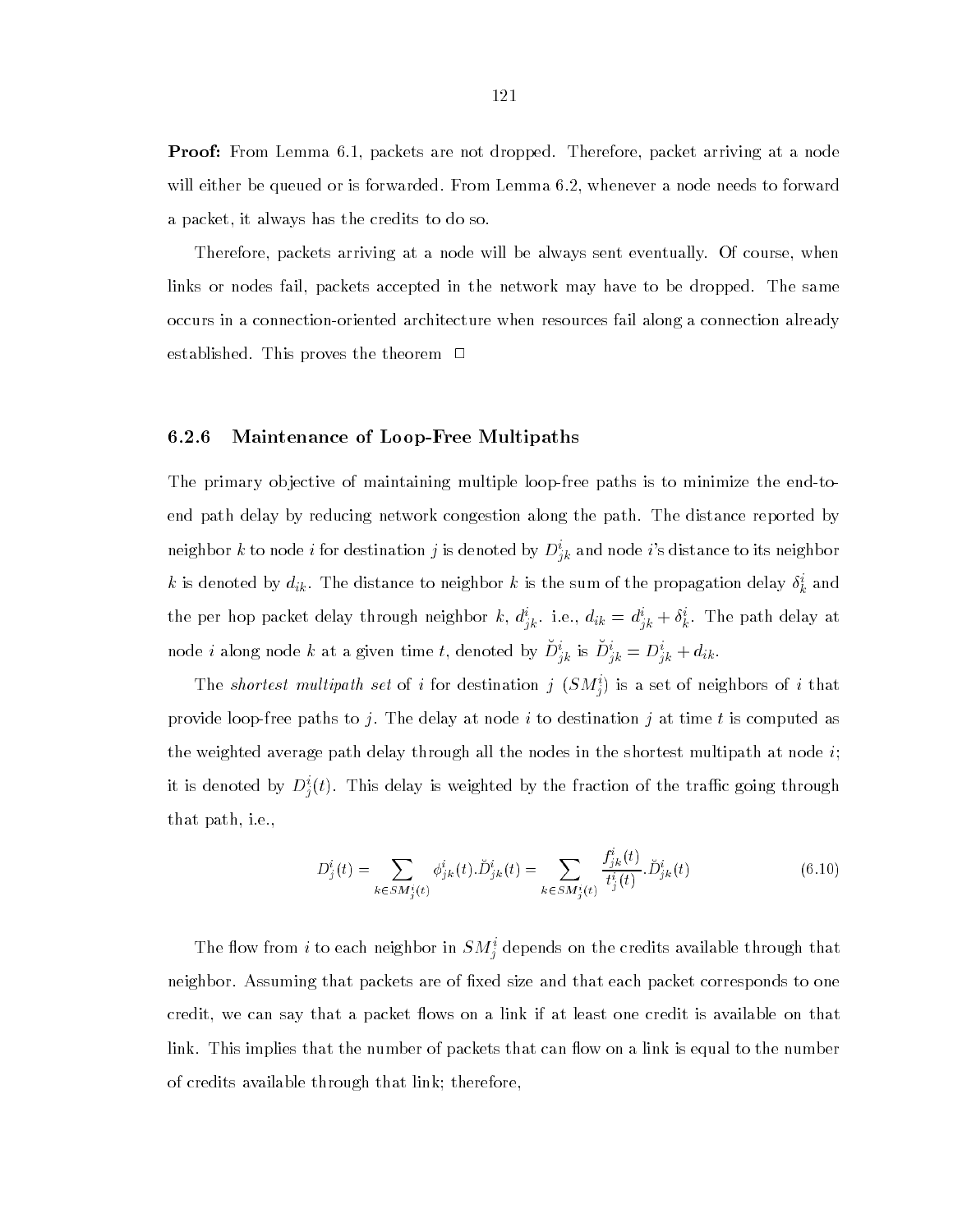$$
D_j^i(t) = \frac{1}{t_j^i(t)} \sum_{k \in SM_j^i(t)} [WCR_{jk}^i(t).\breve{D}_{jk}^i(t)] \tag{6.11}
$$

If the packets are of variable lengths, the packet length is a multiple of credits and for simplicity we can assume that on an average, each packet requires the same number of credits  $C$ . With this simplification, the total number of packets transmitted along a link with WCR<sub>ik</sub> credits is a constant K times the total available credits; therefore,

$$
D_j^i(t) = \frac{K}{t_j^i(t)} \cdot \sum_{l \in SM_j^i(t)} WCR_{jl}^i(t).D_{jl}^i(t)
$$
\n(6.12)

Multiple loop-free paths from each node to a destination are maintained by means of a shortest multipath routing algorithm (SMRA), which is based on LPA [GLAM95]. As explained earlier, LPA belongs to the class of path-finding algorithms, which achieves loop-freedom at every instant using single-hop interneighbor coordination mechanism. Any change in distance is notied by event-driven update messages. An update message from router i consists of a vector of entries; each entry specifies a destination j, an update flag, a successor flag, the reported distance to that destination and the reported credits available to destination  $j$  through that neighbor. The update flag indicates whether the entry is an update  $(u_i = 0)$ , a query  $(u_i = 1)$  or a reply to a query  $(u_i = 2)$ .

A detailed specification of SMRA is given in Figures 6.6 and 6.7. Procedures *Init1* and Init2 are used for initialization. Procedure *Message* is executed when a router processes an update message, a query or a reply; procedures  $LinkUp, LinkDown$  and  $Change$  are executed when a router detects a new link, link failure or a change in the link cost respectively. We refer to these as the event handling procedures. An update, query or a reply are handled by procedures Update, Query and Reply respectively. Procedure Update Timer updates the periodic update timer and updates the credit information. Procedures  $DT\_Update$  and RT Update updates the distance and the routing tables respectively.

A router i can be active or passive for destination j at any given time. Node i is active for destination j if it does not have a feasible successor to destination j and is waiting for at least one reply from a neighbor; node  $i$  is passive otherwise. A router  $i$  initializes itself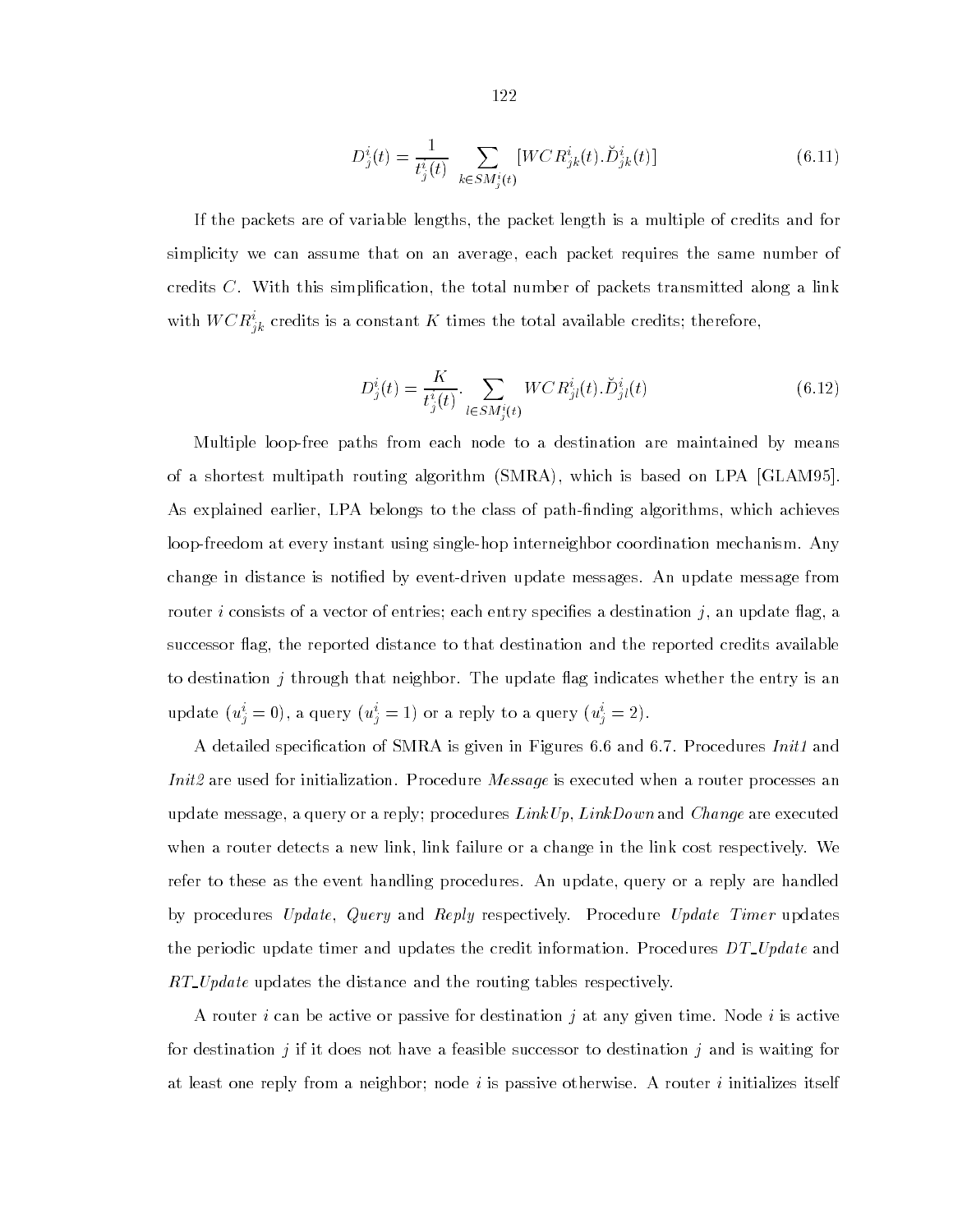Procedure Init1 **Procedure Initializes itself** Procedure Message when router *i* receives a message Procedure Passive\_Update $(j)$ set a link-state table with on link  $(i, k)$ begin<br> $DT_{min} \leftarrow Min\{D_{jx}^{i} \quad \forall x \in N_i\};$ begin costs of adjacent links;  $N \leftarrow \{i\}; N_i \leftarrow \{x \mid d_{i,x} < \infty\};$ <br>for each  $(x \in N_i)$ for each entry  $(u_j^-, j, \kappa \nu_j^-, rp_j^+)$ such that  $j\,\neq\, i$  $FCSET$   $\leftarrow$  {n | n  $\in$  N<sub>i</sub>,  $D_{jn}^{i} = DT_{min}$ ,  $N \leftarrow N \cup x$ ;  $tag_x \leftarrow null$ ;  $\frac{D}{j}^n \leq FD_j^i\};$ <br>if  $(FCSET \neq \emptyset)$  then begin if  $(j \notin N)$  $s_x^i \leftarrow \text{null}; \ p_x^i \leftarrow \text{null};$ then begin call RT\_Update(j,  $DT_{min}$ );  $D_x^i \leftarrow \infty$ ;  $FD_x^i \leftarrow \infty$ if  $\left( \kappa D_i \right) = \infty$  $FD_j^i \leftarrow Min\{D_j^i, FD_j^i\}$ then delete entry else begin  $s_i \leftarrow i; p_i \leftarrow i; tag_i \leftarrow correct;$ else begin  $N \; \leftarrow \; N \; \cup \; \{\,j\,\}; \; \mathit{FD}^i_j \; = \; \infty;$  $D_i^+ \leftarrow 0; \quad F D_i^+ \leftarrow 0;$  $FD_i^* = \infty; r_{ix}^* = 1, \quad \forall x \in N_i;$ for each  $x \in N_i$ for each  $j \in N$  call  $\text{Init2}(x, j)$ ;<br>for each  $(n \in N_i)$  do<br>add  $(0, i, 0, i)$  to  $LIST_i(n)$ ;  $D_j^i = D_j^i$ call  $Init2(x, j)$  $j$  s<sub>i</sub>  $tag_{i}^{t} \leftarrow null_{i}$ call Send call DT\_Update $(j, k)$ end  $p_j = p_{j \ s_j^i}$ end end Procedure Init $2(x, j)$ if  $(D_j^* = \infty)$  then  $s_j^* \leftarrow \text{null};$ <br> $\forall x \in N_i$  do begin else  $\label{eq:3.1} \begin{aligned} \text{begin} \\[-2.5ex] D_{jx}^i \; \leftarrow \; \infty ; \; p_{jx}^i \; \leftarrow \; null; \end{aligned}$  $tag_{i}^{t} \leftarrow null$ ; call DT\_Update $(j, k)$ if (query and  $x = k$ )  $s_{jx}^{i} \leftarrow null; \tilde{r}_{jx}^{i} \leftarrow 0;$ end then  $r_{jk}^i \leftarrow 0$ ; for each entry  $(u_j^-,j,RD_j^-,rp_j^+)$  left  $\hspace{0.2cm}$ end else add  $(1, j, \infty, \text{null})$ such that  $j\,\neq\, i$ to List and List and List and List and List and List and List and List and List and Procedure Send do case of value of  $u_i^i$ end 0: [Entry is an update] for each  $(n \in N_i)$ call  $\mathbf{U}_{\mathbf{P}}$ date $(j, k)$ do begin<br>if  $(LIST_i(n)$  is not empty) Procedure Query $(i, k)$  $\text{call Query}(j, k)$  $\sum_{i=1}^{n}$  if  $\sum_{i=1}^{n}$  is not empty) 2: [Entry is a reply] begins the contract of the contract of the contract of the contract of the contract of the contract of the contract of the contract of the contract of the contract of the contract of the contract of the contract of the con if  $(r_{jx}^{\dagger} = 0 \forall x \in N_i)$ call  $\mathbf{Reply}(j, k)$  $\epsilon$ mpty  $LIST_i(n)$ then begin end end call Send if  $(D_j^i = \infty$  and  $D_{jk}^i = \infty)$ then add  $(Z_i, j, D_j, p_j)$ to  $LIST_i(k)$ Procedure  $\text{Reply}(j, k)$ Procedure  $\mathbf{Update}(j, k)$ begin else begin begin  $r_{jk}^{i} \leftarrow 0$ ; call Passive Update(j); if  $(r_{jx}^i = 0, \forall x \in N_i)$ then begin add (2, *j, D*<sub>j</sub>, *p*<sub>j</sub>) if  $(r'_{in} = 0, \forall n \in N_i)$ to  $LIST_i(k)$ ; then if  $((\exists x\, \in N_i ~|~ D^i_{j\, x} < \infty)$ if  $((s_i = k)$  or  $(D_{ik} < D_i))$ end then call Passive Update( $j$ or  $(D_i^i < \infty)$ ) else call  $\textbf{Active\_Update}(j, k)$ end then call Passive Update(j) end else call Active\_Update $(j, k)$ <br>end else call  ${\bf Active\_Update}(j,\ k)$ 

Figure 6.6: SMRA Specification

end

in the passive state with an infinite distance to all its known neighbors and a zero distance to itself. The maximum allowable distance to reach neighbor, defined below, is also set to  $\infty$ . Routers send updates containing distance and credit information for themselves to all their neighbors. When the destinations become operational, routers inform their neighbors about the available credits to all other nodes.

Each routing update updates the cost and the credit information. Cost and credit information are exchanged among neighbors when the state of the network changes while credit information is updated periodically also. An update can contain full routing table or increments of the routing table in different update messages. After initialization, only incremental updates are sent.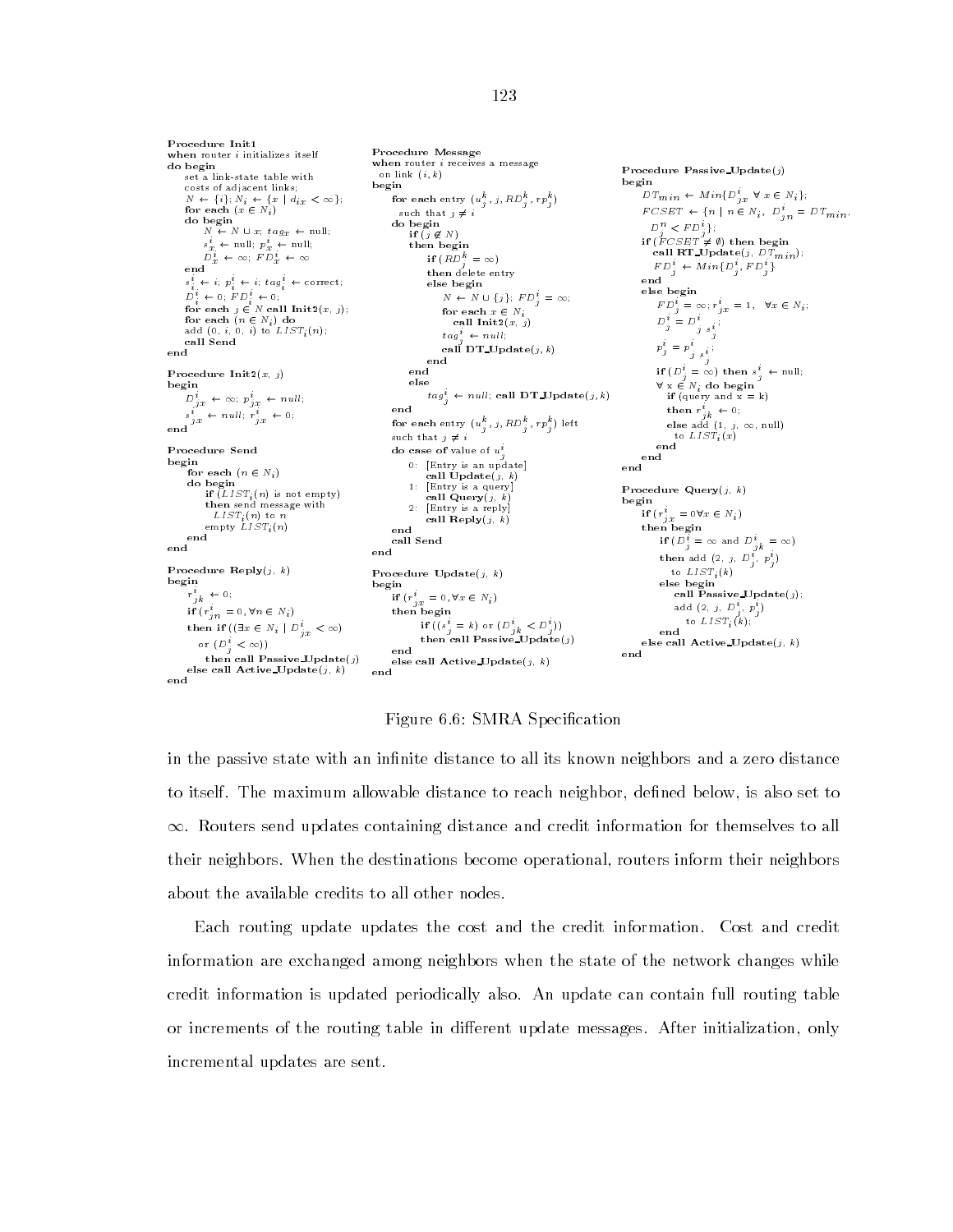```
when link (i, k) comes up do begin<br>
d_{ik} \leftarrow \text{cost of new link};<br>
if (k \notin N) then begin
          N \leftarrow N \cup \{k\}; \, tag_k^t \leftarrow \text{null};D_k^i + \infty; FD_k^i + \infty;
          p_k^i \leftarrow \text{null}; s_k^i \leftarrow \text{null};for each x \in N_i do call Init2(x, k)<br>end
       \begin{aligned} N_i &\leftarrow N_i \, \cup \, \{k\}; \ \textbf{for each}\,\, j \in N \textbf{ do call } \textbf{Init2}(k,\,j); \end{aligned}for each j \in N - k \mid D_j^i < \infty do
            add (0, j, D<sub>j</sub>, p_j) to \text{LIST}_i(k);
      call Send
Procedure Link_Down(i, k)when link (i, k) fails do begin
       d_{ik} \leftarrow \infty;<br>for each j \in N do begin
            call DT(j, k);
             if (k = s_j) then tag_j \leftarrow nulldelete column for k in distance table;
       N_i \leftarrow N_i - \{k\};delete r_{jk}^i ;
       for each j \in (N - i) \mid k = s_j^icall Update(j, k)call Send
end
Procedure DT_Update(j, k)<br>begin
 D_{jk}^i \leftarrow RD_j^k + d_{ik} ; p_{jk}^i \leftarrow rp_j^k;for each neighbor b do begin
            h \leftarrow j;
             while (h \neq i or k or b) do h \leftarrow p_h^o;
            if (h = k) then begin
                D_{ib} \leftarrow D_{kb} + RD_{j} \cdot p_{ib} \leftarrow rp_{j}if (h = i) then begin
             D^c_{jb} \leftarrow \infty; p^c_{jb} \leftarrow null;<br>end
      end
```

```
Procedure Update Timer: when the periodic update timer expires
begin<br>reset timer;
    update credit information;
   for all i \in N_isend periodic update; end
```

```
Procedure Active Update(j, k)begin
       If (k = s_j) then begin<br>
D_j^i \leftarrow D_{jk}^i : p_j^i \leftarrow p_{jk}^i;<br>
end
Procedure Link_Change (i, k, d_{ik})when d_{ik} changes value do begin<br>
dd \leftarrow d_{ik};<br>
d_i \leftarrow new link cost;
        for each j \in N do begin<br>call DT_Update(j, k);
             for each j \in Ndo if \bigcup_{j} > D_{jk} or \kappa = s_{ij};<br>then tag_{j}^{i} \leftarrow null;
        for each j \in N do begin<br>if (d_{ik} < old)then for each j \in N - i \mid D_i^i > D_{jk}^ido call \textbf{Update}(j, \; k)else for each j \in N - i \mid k = s_j^ido call \textbf{Update}(j, k)end
      call Send
end
Procedure RT_Update(j, D T_{min})begin
             D^i_{\substack{j \ s_j^i}} = DT_{min})if (D^{\dagger})then ns \leftarrow s_{ji}else ns \leftarrow b \mid \{b \in N_i \text{ and } D^i_{jb} = DT_{min}\};x \leftarrow j;
      while (D_x^i\; n_s = Min\{D_{xb}^i\; \; \forall \; b\in N_i\}and (D_{x,n_S}^i < \infty) and (t a g_x^i = null)do x \leftarrow p_{x}\ { }_{n\,s} ;
       if (p_x \, n_s = i \text{ or } tag_x = \text{correct})<br>then tag_i^i \leftarrow \text{correct};else \operatorname{tag}^i_j \leftarrow \operatorname{error};
     if (tag_i^i = correct)then begin
           if (D_j^i \neq DT_{min} or p_j^i \neq p_{j \, n \, s}^i)then add (0, j, DT_{min}, p_{j, ns}^{\dagger})to LIST_i\left(x\right) \ \ \forall x \in \left. N_i \right);D_j^i \leftarrow DT_{min}; p_j^i \leftarrow p_j^i<sub>ns</sub>;
            s_j^i \leftarrow ns_jend
      else begin
             if (D_i^i < \infty)then add (0, j, \infty, \text{null})to LIST_i(x) \forall x \in N_i;
               D_j^i \leftarrow \infty; \ p_j^i \leftarrow \text{null};s_j^i \leftarrow \text{null};end
end
```
Figure 6.7: SMRA Specification (cont...)

For a given destination, a router updates its routing table differently depending on whether it is *passive* or *active* for that destination. A router that is passive for a given destination can update the routing-table entry for that destination independently of any other routers, and simply chooses as its new distance to the destination to be the shortest distance to that destination among all neighbors, and as its new feasible successor to that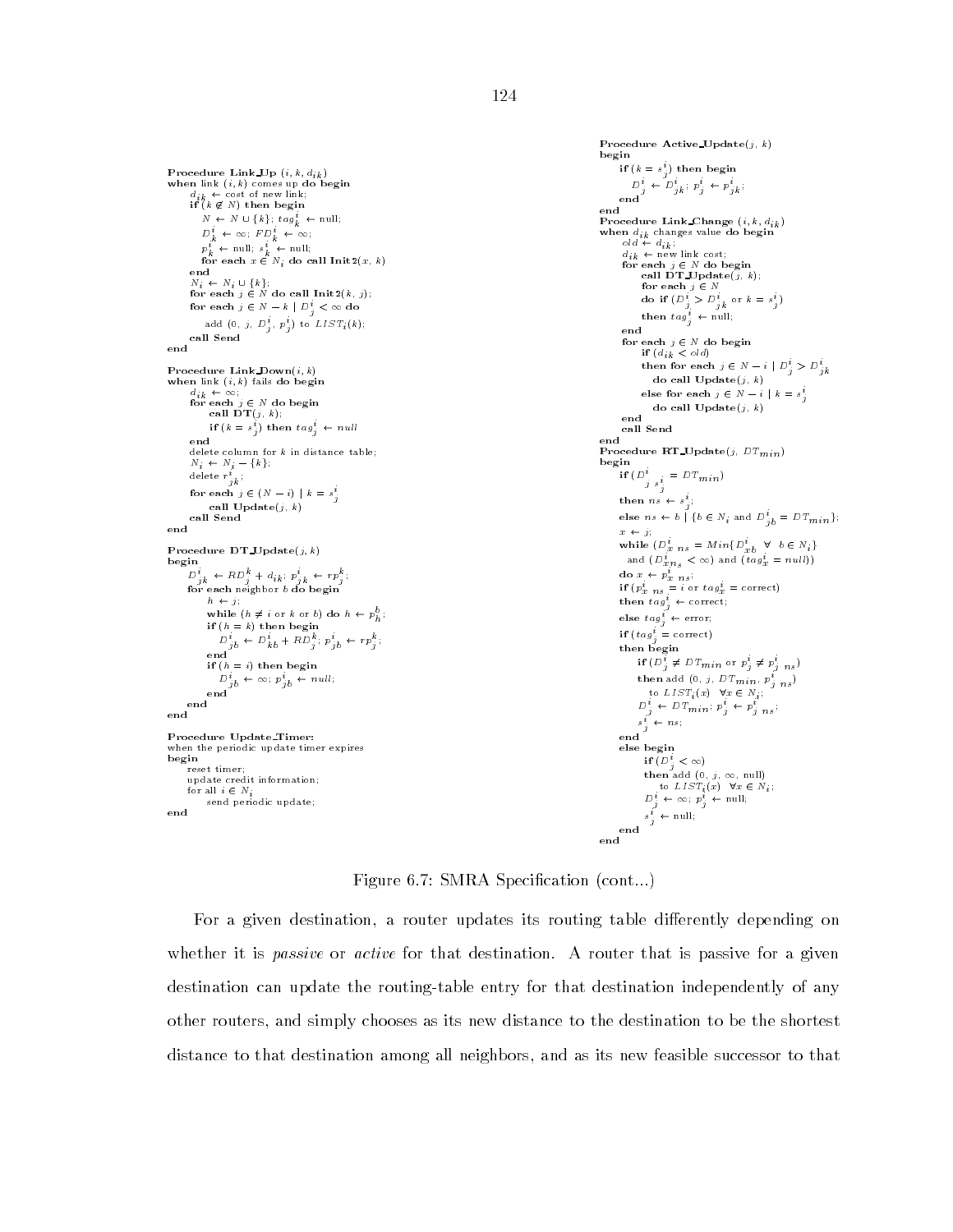destination to be any neighbor through whom the shortest distance is achieved. In contrast, a router that is or becomes active for a given destination must synchronize the updating of its routing-table entry with other routers.

When a router is passive and needs to update its routing table for a given destination j after it processes an update message from a neighbor or detects a change in the cost or availability of a link or a change in the credit information, it tries to obtain a feasible successor. From router i's standpoint, a feasible successor toward destination  $j$  is a neighbor router k that satisfies the maximum allowable distance condition (MADC) given by the following two equations [GLAM95]:

$$
D_j^i = D_{jk}^i + d_{ik} = Min\{D_{jp}^i + d_{ip} \mid p \in N_i\}
$$
  

$$
D_{jk}^i \leq MAD_j^i \tag{6.13}
$$

where  $MAD_j^{\perp}$  is the *maximum allowable alstance* for destination *j*, and is equal to the minimum value obtained for  $D^*_j$  since the last time router  $i$  transitioned from active to  $\hspace{0.1mm}$ passive state for destination *J*. Router *i* adjusts *MAD*<sub>i</sub> depending on the congestion level of the network.

If router *i* finds a feasible successor, it remains passive and updates its routing-table entry as in the Distributed Bellman-Ford algorithm [BG92]. Alternatively, if router  $i$  cannot find a feasible successor, it first sets its distance equal to the addition of the distance reported by its current successor and the cost of the link to that neighbor. The router also sets its maximum allowable distance equal to its new distance. After updating its tables, a router becomes active by sending a query in an update message to all its neighbors; such a query species the router's new distance through its current successor. It then sets the destination's reply-status table entry for each link to one, indicating that it expects a reply from each neighbor for that destination.

Once active for destination  $j$ , router  $i$  cannot change its feasible successor,  $MAD_{\tilde{j}}^{\cdot}$ , the value of the distance it reports to its neighbors, or its entry in the routing table, until it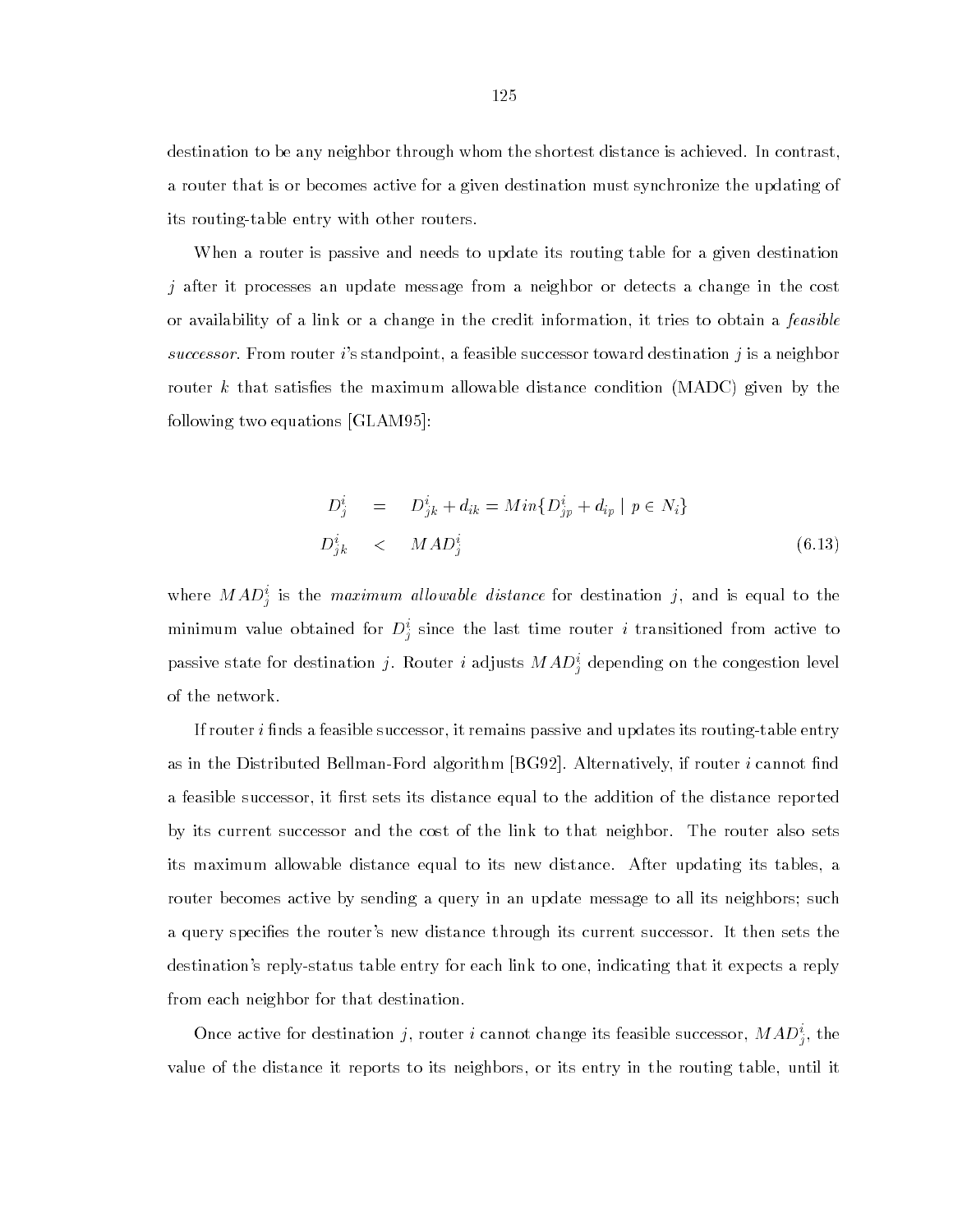receives all the replies to its query. A reply received from a neighbor indicates that such a neighbor has processed the query and has either obtained a feasible successor to the destination, or determined that it cannot reach the destination. After node i obtains all the replies to its query, it computes a new distance and successor to destination  $j$ , updates its feasible distance to equal its new distance, and sends an update to all its neighbors.

Multiple changes in link cost or availability are handled by ensuring that a given node is waiting to complete the processing of at most one query at any given time. The mechanism used to accomplish this is specified in [GLAM95], and is such that a node can be either passive or in active state, and it processes any pending update or distance increases that occurred while it was active.

Ensuring that updates will not be sent in the network when some destination is unreachable is easily done. If node i has set  $D_i^i = \infty$  already and receives an input event (a change in cost or status of link  $(i, k)$ , or an update or query from node k) such that  $D_{ik}^i + d_{ik} = \infty$ , then node *i* simply updates  $D_{jk}^i$  or  $d_{ik}$ , and sends a reply to node *k* with  $RD_j^i = \infty$  if the input event is a query from node  $k$ . When an active node  $i$  has an infinite maximum allowable distance and receives all the replies to its query such that every neighbor offers an infinite distance to the destination, the node simply becomes passive with an infinite distance.

When node *i* establishes a link with a neighbor k, it updates the value of  $d_{ik}$  and assumes that node  $k$  has reported infinite distances to all destinations and has replied to any query for which node  $i$  is active. Furthermore, if node  $k$  is a previously unknown destination, node *i* sets  $s_k^i = null$ , and  $D_k^i = RD_k^i = MAD_k^i = \infty$ . Node *i* also sends to its new neighbor *k* an update for each destination for which it has a finite distance.

When node *i* is passive and detects that link  $(i, k)$  has failed, it sets  $d_{ik} = \infty$  and  $D_{ik}^{i} = \infty$ . After that, node i carries out the same steps used for the reception of a link-cost change in the passive state.

Because a router can become active in only one interneighbor coordination mechanism per destination at a time, it can expect at most one reply from each neighbor. Accordingly,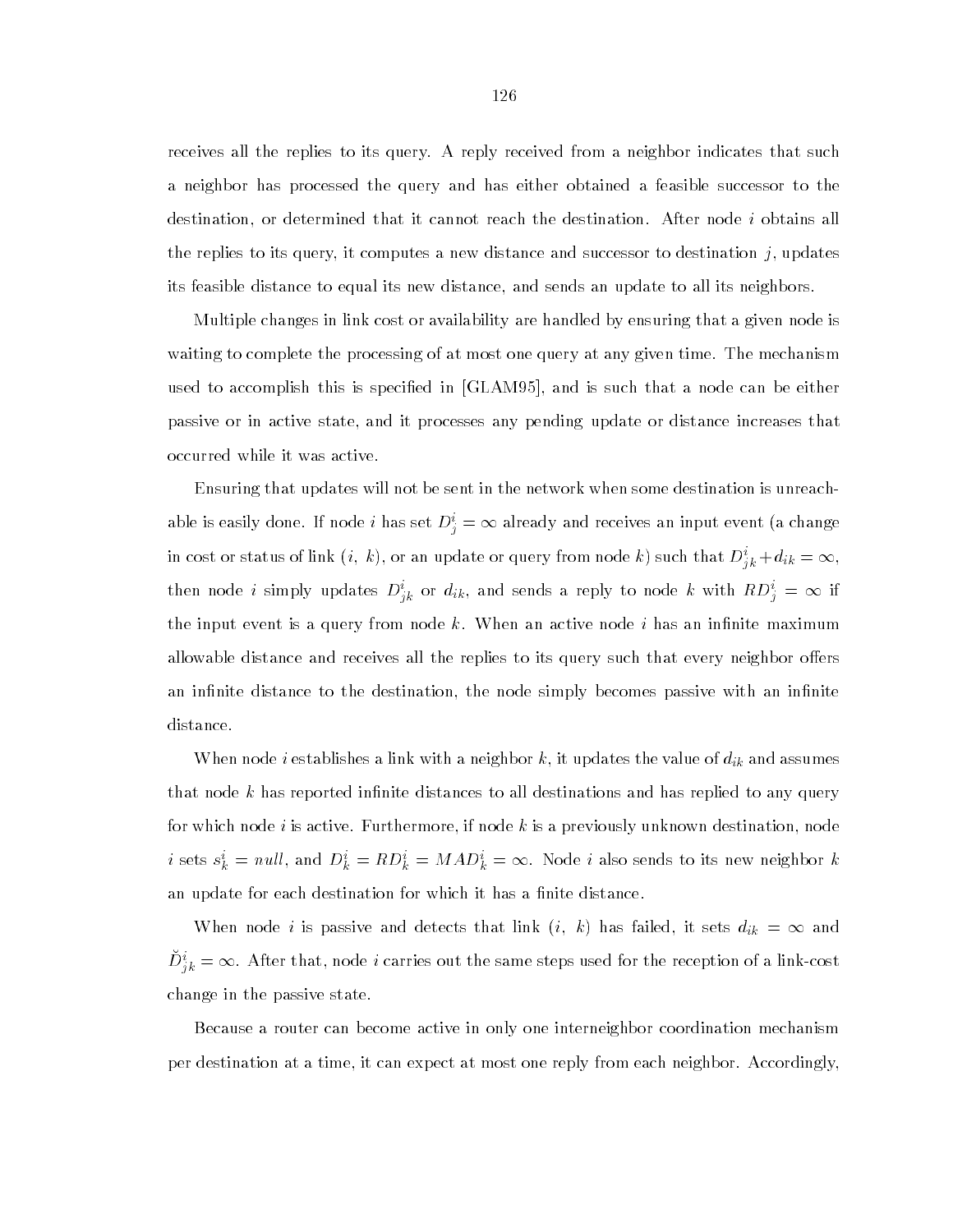

Figure 6.8: Maximum Allowable Distance Condition

when an active node *i* loses connectivity with a neighbor  $n$ , node *i* can set  $r_{in} = 0$  and  $D_{in}^i = \infty$ , i.e., assume that its neighbor n has sent any required reply reporting an infinite distance. When node *i* becomes passive again, it must find a neighbor that satisfies the MADC using the value of  $MAD_{\tilde{j}}$  set at the time hode  $i$  became active in the first place. After imding a new successor, the permit bucket parameters  $\rho_j$  and  $\sigma_j$  are also updated.

Figure 6.8 gives a graphical representation of how MAD is updated. The point at which a new diffusing computation starts is a *synchronization point*. It can be noted that between two synchronization points the value of MAD can only decrease or remain the same. This ensures that the algorithm is loop-free.

To route packets to a destination  $j$ , each router uses the following rule to select the neighbor routers that should belong to its shortest multipaths for  $j$ :

Shortest Multipath Condition (SMC): At time t, router i can make node  $k \in N_i(t)$  part of  $\mathcal{S}M_j^{\perp}$  if and only if  $D_{jk}^{\perp}(t) \leq M A D_j^{\perp}(t)$ .

When nodes choose their successors using SMC, the path from source to destination obtained as a result of this is loop free at every instant. The proof of correctness and loop-freedom of SMRA is basically the same as that provided in [GLAM95] for LPA.

# 6.3 Worst-Case Steady-State Delay

In this section, we derive an upper bound on the end-to-end steady-state path delay from hode  $i$  to destination  $j$  ( $D_{j}^{+}$  ) as a function of the credits available through each path under steady state. Steady-state means that all distances and credit information is correct at every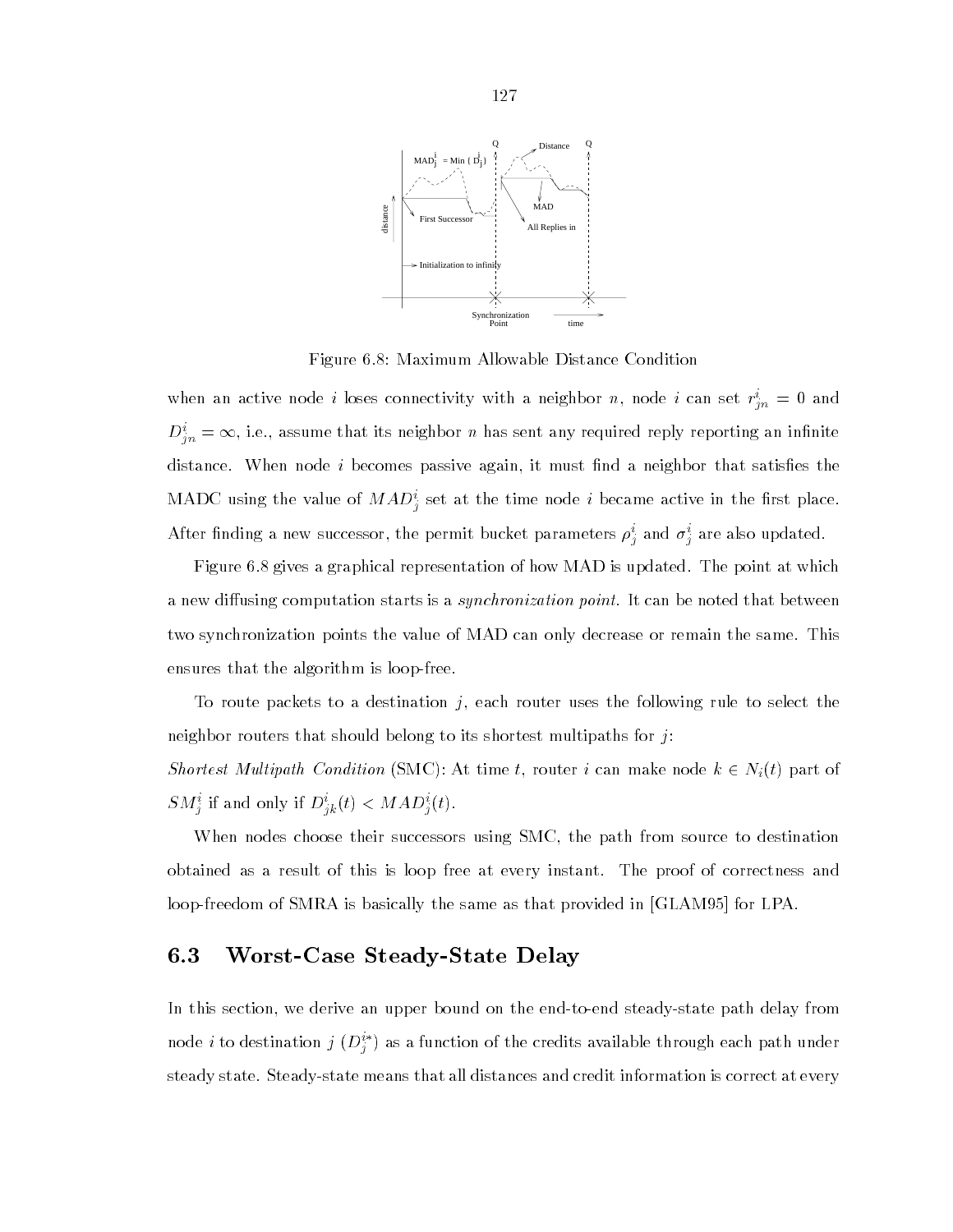router. This bound demonstrates that it is possible to provide performance guarantees in a connectionless routing architecture. The delay experienced by a packet accepted into the network is the time required by a data packet to reach its destination router from a source. This includes both the propagation delay and the queueing delay. Path delay can also be interpreted as the time it would take for a destination  $i$  backlog to clear when there are no more arrivals after time t.

Parekh and Gallager have analyzed worst-case session delay in a connection-oriented network architecture [PG94]. We adopt a similar approach for each destination in a connectionless architecture. To do this, we assume a stable topology in which all routers have finite distances to each other. We also make use of the fact that SMRA enforces loopfreedom at every instant on all paths in the shortest multipath sets.

In a connectionless network where routes are computed distributedly, the path taken by a packet can change dynamically depending on the congestion level in the network. Routing is done on a hop-by-hop basis, independently at each router. Therefore, the total traffic at a node will be the sum of the traffic on all its links connecting to upstream neighbors. To obtain an expression for the worst-case bound, we make the following assumptions:

- 1. Each node sends traffic to destination  $i$  as long as credits are available (non-zero) for that destination along any of its chosen paths.
- 2. At every node  $m$ , traffic for every destination is treated independently.
- 3. Trainc arriving at a node  $i$  for destination  $j$  in the interval  $(0,t)$  (denoted by  $A_{ij}^{\perp}$ ) is the sum of the traffic from all its upstream neighbors to destination  $j$  and the traffic originated at the node  $i$  itself, denoted by  $r_{\overline{i}}(t),$  i.e.,

$$
A_j^i(t) = r_j^i(t) + \sum_{n,i \in SM_j^n(t)} f_{ji}^n(t)
$$
\n(6.14)

$$
= r_j^i(t) + \sum_{l|i \in SM_j^l(t)} \phi_{jl}^i(t) . A_{jl}^i(t)
$$
\n(6.15)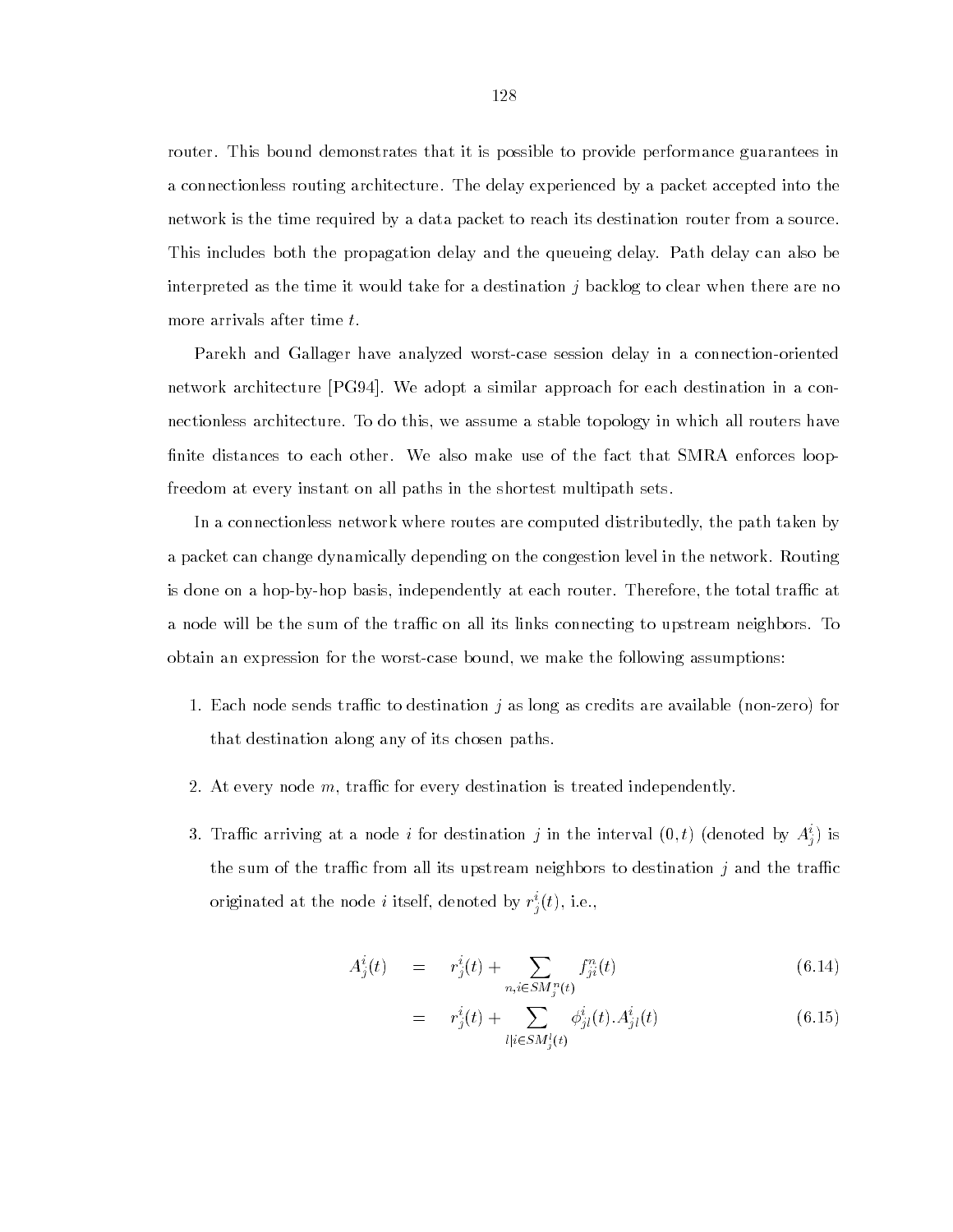Each router in a connectionless network can itself be a source to any given destination. At each node, traffic to destination j is constrained by a permit bucket filter. The worstcase delay and backlog is upper bounded by an additive scheme due to Cruz [Cru91]. The rate at which the packets are serviced at each node depends on the permit bucket or leaky bucket parameters  $\sigma_j$  and  $\rho_j$  for a given destination  $j.$  The parameter  $\sigma_j$  gives the permit bucket size and  $\rho_{j}^{\perp}$  the credit generation rate at node  $i$ . Therefore, the number of packets that are being serviced at a hode is a function of  $\sigma_j$  and  $\rho_j$ .

The minimum service rate  $g_{im}$  at any node  $i$  is the fraction of the input trainc at node i for destination j. The fraction of the traffic is determined by the ratio of the routing variables of the links, which is a function of the traffic flow; Therefore,

$$
g_{j m}^{i} = \frac{\phi_{j m}^{i}}{\sum_{k=1}^{SM_{j}^{i}(t)} \phi_{j k}^{i}} t_{j}^{i}
$$
 (6.16)

The minimum clearing rate of a given path is g  $g'_{l} = \min_{m \in P(i,j)} g^i_{im}$ . When  $g'_{l} > 0$  $\mu_l' > \rho_j^l$ , the system with respect to destination  $j$  is said to be locally stable. The input traffic rate at node i to destination j is the sum of all the incoming traffic destined for j for which i is the intermediate node and the traffic originated at i itself (Eq. 6.5). With these constraints, the bound on the delay for a given destination can be obtained using a similar approach as in [PG94].

The delay on a link  $(i, k)$  (per hop delay)  $a_{ik}$  for a given destination f is the sum of the queueing delay and the propagation delay on that link. The link propagation delay  $(\delta_{k}^{+})$ depends on the congestion level of the link as well as the link capacity. Propagation delay is defined as the time taken for a packet to reach a destination from a source. Every packet is time-stamped when it leaves a node and the time at which the packet reaches the neighbor is noted. The difference between the two gives a one-hop delay. The average of this delay over a given period of time gives the propagation delay  $\delta_{\vec{k}}$ .

The queueing delay is the time a packet has to wait at a node before it is processed. The waiting time of a packet depends on the number of packets already present in the queue at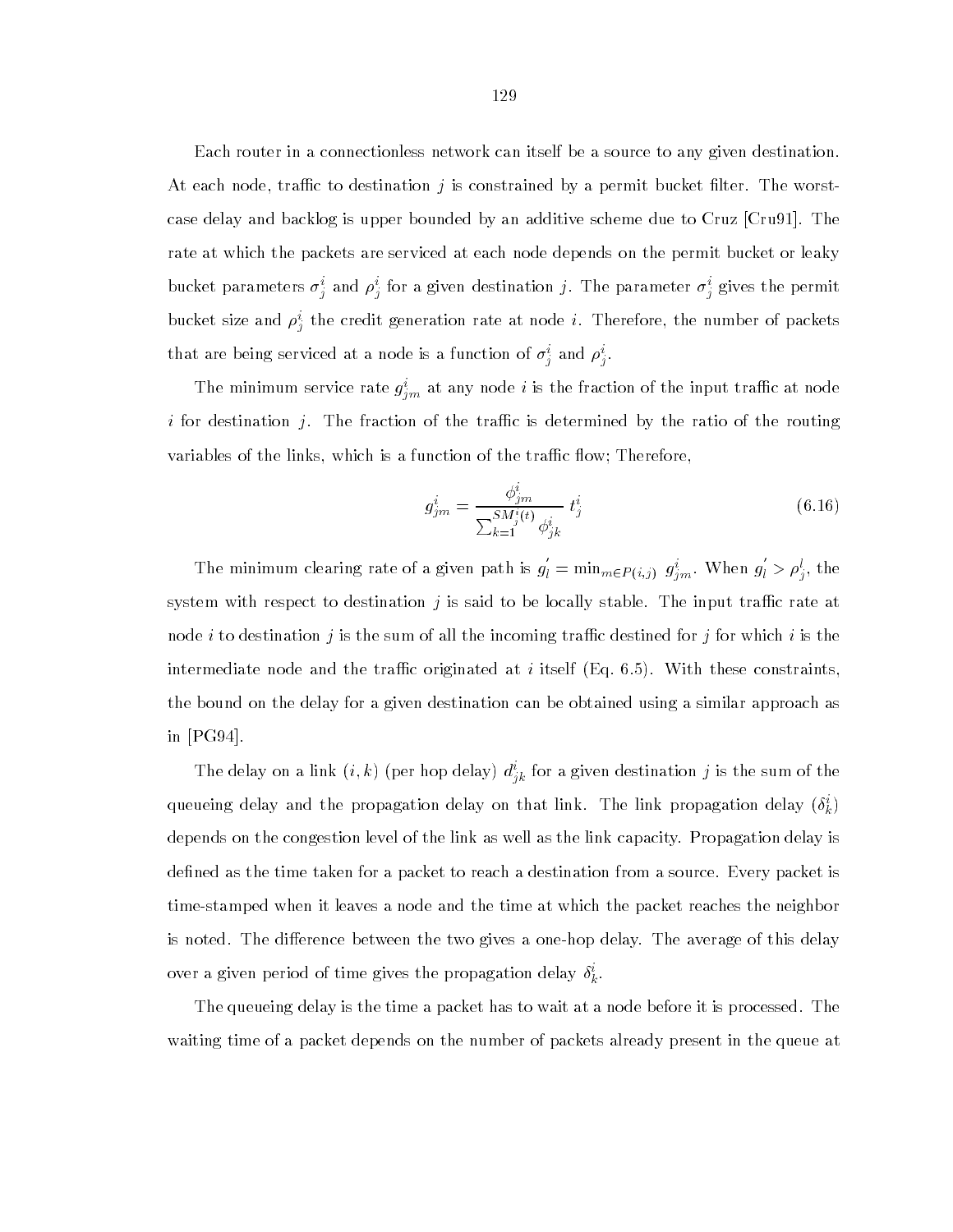the time a packet arrives. This is referred to as the backlog at node  $i$  for destination  $j$  and is denoted by  $Q_j^{\perp}$ . Therefore, the delay on link  $(i, t)$  for destination  $j$  at time  $t$  is

$$
d_{jl}^{i}(t) = \delta_{l}^{i}(t) + Q_{jl}^{i}(t) \cdot \delta_{l}^{i}(t) = \delta_{j}^{i}(t)[1 + Q_{jl}^{i}(t)] \qquad (6.17)
$$

The backlog number of packets for a given destination  $j$  at a given time  $t$  can be defined as the difference in the incoming and the outgoing traffic at a node, i.e.,

$$
Q_j^i(t) = A_j^i(t) - S_j^i(t)
$$
\n(6.18)

This takes into account both the processing delay and the queueing delay experienced at each hop. For every interval  $(\tau, t]$ ,

$$
S_j^i(\tau, t) \ge (t - \tau)g_i' \tag{6.19}
$$

If the minimum clearing time  $q_i'$  is  $_i$  is greater than the token generation rate  $\rho_{\hat{i}}$  for a given destination, we can obtain a bound on the backlog and hence the path delay. Let  $\tau < t$  be the time at which there are no backlogged packets in the network. Then, because  $g^i_j \geq \rho^i_j$ and all the destinations are permit bucket constrained,

$$
S_i^i(\tau, t) \ge (t - \tau) \rho_i^i(t - \tau) \tag{6.20}
$$

# 6.3.1 Negligible Packet Size

We first obtain a bound on end-to-end path delay assuming that the size of the packet may not contribute significantly to the delay component. The arrivals at each node  $i$  is the sum of the arrivals at all the upstream nodes for destination  $j$  and the traffic originated at node *i* itself. For all  $t \geq \tau \geq 0$  we have,

$$
A_j^i(\tau, t) = r_j^i(\tau, t) + \sum_{l|i \in SM_j^i(t)} \phi_{jl}^i(\tau, t) . A_j^l(\tau, t)
$$
\n(6.21)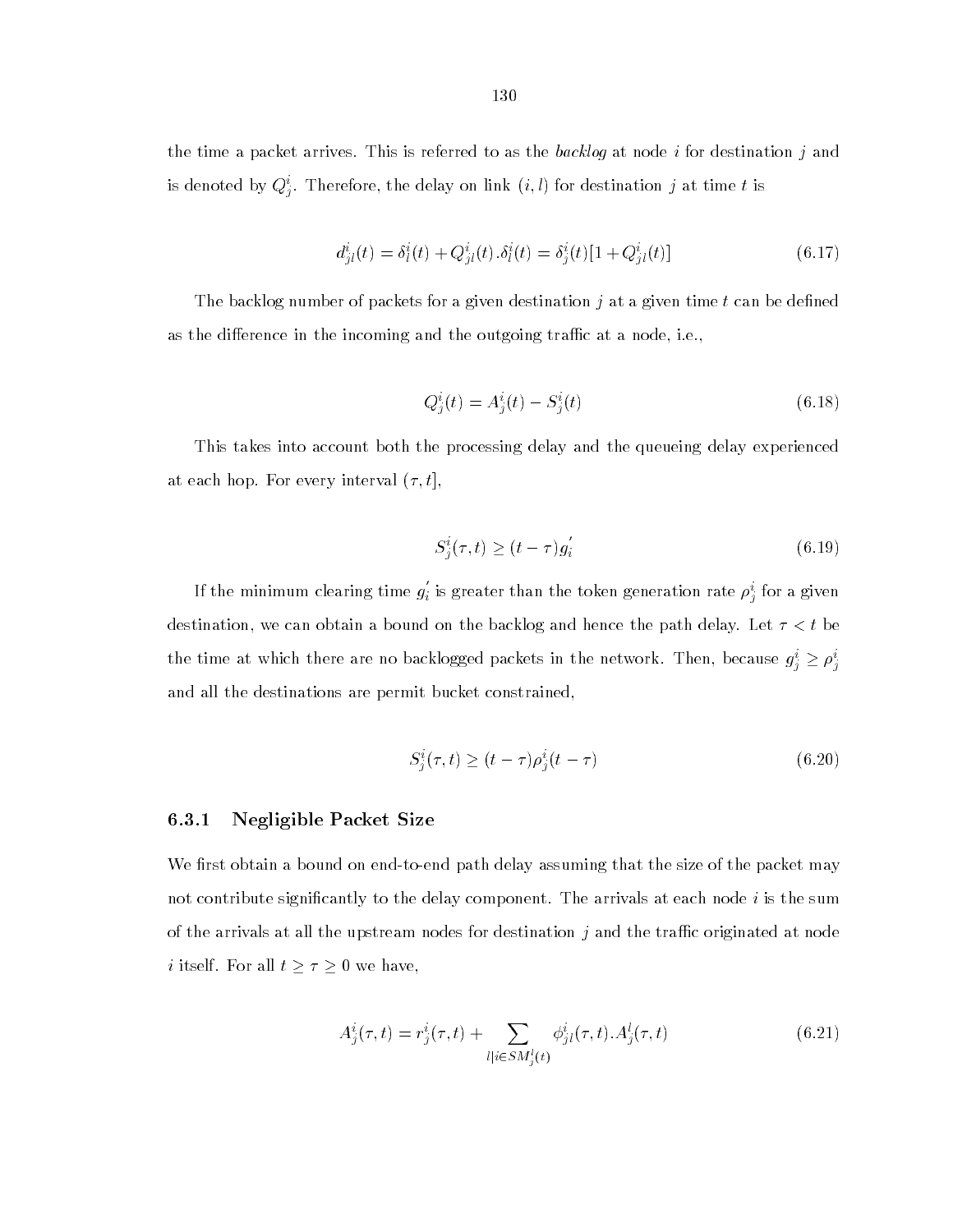The maximum backlog trainc  $Q_j^{\perp}$  for destination *J* is the difference between the arrivals in the interval  $(\tau, t]$  and the total packets serviced in the same interval at node *i*. For  $\varphi_{il} > 0,$ 

$$
Q_j^{i*}(\tau, t) \leq A_j^i(\tau, t) - S_j^i(\tau, t) \tag{6.22}
$$

$$
Q_j^{i*}(\tau, t) \leq r_j^{i}(\tau, t) - S_j^{i}(\tau, t) + \sum_{l \mid i \in SM_j^{i}(t)} [\phi_{jl}^{i}(\tau, t) . A_j^{l}(\tau, t)] \tag{6.23}
$$

$$
Q_j^{i*}(\tau, t) \leq [r_j^i(t) - r_j^i(\tau)] - S_j^i(\tau, t) + \sum_{l|i \in SM_j^l(t)} [\phi_{jl}^i(\tau, t) . A_j^l(\tau, t)] \tag{6.24}
$$

The difference  $(r_j^i(t) - r_j^i(\tau))$  determines the amount of traffic arriving at node  $i$  in the interval  $(t - \tau)$ ; the maximum of which is the sum of the tokens available at node *i* and the tokens received in the interval  $(t - \tau)$ . At every node, each destination is constrained independently by a permit bucket scheme. Following Parekh and Gallager's approximation [PG94], we assume the links to be of infinite capacity. The results for the infinite capacity case upper-bound the finite capacity case. In other words, the results of infinite capacity can be used for any finite speed link. The arrival and the service functions at each router can be translated to permit bucket parameters, which in turn depend on the maximum tolerable path delay and the link flows. Substituting for the arrivals and the number of packets serviced in terms of the permit bucket parameters from the previous section we have

$$
Q_j^{i*}(\tau, t) \leq [\sigma_j^i(t - \tau) + \rho_j^i(t - \tau)] - \rho_j^i(t - \tau) + \sum_{l | i \in SM_j^i(t)} \frac{f_{jl}^i}{t_j^i} [\sigma_j^i(t - \tau) + \rho_j^i(t - \tau)]
$$

Because  $\frac{J_{jl}}{t_j^i}$  :  $\leq 1$  for any j and  $l \in SM_i^i(t)$ ,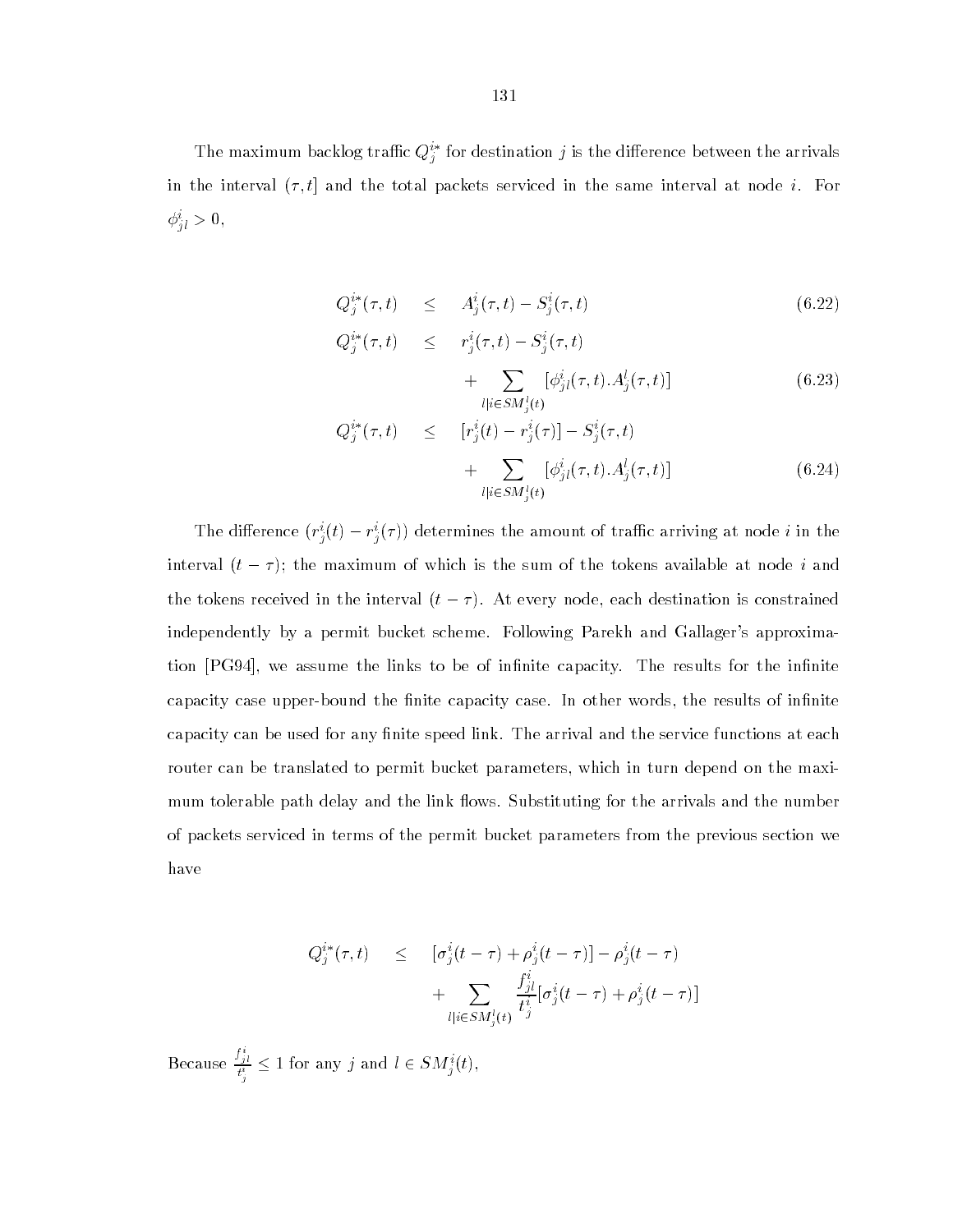$$
Q_j^{i*}(\tau, t) \le \sigma_j^i(t - \tau) + \sum_{l \;|\; i \in SM_j^l(t)} [\sigma_j^l(t - \tau) + \rho_j^l(t - \tau)] \tag{6.25}
$$

Making  $\tau = t - \Delta t$ , we can write

$$
Q_j^{i*}(t) \leq \sigma_j^i(t) + \sum_{l \mid i \in SM_j^l(t)} [\sigma_j^l(t) + \rho_j^l(t)]
$$

Therefore, the backlog at node  $i$  to destination  $j$  depends on the leaky bucket parameters at node i and the permit bucket parameters of all the upstream neighbors of i for which node  $i$  is in the shortest multipath set.

The delay at each node  $i$  can be computed as the weighted average path delay through all its multipath neighbors; therefore,

$$
D_j^i(t) = \sum_{k \in SM_j^i(t)} \phi_{jk}^i(t) \breve{D}_{jk}^i(t)
$$
\n(6.26)

The distance from i to j through neighbor k can be expressed as the sum of the distance from  $k$  to  $j$  and the link cost from  $i$  to  $k$ . The link cost is the sum of the distance and the propagation delay of that link. Therefore,

$$
\breve{D}_{jk}^{i}(t) = D_{jk}^{i}(t) + d_{ik}(t) = D_{jk}^{i}(t) + [d_{jk}^{i}(t) + \delta_{k}^{i}(t)]
$$
\n
$$
D_{j}^{i}(t) = \sum_{k \in SM_{j}^{i}(t)} \phi_{jk}^{i}(t) [D_{jk}^{i}(t) + (d_{k}^{i}(t) + \delta_{k}^{i})(t)] \qquad (6.27)
$$

From Eq. 6.17,  $a_{ik}(t) = o_k(t)[1+Q_i(t)],$  which implies that

$$
D_j^i(t) = \sum_{k \in SM_j^i(t)} \phi_{jk}^i(t) [D_{jk}^i(t) + \delta_k^i(t) (1 + Q_j^i(t))]
$$
\n(6.28)

Because SMC must be satisfied by every  $k \in SM^i_j(t), D^i_{jk}(t) < MAD^i_j(t)$ . Then, if  $D^{\perp}_{j}(\tau)$  is the maximum path delay from  $i$  to  $j$  at time  $\tau$  and  $Q^{\perp}_{j}$  ( $i$ ) is the maximum backlog from  $i$  to  $j$  at time  $t$ , we obtain from Eq. 6.28 that

$$
D_j^{i*}(t) \leq \sum_{k \in SM_j^i(t)} [\phi_{jk}^i(t). \delta_k^i(t) (1 + Q_j^{i*}) (t)]
$$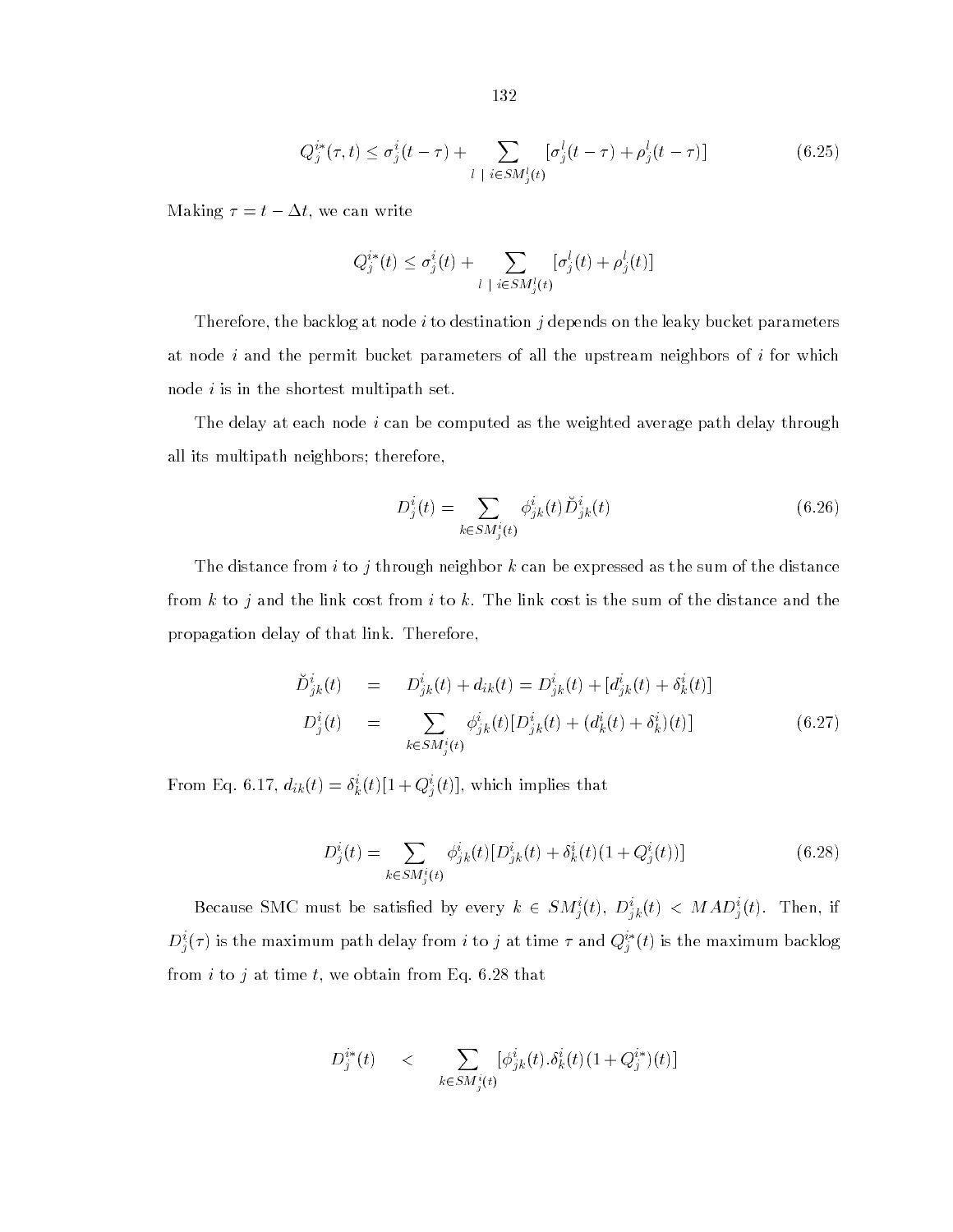$$
+MAD_j^i(t)\sum_{k\in SM_j^i(t)}\phi_{jk}^i(t)\tag{6.29}
$$

Let the maximum link propagation delay of all the links from  $i$  to a node in  $SM_{\frac{i}{2}}(t)$  be

$$
\Delta_j^i(t) = \max_{k \in SM_j^i(t)} \delta_k^i(t) \tag{6.30}
$$

Therefore, the maximum path delay from  $i$  to  $j$  becomes

$$
D_j^{i*}(t) \quad < \quad \Delta_j^i(t) \sum_{k \in SM_j^i(t)} \phi_{jk}^i(t)[1 + Q_j^{i*}(t)] \\
+ MAD_j^i(t) \sum_{k \in SM_j^i(t)} \phi_{jk}^i(t) \tag{6.31}
$$

Noticing that  $Q_j^-(t)$  is independent of k and substituting Eq. 6.7 in Eq. 6.31 we obtain

$$
D_j^{i*}(t) < \Delta_j^i(t)[1 + Q_j^{i*}(t)] + MAD_j^i(t) \tag{6.32}
$$

The above equation is an upper bound on  $D_j^*(t)$  that should be expected. It states that  $D^{\perp}_{i}(t)$  must be smaller than the sum of the product of the backlog for  $i$  at node  $i$  times the maximum link propagation delay in node *i*'s shortest multipath, plus  $MAD_i^i(t)$ . The first term of Eq. 6.32 corresponds to the delay incurred by sending all backlogged packets at time  $t$  to a neighbor with the longest link propagation delay. The second term corresponds to the maximum delay incurred by any neighbor receiving the backlog packets; because any such neighbor must be on  $SM_j^*(t),$  that delay can be at most equal to  $MAD_j^*(t).$ 

Substituting Eq. 6.25 in Eq. 6.32, we can represent the same bound in terms of permit bucket parameters as follows:

$$
D_j^{i*}(t) \quad < \quad \Delta_j^i(t) \{ 1 + \sigma_j^i(t) \sum_{l \mid i \in SM_j^l(t)} [\sigma_j^l(t) + \rho_j^l(t-\tau)] \} \\
 \quad + M \, AD_j^i(t) \tag{6.33}
$$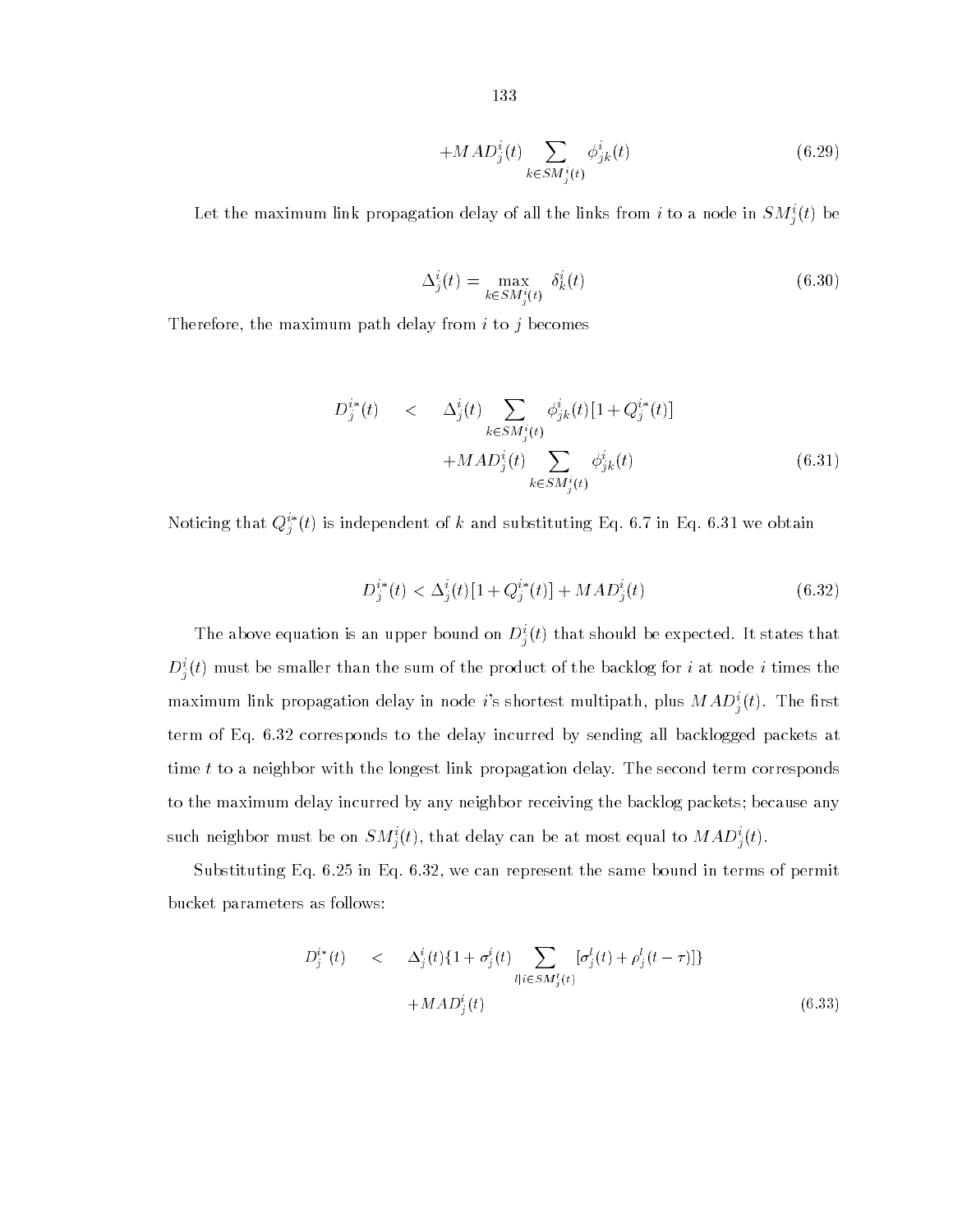The bound given by Equations.  $6.32$  and  $6.33$  for router i is based on a maximum delay offered by the neighbor of i and a maximum backlog allowed at router i. This is possible because of two main features of SMRA: datagrams are accepted only if routers have enough credits to ensure their delivery, and datagrams are delivered along loop-free paths. In contrast, in traditional datagram routing architectures, any datagram presented to a router is sent towards the destination, and the paths taken by such datagrams can have loops; therefore, it is not possible to ensure a finite delay for the entry router or any relay router servicing a datagram.

### 6.3.2 Non-negligible Packet Size

In PGPS networks, routing nodes do not transmit packets until a packet has completely arrived. Therefore, the number of packets which will reach a downstream node is at the most equal to the number of packets serviced by its upstream neighbors. Let  $L_i$  be the maximum packet size at node i. The PGPS server does not begin servicing a packet until the last bit has arrived.

For a packet-switched network

$$
A_j^i(\tau, t) = r_j^i(\tau, t) + \sum_{m \; | \; i \in SM_j^m(t)} S_{ji}^m(\tau, t)
$$
\n(6.34)

Here,  $S_{ii}^{\omega}(\tau,\iota)$  represents the number of packets serviced by an upstream neighbor  $m$ for which i is in the shortest multipath to j in the interval  $(t - \tau)$ . Let K be the number of hops in a given path from i to j; m and  $m-1$  be two successive nodes. Then, for a given path,

$$
\sum_{m=1} S_{jm}^{m-1}(\tau, t) \geq A_j^m(\tau, t) - r_j^m(\tau, t)
$$
\n
$$
\geq \sum_{m=1} [S_{jm}^{m-1}(\tau, t) - L_{m-1} \qquad (6.35)
$$

where,  $m = 2, \ldots, K, \tau < t$  and  $L_{m-1}$  is the maximum length of a packet transmitted by node  $m-1$ . Here, the nodes  $m$  and  $(m-1)$  are such that  $m\in SM^{m-1}_j$ .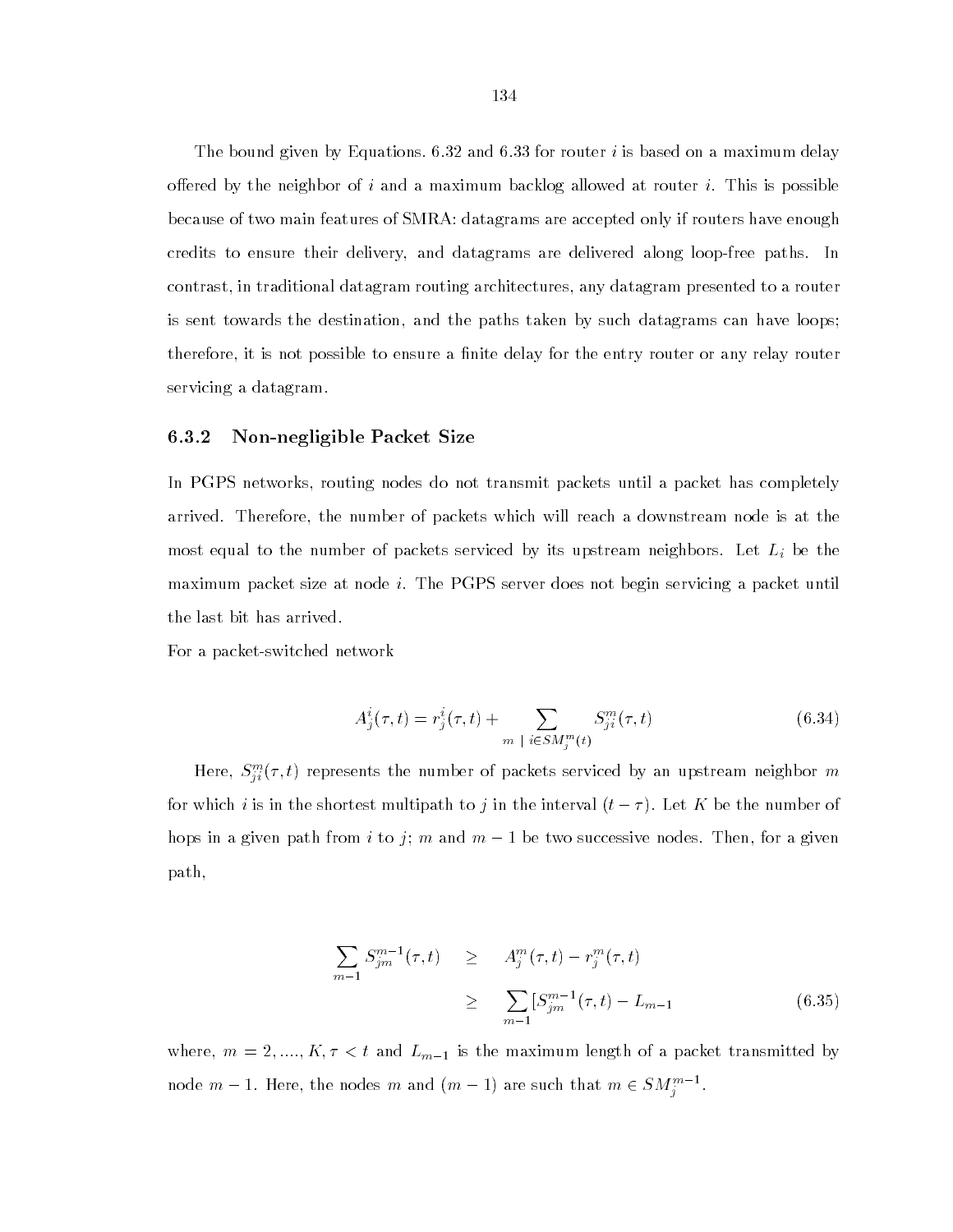For a PGPS system, the number of packets serviced for  $t > \tau$  is given as

$$
S_j^i(\tau, t) \geq \min_{V \in [\tau, t]} \{ [A_j^i(\tau, V) - r_j^i(\tau, V)] + G_j^K(t - V) \} + K.L_i
$$
\n(6.36)

where V represents the last time in the interval  $[\tau, t]$  at which node *i* begins a busy period for destination  $j$  and the function  $G_{j}^{\pm}$  is a convex function which indicates the amount of service given to destination  $j$  under a greedy regime.

$$
S_j^i(0,t) \ge \min_{V \in [0,t]} \{ [A_j^i(0,V) - r_j^i(0,V)] + G_j^K(t-V) \} + K.L_i
$$
 (6.37)

With a greedy regime, the service to destination  $j$  is minimized and is delayed by an appropriate amount, which is given by the minimizing value of  $V$ , denoted by  $V_{min}$ .

$$
S_j^i(t) \geq \{ [A_j^i(V_{\min}) - r_j^i(V_{\min})] + G_j^K(t - V_{\min}) \} + K.L_i
$$
 (6.38)

The backlog traffic for a destination  $j$  from  $i$  is the difference between the number of packets that has arrived and the number of packets serviced as in the previous case.

$$
Q_j^i(0,t) = A_j^i(0,t) - S_j^i(0,t)
$$
\n(6.39)

Applying similar argument as in the previous section, we have

$$
Q_j^i(t) = \sigma_j^i(t) + \rho_j^i(t) + \sum_{l|SM_j^i(t) \in l} [\sigma_j^l(t) + \rho_j^l(t)] - S_j^i(t)
$$
\n(6.40)

Substituting for  $S_i^{\dagger}(t)$  we have,

$$
Q_j^i(t) = \rho_j^i(t) - \rho_j^i(V_{min}) - G_j^m(t - V_{min}) + m.L_i + \sum_{l|S M_j^i(t) \in l} [\sigma_j^l(t) + \rho_j^l(t)]
$$
\n(6.41)

Thus, the maximum backlog is given by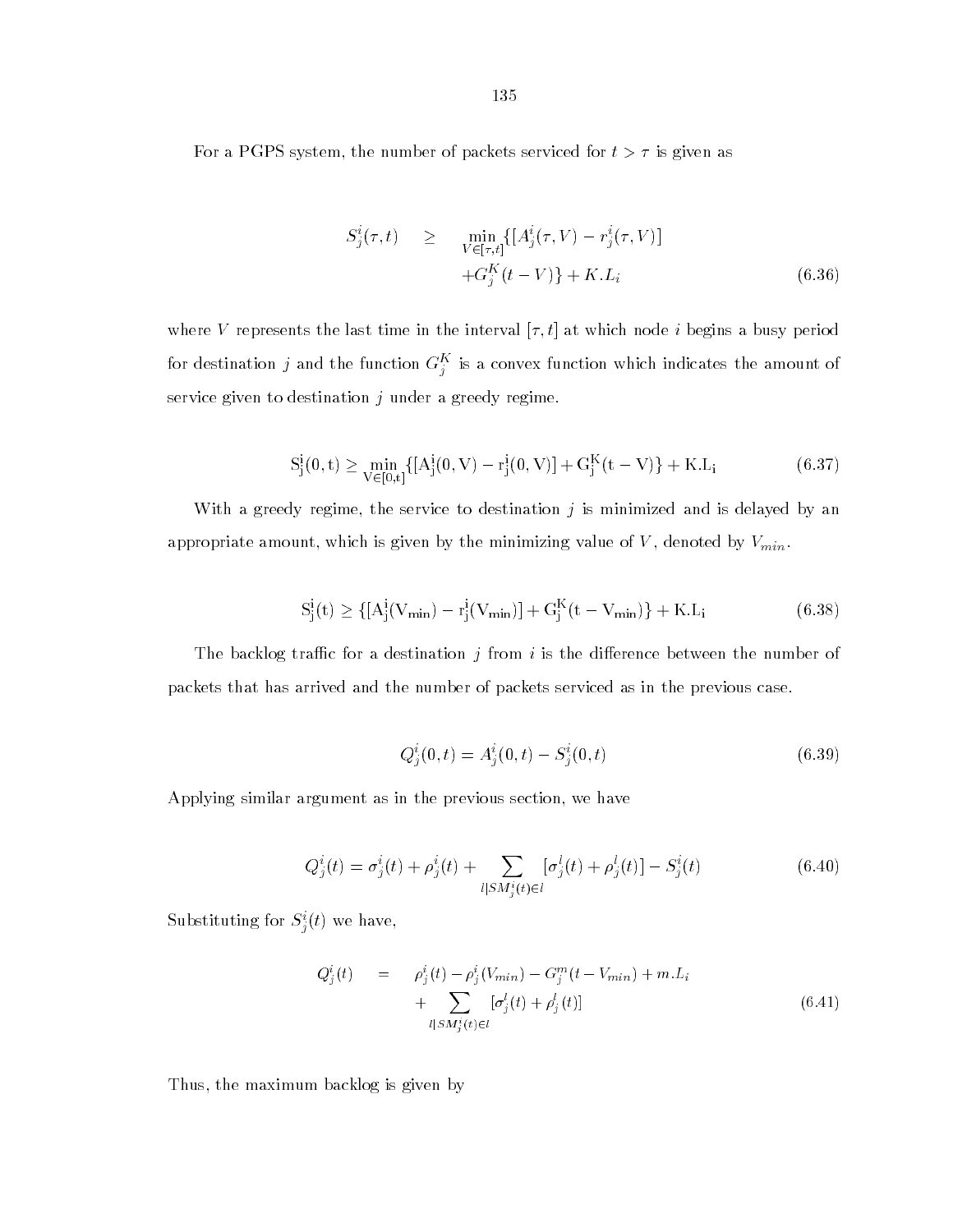$$
Q_j^{i*}(t) = \rho_j^i(t) - \rho_j^i(V_{min}) + m.L_{max} - G_j^m(t - V_{min})
$$
  
+ 
$$
\sum_{l|SM_j^i(t) \in l} [\sigma_j^l(t) + \rho_j^l(t)]
$$
 (6.42)

Having bound the worst-case backlog, we can use a similar approach as in Eq. 6.31 to obtain bounds for the maximum path delay. Since we are considering a PGPS system, the expression for maximum path delay becomes

$$
D_j^{i*}(t) \leq MAD_j^i(t) + \Delta_j^i(t) \sum_{l|i \in SM_j^i(t)} [1 + Q_j^{i*}(t)] \tag{6.43}
$$

Substituting for the maximum backlog from Eq. 6.42 we obtain,

$$
D_j^{i*}(t) \leq MAD_j^{i}(t) + \Delta_j^{i}(t) \sum_{l|i \in SM_j^{i}(t)} \{1 + \rho_j^{i}(t) - \rho_j^{i}(V_{min}) + m.L_{max} - G_j^{m}(t - V_{min}) + \sum [\sigma_j^{l}(t) + \rho_j^{l}(t)]\}
$$
\n(6.44)

$$
D_j^{i*} \leq MAD_j^i(t) + \Delta_j^i(t) \{1 + \rho_j^i(t) - \rho_j^i(V_{min}) + m.L_{max} - G_j^m(t - V_{min}) + \sum_{l|i \in SM_j^i(t)} [\sigma_j^l(t) + \rho_j^l(t)]\}
$$
\n(6.45)

Here again, the excess delay experienced by a packet depends on the network traffic as earlier. In addition, it also is a function of the packet size and depends on the entire path from source to a given destination node.

# 6.4 Two-Tier Architecture

To support end-to-end connections and thereby to guarantee QoS on top of a connectionless architecture, we model the network as a two-tier architecture. To the end user, the network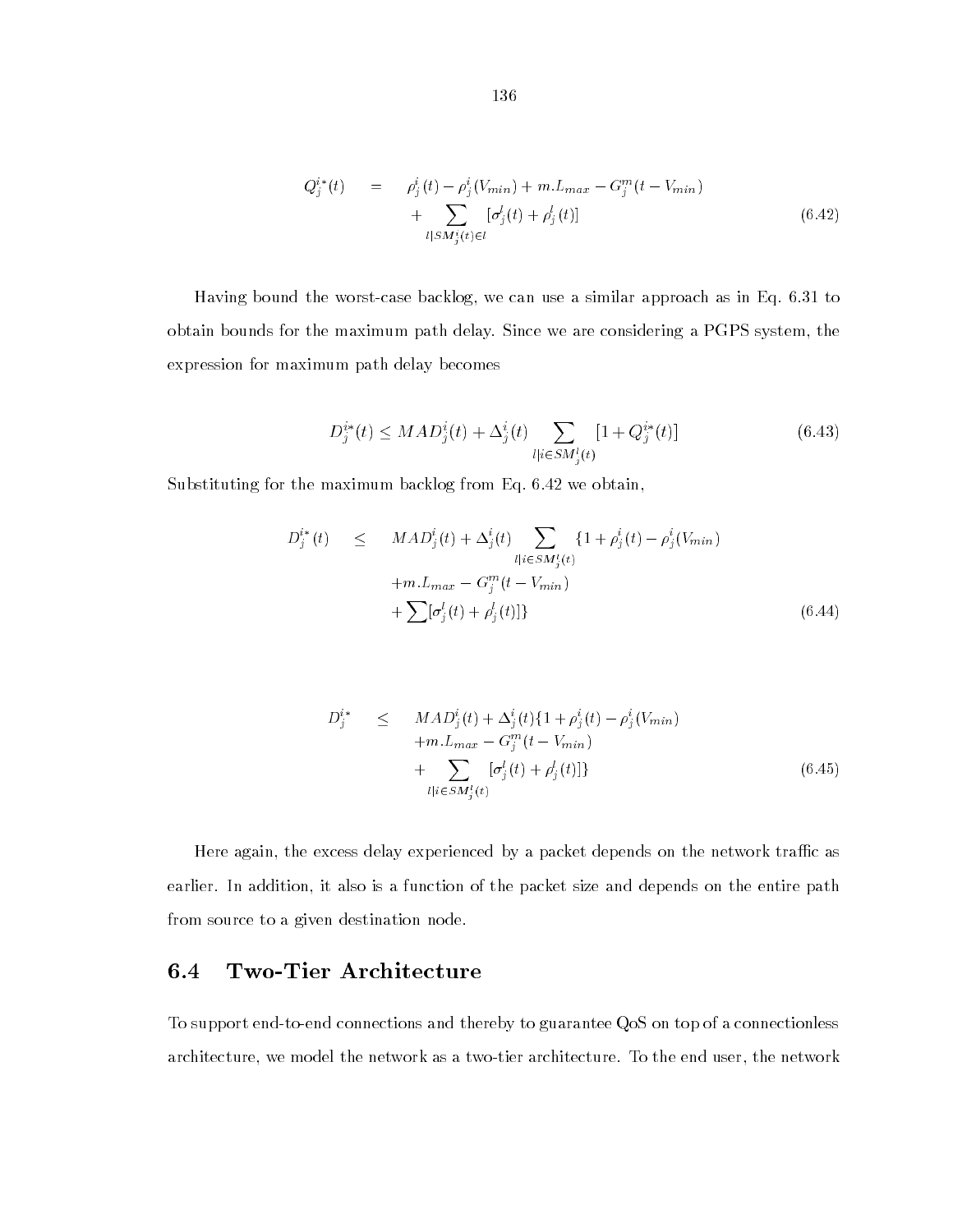

Figure 6.9: Source Model

looks like a connection oriented network through which the user can request for several levels of QoS as in any connection-oriented scheme. Within the network packets are routed on a hop-by-hop basis. Routing decisions are made independently at each hop.

### 6.4.1 End-to-End Model

Each source supports connection-oriented sessions. These sessions exist on top of a connectionless (destination oriented) flow. To the end user, these flows appear as connectionoriented sessions through which they can reserve resources and can have all the flexibility of a connection oriented architecture. These session based flows are mapped on to destinationbased flows. Each router has the capability to differentiate one flow from another.

Figure 6.9 shows the model at a source. Connection-oriented sessions are regulated by leaky-bucket filters, which we refer to as *connection-oriented leaky buckets* (COLB). A connection oriented session generates traffic at a rate  $r_i$ , where  $i = 1,...N$  is the number of sessions that can exist at any time. Each session is identied by a source-destination pair and the type of service requested by that flow.

### 6.4.2 Connectionless Model

Connection-oriented sessions for the same destination belonging to the same traffic class (QoS type) are grouped together and are mapped into a connectionless flow. The connectionless flows are serviced on a per-destination basis instead of per-session basis as in connection-oriented architecture. For each set of COLB sessions, a destination-oriented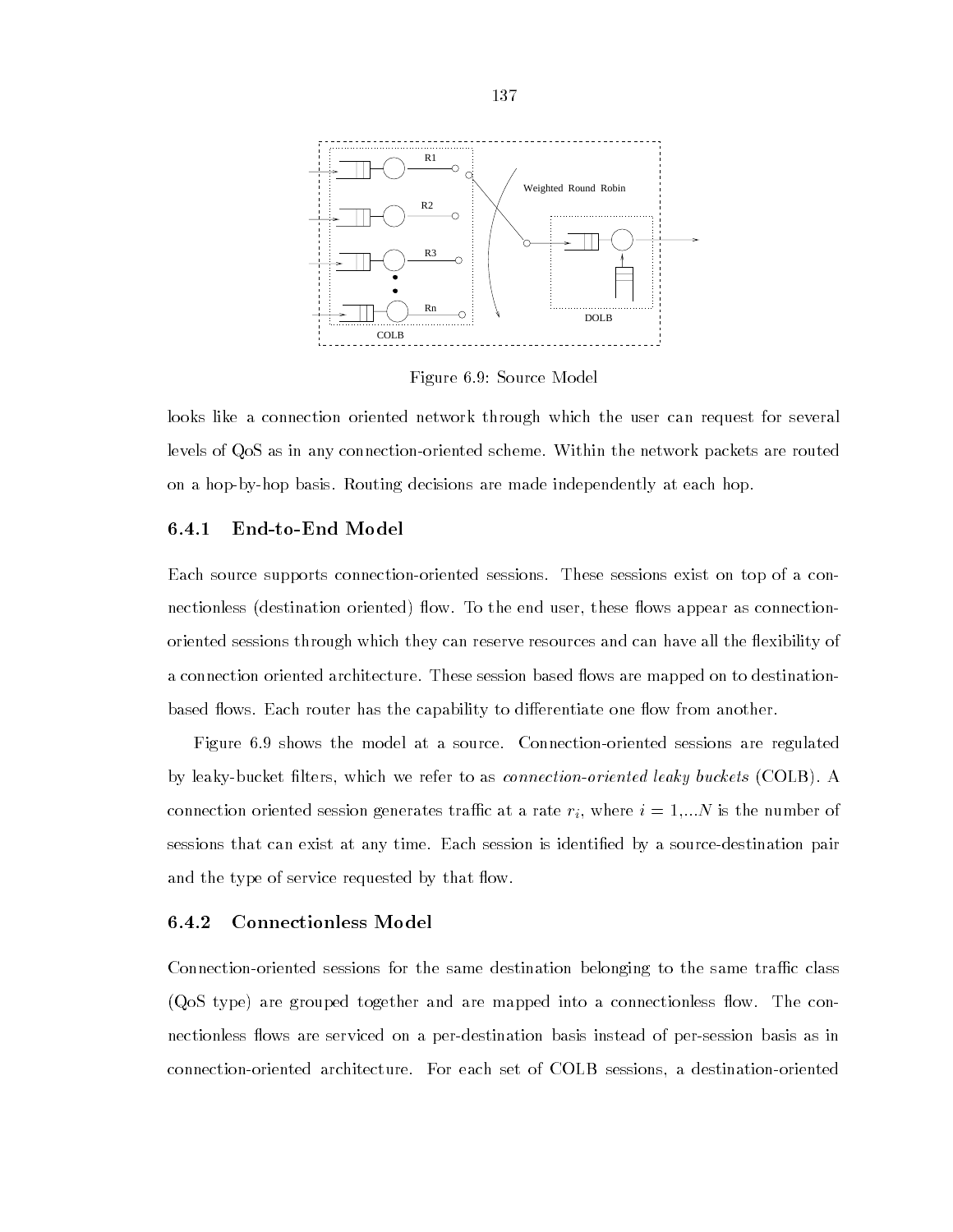leaky bucket (DOLB) is maintained. This depends on the traffic class and the destination of COLB sessions. The way in which COLB flows are fed to DOLB depends on the relative rates of the associated COLB flows.

To ensure fairness among different connections, a *weighted round robin* scheduling mechanism among all COLB flows belonging to the same group is used at each of DOLB inputs. Our protocol guarantees that all packets which enter the connectionless network source will be delivered to their respective destinations, unless a resource failure prevents it. Depending on the available resources (credits) at each hop, the traffic entering the network is regulated at the COLB stage itself, before the packets actually enter the network. This ensures no packets are dropped once they enter the network. In order to regulate the traffic flow from COLBs to DOLB, a feedback mechanism is required from DOLB to COLB, so that the leaky bucket parameters of COLB can be regulated.

Let there be N connection-oriented sessions associated with each DOLB with traffic generation rates of  $r_1, r_2,..., r_N$  respectively. Each of these sessions is controlled by leakybucket parameters  $(\sigma_i, \rho_i)$ , where  $\sigma$  is the buffer size and  $\rho$  is the traffic generation rate.  $(\sigma_S, \rho_S)$  are the leaky-bucket parameters for the corresponding DOLB.

Let  $\mathcal{C}R_{\mathcal{J}}^{\pi}$  be the total available credits (or tokens) at source  $\beta$  for destination  $j$ . The token generation at each of the COLBs is a function of the available credits. When there are N active sources the token generation at each DOLB is given by

$$
\rho_i = \frac{r_i}{\sum_{k=1}^N r_k} \, CR_j^S \tag{6.46}
$$

This mechanism ensures that sources are well behaved and DOLB does not accept more data than it can handle and thus can ensure guaranteed delivery of packets once the packets enter the network.

### 6.4.3 Node Model

Figure 6.10 shows the model of a path. Since routing decisions are made at each hop, all nodes along the path from a source to a destination can be a potential source, contributing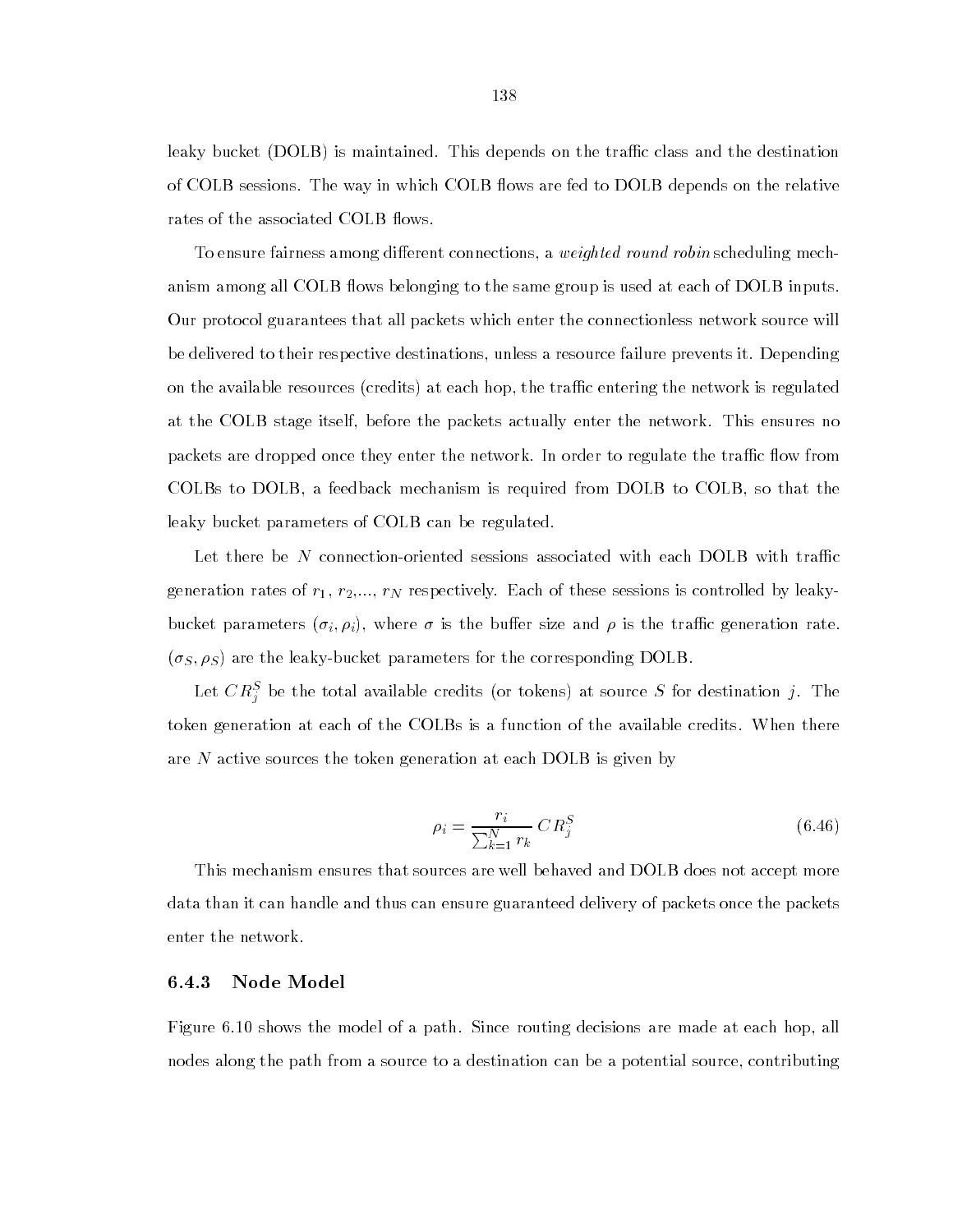

Figure 6.10: Node Model

to the traffic flow towards the destination. Therefore, the traffic at a node corresponds to the traffic arriving at a node from its upstream neighbors and the traffic originated at the node itself. Scheduling at a node is done by maintaining permit bucket lters at each node for all active destinations.

### 6.4.4 Flow Multiplexing

A flow is identified by a source-destination pair and a type of flow that specifies the quality of service requested. Flows having the same flow specification are grouped together and are associated with a separate set of destination-based credits. This ensures that flows with the same characteristics are guaranteed similar service.

At the source, COLB sources having the same flow specifications are multiplexed into a DOLB source. Packets from DOLB source to the destination are routed using creditbased shortest multipath routing algorithm as explained in the earlier sections. At each destination, packets are demultiplexed into respective flows and then again demultiplexed on to the COLB destinations from DOLB destinations.

The QoS required by the application can be divided into different classes and each class is serviced separately, independent of other flows. This ensures that if one service class misbehaves, it will not affect other classes or flows (flow isolation). Flow isolation is made possible because of the PGPS servers used at each node.

Figure 6.11 gives the pseudocode for credit distribution at the source. The procedure Credit\_Request sends the explicit credit requests and the procedure Credit\_Response demultiplexes the available credits among COLBs on receipt of the response.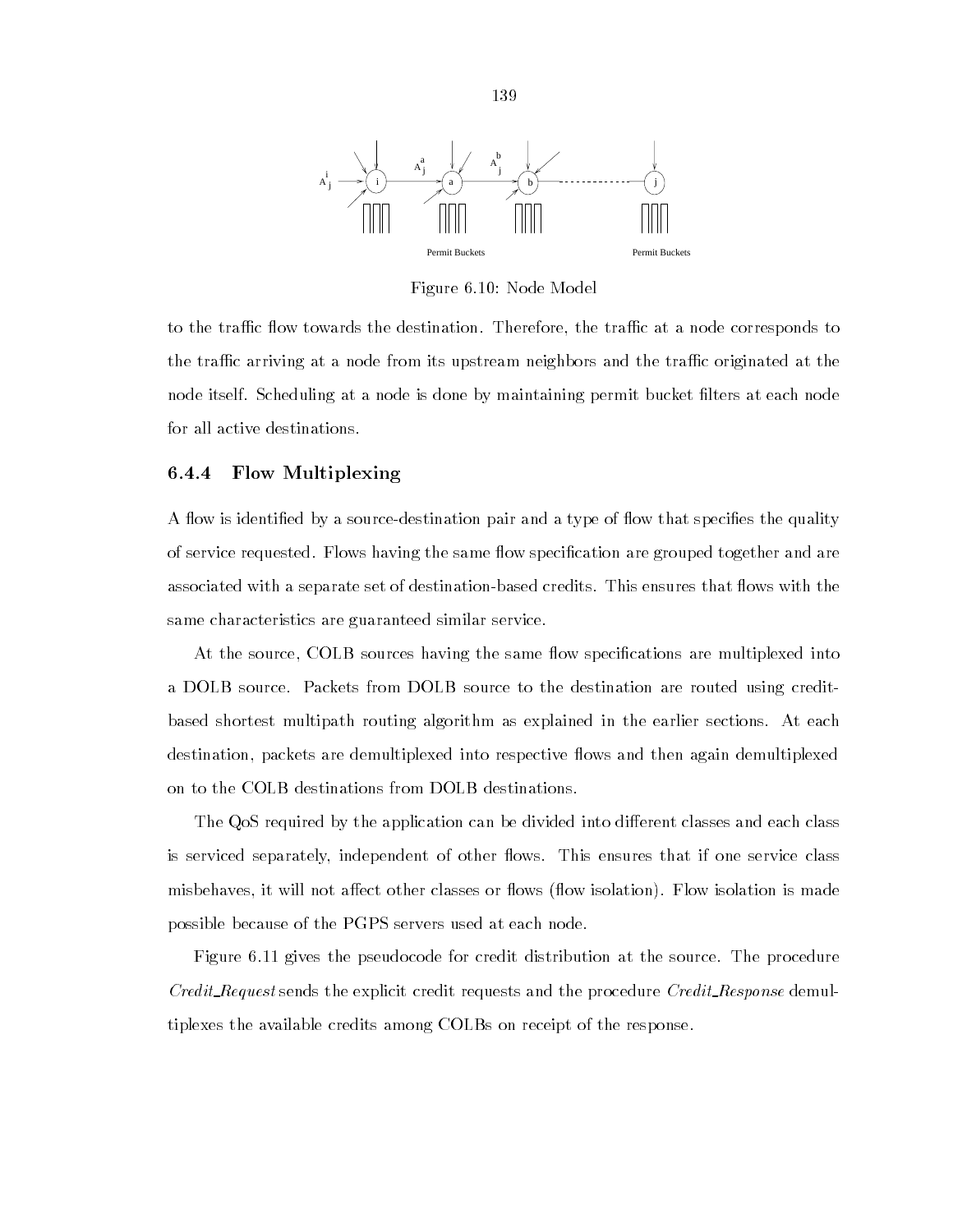Figure 6.11: Credit Distribution at Source

#### $6.5$ 6.5 Correctness of Scheduling Mechanism

In this section we prove that the scheduling policy which we have used to map connectionoriented sessions to destination-based flows is correct and live. For this purpose, we assume that all sources are well-behaved.

**Lemma 6.3** The destination-oriented leaky-bucket always demultiplexes the credits fairly among the connection-oriented sessions.

**Proof:** Each DOLB is fed by a series of COLBs. Let N be the number of COLBs associated with each DOLB at any given time. When a new COLB source becomes active, DOLB sends an explicit request for credits towards destination  $j$ . Each of these explicit requests is associated with a sequence number.

When such a request is sent to the shortest multipath neighbors, the state of the source along with the sequence number is saved i.e., the COLB sources due to which an explicit request was initiated. When a credit response (analogous to an acknowledgment) for that sequence number is received, the credits are fairly distributed among sources due to which request was sent. i.e.,

$$
CR_j^i = \frac{r_i}{\sum_a r_a} \; CR_j^S
$$

where  $a$  is the set of active sources. Therefore, credit demultiplexing at DOLB is fair. This proves Lemma 6.3.  $\Box$ 

### Lemma 6.4 The scheduling mechanism is live.

Proof: Whenever a new source becomes active, credits are explicitly requested by that source for a specified destination through a explicit credit request message. Since each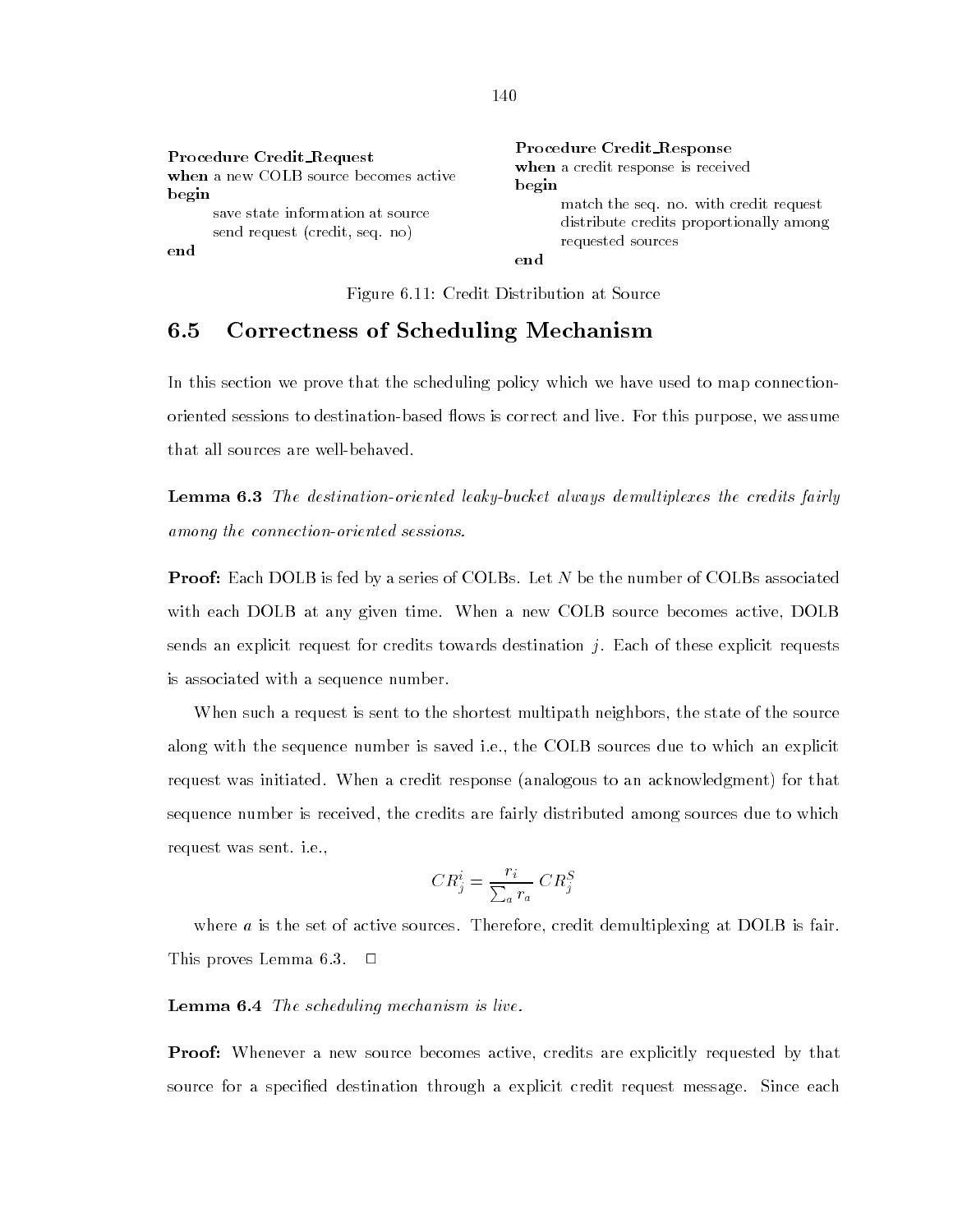of these messages are associated with a sequence number, according to Lemma 6.3, when the source receives a credit response, credits are assigned proportionally to all requested sources. In the worst case, a credit request might have to go all the way up to the destination before it gets desired allocation. Since in steady state, we maintain loop-free paths to all destinations, the hop-count from source to a destination is finite.

Therefore, the scheduling mechanism is live. This proves Lemma 6.4.  $\Box$ 

Theorem 8 The scheduling mechanism is correct.

**Proof:** Lemma 6.3 and 6.4 ensure that the scheduling mechanism will not have any deadlocks and all the active sources have a fair share of the available credits at all times. This proves theorem 8. <sup>2</sup>  $\Box$ 

# 6.6 Supporting Subnets

Having defined the basic protocol to support several QoS types in a packet-switched network, we extend it to larger networks with hierarchical topologies in order to make the protocol scalable.

## 6.6.1 Credit Aggregation

Destination-oriented credits are aggregated at all intermediate nodes from destination towards source. Therefore, a credit value at each hop gives the total credits available to a specied destination through all the feasible paths through its downstream nodes.

For the purpose of credit aggregation, we assume that the sources are well-behaved. Let us assume that the network is divided into clusters. Each cluster is viewed as a single entity from any node outside the cluster. All the information (distribution of credits) within the cluster is transparent to the nodes outside the cluster. The border node at each cluster is responsible for sending aggregated credit information to all the nodes/clusters outside its own cluster and then to distribute the credits fairly among the routers within the cluster.

Available credits are aggregated for each destination (cluster) at all routers (boundary nodes) along the path from a destination to a source. When a source becomes active, it sends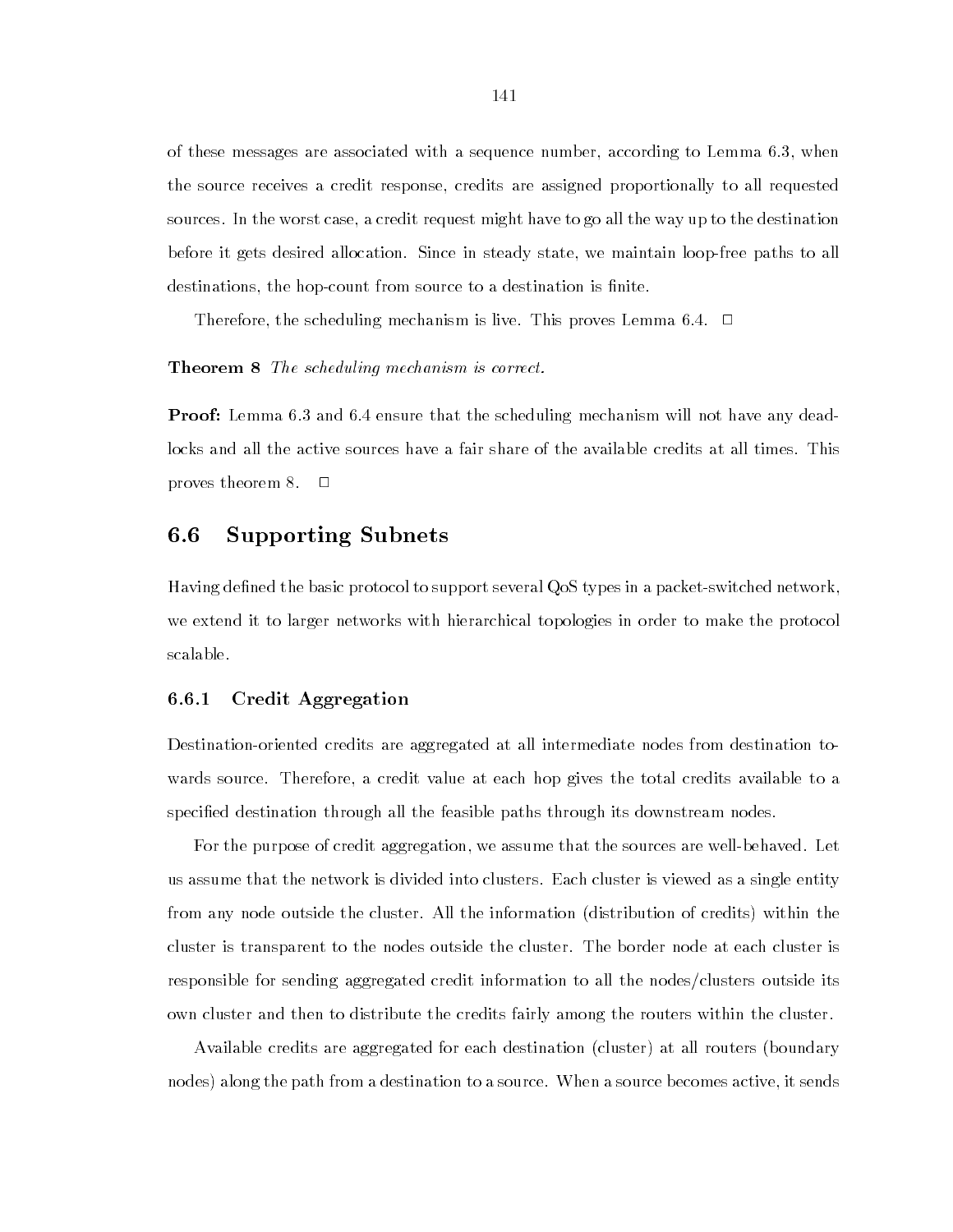

Figure 6.12: Credit Aggregation

an explicit credit request towards the desired destination. Destination in turn redistributes credits (reserving resources along the way). The number of packets entering the network is controlled at the COLB sources itself. Because of this, the sources cannot misbehave and hog the resources allocated for other sources. The COLB sources are not allowed to send data unless we have credits to do so. This ensures that the sources will not misbehave.

Because of the well-behavior of the sources, we can aggregate the available credits for destinations. This can be done without maintaining any additional information about the subnetworks. i.e., the topology of the subnetwork is transparent to the routers outside the subnetwork. Therefore, the credit-based approach is scalable.

Figure 6.12 shows an example of how the credits are aggregated in a subnet. S1 and  $S2$  are the two sources and  $D1$  and  $D2$  are the two destination for which the sources are sending data. The solid line indicates the direction of the data flow and the dashed line indicates the direction of the credit flow. But, from the point of view of the two sources, the information about both the destination have been integrated into a single destination  $D$ , which is the boundary node of the destination cluster.  $D$  aggregates the credits available for the two destinations within its cluster and passes on that information towards sources S<sub>1</sub> and S<sub>2</sub>.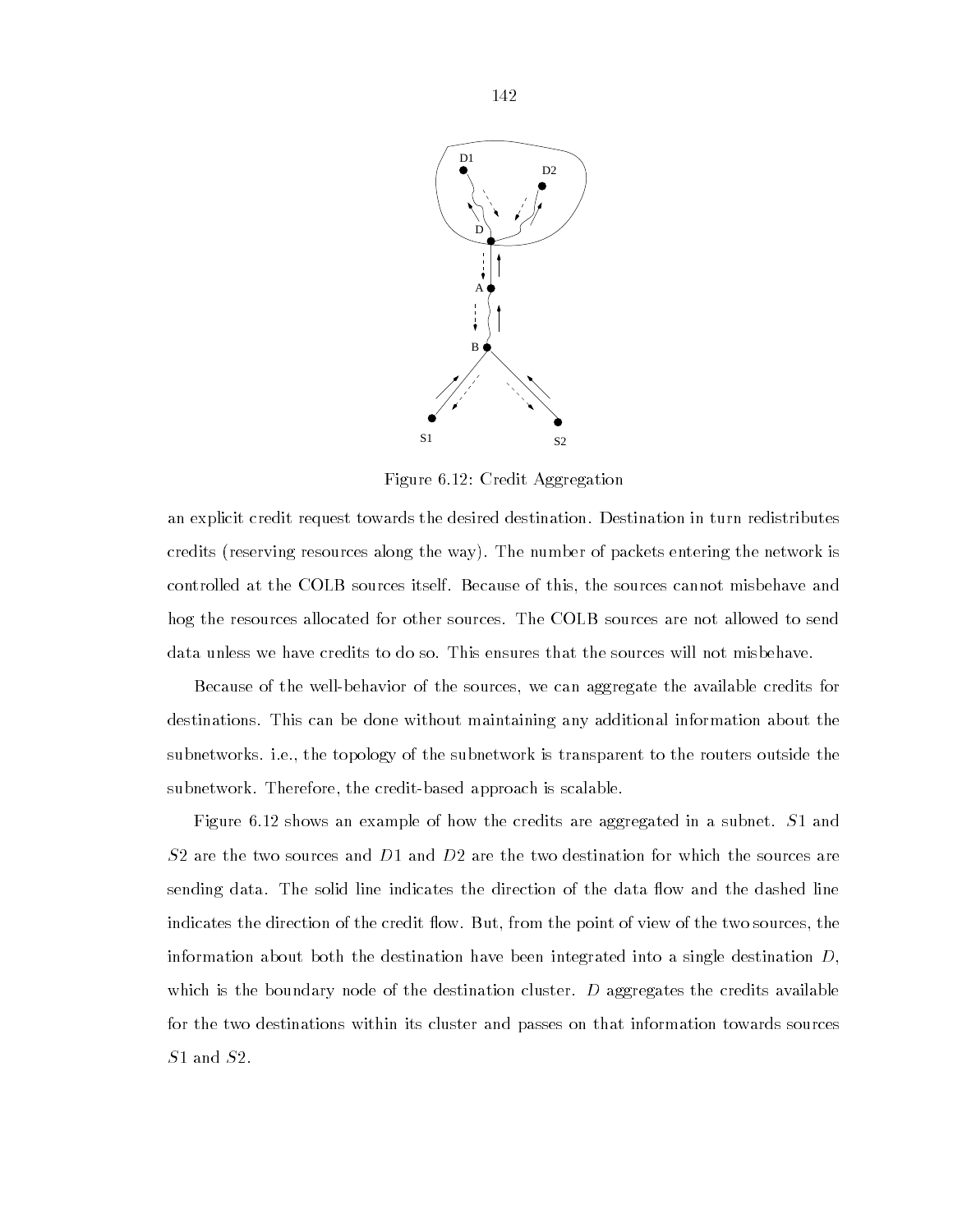Because the sources are well behaved and cannot send data to the destination unless they have credits to do so, the credits obtained are distributed between the two sources in proportion to their traffic arrival rate.

#### 6.6.2 6.6.2 Fairness

Fairness can be defined as two sources of the same capacity (arrival rate), destined for the same destination and having the same QoS requirement get an equal share of the bandwidth. Fairness can be ensured in the proposed destination oriented credit mechanism among all active destinations as all destinations are served according to the traffic rate using a weighted fair queueing scheme at all nodes. The available credit is distributed among active destinations in proportions relative to their traffic arrival rate. Furthermore, the congestion control scheme is exercised hop-by-hop on a per destination basis, so that the congestion flow for one destination do not block the flows for other destinations.

At each hop, credits are allocated to flows depending on its relative input traffic rate into that node. Because the sources can not pump packets into the network unless they have credits to do so (sources are well behaved), all sources get a fair share of the available bandwidth.

# 6.7 Summary

In this chapter, we have proposed a new approach for combining routing and congestion control in a packet-switched network. Our protocol is based on hop-by-hop credit distribution and a loop-free multipath routing algorithm based on LPA. The new framework dynamically adapts to congestion so that the entries in the routing tables reflect the state of the network at any given time. We have demonstrated that it is possible to provide some performance bounds for the delivery of packets in such networks. A two-tier architecture to support end-to-end connections on top of a connectionless architecture is also presented to support several levels of quality of service. We have also showed that it is possible to extend this solution to a large networks. Our protocol guarantees that in the proposed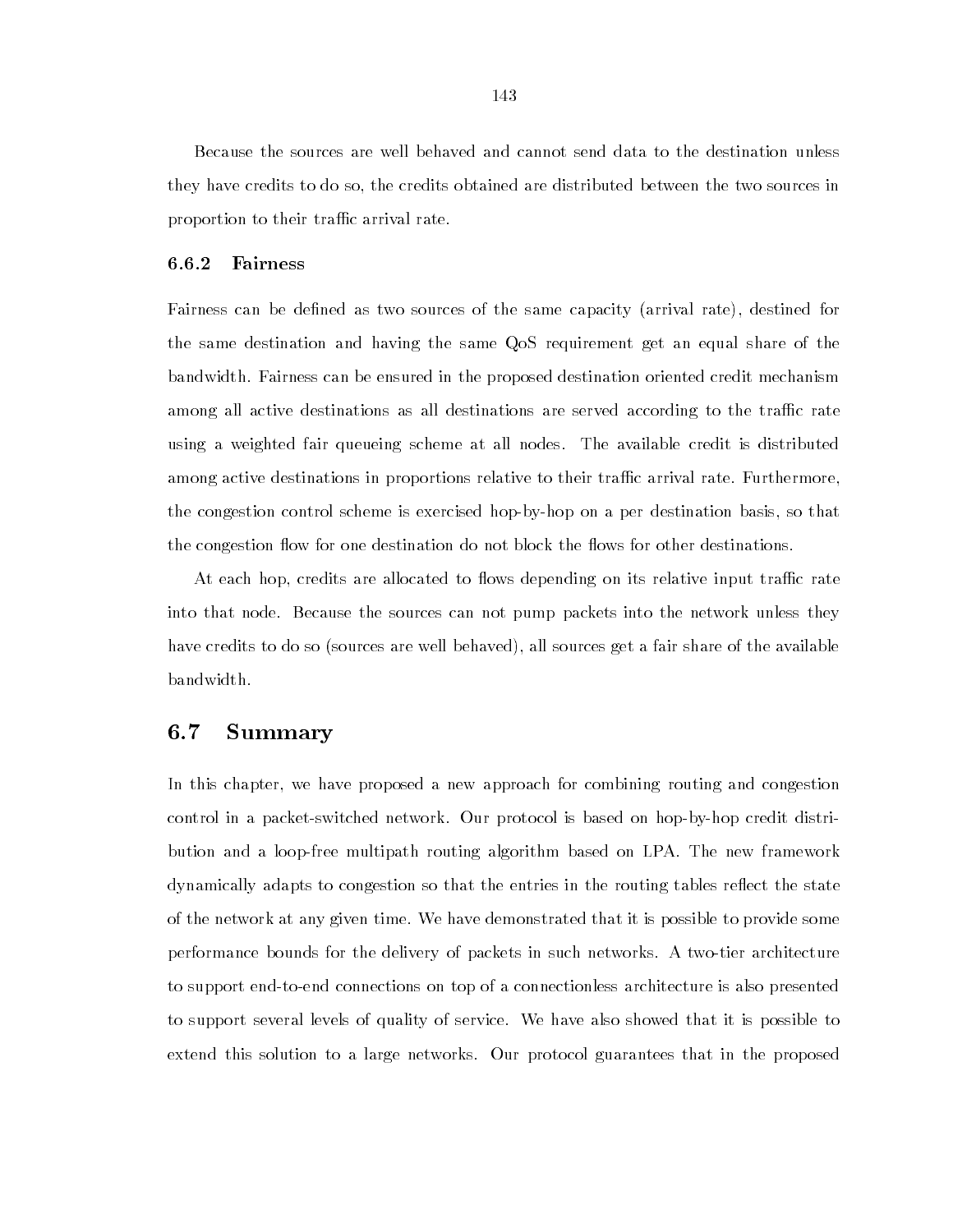two-tier architecture, all packets that enter the connectionless network will be delivered to their respective destinations unless a resource failure prevents it.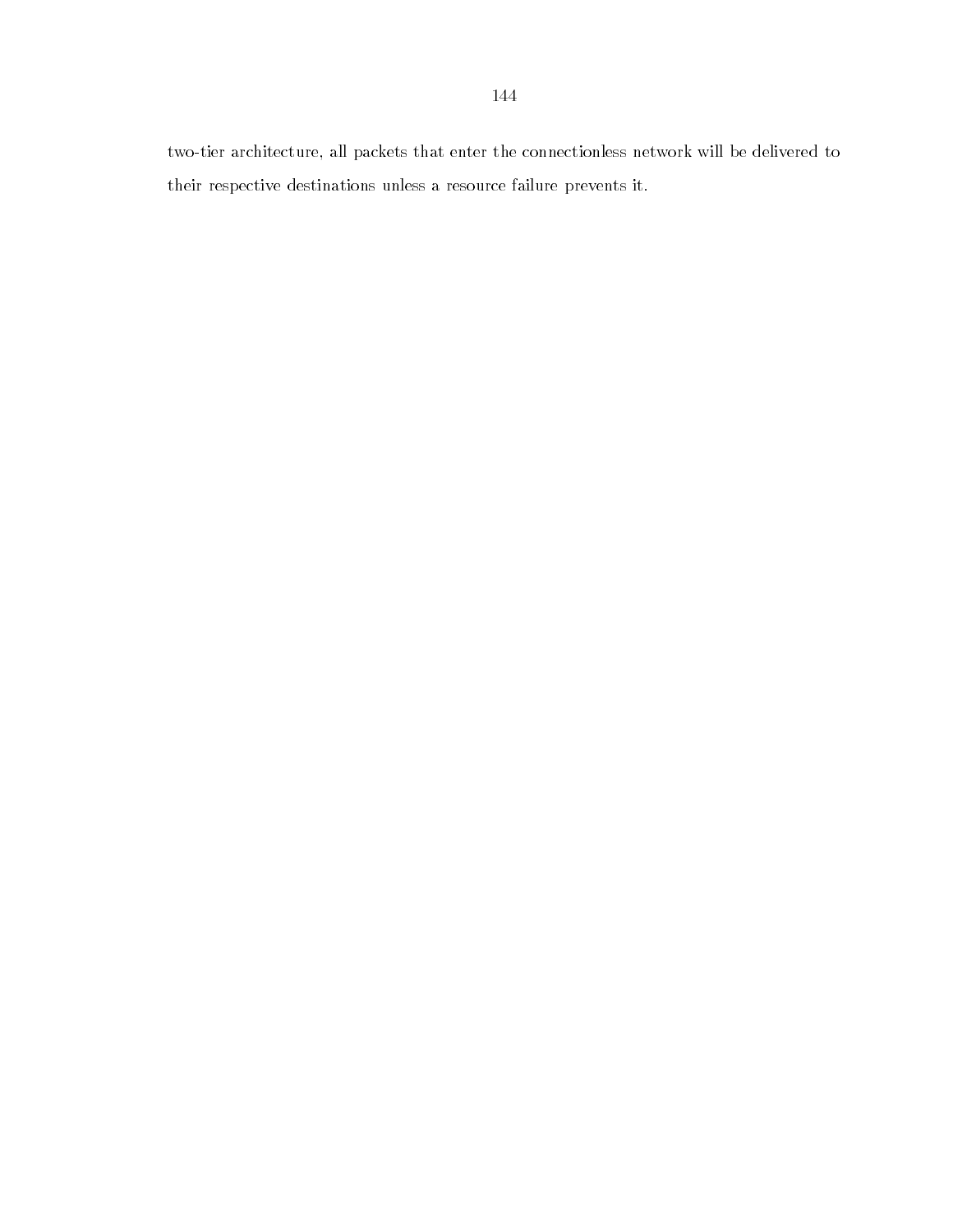# Chapter 7 Summary and Future Work

This dissertation addresses the design and analysis of routing algorithms and protocols for packet-switched networks. We identied the basic drawbacks of the existing routing techniques and also identied the requirements for new applications, which include wireless communication as well as wired applications. Different types of routing protocols are required in the network in order to support these diverse requirements. Low protocol overhead, scalability and ability to quickly adapt to the dynamic state of the network are some of the issues to be concerned about. In some cases, data traffic or best-effort traffic, does not suffice the application requirements. The main objective of this dissertation has been to take advantage of the application requirements and to propose an appropriate loop-free routing protocol.

The performance of an application can be improved by correctly designing a routing algorithm and thereby minimizing the protocol overhead. It is thus necessary to identify the application requirements for a correct design of the routing algorithm. It is also a fact that the performance of routing algorithms is greatly affected by the congestion control and the feedback mechanism of the system. For this reason, we integrate both congestion control and routing functions in one of our proposals.

We have formally veried our proposals, proving the algorithms to be correct and loopfree when applicable and have analyzed the complexity of the algorithms. We have also obtained a worst-case delay bound on the congestion oriented protocol using analytical techniques. For most of our proposals, the performance of the routing algorithms has been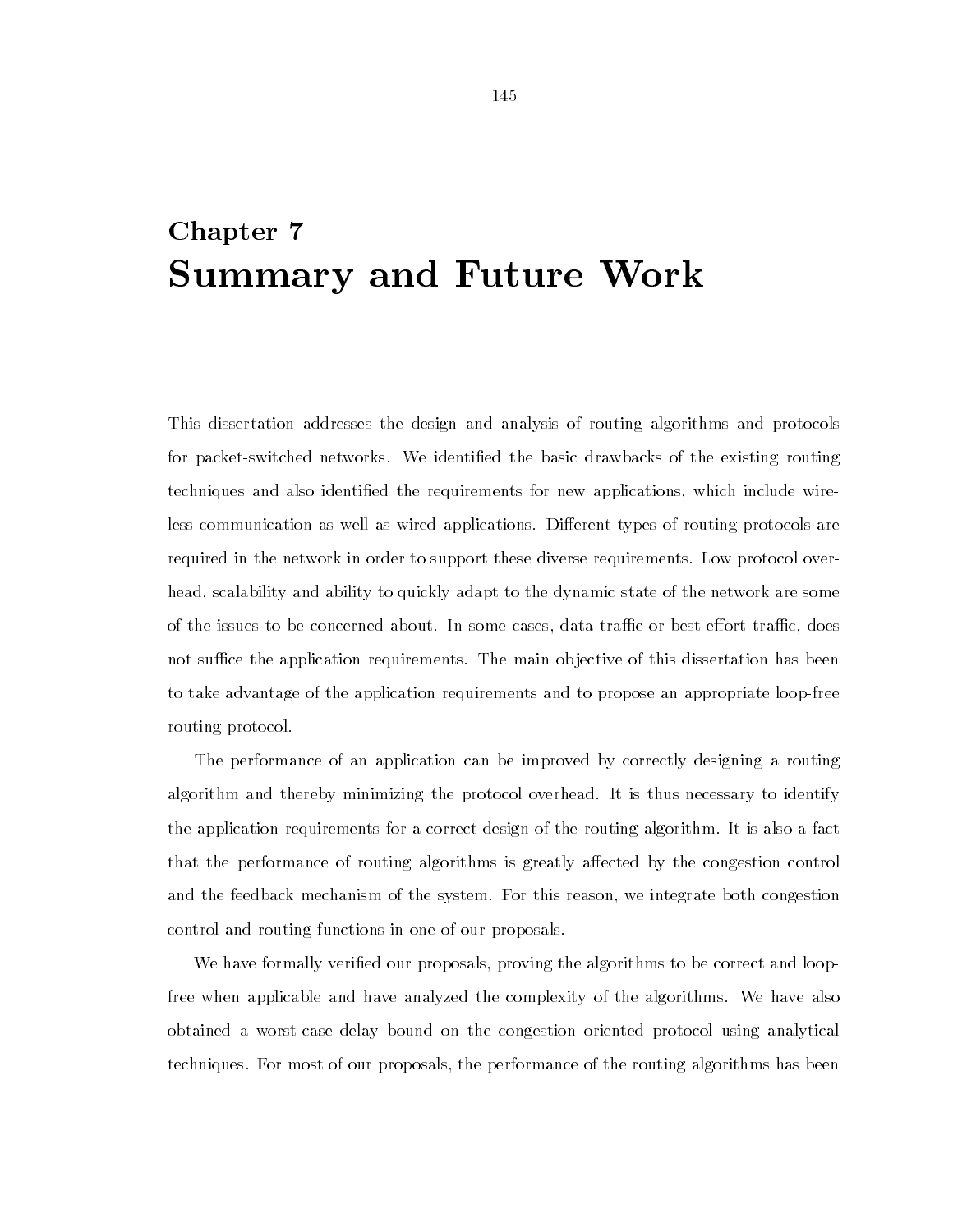evaluated by means of simulations. Simulations were performed using a C-based routing simulator called Drama. Well known topologies such as Los-Nettos, Nsfnet and Arpanet were used in most of the simulations. To simulate our hierarchical routing algorithm, we have used the modied Doe-Esnet topology and a randomly generated topology with more then 100 nodes.

#### $7.1$ New Path-Finding Algorithms

Two new routing algorithms, PFA and LPA, which belong to the class of path-finding algorithms have been proposed. These algorithms reduce the possibility of formation of temporary routing loops. This is due to an efficient updating mechanism and the usage of implicit path information which can be extracted from the router's database maintained at each node. LPA achieves loop-freedom at every instant using a single-hop inter-neighbor coordination mechanism.

# 7.2 Hierarchical Routing Algorithm

The basic path-finding algorithms for flat networks have been extended to large, hierarchical networks to make the algorithms scalable. Here, the concept of maintaining predecessor information for the paths to achieve loop-free paths has been extended across the global network. This scheme ensures that the topological details within each subnet are transparent to all nodes outside the subnetwork and we achieve loop free paths across the subnetworks. This property makes the hierarchical routing algorithm scalable. Only one entry per subnetwork and the detailed information about all the nodes within the local subnet needs to be maintained at each node. This technique can be used in the Internet to increase the scalability of routing algorithms.

#### $7.3$ 7.3 Wireless Routing Protocol

The requirements of a wireless network are very different from a wireline network mainly due to the limitation in the available bandwidth. WRP is a routing protocol that is suitable in a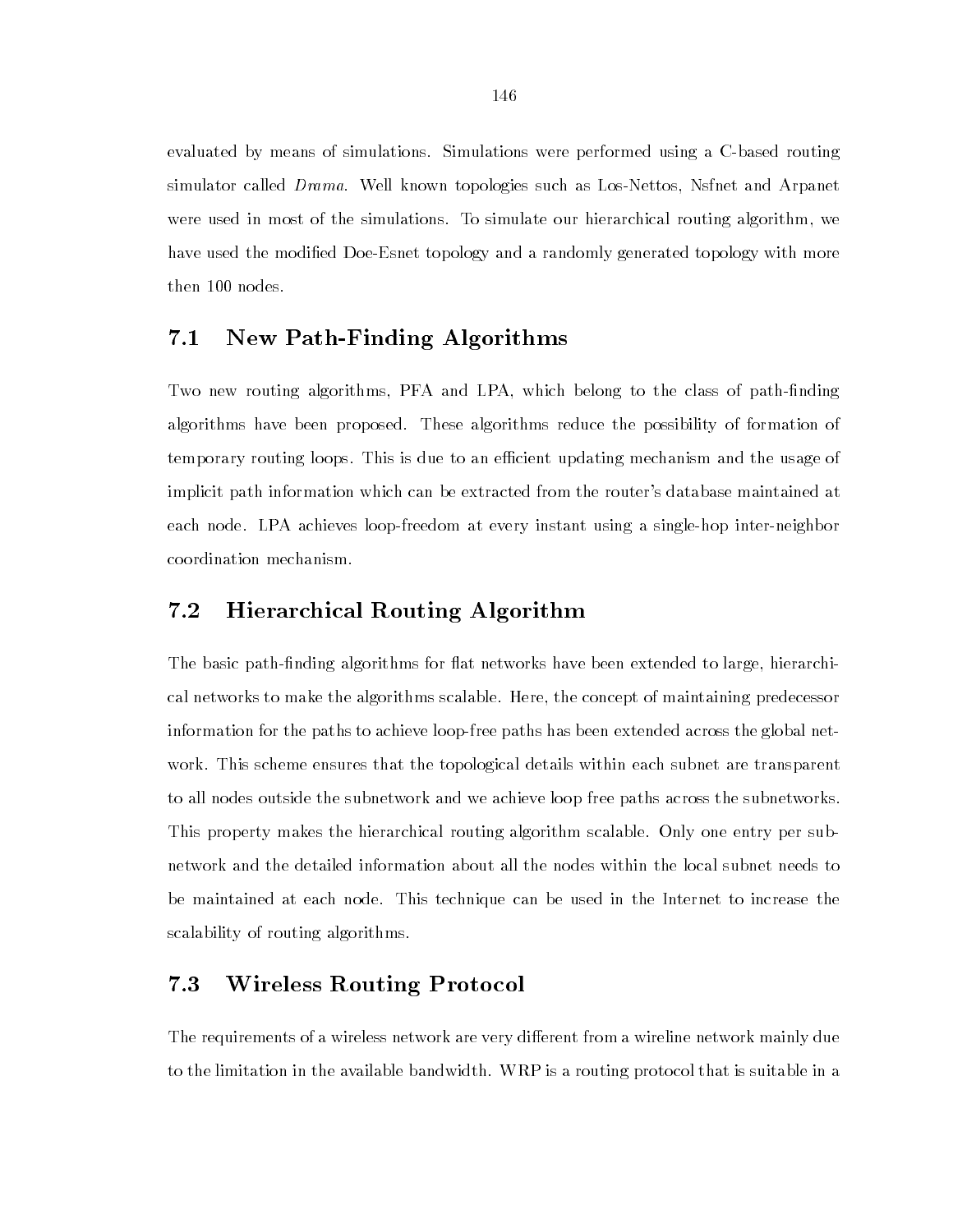wireless environment and which takes into account the constraints of a wireless environment. This is a simple protocol which does not need any elaborate synchronization mechanism and has fast convergence properties. To limit the number of routing control messages exchanged between nodes, we suggest some optimization techniques. WRP is shown to perform better than state of the art routing protocols in wireless networks through simulations.

## 7.4 Congestion-Oriented Routing

Providing Quality-of-Service (QoS) guarantees in packet-switched networks places stringent demands on the underlying system. It is a well known that congestion control and routing are interrelated problems. We propose a technique to combine routing and congestion control functions and provide a multipath solution to the above problem. Worst-case delay bounds have been provided using analytical techniques. This model provides flow isolation because of the PGPS scheduling scheme used at each node. To support the quality of service required by the applications in a packet-switched environment, a two-tier architecture has been defined wherein a connection-oriented session sits on top of a packet-switched flow. A credit based protocol is used to ensure guaranteed flows within the packet-switched network and a scheduling mechanism is used to map connection-oriented sessions to packet-switched flows. The correctness of both the credit-based mechanism and the scheduling scheme have been proved analytically.

# 7.5 Future Work

Routing Information Protocol (RIP) [Hed88] is still the most widely used intra-domain routing protocol. Like many other protocols, RIP is also based on Distributed Bellman-Ford algorithm (DBF) for shortest path computations. To cope with the counting-to-infinity problems of DBF, the longest path in RIP is limited to 15 hops. Recently, RIP version 2 [Mal94] has been proposed, which adds more information to RIP and reports the next hop information in the routing updates. However, this still does not prevent the counting-toinfinity problem. However, the format of RIP version 2 permits the specification of limited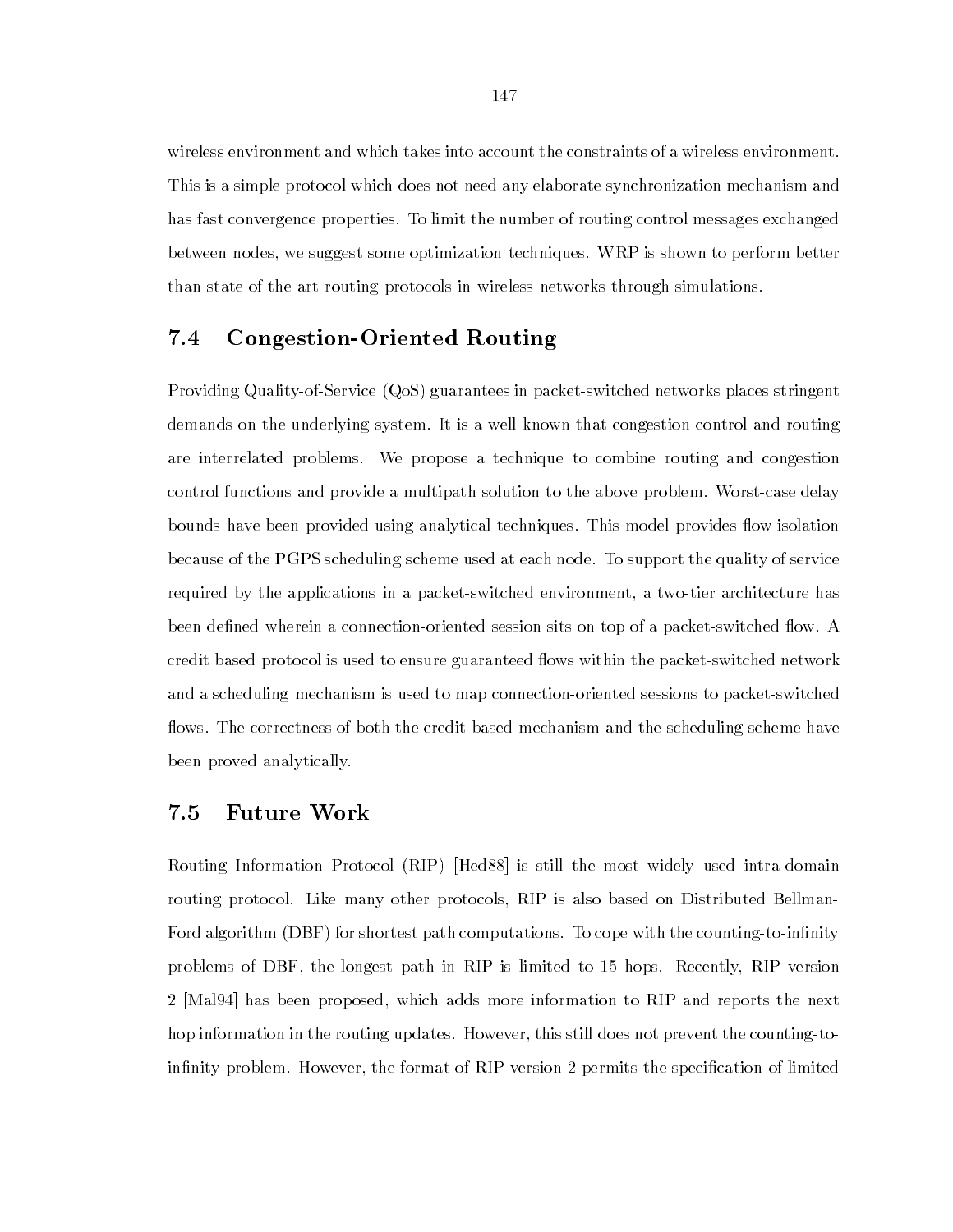path information. Our work can be extended to propose a new Internet routing protocol, which overcomes the drawbacks of RIP using the same packet format at RIP version 2.

The integration of congestion control and routing is an important result since the routing tables entries can be used to define long term connections along the non-congested paths. This proposal uses a multipath routing algorithm. An immediate extension of this work will be to study the behavior of multicast connections and combining it with congestion control issues to define long-term multicast sessions.

Another extension is to study the mobility issues in conjunction with wireless routing. Issues such as hierarchical clustering and hand-offs needs to be addressed. In addition to this, we can introduce another level of complexity in the study by providing guaranteed flows based on application requirements (issue of  $QoS$ ).

Finally, the scheduling mechanism that is used to map connection-oriented sessions to packet-switched flows can be a topic of further research.

Some work is also being done in securing distance-vector routing protocols. [SMGLA96] gives the details of this protocol.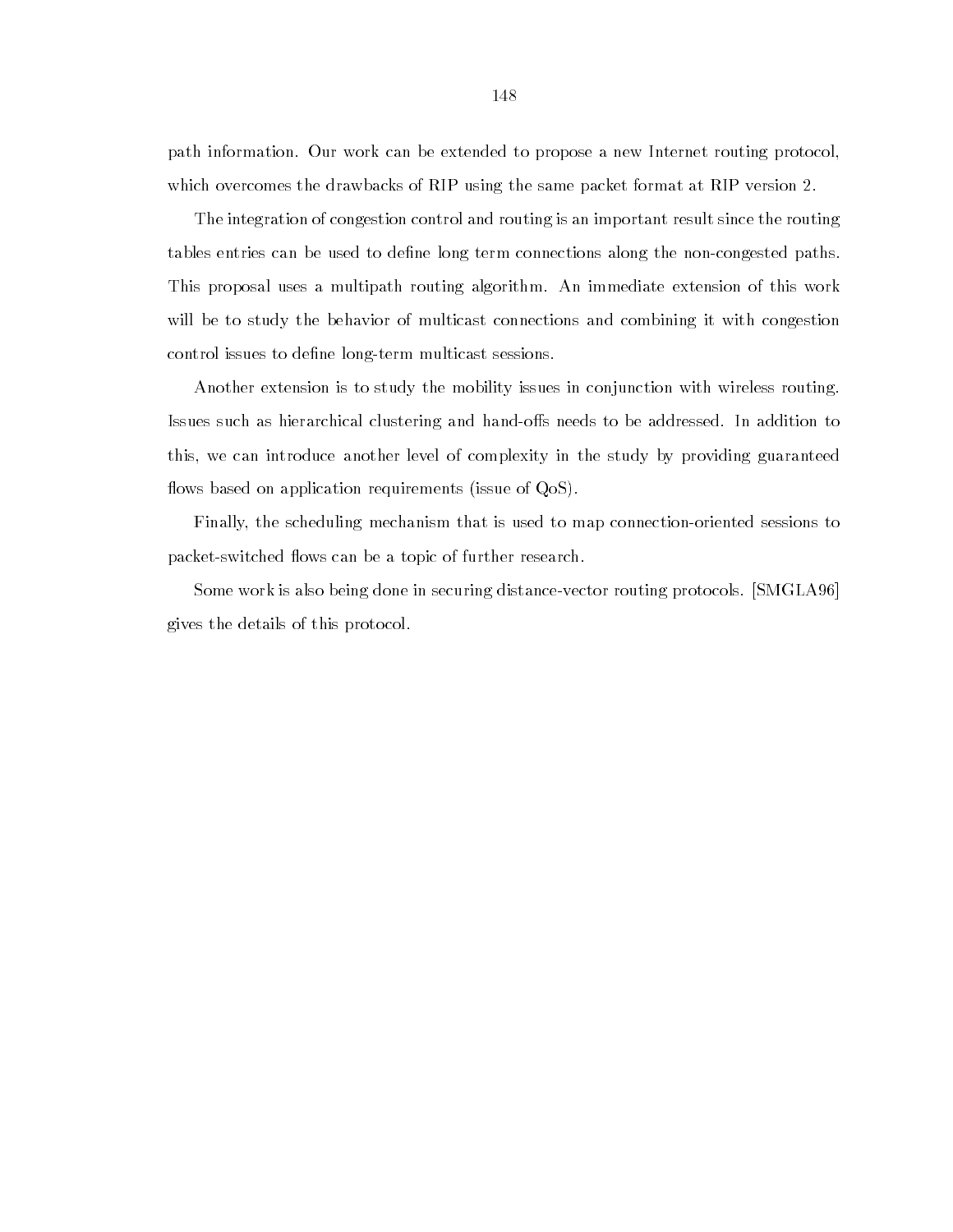# Bibliography

| [Ana96] | Arul Ananthanarayanan. Implementation of path-finding routing algorithms<br>for unix. Master's thesis, San Diego State University, 1996.                                                                                              |
|---------|---------------------------------------------------------------------------------------------------------------------------------------------------------------------------------------------------------------------------------------|
| [Bea89] | D. Beyer and et. al. Packet radio network research, development and ap-<br>plication. In Proceedings SHAPE conference on Packet Radio, Amesterdam,<br>1989.                                                                           |
| [Bel57] | R.E. Bellman. Dynamic Programming. Princeton University Press, Prince-<br>ton, N.J., 1957.                                                                                                                                            |
| [Ber82] | D. Bertsekas. Dynamic behavior of shortest path routing algorithms. IEEE<br>Trans. Automatic Control, AC-27:60-74, 1982.                                                                                                              |
| [Bey90] | D. Beyer. Accomplishments of the DARPA SURAN program. In MILCOM,<br>pages 855-862, Monterey, California, Dec. 1990. IEEE.                                                                                                             |
| [BG92]  | D. Bertsekas and R. Gallager. Data Networks. Prentice-Hall Inc, 2nd edition,<br>1992.                                                                                                                                                 |
| [BJ83]  | A.E. Baratz and J.M. Jaffe. Establishing virtual circuits in large computer<br>netwroks. In <i>INFOCOM</i> , pages 311–318, San Diego, CA, April 1983. IEEE.                                                                          |
| [CE95]  | M. Scott Corson and Anthony Ephremides. A distributed routing algorithm<br>for mobile wireless networks. ACM J. Wireless Networks, pages 61-81, Jan.<br>1995.                                                                         |
| [Ceg75] | T. Cegrell. A routing procedure for the TIDAS message switching network.<br>IEEE Trans. Commun., 23(6):575-585, 1975.                                                                                                                 |
|         | [CRKGLA89] C. Cheng, R. Reley, S.P.R. Kumar, and J.J. Garcia-Luna-Aceves. A loop-free<br>extended bellman-ford routing protocol without bouncing effect. In Com-<br>puter Communications Review, volume 19, pages 224-236. ACM, 1989. |
| [Cru91] | R.L. Cruz. A calculus for network delay, part II: Network analysis. IEEE<br>Trans. Information Theory, 37:132-141, 1991.                                                                                                              |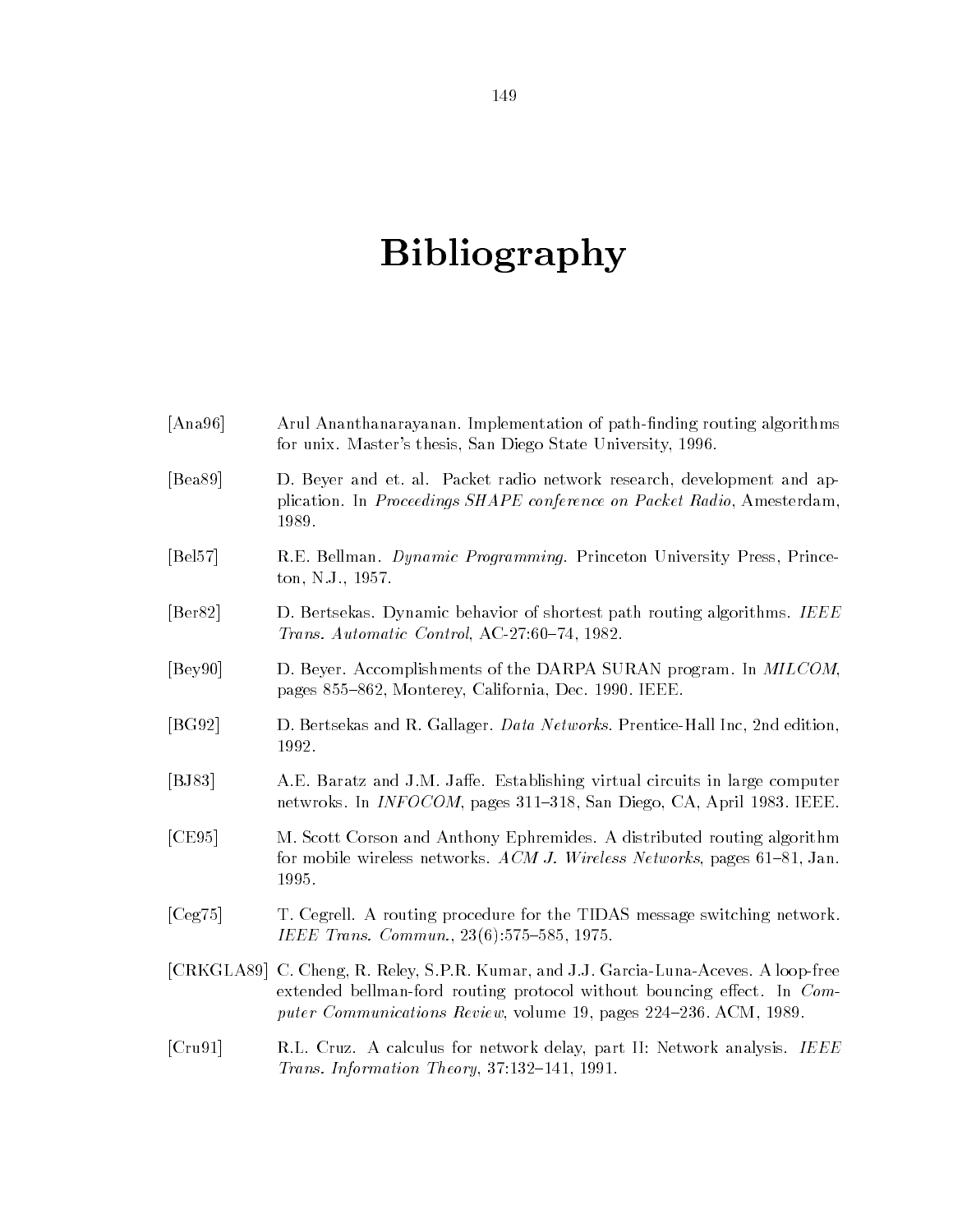- [DH96] S. Deering and R. Hinden. Internet protocol, version 6 (ipv6) specification. RFC 1883, Jan. 1996.
- [DS80] E.W. Dijkstra and C.S. Scholten. Termination detection for diffusing computations. In Information Processing Letters, volume 11. 1980.
- [Far93] Dino Farinacci. Introduction to enhanced IGRP. Cisco Systems, June 1993.
- [FJ94] S. Floyd and V. Jacobson. The synchronization of periodic routing messages. IEEE/ACM Trans. Networking,  $2(2):122-136$ , April 1994.
- [GLA] J.J. Garcia-Luna-Aceves. A minimum-hop routing algorithm based on distributed information. Computer Networks and ISDN Systems, 16:367-382.
- [GLA86] J.J. Garcia-Luna-Aceves. A fail-safe routing algorithm for multihop packet radio networks. In INFOCOM, Maiami, Florida, April 1986. IEEE.
- [GLA92a] J.J. Garcia-Luna-Aceves. Distributed routing with labeled distances. In  $INFOCOM$ , pages 633–643. IEEE, 1992.
- [GLA92b] J.J. Garcia-Luna-Aceves. Libra: A distributed routing algorithm for large internets. In  $GLOBECOM$ , volume 3, pages  $1465-1471$ . IEEE, Dec. 1992.
- [GLAM95] J.J. Garcia-Luna-Aceves and Shree Murthy. A loop-free path-finding algorithm: Specification, verification and complexity. In *INFOCOM*, Boston, April 1995. IEEE.
- [GLAM96] J.J. Garcia-Luna-Aceves and Shree Murthy. A path-finding algorithm for loop-free routing. IEEE/ACM Trans. Networking, 1996. to appear in.
- [GLAS85] J.J. Garcia-Luna-Aceves and N. Shacham. Analysis of routing strategies for packet radio networks. In INFOCOM, pages  $292-302$ , Washington D.C., March 1985. IEEE.
- [GLAZ94] J.J. Garcia-Luna-Aceves and William T. Zaumen. Area-based loop-free internet routing. In INFOCOM, volume 3, pages  $1000{-}1008$ , Toronto, Canada, April 1994. IEEE.
- [Hag83] J. Hagouel. Issues in routing for large dynamic networks. Technical Report 9942 (No. 44055, IBM Research Report, April 1983.
- [Hed] Charles Hedrick. An introduction to IGRP. Rutgers University.
- [Hed88] C. Hedrick. Routing information protocol. RFC 1058, June 1988.
- [HS82] R. Hinden and A. Sheltzer. DARPA internet gateway. RFC 823, Sept. 1982.
- [Hui95] Christian Huitema. Routing in the Internet. Prentice Hall, 1995.
- [Hum91] P.A. Humblet. Another adaptive shortest-path algorithm. IEEE Trans.  $Common., 39(6): 995–1003, June 1991.$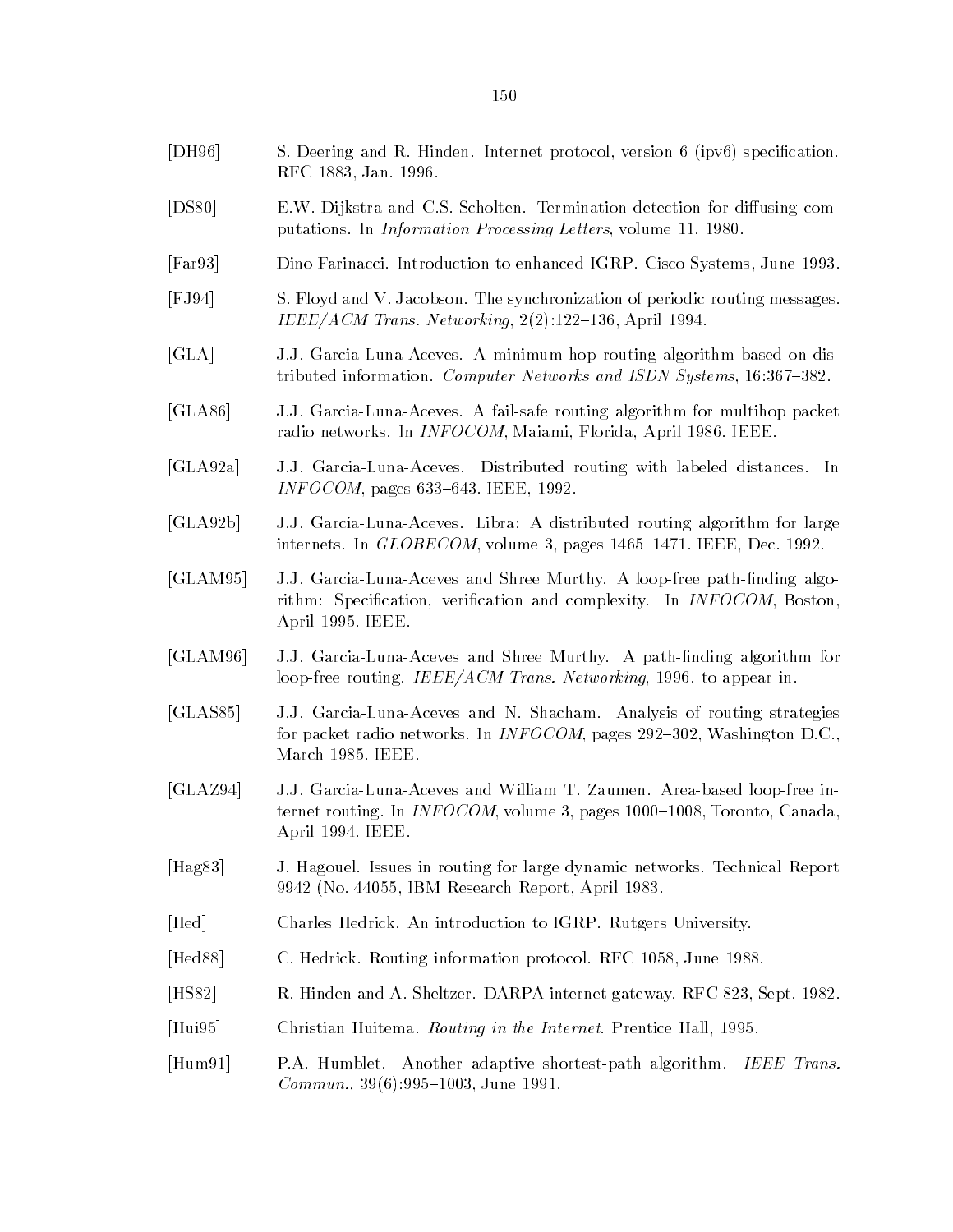- [Jaf88] J.M. Jaffe. Hierarchical clustering with topology databases. Computer Networks and ISDN Systems,  $15:329-339$ ,  $1988$ .
- [JM82] J.M. Jaffe and F.M. Moss. A responsive routing algorithm for computer networks. IEEE Trans. Commun., 30:1758-1762, July 1982.
- [Kam76] F. Kamoun. Design Considerations for Large Computer Communications Network. PhD thesis, University of California, Santa Cruz, 1976. UCLA-ENG-7642, Computer Science Dept.
- [KTA94] H.T Kung, Blackwell. T, and Chapman. A. Credit-based flow control for ATM networks: credit update protocol, adaptive credit allocation, and statistical multiplexing. In ACM SIGCOMM, volume 24 of CCR, pages  $101–14$ , London, UK, Aug/Sept 1994. ACM.
- [Lau86] G.S. Lauer. Hierarchical routing design for suran. In  $ICC$ , pages 4.2.1–4.2.10, Toronto, Canada, June 1986. IEEE.
- [LNT87] B.M. Leiner, D.L. Nielson, and F.A. Tobagi. Issues in packet-radio network design. volume 75 of *Proc. of IEEE*, pages  $6-20$ , Jan. 1987.
- [Mal94] G. Malkin. RIP version 2: Carrying additional information. RFC 1723, Nov. 1994.
- [McQ74] J. McQuillan. Adaptive routing algorithms for distributed computer networks. Technical report, Bolt Beranek and Newman, 1974.
- [MGLA94] Shree Murthy and J.J. Garcia-Luna-Aceves. A more efficient path-finding algorithm. In 28th Asilomar Conference, pages  $229-233$ , Pacific Groove, California, Nov. 1994.
- [MGLA95] Shree Murthy and J.J. Garcia-Luna-Aceves. A routing protocol for packetradio networks. In Mobile Computing and Networking Conference, Berkeley, CA, Nov. 1995. ACM.
- [MGLA96] Shree Murthy and J.J. Garcia-Luna-Aceves. A routing protocol for wireless networks. Mobile Networks and Applications, 1(2), 1996. Special Issue on Routing in Mobile Communications Network.
- [Mil83a] D. Mills. DCN local network protocols. RFC 891, Dec. 1983.
- [Mil83b] D. Mills. Exterior gateway protocol. RFC 904, Dec. 1983.
- [Moy94] J. Moy. OSPF version 2. RFC 1583, March 1994.
- [MRR78] J.M. McQuillan, I. Richer, and E.C. Rosen. Arpanet routing algorithm improvements. Technical Report 3803, BBN, April 1978.
- [MRR80] J. McQuillan, I. Richer, and E. Rosen. The new routing algorithm for the Arpanet. IEEE Trans. on Commun., COM-28(5):711-19, May 1980.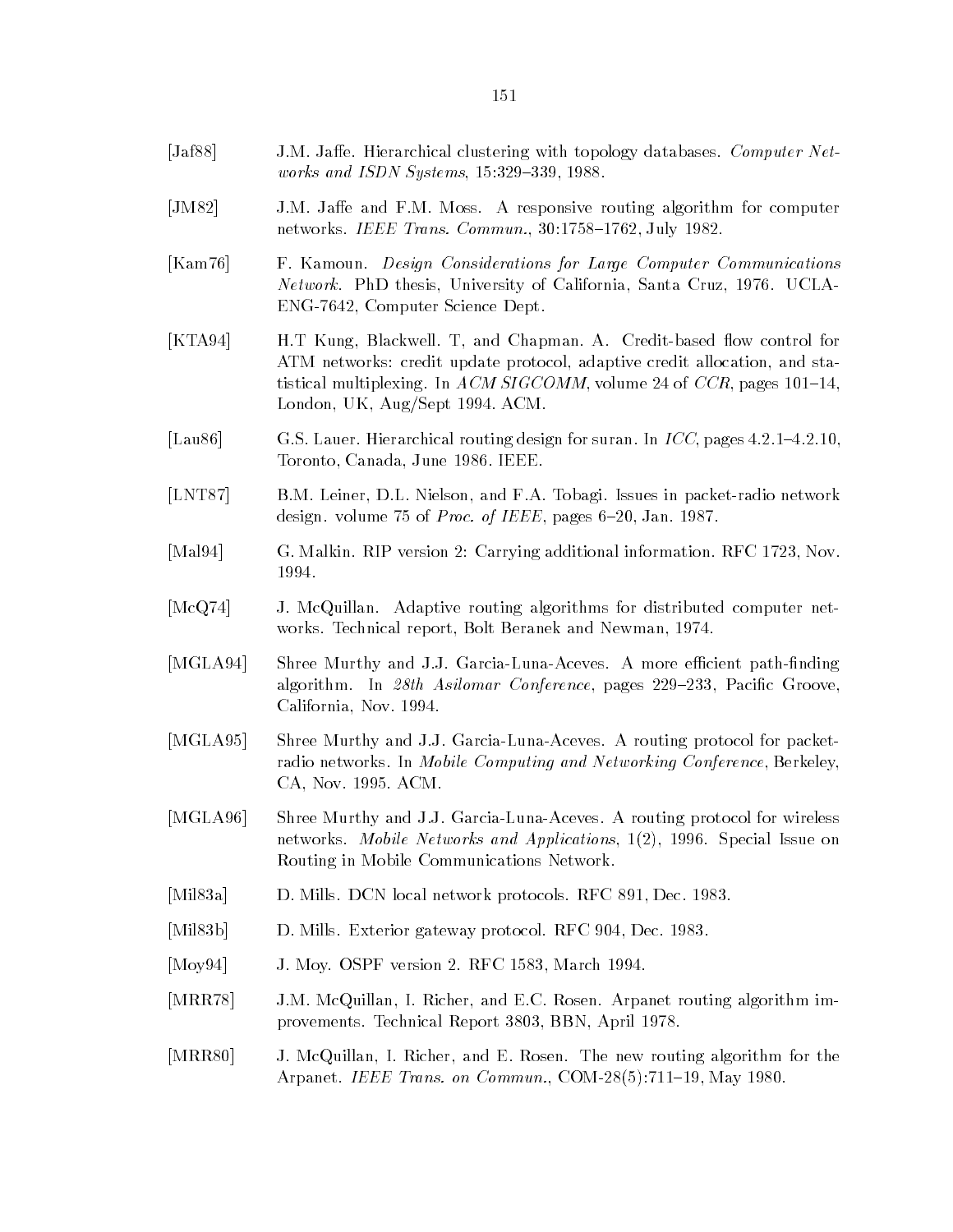- [MS79] P.M. Meerlin and A. Segall. A failsafe distributed routing algorithm. IEEE Trans. Commun., 27:1280-1288, Sept. 1979.
- [Mur94] Shree Murthy. Design and analysis of distributed routing algorithms. Master's thesis, University of California, Santa Cruz, June 1994.
- [MW77] J. McQuillan and D.C. Walden. The ARPANET design decisions. Computer Networks, 1, Aug. 1977.
- [Ora90] D. Oran. OSI IS-IS intra-domain routing protocol. RFC 1247, Feb. 1990.
- [OSV94] C. Ozveren, R. Simcoe, and G. Varghese. Reliable and efficient hop-by-hop flow control. In  $SIGCOMM$ , pages 89-110, London, Aug/Sept. 1994.
- [PB94] Charles E. Perkins and Pravin Bhagwat. Highly dynamic destinationsequenced distance-vector routing (DSDV) for mobile computers. In SIG- $COMM$ , pages 234-244. ACM, 1994.
- [Per91] Radia Perlman. A comparison between two routing protocols: OSPF and IS-IS. In *IEEE Network*, volume 5, pages 18-24, Sept. 1991.
- [PG93] A.K. Parekh and R.G. Gallager. A generalized processor sharing approach to flow control in integrated services networks: The single-node case. IEEE/ACM Trans. Networking,  $1(3):344-357$ , June 1993.
- [PG94] A.K. Parekh and R.G. Gallager. A generalized processor sharing approach to flow control in integrated services networks: The multiple node case.  $IEEE/ACM$  Trans. Networking,  $2(2):137-150$ , April 1994.
- [RF91] B. Ra jagopalan and M. Faiman. A responsive distributed shortest-path routing algorithm within autonomous systems. Internetworking: Research and Experience,  $2(1):51{-}69$ , March 1991.
- [RL94] Y. Rekhter and T. Li. Border gateway protocol 4 (BGP-4). RFC, Jan. 1994.
- [RT83] C.V. Ramamoorthy and W. Tsai. An adaptive hierarchical routing algorithm. In  $COMPSAC$ , pages 93-104. IEEE, Nov. 1983.
- [Sch86] M. Schwartz. Telecommunications Networks: Protocols, Modeling and Analysis. Addison-Wesley Publishing Co.,, Menlo Park, California, 1986. Chapter 6.
- [SK86] J. Seeger and A. Khanna. Reducing routing overhead in a growing DDN. In MILCOM, volume 1, pages 15.3.1-15.3.13. IEEE, Oct. 1986.
- [SMGLA96] Brad Smith, Shree Murthy, and J.J. Garcia-Luna-Aceves. Securing distancevector routing protocols. UCSC Technical Report, 1996.
- [Tan91] Andrew S. Tanenbaum. Computer Networks. Prentice Hall, second edition, 1991.